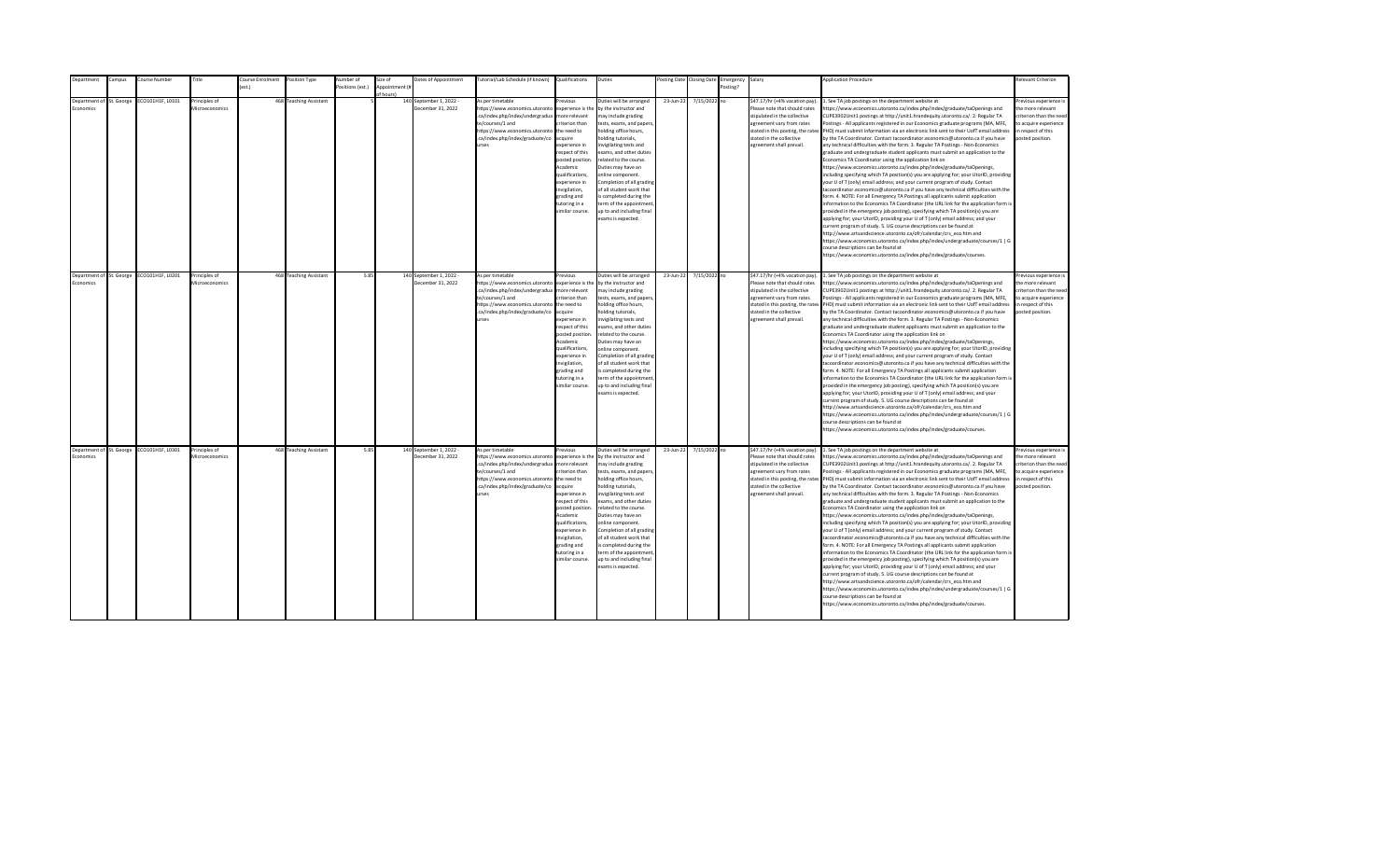| <b>Department</b>                     | Campus | Course Number                             | Title                           | Course Enrolment | Position Type          | Number of        | Size of                    | Dates of Appointment                         | Tutorial/Lab Schedule (if known) Qualifications                                                                                                                                                |                                                                                                                                                                                                                                                                    | Duties                                                                                                                                                                                                                                                                                                                                                                                                                                         |           | Posting Date Closing Date | Emergency Salary |                                                                                                                                                                                                                           | <b>Application Procedure</b>                                                                                                                                                                                                                                                                                                                                                                                                                                                                                                                                                                                                                                                                                                                                                                                                                                                                                                                                                                                                                                                                                                                                                                                                                                                                                                                                                                                                                                                                                                                                                                                                                                                                                                                                                                 | <b>Relevant Criterion</b>                                                                                                                |
|---------------------------------------|--------|-------------------------------------------|---------------------------------|------------------|------------------------|------------------|----------------------------|----------------------------------------------|------------------------------------------------------------------------------------------------------------------------------------------------------------------------------------------------|--------------------------------------------------------------------------------------------------------------------------------------------------------------------------------------------------------------------------------------------------------------------|------------------------------------------------------------------------------------------------------------------------------------------------------------------------------------------------------------------------------------------------------------------------------------------------------------------------------------------------------------------------------------------------------------------------------------------------|-----------|---------------------------|------------------|---------------------------------------------------------------------------------------------------------------------------------------------------------------------------------------------------------------------------|----------------------------------------------------------------------------------------------------------------------------------------------------------------------------------------------------------------------------------------------------------------------------------------------------------------------------------------------------------------------------------------------------------------------------------------------------------------------------------------------------------------------------------------------------------------------------------------------------------------------------------------------------------------------------------------------------------------------------------------------------------------------------------------------------------------------------------------------------------------------------------------------------------------------------------------------------------------------------------------------------------------------------------------------------------------------------------------------------------------------------------------------------------------------------------------------------------------------------------------------------------------------------------------------------------------------------------------------------------------------------------------------------------------------------------------------------------------------------------------------------------------------------------------------------------------------------------------------------------------------------------------------------------------------------------------------------------------------------------------------------------------------------------------------|------------------------------------------------------------------------------------------------------------------------------------------|
|                                       |        |                                           |                                 | est.)            |                        | Positions (est.) | Appointment (i<br>f hours) |                                              |                                                                                                                                                                                                |                                                                                                                                                                                                                                                                    |                                                                                                                                                                                                                                                                                                                                                                                                                                                |           |                           | Posting?         |                                                                                                                                                                                                                           |                                                                                                                                                                                                                                                                                                                                                                                                                                                                                                                                                                                                                                                                                                                                                                                                                                                                                                                                                                                                                                                                                                                                                                                                                                                                                                                                                                                                                                                                                                                                                                                                                                                                                                                                                                                              |                                                                                                                                          |
| Department of St. George<br>conomics  |        | ECO101H1F, L0401                          | Principles of<br>Microeconomics |                  | 468 Teaching Assistant | 5.85             |                            | 140 September 1, 2022 -<br>December 31, 2022 | As per timetable<br>https://www.economics.utoronto<br>.ca/index.php/index/undergradua<br>te/courses/1 and<br>https://www.economics.utoronto<br>.ca/index.php/index/graduate/co<br><b>urses</b> | revious<br>experience is the<br>nore relevant<br>riterion than<br>the need to<br>cauire<br>xperience in<br>espect of this<br>posted position<br>Academic<br>qualifications,<br>xperience in<br>wigilation,<br>grading and<br>utoring in a<br>imilar course.        | Duties will be arranged<br>by the instructor and<br>nay include grading<br>tests, exams, and papers<br>nolding office hours,<br>olding tutorials.<br>nvigilating tests and<br>exams, and other duties<br>related to the course.<br>Duties may have an<br>online component.<br>Completion of all grading<br>of all student work that<br>s completed during the<br>erm of the appointment<br>up to and including final<br>exams is expected.     | 23-Jun-22 | 7/15/2022 no              |                  | \$47.17/hr (+4% vacation pay).<br>Please note that should rates<br>stipulated in the collective<br>agreement vary from rates<br>stated in this posting, the rates<br>stated in the collective<br>agreement shall prevail. | . See TA job postings on the department website at<br>https://www.economics.utoronto.ca/index.php/index/graduate/taOpenings and<br>CUPE3902Unit1 postings at http://unit1.hrandequity.utoronto.ca/. 2. Regular TA<br>Postings - All applicants registered in our Economics graduate programs (MA, MFE,<br>PHD) must submit information via an electronic link sent to their UofT email address<br>by the TA Coordinator. Contact tacoordinator.economics@utoronto.ca if you have<br>any technical difficulties with the form. 3. Regular TA Postings - Non-Economics<br>graduate and undergraduate student applicants must submit an application to the<br>Economics TA Coordinator using the application link on<br>https://www.economics.utoronto.ca/index.php/index/graduate/taOpenings,<br>including specifying which TA position(s) you are applying for; your UtorID, providing<br>your U of T (only) email address; and your current program of study. Contact<br>tacoordinator.economics@utoronto.ca if you have any technical difficulties with the<br>form. 4. NOTE: For all Emergency TA Postings all applicants submit application<br>information to the Economics TA Coordinator (the URL link for the application form is<br>provided in the emergency job posting), specifying which TA position(s) you are<br>applying for; your UtorID, providing your U of T (only) email address; and your<br>current program of study. 5. UG course descriptions can be found at<br>http://www.artsandscience.utoronto.ca/ofr/calendar/crs_eco.htm and<br>https://www.economics.utoronto.ca/index.php/index/undergraduate/courses/1   G<br>course descriptions can be found at<br>https://www.economics.utoronto.ca/index.php/index/graduate/courses.                                    | revious experience i<br>the more relevant<br>criterion than the nee-<br>to acquire experience<br>in respect of this<br>posted position.  |
| Department of St. George<br>Economics |        | ECO101H1F, L0501                          | Principles of<br>Microeconomics |                  | 468 Teaching Assistant |                  |                            | 140 September 1, 2022 -<br>December 31, 2022 | As per timetable<br>https://www.economics.utoronto<br>.ca/index.php/index/undergradua<br>te/courses/1 and<br>https://www.economics.utoronto<br>.ca/index.php/index/graduate/co<br><b>urses</b> | revious<br>experience is the<br>more relevant<br>riterion than<br>the need to<br>acquire<br>experience in<br>resnect of this<br>posted position<br>Academic<br>qualifications.<br>experience in<br>invigilation,<br>grading and<br>tutoring in a<br>imilar course. | Duties will be arranged<br>by the instructor and<br>may include grading<br>tests, exams, and papers,<br>holding office hours,<br>nolding tutorials,<br>nvigilating tests and<br>exams, and other duties<br>related to the course.<br>Duties may have an<br>online component.<br>Completion of all grading<br>of all student work that<br>is completed during the<br>term of the appointment<br>up to and including final<br>exams is expected. | 23-Jun-22 | 7/15/2022 no              |                  | \$47.17/hr (+4% vacation pay).<br>Please note that should rates<br>stipulated in the collective<br>agreement vary from rates<br>stated in the collective<br>agreement shall prevail.                                      | 1. See TA job postings on the department website at<br>https://www.economics.utoronto.ca/index.php/index/graduate/taOpenings and<br>CUPE3902Unit1 postings at http://unit1.hrandequity.utoronto.ca/. 2. Regular TA<br>Postings - All applicants registered in our Economics graduate programs (MA, MFE,<br>stated in this posting, the rates PHD) must submit information via an electronic link sent to their UofT email address<br>by the TA Coordinator. Contact tacoordinator.economics@utoronto.ca if you have<br>any technical difficulties with the form. 3. Regular TA Postings - Non-Economics<br>eraduate and undergraduate student applicants must submit an application to the<br>Economics TA Coordinator using the application link on<br>https://www.economics.utoronto.ca/index.php/index/graduate/taOpenings,<br>including specifying which TA position(s) you are applying for; your UtorID, providing<br>your U of T (only) email address; and your current program of study. Contact<br>tacoordinator.economics@utoronto.ca if you have any technical difficulties with the<br>form. 4. NOTE: For all Emergency TA Postings all applicants submit application<br>information to the Economics TA Coordinator (the URL link for the application form is<br>provided in the emergency job posting), specifying which TA position(s) you are<br>applying for; your UtorID, providing your U of T (only) email address; and your<br>current program of study. 5. UG course descriptions can be found at<br>http://www.artsandscience.utoronto.ca/ofr/calendar/crs eco.htm and<br>https://www.economics.utoronto.ca/index.php/index/undergraduate/courses/1   G<br>course descriptions can be found at<br>https://www.economics.utoronto.ca/index.php/index/graduate/courses. | Previous experience i<br>the more relevant<br>criterion than the need<br>to acquire experience<br>in respect of this<br>posted position. |
| Economics                             |        | Department of St. George ECO101H1F, L5101 | Principles of<br>Microeconomics |                  | 468 Teaching Assistant | 5.85             |                            | 140 September 1, 2022 -<br>December 31, 2022 | As per timetable<br>https://www.economics.utoronto<br>.ca/index.php/index/undergradua<br>te/courses/1 and<br>https://www.economics.utoronto<br>.ca/index.php/index/graduate/co<br><b>urses</b> | revious<br>experience is the<br>more relevant<br>riterion than<br>the need to<br>acquire<br>experience in<br>respect of this<br>posted position<br>Academic<br>qualifications,<br>experience in<br>invigilation,<br>grading and<br>tutoring in a<br>imilar course. | Duties will be arranged<br>by the instructor and<br>may include grading<br>tests, exams, and papers,<br>holding office hours,<br>nolding tutorials,<br>nvigilating tests and<br>exams, and other duties<br>related to the course.<br>Duties may have an<br>online component.<br>Completion of all grading<br>of all student work that<br>is completed during the<br>term of the appointment<br>up to and including final<br>exams is expected. | 23-Jun-22 | 7/15/2022 no              |                  | \$47.17/hr (+4% vacation pay).<br>Please note that should rates<br>stipulated in the collective<br>agreement vary from rates<br>stated in the collective<br>agreement shall prevail.                                      | 1. See TA job postings on the department website at<br>https://www.economics.utoronto.ca/index.php/index/graduate/taOpenings and<br>CUPE3902Unit1 postings at http://unit1.hrandequity.utoronto.ca/. 2. Regular TA<br>Postings - All applicants registered in our Economics graduate programs (MA, MFE,<br>stated in this posting, the rates PHD) must submit information via an electronic link sent to their UofT email address<br>by the TA Coordinator. Contact tacoordinator.economics@utoronto.ca if you have<br>any technical difficulties with the form. 3. Regular TA Postings - Non-Economics<br>graduate and undergraduate student applicants must submit an application to the<br>Economics TA Coordinator using the application link on<br>https://www.economics.utoronto.ca/index.php/index/graduate/taOpenings,<br>including specifying which TA position(s) you are applying for; your UtorID, providing<br>your U of T (only) email address; and your current program of study. Contact<br>tacoordinator.economics@utoronto.ca if you have any technical difficulties with the<br>form. 4. NOTE: For all Emergency TA Postings all applicants submit application<br>information to the Economics TA Coordinator (the URL link for the application form is<br>provided in the emergency job posting), specifying which TA position(s) you are<br>applying for; your UtorID, providing your U of T (only) email address; and your<br>current program of study. 5. UG course descriptions can be found at<br>http://www.artsandscience.utoronto.ca/ofr/calendar/crs eco.htm and<br>https://www.economics.utoronto.ca/index.php/index/undergraduate/courses/1   G<br>course descriptions can be found at<br>https://www.economics.utoronto.ca/index.php/index/graduate/courses. | revious experience i<br>the more relevant<br>criterion than the need<br>to acquire experience<br>in respect of this<br>posted position.  |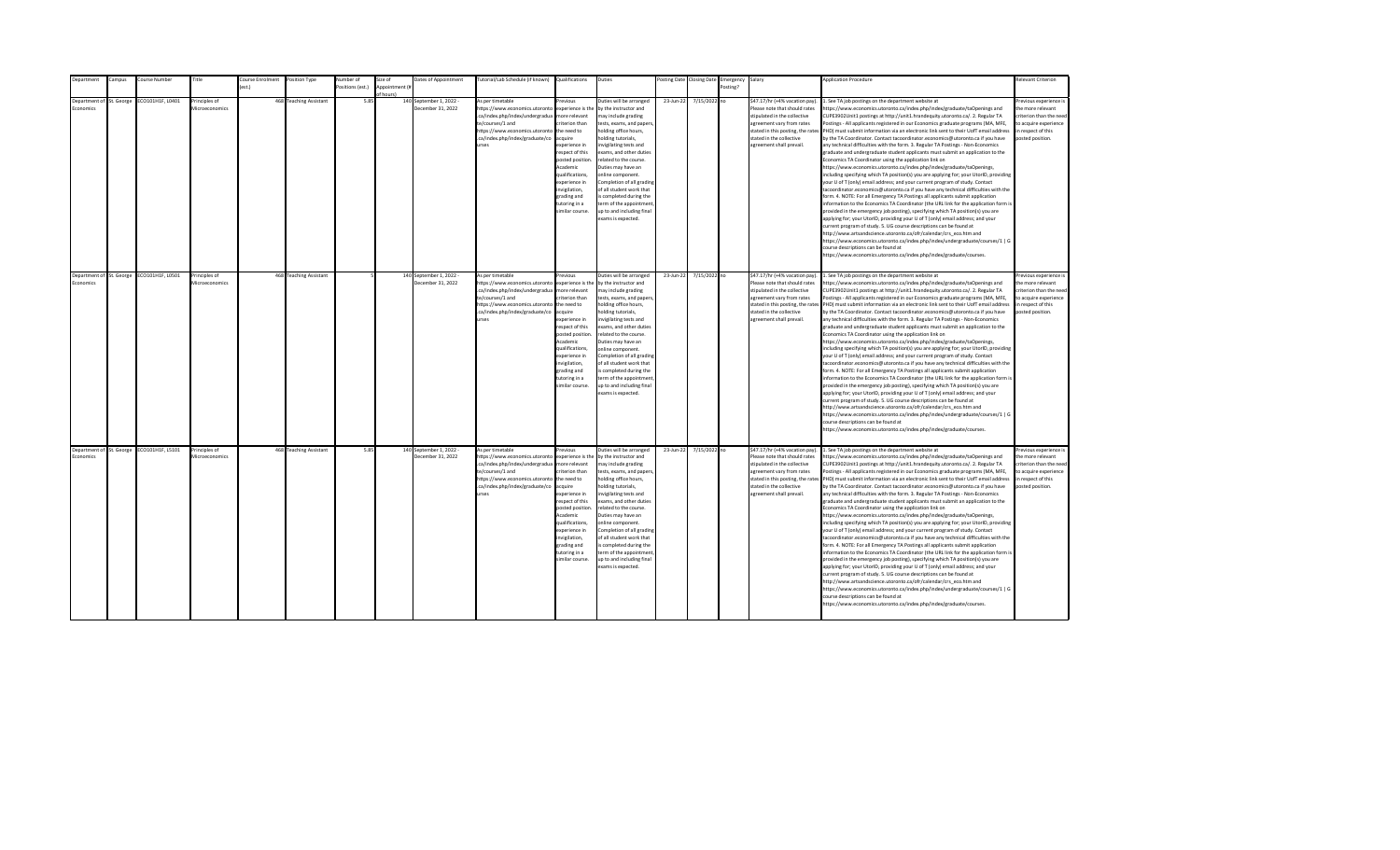| epartment       |                          | ampus:                   | Course Number                             | Title                           | ourse Enrolment  | Position Type          | Number of        | Size of        | Dates of Appointment                                     | [utorial/Lab Schedule (if known)                                                                                                                                                               | Qualifications                                                                                                                                                                                                                                                     | Duties                                                                                                                                                                                                                                                                                                                                                                                                                                         |           | osting Date Closing Date | Emergency | Salary                                                                                                                                                                                                                    | <b>Application Procedure</b>                                                                                                                                                                                                                                                                                                                                                                                                                                                                                                                                                                                                                                                                                                                                                                                                                                                                                                                                                                                                                                                                                                                                                                                                                                                                                                                                                                                                                                                                                                                                                                                                                                                                                                                                                                 | <b>Relevant Criterion</b>                                                                                                                |
|-----------------|--------------------------|--------------------------|-------------------------------------------|---------------------------------|------------------|------------------------|------------------|----------------|----------------------------------------------------------|------------------------------------------------------------------------------------------------------------------------------------------------------------------------------------------------|--------------------------------------------------------------------------------------------------------------------------------------------------------------------------------------------------------------------------------------------------------------------|------------------------------------------------------------------------------------------------------------------------------------------------------------------------------------------------------------------------------------------------------------------------------------------------------------------------------------------------------------------------------------------------------------------------------------------------|-----------|--------------------------|-----------|---------------------------------------------------------------------------------------------------------------------------------------------------------------------------------------------------------------------------|----------------------------------------------------------------------------------------------------------------------------------------------------------------------------------------------------------------------------------------------------------------------------------------------------------------------------------------------------------------------------------------------------------------------------------------------------------------------------------------------------------------------------------------------------------------------------------------------------------------------------------------------------------------------------------------------------------------------------------------------------------------------------------------------------------------------------------------------------------------------------------------------------------------------------------------------------------------------------------------------------------------------------------------------------------------------------------------------------------------------------------------------------------------------------------------------------------------------------------------------------------------------------------------------------------------------------------------------------------------------------------------------------------------------------------------------------------------------------------------------------------------------------------------------------------------------------------------------------------------------------------------------------------------------------------------------------------------------------------------------------------------------------------------------|------------------------------------------------------------------------------------------------------------------------------------------|
|                 |                          |                          |                                           |                                 | $o$ ct $\lambda$ |                        | Positions (est.) | Appointment (i |                                                          |                                                                                                                                                                                                |                                                                                                                                                                                                                                                                    |                                                                                                                                                                                                                                                                                                                                                                                                                                                |           |                          | Posting?  |                                                                                                                                                                                                                           |                                                                                                                                                                                                                                                                                                                                                                                                                                                                                                                                                                                                                                                                                                                                                                                                                                                                                                                                                                                                                                                                                                                                                                                                                                                                                                                                                                                                                                                                                                                                                                                                                                                                                                                                                                                              |                                                                                                                                          |
|                 |                          |                          |                                           |                                 |                  |                        |                  |                |                                                          |                                                                                                                                                                                                |                                                                                                                                                                                                                                                                    |                                                                                                                                                                                                                                                                                                                                                                                                                                                |           |                          |           |                                                                                                                                                                                                                           |                                                                                                                                                                                                                                                                                                                                                                                                                                                                                                                                                                                                                                                                                                                                                                                                                                                                                                                                                                                                                                                                                                                                                                                                                                                                                                                                                                                                                                                                                                                                                                                                                                                                                                                                                                                              |                                                                                                                                          |
| <b>conomics</b> |                          | Department of St. George | CO101H1S, L0101                           | Principles of<br>Microeconomics |                  | 468 Teaching Assistant | 5.85             | f hours)       | 140 January 1, 2023 - April 30,<br>2023                  | As per timetable<br>https://www.economics.utoronto<br>.ca/index.php/index/undergradua<br>te/courses/1 and<br>https://www.economics.utoronto<br>.ca/index.php/index/graduate/co<br><b>Print</b> | revinus<br>experience is the<br>more relevant<br>riterion than<br>the need to<br>acquire<br>experience in<br>respect of this<br>posted position.<br>Academic<br>qualifications,<br>experience in<br>nvigilation,<br>grading and<br>tutoring in a<br>imilar course. | Duties will be arranged<br>by the instructor and<br>may include grading<br>tests, exams, and papers,<br>holding office hours,<br>nolding tutorials,<br>nvigilating tests and<br>exams, and other duties<br>related to the course.<br>Duties may have an<br>online component.<br>Completion of all grading<br>of all student work that<br>s completed during the<br>term of the appointment<br>up to and including final<br>exams is expected.  | 23-Jun-22 | 7/15/2022 no             |           | \$47.17/hr (+4% vacation pay).<br>Please note that should rates<br>stipulated in the collective<br>agreement vary from rates<br>stated in this posting, the rates<br>stated in the collective<br>agreement shall prevail. | . See TA job postings on the department website at<br>https://www.economics.utoronto.ca/index.php/index/graduate/taOpenings and<br>CUPE3902Unit1 postings at http://unit1.hrandequity.utoronto.ca/. 2. Regular TA<br>Postings - All applicants registered in our Economics graduate programs (MA, MFE,<br>PHD) must submit information via an electronic link sent to their UofT email address<br>by the TA Coordinator. Contact tacoordinator.economics@utoronto.ca if you have<br>any technical difficulties with the form. 3. Regular TA Postings - Non-Economics<br>graduate and undergraduate student applicants must submit an application to the<br>Economics TA Coordinator using the application link on<br>https://www.economics.utoronto.ca/index.php/index/graduate/taOpenings,<br>including specifying which TA position(s) you are applying for; your UtorID, providing<br>your U of T (only) email address; and your current program of study. Contact<br>tacoordinator.economics@utoronto.ca if you have any technical difficulties with the<br>form. 4. NOTE: For all Emergency TA Postings all applicants submit application<br>information to the Economics TA Coordinator (the URL link for the application form is<br>provided in the emergency job posting), specifying which TA position(s) you are<br>applying for; your UtorID, providing your U of T (only) email address; and your<br>current program of study. 5. UG course descriptions can be found at<br>http://www.artsandscience.utoronto.ca/ofr/calendar/crs eco.htm and<br>https://www.economics.utoronto.ca/index.php/index/undergraduate/courses/1   G<br>course descriptions can be found at<br>https://www.economics.utoronto.ca/index.php/index/graduate/courses.                                    | Previous experience i<br>the more relevant<br>criterion than the need<br>to acquire experience<br>in respect of this<br>posted position. |
|                 |                          |                          |                                           |                                 |                  |                        |                  |                |                                                          |                                                                                                                                                                                                |                                                                                                                                                                                                                                                                    |                                                                                                                                                                                                                                                                                                                                                                                                                                                |           |                          |           |                                                                                                                                                                                                                           |                                                                                                                                                                                                                                                                                                                                                                                                                                                                                                                                                                                                                                                                                                                                                                                                                                                                                                                                                                                                                                                                                                                                                                                                                                                                                                                                                                                                                                                                                                                                                                                                                                                                                                                                                                                              |                                                                                                                                          |
| Economics       | Department of St. George |                          | ECO101H1S, L0201                          | Principles of<br>Microeconomics |                  | 468 Teaching Assistant | 5.85             |                | 140 January 1, 2023 - April 30, As per timetable<br>2023 | https://www.economics.utoronto<br>.ca/index.php/index/undergradua<br>te/courses/1 and<br>https://www.economics.utoronto<br>.ca/index.php/index/graduate/co<br><b>urses</b>                     | revious<br>experience is the<br>more relevant<br>riterion than<br>the need to<br>acquire<br>experience in<br>resnect of this<br>posted position<br>Academic<br>qualifications.<br>experience in<br>invigilation,<br>grading and<br>tutoring in a<br>imilar course. | Duties will be arranged<br>by the instructor and<br>may include grading<br>tests, exams, and papers,<br>holding office hours,<br>nolding tutorials,<br>nvigilating tests and<br>exams, and other duties<br>related to the course.<br>Duties may have an<br>online component.<br>Completion of all grading<br>of all student work that<br>is completed during the<br>term of the appointment<br>up to and including final<br>exams is expected. | 23-Jun-22 | 7/15/2022 no             |           | \$47.17/hr (+4% vacation pay).<br>Please note that should rates<br>stipulated in the collective<br>agreement vary from rates<br>stated in the collective<br>agreement shall prevail.                                      | 1. See TA job postings on the department website at<br>https://www.economics.utoronto.ca/index.php/index/graduate/taOpenings and<br>CUPE3902Unit1 postings at http://unit1.hrandequity.utoronto.ca/. 2. Regular TA<br>Postings - All applicants registered in our Economics graduate programs (MA, MFE,<br>stated in this posting, the rates PHD) must submit information via an electronic link sent to their UofT email address<br>by the TA Coordinator. Contact tacoordinator.economics@utoronto.ca if you have<br>any technical difficulties with the form. 3. Regular TA Postings - Non-Economics<br>eraduate and undergraduate student applicants must submit an application to the<br>Economics TA Coordinator using the application link on<br>https://www.economics.utoronto.ca/index.php/index/graduate/taOpenings,<br>including specifying which TA position(s) you are applying for; your UtorID, providing<br>your U of T (only) email address; and your current program of study. Contact<br>tacoordinator.economics@utoronto.ca if you have any technical difficulties with the<br>form. 4. NOTE: For all Emergency TA Postings all applicants submit application<br>information to the Economics TA Coordinator (the URL link for the application form is<br>provided in the emergency job posting), specifying which TA position(s) you are<br>applying for; your UtorID, providing your U of T (only) email address; and your<br>current program of study. 5. UG course descriptions can be found at<br>http://www.artsandscience.utoronto.ca/ofr/calendar/crs_eco.htm and<br>https://www.economics.utoronto.ca/index.php/index/undergraduate/courses/1   G<br>course descriptions can be found at<br>https://www.economics.utoronto.ca/index.php/index/graduate/courses. | Previous experience i<br>the more relevant<br>criterion than the need<br>to acquire experience<br>in respect of this<br>posted position. |
| Economics       |                          |                          | Department of St. George ECO102H1F, L0101 | Principles of<br>Macroeconomics |                  | 125 Teaching Assistant | 1.43             |                | 140 September 1, 2022 -<br>December 31, 2022             | As per timetable<br>https://www.economics.utoronto<br>.ca/index.php/index/undergradua<br>te/courses/1 and<br>https://www.economics.utoronto<br>.ca/index.php/index/graduate/co<br>urses        | revious<br>experience is the<br>more relevant<br>riterion than<br>the need to<br>acquire<br>experience in<br>respect of this<br>posted position<br>Academic<br>qualifications,<br>experience in<br>invigilation,<br>grading and<br>tutoring in a<br>imilar course. | Duties will be arranged<br>by the instructor and<br>may include grading<br>tests, exams, and papers,<br>holding office hours,<br>nolding tutorials,<br>nvigilating tests and<br>exams, and other duties<br>related to the course.<br>Duties may have an<br>online component.<br>Completion of all grading<br>of all student work that<br>is completed during the<br>term of the appointment<br>up to and including final<br>exams is expected. | 23-Jun-22 | 7/15/2022 no             |           | \$47.17/hr (+4% vacation pay).<br>Please note that should rates<br>stipulated in the collective<br>agreement vary from rates<br>stated in the collective<br>agreement shall prevail.                                      | 1. See TA job postings on the department website at<br>https://www.economics.utoronto.ca/index.php/index/graduate/taOpenings and<br>CUPE3902Unit1 postings at http://unit1.hrandequity.utoronto.ca/. 2. Regular TA<br>Postings - All applicants registered in our Economics graduate programs (MA, MFE,<br>stated in this posting, the rates PHD) must submit information via an electronic link sent to their UofT email address<br>by the TA Coordinator. Contact tacoordinator.economics@utoronto.ca if you have<br>any technical difficulties with the form. 3. Regular TA Postings - Non-Economics<br>graduate and undergraduate student applicants must submit an application to the<br>Economics TA Coordinator using the application link on<br>https://www.economics.utoronto.ca/index.php/index/graduate/taOpenings,<br>including specifying which TA position(s) you are applying for; your UtorID, providing<br>your U of T (only) email address; and your current program of study. Contact<br>tacoordinator.economics@utoronto.ca if you have any technical difficulties with the<br>form. 4. NOTE: For all Emergency TA Postings all applicants submit application<br>information to the Economics TA Coordinator (the URL link for the application form is<br>provided in the emergency job posting), specifying which TA position(s) you are<br>applying for; your UtorID, providing your U of T (only) email address; and your<br>current program of study. 5. UG course descriptions can be found at<br>http://www.artsandscience.utoronto.ca/ofr/calendar/crs eco.htm and<br>https://www.economics.utoronto.ca/index.php/index/undergraduate/courses/1   G<br>course descriptions can be found at<br>https://www.economics.utoronto.ca/index.php/index/graduate/courses. | revious experience i<br>the more relevant<br>criterion than the need<br>to acquire experience<br>in respect of this<br>posted position.  |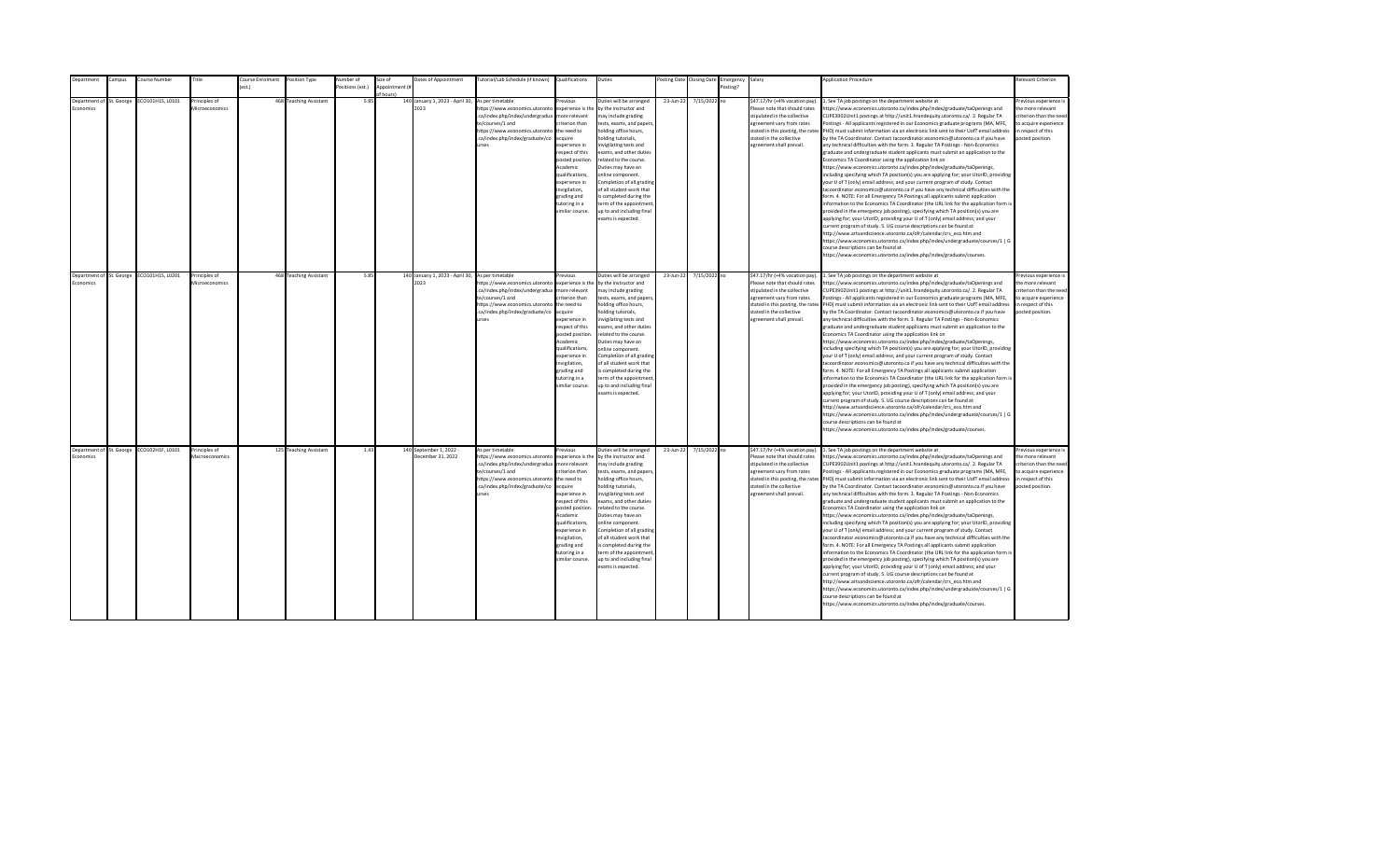| <b>Department</b>                     | Campus | Course Number                             | Title                           | Course Enrolment | Position Type          | Number of        | Size of                    | Dates of Appointment                                     | Tutorial/Lab Schedule (if known) Qualifications                                                                                                                                               |                                                                                                                                                                                                                                                                    | Duties                                                                                                                                                                                                                                                                                                                                                                                                                                         |           | Posting Date Closing Date | Emergency Salary |                                                                                                                                                                                                                           | <b>Application Procedure</b>                                                                                                                                                                                                                                                                                                                                                                                                                                                                                                                                                                                                                                                                                                                                                                                                                                                                                                                                                                                                                                                                                                                                                                                                                                                                                                                                                                                                                                                                                                                                                                                                                                                                                                                                                                 | <b>Relevant Criterion</b>                                                                                                                |
|---------------------------------------|--------|-------------------------------------------|---------------------------------|------------------|------------------------|------------------|----------------------------|----------------------------------------------------------|-----------------------------------------------------------------------------------------------------------------------------------------------------------------------------------------------|--------------------------------------------------------------------------------------------------------------------------------------------------------------------------------------------------------------------------------------------------------------------|------------------------------------------------------------------------------------------------------------------------------------------------------------------------------------------------------------------------------------------------------------------------------------------------------------------------------------------------------------------------------------------------------------------------------------------------|-----------|---------------------------|------------------|---------------------------------------------------------------------------------------------------------------------------------------------------------------------------------------------------------------------------|----------------------------------------------------------------------------------------------------------------------------------------------------------------------------------------------------------------------------------------------------------------------------------------------------------------------------------------------------------------------------------------------------------------------------------------------------------------------------------------------------------------------------------------------------------------------------------------------------------------------------------------------------------------------------------------------------------------------------------------------------------------------------------------------------------------------------------------------------------------------------------------------------------------------------------------------------------------------------------------------------------------------------------------------------------------------------------------------------------------------------------------------------------------------------------------------------------------------------------------------------------------------------------------------------------------------------------------------------------------------------------------------------------------------------------------------------------------------------------------------------------------------------------------------------------------------------------------------------------------------------------------------------------------------------------------------------------------------------------------------------------------------------------------------|------------------------------------------------------------------------------------------------------------------------------------------|
|                                       |        |                                           |                                 | est.)            |                        | Positions (est.) | Appointment (i<br>f hours) |                                                          |                                                                                                                                                                                               |                                                                                                                                                                                                                                                                    |                                                                                                                                                                                                                                                                                                                                                                                                                                                |           |                           | Posting?         |                                                                                                                                                                                                                           |                                                                                                                                                                                                                                                                                                                                                                                                                                                                                                                                                                                                                                                                                                                                                                                                                                                                                                                                                                                                                                                                                                                                                                                                                                                                                                                                                                                                                                                                                                                                                                                                                                                                                                                                                                                              |                                                                                                                                          |
| Department of St. George<br>conomics  |        | ECO102H1S, L0101                          | Principles of<br>Macroeconomics |                  | 468 Teaching Assistant | 5.35             |                            | 140 January 1, 2023 - April 30,<br>2023                  | As per timetable<br>ttps://www.economics.utoronto<br>.ca/index.php/index/undergradua<br>te/courses/1 and<br>https://www.economics.utoronto<br>.ca/index.php/index/graduate/co<br><b>urses</b> | revious<br>experience is the<br>nore relevant<br>riterion than<br>the need to<br>cauire<br>xperience in<br>espect of this<br>posted position<br>Academic<br>qualifications,<br>xperience in<br>wigilation,<br>grading and<br>utoring in a<br>imilar course.        | Duties will be arranged<br>by the instructor and<br>nay include grading<br>tests, exams, and papers<br>nolding office hours,<br>olding tutorials.<br>nvigilating tests and<br>exams, and other duties<br>related to the course.<br>Duties may have an<br>online component.<br>Completion of all grading<br>of all student work that<br>s completed during the<br>erm of the appointment<br>up to and including final<br>exams is expected.     | 23-Jun-22 | 7/15/2022 no              |                  | \$47.17/hr (+4% vacation pay).<br>Please note that should rates<br>stipulated in the collective<br>agreement vary from rates<br>stated in this posting, the rates<br>stated in the collective<br>agreement shall prevail. | . See TA job postings on the department website at<br>https://www.economics.utoronto.ca/index.php/index/graduate/taOpenings and<br>CUPE3902Unit1 postings at http://unit1.hrandequity.utoronto.ca/. 2. Regular TA<br>Postings - All applicants registered in our Economics graduate programs (MA, MFE,<br>PHD) must submit information via an electronic link sent to their UofT email address<br>by the TA Coordinator. Contact tacoordinator.economics@utoronto.ca if you have<br>any technical difficulties with the form. 3. Regular TA Postings - Non-Economics<br>graduate and undergraduate student applicants must submit an application to the<br>Economics TA Coordinator using the application link on<br>https://www.economics.utoronto.ca/index.php/index/graduate/taOpenings,<br>including specifying which TA position(s) you are applying for; your UtorID, providing<br>your U of T (only) email address; and your current program of study. Contact<br>tacoordinator.economics@utoronto.ca if you have any technical difficulties with the<br>form. 4. NOTE: For all Emergency TA Postings all applicants submit application<br>information to the Economics TA Coordinator (the URL link for the application form is<br>provided in the emergency job posting), specifying which TA position(s) you are<br>applying for; your UtorID, providing your U of T (only) email address; and your<br>current program of study. 5. UG course descriptions can be found at<br>http://www.artsandscience.utoronto.ca/ofr/calendar/crs_eco.htm and<br>https://www.economics.utoronto.ca/index.php/index/undergraduate/courses/1   G<br>course descriptions can be found at<br>https://www.economics.utoronto.ca/index.php/index/graduate/courses.                                    | revious experience i<br>the more relevant<br>criterion than the nee-<br>to acquire experience<br>in respect of this<br>posted position.  |
| Department of St. George<br>Economics |        | ECO102H1S, L0201                          | Principles of<br>Macroeconomics |                  | 468 Teaching Assistant | 5.35             |                            | 140 January 1, 2023 - April 30, As per timetable<br>2023 | https://www.economics.utoronto<br>.ca/index.php/index/undergradua<br>te/courses/1 and<br>https://www.economics.utoronto<br>.ca/index.php/index/graduate/co<br><b>urses</b>                    | revious<br>experience is the<br>more relevant<br>riterion than<br>the need to<br>acquire<br>experience in<br>resnect of this<br>posted position<br>Academic<br>qualifications.<br>experience in<br>invigilation,<br>grading and<br>tutoring in a<br>imilar course. | Duties will be arranged<br>by the instructor and<br>may include grading<br>tests, exams, and papers,<br>holding office hours,<br>nolding tutorials,<br>nvigilating tests and<br>exams, and other duties<br>related to the course.<br>Duties may have an<br>online component.<br>Completion of all grading<br>of all student work that<br>is completed during the<br>term of the appointment<br>up to and including final<br>exams is expected. | 23-Jun-22 | 7/15/2022 no              |                  | \$47.17/hr (+4% vacation pay).<br>Please note that should rates<br>stipulated in the collective<br>agreement vary from rates<br>stated in the collective<br>agreement shall prevail.                                      | 1. See TA job postings on the department website at<br>https://www.economics.utoronto.ca/index.php/index/graduate/taOpenings and<br>CUPE3902Unit1 postings at http://unit1.hrandequity.utoronto.ca/. 2. Regular TA<br>Postings - All applicants registered in our Economics graduate programs (MA, MFE,<br>stated in this posting, the rates PHD) must submit information via an electronic link sent to their UofT email address<br>by the TA Coordinator. Contact tacoordinator.economics@utoronto.ca if you have<br>any technical difficulties with the form. 3. Regular TA Postings - Non-Economics<br>eraduate and undergraduate student applicants must submit an application to the<br>Economics TA Coordinator using the application link on<br>https://www.economics.utoronto.ca/index.php/index/graduate/taOpenings,<br>including specifying which TA position(s) you are applying for; your UtorID, providing<br>your U of T (only) email address; and your current program of study. Contact<br>tacoordinator.economics@utoronto.ca if you have any technical difficulties with the<br>form. 4. NOTE: For all Emergency TA Postings all applicants submit application<br>information to the Economics TA Coordinator (the URL link for the application form is<br>provided in the emergency job posting), specifying which TA position(s) you are<br>applying for; your UtorID, providing your U of T (only) email address; and your<br>current program of study. 5. UG course descriptions can be found at<br>http://www.artsandscience.utoronto.ca/ofr/calendar/crs_eco.htm and<br>https://www.economics.utoronto.ca/index.php/index/undergraduate/courses/1   G<br>course descriptions can be found at<br>https://www.economics.utoronto.ca/index.php/index/graduate/courses. | Previous experience i<br>the more relevant<br>criterion than the need<br>to acquire experience<br>in respect of this<br>posted position. |
| Economics                             |        | Department of St. George ECO102H1S, L0301 | Principles of<br>Macroeconomics |                  | 468 Teaching Assistant | 5.35             |                            | 140 January 1, 2023 - April 30, As per timetable<br>2023 | https://www.economics.utoronto<br>.ca/index.php/index/undergradua<br>te/courses/1 and<br>https://www.economics.utoronto<br>.ca/index.php/index/graduate/co<br>urses                           | revious<br>experience is the<br>more relevant<br>riterion than<br>the need to<br>acquire<br>experience in<br>respect of this<br>posted position<br>Academic<br>qualifications,<br>experience in<br>invigilation,<br>grading and<br>tutoring in a<br>imilar course. | Outies will be arranged<br>by the instructor and<br>may include grading<br>tests, exams, and papers,<br>holding office hours,<br>nolding tutorials,<br>nvigilating tests and<br>exams, and other duties<br>related to the course.<br>Duties may have an<br>online component.<br>Completion of all grading<br>of all student work that<br>is completed during the<br>term of the appointment<br>up to and including final<br>exams is expected. | 23-Jun-22 | 7/15/2022 no              |                  | \$47.17/hr (+4% vacation pay).<br>Please note that should rates<br>stipulated in the collective<br>agreement vary from rates<br>stated in the collective<br>agreement shall prevail.                                      | 1. See TA job postings on the department website at<br>https://www.economics.utoronto.ca/index.php/index/graduate/taOpenings and<br>CUPE3902Unit1 postings at http://unit1.hrandequity.utoronto.ca/. 2. Regular TA<br>Postings - All applicants registered in our Economics graduate programs (MA, MFE,<br>stated in this posting, the rates PHD) must submit information via an electronic link sent to their UofT email address<br>by the TA Coordinator. Contact tacoordinator.economics@utoronto.ca if you have<br>any technical difficulties with the form. 3. Regular TA Postings - Non-Economics<br>graduate and undergraduate student applicants must submit an application to the<br>Economics TA Coordinator using the application link on<br>https://www.economics.utoronto.ca/index.php/index/graduate/taOpenings,<br>including specifying which TA position(s) you are applying for; your UtorID, providing<br>your U of T (only) email address; and your current program of study. Contact<br>tacoordinator.economics@utoronto.ca if you have any technical difficulties with the<br>form. 4. NOTE: For all Emergency TA Postings all applicants submit application<br>information to the Economics TA Coordinator (the URL link for the application form is<br>provided in the emergency job posting), specifying which TA position(s) you are<br>applying for; your UtorID, providing your U of T (only) email address; and your<br>current program of study. 5. UG course descriptions can be found at<br>http://www.artsandscience.utoronto.ca/ofr/calendar/crs eco.htm and<br>https://www.economics.utoronto.ca/index.php/index/undergraduate/courses/1   G<br>course descriptions can be found at<br>https://www.economics.utoronto.ca/index.php/index/graduate/courses. | revious experience i<br>the more relevant<br>criterion than the need<br>to acquire experience<br>in respect of this<br>posted position.  |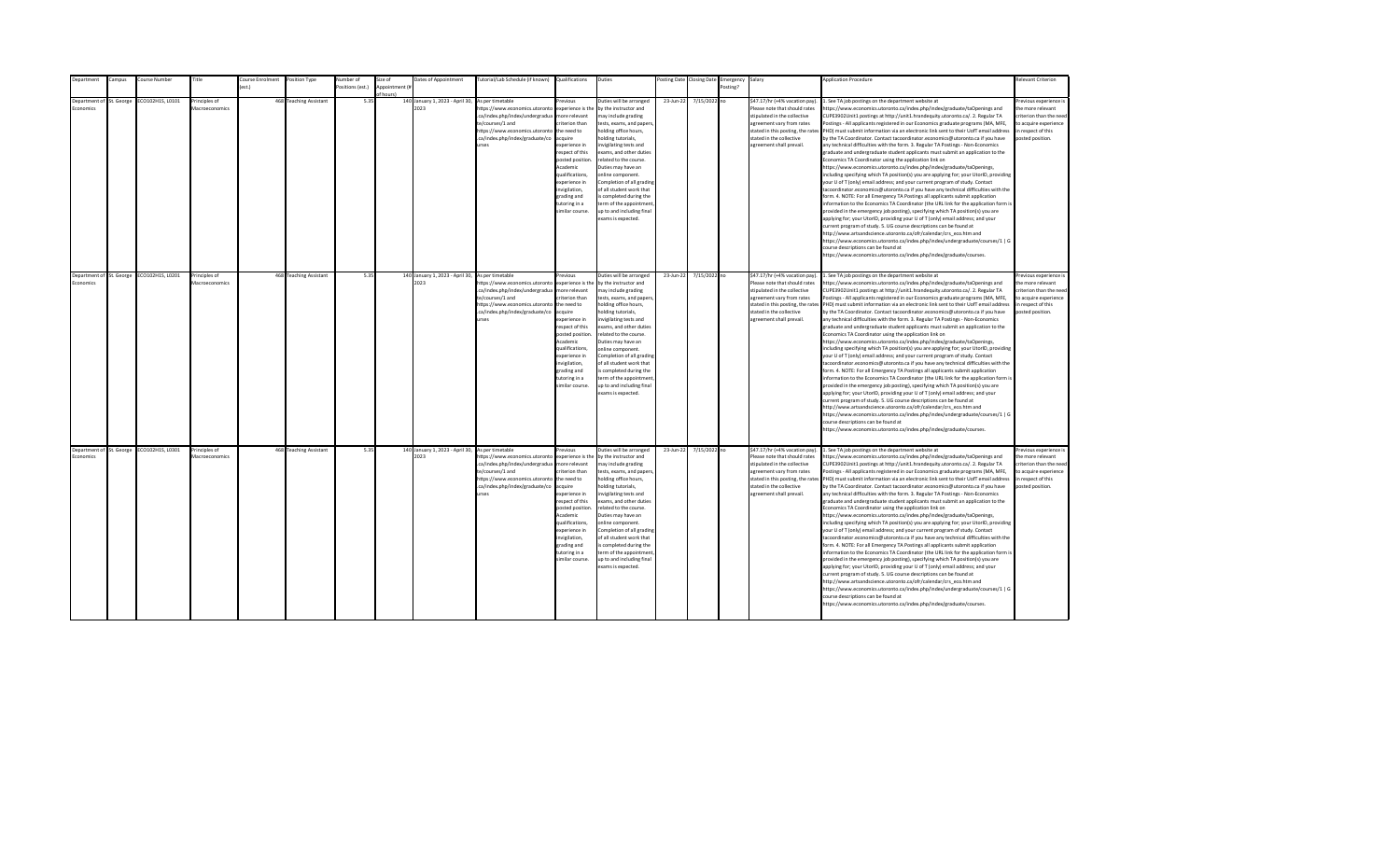| <b>Department</b>                            | Campus | Course Number                             | Title                                             | Course Enrolment | Position Type          | Number of        | Size of                    | Dates of Appointment                                     | Tutorial/Lab Schedule (if known) Qualifications                                                                                                                                                |                                                                                                                                                                                                                                                                    | Duties                                                                                                                                                                                                                                                                                                                                                                                                                                         |           | Posting Date Closing Date | Emergency Salary |                                                                                                                                                                                                                           | <b>Application Procedure</b>                                                                                                                                                                                                                                                                                                                                                                                                                                                                                                                                                                                                                                                                                                                                                                                                                                                                                                                                                                                                                                                                                                                                                                                                                                                                                                                                                                                                                                                                                                                                                                                                                                                                                                                                                                 | <b>Relevant Criterion</b>                                                                                                                |
|----------------------------------------------|--------|-------------------------------------------|---------------------------------------------------|------------------|------------------------|------------------|----------------------------|----------------------------------------------------------|------------------------------------------------------------------------------------------------------------------------------------------------------------------------------------------------|--------------------------------------------------------------------------------------------------------------------------------------------------------------------------------------------------------------------------------------------------------------------|------------------------------------------------------------------------------------------------------------------------------------------------------------------------------------------------------------------------------------------------------------------------------------------------------------------------------------------------------------------------------------------------------------------------------------------------|-----------|---------------------------|------------------|---------------------------------------------------------------------------------------------------------------------------------------------------------------------------------------------------------------------------|----------------------------------------------------------------------------------------------------------------------------------------------------------------------------------------------------------------------------------------------------------------------------------------------------------------------------------------------------------------------------------------------------------------------------------------------------------------------------------------------------------------------------------------------------------------------------------------------------------------------------------------------------------------------------------------------------------------------------------------------------------------------------------------------------------------------------------------------------------------------------------------------------------------------------------------------------------------------------------------------------------------------------------------------------------------------------------------------------------------------------------------------------------------------------------------------------------------------------------------------------------------------------------------------------------------------------------------------------------------------------------------------------------------------------------------------------------------------------------------------------------------------------------------------------------------------------------------------------------------------------------------------------------------------------------------------------------------------------------------------------------------------------------------------|------------------------------------------------------------------------------------------------------------------------------------------|
|                                              |        |                                           |                                                   | est.)            |                        | Positions (est.) | Appointment (i<br>f hours) |                                                          |                                                                                                                                                                                                |                                                                                                                                                                                                                                                                    |                                                                                                                                                                                                                                                                                                                                                                                                                                                |           |                           | Posting?         |                                                                                                                                                                                                                           |                                                                                                                                                                                                                                                                                                                                                                                                                                                                                                                                                                                                                                                                                                                                                                                                                                                                                                                                                                                                                                                                                                                                                                                                                                                                                                                                                                                                                                                                                                                                                                                                                                                                                                                                                                                              |                                                                                                                                          |
| Department of St. George<br>conomics         |        | ECO102H1S, L0401                          | Principles of<br>Macroeconomics                   |                  | 468 Teaching Assistant | 5.35             |                            | 140 January 1, 2023 - April 30,<br>2023                  | As per timetable<br>ttps://www.economics.utoronto<br>.ca/index.php/index/undergradua<br>te/courses/1 and<br>https://www.economics.utoronto<br>.ca/index.php/index/graduate/co<br><b>urses</b>  | revious<br>experience is the<br>nore relevant<br>riterion than<br>the need to<br>cauire<br>xperience in<br>espect of this<br>posted position<br>Academic<br>qualifications,<br>xperience in<br>nvigilation,<br>trading and<br>utoring in a<br>imilar course.       | Duties will be arranged<br>by the instructor and<br>nay include grading<br>tests, exams, and papers<br>nolding office hours,<br>olding tutorials,<br>nvigilating tests and<br>exams, and other duties<br>elated to the course.<br>Duties may have an<br>online component.<br>Completion of all grading<br>of all student work that<br>s completed during the<br>erm of the appointment<br>up to and including final<br>exams is expected.      | 23-Jun-22 | 7/15/2022 no              |                  | \$47.17/hr (+4% vacation pay).<br>Please note that should rates<br>stipulated in the collective<br>agreement vary from rates<br>stated in this posting, the rates<br>stated in the collective<br>agreement shall prevail. | 1. See TA job postings on the department website at<br>https://www.economics.utoronto.ca/index.php/index/graduate/taOpenings and<br>CUPE3902Unit1 postings at http://unit1.hrandequity.utoronto.ca/. 2. Regular TA<br>Postings - All applicants registered in our Economics graduate programs (MA, MFE,<br>PHD) must submit information via an electronic link sent to their UofT email address<br>by the TA Coordinator. Contact tacoordinator.economics@utoronto.ca if you have<br>any technical difficulties with the form. 3. Regular TA Postings - Non-Economics<br>graduate and undergraduate student applicants must submit an application to the<br>Economics TA Coordinator using the application link on<br>https://www.economics.utoronto.ca/index.php/index/graduate/taOpenings,<br>including specifying which TA position(s) you are applying for; your UtorID, providing<br>your U of T (only) email address; and your current program of study. Contact<br>tacoordinator.economics@utoronto.ca if you have any technical difficulties with the<br>form. 4. NOTE: For all Emergency TA Postings all applicants submit application<br>information to the Economics TA Coordinator (the URL link for the application form is<br>provided in the emergency job posting), specifying which TA position(s) you are<br>applying for; your UtorID, providing your U of T (only) email address; and your<br>current program of study. 5. UG course descriptions can be found at<br>http://www.artsandscience.utoronto.ca/ofr/calendar/crs eco.htm and<br>https://www.economics.utoronto.ca/index.php/index/undergraduate/courses/1   G<br>course descriptions can be found at<br>https://www.economics.utoronto.ca/index.php/index/graduate/courses.                                   | revious experience i<br>the more relevant<br>riterion than the need<br>to acquire experience<br>in respect of this<br>posted position.   |
| Department of St. George<br><b>Economics</b> |        | ECO102H1S, L0501                          | Principles of<br>Macroeconomics                   |                  | 468 Teaching Assistant | 5.35             |                            | 140 January 1, 2023 - April 30, As per timetable<br>2023 | https://www.economics.utoronto<br>.ca/index.php/index/undergradua<br>te/courses/1 and<br>https://www.economics.utoronto<br>.ca/index.php/index/graduate/co<br><b>IFSPS</b>                     | revinus<br>experience is the<br>more relevant<br>riterion than<br>the need to<br>acquire<br>experience in<br>respect of this<br>posted position<br>Academic<br>qualifications,<br>experience in<br>nvigilation,<br>grading and<br>tutoring in a<br>imilar course.  | Duties will be arranged<br>by the instructor and<br>may include grading<br>tests, exams, and papers,<br>holding office hours,<br>nolding tutorials,<br>nvigilating tests and<br>exams, and other duties<br>related to the course.<br>Duties may have an<br>online component.<br>Completion of all grading<br>of all student work that<br>is completed during the<br>term of the appointment<br>up to and including final<br>exams is expected. | 23-Jun-22 | 7/15/2022 no              |                  | \$47.17/hr (+4% vacation pay).<br>Please note that should rates<br>stipulated in the collective<br>agreement vary from rates<br>stated in the collective<br>agreement shall prevail.                                      | 1. See TA job postings on the department website at<br>https://www.economics.utoronto.ca/index.php/index/graduate/taOpenings and<br>CUPE3902Unit1 postings at http://unit1.hrandequity.utoronto.ca/. 2. Regular TA<br>Postings - All applicants registered in our Economics graduate programs (MA, MFE,<br>stated in this posting, the rates PHD) must submit information via an electronic link sent to their UofT email address<br>by the TA Coordinator. Contact tacoordinator.economics@utoronto.ca if you have<br>any technical difficulties with the form. 3. Regular TA Postings - Non-Economics<br>graduate and undergraduate student applicants must submit an application to the<br>Economics TA Coordinator using the application link on<br>https://www.economics.utoronto.ca/index.php/index/graduate/taOpenings,<br>including specifying which TA position(s) you are applying for; your UtorID, providing<br>your U of T (only) email address; and your current program of study. Contact<br>tacoordinator.economics@utoronto.ca if you have any technical difficulties with the<br>form. 4. NOTE: For all Emergency TA Postings all applicants submit application<br>information to the Economics TA Coordinator (the URL link for the application form is<br>provided in the emergency job posting), specifying which TA position(s) you are<br>applying for; your UtorID, providing your U of T (only) email address; and your<br>current program of study. 5. UG course descriptions can be found at<br>http://www.artsandscience.utoronto.ca/ofr/calendar/crs_eco.htm and<br>https://www.economics.utoronto.ca/index.php/index/undergraduate/courses/1   G<br>course descriptions can be found at<br>https://www.economics.utoronto.ca/index.php/index/graduate/courses. | Previous experience i<br>the more relevant<br>criterion than the need<br>to acquire experience<br>in respect of this<br>posted position. |
| Economics                                    |        | Department of St. George ECO105Y1Y, L0101 | Principles of<br>Economics for Non<br>specialists |                  | 400 Teaching Assistant | 4.57             |                            | 140 September 1, 2022 - April<br>30.2023                 | As per timetable<br>https://www.economics.utoronto<br>.ca/index.php/index/undergradua<br>te/courses/1 and<br>https://www.economics.utoronto<br>.ca/index.php/index/graduate/co<br><b>urses</b> | revious<br>experience is the<br>more relevant<br>riterion than<br>the need to<br>acquire<br>experience in<br>respect of this<br>posted position<br>Academic<br>qualifications,<br>experience in<br>invigilation,<br>grading and<br>tutoring in a<br>imilar course. | Duties will be arranged<br>by the instructor and<br>may include grading<br>tests, exams, and papers,<br>holding office hours,<br>nolding tutorials,<br>nvigilating tests and<br>exams, and other duties<br>related to the course.<br>Duties may have an<br>online component.<br>Completion of all grading<br>of all student work that<br>is completed during the<br>term of the appointment<br>up to and including final<br>exams is expected. | 23-Jun-22 | 7/15/2022 no              |                  | \$47.17/hr (+4% vacation pay).<br>Please note that should rates<br>stipulated in the collective<br>agreement vary from rates<br>stated in the collective<br>agreement shall prevail.                                      | 1. See TA job postings on the department website at<br>https://www.economics.utoronto.ca/index.php/index/graduate/taOpenings and<br>CUPE3902Unit1 postings at http://unit1.hrandequity.utoronto.ca/. 2. Regular TA<br>Postings - All applicants registered in our Economics graduate programs (MA, MFE,<br>stated in this posting, the rates PHD) must submit information via an electronic link sent to their UofT email address<br>by the TA Coordinator. Contact tacoordinator.economics@utoronto.ca if you have<br>any technical difficulties with the form. 3. Regular TA Postings - Non-Economics<br>graduate and undergraduate student applicants must submit an application to the<br>Economics TA Coordinator using the application link on<br>https://www.economics.utoronto.ca/index.php/index/graduate/taOpenings,<br>including specifying which TA position(s) you are applying for; your UtorID, providing<br>your U of T (only) email address; and your current program of study. Contact<br>tacoordinator.economics@utoronto.ca if you have any technical difficulties with the<br>form. 4. NOTE: For all Emergency TA Postings all applicants submit application<br>information to the Economics TA Coordinator (the URL link for the application form is<br>provided in the emergency job posting), specifying which TA position(s) you are<br>applying for; your UtorID, providing your U of T (only) email address; and your<br>current program of study. 5. UG course descriptions can be found at<br>http://www.artsandscience.utoronto.ca/ofr/calendar/crs eco.htm and<br>https://www.economics.utoronto.ca/index.php/index/undergraduate/courses/1   G<br>course descriptions can be found at<br>https://www.economics.utoronto.ca/index.php/index/graduate/courses. | Previous experience i<br>the more relevant<br>criterion than the need<br>to acquire experience<br>in respect of this<br>posted position. |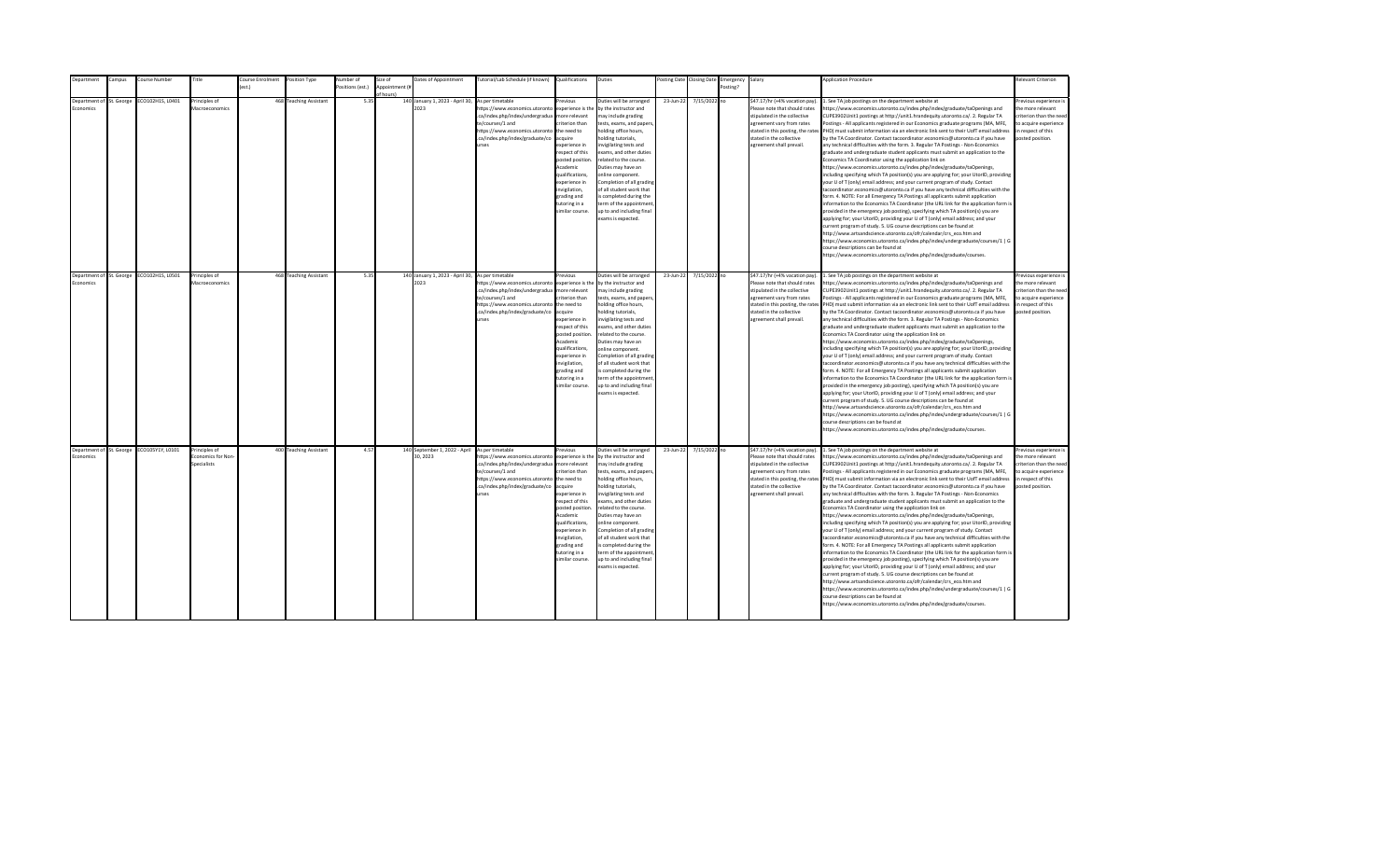| Department                        | ampus:                   | ourse Number     | Title                                                           | <b>Course Enrolment</b> | Position Type          | lumber of       | size of        | Dates of Appointment                                      | lutorial/Lab Schedule (if known)                                                                                                                                                        | Qualifications                                                                                                                                                                                                                                             | Duties                                                                                                                                                                                                                                                                                                                                                                                                                                         | osting Date | <b>Closing Date</b> | Emergency | Salary                                                                                                                                                                                                                   | <b>Application Procedure</b>                                                                                                                                                                                                                                                                                                                                                                                                                                                                                                                                                                                                                                                                                                                                                                                                                                                                                                                                                                                                                                                                                                                                                                                                                                                                                                                                                                                                                                                                                                                                                                                                                                                                                                                                                                 | Relevant Criterion                                                                                                                       |
|-----------------------------------|--------------------------|------------------|-----------------------------------------------------------------|-------------------------|------------------------|-----------------|----------------|-----------------------------------------------------------|-----------------------------------------------------------------------------------------------------------------------------------------------------------------------------------------|------------------------------------------------------------------------------------------------------------------------------------------------------------------------------------------------------------------------------------------------------------|------------------------------------------------------------------------------------------------------------------------------------------------------------------------------------------------------------------------------------------------------------------------------------------------------------------------------------------------------------------------------------------------------------------------------------------------|-------------|---------------------|-----------|--------------------------------------------------------------------------------------------------------------------------------------------------------------------------------------------------------------------------|----------------------------------------------------------------------------------------------------------------------------------------------------------------------------------------------------------------------------------------------------------------------------------------------------------------------------------------------------------------------------------------------------------------------------------------------------------------------------------------------------------------------------------------------------------------------------------------------------------------------------------------------------------------------------------------------------------------------------------------------------------------------------------------------------------------------------------------------------------------------------------------------------------------------------------------------------------------------------------------------------------------------------------------------------------------------------------------------------------------------------------------------------------------------------------------------------------------------------------------------------------------------------------------------------------------------------------------------------------------------------------------------------------------------------------------------------------------------------------------------------------------------------------------------------------------------------------------------------------------------------------------------------------------------------------------------------------------------------------------------------------------------------------------------|------------------------------------------------------------------------------------------------------------------------------------------|
|                                   |                          |                  |                                                                 | $f$ est.)               |                        | ositions (est.) | Annointment (# |                                                           |                                                                                                                                                                                         |                                                                                                                                                                                                                                                            |                                                                                                                                                                                                                                                                                                                                                                                                                                                |             |                     | Posting?  |                                                                                                                                                                                                                          |                                                                                                                                                                                                                                                                                                                                                                                                                                                                                                                                                                                                                                                                                                                                                                                                                                                                                                                                                                                                                                                                                                                                                                                                                                                                                                                                                                                                                                                                                                                                                                                                                                                                                                                                                                                              |                                                                                                                                          |
| Denartment of<br><b>Economics</b> | St. George               | CO105Y1Y, L0102  | Principles of<br><b>Fronomics for Non</b><br><b>Specialists</b> |                         | 400 Teaching Assistant | 4.57            | of hours)      | 140 September 1, 2022 - April<br>30.2023                  | As per timetable<br>https://www.economics.utoronto<br>.ca/index.php/index/undergradua<br>te/courses/1 and<br>https://www.economics.utoronto<br>.ca/index.php/index/graduate/co<br>urses | revious<br>experience is the<br>more relevant<br>riterion than<br>the need to<br>acquire<br>experience in<br>respect of this<br>posted position.<br>Academic<br>qualifications,<br>experience in<br>nvigilation,<br>grading and                            | Duties will be arranged<br>by the instructor and<br>may include grading<br>tests, exams, and papers,<br>holding office hours,<br>holding tutorials,<br>nvigilating tests and<br>exams, and other duties<br>related to the course.<br>Duties may have an<br>online component.<br>Completion of all grading<br>of all student work that<br>s completed during the                                                                                | 23-Jun-22   | 7/15/2022 no        |           | \$47.17/hr (+4% vacation pay)<br>Please note that should rates<br>stipulated in the collective<br>agreement vary from rates<br>stated in this posting, the rates<br>stated in the collective<br>agreement shall prevail. | . See TA job postings on the department website at<br>ttps://www.economics.utoronto.ca/index.php/index/graduate/taOpenings and<br>CUPE3902Unit1 postings at http://unit1.hrandequity.utoronto.ca/. 2. Regular TA<br>ostings - All applicants registered in our Economics graduate programs (MA, MFE,<br>PHD) must submit information via an electronic link sent to their UofT email address<br>by the TA Coordinator. Contact tacoordinator.economics@utoronto.ca if you have<br>any technical difficulties with the form. 3. Regular TA Postings - Non-Economics<br>graduate and undergraduate student applicants must submit an application to the<br>Economics TA Coordinator using the application link on<br>https://www.economics.utoronto.ca/index.php/index/graduate/taOpenings,<br>including specifying which TA position(s) you are applying for; your UtorID, providing<br>your U of T (only) email address; and your current program of study. Contact<br>acoordinator.economics@utoronto.ca if you have any technical difficulties with the<br>form. 4. NOTE: For all Emergency TA Postings all applicants submit application                                                                                                                                                                                                                                                                                                                                                                                                                                                                                                                                                                                                                                                  | Previous experience i<br>the more relevant<br>criterion than the need<br>to acquire experience<br>in respect of this<br>posted position. |
|                                   | Department of St. George | ECO200Y1Y, L0101 | Microeconomic                                                   |                         | 155 Teaching Assistant | 3.1             |                | 140 September 1, 2022 - April As per timetable            |                                                                                                                                                                                         | tutoring in a<br>similar course.<br>revious                                                                                                                                                                                                                | term of the appointment<br>up to and including final<br>exams is expected.<br>Duties will be arranged                                                                                                                                                                                                                                                                                                                                          | 23-Jun-22   | 7/15/2022 no        |           | \$47.17/hr (+4% vacation pay).                                                                                                                                                                                           | information to the Economics TA Coordinator (the URL link for the application form is<br>provided in the emergency job posting), specifying which TA position(s) you are<br>applying for; your UtorID, providing your U of T (only) email address; and your<br>urrent program of study. 5. UG course descriptions can be found at<br>http://www.artsandscience.utoronto.ca/ofr/calendar/crs eco.htm and<br>https://www.economics.utoronto.ca/index.php/index/undergraduate/courses/1   G<br>ourse descriptions can be found at<br>https://www.economics.utoronto.ca/index.php/index/graduate/courses.<br>1. See TA job postings on the department website at                                                                                                                                                                                                                                                                                                                                                                                                                                                                                                                                                                                                                                                                                                                                                                                                                                                                                                                                                                                                                                                                                                                                 | Previous experience i                                                                                                                    |
| Economics                         |                          |                  | heory                                                           |                         |                        |                 |                | 30, 2023                                                  | https://www.economics.utoronto<br>.ca/index.php/index/undergradua<br>te/courses/1 and<br>https://www.economics.utoronto<br>.ca/index.php/index/graduate/co<br>urses                     | experience is the<br>more relevant<br>criterion than<br>the need to<br>acquire<br>experience in<br>respect of this<br>posted position.<br>Academic<br>qualifications.<br>experience in<br>invigilation,<br>grading and<br>tutoring in a<br>similar course. | by the instructor and<br>may include grading<br>tests, exams, and papers,<br>holding office hours,<br>holding tutorials,<br>invigilating tests and<br>exams, and other duties<br>related to the course.<br>Duties may have an<br>online component.<br>Completion of all grading<br>of all student work that<br>is completed during the<br>term of the appointment<br>up to and including final<br>exams is expected.                           |             |                     |           | Please note that should rates<br>stipulated in the collective<br>agreement vary from rates<br>stated in the collective<br>agreement shall prevail.                                                                       | https://www.economics.utoronto.ca/index.php/index/graduate/taOpenings and<br>CUPE3902Unit1 postings at http://unit1.hrandequity.utoronto.ca/. 2. Regular TA<br>Postings - All applicants registered in our Economics graduate programs (MA, MFE,<br>stated in this posting, the rates PHD) must submit information via an electronic link sent to their UofT email address<br>by the TA Coordinator. Contact tacoordinator.economics@utoronto.ca if you have<br>any technical difficulties with the form. 3. Regular TA Postings - Non-Economics<br>graduate and undergraduate student applicants must submit an application to the<br>Economics TA Coordinator using the application link on<br>https://www.economics.utoronto.ca/index.php/index/graduate/taOpenings,<br>including specifying which TA position(s) you are applying for; your UtorID, providing<br>your U of T (only) email address; and your current program of study. Contact<br>tacoordinator.economics@utoronto.ca if you have any technical difficulties with the<br>form. 4. NOTE: For all Emergency TA Postings all applicants submit application<br>information to the Economics TA Coordinator (the URL link for the application form is<br>provided in the emergency job posting), specifying which TA position(s) you are<br>applying for; your UtorID, providing your U of T (only) email address; and your<br>current program of study. 5. UG course descriptions can be found at<br>http://www.artsandscience.utoronto.ca/ofr/calendar/crs_eco.htm and<br>https://www.economics.utoronto.ca/index.php/index/undergraduate/courses/1   G<br>ourse descriptions can be found at<br>ittps://www.economics.utoronto.ca/index.php/index/graduate/courses.                                                         | the more relevant<br>criterion than the need<br>to acquire experience<br>in respect of this<br>posted position.                          |
| Economics                         | Department of St. George | ECO200Y1Y, L0201 | Microeconomic<br>heorv                                          |                         | 155 Teaching Assistant | 3.1             |                | 140 September 1, 2022 - April As per timetable<br>30.2023 | https://www.economics.utoronto<br>.ca/index.php/index/undergradua<br>te/courses/1 and<br>https://www.economics.utoronto the need to<br>.ca/index.php/index/graduate/co<br>urses         | Previous<br>experience is the<br>more relevant<br>criterion than<br>acquire<br>experience in<br>respect of this<br>posted position<br>Academic<br>qualifications,<br>experience in<br>invigilation,<br>grading and<br>tutoring in a<br>similar course.     | Duties will be arranged<br>by the instructor and<br>may include grading<br>tests, exams, and papers,<br>holding office hours,<br>holding tutorials,<br>nvigilating tests and<br>exams, and other duties<br>related to the course.<br>Duties may have an<br>online component.<br>Completion of all grading<br>of all student work that<br>is completed during the<br>term of the appointment<br>up to and including final<br>exams is expected. | 23-Jun-22   | 7/15/2022 no        |           | \$47.17/hr (+4% vacation pay).<br>Please note that should rates<br>stipulated in the collective<br>agreement vary from rates<br>stated in the collective<br>agreement shall prevail.                                     | 1. See TA job postings on the department website at<br>https://www.economics.utoronto.ca/index.php/index/graduate/taOpenings and<br>CUPE3902Unit1 postings at http://unit1.hrandequity.utoronto.ca/. 2. Regular TA<br>Postings - All applicants registered in our Economics graduate programs (MA, MFE,<br>stated in this posting, the rates PHD) must submit information via an electronic link sent to their UofT email address<br>by the TA Coordinator. Contact tacoordinator.economics@utoronto.ca if you have<br>any technical difficulties with the form. 3. Regular TA Postings - Non-Economics<br>graduate and undergraduate student applicants must submit an application to the<br>Economics TA Coordinator using the application link on<br>https://www.economics.utoronto.ca/index.php/index/graduate/taOpenings,<br>including specifying which TA position(s) you are applying for; your UtorID, providing<br>your U of T (only) email address; and your current program of study. Contact<br>tacoordinator.economics@utoronto.ca if you have any technical difficulties with the<br>form. 4. NOTE: For all Emergency TA Postings all applicants submit application<br>information to the Economics TA Coordinator (the URL link for the application form is<br>provided in the emergency job posting), specifying which TA position(s) you are<br>applying for; your UtorID, providing your U of T (only) email address; and your<br>current program of study. 5. UG course descriptions can be found at<br>http://www.artsandscience.utoronto.ca/ofr/calendar/crs_eco.htm and<br>https://www.economics.utoronto.ca/index.php/index/undergraduate/courses/1   G<br>course descriptions can be found at<br>https://www.economics.utoronto.ca/index.php/index/graduate/courses. | revious experience i<br>the more relevant<br>criterion than the need<br>to acquire experience<br>in respect of this<br>posted position.  |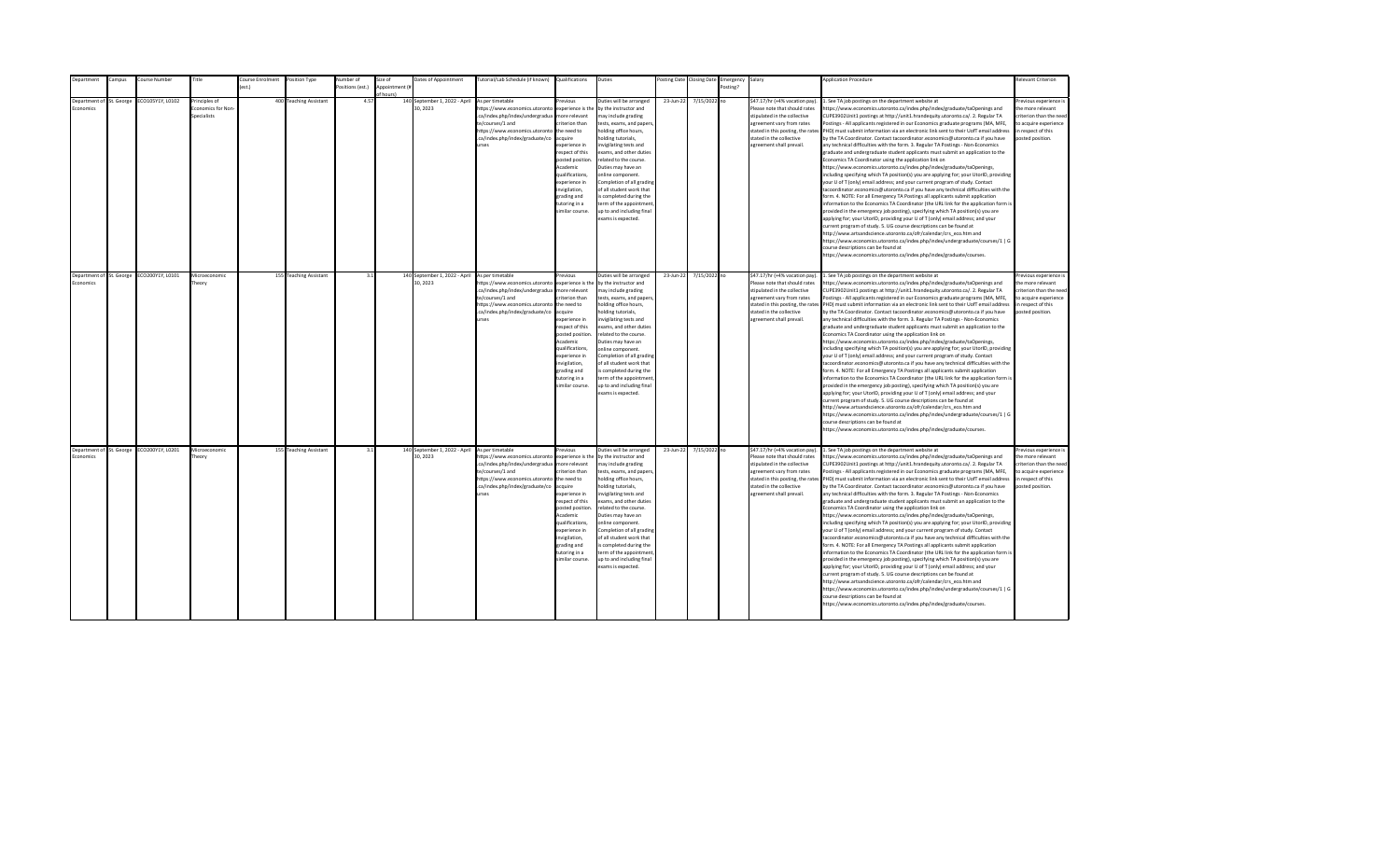| Department | Campus                   | Course Number                             | Title                  | Course Enrolment | Position Type          | <b>Number</b> of | Size of                     | Dates of Appointment                                      | Tutorial/Lab Schedule (if known) Qualifications                                                                                                                                         |                                                                                                                                                                                                                                                                      | Duties                                                                                                                                                                                                                                                                                                                                                                                                                                          |           | Posting Date Closing Date | Emergency Salary |                                                                                                                                                                                                                           | <b>Application Procedure</b>                                                                                                                                                                                                                                                                                                                                                                                                                                                                                                                                                                                                                                                                                                                                                                                                                                                                                                                                                                                                                                                                                                                                                                                                                                                                                                                                                                                                                                                                                                                                                                                                                                                                                                                                                                 | Relevant Criterion                                                                                                                        |
|------------|--------------------------|-------------------------------------------|------------------------|------------------|------------------------|------------------|-----------------------------|-----------------------------------------------------------|-----------------------------------------------------------------------------------------------------------------------------------------------------------------------------------------|----------------------------------------------------------------------------------------------------------------------------------------------------------------------------------------------------------------------------------------------------------------------|-------------------------------------------------------------------------------------------------------------------------------------------------------------------------------------------------------------------------------------------------------------------------------------------------------------------------------------------------------------------------------------------------------------------------------------------------|-----------|---------------------------|------------------|---------------------------------------------------------------------------------------------------------------------------------------------------------------------------------------------------------------------------|----------------------------------------------------------------------------------------------------------------------------------------------------------------------------------------------------------------------------------------------------------------------------------------------------------------------------------------------------------------------------------------------------------------------------------------------------------------------------------------------------------------------------------------------------------------------------------------------------------------------------------------------------------------------------------------------------------------------------------------------------------------------------------------------------------------------------------------------------------------------------------------------------------------------------------------------------------------------------------------------------------------------------------------------------------------------------------------------------------------------------------------------------------------------------------------------------------------------------------------------------------------------------------------------------------------------------------------------------------------------------------------------------------------------------------------------------------------------------------------------------------------------------------------------------------------------------------------------------------------------------------------------------------------------------------------------------------------------------------------------------------------------------------------------|-------------------------------------------------------------------------------------------------------------------------------------------|
|            |                          |                                           |                        |                  |                        | ositions (est.)  | Appointment (#<br>of hours! |                                                           |                                                                                                                                                                                         |                                                                                                                                                                                                                                                                      |                                                                                                                                                                                                                                                                                                                                                                                                                                                 |           |                           | Posting?         |                                                                                                                                                                                                                           |                                                                                                                                                                                                                                                                                                                                                                                                                                                                                                                                                                                                                                                                                                                                                                                                                                                                                                                                                                                                                                                                                                                                                                                                                                                                                                                                                                                                                                                                                                                                                                                                                                                                                                                                                                                              |                                                                                                                                           |
| Economics  | Department of St. George | ECO200Y1Y, L0301                          | Microeconomic<br>heorv |                  | 155 Teaching Assistant | 3.1              |                             | 140 September 1, 2022 - April<br>30.2023                  | As per timetable<br>nttps://www.economics.utoronto<br>.ca/index.php/index/undergradua<br>te/courses/1 and<br>https://www.economics.utoronto<br>.ca/index.php/index/graduate/co<br>urses | Previous<br>experience is the<br>more relevant<br>riterion than<br>the need to<br>acquire<br>xperience in<br>respect of this<br>posted position<br>Academic<br>qualifications,<br>experience in<br>wigilation,<br>grading and<br>tutoring in a<br>similar course.    | Duties will be arranged<br>by the instructor and<br>may include grading<br>tests, exams, and papers<br>holding office hours,<br>olding tutorials,<br>nvigilating tests and<br>exams, and other duties<br>related to the course.<br>Duties may have an<br>online component.<br>Completion of all grading<br>of all student work that<br>s completed during the<br>erm of the appointment<br>up to and including final<br>exams is expected.      | 23-Jun-22 | 7/15/2022 no              |                  | \$47.17/hr (+4% vacation pay).<br>Please note that should rates<br>stipulated in the collective<br>agreement vary from rates<br>stated in this posting, the rates<br>stated in the collective<br>agreement shall prevail. | 1. See TA job postings on the department website at<br>ttps://www.economics.utoronto.ca/index.php/index/graduate/taOpenings and<br>CUPE3902Unit1 postings at http://unit1.hrandequity.utoronto.ca/. 2. Regular TA<br>Postings - All applicants registered in our Economics graduate programs (MA, MFE,<br>PHD) must submit information via an electronic link sent to their UofT email address<br>by the TA Coordinator. Contact tacoordinator.economics@utoronto.ca if you have<br>any technical difficulties with the form. 3. Regular TA Postings - Non-Economics<br>graduate and undergraduate student applicants must submit an application to the<br>Economics TA Coordinator using the application link on<br>https://www.economics.utoronto.ca/index.php/index/graduate/taOpenings,<br>ncluding specifying which TA position(s) you are applying for; your UtorID, providing<br>our U of T (only) email address; and your current program of study. Contact<br>acoordinator.economics@utoronto.ca if you have any technical difficulties with the<br>orm. 4. NOTE: For all Emergency TA Postings all applicants submit application<br>nformation to the Economics TA Coordinator (the URL link for the application form is<br>provided in the emergency job posting), specifying which TA position(s) you are<br>applying for; your UtorID, providing your U of T (only) email address; and your<br>urrent program of study. 5. UG course descriptions can be found at<br>http://www.artsandscience.utoronto.ca/ofr/calendar/crs eco.htm and<br>https://www.economics.utoronto.ca/index.php/index/undergraduate/courses/1   G<br>ourse descriptions can be found at<br>https://www.economics.utoronto.ca/index.php/index/graduate/courses.                                           | revious experience i<br>the more relevant<br>riterion than the need<br>to acquire experience<br>in respect of this<br>posted position.    |
| Economics  | Department of St. George | ECO200Y1Y, L0401                          | Microeconomic<br>heory |                  | 155 Teaching Assistant | 3.1              |                             | 140 September 1, 2022 - April<br>30, 2023                 | As per timetable<br>https://www.economics.utoronto<br>.ca/index.php/index/undergradua<br>te/courses/1 and<br>https://www.economics.utoronto<br>.ca/index.php/index/graduate/co<br>urses | revious<br>experience is the<br>more relevant<br>criterion than<br>the need to<br>acquire<br>experience in<br>respect of this<br>posted position<br>Academic<br>qualifications,<br>experience in<br>invigilation,<br>grading and<br>tutoring in a<br>similar course. | Duties will be arranged<br>by the instructor and<br>may include grading<br>tests, exams, and papers,<br>holding office hours,<br>holding tutorials,<br>invigilating tests and<br>exams, and other duties<br>related to the course.<br>Duties may have an<br>online component.<br>Completion of all grading<br>of all student work that<br>is completed during the<br>term of the appointment<br>up to and including final<br>exams is expected. | 23-Jun-22 | 7/15/2022 no              |                  | \$47.17/hr (+4% vacation pay).<br>Please note that should rates<br>stipulated in the collective<br>agreement vary from rates<br>stated in the collective<br>agreement shall prevail.                                      | 1. See TA job postings on the department website at<br>https://www.economics.utoronto.ca/index.php/index/graduate/taOpenings and<br>CUPE3902Unit1 postings at http://unit1.hrandequity.utoronto.ca/. 2. Regular TA<br>Postings - All applicants registered in our Economics graduate programs (MA, MFE,<br>stated in this posting, the rates PHD) must submit information via an electronic link sent to their UofT email address<br>by the TA Coordinator. Contact tacoordinator.economics@utoronto.ca if you have<br>any technical difficulties with the form. 3. Regular TA Postings - Non-Economics<br>graduate and undergraduate student applicants must submit an application to the<br>Economics TA Coordinator using the application link on<br>https://www.economics.utoronto.ca/index.php/index/graduate/taOpenings,<br>including specifying which TA position(s) you are applying for; your UtorID, providing<br>your U of T (only) email address; and your current program of study. Contact<br>acoordinator.economics@utoronto.ca if you have any technical difficulties with the<br>form. 4. NOTE: For all Emergency TA Postings all applicants submit application<br>information to the Economics TA Coordinator (the URL link for the application form is<br>provided in the emergency job posting), specifying which TA position(s) you are<br>applying for; your UtorID, providing your U of T (only) email address; and your<br>current program of study. 5. UG course descriptions can be found at<br>http://www.artsandscience.utoronto.ca/ofr/calendar/crs_eco.htm and<br>https://www.economics.utoronto.ca/index.php/index/undergraduate/courses/1   G<br>ourse descriptions can be found at<br>https://www.economics.utoronto.ca/index.php/index/graduate/courses.   | Previous experience i<br>the more relevant<br>criterion than the need<br>to acquire experience<br>in respect of this<br>posted position.  |
| Economics  |                          | Department of St. George ECO200Y1Y, L5101 | Microeconomic<br>heorv |                  | 155 Teaching Assistant | 3.1              |                             | 140 September 1, 2022 - April As per timetable<br>30.2023 | https://www.economics.utoronto<br>.ca/index.php/index/undergradua<br>te/courses/1 and<br>https://www.economics.utoronto the need to<br>.ca/index.php/index/graduate/co<br>urses         | Previous<br>experience is the<br>more relevant<br>criterion than<br>acquire<br>experience in<br>respect of this<br>posted position<br>Academic<br>qualifications,<br>experience in<br>invigilation,<br>grading and<br>tutoring in a<br>similar course.               | Duties will be arranged<br>by the instructor and<br>may include grading<br>tests, exams, and papers,<br>holding office hours,<br>holding tutorials,<br>nvigilating tests and<br>exams, and other duties<br>related to the course.<br>Duties may have an<br>online component.<br>Completion of all grading<br>of all student work that<br>is completed during the<br>term of the appointment<br>up to and including final<br>exams is expected.  | 23-Jun-22 | 7/15/2022 no              |                  | \$47.17/hr (+4% vacation pay).<br>Please note that should rates<br>stipulated in the collective<br>agreement vary from rates<br>stated in the collective<br>agreement shall prevail.                                      | 1. See TA job postings on the department website at<br>https://www.economics.utoronto.ca/index.php/index/graduate/taOpenings and<br>CUPE3902Unit1 postings at http://unit1.hrandequity.utoronto.ca/. 2. Regular TA<br>Postings - All applicants registered in our Economics graduate programs (MA, MFE,<br>stated in this posting, the rates PHD) must submit information via an electronic link sent to their UofT email address<br>by the TA Coordinator. Contact tacoordinator.economics@utoronto.ca if you have<br>any technical difficulties with the form. 3. Regular TA Postings - Non-Economics<br>graduate and undergraduate student applicants must submit an application to the<br>Economics TA Coordinator using the application link on<br>https://www.economics.utoronto.ca/index.php/index/graduate/taOpenings,<br>including specifying which TA position(s) you are applying for; your UtorID, providing<br>your U of T (only) email address; and your current program of study. Contact<br>tacoordinator.economics@utoronto.ca if you have any technical difficulties with the<br>form. 4. NOTE: For all Emergency TA Postings all applicants submit application<br>information to the Economics TA Coordinator (the URL link for the application form is<br>provided in the emergency job posting), specifying which TA position(s) you are<br>applying for; your UtorID, providing your U of T (only) email address; and your<br>current program of study. 5. UG course descriptions can be found at<br>http://www.artsandscience.utoronto.ca/ofr/calendar/crs eco.htm and<br>https://www.economics.utoronto.ca/index.php/index/undergraduate/courses/1   G<br>course descriptions can be found at<br>https://www.economics.utoronto.ca/index.php/index/graduate/courses. | Previous experience is<br>the more relevant<br>criterion than the need<br>to acquire experience<br>in respect of this<br>posted position. |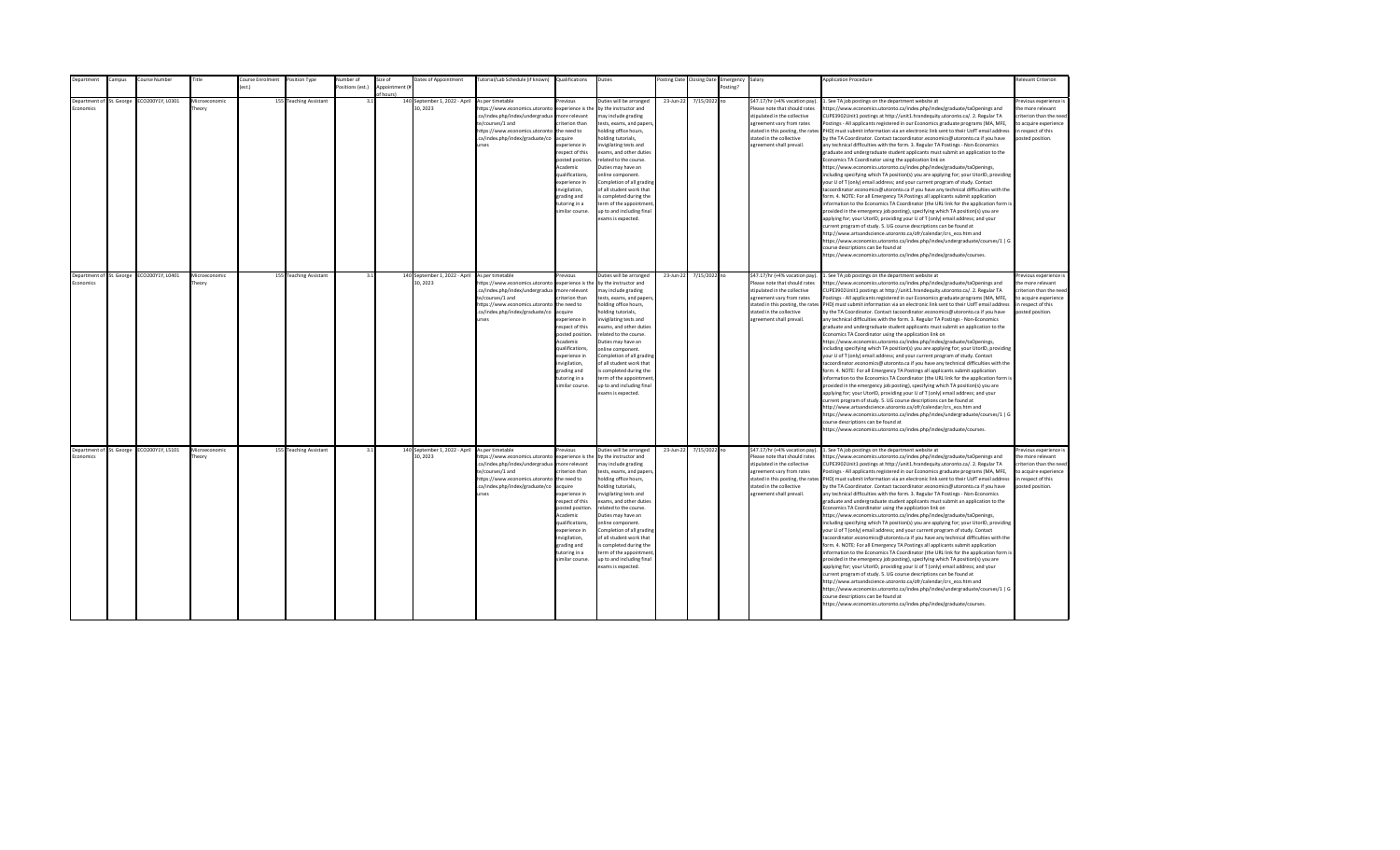| <b>Department</b>                            | Campus | Course Number                             | Title                              | Course Enrolment | Position Type          | Number of        | Size of                    | Dates of Appointment                      | Tutorial/Lab Schedule (if known) Qualifications                                                                                                                                                |                                                                                                                                                                                                                                                                    | Duties                                                                                                                                                                                                                                                                                                                                                                                                                                         |           | Posting Date Closing Date | Emergency Salary |                                                                                                                                                                                                                           | <b>Application Procedure</b>                                                                                                                                                                                                                                                                                                                                                                                                                                                                                                                                                                                                                                                                                                                                                                                                                                                                                                                                                                                                                                                                                                                                                                                                                                                                                                                                                                                                                                                                                                                                                                                                                                                                                                                                                                 | <b>Relevant Criterion</b>                                                                                                                |
|----------------------------------------------|--------|-------------------------------------------|------------------------------------|------------------|------------------------|------------------|----------------------------|-------------------------------------------|------------------------------------------------------------------------------------------------------------------------------------------------------------------------------------------------|--------------------------------------------------------------------------------------------------------------------------------------------------------------------------------------------------------------------------------------------------------------------|------------------------------------------------------------------------------------------------------------------------------------------------------------------------------------------------------------------------------------------------------------------------------------------------------------------------------------------------------------------------------------------------------------------------------------------------|-----------|---------------------------|------------------|---------------------------------------------------------------------------------------------------------------------------------------------------------------------------------------------------------------------------|----------------------------------------------------------------------------------------------------------------------------------------------------------------------------------------------------------------------------------------------------------------------------------------------------------------------------------------------------------------------------------------------------------------------------------------------------------------------------------------------------------------------------------------------------------------------------------------------------------------------------------------------------------------------------------------------------------------------------------------------------------------------------------------------------------------------------------------------------------------------------------------------------------------------------------------------------------------------------------------------------------------------------------------------------------------------------------------------------------------------------------------------------------------------------------------------------------------------------------------------------------------------------------------------------------------------------------------------------------------------------------------------------------------------------------------------------------------------------------------------------------------------------------------------------------------------------------------------------------------------------------------------------------------------------------------------------------------------------------------------------------------------------------------------|------------------------------------------------------------------------------------------------------------------------------------------|
|                                              |        |                                           |                                    | est.)            |                        | Positions (est.) | Appointment (i<br>f hours) |                                           |                                                                                                                                                                                                |                                                                                                                                                                                                                                                                    |                                                                                                                                                                                                                                                                                                                                                                                                                                                |           |                           | Posting?         |                                                                                                                                                                                                                           |                                                                                                                                                                                                                                                                                                                                                                                                                                                                                                                                                                                                                                                                                                                                                                                                                                                                                                                                                                                                                                                                                                                                                                                                                                                                                                                                                                                                                                                                                                                                                                                                                                                                                                                                                                                              |                                                                                                                                          |
| Department of St. George<br>conomics         |        | ECO202Y1Y, L0101                          | Macroeconomic<br>heory and Policy  |                  | 150 Teaching Assistant |                  |                            | 140 September 1, 2022 - April<br>30.2023  | As per timetable<br>https://www.economics.utoronto<br>.ca/index.php/index/undergradua<br>te/courses/1 and<br>https://www.economics.utoronto<br>.ca/index.php/index/graduate/co<br><b>urses</b> | revious<br>experience is the<br>nore relevant<br>riterion than<br>the need to<br>cauire<br>xperience in<br>espect of this<br>posted position<br>Academic<br>qualifications,<br>xperience in<br>nvigilation,<br>trading and<br>utoring in a<br>imilar course.       | Duties will be arranged<br>by the instructor and<br>nay include grading<br>tests, exams, and papers<br>nolding office hours,<br>olding tutorials,<br>nvigilating tests and<br>exams, and other duties<br>elated to the course.<br>Duties may have an<br>online component.<br>Completion of all grading<br>of all student work that<br>s completed during the<br>erm of the appointment<br>up to and including final<br>exams is expected.      | 23-Jun-22 | 7/15/2022 no              |                  | \$47.17/hr (+4% vacation pay).<br>Please note that should rates<br>stipulated in the collective<br>agreement vary from rates<br>stated in this posting, the rates<br>stated in the collective<br>agreement shall prevail. | 1. See TA job postings on the department website at<br>https://www.economics.utoronto.ca/index.php/index/graduate/taOpenings and<br>CUPE3902Unit1 postings at http://unit1.hrandequity.utoronto.ca/. 2. Regular TA<br>Postings - All applicants registered in our Economics graduate programs (MA, MFE,<br>PHD) must submit information via an electronic link sent to their UofT email address<br>by the TA Coordinator. Contact tacoordinator.economics@utoronto.ca if you have<br>any technical difficulties with the form. 3. Regular TA Postings - Non-Economics<br>graduate and undergraduate student applicants must submit an application to the<br>Economics TA Coordinator using the application link on<br>https://www.economics.utoronto.ca/index.php/index/graduate/taOpenings,<br>including specifying which TA position(s) you are applying for; your UtorID, providing<br>your U of T (only) email address; and your current program of study. Contact<br>tacoordinator.economics@utoronto.ca if you have any technical difficulties with the<br>form. 4. NOTE: For all Emergency TA Postings all applicants submit application<br>information to the Economics TA Coordinator (the URL link for the application form is<br>provided in the emergency job posting), specifying which TA position(s) you are<br>applying for; your UtorID, providing your U of T (only) email address; and your<br>current program of study. 5. UG course descriptions can be found at<br>http://www.artsandscience.utoronto.ca/ofr/calendar/crs eco.htm and<br>https://www.economics.utoronto.ca/index.php/index/undergraduate/courses/1   G<br>course descriptions can be found at<br>https://www.economics.utoronto.ca/index.php/index/graduate/courses.                                   | revious experience i<br>the more relevant<br>riterion than the need<br>to acquire experience<br>in respect of this<br>posted position.   |
| Department of St. George<br><b>Economics</b> |        | ECO202Y1Y, L0201                          | Macroeconomic<br>Theory and Policy |                  | 150 Teaching Assistant |                  |                            | 140 September 1, 2022 - April<br>30, 2023 | As per timetable<br>https://www.economics.utoronto<br>.ca/index.php/index/undergradua<br>te/courses/1 and<br>https://www.economics.utoronto<br>.ca/index.php/index/graduate/co<br><b>IFSPS</b> | revious<br>experience is the<br>more relevant<br>riterion than<br>the need to<br>acquire<br>xperience in<br>respect of this<br>posted position<br>Academic<br>qualifications,<br>experience in<br>nvigilation,<br>grading and<br>tutoring in a<br>imilar course.   | Duties will be arranged<br>by the instructor and<br>may include grading<br>tests, exams, and papers,<br>holding office hours,<br>nolding tutorials,<br>nvigilating tests and<br>exams, and other duties<br>related to the course.<br>Duties may have an<br>online component.<br>Completion of all grading<br>of all student work that<br>is completed during the<br>term of the appointment<br>up to and including final<br>exams is expected. | 23-Jun-22 | 7/15/2022 no              |                  | \$47.17/hr (+4% vacation pay).<br>Please note that should rates<br>stipulated in the collective<br>agreement vary from rates<br>stated in the collective<br>agreement shall prevail.                                      | 1. See TA job postings on the department website at<br>https://www.economics.utoronto.ca/index.php/index/graduate/taOpenings and<br>CUPE3902Unit1 postings at http://unit1.hrandequity.utoronto.ca/. 2. Regular TA<br>Postings - All applicants registered in our Economics graduate programs (MA, MFE,<br>stated in this posting, the rates PHD) must submit information via an electronic link sent to their UofT email address<br>by the TA Coordinator. Contact tacoordinator.economics@utoronto.ca if you have<br>any technical difficulties with the form. 3. Regular TA Postings - Non-Economics<br>graduate and undergraduate student applicants must submit an application to the<br>Economics TA Coordinator using the application link on<br>https://www.economics.utoronto.ca/index.php/index/graduate/taOpenings,<br>including specifying which TA position(s) you are applying for; your UtorID, providing<br>your U of T (only) email address; and your current program of study. Contact<br>tacoordinator.economics@utoronto.ca if you have any technical difficulties with the<br>form. 4. NOTE: For all Emergency TA Postings all applicants submit application<br>information to the Economics TA Coordinator (the URL link for the application form is<br>provided in the emergency job posting), specifying which TA position(s) you are<br>applying for; your UtorID, providing your U of T (only) email address; and your<br>current program of study. 5. UG course descriptions can be found at<br>http://www.artsandscience.utoronto.ca/ofr/calendar/crs_eco.htm and<br>https://www.economics.utoronto.ca/index.php/index/undergraduate/courses/1   G<br>course descriptions can be found at<br>https://www.economics.utoronto.ca/index.php/index/graduate/courses. | Previous experience i<br>the more relevant<br>criterion than the need<br>to acquire experience<br>in respect of this<br>posted position. |
| Economics                                    |        | Department of St. George ECO202Y1Y, L5101 | Macroeconomic<br>Theory and Policy |                  | 150 Teaching Assistant |                  |                            | 140 September 1, 2022 - April<br>30.2023  | As per timetable<br>https://www.economics.utoronto<br>.ca/index.php/index/undergradua<br>te/courses/1 and<br>https://www.economics.utoronto<br>.ca/index.php/index/graduate/co<br><b>urses</b> | revious<br>experience is the<br>more relevant<br>riterion than<br>the need to<br>acquire<br>experience in<br>respect of this<br>posted position<br>Academic<br>qualifications,<br>experience in<br>invigilation,<br>grading and<br>tutoring in a<br>imilar course. | Duties will be arranged<br>by the instructor and<br>may include grading<br>tests, exams, and papers,<br>holding office hours,<br>nolding tutorials,<br>nvigilating tests and<br>exams, and other duties<br>related to the course.<br>Duties may have an<br>online component.<br>Completion of all grading<br>of all student work that<br>is completed during the<br>term of the appointment<br>up to and including final<br>exams is expected. | 23-Jun-22 | 7/15/2022 no              |                  | \$47.17/hr (+4% vacation pay).<br>Please note that should rates<br>stipulated in the collective<br>agreement vary from rates<br>stated in the collective<br>agreement shall prevail.                                      | 1. See TA job postings on the department website at<br>https://www.economics.utoronto.ca/index.php/index/graduate/taOpenings and<br>CUPE3902Unit1 postings at http://unit1.hrandequity.utoronto.ca/. 2. Regular TA<br>Postings - All applicants registered in our Economics graduate programs (MA, MFE,<br>stated in this posting, the rates PHD) must submit information via an electronic link sent to their UofT email address<br>by the TA Coordinator. Contact tacoordinator.economics@utoronto.ca if you have<br>any technical difficulties with the form. 3. Regular TA Postings - Non-Economics<br>graduate and undergraduate student applicants must submit an application to the<br>Economics TA Coordinator using the application link on<br>https://www.economics.utoronto.ca/index.php/index/graduate/taOpenings,<br>including specifying which TA position(s) you are applying for; your UtorID, providing<br>your U of T (only) email address; and your current program of study. Contact<br>tacoordinator.economics@utoronto.ca if you have any technical difficulties with the<br>form. 4. NOTE: For all Emergency TA Postings all applicants submit application<br>information to the Economics TA Coordinator (the URL link for the application form is<br>provided in the emergency job posting), specifying which TA position(s) you are<br>applying for; your UtorID, providing your U of T (only) email address; and your<br>current program of study. 5. UG course descriptions can be found at<br>http://www.artsandscience.utoronto.ca/ofr/calendar/crs eco.htm and<br>https://www.economics.utoronto.ca/index.php/index/undergraduate/courses/1   G<br>course descriptions can be found at<br>https://www.economics.utoronto.ca/index.php/index/graduate/courses. | Previous experience i<br>the more relevant<br>criterion than the need<br>to acquire experience<br>in respect of this<br>posted position. |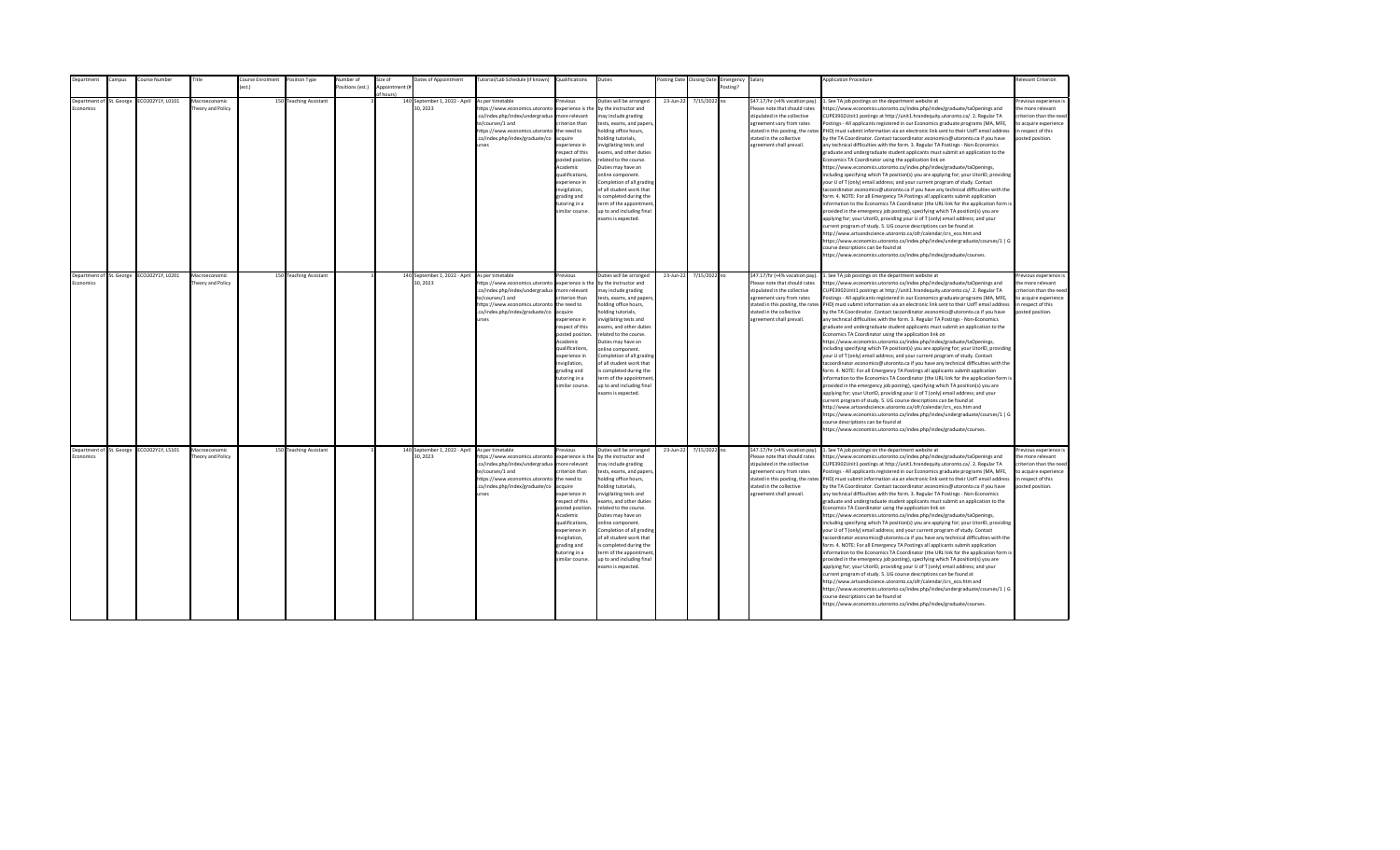| epartment                                   | ampus: | Course Number                             | Title                                                               | ourse Enrolment  | Position Type          | Number of        | Size of        | Dates of Appointment                      | [utorial/Lab Schedule (if known)                                                                                                                                                               | Qualifications                                                                                                                                                                                                                                                      | Duties                                                                                                                                                                                                                                                                                                                                                                                                                                         |           | osting Date Closing Date | Emergency | Salary                                                                                                                                                                                                                    | <b>Application Procedure</b>                                                                                                                                                                                                                                                                                                                                                                                                                                                                                                                                                                                                                                                                                                                                                                                                                                                                                                                                                                                                                                                                                                                                                                                                                                                                                                                                                                                                                                                                                                                                                                                                                                                                                                                                                                 | Relevant Criterion                                                                                                                       |
|---------------------------------------------|--------|-------------------------------------------|---------------------------------------------------------------------|------------------|------------------------|------------------|----------------|-------------------------------------------|------------------------------------------------------------------------------------------------------------------------------------------------------------------------------------------------|---------------------------------------------------------------------------------------------------------------------------------------------------------------------------------------------------------------------------------------------------------------------|------------------------------------------------------------------------------------------------------------------------------------------------------------------------------------------------------------------------------------------------------------------------------------------------------------------------------------------------------------------------------------------------------------------------------------------------|-----------|--------------------------|-----------|---------------------------------------------------------------------------------------------------------------------------------------------------------------------------------------------------------------------------|----------------------------------------------------------------------------------------------------------------------------------------------------------------------------------------------------------------------------------------------------------------------------------------------------------------------------------------------------------------------------------------------------------------------------------------------------------------------------------------------------------------------------------------------------------------------------------------------------------------------------------------------------------------------------------------------------------------------------------------------------------------------------------------------------------------------------------------------------------------------------------------------------------------------------------------------------------------------------------------------------------------------------------------------------------------------------------------------------------------------------------------------------------------------------------------------------------------------------------------------------------------------------------------------------------------------------------------------------------------------------------------------------------------------------------------------------------------------------------------------------------------------------------------------------------------------------------------------------------------------------------------------------------------------------------------------------------------------------------------------------------------------------------------------|------------------------------------------------------------------------------------------------------------------------------------------|
|                                             |        |                                           |                                                                     | $o$ ct $\lambda$ |                        | Positions (est.) | Appointment (i |                                           |                                                                                                                                                                                                |                                                                                                                                                                                                                                                                     |                                                                                                                                                                                                                                                                                                                                                                                                                                                |           |                          | Posting?  |                                                                                                                                                                                                                           |                                                                                                                                                                                                                                                                                                                                                                                                                                                                                                                                                                                                                                                                                                                                                                                                                                                                                                                                                                                                                                                                                                                                                                                                                                                                                                                                                                                                                                                                                                                                                                                                                                                                                                                                                                                              |                                                                                                                                          |
|                                             |        |                                           |                                                                     |                  |                        |                  |                |                                           |                                                                                                                                                                                                |                                                                                                                                                                                                                                                                     |                                                                                                                                                                                                                                                                                                                                                                                                                                                |           |                          |           |                                                                                                                                                                                                                           |                                                                                                                                                                                                                                                                                                                                                                                                                                                                                                                                                                                                                                                                                                                                                                                                                                                                                                                                                                                                                                                                                                                                                                                                                                                                                                                                                                                                                                                                                                                                                                                                                                                                                                                                                                                              |                                                                                                                                          |
| Department of St. George<br><b>conomics</b> |        | CO202Y1Y, L5201                           | Macroeconomic<br><b>Theory and Policy</b>                           |                  | 150 Teaching Assistant |                  | of hours)      | 140 September 1, 2022 - April<br>30.2023  | As per timetable<br>https://www.economics.utoronto<br>.ca/index.php/index/undergradua<br>te/courses/1 and<br>https://www.economics.utoronto<br>.ca/index.php/index/graduate/co<br><b>Print</b> | revinus<br>experience is the<br>more relevant<br>riterion than<br>the need to<br>acquire<br>experience in<br>respect of this<br>posted position.<br>Academic<br>qualifications,<br>experience in<br>nvigilation,<br>grading and<br>tutoring in a<br>imilar course.  | Duties will be arranged<br>by the instructor and<br>may include grading<br>tests, exams, and papers,<br>holding office hours,<br>nolding tutorials,<br>nvigilating tests and<br>exams, and other duties<br>related to the course.<br>Duties may have an<br>online component.<br>Completion of all grading<br>of all student work that<br>s completed during the<br>term of the appointment<br>up to and including final<br>exams is expected.  | 23-Jun-22 | 7/15/2022 no             |           | \$47.17/hr (+4% vacation pay).<br>Please note that should rates<br>stipulated in the collective<br>agreement vary from rates<br>stated in this posting, the rates<br>stated in the collective<br>agreement shall prevail. | . See TA job postings on the department website at<br>https://www.economics.utoronto.ca/index.php/index/graduate/taOpenings and<br>CUPE3902Unit1 postings at http://unit1.hrandequity.utoronto.ca/. 2. Regular TA<br>Postings - All applicants registered in our Economics graduate programs (MA, MFE,<br>PHD) must submit information via an electronic link sent to their UofT email address<br>by the TA Coordinator. Contact tacoordinator.economics@utoronto.ca if you have<br>any technical difficulties with the form. 3. Regular TA Postings - Non-Economics<br>graduate and undergraduate student applicants must submit an application to the<br>Economics TA Coordinator using the application link on<br>https://www.economics.utoronto.ca/index.php/index/graduate/taOpenings,<br>including specifying which TA position(s) you are applying for; your UtorID, providing<br>your U of T (only) email address; and your current program of study. Contact<br>tacoordinator.economics@utoronto.ca if you have any technical difficulties with the<br>form. 4. NOTE: For all Emergency TA Postings all applicants submit application<br>information to the Economics TA Coordinator (the URL link for the application form is<br>provided in the emergency job posting), specifying which TA position(s) you are<br>applying for; your UtorID, providing your U of T (only) email address; and your<br>current program of study. 5. UG course descriptions can be found at<br>http://www.artsandscience.utoronto.ca/ofr/calendar/crs eco.htm and<br>https://www.economics.utoronto.ca/index.php/index/undergraduate/courses/1   G<br>course descriptions can be found at<br>https://www.economics.utoronto.ca/index.php/index/graduate/courses.                                    | Previous experience i<br>the more relevant<br>criterion than the need<br>to acquire experience<br>in respect of this<br>posted position. |
|                                             |        |                                           |                                                                     |                  |                        |                  |                |                                           |                                                                                                                                                                                                |                                                                                                                                                                                                                                                                     |                                                                                                                                                                                                                                                                                                                                                                                                                                                |           |                          |           |                                                                                                                                                                                                                           |                                                                                                                                                                                                                                                                                                                                                                                                                                                                                                                                                                                                                                                                                                                                                                                                                                                                                                                                                                                                                                                                                                                                                                                                                                                                                                                                                                                                                                                                                                                                                                                                                                                                                                                                                                                              |                                                                                                                                          |
| Department of St. George<br>Economics       |        | ECO202Y1Y, L5301                          | Macroeconomic<br>Theory and Policy                                  |                  | 150 Teaching Assistant |                  |                | 140 September 1, 2022 - April<br>30, 2023 | As per timetable<br>https://www.economics.utoronto<br>.ca/index.php/index/undergradua<br>te/courses/1 and<br>https://www.economics.utoronto<br>.ca/index.php/index/graduate/co<br><b>urses</b> | revious<br>experience is the<br>more relevant<br>riterion than<br>the need to<br>acquire<br>experience in<br>resnect of this<br>posted position<br>Academic<br>qualifications.<br>experience in<br>invigilation,<br>grading and<br>tutoring in a<br>similar course. | Duties will be arranged<br>by the instructor and<br>may include grading<br>tests, exams, and papers,<br>holding office hours,<br>nolding tutorials,<br>nvigilating tests and<br>exams, and other duties<br>related to the course.<br>Duties may have an<br>online component.<br>Completion of all grading<br>of all student work that<br>is completed during the<br>term of the appointment<br>up to and including final<br>exams is expected. | 23-Jun-22 | 7/15/2022 no             |           | \$47.17/hr (+4% vacation pay).<br>Please note that should rates<br>stipulated in the collective<br>agreement vary from rates<br>stated in the collective<br>agreement shall prevail.                                      | 1. See TA job postings on the department website at<br>https://www.economics.utoronto.ca/index.php/index/graduate/taOpenings and<br>CUPE3902Unit1 postings at http://unit1.hrandequity.utoronto.ca/. 2. Regular TA<br>Postings - All applicants registered in our Economics graduate programs (MA, MFE,<br>stated in this posting, the rates PHD) must submit information via an electronic link sent to their UofT email address<br>by the TA Coordinator. Contact tacoordinator.economics@utoronto.ca if you have<br>any technical difficulties with the form. 3. Regular TA Postings - Non-Economics<br>eraduate and undergraduate student applicants must submit an application to the<br>Economics TA Coordinator using the application link on<br>https://www.economics.utoronto.ca/index.php/index/graduate/taOpenings,<br>including specifying which TA position(s) you are applying for; your UtorID, providing<br>your U of T (only) email address; and your current program of study. Contact<br>tacoordinator.economics@utoronto.ca if you have any technical difficulties with the<br>form. 4. NOTE: For all Emergency TA Postings all applicants submit application<br>information to the Economics TA Coordinator (the URL link for the application form is<br>provided in the emergency job posting), specifying which TA position(s) you are<br>applying for; your UtorID, providing your U of T (only) email address; and your<br>current program of study. 5. UG course descriptions can be found at<br>http://www.artsandscience.utoronto.ca/ofr/calendar/crs_eco.htm and<br>https://www.economics.utoronto.ca/index.php/index/undergraduate/courses/1   G<br>course descriptions can be found at<br>https://www.economics.utoronto.ca/index.php/index/graduate/courses. | Previous experience i<br>the more relevant<br>criterion than the need<br>to acquire experience<br>in respect of this<br>posted position. |
| Economics                                   |        | Department of St. George ECO204Y1Y, L0101 | Microeconomic<br>heory and<br><b>Applications (for</b><br>Commerce) |                  | 165 Teaching Assistant | 33               |                | 140 September 1, 2022 - April<br>30.2023  | As per timetable<br>https://www.economics.utoronto<br>.ca/index.php/index/undergradua<br>te/courses/1 and<br>https://www.economics.utoronto<br>.ca/index.php/index/graduate/co<br>urses        | revious<br>experience is the<br>more relevant<br>riterion than<br>the need to<br>acquire<br>experience in<br>respect of this<br>posted position<br>Academic<br>qualifications,<br>experience in<br>invigilation,<br>grading and<br>tutoring in a<br>imilar course.  | Outies will be arranged<br>by the instructor and<br>may include grading<br>tests, exams, and papers,<br>holding office hours,<br>nolding tutorials,<br>nvigilating tests and<br>exams, and other duties<br>related to the course.<br>Duties may have an<br>online component.<br>Completion of all grading<br>of all student work that<br>is completed during the<br>term of the appointment<br>up to and including final<br>exams is expected. | 23-Jun-22 | 7/15/2022 no             |           | \$47.17/hr (+4% vacation pay).<br>Please note that should rates<br>stipulated in the collective<br>agreement vary from rates<br>stated in the collective<br>agreement shall prevail.                                      | 1. See TA job postings on the department website at<br>https://www.economics.utoronto.ca/index.php/index/graduate/taOpenings and<br>CUPE3902Unit1 postings at http://unit1.hrandequity.utoronto.ca/. 2. Regular TA<br>Postings - All applicants registered in our Economics graduate programs (MA, MFE,<br>stated in this posting, the rates PHD) must submit information via an electronic link sent to their UofT email address<br>by the TA Coordinator. Contact tacoordinator.economics@utoronto.ca if you have<br>any technical difficulties with the form. 3. Regular TA Postings - Non-Economics<br>graduate and undergraduate student applicants must submit an application to the<br>Economics TA Coordinator using the application link on<br>https://www.economics.utoronto.ca/index.php/index/graduate/taOpenings,<br>including specifying which TA position(s) you are applying for; your UtorID, providing<br>your U of T (only) email address; and your current program of study. Contact<br>tacoordinator.economics@utoronto.ca if you have any technical difficulties with the<br>form. 4. NOTE: For all Emergency TA Postings all applicants submit application<br>information to the Economics TA Coordinator (the URL link for the application form is<br>provided in the emergency job posting), specifying which TA position(s) you are<br>applying for; your UtorID, providing your U of T (only) email address; and your<br>current program of study. 5. UG course descriptions can be found at<br>http://www.artsandscience.utoronto.ca/ofr/calendar/crs eco.htm and<br>https://www.economics.utoronto.ca/index.php/index/undergraduate/courses/1   G<br>course descriptions can be found at<br>https://www.economics.utoronto.ca/index.php/index/graduate/courses. | revious experience i<br>the more relevant<br>criterion than the need<br>to acquire experience<br>in respect of this<br>posted position.  |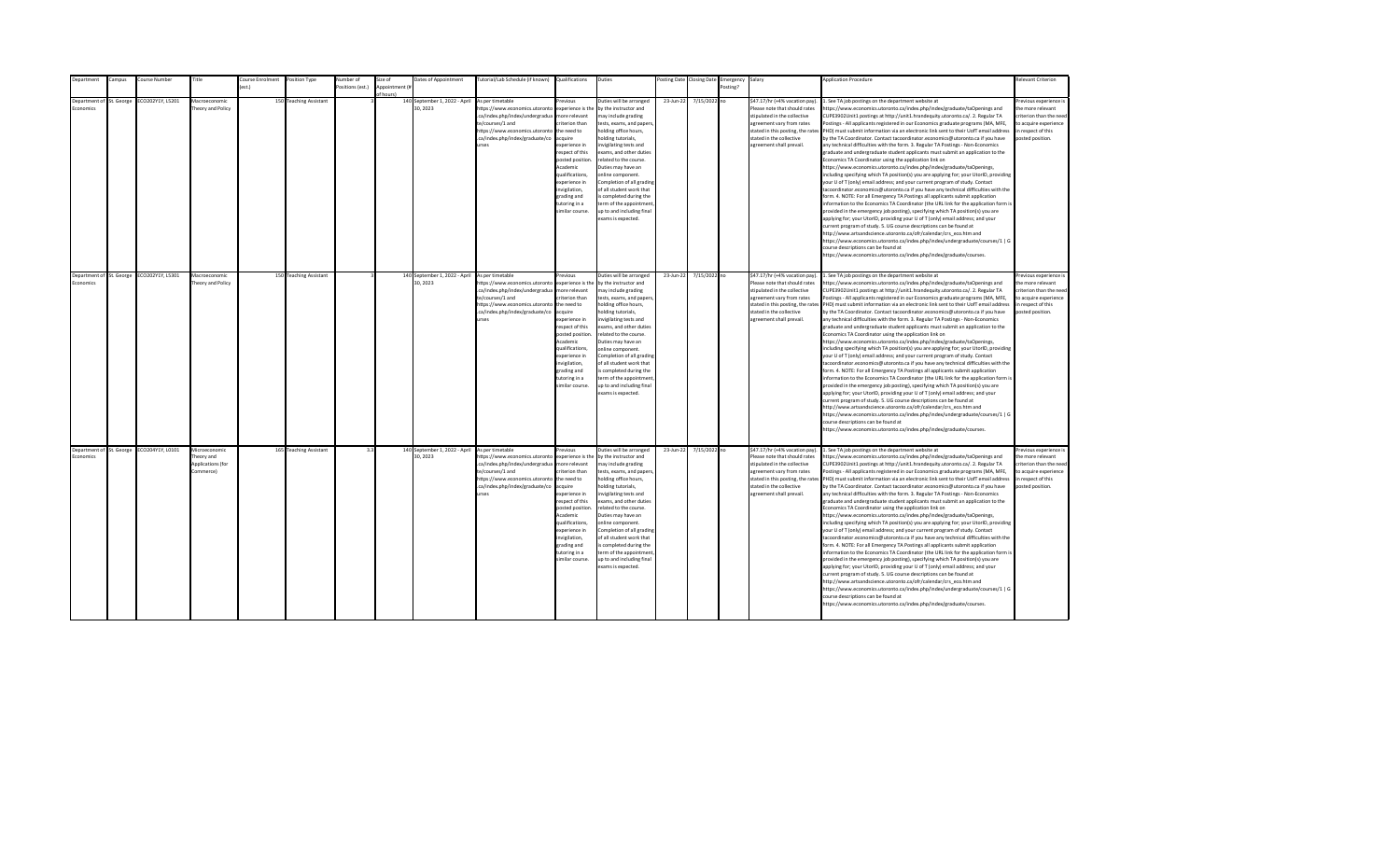| Department                                   | Campus                   | Course Number    | Title                                                        | Course Enrolment | Position Type          | <b>Number</b> of | Size of                     | Dates of Appointment                                      | Tutorial/Lab Schedule (if known) Qualifications                                                                                                                                                            |                                                                                                                                                                                                                                                                   | Duties                                                                                                                                                                                                                                                                                                                                                                                                                                          |           | Posting Date Closing Date | Emergency Salary |                                                                                                                                                                                                                           | <b>Application Procedure</b>                                                                                                                                                                                                                                                                                                                                                                                                                                                                                                                                                                                                                                                                                                                                                                                                                                                                                                                                                                                                                                                                                                                                                                                                                                                                                                                                                                                                                                                                                                                                                                                                                                                                                                                                                                 | Relevant Criterion                                                                                                                       |
|----------------------------------------------|--------------------------|------------------|--------------------------------------------------------------|------------------|------------------------|------------------|-----------------------------|-----------------------------------------------------------|------------------------------------------------------------------------------------------------------------------------------------------------------------------------------------------------------------|-------------------------------------------------------------------------------------------------------------------------------------------------------------------------------------------------------------------------------------------------------------------|-------------------------------------------------------------------------------------------------------------------------------------------------------------------------------------------------------------------------------------------------------------------------------------------------------------------------------------------------------------------------------------------------------------------------------------------------|-----------|---------------------------|------------------|---------------------------------------------------------------------------------------------------------------------------------------------------------------------------------------------------------------------------|----------------------------------------------------------------------------------------------------------------------------------------------------------------------------------------------------------------------------------------------------------------------------------------------------------------------------------------------------------------------------------------------------------------------------------------------------------------------------------------------------------------------------------------------------------------------------------------------------------------------------------------------------------------------------------------------------------------------------------------------------------------------------------------------------------------------------------------------------------------------------------------------------------------------------------------------------------------------------------------------------------------------------------------------------------------------------------------------------------------------------------------------------------------------------------------------------------------------------------------------------------------------------------------------------------------------------------------------------------------------------------------------------------------------------------------------------------------------------------------------------------------------------------------------------------------------------------------------------------------------------------------------------------------------------------------------------------------------------------------------------------------------------------------------|------------------------------------------------------------------------------------------------------------------------------------------|
|                                              |                          |                  |                                                              |                  |                        | ositions (est.)  | Appointment (#<br>of hours! |                                                           |                                                                                                                                                                                                            |                                                                                                                                                                                                                                                                   |                                                                                                                                                                                                                                                                                                                                                                                                                                                 |           |                           | Posting?         |                                                                                                                                                                                                                           |                                                                                                                                                                                                                                                                                                                                                                                                                                                                                                                                                                                                                                                                                                                                                                                                                                                                                                                                                                                                                                                                                                                                                                                                                                                                                                                                                                                                                                                                                                                                                                                                                                                                                                                                                                                              |                                                                                                                                          |
| Department of St. George<br><b>Economics</b> |                          | ECO204Y1Y, L0201 | Microeconomic<br>heory and<br>Applications (for<br>(ommerce) |                  | 165 Teaching Assistant | 33               |                             | 140 September 1, 2022 - April<br>30.2023                  | As per timetable<br>https://www.economics.utoronto<br>.ca/index.php/index/undergradua<br>te/courses/1 and<br>https://www.economics.utoronto<br>.ca/index.php/index/graduate/co<br>urses                    | Previous<br>experience is the<br>more relevant<br>riterion than<br>the need to<br>acquire<br>xperience in<br>respect of this<br>posted position<br>Academic<br>qualifications,<br>experience in<br>wigilation,<br>grading and<br>tutoring in a<br>similar course. | Duties will be arranged<br>by the instructor and<br>may include grading<br>tests, exams, and papers<br>holding office hours,<br>olding tutorials.<br>nvigilating tests and<br>exams, and other duties<br>related to the course.<br>Duties may have an<br>online component.<br>Completion of all grading<br>of all student work that<br>s completed during the<br>term of the appointment<br>up to and including final<br>exams is expected.     | 23-Jun-22 | 7/15/2022 no              |                  | \$47.17/hr (+4% vacation pay).<br>Please note that should rates<br>stipulated in the collective<br>agreement vary from rates<br>stated in this posting, the rates<br>stated in the collective<br>agreement shall prevail. | L. See TA job postings on the department website at<br>ttps://www.economics.utoronto.ca/index.php/index/graduate/taOpenings and<br>CUPE3902Unit1 postings at http://unit1.hrandequity.utoronto.ca/. 2. Regular TA<br>Postings - All applicants registered in our Economics graduate programs (MA, MFE,<br>PHD) must submit information via an electronic link sent to their UofT email address<br>by the TA Coordinator. Contact tacoordinator.economics@utoronto.ca if you have<br>any technical difficulties with the form. 3. Regular TA Postings - Non-Economics<br>graduate and undergraduate student applicants must submit an application to the<br>Economics TA Coordinator using the application link on<br>https://www.economics.utoronto.ca/index.php/index/graduate/taOpenings,<br>including specifying which TA position(s) you are applying for; your UtorID, providing<br>our U of T (only) email address; and your current program of study. Contact<br>acoordinator.economics@utoronto.ca if you have any technical difficulties with the<br>orm. 4. NOTE: For all Emergency TA Postings all applicants submit application<br>nformation to the Economics TA Coordinator (the URL link for the application form is<br>provided in the emergency job posting), specifying which TA position(s) you are<br>applying for; your UtorID, providing your U of T (only) email address; and your<br>urrent program of study. 5. UG course descriptions can be found at<br>http://www.artsandscience.utoronto.ca/ofr/calendar/crs_eco.htm and<br>https://www.economics.utoronto.ca/index.php/index/undergraduate/courses/1   G<br>ourse descriptions can be found at<br>ttps://www.economics.utoronto.ca/index.php/index/graduate/courses.                                           | revious experience i<br>the more relevant<br>criterion than the nee-<br>to acquire experience<br>in respect of this<br>posted position.  |
| Department of St. George<br>Economics        |                          | ECO204Y1Y, L0301 | Microeconomic<br>heory and<br>Applications (for<br>Commerce) |                  | 165 Teaching Assistant | 3.3              |                             | 140 September 1, 2022 - April As per timetable<br>30.2023 | https://www.economics.utoronto<br>.ca/index.php/index/undergradua<br>te/courses/1 and<br>https://www.economics.utoronto the need to<br>.ca/index.php/index/graduate/co<br>urses                            | revious<br>experience is the<br>more relevant<br>criterion than<br>acquire<br>experience in<br>respect of this<br>posted position.<br>Academic<br>qualifications.<br>experience in<br>invigilation.<br>grading and<br>tutoring in a<br>similar course.            | Duties will be arranged<br>by the instructor and<br>may include grading<br>tests, exams, and papers,<br>holding office hours,<br>holding tutorials,<br>invigilating tests and<br>exams, and other duties<br>related to the course.<br>Duties may have an<br>online component.<br>Completion of all grading<br>of all student work that<br>is completed during the<br>term of the appointment<br>up to and including final<br>exams is expected. | 23-Jun-22 | 7/15/2022 no              |                  | \$47.17/hr (+4% vacation pay).<br>Please note that should rates<br>stipulated in the collective<br>agreement vary from rates<br>stated in the collective<br>agreement shall prevail.                                      | 1. See TA job postings on the department website at<br>https://www.economics.utoronto.ca/index.php/index/graduate/taOpenings and<br>CUPE3902Unit1 postings at http://unit1.hrandequity.utoronto.ca/. 2. Regular TA<br>Postings - All applicants registered in our Economics graduate programs (MA, MFE,<br>stated in this posting, the rates PHD) must submit information via an electronic link sent to their UofT email address<br>by the TA Coordinator. Contact tacoordinator.economics@utoronto.ca if you have<br>any technical difficulties with the form. 3. Regular TA Postings - Non-Economics<br>graduate and undergraduate student applicants must submit an application to the<br>Economics TA Coordinator using the application link on<br>https://www.economics.utoronto.ca/index.php/index/graduate/taOpenings,<br>including specifying which TA position(s) you are applying for; your UtorID, providing<br>your U of T (only) email address; and your current program of study. Contact<br>tacoordinator.economics@utoronto.ca if you have any technical difficulties with the<br>form. 4. NOTE: For all Emergency TA Postings all applicants submit application<br>information to the Economics TA Coordinator (the URL link for the application form is<br>provided in the emergency job posting), specifying which TA position(s) you are<br>applying for; your UtorID, providing your U of T (only) email address; and your<br>current program of study. 5. UG course descriptions can be found at<br>http://www.artsandscience.utoronto.ca/ofr/calendar/crs eco.htm and<br>https://www.economics.utoronto.ca/index.php/index/undergraduate/courses/1   G<br>ourse descriptions can be found at<br>ittps://www.economics.utoronto.ca/index.php/index/graduate/courses.  | Previous experience i<br>the more relevant<br>criterion than the need<br>to acquire experience<br>in respect of this<br>posted position. |
| Economics                                    | Department of St. George | ECO204Y1Y, L0401 | Microeconomic<br>heory and<br>Applications (for<br>Commerce) |                  | 165 Teaching Assistant | 3.3              |                             | 140 September 1, 2022 - April<br>30.2023                  | As per timetable<br>https://www.economics.utoronto<br>ca/index.php/index/undergradua<br>te/courses/1 and<br>https://www.economics.utoronto the need to<br>.ca/index.php/index/graduate/co acquire<br>urses | revious<br>experience is the<br>more relevant<br>criterion than<br>experience in<br>respect of this<br>posted position<br>Academic<br>qualifications,<br>experience in<br>invigilation,<br>grading and<br>tutoring in a<br>similar course.                        | Duties will be arranged<br>by the instructor and<br>may include grading<br>tests, exams, and papers,<br>holding office hours,<br>holding tutorials,<br>nvigilating tests and<br>exams, and other duties<br>related to the course.<br>Duties may have an<br>online component.<br>Completion of all grading<br>of all student work that<br>is completed during the<br>term of the appointment<br>up to and including final<br>exams is expected.  | 23-Jun-22 | 7/15/2022 no              |                  | \$47.17/hr (+4% vacation pay).<br>Please note that should rates<br>stipulated in the collective<br>agreement vary from rates<br>stated in the collective<br>agreement shall prevail.                                      | 1. See TA job postings on the department website at<br>nttps://www.economics.utoronto.ca/index.php/index/graduate/taOpenings and<br>CUPE3902Unit1 postings at http://unit1.hrandequity.utoronto.ca/. 2. Regular TA<br>Postings - All applicants registered in our Economics graduate programs (MA, MFE,<br>stated in this posting, the rates PHD) must submit information via an electronic link sent to their UofT email address<br>by the TA Coordinator. Contact tacoordinator.economics@utoronto.ca if you have<br>any technical difficulties with the form. 3. Regular TA Postings - Non-Economics<br>graduate and undergraduate student applicants must submit an application to the<br>Economics TA Coordinator using the application link on<br>https://www.economics.utoronto.ca/index.php/index/graduate/taOpenings,<br>including specifying which TA position(s) you are applying for; your UtorID, providing<br>your U of T (only) email address; and your current program of study. Contact<br>tacoordinator.economics@utoronto.ca if you have any technical difficulties with the<br>form. 4. NOTE: For all Emergency TA Postings all applicants submit application<br>information to the Economics TA Coordinator (the URL link for the application form is<br>provided in the emergency job posting), specifying which TA position(s) you are<br>applying for; your UtorID, providing your U of T (only) email address; and your<br>current program of study. 5. UG course descriptions can be found at<br>http://www.artsandscience.utoronto.ca/ofr/calendar/crs eco.htm and<br>https://www.economics.utoronto.ca/index.php/index/undergraduate/courses/1   G<br>course descriptions can be found at<br>https://www.economics.utoronto.ca/index.php/index/graduate/courses. | revious experience i<br>the more relevant<br>criterion than the need<br>to acquire experience<br>in respect of this<br>posted position.  |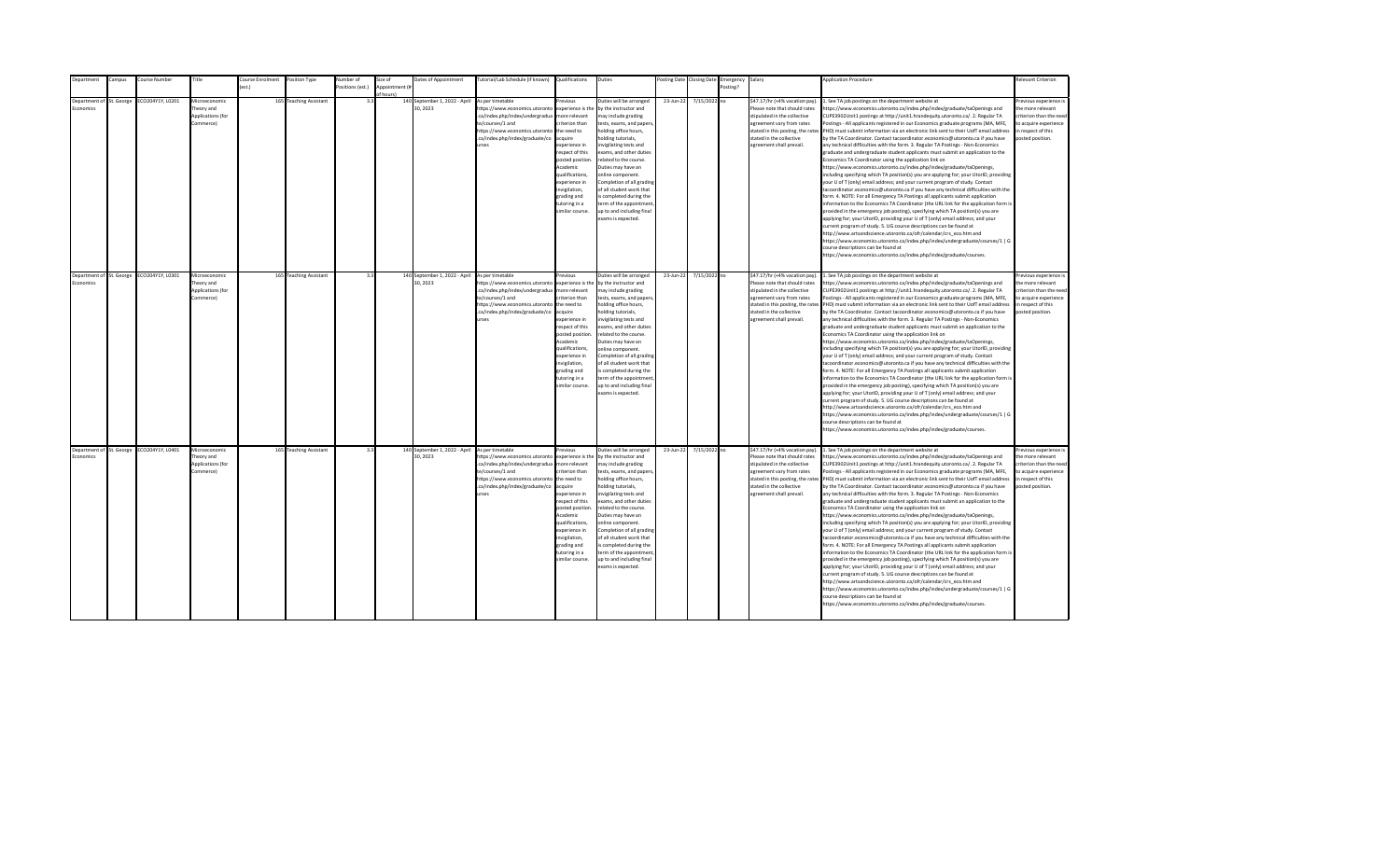| epartment                | ampus: | Course Number                             | Title                      | ourse Enrolment  | Position Type          | Number of        | Size of        | Dates of Appointment                     | [utorial/Lab Schedule (if known)                                  | Qualifications         | Duties                                             |           | osting Date Closing Date | Emergency | Salary                            | <b>Application Procedure</b>                                                                                                                                                                             | Relevant Criterion                         |
|--------------------------|--------|-------------------------------------------|----------------------------|------------------|------------------------|------------------|----------------|------------------------------------------|-------------------------------------------------------------------|------------------------|----------------------------------------------------|-----------|--------------------------|-----------|-----------------------------------|----------------------------------------------------------------------------------------------------------------------------------------------------------------------------------------------------------|--------------------------------------------|
|                          |        |                                           |                            | $o$ ct $\lambda$ |                        | Positions (est.) | Appointment (i |                                          |                                                                   |                        |                                                    |           |                          | Posting?  |                                   |                                                                                                                                                                                                          |                                            |
| Department of St. George |        |                                           |                            |                  |                        | 3 <sup>1</sup>   | f hours)       |                                          | As per timetable                                                  | revinus                |                                                    |           |                          |           | \$47.17/hr (+4% vacation pay).    |                                                                                                                                                                                                          |                                            |
| <b>conomics</b>          |        | CO204Y1Y, L0501                           | Microeconomic<br>henry and |                  | 165 Teaching Assistant |                  |                | 140 September 1, 2022 - April<br>30.2023 | https://www.economics.utoronto                                    | experience is the      | Duties will be arranged<br>by the instructor and   | 23-Jun-22 | 7/15/2022 no             |           | Please note that should rates     | . See TA job postings on the department website at<br>https://www.economics.utoronto.ca/index.php/index/graduate/taOpenings and                                                                          | Previous experience i<br>the more relevant |
|                          |        |                                           | <b>Applications (for</b>   |                  |                        |                  |                |                                          | .ca/index.php/index/undergradua                                   | more relevant          | may include grading                                |           |                          |           | stipulated in the collective      | CUPE3902Unit1 postings at http://unit1.hrandequity.utoronto.ca/. 2. Regular TA                                                                                                                           | criterion than the need                    |
|                          |        |                                           | Commerce)                  |                  |                        |                  |                |                                          | te/courses/1 and                                                  | riterion than          |                                                    |           |                          |           | agreement vary from rates         | Postings - All applicants registered in our Economics graduate programs (MA, MFE,                                                                                                                        | to acquire experience                      |
|                          |        |                                           |                            |                  |                        |                  |                |                                          | https://www.economics.utoronto                                    | the need to            | tests, exams, and papers,<br>holding office hours, |           |                          |           | stated in this posting, the rates | PHD) must submit information via an electronic link sent to their UofT email address                                                                                                                     | in respect of this                         |
|                          |        |                                           |                            |                  |                        |                  |                |                                          | .ca/index.php/index/graduate/co                                   | acquire                | nolding tutorials,                                 |           |                          |           | stated in the collective          | by the TA Coordinator. Contact tacoordinator.economics@utoronto.ca if you have                                                                                                                           | posted position.                           |
|                          |        |                                           |                            |                  |                        |                  |                |                                          | <b>Print</b>                                                      | experience in          | nvigilating tests and                              |           |                          |           | agreement shall prevail.          | any technical difficulties with the form. 3. Regular TA Postings - Non-Economics                                                                                                                         |                                            |
|                          |        |                                           |                            |                  |                        |                  |                |                                          |                                                                   | respect of this        | exams, and other duties                            |           |                          |           |                                   | graduate and undergraduate student applicants must submit an application to the                                                                                                                          |                                            |
|                          |        |                                           |                            |                  |                        |                  |                |                                          |                                                                   | posted position.       | related to the course.                             |           |                          |           |                                   | Economics TA Coordinator using the application link on                                                                                                                                                   |                                            |
|                          |        |                                           |                            |                  |                        |                  |                |                                          |                                                                   | Academic               | Duties may have an                                 |           |                          |           |                                   | https://www.economics.utoronto.ca/index.php/index/graduate/taOpenings,                                                                                                                                   |                                            |
|                          |        |                                           |                            |                  |                        |                  |                |                                          |                                                                   | qualifications,        | online component.                                  |           |                          |           |                                   | including specifying which TA position(s) you are applying for; your UtorID, providing                                                                                                                   |                                            |
|                          |        |                                           |                            |                  |                        |                  |                |                                          |                                                                   | experience in          | Completion of all grading                          |           |                          |           |                                   | your U of T (only) email address; and your current program of study. Contact                                                                                                                             |                                            |
|                          |        |                                           |                            |                  |                        |                  |                |                                          |                                                                   | nvigilation,           | of all student work that                           |           |                          |           |                                   | tacoordinator.economics@utoronto.ca if you have any technical difficulties with the                                                                                                                      |                                            |
|                          |        |                                           |                            |                  |                        |                  |                |                                          |                                                                   | grading and            | s completed during the                             |           |                          |           |                                   | form. 4. NOTE: For all Emergency TA Postings all applicants submit application                                                                                                                           |                                            |
|                          |        |                                           |                            |                  |                        |                  |                |                                          |                                                                   | tutoring in a          | term of the appointment                            |           |                          |           |                                   | information to the Economics TA Coordinator (the URL link for the application form is                                                                                                                    |                                            |
|                          |        |                                           |                            |                  |                        |                  |                |                                          |                                                                   | imilar course.         | up to and including final                          |           |                          |           |                                   | provided in the emergency job posting), specifying which TA position(s) you are                                                                                                                          |                                            |
|                          |        |                                           |                            |                  |                        |                  |                |                                          |                                                                   |                        | exams is expected.                                 |           |                          |           |                                   | applying for; your UtorID, providing your U of T (only) email address; and your                                                                                                                          |                                            |
|                          |        |                                           |                            |                  |                        |                  |                |                                          |                                                                   |                        |                                                    |           |                          |           |                                   | current program of study. 5. UG course descriptions can be found at                                                                                                                                      |                                            |
|                          |        |                                           |                            |                  |                        |                  |                |                                          |                                                                   |                        |                                                    |           |                          |           |                                   | http://www.artsandscience.utoronto.ca/ofr/calendar/crs eco.htm and                                                                                                                                       |                                            |
|                          |        |                                           |                            |                  |                        |                  |                |                                          |                                                                   |                        |                                                    |           |                          |           |                                   | https://www.economics.utoronto.ca/index.php/index/undergraduate/courses/1   G                                                                                                                            |                                            |
|                          |        |                                           |                            |                  |                        |                  |                |                                          |                                                                   |                        |                                                    |           |                          |           |                                   | course descriptions can be found at                                                                                                                                                                      |                                            |
|                          |        |                                           |                            |                  |                        |                  |                |                                          |                                                                   |                        |                                                    |           |                          |           |                                   | https://www.economics.utoronto.ca/index.php/index/graduate/courses.                                                                                                                                      |                                            |
|                          |        |                                           |                            |                  |                        |                  |                |                                          |                                                                   |                        |                                                    |           |                          |           |                                   |                                                                                                                                                                                                          |                                            |
|                          |        |                                           |                            |                  |                        |                  |                |                                          |                                                                   |                        |                                                    |           |                          |           |                                   |                                                                                                                                                                                                          |                                            |
| Department of St. George |        | ECO204Y1Y, L0601                          | Microeconomic              |                  | 165 Teaching Assistant | 3.3              |                | 140 September 1, 2022 - April            | As per timetable                                                  | revious                | Duties will be arranged                            | 23-Jun-22 | 7/15/2022 no             |           | \$47.17/hr (+4% vacation pay).    | 1. See TA job postings on the department website at                                                                                                                                                      | Previous experience i                      |
| Economics                |        |                                           | Theory and                 |                  |                        |                  |                | 30, 2023                                 | https://www.economics.utoronto                                    | experience is the      | by the instructor and                              |           |                          |           | Please note that should rates     | https://www.economics.utoronto.ca/index.php/index/graduate/taOpenings and                                                                                                                                | the more relevant                          |
|                          |        |                                           | <b>Applications (for</b>   |                  |                        |                  |                |                                          | .ca/index.php/index/undergradua                                   | more relevant          | may include grading                                |           |                          |           | stipulated in the collective      | CUPE3902Unit1 postings at http://unit1.hrandequity.utoronto.ca/. 2. Regular TA                                                                                                                           | criterion than the need                    |
|                          |        |                                           | Commerce)                  |                  |                        |                  |                |                                          | te/courses/1 and                                                  | riterion than          | tests, exams, and papers,                          |           |                          |           | agreement vary from rates         | Postings - All applicants registered in our Economics graduate programs (MA, MFE,                                                                                                                        | to acquire experience                      |
|                          |        |                                           |                            |                  |                        |                  |                |                                          | https://www.economics.utoronto<br>.ca/index.php/index/graduate/co | the need to<br>acquire | holding office hours,<br>nolding tutorials,        |           |                          |           | stated in the collective          | stated in this posting, the rates PHD) must submit information via an electronic link sent to their UofT email address<br>by the TA Coordinator. Contact tacoordinator.economics@utoronto.ca if you have | in respect of this<br>posted position.     |
|                          |        |                                           |                            |                  |                        |                  |                |                                          | <b>urses</b>                                                      | experience in          | nvigilating tests and                              |           |                          |           | agreement shall prevail.          | any technical difficulties with the form. 3. Regular TA Postings - Non-Economics                                                                                                                         |                                            |
|                          |        |                                           |                            |                  |                        |                  |                |                                          |                                                                   | resnect of this        | exams, and other duties                            |           |                          |           |                                   | eraduate and undergraduate student applicants must submit an application to the                                                                                                                          |                                            |
|                          |        |                                           |                            |                  |                        |                  |                |                                          |                                                                   | posted position        | related to the course.                             |           |                          |           |                                   | Economics TA Coordinator using the application link on                                                                                                                                                   |                                            |
|                          |        |                                           |                            |                  |                        |                  |                |                                          |                                                                   | Academic               | Duties may have an                                 |           |                          |           |                                   | https://www.economics.utoronto.ca/index.php/index/graduate/taOpenings,                                                                                                                                   |                                            |
|                          |        |                                           |                            |                  |                        |                  |                |                                          |                                                                   | qualifications.        | online component.                                  |           |                          |           |                                   | including specifying which TA position(s) you are applying for; your UtorID, providing                                                                                                                   |                                            |
|                          |        |                                           |                            |                  |                        |                  |                |                                          |                                                                   | experience in          | Completion of all grading                          |           |                          |           |                                   | your U of T (only) email address; and your current program of study. Contact                                                                                                                             |                                            |
|                          |        |                                           |                            |                  |                        |                  |                |                                          |                                                                   | invigilation,          | of all student work that                           |           |                          |           |                                   | tacoordinator.economics@utoronto.ca if you have any technical difficulties with the                                                                                                                      |                                            |
|                          |        |                                           |                            |                  |                        |                  |                |                                          |                                                                   | grading and            | is completed during the                            |           |                          |           |                                   | form. 4. NOTE: For all Emergency TA Postings all applicants submit application                                                                                                                           |                                            |
|                          |        |                                           |                            |                  |                        |                  |                |                                          |                                                                   | tutoring in a          | term of the appointment                            |           |                          |           |                                   | information to the Economics TA Coordinator (the URL link for the application form is                                                                                                                    |                                            |
|                          |        |                                           |                            |                  |                        |                  |                |                                          |                                                                   | similar course.        | up to and including final                          |           |                          |           |                                   | provided in the emergency job posting), specifying which TA position(s) you are                                                                                                                          |                                            |
|                          |        |                                           |                            |                  |                        |                  |                |                                          |                                                                   |                        | exams is expected.                                 |           |                          |           |                                   | applying for; your UtorID, providing your U of T (only) email address; and your                                                                                                                          |                                            |
|                          |        |                                           |                            |                  |                        |                  |                |                                          |                                                                   |                        |                                                    |           |                          |           |                                   | current program of study. 5. UG course descriptions can be found at                                                                                                                                      |                                            |
|                          |        |                                           |                            |                  |                        |                  |                |                                          |                                                                   |                        |                                                    |           |                          |           |                                   | http://www.artsandscience.utoronto.ca/ofr/calendar/crs_eco.htm and                                                                                                                                       |                                            |
|                          |        |                                           |                            |                  |                        |                  |                |                                          |                                                                   |                        |                                                    |           |                          |           |                                   | https://www.economics.utoronto.ca/index.php/index/undergraduate/courses/1   G                                                                                                                            |                                            |
|                          |        |                                           |                            |                  |                        |                  |                |                                          |                                                                   |                        |                                                    |           |                          |           |                                   | course descriptions can be found at                                                                                                                                                                      |                                            |
|                          |        |                                           |                            |                  |                        |                  |                |                                          |                                                                   |                        |                                                    |           |                          |           |                                   | https://www.economics.utoronto.ca/index.php/index/graduate/courses.                                                                                                                                      |                                            |
|                          |        |                                           |                            |                  |                        |                  |                |                                          |                                                                   |                        |                                                    |           |                          |           |                                   |                                                                                                                                                                                                          |                                            |
|                          |        | Department of St. George ECO206Y1Y, L0101 | Microeconomic              |                  | 125 Teaching Assistant | 2.5              |                | 140 September 1, 2022 - April            | As per timetable                                                  | revious                | Outies will be arranged                            | 23-Jun-22 | 7/15/2022 no             |           | \$47.17/hr (+4% vacation pay).    | 1. See TA job postings on the department website at                                                                                                                                                      | revious experience i                       |
| Economics                |        |                                           | Theory                     |                  |                        |                  |                | 30.2023                                  | https://www.economics.utoronto                                    | experience is the      | by the instructor and                              |           |                          |           | Please note that should rates     | https://www.economics.utoronto.ca/index.php/index/graduate/taOpenings and                                                                                                                                | the more relevant                          |
|                          |        |                                           |                            |                  |                        |                  |                |                                          | .ca/index.php/index/undergradua                                   | more relevant          | may include grading                                |           |                          |           | stipulated in the collective      | CUPE3902Unit1 postings at http://unit1.hrandequity.utoronto.ca/. 2. Regular TA                                                                                                                           | criterion than the need                    |
|                          |        |                                           |                            |                  |                        |                  |                |                                          | te/courses/1 and                                                  | riterion than          | tests, exams, and papers,                          |           |                          |           | agreement vary from rates         | Postings - All applicants registered in our Economics graduate programs (MA, MFE,                                                                                                                        | to acquire experience                      |
|                          |        |                                           |                            |                  |                        |                  |                |                                          | https://www.economics.utoronto                                    | the need to            | holding office hours,                              |           |                          |           |                                   | stated in this posting, the rates PHD) must submit information via an electronic link sent to their UofT email address                                                                                   | in respect of this                         |
|                          |        |                                           |                            |                  |                        |                  |                |                                          | .ca/index.php/index/graduate/co                                   | acquire                | nolding tutorials,                                 |           |                          |           | stated in the collective          | by the TA Coordinator. Contact tacoordinator.economics@utoronto.ca if you have                                                                                                                           | posted position.                           |
|                          |        |                                           |                            |                  |                        |                  |                |                                          | urses                                                             | experience in          | nvigilating tests and                              |           |                          |           | agreement shall prevail.          | any technical difficulties with the form. 3. Regular TA Postings - Non-Economics                                                                                                                         |                                            |
|                          |        |                                           |                            |                  |                        |                  |                |                                          |                                                                   | respect of this        | exams, and other duties                            |           |                          |           |                                   | graduate and undergraduate student applicants must submit an application to the                                                                                                                          |                                            |
|                          |        |                                           |                            |                  |                        |                  |                |                                          |                                                                   | posted position        | related to the course.                             |           |                          |           |                                   | Economics TA Coordinator using the application link on                                                                                                                                                   |                                            |
|                          |        |                                           |                            |                  |                        |                  |                |                                          |                                                                   | Academic               | Duties may have an                                 |           |                          |           |                                   | https://www.economics.utoronto.ca/index.php/index/graduate/taOpenings,                                                                                                                                   |                                            |
|                          |        |                                           |                            |                  |                        |                  |                |                                          |                                                                   | qualifications,        | online component.                                  |           |                          |           |                                   | including specifying which TA position(s) you are applying for; your UtorID, providing                                                                                                                   |                                            |
|                          |        |                                           |                            |                  |                        |                  |                |                                          |                                                                   | experience in          | Completion of all grading                          |           |                          |           |                                   | your U of T (only) email address; and your current program of study. Contact                                                                                                                             |                                            |
|                          |        |                                           |                            |                  |                        |                  |                |                                          |                                                                   | invigilation,          | of all student work that                           |           |                          |           |                                   | tacoordinator.economics@utoronto.ca if you have any technical difficulties with the                                                                                                                      |                                            |
|                          |        |                                           |                            |                  |                        |                  |                |                                          |                                                                   | grading and            | is completed during the                            |           |                          |           |                                   | form. 4. NOTE: For all Emergency TA Postings all applicants submit application                                                                                                                           |                                            |
|                          |        |                                           |                            |                  |                        |                  |                |                                          |                                                                   | tutoring in a          | term of the appointment                            |           |                          |           |                                   | information to the Economics TA Coordinator (the URL link for the application form is                                                                                                                    |                                            |
|                          |        |                                           |                            |                  |                        |                  |                |                                          |                                                                   | imilar course.         | up to and including final                          |           |                          |           |                                   | provided in the emergency job posting), specifying which TA position(s) you are                                                                                                                          |                                            |
|                          |        |                                           |                            |                  |                        |                  |                |                                          |                                                                   |                        | exams is expected.                                 |           |                          |           |                                   | applying for; your UtorID, providing your U of T (only) email address; and your                                                                                                                          |                                            |
|                          |        |                                           |                            |                  |                        |                  |                |                                          |                                                                   |                        |                                                    |           |                          |           |                                   | current program of study. 5. UG course descriptions can be found at                                                                                                                                      |                                            |
|                          |        |                                           |                            |                  |                        |                  |                |                                          |                                                                   |                        |                                                    |           |                          |           |                                   | http://www.artsandscience.utoronto.ca/ofr/calendar/crs_eco.htm and                                                                                                                                       |                                            |
|                          |        |                                           |                            |                  |                        |                  |                |                                          |                                                                   |                        |                                                    |           |                          |           |                                   | https://www.economics.utoronto.ca/index.php/index/undergraduate/courses/1   G                                                                                                                            |                                            |
|                          |        |                                           |                            |                  |                        |                  |                |                                          |                                                                   |                        |                                                    |           |                          |           |                                   | course descriptions can be found at                                                                                                                                                                      |                                            |
|                          |        |                                           |                            |                  |                        |                  |                |                                          |                                                                   |                        |                                                    |           |                          |           |                                   | https://www.economics.utoronto.ca/index.php/index/graduate/courses.                                                                                                                                      |                                            |
|                          |        |                                           |                            |                  |                        |                  |                |                                          |                                                                   |                        |                                                    |           |                          |           |                                   |                                                                                                                                                                                                          |                                            |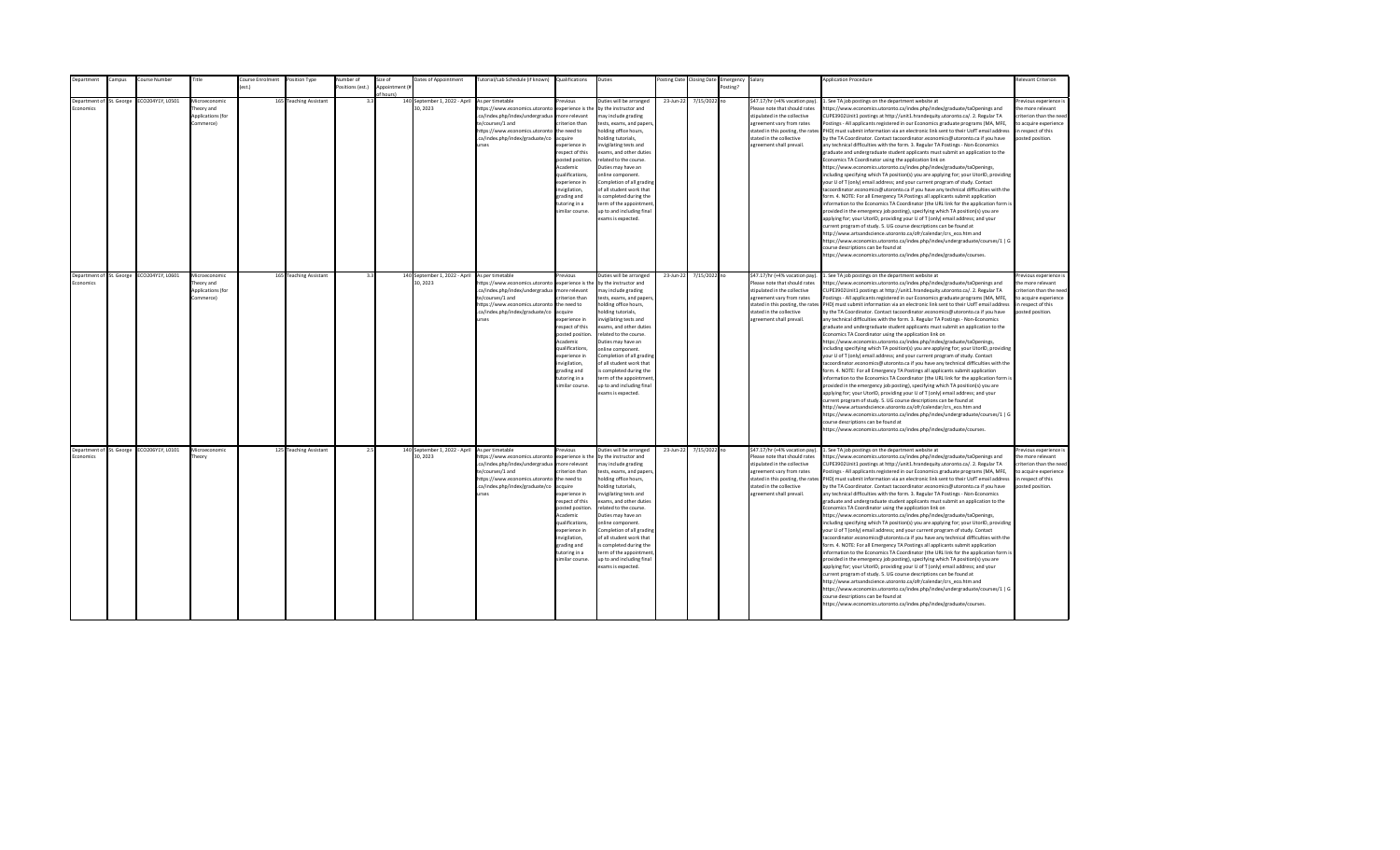| <b>Department</b>                            | Campus | Course Number                             | Title                   | Course Enrolment | Position Type          | Number of        | Size of                    | Dates of Appointment                      | Tutorial/Lab Schedule (if known) Qualifications                                                                                                                                                |                                                                                                                                                                                                                                                                    | Duties                                                                                                                                                                                                                                                                                                                                                                                                                                         |           | Posting Date Closing Date | Emergency Salary |                                                                                                                                                                                                                           | <b>Application Procedure</b>                                                                                                                                                                                                                                                                                                                                                                                                                                                                                                                                                                                                                                                                                                                                                                                                                                                                                                                                                                                                                                                                                                                                                                                                                                                                                                                                                                                                                                                                                                                                                                                                                                                                                                                                                                 | <b>Relevant Criterion</b>                                                                                                                |
|----------------------------------------------|--------|-------------------------------------------|-------------------------|------------------|------------------------|------------------|----------------------------|-------------------------------------------|------------------------------------------------------------------------------------------------------------------------------------------------------------------------------------------------|--------------------------------------------------------------------------------------------------------------------------------------------------------------------------------------------------------------------------------------------------------------------|------------------------------------------------------------------------------------------------------------------------------------------------------------------------------------------------------------------------------------------------------------------------------------------------------------------------------------------------------------------------------------------------------------------------------------------------|-----------|---------------------------|------------------|---------------------------------------------------------------------------------------------------------------------------------------------------------------------------------------------------------------------------|----------------------------------------------------------------------------------------------------------------------------------------------------------------------------------------------------------------------------------------------------------------------------------------------------------------------------------------------------------------------------------------------------------------------------------------------------------------------------------------------------------------------------------------------------------------------------------------------------------------------------------------------------------------------------------------------------------------------------------------------------------------------------------------------------------------------------------------------------------------------------------------------------------------------------------------------------------------------------------------------------------------------------------------------------------------------------------------------------------------------------------------------------------------------------------------------------------------------------------------------------------------------------------------------------------------------------------------------------------------------------------------------------------------------------------------------------------------------------------------------------------------------------------------------------------------------------------------------------------------------------------------------------------------------------------------------------------------------------------------------------------------------------------------------|------------------------------------------------------------------------------------------------------------------------------------------|
|                                              |        |                                           |                         | est.)            |                        | Positions (est.) | Appointment (i<br>f hours) |                                           |                                                                                                                                                                                                |                                                                                                                                                                                                                                                                    |                                                                                                                                                                                                                                                                                                                                                                                                                                                |           |                           | Posting?         |                                                                                                                                                                                                                           |                                                                                                                                                                                                                                                                                                                                                                                                                                                                                                                                                                                                                                                                                                                                                                                                                                                                                                                                                                                                                                                                                                                                                                                                                                                                                                                                                                                                                                                                                                                                                                                                                                                                                                                                                                                              |                                                                                                                                          |
| Department of St. George<br>conomics         |        | ECO206Y1Y, L0201                          | Microeconomic<br>heory  |                  | 125 Teaching Assistant | 2.5              |                            | 140 September 1, 2022 - April<br>30.2023  | As per timetable<br>https://www.economics.utoronto<br>.ca/index.php/index/undergradua<br>te/courses/1 and<br>https://www.economics.utoronto<br>.ca/index.php/index/graduate/co<br><b>urses</b> | revious<br>experience is the<br>nore relevant<br>riterion than<br>the need to<br>cauire<br>xperience in<br>espect of this<br>posted position<br>Academic<br>qualifications,<br>xperience in<br>nvigilation,<br>trading and<br>utoring in a<br>imilar course.       | Duties will be arranged<br>by the instructor and<br>nay include grading<br>tests, exams, and papers<br>nolding office hours,<br>olding tutorials,<br>nvigilating tests and<br>exams, and other duties<br>elated to the course.<br>Duties may have an<br>online component.<br>Completion of all grading<br>of all student work that<br>s completed during the<br>erm of the appointment<br>up to and including final<br>exams is expected.      | 23-Jun-22 | 7/15/2022 no              |                  | \$47.17/hr (+4% vacation pay).<br>Please note that should rates<br>stipulated in the collective<br>agreement vary from rates<br>stated in this posting, the rates<br>stated in the collective<br>agreement shall prevail. | 1. See TA job postings on the department website at<br>https://www.economics.utoronto.ca/index.php/index/graduate/taOpenings and<br>CUPE3902Unit1 postings at http://unit1.hrandequity.utoronto.ca/. 2. Regular TA<br>Postings - All applicants registered in our Economics graduate programs (MA, MFE,<br>PHD) must submit information via an electronic link sent to their UofT email address<br>by the TA Coordinator. Contact tacoordinator.economics@utoronto.ca if you have<br>any technical difficulties with the form. 3. Regular TA Postings - Non-Economics<br>graduate and undergraduate student applicants must submit an application to the<br>Economics TA Coordinator using the application link on<br>https://www.economics.utoronto.ca/index.php/index/graduate/taOpenings,<br>including specifying which TA position(s) you are applying for; your UtorID, providing<br>your U of T (only) email address; and your current program of study. Contact<br>tacoordinator.economics@utoronto.ca if you have any technical difficulties with the<br>form. 4. NOTE: For all Emergency TA Postings all applicants submit application<br>information to the Economics TA Coordinator (the URL link for the application form is<br>provided in the emergency job posting), specifying which TA position(s) you are<br>applying for; your UtorID, providing your U of T (only) email address; and your<br>current program of study. 5. UG course descriptions can be found at<br>http://www.artsandscience.utoronto.ca/ofr/calendar/crs eco.htm and<br>https://www.economics.utoronto.ca/index.php/index/undergraduate/courses/1   G<br>course descriptions can be found at<br>https://www.economics.utoronto.ca/index.php/index/graduate/courses.                                   | revious experience i<br>the more relevant<br>riterion than the need<br>to acquire experience<br>in respect of this<br>posted position.   |
| Department of St. George<br><b>Economics</b> |        | ECO208Y1Y, L0101                          | Macroeconomic<br>Theory |                  | 150 Teaching Assistant |                  |                            | 140 September 1, 2022 - April<br>30, 2023 | As per timetable<br>https://www.economics.utoronto<br>.ca/index.php/index/undergradua<br>te/courses/1 and<br>https://www.economics.utoronto<br>.ca/index.php/index/graduate/co<br><b>IFSPS</b> | revious<br>experience is the<br>more relevant<br>riterion than<br>the need to<br>acquire<br>xperience in<br>respect of this<br>posted position<br>Academic<br>qualifications,<br>experience in<br>nvigilation,<br>grading and<br>tutoring in a<br>imilar course.   | Duties will be arranged<br>by the instructor and<br>may include grading<br>tests, exams, and papers,<br>holding office hours,<br>nolding tutorials,<br>nvigilating tests and<br>exams, and other duties<br>related to the course.<br>Duties may have an<br>online component.<br>Completion of all grading<br>of all student work that<br>is completed during the<br>term of the appointment<br>up to and including final<br>exams is expected. | 23-Jun-22 | 7/15/2022 no              |                  | \$47.17/hr (+4% vacation pay).<br>Please note that should rates<br>stipulated in the collective<br>agreement vary from rates<br>stated in the collective<br>agreement shall prevail.                                      | 1. See TA job postings on the department website at<br>https://www.economics.utoronto.ca/index.php/index/graduate/taOpenings and<br>CUPE3902Unit1 postings at http://unit1.hrandequity.utoronto.ca/. 2. Regular TA<br>Postings - All applicants registered in our Economics graduate programs (MA, MFE,<br>stated in this posting, the rates PHD) must submit information via an electronic link sent to their UofT email address<br>by the TA Coordinator. Contact tacoordinator.economics@utoronto.ca if you have<br>any technical difficulties with the form. 3. Regular TA Postings - Non-Economics<br>graduate and undergraduate student applicants must submit an application to the<br>Economics TA Coordinator using the application link on<br>https://www.economics.utoronto.ca/index.php/index/graduate/taOpenings,<br>including specifying which TA position(s) you are applying for; your UtorID, providing<br>your U of T (only) email address; and your current program of study. Contact<br>tacoordinator.economics@utoronto.ca if you have any technical difficulties with the<br>form. 4. NOTE: For all Emergency TA Postings all applicants submit application<br>information to the Economics TA Coordinator (the URL link for the application form is<br>provided in the emergency job posting), specifying which TA position(s) you are<br>applying for; your UtorID, providing your U of T (only) email address; and your<br>current program of study. 5. UG course descriptions can be found at<br>http://www.artsandscience.utoronto.ca/ofr/calendar/crs_eco.htm and<br>https://www.economics.utoronto.ca/index.php/index/undergraduate/courses/1   G<br>course descriptions can be found at<br>https://www.economics.utoronto.ca/index.php/index/graduate/courses. | Previous experience i<br>the more relevant<br>criterion than the need<br>to acquire experience<br>in respect of this<br>posted position. |
| Economics                                    |        | Department of St. George ECO208Y1Y, L0201 | Macroeconomic<br>Theory |                  | 150 Teaching Assistant |                  |                            | 140 September 1, 2022 - April<br>30.2023  | As per timetable<br>https://www.economics.utoronto<br>.ca/index.php/index/undergradua<br>te/courses/1 and<br>https://www.economics.utoronto<br>.ca/index.php/index/graduate/co<br><b>urses</b> | revious<br>experience is the<br>more relevant<br>riterion than<br>the need to<br>acquire<br>experience in<br>respect of this<br>posted position<br>Academic<br>qualifications,<br>experience in<br>invigilation,<br>grading and<br>tutoring in a<br>imilar course. | Duties will be arranged<br>by the instructor and<br>may include grading<br>tests, exams, and papers,<br>holding office hours,<br>nolding tutorials,<br>nvigilating tests and<br>exams, and other duties<br>related to the course.<br>Duties may have an<br>online component.<br>Completion of all grading<br>of all student work that<br>is completed during the<br>term of the appointment<br>up to and including final<br>exams is expected. | 23-Jun-22 | 7/15/2022 no              |                  | \$47.17/hr (+4% vacation pay).<br>Please note that should rates<br>stipulated in the collective<br>agreement vary from rates<br>stated in the collective<br>agreement shall prevail.                                      | 1. See TA job postings on the department website at<br>https://www.economics.utoronto.ca/index.php/index/graduate/taOpenings and<br>CUPE3902Unit1 postings at http://unit1.hrandequity.utoronto.ca/. 2. Regular TA<br>Postings - All applicants registered in our Economics graduate programs (MA, MFE,<br>stated in this posting, the rates PHD) must submit information via an electronic link sent to their UofT email address<br>by the TA Coordinator. Contact tacoordinator.economics@utoronto.ca if you have<br>any technical difficulties with the form. 3. Regular TA Postings - Non-Economics<br>graduate and undergraduate student applicants must submit an application to the<br>Economics TA Coordinator using the application link on<br>https://www.economics.utoronto.ca/index.php/index/graduate/taOpenings,<br>including specifying which TA position(s) you are applying for; your UtorID, providing<br>your U of T (only) email address; and your current program of study. Contact<br>tacoordinator.economics@utoronto.ca if you have any technical difficulties with the<br>form. 4. NOTE: For all Emergency TA Postings all applicants submit application<br>information to the Economics TA Coordinator (the URL link for the application form is<br>provided in the emergency job posting), specifying which TA position(s) you are<br>applying for; your UtorID, providing your U of T (only) email address; and your<br>current program of study. 5. UG course descriptions can be found at<br>http://www.artsandscience.utoronto.ca/ofr/calendar/crs eco.htm and<br>https://www.economics.utoronto.ca/index.php/index/undergraduate/courses/1   G<br>course descriptions can be found at<br>https://www.economics.utoronto.ca/index.php/index/graduate/courses. | Previous experience i<br>the more relevant<br>criterion than the need<br>to acquire experience<br>in respect of this<br>posted position. |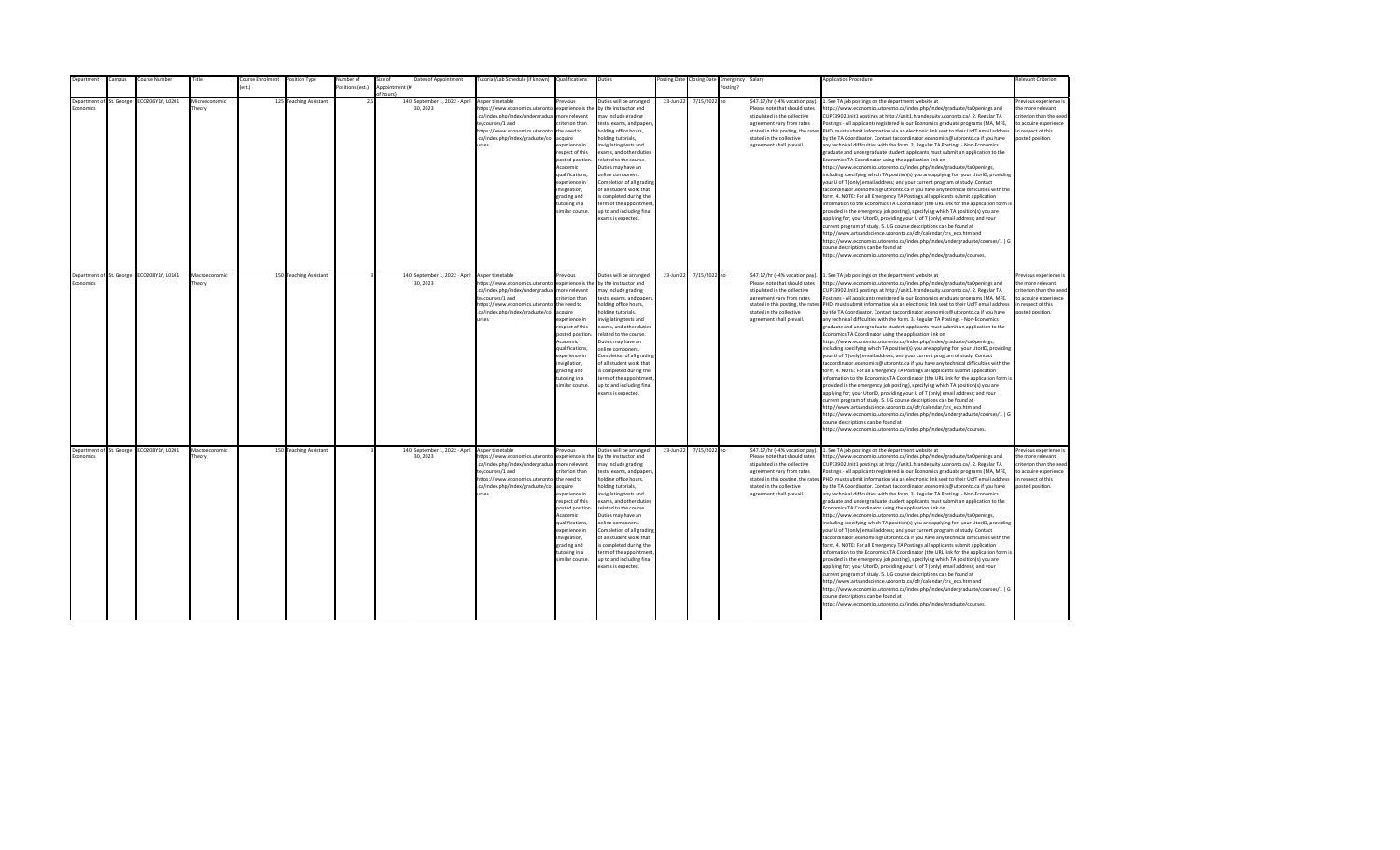| Department       | ampus:                   | ourse Number     | Title                | Course Enrolment | Position Type          | lumber of       | size of        | Dates of Appointment                                      | lutorial/Lab Schedule (if known)           | Qualifications                   | Duties                                                | osting Date | <b>Closing Date</b> | Emergency | Salary                            | <b>Application Procedure</b>                                                                                                                                                                             | Relevant Criterion                     |
|------------------|--------------------------|------------------|----------------------|------------------|------------------------|-----------------|----------------|-----------------------------------------------------------|--------------------------------------------|----------------------------------|-------------------------------------------------------|-------------|---------------------|-----------|-----------------------------------|----------------------------------------------------------------------------------------------------------------------------------------------------------------------------------------------------------|----------------------------------------|
|                  |                          |                  |                      | $f$ est.)        |                        | ositions (est.) | Annointment (# |                                                           |                                            |                                  |                                                       |             |                     | Posting?  |                                   |                                                                                                                                                                                                          |                                        |
|                  |                          |                  |                      |                  |                        |                 | of hours)      |                                                           |                                            |                                  |                                                       |             |                     |           |                                   |                                                                                                                                                                                                          |                                        |
| Denartment of    | St. George               | CO209Y1Y, L0101  | Macroeconomic        |                  | 150 Teaching Assistant |                 |                | 140 September 1, 2022 - April                             | As per timetable                           | revious                          | Duties will be arranged                               | 23-Jun-22   | 7/15/2022 no        |           | \$47.17/hr (+4% vacation pay)     | . See TA job postings on the department website at                                                                                                                                                       | Previous experience i                  |
| <b>Economics</b> |                          |                  | henry and Policy     |                  |                        |                 |                | 30.2023                                                   | https://www.economics.utoronto             | experience is the                | by the instructor and                                 |             |                     |           | Please note that should rates     | ttps://www.economics.utoronto.ca/index.php/index/graduate/taOpenings and                                                                                                                                 | the more relevant                      |
|                  |                          |                  | (for Commerce)       |                  |                        |                 |                |                                                           | .ca/index.php/index/undergradua            | more relevant                    | may include grading                                   |             |                     |           | stipulated in the collective      | CUPE3902Unit1 postings at http://unit1.hrandequity.utoronto.ca/. 2. Regular TA                                                                                                                           | criterion than the need                |
|                  |                          |                  |                      |                  |                        |                 |                |                                                           | te/courses/1 and                           | riterion than                    | tests, exams, and papers,                             |             |                     |           | agreement vary from rates         | ostings - All applicants registered in our Economics graduate programs (MA, MFE,                                                                                                                         | to acquire experience                  |
|                  |                          |                  |                      |                  |                        |                 |                |                                                           | https://www.economics.utoronto             | the need to                      | holding office hours,                                 |             |                     |           | stated in this posting, the rates | PHD) must submit information via an electronic link sent to their UofT email address                                                                                                                     | in respect of this                     |
|                  |                          |                  |                      |                  |                        |                 |                |                                                           | .ca/index.php/index/graduate/co            | acquire                          | holding tutorials,                                    |             |                     |           | stated in the collective          | by the TA Coordinator. Contact tacoordinator.economics@utoronto.ca if you have                                                                                                                           | posted position.                       |
|                  |                          |                  |                      |                  |                        |                 |                |                                                           | urses                                      | experience in                    | nvigilating tests and                                 |             |                     |           | agreement shall prevail.          | any technical difficulties with the form. 3. Regular TA Postings - Non-Economics                                                                                                                         |                                        |
|                  |                          |                  |                      |                  |                        |                 |                |                                                           |                                            | respect of this                  | exams, and other duties                               |             |                     |           |                                   | graduate and undergraduate student applicants must submit an application to the                                                                                                                          |                                        |
|                  |                          |                  |                      |                  |                        |                 |                |                                                           |                                            | posted position.<br>Academic     | related to the course.<br>Duties may have an          |             |                     |           |                                   | Economics TA Coordinator using the application link on                                                                                                                                                   |                                        |
|                  |                          |                  |                      |                  |                        |                 |                |                                                           |                                            | qualifications,                  | online component.                                     |             |                     |           |                                   | https://www.economics.utoronto.ca/index.php/index/graduate/taOpenings,                                                                                                                                   |                                        |
|                  |                          |                  |                      |                  |                        |                 |                |                                                           |                                            | experience in                    |                                                       |             |                     |           |                                   | including specifying which TA position(s) you are applying for; your UtorID, providing                                                                                                                   |                                        |
|                  |                          |                  |                      |                  |                        |                 |                |                                                           |                                            |                                  | Completion of all grading<br>of all student work that |             |                     |           |                                   | your U of T (only) email address; and your current program of study. Contact                                                                                                                             |                                        |
|                  |                          |                  |                      |                  |                        |                 |                |                                                           |                                            | nvigilation,                     |                                                       |             |                     |           |                                   | acoordinator.economics@utoronto.ca if you have any technical difficulties with the                                                                                                                       |                                        |
|                  |                          |                  |                      |                  |                        |                 |                |                                                           |                                            | grading and<br>tutoring in a     | s completed during the<br>term of the appointment     |             |                     |           |                                   | form. 4. NOTE: For all Emergency TA Postings all applicants submit application<br>information to the Economics TA Coordinator (the URL link for the application form is                                  |                                        |
|                  |                          |                  |                      |                  |                        |                 |                |                                                           |                                            | similar course.                  | up to and including final                             |             |                     |           |                                   |                                                                                                                                                                                                          |                                        |
|                  |                          |                  |                      |                  |                        |                 |                |                                                           |                                            |                                  | exams is expected.                                    |             |                     |           |                                   | provided in the emergency job posting), specifying which TA position(s) you are                                                                                                                          |                                        |
|                  |                          |                  |                      |                  |                        |                 |                |                                                           |                                            |                                  |                                                       |             |                     |           |                                   | applying for; your UtorID, providing your U of T (only) email address; and your<br>urrent program of study. 5. UG course descriptions can be found at                                                    |                                        |
|                  |                          |                  |                      |                  |                        |                 |                |                                                           |                                            |                                  |                                                       |             |                     |           |                                   | http://www.artsandscience.utoronto.ca/ofr/calendar/crs eco.htm and                                                                                                                                       |                                        |
|                  |                          |                  |                      |                  |                        |                 |                |                                                           |                                            |                                  |                                                       |             |                     |           |                                   | https://www.economics.utoronto.ca/index.php/index/undergraduate/courses/1   G                                                                                                                            |                                        |
|                  |                          |                  |                      |                  |                        |                 |                |                                                           |                                            |                                  |                                                       |             |                     |           |                                   | ourse descriptions can be found at                                                                                                                                                                       |                                        |
|                  |                          |                  |                      |                  |                        |                 |                |                                                           |                                            |                                  |                                                       |             |                     |           |                                   | https://www.economics.utoronto.ca/index.php/index/graduate/courses.                                                                                                                                      |                                        |
|                  |                          |                  |                      |                  |                        |                 |                |                                                           |                                            |                                  |                                                       |             |                     |           |                                   |                                                                                                                                                                                                          |                                        |
|                  |                          |                  |                      |                  |                        |                 |                |                                                           |                                            |                                  |                                                       |             |                     |           |                                   |                                                                                                                                                                                                          |                                        |
|                  | Department of St. George | ECO209Y1Y, L0201 | Macroeconomic        |                  | 150 Teaching Assistant |                 |                | 140 September 1, 2022 - April As per timetable            |                                            | revious                          | Duties will be arranged                               | 23-Jun-22   | 7/15/2022 no        |           | \$47.17/hr (+4% vacation pay).    | 1. See TA job postings on the department website at                                                                                                                                                      | Previous experience i                  |
| Economics        |                          |                  | heory and Policy     |                  |                        |                 |                | 30, 2023                                                  | https://www.economics.utoronto             | experience is the                | by the instructor and                                 |             |                     |           | Please note that should rates     | https://www.economics.utoronto.ca/index.php/index/graduate/taOpenings and                                                                                                                                | the more relevant                      |
|                  |                          |                  | (for Commerce)       |                  |                        |                 |                |                                                           | .ca/index.php/index/undergradua            | more relevant                    | may include grading                                   |             |                     |           | stipulated in the collective      | CUPE3902Unit1 postings at http://unit1.hrandequity.utoronto.ca/. 2. Regular TA                                                                                                                           | criterion than the need                |
|                  |                          |                  |                      |                  |                        |                 |                |                                                           | te/courses/1 and                           | criterion than                   | tests, exams, and papers,                             |             |                     |           | agreement vary from rates         | Postings - All applicants registered in our Economics graduate programs (MA, MFE,                                                                                                                        | to acquire experience                  |
|                  |                          |                  |                      |                  |                        |                 |                |                                                           | https://www.economics.utoronto             | the need to                      | holding office hours,                                 |             |                     |           |                                   | stated in this posting, the rates PHD) must submit information via an electronic link sent to their UofT email address                                                                                   | in respect of this                     |
|                  |                          |                  |                      |                  |                        |                 |                |                                                           | .ca/index.php/index/graduate/co            | acquire                          | holding tutorials,                                    |             |                     |           | stated in the collective          | by the TA Coordinator. Contact tacoordinator.economics@utoronto.ca if you have                                                                                                                           | posted position.                       |
|                  |                          |                  |                      |                  |                        |                 |                |                                                           | urses                                      | experience in                    | invigilating tests and                                |             |                     |           | agreement shall prevail.          | any technical difficulties with the form. 3. Regular TA Postings - Non-Economics                                                                                                                         |                                        |
|                  |                          |                  |                      |                  |                        |                 |                |                                                           |                                            | respect of this                  | exams, and other duties                               |             |                     |           |                                   | graduate and undergraduate student applicants must submit an application to the                                                                                                                          |                                        |
|                  |                          |                  |                      |                  |                        |                 |                |                                                           |                                            | posted position.                 | related to the course.                                |             |                     |           |                                   | Economics TA Coordinator using the application link on                                                                                                                                                   |                                        |
|                  |                          |                  |                      |                  |                        |                 |                |                                                           |                                            | Academic                         | Duties may have an                                    |             |                     |           |                                   | https://www.economics.utoronto.ca/index.php/index/graduate/taOpenings,                                                                                                                                   |                                        |
|                  |                          |                  |                      |                  |                        |                 |                |                                                           |                                            | qualifications.<br>experience in | online component.                                     |             |                     |           |                                   | including specifying which TA position(s) you are applying for; your UtorID, providing                                                                                                                   |                                        |
|                  |                          |                  |                      |                  |                        |                 |                |                                                           |                                            |                                  | Completion of all grading<br>of all student work that |             |                     |           |                                   | your U of T (only) email address; and your current program of study. Contact                                                                                                                             |                                        |
|                  |                          |                  |                      |                  |                        |                 |                |                                                           |                                            | invigilation,<br>grading and     | is completed during the                               |             |                     |           |                                   | tacoordinator.economics@utoronto.ca if you have any technical difficulties with the<br>form. 4. NOTE: For all Emergency TA Postings all applicants submit application                                    |                                        |
|                  |                          |                  |                      |                  |                        |                 |                |                                                           |                                            | tutoring in a                    | term of the appointment                               |             |                     |           |                                   | information to the Economics TA Coordinator (the URL link for the application form is                                                                                                                    |                                        |
|                  |                          |                  |                      |                  |                        |                 |                |                                                           |                                            | similar course.                  | up to and including final                             |             |                     |           |                                   | provided in the emergency job posting), specifying which TA position(s) you are                                                                                                                          |                                        |
|                  |                          |                  |                      |                  |                        |                 |                |                                                           |                                            |                                  | exams is expected.                                    |             |                     |           |                                   | applying for; your UtorID, providing your U of T (only) email address; and your                                                                                                                          |                                        |
|                  |                          |                  |                      |                  |                        |                 |                |                                                           |                                            |                                  |                                                       |             |                     |           |                                   | current program of study. 5. UG course descriptions can be found at                                                                                                                                      |                                        |
|                  |                          |                  |                      |                  |                        |                 |                |                                                           |                                            |                                  |                                                       |             |                     |           |                                   | http://www.artsandscience.utoronto.ca/ofr/calendar/crs_eco.htm and                                                                                                                                       |                                        |
|                  |                          |                  |                      |                  |                        |                 |                |                                                           |                                            |                                  |                                                       |             |                     |           |                                   | https://www.economics.utoronto.ca/index.php/index/undergraduate/courses/1   G                                                                                                                            |                                        |
|                  |                          |                  |                      |                  |                        |                 |                |                                                           |                                            |                                  |                                                       |             |                     |           |                                   | ourse descriptions can be found at                                                                                                                                                                       |                                        |
|                  |                          |                  |                      |                  |                        |                 |                |                                                           |                                            |                                  |                                                       |             |                     |           |                                   | ittps://www.economics.utoronto.ca/index.php/index/graduate/courses.                                                                                                                                      |                                        |
|                  |                          |                  |                      |                  |                        |                 |                |                                                           |                                            |                                  |                                                       |             |                     |           |                                   |                                                                                                                                                                                                          |                                        |
|                  |                          |                  |                      |                  |                        |                 |                |                                                           |                                            |                                  |                                                       |             |                     |           |                                   |                                                                                                                                                                                                          |                                        |
|                  | Department of St. George | ECO220Y1Y, L0101 | Introduction to Data |                  | 194 Teaching Assistant | 3.8             |                | 140 September 1, 2022 - April As per timetable<br>30.2023 |                                            | revious                          | Duties will be arranged                               | 23-Jun-22   | 7/15/2022 no        |           | \$47.17/hr (+4% vacation pay).    | 1. See TA job postings on the department website at                                                                                                                                                      | revious experience i                   |
| Economics        |                          |                  | Analysis and         |                  |                        |                 |                |                                                           | https://www.economics.utoronto             | experience is the                | by the instructor and                                 |             |                     |           | Please note that should rates     | https://www.economics.utoronto.ca/index.php/index/graduate/taOpenings and                                                                                                                                | the more relevant                      |
|                  |                          |                  | Applied              |                  |                        |                 |                |                                                           | .ca/index.php/index/undergradua            | more relevant                    | may include grading                                   |             |                     |           | stipulated in the collective      | CUPE3902Unit1 postings at http://unit1.hrandequity.utoronto.ca/. 2. Regular TA                                                                                                                           | criterion than the need                |
|                  |                          |                  | Econometrics         |                  |                        |                 |                |                                                           | te/courses/1 and                           | criterion than                   | tests, exams, and papers,                             |             |                     |           | agreement vary from rates         | Postings - All applicants registered in our Economics graduate programs (MA, MFE,                                                                                                                        | to acquire experience                  |
|                  |                          |                  |                      |                  |                        |                 |                |                                                           | https://www.economics.utoronto the need to | acquire                          | holding office hours,<br>holding tutorials,           |             |                     |           | stated in the collective          | stated in this posting, the rates PHD) must submit information via an electronic link sent to their UofT email address<br>by the TA Coordinator. Contact tacoordinator.economics@utoronto.ca if you have | in respect of this<br>posted position. |
|                  |                          |                  |                      |                  |                        |                 |                |                                                           | .ca/index.php/index/graduate/co<br>urses   | experience in                    |                                                       |             |                     |           | agreement shall prevail.          |                                                                                                                                                                                                          |                                        |
|                  |                          |                  |                      |                  |                        |                 |                |                                                           |                                            | respect of this                  | nvigilating tests and<br>exams, and other duties      |             |                     |           |                                   | any technical difficulties with the form. 3. Regular TA Postings - Non-Economics<br>graduate and undergraduate student applicants must submit an application to the                                      |                                        |
|                  |                          |                  |                      |                  |                        |                 |                |                                                           |                                            | posted position                  | related to the course.                                |             |                     |           |                                   | Economics TA Coordinator using the application link on                                                                                                                                                   |                                        |
|                  |                          |                  |                      |                  |                        |                 |                |                                                           |                                            | Academic                         | Duties may have an                                    |             |                     |           |                                   | https://www.economics.utoronto.ca/index.php/index/graduate/taOpenings,                                                                                                                                   |                                        |
|                  |                          |                  |                      |                  |                        |                 |                |                                                           |                                            | qualifications,                  | online component.                                     |             |                     |           |                                   | including specifying which TA position(s) you are applying for; your UtorID, providing                                                                                                                   |                                        |
|                  |                          |                  |                      |                  |                        |                 |                |                                                           |                                            | experience in                    | Completion of all grading                             |             |                     |           |                                   | your U of T (only) email address; and your current program of study. Contact                                                                                                                             |                                        |
|                  |                          |                  |                      |                  |                        |                 |                |                                                           |                                            | invigilation,                    | of all student work that                              |             |                     |           |                                   | tacoordinator.economics@utoronto.ca if you have any technical difficulties with the                                                                                                                      |                                        |
|                  |                          |                  |                      |                  |                        |                 |                |                                                           |                                            | grading and                      | is completed during the                               |             |                     |           |                                   | form. 4. NOTE: For all Emergency TA Postings all applicants submit application                                                                                                                           |                                        |
|                  |                          |                  |                      |                  |                        |                 |                |                                                           |                                            | tutoring in a                    | term of the appointment                               |             |                     |           |                                   | information to the Economics TA Coordinator (the URL link for the application form is                                                                                                                    |                                        |
|                  |                          |                  |                      |                  |                        |                 |                |                                                           |                                            | similar course.                  | up to and including final                             |             |                     |           |                                   | provided in the emergency job posting), specifying which TA position(s) you are                                                                                                                          |                                        |
|                  |                          |                  |                      |                  |                        |                 |                |                                                           |                                            |                                  | exams is expected.                                    |             |                     |           |                                   | applying for; your UtorID, providing your U of T (only) email address; and your                                                                                                                          |                                        |
|                  |                          |                  |                      |                  |                        |                 |                |                                                           |                                            |                                  |                                                       |             |                     |           |                                   | current program of study. 5. UG course descriptions can be found at                                                                                                                                      |                                        |
|                  |                          |                  |                      |                  |                        |                 |                |                                                           |                                            |                                  |                                                       |             |                     |           |                                   | http://www.artsandscience.utoronto.ca/ofr/calendar/crs_eco.htm and                                                                                                                                       |                                        |
|                  |                          |                  |                      |                  |                        |                 |                |                                                           |                                            |                                  |                                                       |             |                     |           |                                   | https://www.economics.utoronto.ca/index.php/index/undergraduate/courses/1   G                                                                                                                            |                                        |
|                  |                          |                  |                      |                  |                        |                 |                |                                                           |                                            |                                  |                                                       |             |                     |           |                                   | course descriptions can be found at                                                                                                                                                                      |                                        |
|                  |                          |                  |                      |                  |                        |                 |                |                                                           |                                            |                                  |                                                       |             |                     |           |                                   | https://www.economics.utoronto.ca/index.php/index/graduate/courses.                                                                                                                                      |                                        |
|                  |                          |                  |                      |                  |                        |                 |                |                                                           |                                            |                                  |                                                       |             |                     |           |                                   |                                                                                                                                                                                                          |                                        |
|                  |                          |                  |                      |                  |                        |                 |                |                                                           |                                            |                                  |                                                       |             |                     |           |                                   |                                                                                                                                                                                                          |                                        |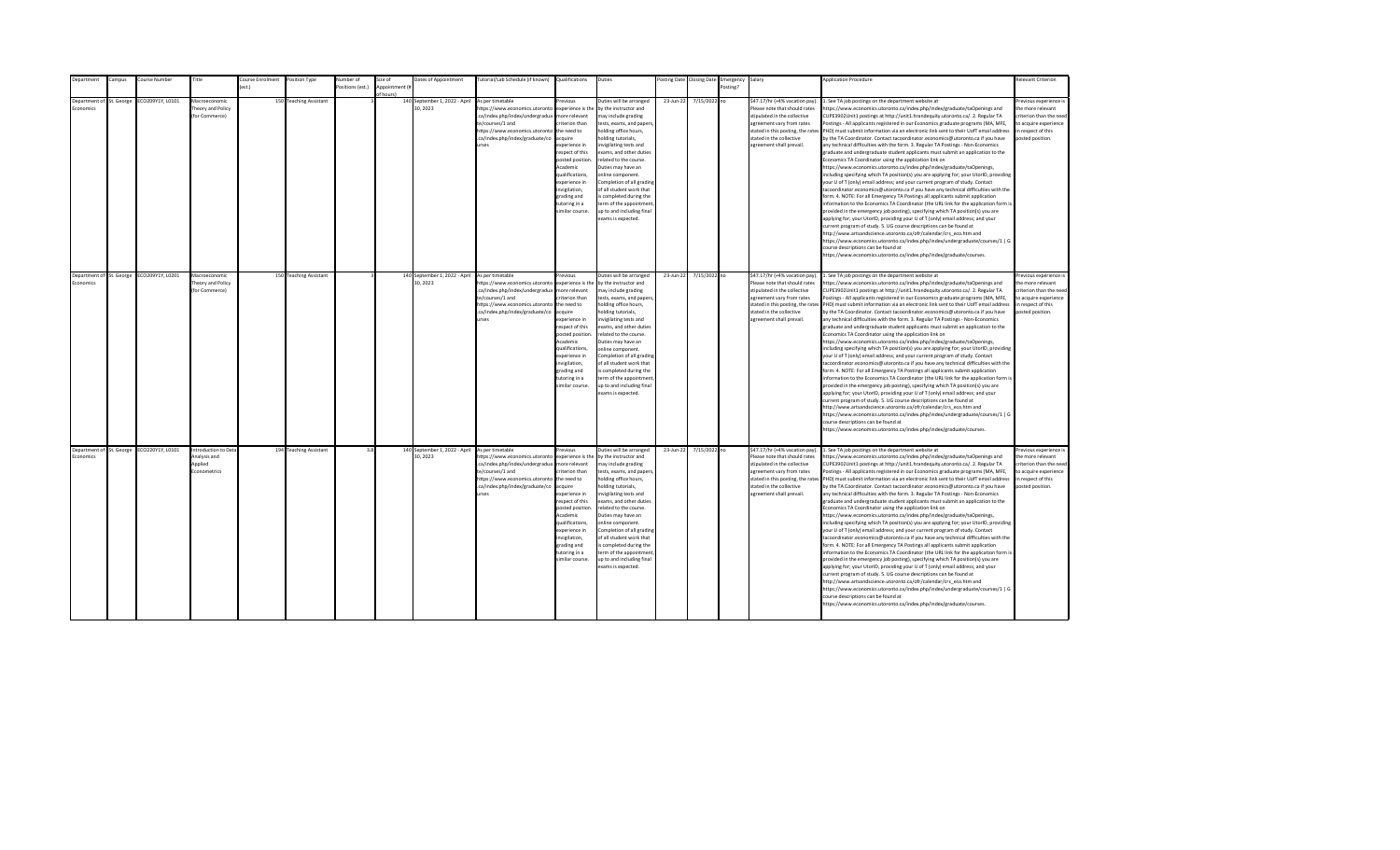| epartment                | ampus | Course Number                             | Title                | ourse Enrolment  | Position Type          | Number of        | Size of        | Dates of Appointment                     | [utorial/Lab Schedule (if known)                                  | Qualifications         | Duties                                             |           | osting Date Closing Date | Emergency | Salary                            | <b>Application Procedure</b>                                                                                                                                                                             | Relevant Criterion                         |
|--------------------------|-------|-------------------------------------------|----------------------|------------------|------------------------|------------------|----------------|------------------------------------------|-------------------------------------------------------------------|------------------------|----------------------------------------------------|-----------|--------------------------|-----------|-----------------------------------|----------------------------------------------------------------------------------------------------------------------------------------------------------------------------------------------------------|--------------------------------------------|
|                          |       |                                           |                      | $o$ ct $\lambda$ |                        | Positions (est.) | Appointment (i |                                          |                                                                   |                        |                                                    |           |                          | Posting?  |                                   |                                                                                                                                                                                                          |                                            |
| Department of St. George |       |                                           | Introduction to Data |                  |                        | 3.8              | f hours)       |                                          | As per timetable                                                  | revinus                |                                                    |           |                          |           | \$47.17/hr (+4% vacation pay).    |                                                                                                                                                                                                          |                                            |
| <b>conomics</b>          |       | CO220Y1Y, L0201                           | hns zizvlenA         |                  | 194 Teaching Assistant |                  |                | 140 September 1, 2022 - April<br>30.2023 | https://www.economics.utoronto                                    | experience is the      | Duties will be arranged<br>by the instructor and   | 23-Jun-22 | 7/15/2022 no             |           | Please note that should rates     | . See TA job postings on the department website at<br>https://www.economics.utoronto.ca/index.php/index/graduate/taOpenings and                                                                          | Previous experience i<br>the more relevant |
|                          |       |                                           | Applied              |                  |                        |                  |                |                                          | .ca/index.php/index/undergradua                                   | more relevant          | may include grading                                |           |                          |           | stipulated in the collective      | CUPE3902Unit1 postings at http://unit1.hrandequity.utoronto.ca/. 2. Regular TA                                                                                                                           | criterion than the need                    |
|                          |       |                                           | Econometrics         |                  |                        |                  |                |                                          | te/courses/1 and                                                  | riterion than          |                                                    |           |                          |           | agreement vary from rates         | Postings - All applicants registered in our Economics graduate programs (MA, MFE,                                                                                                                        | to acquire experience                      |
|                          |       |                                           |                      |                  |                        |                  |                |                                          | https://www.economics.utoronto                                    | the need to            | tests, exams, and papers,<br>holding office hours, |           |                          |           | stated in this posting, the rates | PHD) must submit information via an electronic link sent to their UofT email address                                                                                                                     | in respect of this                         |
|                          |       |                                           |                      |                  |                        |                  |                |                                          | .ca/index.php/index/graduate/co                                   | acquire                | nolding tutorials,                                 |           |                          |           | stated in the collective          | by the TA Coordinator. Contact tacoordinator.economics@utoronto.ca if you have                                                                                                                           | posted position.                           |
|                          |       |                                           |                      |                  |                        |                  |                |                                          | <b>Print</b>                                                      | experience in          | nvigilating tests and                              |           |                          |           | agreement shall prevail.          | any technical difficulties with the form. 3. Regular TA Postings - Non-Economics                                                                                                                         |                                            |
|                          |       |                                           |                      |                  |                        |                  |                |                                          |                                                                   | respect of this        | exams, and other duties                            |           |                          |           |                                   | graduate and undergraduate student applicants must submit an application to the                                                                                                                          |                                            |
|                          |       |                                           |                      |                  |                        |                  |                |                                          |                                                                   | posted position.       | related to the course.                             |           |                          |           |                                   | Economics TA Coordinator using the application link on                                                                                                                                                   |                                            |
|                          |       |                                           |                      |                  |                        |                  |                |                                          |                                                                   | Academic               | Duties may have an                                 |           |                          |           |                                   | https://www.economics.utoronto.ca/index.php/index/graduate/taOpenings,                                                                                                                                   |                                            |
|                          |       |                                           |                      |                  |                        |                  |                |                                          |                                                                   | qualifications,        | online component.                                  |           |                          |           |                                   | including specifying which TA position(s) you are applying for; your UtorID, providing                                                                                                                   |                                            |
|                          |       |                                           |                      |                  |                        |                  |                |                                          |                                                                   | experience in          | Completion of all grading                          |           |                          |           |                                   | your U of T (only) email address; and your current program of study. Contact                                                                                                                             |                                            |
|                          |       |                                           |                      |                  |                        |                  |                |                                          |                                                                   | nvigilation,           | of all student work that                           |           |                          |           |                                   | tacoordinator.economics@utoronto.ca if you have any technical difficulties with the                                                                                                                      |                                            |
|                          |       |                                           |                      |                  |                        |                  |                |                                          |                                                                   | grading and            | s completed during the                             |           |                          |           |                                   | form. 4. NOTE: For all Emergency TA Postings all applicants submit application                                                                                                                           |                                            |
|                          |       |                                           |                      |                  |                        |                  |                |                                          |                                                                   | tutoring in a          | term of the appointment                            |           |                          |           |                                   | information to the Economics TA Coordinator (the URL link for the application form is                                                                                                                    |                                            |
|                          |       |                                           |                      |                  |                        |                  |                |                                          |                                                                   | imilar course.         | up to and including final                          |           |                          |           |                                   | provided in the emergency job posting), specifying which TA position(s) you are                                                                                                                          |                                            |
|                          |       |                                           |                      |                  |                        |                  |                |                                          |                                                                   |                        | exams is expected.                                 |           |                          |           |                                   | applying for; your UtorID, providing your U of T (only) email address; and your                                                                                                                          |                                            |
|                          |       |                                           |                      |                  |                        |                  |                |                                          |                                                                   |                        |                                                    |           |                          |           |                                   | current program of study. 5. UG course descriptions can be found at                                                                                                                                      |                                            |
|                          |       |                                           |                      |                  |                        |                  |                |                                          |                                                                   |                        |                                                    |           |                          |           |                                   | http://www.artsandscience.utoronto.ca/ofr/calendar/crs eco.htm and                                                                                                                                       |                                            |
|                          |       |                                           |                      |                  |                        |                  |                |                                          |                                                                   |                        |                                                    |           |                          |           |                                   | https://www.economics.utoronto.ca/index.php/index/undergraduate/courses/1   G                                                                                                                            |                                            |
|                          |       |                                           |                      |                  |                        |                  |                |                                          |                                                                   |                        |                                                    |           |                          |           |                                   | course descriptions can be found at                                                                                                                                                                      |                                            |
|                          |       |                                           |                      |                  |                        |                  |                |                                          |                                                                   |                        |                                                    |           |                          |           |                                   | https://www.economics.utoronto.ca/index.php/index/graduate/courses.                                                                                                                                      |                                            |
|                          |       |                                           |                      |                  |                        |                  |                |                                          |                                                                   |                        |                                                    |           |                          |           |                                   |                                                                                                                                                                                                          |                                            |
|                          |       |                                           |                      |                  |                        |                  |                |                                          |                                                                   |                        |                                                    |           |                          |           |                                   |                                                                                                                                                                                                          |                                            |
| Department of St. George |       | ECO220Y1Y, L0301                          | Introduction to Data |                  | 188 Teaching Assistant | 3.8              |                | 140 September 1, 2022 - April            | As per timetable                                                  | revious                | Duties will be arranged                            | 23-Jun-22 | 7/15/2022 no             |           | \$47.17/hr (+4% vacation pay).    | 1. See TA job postings on the department website at                                                                                                                                                      | Previous experience i                      |
| Economics                |       |                                           | Analysis and         |                  |                        |                  |                | 30, 2023                                 | https://www.economics.utoronto                                    | experience is the      | by the instructor and                              |           |                          |           | Please note that should rates     | https://www.economics.utoronto.ca/index.php/index/graduate/taOpenings and                                                                                                                                | the more relevant                          |
|                          |       |                                           | Applied              |                  |                        |                  |                |                                          | .ca/index.php/index/undergradua                                   | more relevant          | may include grading                                |           |                          |           | stipulated in the collective      | CUPE3902Unit1 postings at http://unit1.hrandequity.utoronto.ca/. 2. Regular TA                                                                                                                           | criterion than the need                    |
|                          |       |                                           | Econometrics         |                  |                        |                  |                |                                          | te/courses/1 and                                                  | riterion than          | tests, exams, and papers,                          |           |                          |           | agreement vary from rates         | Postings - All applicants registered in our Economics graduate programs (MA, MFE,                                                                                                                        | to acquire experience                      |
|                          |       |                                           |                      |                  |                        |                  |                |                                          | https://www.economics.utoronto<br>.ca/index.php/index/graduate/co | the need to<br>acquire | holding office hours,<br>nolding tutorials,        |           |                          |           | stated in the collective          | stated in this posting, the rates PHD) must submit information via an electronic link sent to their UofT email address<br>by the TA Coordinator. Contact tacoordinator.economics@utoronto.ca if you have | in respect of this<br>posted position.     |
|                          |       |                                           |                      |                  |                        |                  |                |                                          | <b>urses</b>                                                      | experience in          | nvigilating tests and                              |           |                          |           | agreement shall prevail.          | any technical difficulties with the form. 3. Regular TA Postings - Non-Economics                                                                                                                         |                                            |
|                          |       |                                           |                      |                  |                        |                  |                |                                          |                                                                   | resnect of this        | exams, and other duties                            |           |                          |           |                                   | eraduate and undergraduate student applicants must submit an application to the                                                                                                                          |                                            |
|                          |       |                                           |                      |                  |                        |                  |                |                                          |                                                                   | posted position        | related to the course.                             |           |                          |           |                                   | Economics TA Coordinator using the application link on                                                                                                                                                   |                                            |
|                          |       |                                           |                      |                  |                        |                  |                |                                          |                                                                   | Academic               | Duties may have an                                 |           |                          |           |                                   | https://www.economics.utoronto.ca/index.php/index/graduate/taOpenings,                                                                                                                                   |                                            |
|                          |       |                                           |                      |                  |                        |                  |                |                                          |                                                                   | qualifications.        | online component.                                  |           |                          |           |                                   | including specifying which TA position(s) you are applying for; your UtorID, providing                                                                                                                   |                                            |
|                          |       |                                           |                      |                  |                        |                  |                |                                          |                                                                   | experience in          | Completion of all grading                          |           |                          |           |                                   | your U of T (only) email address; and your current program of study. Contact                                                                                                                             |                                            |
|                          |       |                                           |                      |                  |                        |                  |                |                                          |                                                                   | invigilation,          | of all student work that                           |           |                          |           |                                   | tacoordinator.economics@utoronto.ca if you have any technical difficulties with the                                                                                                                      |                                            |
|                          |       |                                           |                      |                  |                        |                  |                |                                          |                                                                   | grading and            | is completed during the                            |           |                          |           |                                   | form. 4. NOTE: For all Emergency TA Postings all applicants submit application                                                                                                                           |                                            |
|                          |       |                                           |                      |                  |                        |                  |                |                                          |                                                                   | tutoring in a          | term of the appointment                            |           |                          |           |                                   | information to the Economics TA Coordinator (the URL link for the application form is                                                                                                                    |                                            |
|                          |       |                                           |                      |                  |                        |                  |                |                                          |                                                                   | similar course.        | up to and including final                          |           |                          |           |                                   | provided in the emergency job posting), specifying which TA position(s) you are                                                                                                                          |                                            |
|                          |       |                                           |                      |                  |                        |                  |                |                                          |                                                                   |                        | exams is expected.                                 |           |                          |           |                                   | applying for; your UtorID, providing your U of T (only) email address; and your                                                                                                                          |                                            |
|                          |       |                                           |                      |                  |                        |                  |                |                                          |                                                                   |                        |                                                    |           |                          |           |                                   | current program of study. 5. UG course descriptions can be found at                                                                                                                                      |                                            |
|                          |       |                                           |                      |                  |                        |                  |                |                                          |                                                                   |                        |                                                    |           |                          |           |                                   | http://www.artsandscience.utoronto.ca/ofr/calendar/crs_eco.htm and                                                                                                                                       |                                            |
|                          |       |                                           |                      |                  |                        |                  |                |                                          |                                                                   |                        |                                                    |           |                          |           |                                   | https://www.economics.utoronto.ca/index.php/index/undergraduate/courses/1   G                                                                                                                            |                                            |
|                          |       |                                           |                      |                  |                        |                  |                |                                          |                                                                   |                        |                                                    |           |                          |           |                                   | course descriptions can be found at                                                                                                                                                                      |                                            |
|                          |       |                                           |                      |                  |                        |                  |                |                                          |                                                                   |                        |                                                    |           |                          |           |                                   | https://www.economics.utoronto.ca/index.php/index/graduate/courses.                                                                                                                                      |                                            |
|                          |       |                                           |                      |                  |                        |                  |                |                                          |                                                                   |                        |                                                    |           |                          |           |                                   |                                                                                                                                                                                                          |                                            |
|                          |       | Department of St. George ECO220Y1Y, L0401 | Introduction to Data |                  | 188 Teaching Assistant | 3.8              |                | 140 September 1, 2022 - April            | As per timetable                                                  | revious                | Outies will be arranged                            | 23-Jun-22 | 7/15/2022 no             |           | \$47.17/hr (+4% vacation pay).    | 1. See TA job postings on the department website at                                                                                                                                                      | revious experience i                       |
| Economics                |       |                                           | Analysis and         |                  |                        |                  |                | 30.2023                                  | https://www.economics.utoronto                                    | experience is the      | by the instructor and                              |           |                          |           | Please note that should rates     | https://www.economics.utoronto.ca/index.php/index/graduate/taOpenings and                                                                                                                                | the more relevant                          |
|                          |       |                                           | Applied              |                  |                        |                  |                |                                          | .ca/index.php/index/undergradua                                   | more relevant          | may include grading                                |           |                          |           | stipulated in the collective      | CUPE3902Unit1 postings at http://unit1.hrandequity.utoronto.ca/. 2. Regular TA                                                                                                                           | criterion than the need                    |
|                          |       |                                           | Econometrics         |                  |                        |                  |                |                                          | te/courses/1 and                                                  | riterion than          | tests, exams, and papers,                          |           |                          |           | agreement vary from rates         | Postings - All applicants registered in our Economics graduate programs (MA, MFE,                                                                                                                        | to acquire experience                      |
|                          |       |                                           |                      |                  |                        |                  |                |                                          | https://www.economics.utoronto                                    | the need to            | holding office hours,                              |           |                          |           |                                   | stated in this posting, the rates PHD) must submit information via an electronic link sent to their UofT email address                                                                                   | in respect of this                         |
|                          |       |                                           |                      |                  |                        |                  |                |                                          | .ca/index.php/index/graduate/co                                   | acquire                | nolding tutorials,                                 |           |                          |           | stated in the collective          | by the TA Coordinator. Contact tacoordinator.economics@utoronto.ca if you have                                                                                                                           | posted position.                           |
|                          |       |                                           |                      |                  |                        |                  |                |                                          | urses                                                             | experience in          | nvigilating tests and                              |           |                          |           | agreement shall prevail.          | any technical difficulties with the form. 3. Regular TA Postings - Non-Economics                                                                                                                         |                                            |
|                          |       |                                           |                      |                  |                        |                  |                |                                          |                                                                   | respect of this        | exams, and other duties                            |           |                          |           |                                   | graduate and undergraduate student applicants must submit an application to the                                                                                                                          |                                            |
|                          |       |                                           |                      |                  |                        |                  |                |                                          |                                                                   | posted position        | related to the course.                             |           |                          |           |                                   | Economics TA Coordinator using the application link on                                                                                                                                                   |                                            |
|                          |       |                                           |                      |                  |                        |                  |                |                                          |                                                                   | Academic               | Duties may have an                                 |           |                          |           |                                   | https://www.economics.utoronto.ca/index.php/index/graduate/taOpenings,                                                                                                                                   |                                            |
|                          |       |                                           |                      |                  |                        |                  |                |                                          |                                                                   | qualifications,        | online component.                                  |           |                          |           |                                   | including specifying which TA position(s) you are applying for; your UtorID, providing                                                                                                                   |                                            |
|                          |       |                                           |                      |                  |                        |                  |                |                                          |                                                                   | experience in          | Completion of all grading                          |           |                          |           |                                   | your U of T (only) email address; and your current program of study. Contact                                                                                                                             |                                            |
|                          |       |                                           |                      |                  |                        |                  |                |                                          |                                                                   | invigilation,          | of all student work that                           |           |                          |           |                                   | tacoordinator.economics@utoronto.ca if you have any technical difficulties with the                                                                                                                      |                                            |
|                          |       |                                           |                      |                  |                        |                  |                |                                          |                                                                   | grading and            | is completed during the                            |           |                          |           |                                   | form. 4. NOTE: For all Emergency TA Postings all applicants submit application                                                                                                                           |                                            |
|                          |       |                                           |                      |                  |                        |                  |                |                                          |                                                                   | tutoring in a          | term of the appointment                            |           |                          |           |                                   | information to the Economics TA Coordinator (the URL link for the application form is                                                                                                                    |                                            |
|                          |       |                                           |                      |                  |                        |                  |                |                                          |                                                                   | imilar course.         | up to and including final                          |           |                          |           |                                   | provided in the emergency job posting), specifying which TA position(s) you are                                                                                                                          |                                            |
|                          |       |                                           |                      |                  |                        |                  |                |                                          |                                                                   |                        | exams is expected.                                 |           |                          |           |                                   | applying for; your UtorID, providing your U of T (only) email address; and your                                                                                                                          |                                            |
|                          |       |                                           |                      |                  |                        |                  |                |                                          |                                                                   |                        |                                                    |           |                          |           |                                   | current program of study. 5. UG course descriptions can be found at                                                                                                                                      |                                            |
|                          |       |                                           |                      |                  |                        |                  |                |                                          |                                                                   |                        |                                                    |           |                          |           |                                   | http://www.artsandscience.utoronto.ca/ofr/calendar/crs_eco.htm and                                                                                                                                       |                                            |
|                          |       |                                           |                      |                  |                        |                  |                |                                          |                                                                   |                        |                                                    |           |                          |           |                                   | https://www.economics.utoronto.ca/index.php/index/undergraduate/courses/1   G<br>course descriptions can be found at                                                                                     |                                            |
|                          |       |                                           |                      |                  |                        |                  |                |                                          |                                                                   |                        |                                                    |           |                          |           |                                   |                                                                                                                                                                                                          |                                            |
|                          |       |                                           |                      |                  |                        |                  |                |                                          |                                                                   |                        |                                                    |           |                          |           |                                   | https://www.economics.utoronto.ca/index.php/index/graduate/courses.                                                                                                                                      |                                            |
|                          |       |                                           |                      |                  |                        |                  |                |                                          |                                                                   |                        |                                                    |           |                          |           |                                   |                                                                                                                                                                                                          |                                            |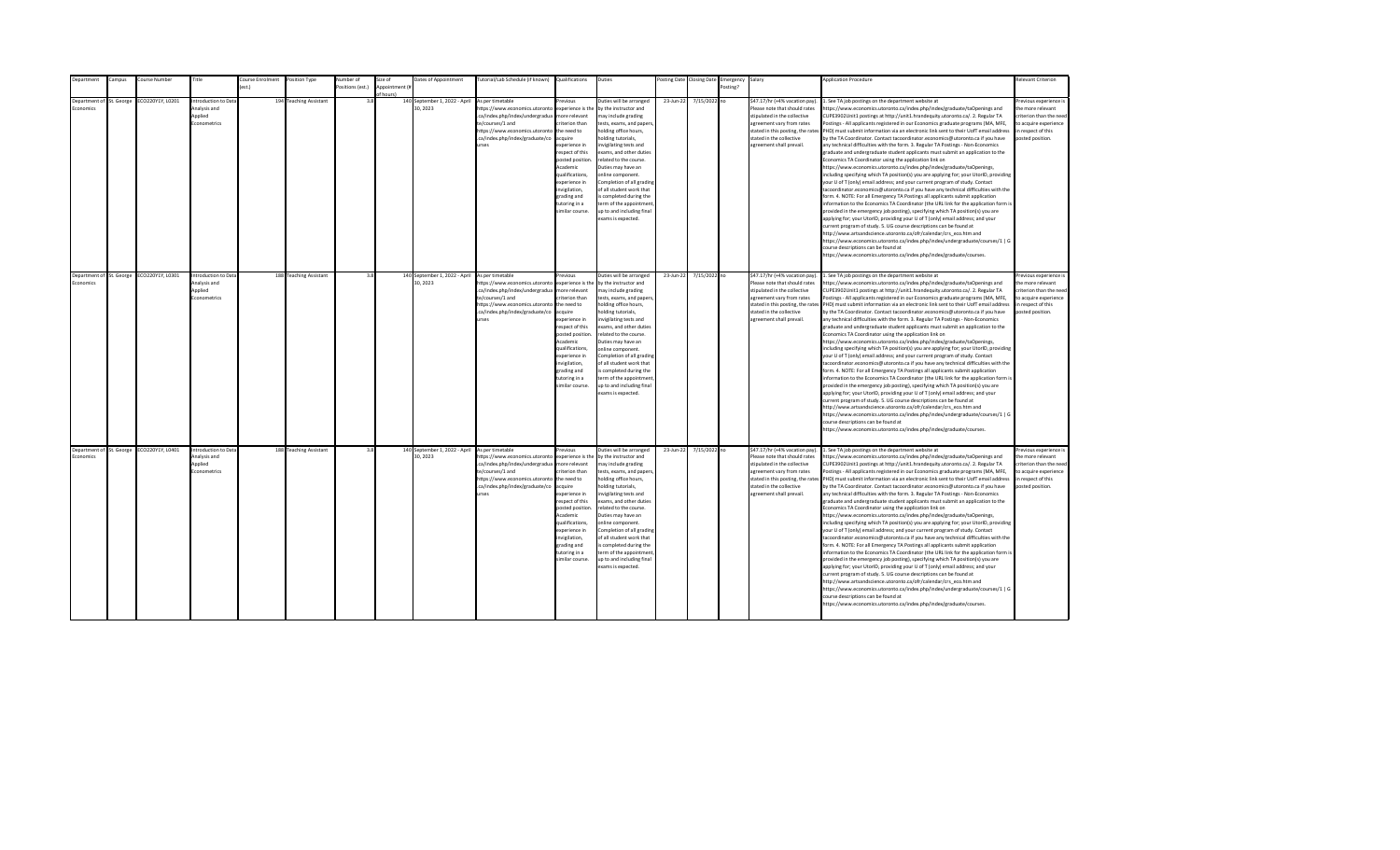| Department                            | Campus | Course Number                             | Title                                                                 | Course Enrolment | Position Type          | Number of        | Size of        | Dates of Appointment                                     | Tutorial/Lab Schedule (if known) Qualifications                                                                                                                                                |                                                                                                                                                                                                                                                                    | Duties                                                                                                                                                                                                                                                                                                                                                                                                                                         |           | Posting Date Closing Date | Emergency Salary |                                                                                                                                                                                                                           | <b>Application Procedure</b>                                                                                                                                                                                                                                                                                                                                                                                                                                                                                                                                                                                                                                                                                                                                                                                                                                                                                                                                                                                                                                                                                                                                                                                                                                                                                                                                                                                                                                                                                                                                                                                                                                                                                                                               | <b>Relevant Criterion</b>                                                                                                                |
|---------------------------------------|--------|-------------------------------------------|-----------------------------------------------------------------------|------------------|------------------------|------------------|----------------|----------------------------------------------------------|------------------------------------------------------------------------------------------------------------------------------------------------------------------------------------------------|--------------------------------------------------------------------------------------------------------------------------------------------------------------------------------------------------------------------------------------------------------------------|------------------------------------------------------------------------------------------------------------------------------------------------------------------------------------------------------------------------------------------------------------------------------------------------------------------------------------------------------------------------------------------------------------------------------------------------|-----------|---------------------------|------------------|---------------------------------------------------------------------------------------------------------------------------------------------------------------------------------------------------------------------------|------------------------------------------------------------------------------------------------------------------------------------------------------------------------------------------------------------------------------------------------------------------------------------------------------------------------------------------------------------------------------------------------------------------------------------------------------------------------------------------------------------------------------------------------------------------------------------------------------------------------------------------------------------------------------------------------------------------------------------------------------------------------------------------------------------------------------------------------------------------------------------------------------------------------------------------------------------------------------------------------------------------------------------------------------------------------------------------------------------------------------------------------------------------------------------------------------------------------------------------------------------------------------------------------------------------------------------------------------------------------------------------------------------------------------------------------------------------------------------------------------------------------------------------------------------------------------------------------------------------------------------------------------------------------------------------------------------------------------------------------------------|------------------------------------------------------------------------------------------------------------------------------------------|
|                                       |        |                                           |                                                                       |                  |                        | Positions (est.) | Appointment (i |                                                          |                                                                                                                                                                                                |                                                                                                                                                                                                                                                                    |                                                                                                                                                                                                                                                                                                                                                                                                                                                |           |                           | Posting?         |                                                                                                                                                                                                                           |                                                                                                                                                                                                                                                                                                                                                                                                                                                                                                                                                                                                                                                                                                                                                                                                                                                                                                                                                                                                                                                                                                                                                                                                                                                                                                                                                                                                                                                                                                                                                                                                                                                                                                                                                            |                                                                                                                                          |
| Department of St. George<br>conomics  |        | ECO220Y1Y, L0501                          | <b>Introduction to Data</b><br>Analysis and<br>Applied<br>conometrics |                  | 188 Teaching Assistant | 3.8              | f hours)       | 140 September 1, 2022 - April<br>30, 2023                | As per timetable<br>https://www.economics.utoronto<br>.ca/index.php/index/undergradua<br>te/courses/1 and<br>https://www.economics.utoronto<br>.ca/index.php/index/graduate/co<br><b>urses</b> | revious<br>experience is the<br>nore relevant<br>riterion than<br>the need to<br>cquire<br>xperience in<br>espect of this<br>posted position<br>Academic<br>ualifications,<br>xperience in<br>nvigilation,<br>trading and<br>utoring in a<br>imilar course.        | Duties will be arranged<br>by the instructor and<br>nay include grading<br>tests, exams, and papers<br>nolding office hours,<br>olding tutorials,<br>nvigilating tests and<br>exams, and other duties<br>elated to the course.<br>Duties may have an<br>online component.<br>Completion of all grading<br>of all student work that<br>s completed during the<br>term of the appointment<br>up to and including final<br>exams is expected.     | 23-Jun-22 | 7/15/2022 no              |                  | \$47.17/hr (+4% vacation pay).<br>Please note that should rates<br>stipulated in the collective<br>agreement vary from rates<br>stated in this posting, the rates<br>stated in the collective<br>agreement shall prevail. | 1. See TA job postings on the department website at<br>https://www.economics.utoronto.ca/index.php/index/graduate/taOpenings and<br>CUPE3902Unit1 postings at http://unit1.hrandequity.utoronto.ca/. 2. Regular TA<br>Postings - All applicants registered in our Economics graduate programs (MA, MFE,<br>PHD) must submit information via an electronic link sent to their UofT email address<br>by the TA Coordinator. Contact tacoordinator.economics@utoronto.ca if you have<br>any technical difficulties with the form. 3. Regular TA Postings - Non-Economics<br>graduate and undergraduate student applicants must submit an application to the<br>Economics TA Coordinator using the application link on<br>https://www.economics.utoronto.ca/index.php/index/graduate/taOpenings,<br>including specifying which TA position(s) you are applying for; your UtorID, providing<br>your U of T (only) email address; and your current program of study. Contact<br>tacoordinator.economics@utoronto.ca if you have any technical difficulties with the<br>form. 4. NOTE: For all Emergency TA Postings all applicants submit application<br>information to the Economics TA Coordinator (the URL link for the application form is<br>provided in the emergency job posting), specifying which TA position(s) you are<br>applying for; your UtorID, providing your U of T (only) email address; and your<br>current program of study. 5. UG course descriptions can be found at<br>http://www.artsandscience.utoronto.ca/ofr/calendar/crs eco.htm and<br>https://www.economics.utoronto.ca/index.php/index/undergraduate/courses/1   G<br>course descriptions can be found at<br>https://www.economics.utoronto.ca/index.php/index/graduate/courses. | revious experience i<br>the more relevant<br>riterion than the need<br>to acquire experience<br>in respect of this<br>posted position.   |
| Department of St. George<br>Economics |        | ECO220Y1Y, L5101                          | Introduction to Data<br>Analysis and<br>Applied<br>Econometrics       |                  | 188 Teaching Assistant | 3.8              |                | 140 September 1, 2022 - April<br>30.2023                 | As per timetable<br>https://www.economics.utoronto<br>.ca/index.php/index/undergradua<br>te/courses/1 and<br>https://www.economics.utoronto<br>.ca/index.php/index/graduate/co<br><b>IFSPS</b> | revious<br>experience is the<br>more relevant<br>riterion than<br>the need to<br>acquire<br>xnerience in<br>espect of this<br>posted position<br>Academic<br>qualifications,<br>experience in<br>nvigilation,<br>grading and<br>tutoring in a<br>imilar course.    | Duties will be arranged<br>by the instructor and<br>may include grading<br>tests, exams, and papers,<br>holding office hours,<br>nolding tutorials,<br>nvigilating tests and<br>exams, and other duties<br>related to the course.<br>Duties may have an<br>online component.<br>Completion of all grading<br>of all student work that<br>is completed during the<br>term of the appointment<br>up to and including final<br>exams is expected. | 23-Jun-22 | 7/15/2022 no              |                  | \$47.17/hr (+4% vacation pay).<br>Please note that should rates<br>stipulated in the collective<br>agreement vary from rates<br>stated in this posting, the rates<br>stated in the collective<br>agreement shall prevail. | 1. See TA job postings on the department website at<br>https://www.economics.utoronto.ca/index.php/index/graduate/taOpenings and<br>CUPE3902Unit1 postings at http://unit1.hrandequity.utoronto.ca/, 2. Regular TA<br>Postings - All applicants registered in our Economics graduate programs (MA, MFE.<br>PHD) must submit information via an electronic link sent to their UofT email address<br>by the TA Coordinator. Contact tacoordinator.economics@utoronto.ca if you have<br>any technical difficulties with the form. 3. Regular TA Postings - Non-Economics<br>graduate and undergraduate student applicants must submit an application to the<br>Economics TA Coordinator using the application link on<br>https://www.economics.utoronto.ca/index.php/index/graduate/taOpenings,<br>including specifying which TA position(s) you are applying for; your UtorID, providing<br>your U of T (only) email address; and your current program of study. Contact<br>tacoordinator.economics@utoronto.ca if you have any technical difficulties with the<br>form. 4. NOTE: For all Emergency TA Postings all applicants submit application<br>information to the Economics TA Coordinator (the URL link for the application form is<br>provided in the emergency job posting), specifying which TA position(s) you are<br>applying for; your UtorID, providing your U of T (only) email address; and your<br>current program of study. 5. UG course descriptions can be found at<br>http://www.artsandscience.utoronto.ca/ofr/calendar/crs_eco.htm and<br>https://www.economics.utoronto.ca/index.php/index/undergraduate/courses/1   G<br>course descriptions can be found at<br>https://www.economics.utoronto.ca/index.php/index/graduate/courses. | Previous experience i<br>the more relevant<br>criterion than the need<br>to acquire experience<br>in respect of this<br>posted position. |
| Economics                             |        | Department of St. George ECO225H1S, L0101 | Data Tools for<br>Economists                                          |                  | 100 Teaching Assistant |                  |                | 140 January 1, 2023 - April 30, As per timetable<br>2023 | https://www.economics.utoronto<br>.ca/index.php/index/undergradua<br>te/courses/1 and<br>https://www.economics.utoronto<br>.ca/index.php/index/graduate/co<br>urses                            | revious<br>experience is the<br>more relevant<br>riterion than<br>the need to<br>acquire<br>experience in<br>respect of this<br>posted position<br>Academic<br>qualifications,<br>experience in<br>invigilation,<br>grading and<br>tutoring in a<br>imilar course. | Duties will be arranged<br>by the instructor and<br>may include grading<br>tests, exams, and papers,<br>holding office hours,<br>nolding tutorials,<br>nvigilating tests and<br>exams, and other duties<br>related to the course.<br>Duties may have an<br>online component.<br>Completion of all grading<br>of all student work that<br>is completed during the<br>term of the appointment<br>up to and including final<br>exams is expected. | 23-Jun-22 | 7/15/2022 no              |                  | \$47.17/hr (+4% vacation pay).<br>Please note that should rates<br>stipulated in the collective<br>agreement vary from rates<br>stated in this posting, the rates<br>stated in the collective<br>agreement shall prevail. | 1. See TA job postings on the department website at<br>https://www.economics.utoronto.ca/index.php/index/graduate/taOpenings and<br>CUPE3902Unit1 postings at http://unit1.hrandequity.utoronto.ca/. 2. Regular TA<br>Postings - All applicants registered in our Economics graduate programs (MA, MFE,<br>PHD) must submit information via an electronic link sent to their UofT email address<br>by the TA Coordinator. Contact tacoordinator.economics@utoronto.ca if you have<br>any technical difficulties with the form. 3. Regular TA Postings - Non-Economics<br>graduate and undergraduate student applicants must submit an application to the<br>Economics TA Coordinator using the application link on<br>https://www.economics.utoronto.ca/index.php/index/graduate/taOpenings,<br>including specifying which TA position(s) you are applying for; your UtorID, providing<br>your U of T (only) email address: and your current program of study. Contact<br>tacoordinator.economics@utoronto.ca if you have any technical difficulties with the<br>form. 4. NOTE: For all Emergency TA Postings all applicants submit application<br>information to the Economics TA Coordinator (the URL link for the application form is<br>provided in the emergency job posting), specifying which TA position(s) you are<br>applying for; your UtorID, providing your U of T (only) email address; and your<br>current program of study. 5. UG course descriptions can be found at<br>http://www.artsandscience.utoronto.ca/ofr/calendar/crs_eco.htm and<br>https://www.economics.utoronto.ca/index.php/index/undergraduate/courses/1   G<br>course descriptions can be found at<br>https://www.economics.utoronto.ca/index.php/index/graduate/courses. | Previous experience i<br>the more relevant<br>criterion than the need<br>to acquire experience<br>in respect of this<br>posted position. |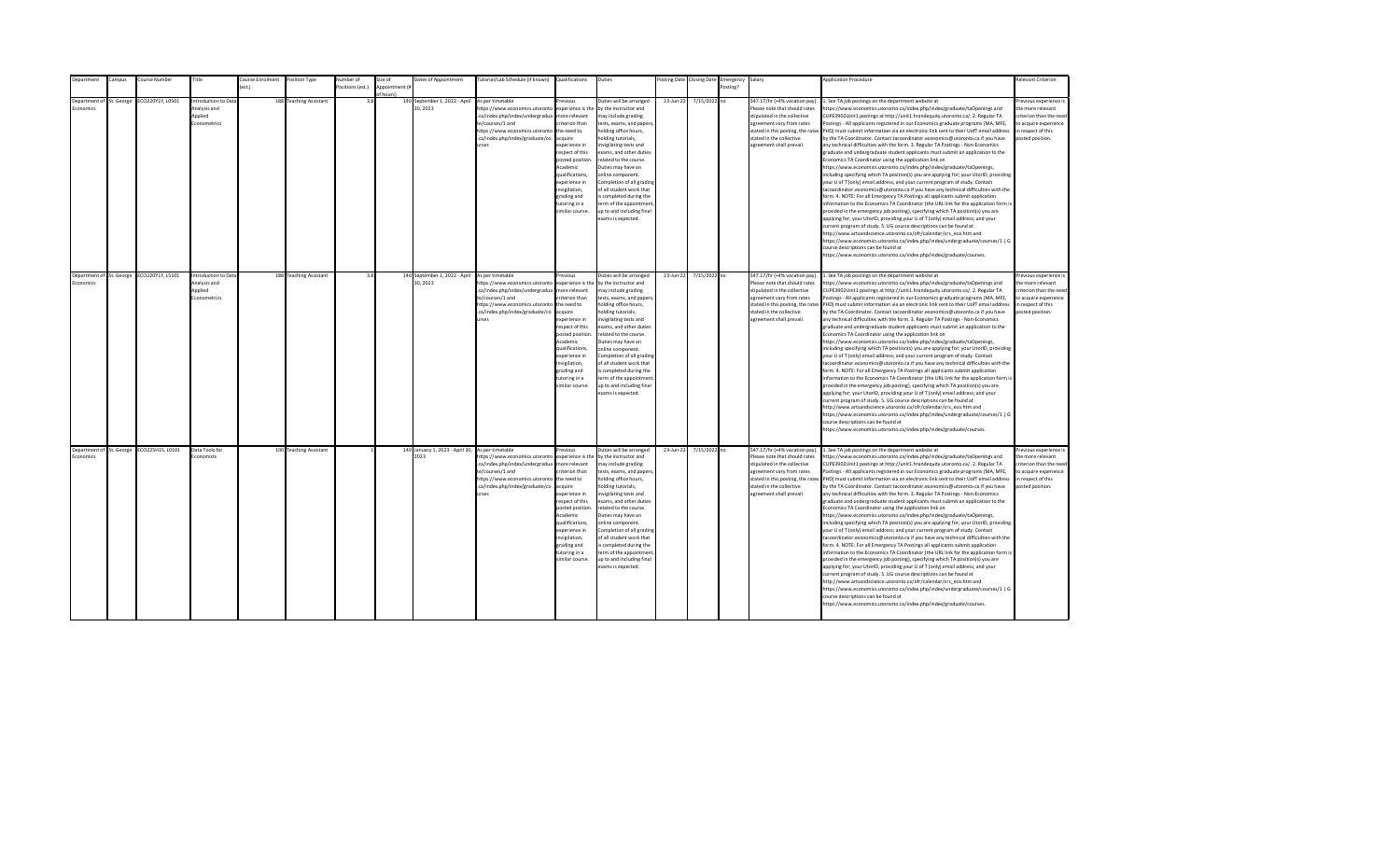| Department                                                       | Campus | Course Number                             | Title                                         | Course Enrolment | Position Type                                   | Number of        | Size of        | Dates of Appointment                                                     | Tutorial/Lab Schedule (if known) Qualifications                                                                                                                                                                   |                                                                                                                                                                                                                                                                        | Duties                                                                                                                                                                                                                                                                                                                                                                                                                                                                |                        | Posting Date Closing Date    | Emergency Salary |                                                                                                                                                                                                                                                             | <b>Application Procedure</b>                                                                                                                                                                                                                                                                                                                                                                                                                                                                                                                                                                                                                                                                                                                                                                                                                                                                                                                                                                                                                                                                                                                                                                                                                                                                                                                                                                                                                                                                                                                                                                                                                                                                                                                                                                                      | <b>Relevant Criterion</b>                                                                                                                                       |
|------------------------------------------------------------------|--------|-------------------------------------------|-----------------------------------------------|------------------|-------------------------------------------------|------------------|----------------|--------------------------------------------------------------------------|-------------------------------------------------------------------------------------------------------------------------------------------------------------------------------------------------------------------|------------------------------------------------------------------------------------------------------------------------------------------------------------------------------------------------------------------------------------------------------------------------|-----------------------------------------------------------------------------------------------------------------------------------------------------------------------------------------------------------------------------------------------------------------------------------------------------------------------------------------------------------------------------------------------------------------------------------------------------------------------|------------------------|------------------------------|------------------|-------------------------------------------------------------------------------------------------------------------------------------------------------------------------------------------------------------------------------------------------------------|-------------------------------------------------------------------------------------------------------------------------------------------------------------------------------------------------------------------------------------------------------------------------------------------------------------------------------------------------------------------------------------------------------------------------------------------------------------------------------------------------------------------------------------------------------------------------------------------------------------------------------------------------------------------------------------------------------------------------------------------------------------------------------------------------------------------------------------------------------------------------------------------------------------------------------------------------------------------------------------------------------------------------------------------------------------------------------------------------------------------------------------------------------------------------------------------------------------------------------------------------------------------------------------------------------------------------------------------------------------------------------------------------------------------------------------------------------------------------------------------------------------------------------------------------------------------------------------------------------------------------------------------------------------------------------------------------------------------------------------------------------------------------------------------------------------------|-----------------------------------------------------------------------------------------------------------------------------------------------------------------|
|                                                                  |        |                                           |                                               | est.)            |                                                 | Positions (est.) | Appointment (i |                                                                          |                                                                                                                                                                                                                   |                                                                                                                                                                                                                                                                        |                                                                                                                                                                                                                                                                                                                                                                                                                                                                       |                        |                              | Posting?         |                                                                                                                                                                                                                                                             |                                                                                                                                                                                                                                                                                                                                                                                                                                                                                                                                                                                                                                                                                                                                                                                                                                                                                                                                                                                                                                                                                                                                                                                                                                                                                                                                                                                                                                                                                                                                                                                                                                                                                                                                                                                                                   |                                                                                                                                                                 |
| Department of St. George<br>conomics<br>Department of St. George |        | ECO225H1S, L0201<br>ECO227Y1Y, L0101      | Data Tools for<br>conomists<br>Foundations of |                  | 100 Teaching Assistant<br>80 Teaching Assistant | 1.6              | f hours)       | 140 January 1, 2023 - April 30,<br>2023<br>140 September 1, 2022 - April | As per timetable<br>ttps://www.economics.utoronto<br>.ca/index.php/index/undergradua<br>te/courses/1 and<br>https://www.economics.utoronto<br>.ca/index.php/index/graduate/co<br><b>urses</b><br>As per timetable | revious<br>experience is the<br>nore relevant<br>riterion than<br>the need to<br>cquire<br>xperience in<br>espect of this<br>posted position<br>Academic<br>ualifications,<br>xperience in<br>nvigilation,<br>trading and<br>utoring in a<br>imilar course.<br>revious | Duties will be arranged<br>by the instructor and<br>nay include grading<br>tests, exams, and papers<br>nolding office hours,<br>olding tutorials,<br>nvigilating tests and<br>exams, and other duties<br>elated to the course.<br>Duties may have an<br>online component.<br>Completion of all grading<br>of all student work that<br>s completed during the<br>term of the appointment<br>up to and including final<br>exams is expected.<br>Duties will be arranged | 23-Jun-22<br>23-Jun-22 | 7/15/2022 no<br>7/15/2022 no |                  | \$47.17/hr (+4% vacation pay).<br>Please note that should rates<br>stipulated in the collective<br>agreement vary from rates<br>stated in this posting, the rates<br>stated in the collective<br>agreement shall prevail.<br>\$47.17/hr (+4% vacation pay). | 1. See TA job postings on the department website at<br>https://www.economics.utoronto.ca/index.php/index/graduate/taOpenings and<br>CUPE3902Unit1 postings at http://unit1.hrandequity.utoronto.ca/. 2. Regular TA<br>Postings - All applicants registered in our Economics graduate programs (MA, MFE,<br>PHD) must submit information via an electronic link sent to their UofT email address<br>by the TA Coordinator. Contact tacoordinator.economics@utoronto.ca if you have<br>any technical difficulties with the form. 3. Regular TA Postings - Non-Economics<br>graduate and undergraduate student applicants must submit an application to the<br>Economics TA Coordinator using the application link on<br>https://www.economics.utoronto.ca/index.php/index/graduate/taOpenings,<br>including specifying which TA position(s) you are applying for; your UtorID, providing<br>your U of T (only) email address; and your current program of study. Contact<br>tacoordinator.economics@utoronto.ca if you have any technical difficulties with the<br>form. 4. NOTE: For all Emergency TA Postings all applicants submit application<br>information to the Economics TA Coordinator (the URL link for the application form is<br>provided in the emergency job posting), specifying which TA position(s) you are<br>applying for; your UtorID, providing your U of T (only) email address; and your<br>current program of study. 5. UG course descriptions can be found at<br>http://www.artsandscience.utoronto.ca/ofr/calendar/crs eco.htm and<br>https://www.economics.utoronto.ca/index.php/index/undergraduate/courses/1   G<br>course descriptions can be found at<br>https://www.economics.utoronto.ca/index.php/index/graduate/courses.<br>1. See TA job postings on the department website at | revious experience i<br>the more relevant<br>riterion than the need<br>to acquire experience<br>in respect of this<br>posted position.<br>Previous experience i |
| Economics                                                        |        |                                           | Econometrics                                  |                  |                                                 |                  |                | 30.2023                                                                  | https://www.economics.utoronto<br>.ca/index.php/index/undergradua<br>te/courses/1 and<br>https://www.economics.utoronto<br>.ca/index.php/index/graduate/co<br><b>IFSPS</b>                                        | experience is the<br>more relevant<br>riterion than<br>the need to<br>acquire<br>xnerience in<br>espect of this<br>posted position<br>Academic<br>qualifications,<br>experience in<br>nvigilation,<br>grading and<br>tutoring in a<br>imilar course.                   | by the instructor and<br>may include grading<br>tests, exams, and papers,<br>holding office hours,<br>nolding tutorials,<br>nvigilating tests and<br>exams, and other duties<br>related to the course.<br>Duties may have an<br>online component.<br>Completion of all grading<br>of all student work that<br>is completed during the<br>term of the appointment<br>up to and including final<br>exams is expected.                                                   |                        |                              |                  | Please note that should rates<br>stipulated in the collective<br>agreement vary from rates<br>stated in this posting, the rates<br>stated in the collective<br>agreement shall prevail.                                                                     | https://www.economics.utoronto.ca/index.php/index/graduate/taOpenings and<br>CUPE3902Unit1 postings at http://unit1.hrandequity.utoronto.ca/, 2. Regular TA<br>Postings - All applicants registered in our Economics graduate programs (MA, MFE.<br>PHD) must submit information via an electronic link sent to their UofT email address<br>by the TA Coordinator. Contact tacoordinator.economics@utoronto.ca if you have<br>any technical difficulties with the form. 3. Regular TA Postings - Non-Economics<br>graduate and undergraduate student applicants must submit an application to the<br>Economics TA Coordinator using the application link on<br>https://www.economics.utoronto.ca/index.php/index/graduate/taOpenings,<br>including specifying which TA position(s) you are applying for; your UtorID, providing<br>your U of T (only) email address; and your current program of study. Contact<br>tacoordinator.economics@utoronto.ca if you have any technical difficulties with the<br>form. 4. NOTE: For all Emergency TA Postings all applicants submit application<br>information to the Economics TA Coordinator (the URL link for the application form is<br>provided in the emergency job posting), specifying which TA position(s) you are<br>applying for; your UtorID, providing your U of T (only) email address; and your<br>current program of study. 5. UG course descriptions can be found at<br>http://www.artsandscience.utoronto.ca/ofr/calendar/crs_eco.htm and<br>https://www.economics.utoronto.ca/index.php/index/undergraduate/courses/1   G<br>course descriptions can be found at<br>https://www.economics.utoronto.ca/index.php/index/graduate/courses.                                                                                                               | the more relevant<br>criterion than the need<br>to acquire experience<br>in respect of this<br>posted position.                                                 |
| Economics                                                        |        | Department of St. George ECO231H1F, L0101 | <b>Economics of Global</b><br>Trade           |                  | 150 Teaching Assistant                          | 1.5              |                | 140 September 1, 2022 -<br>December 31, 2022                             | As per timetable<br>https://www.economics.utoronto<br>.ca/index.php/index/undergradua<br>te/courses/1 and<br>https://www.economics.utoronto<br>.ca/index.php/index/graduate/co<br>urses                           | revious<br>experience is the<br>more relevant<br>riterion than<br>the need to<br>acquire<br>experience in<br>respect of this<br>posted position<br>Academic<br>qualifications,<br>experience in<br>invigilation,<br>grading and<br>tutoring in a<br>imilar course.     | Duties will be arranged<br>by the instructor and<br>may include grading<br>tests, exams, and papers,<br>holding office hours,<br>nolding tutorials,<br>nvigilating tests and<br>exams, and other duties<br>related to the course.<br>Duties may have an<br>online component.<br>Completion of all grading<br>of all student work that<br>is completed during the<br>term of the appointment<br>up to and including final<br>exams is expected.                        | 23-Jun-22              | 7/15/2022 no                 |                  | \$47.17/hr (+4% vacation pay).<br>Please note that should rates<br>stipulated in the collective<br>agreement vary from rates<br>stated in this posting, the rates<br>stated in the collective<br>agreement shall prevail.                                   | 1. See TA job postings on the department website at<br>https://www.economics.utoronto.ca/index.php/index/graduate/taOpenings and<br>CUPE3902Unit1 postings at http://unit1.hrandequity.utoronto.ca/. 2. Regular TA<br>Postings - All applicants registered in our Economics graduate programs (MA, MFE,<br>PHD) must submit information via an electronic link sent to their UofT email address<br>by the TA Coordinator. Contact tacoordinator.economics@utoronto.ca if you have<br>any technical difficulties with the form. 3. Regular TA Postings - Non-Economics<br>graduate and undergraduate student applicants must submit an application to the<br>Economics TA Coordinator using the application link on<br>https://www.economics.utoronto.ca/index.php/index/graduate/taOpenings,<br>including specifying which TA position(s) you are applying for; your UtorID, providing<br>your U of T (only) email address; and your current program of study. Contact<br>tacoordinator.economics@utoronto.ca if you have any technical difficulties with the<br>form. 4. NOTE: For all Emergency TA Postings all applicants submit application<br>information to the Economics TA Coordinator (the URL link for the application form is<br>provided in the emergency job posting), specifying which TA position(s) you are<br>applying for; your UtorID, providing your U of T (only) email address; and your<br>current program of study. 5. UG course descriptions can be found at<br>http://www.artsandscience.utoronto.ca/ofr/calendar/crs_eco.htm and<br>https://www.economics.utoronto.ca/index.php/index/undergraduate/courses/1   G<br>course descriptions can be found at<br>https://www.economics.utoronto.ca/index.php/index/graduate/courses.                                                        | Previous experience i<br>the more relevant<br>criterion than the need<br>to acquire experience<br>in respect of this<br>posted position.                        |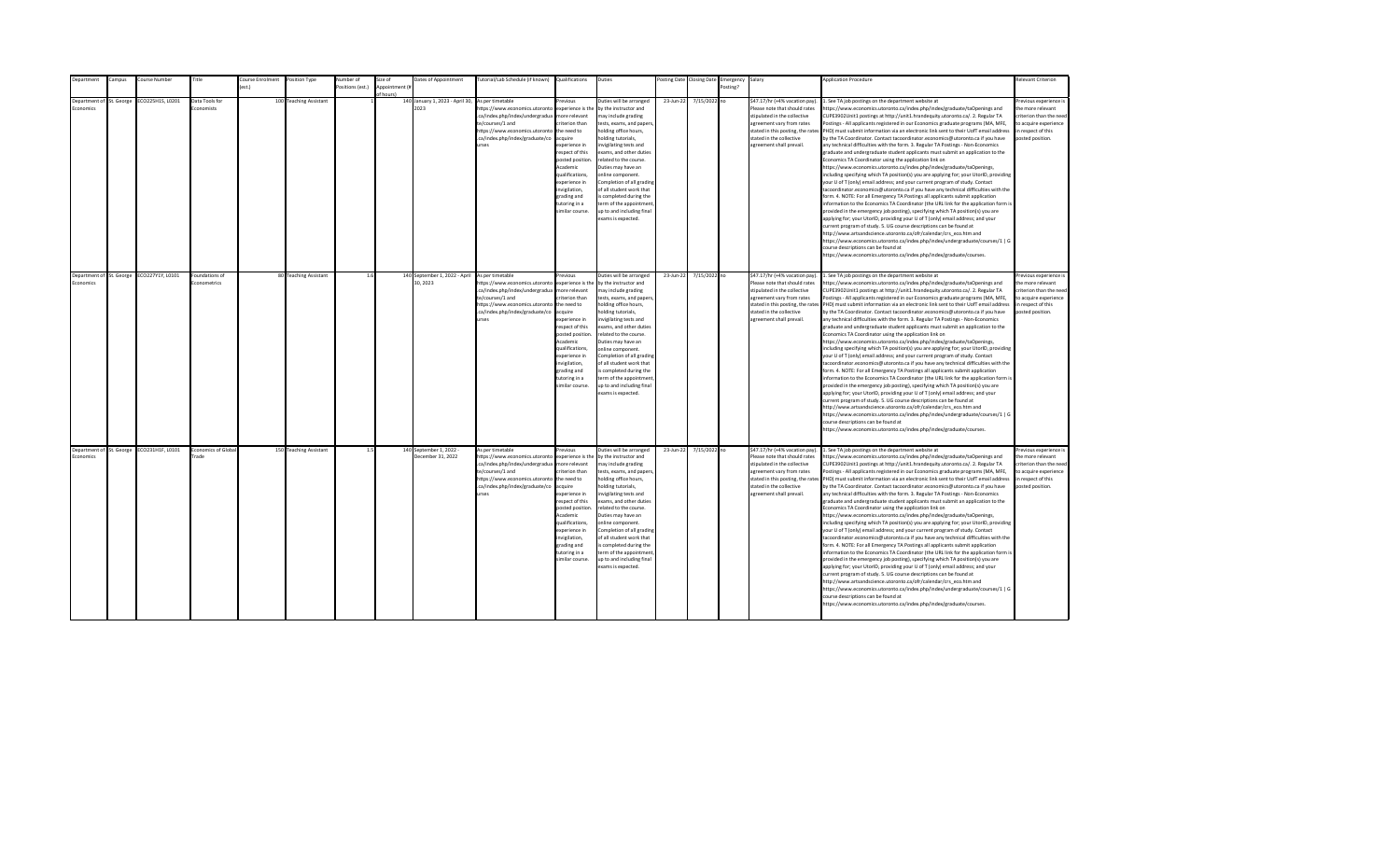| Department                                   | Campus | Course Number    | Title                                       | <b>Course Enrolment</b> | Position Type          | <b>Number</b> of | Size of                     | Dates of Appointment                                     | Tutorial/Lab Schedule (if known) Qualifications                                                                                                                                                             |                                                                                                                                                                                                                                                                   | Duties                                                                                                                                                                                                                                                                                                                                                                                                                                          |           | Posting Date Closing Date | Emergency Salary |                                                                                                                                                                                                                           | <b>Application Procedure</b>                                                                                                                                                                                                                                                                                                                                                                                                                                                                                                                                                                                                                                                                                                                                                                                                                                                                                                                                                                                                                                                                                                                                                                                                                                                                                                                                                                                                                                                                                                                                                                                                                                                                                                                                                                 | Relevant Criterion                                                                                                                       |
|----------------------------------------------|--------|------------------|---------------------------------------------|-------------------------|------------------------|------------------|-----------------------------|----------------------------------------------------------|-------------------------------------------------------------------------------------------------------------------------------------------------------------------------------------------------------------|-------------------------------------------------------------------------------------------------------------------------------------------------------------------------------------------------------------------------------------------------------------------|-------------------------------------------------------------------------------------------------------------------------------------------------------------------------------------------------------------------------------------------------------------------------------------------------------------------------------------------------------------------------------------------------------------------------------------------------|-----------|---------------------------|------------------|---------------------------------------------------------------------------------------------------------------------------------------------------------------------------------------------------------------------------|----------------------------------------------------------------------------------------------------------------------------------------------------------------------------------------------------------------------------------------------------------------------------------------------------------------------------------------------------------------------------------------------------------------------------------------------------------------------------------------------------------------------------------------------------------------------------------------------------------------------------------------------------------------------------------------------------------------------------------------------------------------------------------------------------------------------------------------------------------------------------------------------------------------------------------------------------------------------------------------------------------------------------------------------------------------------------------------------------------------------------------------------------------------------------------------------------------------------------------------------------------------------------------------------------------------------------------------------------------------------------------------------------------------------------------------------------------------------------------------------------------------------------------------------------------------------------------------------------------------------------------------------------------------------------------------------------------------------------------------------------------------------------------------------|------------------------------------------------------------------------------------------------------------------------------------------|
|                                              |        |                  |                                             |                         |                        | ositions (est.)  | Appointment (#<br>of hours! |                                                          |                                                                                                                                                                                                             |                                                                                                                                                                                                                                                                   |                                                                                                                                                                                                                                                                                                                                                                                                                                                 |           |                           | Posting?         |                                                                                                                                                                                                                           |                                                                                                                                                                                                                                                                                                                                                                                                                                                                                                                                                                                                                                                                                                                                                                                                                                                                                                                                                                                                                                                                                                                                                                                                                                                                                                                                                                                                                                                                                                                                                                                                                                                                                                                                                                                              |                                                                                                                                          |
| Department of St. George<br><b>Economics</b> |        | ECO232H1S, L0101 | Global<br>Macroeconomics<br>and Policies    |                         | 140 Teaching Assistant | 14               |                             | 140 January 1, 2023 - April 30,<br>2023                  | As per timetable<br>https://www.economics.utoronto<br>.ca/index.php/index/undergradua<br>te/courses/1 and<br>https://www.economics.utoronto<br>.ca/index.php/index/graduate/co<br>urses                     | Previous<br>experience is the<br>more relevant<br>riterion than<br>the need to<br>acquire<br>xperience in<br>respect of this<br>posted position<br>Academic<br>qualifications,<br>experience in<br>wigilation,<br>grading and<br>tutoring in a<br>similar course. | Duties will be arranged<br>by the instructor and<br>may include grading<br>tests, exams, and papers<br>holding office hours,<br>olding tutorials.<br>nvigilating tests and<br>exams, and other duties<br>related to the course.<br>Duties may have an<br>online component.<br>Completion of all grading<br>of all student work that<br>s completed during the<br>term of the appointment<br>up to and including final<br>exams is expected.     | 23-Jun-22 | 7/15/2022 no              |                  | \$47.17/hr (+4% vacation pay).<br>Please note that should rates<br>stipulated in the collective<br>agreement vary from rates<br>stated in this posting, the rates<br>stated in the collective<br>agreement shall prevail. | . See TA job postings on the department website at<br>ttps://www.economics.utoronto.ca/index.php/index/graduate/taOpenings and<br>CUPE3902Unit1 postings at http://unit1.hrandequity.utoronto.ca/. 2. Regular TA<br>Postings - All applicants registered in our Economics graduate programs (MA, MFE,<br>PHD) must submit information via an electronic link sent to their UofT email address<br>by the TA Coordinator. Contact tacoordinator.economics@utoronto.ca if you have<br>any technical difficulties with the form. 3. Regular TA Postings - Non-Economics<br>graduate and undergraduate student applicants must submit an application to the<br>Economics TA Coordinator using the application link on<br>https://www.economics.utoronto.ca/index.php/index/graduate/taOpenings,<br>including specifying which TA position(s) you are applying for; your UtorID, providing<br>our U of T (only) email address; and your current program of study. Contact<br>acoordinator.economics@utoronto.ca if you have any technical difficulties with the<br>orm. 4. NOTE: For all Emergency TA Postings all applicants submit application<br>nformation to the Economics TA Coordinator (the URL link for the application form is<br>provided in the emergency job posting), specifying which TA position(s) you are<br>applying for; your UtorID, providing your U of T (only) email address; and your<br>urrent program of study. 5. UG course descriptions can be found at<br>http://www.artsandscience.utoronto.ca/ofr/calendar/crs_eco.htm and<br>https://www.economics.utoronto.ca/index.php/index/undergraduate/courses/1   G<br>ourse descriptions can be found at<br>ttps://www.economics.utoronto.ca/index.php/index/graduate/courses.                                            | revious experience i<br>the more relevant<br>criterion than the nee-<br>to acquire experience<br>in respect of this<br>posted position.  |
| Department of St. George<br>Economics        |        | ECO306H1S, L0101 | American Economic<br>listory                |                         | 80 Teaching Assistant  |                  |                             | 112 January 1, 2023 - April 30, As per timetable<br>2023 | https://www.economics.utoronto<br>.ca/index.php/index/undergradua<br>te/courses/1 and<br>https://www.economics.utoronto the need to<br>.ca/index.php/index/graduate/co<br>urses                             | revious<br>experience is the<br>more relevant<br>criterion than<br>acquire<br>experience in<br>respect of this<br>posted position.<br>Academic<br>qualifications.<br>experience in<br>invigilation.<br>grading and<br>tutoring in a<br>similar course.            | Duties will be arranged<br>by the instructor and<br>may include grading<br>tests, exams, and papers,<br>holding office hours,<br>holding tutorials,<br>invigilating tests and<br>exams, and other duties<br>related to the course.<br>Duties may have an<br>online component.<br>Completion of all grading<br>of all student work that<br>is completed during the<br>term of the appointment<br>up to and including final<br>exams is expected. | 23-Jun-22 | 7/15/2022 no              |                  | \$47.17/hr (+4% vacation pay).<br>Please note that should rates<br>stipulated in the collective<br>agreement vary from rates<br>stated in the collective<br>agreement shall prevail.                                      | 1. See TA job postings on the department website at<br>https://www.economics.utoronto.ca/index.php/index/graduate/taOpenings and<br>CUPE3902Unit1 postings at http://unit1.hrandequity.utoronto.ca/. 2. Regular TA<br>Postings - All applicants registered in our Economics graduate programs (MA, MFE,<br>stated in this posting, the rates PHD) must submit information via an electronic link sent to their UofT email address<br>by the TA Coordinator. Contact tacoordinator.economics@utoronto.ca if you have<br>any technical difficulties with the form. 3. Regular TA Postings - Non-Economics<br>graduate and undergraduate student applicants must submit an application to the<br>Economics TA Coordinator using the application link on<br>https://www.economics.utoronto.ca/index.php/index/graduate/taOpenings,<br>including specifying which TA position(s) you are applying for; your UtorID, providing<br>your U of T (only) email address; and your current program of study. Contact<br>tacoordinator.economics@utoronto.ca if you have any technical difficulties with the<br>form. 4. NOTE: For all Emergency TA Postings all applicants submit application<br>information to the Economics TA Coordinator (the URL link for the application form is<br>provided in the emergency job posting), specifying which TA position(s) you are<br>applying for; your UtorID, providing your U of T (only) email address; and your<br>current program of study. 5. UG course descriptions can be found at<br>http://www.artsandscience.utoronto.ca/ofr/calendar/crs eco.htm and<br>https://www.economics.utoronto.ca/index.php/index/undergraduate/courses/1   G<br>ourse descriptions can be found at<br>ittps://www.economics.utoronto.ca/index.php/index/graduate/courses.  | Previous experience i<br>the more relevant<br>criterion than the need<br>to acquire experience<br>in respect of this<br>posted position. |
| Department of St. George<br>Economics        |        | ECO310H1F, L0101 | <b>Empirical Industrial</b><br>Organization |                         | 100 Teaching Assistant |                  |                             | 140 September 1, 2022 -<br>December 31, 2022             | As per timetable<br>https://www.economics.utoronto<br>.ca/index.php/index/undergradua<br>te/courses/1 and<br>https://www.economics.utoronto the need to<br>.ca/index.php/index/graduate/co acquire<br>urses | revious<br>experience is the<br>more relevant<br>criterion than<br>experience in<br>respect of this<br>posted position<br>Academic<br>qualifications,<br>experience in<br>invigilation,<br>grading and<br>tutoring in a<br>similar course.                        | Duties will be arranged<br>by the instructor and<br>may include grading<br>tests, exams, and papers,<br>holding office hours,<br>holding tutorials,<br>nvigilating tests and<br>exams, and other duties<br>related to the course.<br>Duties may have an<br>online component.<br>Completion of all grading<br>of all student work that<br>is completed during the<br>term of the appointment<br>up to and including final<br>exams is expected.  | 23-Jun-22 | 7/15/2022 no              |                  | \$47.17/hr (+4% vacation pay).<br>Please note that should rates<br>stipulated in the collective<br>agreement vary from rates<br>stated in the collective<br>agreement shall prevail.                                      | 1. See TA job postings on the department website at<br>nttps://www.economics.utoronto.ca/index.php/index/graduate/taOpenings and<br>CUPE3902Unit1 postings at http://unit1.hrandequity.utoronto.ca/. 2. Regular TA<br>Postings - All applicants registered in our Economics graduate programs (MA, MFE,<br>stated in this posting, the rates PHD) must submit information via an electronic link sent to their UofT email address<br>by the TA Coordinator. Contact tacoordinator.economics@utoronto.ca if you have<br>any technical difficulties with the form. 3. Regular TA Postings - Non-Economics<br>graduate and undergraduate student applicants must submit an application to the<br>Economics TA Coordinator using the application link on<br>https://www.economics.utoronto.ca/index.php/index/graduate/taOpenings,<br>including specifying which TA position(s) you are applying for; your UtorID, providing<br>your U of T (only) email address; and your current program of study. Contact<br>tacoordinator.economics@utoronto.ca if you have any technical difficulties with the<br>form. 4. NOTE: For all Emergency TA Postings all applicants submit application<br>information to the Economics TA Coordinator (the URL link for the application form is<br>provided in the emergency job posting), specifying which TA position(s) you are<br>applying for; your UtorID, providing your U of T (only) email address; and your<br>current program of study. 5. UG course descriptions can be found at<br>http://www.artsandscience.utoronto.ca/ofr/calendar/crs eco.htm and<br>https://www.economics.utoronto.ca/index.php/index/undergraduate/courses/1   G<br>course descriptions can be found at<br>https://www.economics.utoronto.ca/index.php/index/graduate/courses. | revious experience i<br>the more relevant<br>criterion than the need<br>to acquire experience<br>in respect of this<br>posted position.  |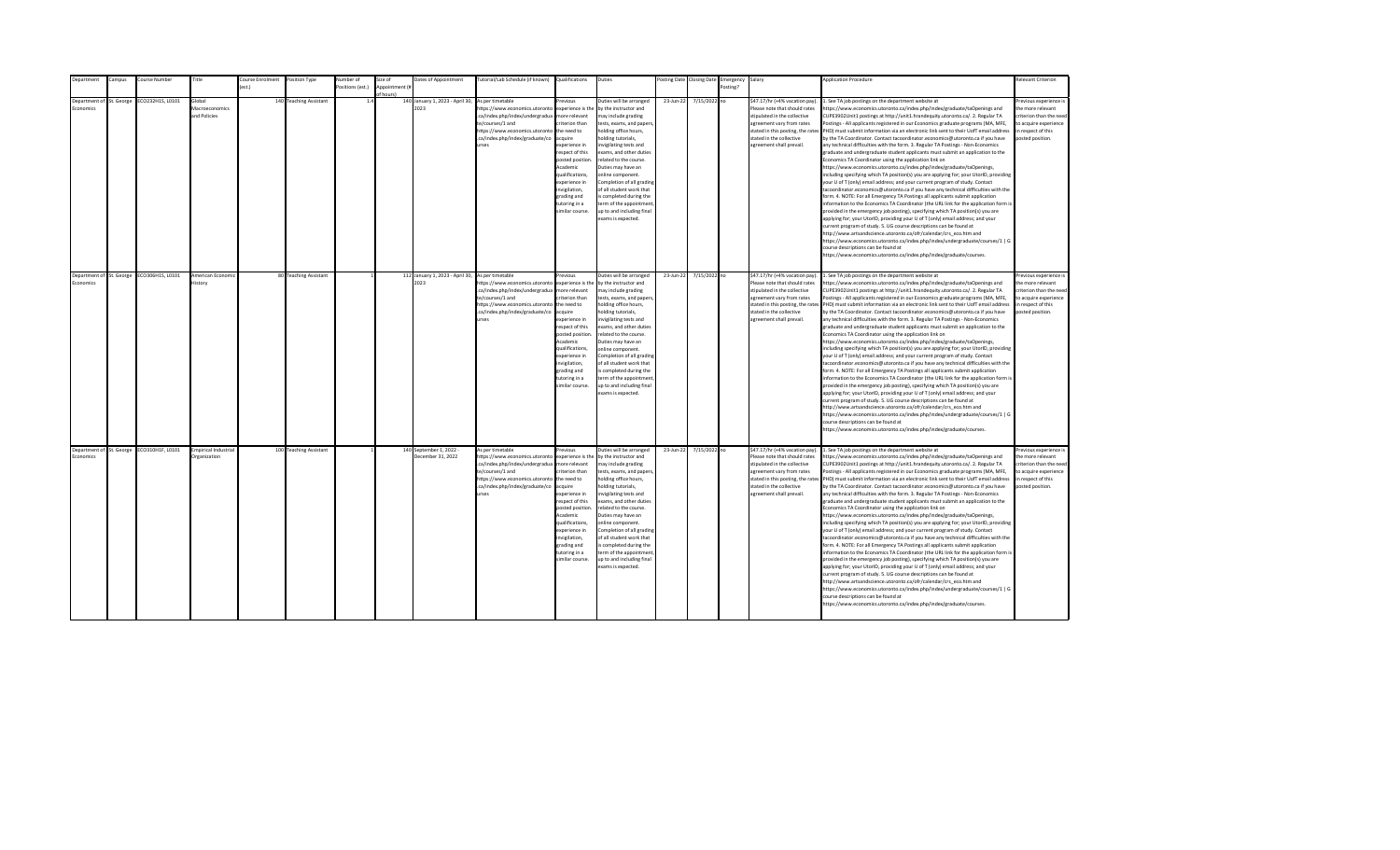| <b>Department</b>                     | Campus | Course Number                             | Title                                      | Course Enrolment | Position Type          | Number of        | Size of                    | Dates of Appointment                                     | Tutorial/Lab Schedule (if known) Qualifications                                                                                                                                                |                                                                                                                                                                                                                                                                    | Duties                                                                                                                                                                                                                                                                                                                                                                                                                                         |           | Posting Date Closing Date | Emergency Salary |                                                                                                                                                                                                                           | <b>Application Procedure</b>                                                                                                                                                                                                                                                                                                                                                                                                                                                                                                                                                                                                                                                                                                                                                                                                                                                                                                                                                                                                                                                                                                                                                                                                                                                                                                                                                                                                                                                                                                                                                                                                                                                                                                                                                                 | <b>Relevant Criterion</b>                                                                                                                |
|---------------------------------------|--------|-------------------------------------------|--------------------------------------------|------------------|------------------------|------------------|----------------------------|----------------------------------------------------------|------------------------------------------------------------------------------------------------------------------------------------------------------------------------------------------------|--------------------------------------------------------------------------------------------------------------------------------------------------------------------------------------------------------------------------------------------------------------------|------------------------------------------------------------------------------------------------------------------------------------------------------------------------------------------------------------------------------------------------------------------------------------------------------------------------------------------------------------------------------------------------------------------------------------------------|-----------|---------------------------|------------------|---------------------------------------------------------------------------------------------------------------------------------------------------------------------------------------------------------------------------|----------------------------------------------------------------------------------------------------------------------------------------------------------------------------------------------------------------------------------------------------------------------------------------------------------------------------------------------------------------------------------------------------------------------------------------------------------------------------------------------------------------------------------------------------------------------------------------------------------------------------------------------------------------------------------------------------------------------------------------------------------------------------------------------------------------------------------------------------------------------------------------------------------------------------------------------------------------------------------------------------------------------------------------------------------------------------------------------------------------------------------------------------------------------------------------------------------------------------------------------------------------------------------------------------------------------------------------------------------------------------------------------------------------------------------------------------------------------------------------------------------------------------------------------------------------------------------------------------------------------------------------------------------------------------------------------------------------------------------------------------------------------------------------------|------------------------------------------------------------------------------------------------------------------------------------------|
|                                       |        |                                           |                                            | est.)            |                        | Positions (est.) | Appointment (i<br>f hours) |                                                          |                                                                                                                                                                                                |                                                                                                                                                                                                                                                                    |                                                                                                                                                                                                                                                                                                                                                                                                                                                |           |                           | Posting?         |                                                                                                                                                                                                                           |                                                                                                                                                                                                                                                                                                                                                                                                                                                                                                                                                                                                                                                                                                                                                                                                                                                                                                                                                                                                                                                                                                                                                                                                                                                                                                                                                                                                                                                                                                                                                                                                                                                                                                                                                                                              |                                                                                                                                          |
| Department of St. George<br>conomics  |        | ECO313H1F, L0101                          | Environmental<br>conomics and<br>Policies  |                  | 130 Teaching Assistant | 1.3              |                            | 140 September 1, 2022 -<br>December 31, 2022             | As per timetable<br>https://www.economics.utoronto<br>.ca/index.php/index/undergradua<br>te/courses/1 and<br>https://www.economics.utoronto<br>.ca/index.php/index/graduate/co<br><b>urses</b> | revious<br>experience is the<br>nore relevant<br>riterion than<br>the need to<br>cauire<br>xperience in<br>espect of this<br>posted position<br>Academic<br>qualifications,<br>xperience in<br>wigilation,<br>grading and<br>utoring in a<br>imilar course.        | Duties will be arranged<br>by the instructor and<br>nay include grading<br>tests, exams, and papers<br>nolding office hours,<br>olding tutorials.<br>nvigilating tests and<br>exams, and other duties<br>related to the course.<br>Duties may have an<br>online component.<br>Completion of all grading<br>of all student work that<br>s completed during the<br>erm of the appointment<br>up to and including final<br>exams is expected.     | 23-Jun-22 | 7/15/2022 no              |                  | \$47.17/hr (+4% vacation pay).<br>Please note that should rates<br>stipulated in the collective<br>agreement vary from rates<br>stated in this posting, the rates<br>stated in the collective<br>agreement shall prevail. | . See TA job postings on the department website at<br>https://www.economics.utoronto.ca/index.php/index/graduate/taOpenings and<br>CUPE3902Unit1 postings at http://unit1.hrandequity.utoronto.ca/. 2. Regular TA<br>Postings - All applicants registered in our Economics graduate programs (MA, MFE,<br>PHD) must submit information via an electronic link sent to their UofT email address<br>by the TA Coordinator. Contact tacoordinator.economics@utoronto.ca if you have<br>any technical difficulties with the form. 3. Regular TA Postings - Non-Economics<br>graduate and undergraduate student applicants must submit an application to the<br>Economics TA Coordinator using the application link on<br>https://www.economics.utoronto.ca/index.php/index/graduate/taOpenings,<br>including specifying which TA position(s) you are applying for; your UtorID, providing<br>your U of T (only) email address; and your current program of study. Contact<br>tacoordinator.economics@utoronto.ca if you have any technical difficulties with the<br>form. 4. NOTE: For all Emergency TA Postings all applicants submit application<br>information to the Economics TA Coordinator (the URL link for the application form is<br>provided in the emergency job posting), specifying which TA position(s) you are<br>applying for; your UtorID, providing your U of T (only) email address; and your<br>current program of study. 5. UG course descriptions can be found at<br>http://www.artsandscience.utoronto.ca/ofr/calendar/crs_eco.htm and<br>https://www.economics.utoronto.ca/index.php/index/undergraduate/courses/1   G<br>course descriptions can be found at<br>https://www.economics.utoronto.ca/index.php/index/graduate/courses.                                    | revious experience i<br>the more relevant<br>criterion than the nee-<br>to acquire experience<br>in respect of this<br>posted position.  |
| Department of St. George<br>Economics |        | ECO313H1S, L0101                          | Environmental<br>Economics and<br>Policies |                  | 130 Teaching Assistant | 1.3              |                            | 140 January 1, 2023 - April 30, As per timetable<br>2023 | https://www.economics.utoronto<br>.ca/index.php/index/undergradua<br>te/courses/1 and<br>https://www.economics.utoronto<br>.ca/index.php/index/graduate/co<br><b>urses</b>                     | revious<br>experience is the<br>more relevant<br>riterion than<br>the need to<br>acquire<br>experience in<br>resnect of this<br>posted position<br>Academic<br>qualifications.<br>experience in<br>invigilation,<br>grading and<br>tutoring in a<br>imilar course. | Duties will be arranged<br>by the instructor and<br>may include grading<br>tests, exams, and papers,<br>holding office hours,<br>nolding tutorials,<br>nvigilating tests and<br>exams, and other duties<br>related to the course.<br>Duties may have an<br>online component.<br>Completion of all grading<br>of all student work that<br>is completed during the<br>term of the appointment<br>up to and including final<br>exams is expected. | 23-Jun-22 | 7/15/2022 no              |                  | \$47.17/hr (+4% vacation pay).<br>Please note that should rates<br>stipulated in the collective<br>agreement vary from rates<br>stated in the collective<br>agreement shall prevail.                                      | 1. See TA job postings on the department website at<br>https://www.economics.utoronto.ca/index.php/index/graduate/taOpenings and<br>CUPE3902Unit1 postings at http://unit1.hrandequity.utoronto.ca/. 2. Regular TA<br>Postings - All applicants registered in our Economics graduate programs (MA, MFE,<br>stated in this posting, the rates PHD) must submit information via an electronic link sent to their UofT email address<br>by the TA Coordinator. Contact tacoordinator.economics@utoronto.ca if you have<br>any technical difficulties with the form. 3. Regular TA Postings - Non-Economics<br>eraduate and undergraduate student applicants must submit an application to the<br>Economics TA Coordinator using the application link on<br>https://www.economics.utoronto.ca/index.php/index/graduate/taOpenings,<br>including specifying which TA position(s) you are applying for; your UtorID, providing<br>your U of T (only) email address; and your current program of study. Contact<br>tacoordinator.economics@utoronto.ca if you have any technical difficulties with the<br>form. 4. NOTE: For all Emergency TA Postings all applicants submit application<br>information to the Economics TA Coordinator (the URL link for the application form is<br>provided in the emergency job posting), specifying which TA position(s) you are<br>applying for; your UtorID, providing your U of T (only) email address; and your<br>current program of study. 5. UG course descriptions can be found at<br>http://www.artsandscience.utoronto.ca/ofr/calendar/crs_eco.htm and<br>https://www.economics.utoronto.ca/index.php/index/undergraduate/courses/1   G<br>course descriptions can be found at<br>https://www.economics.utoronto.ca/index.php/index/graduate/courses. | Previous experience i<br>the more relevant<br>criterion than the need<br>to acquire experience<br>in respect of this<br>posted position. |
| Economics                             |        | Department of St. George ECO314H1F, L0101 | Energy and the<br>Environment              |                  | 125 Teaching Assistant | 1.25             |                            | 140 September 1, 2022 -<br>December 31, 2022             | As per timetable<br>https://www.economics.utoronto<br>.ca/index.php/index/undergradua<br>te/courses/1 and<br>https://www.economics.utoronto<br>.ca/index.php/index/graduate/co<br>urses        | revious<br>experience is the<br>more relevant<br>riterion than<br>the need to<br>acquire<br>experience in<br>respect of this<br>posted position<br>Academic<br>qualifications,<br>experience in<br>invigilation,<br>grading and<br>tutoring in a<br>imilar course. | Duties will be arranged<br>by the instructor and<br>may include grading<br>tests, exams, and papers,<br>holding office hours,<br>nolding tutorials,<br>nvigilating tests and<br>exams, and other duties<br>related to the course.<br>Duties may have an<br>online component.<br>Completion of all grading<br>of all student work that<br>is completed during the<br>term of the appointment<br>up to and including final<br>exams is expected. | 23-Jun-22 | 7/15/2022 no              |                  | \$47.17/hr (+4% vacation pay).<br>Please note that should rates<br>stipulated in the collective<br>agreement vary from rates<br>stated in the collective<br>agreement shall prevail.                                      | 1. See TA job postings on the department website at<br>https://www.economics.utoronto.ca/index.php/index/graduate/taOpenings and<br>CUPE3902Unit1 postings at http://unit1.hrandequity.utoronto.ca/. 2. Regular TA<br>Postings - All applicants registered in our Economics graduate programs (MA, MFE,<br>stated in this posting, the rates PHD) must submit information via an electronic link sent to their UofT email address<br>by the TA Coordinator. Contact tacoordinator.economics@utoronto.ca if you have<br>any technical difficulties with the form. 3. Regular TA Postings - Non-Economics<br>graduate and undergraduate student applicants must submit an application to the<br>Economics TA Coordinator using the application link on<br>https://www.economics.utoronto.ca/index.php/index/graduate/taOpenings,<br>including specifying which TA position(s) you are applying for; your UtorID, providing<br>your U of T (only) email address; and your current program of study. Contact<br>tacoordinator.economics@utoronto.ca if you have any technical difficulties with the<br>form. 4. NOTE: For all Emergency TA Postings all applicants submit application<br>information to the Economics TA Coordinator (the URL link for the application form is<br>provided in the emergency job posting), specifying which TA position(s) you are<br>applying for; your UtorID, providing your U of T (only) email address; and your<br>current program of study. 5. UG course descriptions can be found at<br>http://www.artsandscience.utoronto.ca/ofr/calendar/crs eco.htm and<br>https://www.economics.utoronto.ca/index.php/index/undergraduate/courses/1   G<br>course descriptions can be found at<br>https://www.economics.utoronto.ca/index.php/index/graduate/courses. | revious experience i<br>the more relevant<br>criterion than the need<br>to acquire experience<br>in respect of this<br>posted position.  |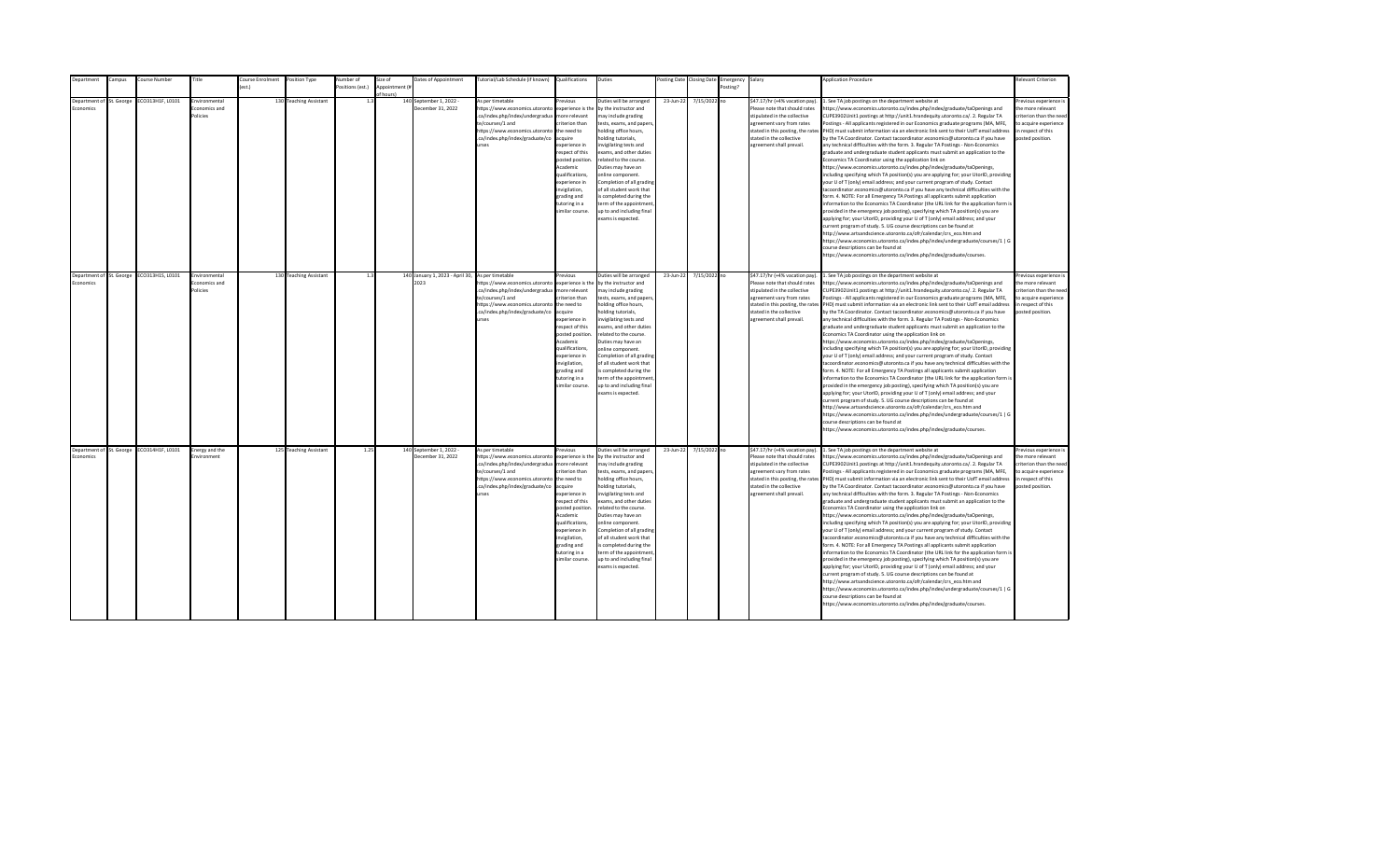| <b>Department</b>                            | Campus | Course Number                             | Title                         | Course Enrolment<br>est.) | Position Type          | Number of        | Size of<br>Appointment (i | Dates of Appointment                                     | Tutorial/Lab Schedule (if known) Qualifications                                                                                                                                                |                                                                                                                                                                                                                                                                    | Duties                                                                                                                                                                                                                                                                                                                                                                                                                                         |           | Posting Date Closing Date | Emergency Salary<br>Posting? |                                                                                                                                                                                                                           | <b>Application Procedure</b>                                                                                                                                                                                                                                                                                                                                                                                                                                                                                                                                                                                                                                                                                                                                                                                                                                                                                                                                                                                                                                                                                                                                                                                                                                                                                                                                                                                                                                                                                                                                                                                                                                                                                                                                                                 | <b>Relevant Criterion</b>                                                                                                                |
|----------------------------------------------|--------|-------------------------------------------|-------------------------------|---------------------------|------------------------|------------------|---------------------------|----------------------------------------------------------|------------------------------------------------------------------------------------------------------------------------------------------------------------------------------------------------|--------------------------------------------------------------------------------------------------------------------------------------------------------------------------------------------------------------------------------------------------------------------|------------------------------------------------------------------------------------------------------------------------------------------------------------------------------------------------------------------------------------------------------------------------------------------------------------------------------------------------------------------------------------------------------------------------------------------------|-----------|---------------------------|------------------------------|---------------------------------------------------------------------------------------------------------------------------------------------------------------------------------------------------------------------------|----------------------------------------------------------------------------------------------------------------------------------------------------------------------------------------------------------------------------------------------------------------------------------------------------------------------------------------------------------------------------------------------------------------------------------------------------------------------------------------------------------------------------------------------------------------------------------------------------------------------------------------------------------------------------------------------------------------------------------------------------------------------------------------------------------------------------------------------------------------------------------------------------------------------------------------------------------------------------------------------------------------------------------------------------------------------------------------------------------------------------------------------------------------------------------------------------------------------------------------------------------------------------------------------------------------------------------------------------------------------------------------------------------------------------------------------------------------------------------------------------------------------------------------------------------------------------------------------------------------------------------------------------------------------------------------------------------------------------------------------------------------------------------------------|------------------------------------------------------------------------------------------------------------------------------------------|
|                                              |        |                                           |                               |                           |                        | Positions (est.) | f hours)                  |                                                          |                                                                                                                                                                                                |                                                                                                                                                                                                                                                                    |                                                                                                                                                                                                                                                                                                                                                                                                                                                |           |                           |                              |                                                                                                                                                                                                                           |                                                                                                                                                                                                                                                                                                                                                                                                                                                                                                                                                                                                                                                                                                                                                                                                                                                                                                                                                                                                                                                                                                                                                                                                                                                                                                                                                                                                                                                                                                                                                                                                                                                                                                                                                                                              |                                                                                                                                          |
| Department of St. George<br>conomics         |        | ECO316H1F, L0101                          | <b>Applied Game</b><br>heory  |                           | 125 Teaching Assistant | 1.25             |                           | 140 September 1, 2022 -<br>December 31, 2022             | As per timetable<br>https://www.economics.utoronto<br>.ca/index.php/index/undergradua<br>te/courses/1 and<br>https://www.economics.utoronto<br>.ca/index.php/index/graduate/co<br><b>urses</b> | revious<br>experience is the<br>nore relevant<br>riterion than<br>the need to<br>cauire<br>xperience in<br>espect of this<br>posted position<br>Academic<br>qualifications,<br>xperience in<br>nvigilation,<br>trading and<br>utoring in a<br>imilar course.       | Duties will be arranged<br>by the instructor and<br>nay include grading<br>tests, exams, and papers<br>nolding office hours,<br>olding tutorials,<br>nvigilating tests and<br>exams, and other duties<br>elated to the course.<br>Duties may have an<br>online component.<br>Completion of all grading<br>of all student work that<br>s completed during the<br>erm of the appointment<br>up to and including final<br>exams is expected.      | 23-Jun-22 | 7/15/2022 no              |                              | \$47.17/hr (+4% vacation pay).<br>Please note that should rates<br>stipulated in the collective<br>agreement vary from rates<br>stated in this posting, the rates<br>stated in the collective<br>agreement shall prevail. | 1. See TA job postings on the department website at<br>https://www.economics.utoronto.ca/index.php/index/graduate/taOpenings and<br>CUPE3902Unit1 postings at http://unit1.hrandequity.utoronto.ca/. 2. Regular TA<br>Postings - All applicants registered in our Economics graduate programs (MA, MFE,<br>PHD) must submit information via an electronic link sent to their UofT email address<br>by the TA Coordinator. Contact tacoordinator.economics@utoronto.ca if you have<br>any technical difficulties with the form. 3. Regular TA Postings - Non-Economics<br>graduate and undergraduate student applicants must submit an application to the<br>Economics TA Coordinator using the application link on<br>https://www.economics.utoronto.ca/index.php/index/graduate/taOpenings,<br>including specifying which TA position(s) you are applying for; your UtorID, providing<br>your U of T (only) email address; and your current program of study. Contact<br>tacoordinator.economics@utoronto.ca if you have any technical difficulties with the<br>form. 4. NOTE: For all Emergency TA Postings all applicants submit application<br>information to the Economics TA Coordinator (the URL link for the application form is<br>provided in the emergency job posting), specifying which TA position(s) you are<br>applying for; your UtorID, providing your U of T (only) email address; and your<br>current program of study. 5. UG course descriptions can be found at<br>http://www.artsandscience.utoronto.ca/ofr/calendar/crs eco.htm and<br>https://www.economics.utoronto.ca/index.php/index/undergraduate/courses/1   G<br>course descriptions can be found at<br>https://www.economics.utoronto.ca/index.php/index/graduate/courses.                                   | revious experience i<br>the more relevant<br>riterion than the need<br>to acquire experience<br>in respect of this<br>posted position.   |
| Department of St. George<br><b>Economics</b> |        | ECO316H1S, L0101                          | <b>Applied Game</b><br>Theory |                           | 125 Teaching Assistant | 1.25             |                           | 140 January 1, 2023 - April 30, As per timetable<br>2023 | https://www.economics.utoronto<br>.ca/index.php/index/undergradua<br>te/courses/1 and<br>https://www.economics.utoronto<br>.ca/index.php/index/graduate/co<br><b>urses</b>                     | revinus<br>experience is the<br>more relevant<br>riterion than<br>the need to<br>acquire<br>experience in<br>respect of this<br>posted position<br>Academic<br>qualifications,<br>experience in<br>nvigilation,<br>grading and<br>tutoring in a<br>imilar course.  | Duties will be arranged<br>by the instructor and<br>may include grading<br>tests, exams, and papers,<br>holding office hours,<br>nolding tutorials,<br>nvigilating tests and<br>exams, and other duties<br>related to the course.<br>Duties may have an<br>online component.<br>Completion of all grading<br>of all student work that<br>is completed during the<br>term of the appointment<br>up to and including final<br>exams is expected. | 23-Jun-22 | 7/15/2022 no              |                              | \$47.17/hr (+4% vacation pay).<br>Please note that should rates<br>stipulated in the collective<br>agreement vary from rates<br>stated in the collective<br>agreement shall prevail.                                      | 1. See TA job postings on the department website at<br>https://www.economics.utoronto.ca/index.php/index/graduate/taOpenings and<br>CUPE3902Unit1 postings at http://unit1.hrandequity.utoronto.ca/. 2. Regular TA<br>Postings - All applicants registered in our Economics graduate programs (MA, MFE,<br>stated in this posting, the rates PHD) must submit information via an electronic link sent to their UofT email address<br>by the TA Coordinator. Contact tacoordinator.economics@utoronto.ca if you have<br>any technical difficulties with the form. 3. Regular TA Postings - Non-Economics<br>graduate and undergraduate student applicants must submit an application to the<br>Economics TA Coordinator using the application link on<br>https://www.economics.utoronto.ca/index.php/index/graduate/taOpenings,<br>including specifying which TA position(s) you are applying for; your UtorID, providing<br>your U of T (only) email address; and your current program of study. Contact<br>tacoordinator.economics@utoronto.ca if you have any technical difficulties with the<br>form. 4. NOTE: For all Emergency TA Postings all applicants submit application<br>information to the Economics TA Coordinator (the URL link for the application form is<br>provided in the emergency job posting), specifying which TA position(s) you are<br>applying for; your UtorID, providing your U of T (only) email address; and your<br>current program of study. 5. UG course descriptions can be found at<br>http://www.artsandscience.utoronto.ca/ofr/calendar/crs_eco.htm and<br>https://www.economics.utoronto.ca/index.php/index/undergraduate/courses/1   G<br>course descriptions can be found at<br>https://www.economics.utoronto.ca/index.php/index/graduate/courses. | Previous experience i<br>the more relevant<br>criterion than the need<br>to acquire experience<br>in respect of this<br>posted position. |
| Economics                                    |        | Department of St. George ECO320H1F, L0101 | Economic Analysis<br>of Law   |                           | 125 Teaching Assistant | 1.25             |                           | 140 September 1, 2022 -<br>December 31, 2022             | As per timetable<br>https://www.economics.utoronto<br>.ca/index.php/index/undergradua<br>te/courses/1 and<br>https://www.economics.utoronto<br>.ca/index.php/index/graduate/co<br><b>urses</b> | revious<br>experience is the<br>more relevant<br>riterion than<br>the need to<br>acquire<br>experience in<br>respect of this<br>posted position<br>Academic<br>qualifications,<br>experience in<br>invigilation,<br>grading and<br>tutoring in a<br>imilar course. | Duties will be arranged<br>by the instructor and<br>may include grading<br>tests, exams, and papers,<br>holding office hours,<br>nolding tutorials,<br>nvigilating tests and<br>exams, and other duties<br>related to the course.<br>Duties may have an<br>online component.<br>Completion of all grading<br>of all student work that<br>is completed during the<br>term of the appointment<br>up to and including final<br>exams is expected. | 23-Jun-22 | 7/15/2022 no              |                              | \$47.17/hr (+4% vacation pay).<br>Please note that should rates<br>stipulated in the collective<br>agreement vary from rates<br>stated in the collective<br>agreement shall prevail.                                      | 1. See TA job postings on the department website at<br>https://www.economics.utoronto.ca/index.php/index/graduate/taOpenings and<br>CUPE3902Unit1 postings at http://unit1.hrandequity.utoronto.ca/. 2. Regular TA<br>Postings - All applicants registered in our Economics graduate programs (MA, MFE,<br>stated in this posting, the rates PHD) must submit information via an electronic link sent to their UofT email address<br>by the TA Coordinator. Contact tacoordinator.economics@utoronto.ca if you have<br>any technical difficulties with the form. 3. Regular TA Postings - Non-Economics<br>graduate and undergraduate student applicants must submit an application to the<br>Economics TA Coordinator using the application link on<br>https://www.economics.utoronto.ca/index.php/index/graduate/taOpenings,<br>including specifying which TA position(s) you are applying for; your UtorID, providing<br>your U of T (only) email address; and your current program of study. Contact<br>tacoordinator.economics@utoronto.ca if you have any technical difficulties with the<br>form. 4. NOTE: For all Emergency TA Postings all applicants submit application<br>information to the Economics TA Coordinator (the URL link for the application form is<br>provided in the emergency job posting), specifying which TA position(s) you are<br>applying for; your UtorID, providing your U of T (only) email address; and your<br>current program of study. 5. UG course descriptions can be found at<br>http://www.artsandscience.utoronto.ca/ofr/calendar/crs eco.htm and<br>https://www.economics.utoronto.ca/index.php/index/undergraduate/courses/1   G<br>course descriptions can be found at<br>https://www.economics.utoronto.ca/index.php/index/graduate/courses. | Previous experience i<br>the more relevant<br>criterion than the need<br>to acquire experience<br>in respect of this<br>posted position. |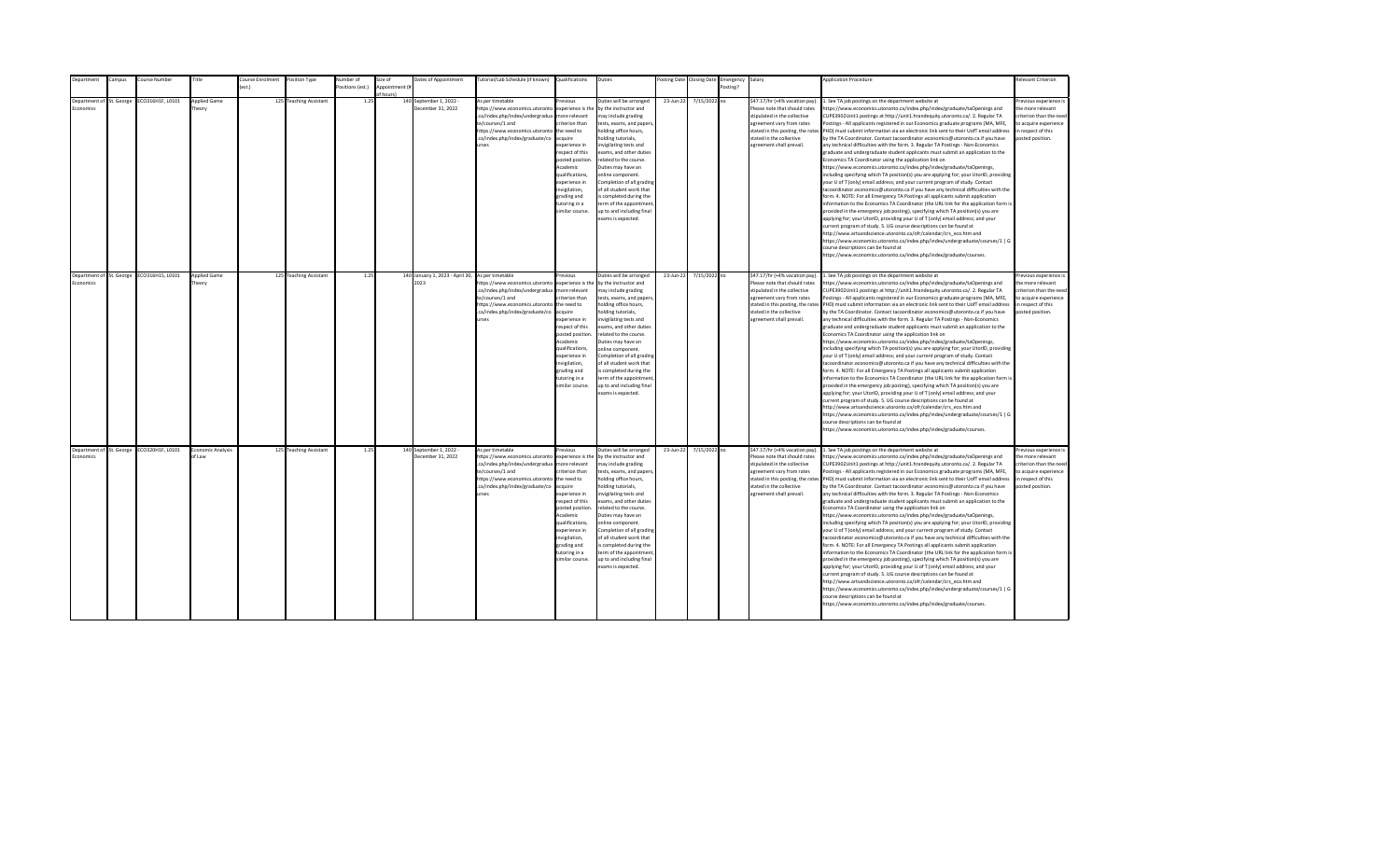| epartment                                   | ampus: | Course Number                             | Title                              | ourse Enrolment  | Position Type          | Number of        | Size of        | Dates of Appointment                                     | utorial/Lab Schedule (if known)                                                                                                                                                                | Qualifications                                                                                                                                                                                                                                                     | Duties                                                                                                                                                                                                                                                                                                                                                                                                                                         |           | osting Date Closing Date | Emergency | Salary                                                                                                                                                                                                                    | <b>Application Procedure</b>                                                                                                                                                                                                                                                                                                                                                                                                                                                                                                                                                                                                                                                                                                                                                                                                                                                                                                                                                                                                                                                                                                                                                                                                                                                                                                                                                                                                                                                                                                                                                                                                                                                                                                                                                                 | <b>Relevant Criterion</b>                                                                                                                |
|---------------------------------------------|--------|-------------------------------------------|------------------------------------|------------------|------------------------|------------------|----------------|----------------------------------------------------------|------------------------------------------------------------------------------------------------------------------------------------------------------------------------------------------------|--------------------------------------------------------------------------------------------------------------------------------------------------------------------------------------------------------------------------------------------------------------------|------------------------------------------------------------------------------------------------------------------------------------------------------------------------------------------------------------------------------------------------------------------------------------------------------------------------------------------------------------------------------------------------------------------------------------------------|-----------|--------------------------|-----------|---------------------------------------------------------------------------------------------------------------------------------------------------------------------------------------------------------------------------|----------------------------------------------------------------------------------------------------------------------------------------------------------------------------------------------------------------------------------------------------------------------------------------------------------------------------------------------------------------------------------------------------------------------------------------------------------------------------------------------------------------------------------------------------------------------------------------------------------------------------------------------------------------------------------------------------------------------------------------------------------------------------------------------------------------------------------------------------------------------------------------------------------------------------------------------------------------------------------------------------------------------------------------------------------------------------------------------------------------------------------------------------------------------------------------------------------------------------------------------------------------------------------------------------------------------------------------------------------------------------------------------------------------------------------------------------------------------------------------------------------------------------------------------------------------------------------------------------------------------------------------------------------------------------------------------------------------------------------------------------------------------------------------------|------------------------------------------------------------------------------------------------------------------------------------------|
|                                             |        |                                           |                                    | $o$ ct $\lambda$ |                        | Positions (est.) | Appointment (i |                                                          |                                                                                                                                                                                                |                                                                                                                                                                                                                                                                    |                                                                                                                                                                                                                                                                                                                                                                                                                                                |           |                          | Posting?  |                                                                                                                                                                                                                           |                                                                                                                                                                                                                                                                                                                                                                                                                                                                                                                                                                                                                                                                                                                                                                                                                                                                                                                                                                                                                                                                                                                                                                                                                                                                                                                                                                                                                                                                                                                                                                                                                                                                                                                                                                                              |                                                                                                                                          |
|                                             |        |                                           |                                    |                  |                        |                  |                |                                                          |                                                                                                                                                                                                |                                                                                                                                                                                                                                                                    |                                                                                                                                                                                                                                                                                                                                                                                                                                                |           |                          |           |                                                                                                                                                                                                                           |                                                                                                                                                                                                                                                                                                                                                                                                                                                                                                                                                                                                                                                                                                                                                                                                                                                                                                                                                                                                                                                                                                                                                                                                                                                                                                                                                                                                                                                                                                                                                                                                                                                                                                                                                                                              |                                                                                                                                          |
| Department of St. George<br><b>conomics</b> |        | CO320H1F, L0201                           | <b>Economic Analysis</b><br>of Law |                  | 125 Teaching Assistant | 1.25             | of hours)      | 140 September 1, 2022 -<br>December 31, 2022             | As per timetable<br>https://www.economics.utoronto<br>.ca/index.php/index/undergradua<br>te/courses/1 and<br>https://www.economics.utoronto<br>.ca/index.php/index/graduate/co<br><b>Print</b> | revinus<br>experience is the<br>more relevant<br>riterion than<br>the need to<br>acquire<br>experience in<br>respect of this<br>posted position.<br>Academic<br>qualifications,<br>experience in<br>nvigilation,<br>grading and<br>tutoring in a<br>imilar course. | Duties will be arranged<br>by the instructor and<br>may include grading<br>tests, exams, and papers,<br>holding office hours,<br>nolding tutorials,<br>nvigilating tests and<br>exams, and other duties<br>related to the course.<br>Duties may have an<br>online component.<br>Completion of all grading<br>of all student work that<br>s completed during the<br>term of the appointment<br>up to and including final<br>exams is expected.  | 23-Jun-22 | 7/15/2022 no             |           | \$47.17/hr (+4% vacation pay).<br>Please note that should rates<br>stipulated in the collective<br>agreement vary from rates<br>stated in this posting, the rates<br>stated in the collective<br>agreement shall prevail. | . See TA job postings on the department website at<br>https://www.economics.utoronto.ca/index.php/index/graduate/taOpenings and<br>CUPE3902Unit1 postings at http://unit1.hrandequity.utoronto.ca/. 2. Regular TA<br>Postings - All applicants registered in our Economics graduate programs (MA, MFE,<br>PHD) must submit information via an electronic link sent to their UofT email address<br>by the TA Coordinator. Contact tacoordinator.economics@utoronto.ca if you have<br>any technical difficulties with the form. 3. Regular TA Postings - Non-Economics<br>graduate and undergraduate student applicants must submit an application to the<br>Economics TA Coordinator using the application link on<br>https://www.economics.utoronto.ca/index.php/index/graduate/taOpenings,<br>including specifying which TA position(s) you are applying for; your UtorID, providing<br>your U of T (only) email address; and your current program of study. Contact<br>tacoordinator.economics@utoronto.ca if you have any technical difficulties with the<br>form. 4. NOTE: For all Emergency TA Postings all applicants submit application<br>information to the Economics TA Coordinator (the URL link for the application form is<br>provided in the emergency job posting), specifying which TA position(s) you are<br>applying for; your UtorID, providing your U of T (only) email address; and your<br>current program of study. 5. UG course descriptions can be found at<br>http://www.artsandscience.utoronto.ca/ofr/calendar/crs eco.htm and<br>https://www.economics.utoronto.ca/index.php/index/undergraduate/courses/1   G<br>course descriptions can be found at<br>https://www.economics.utoronto.ca/index.php/index/graduate/courses.                                    | Previous experience i<br>the more relevant<br>criterion than the need<br>to acquire experience<br>in respect of this<br>posted position. |
|                                             |        |                                           |                                    |                  |                        |                  |                |                                                          |                                                                                                                                                                                                |                                                                                                                                                                                                                                                                    |                                                                                                                                                                                                                                                                                                                                                                                                                                                |           |                          |           |                                                                                                                                                                                                                           |                                                                                                                                                                                                                                                                                                                                                                                                                                                                                                                                                                                                                                                                                                                                                                                                                                                                                                                                                                                                                                                                                                                                                                                                                                                                                                                                                                                                                                                                                                                                                                                                                                                                                                                                                                                              |                                                                                                                                          |
| Department of St. George<br>Economics       |        | ECO320H1S, L0101                          | Economic Analysis<br>of Law        |                  | 125 Teaching Assistant | 1.25             |                | 140 January 1, 2023 - April 30, As per timetable<br>2023 | https://www.economics.utoronto<br>.ca/index.php/index/undergradua<br>te/courses/1 and<br>https://www.economics.utoronto<br>.ca/index.php/index/graduate/co<br><b>urses</b>                     | revious<br>experience is the<br>more relevant<br>riterion than<br>the need to<br>acquire<br>experience in<br>resnect of this<br>posted position<br>Academic<br>qualifications.<br>experience in<br>invigilation,<br>grading and<br>tutoring in a<br>imilar course. | Duties will be arranged<br>by the instructor and<br>may include grading<br>tests, exams, and papers,<br>holding office hours,<br>nolding tutorials,<br>nvigilating tests and<br>exams, and other duties<br>related to the course.<br>Duties may have an<br>online component.<br>Completion of all grading<br>of all student work that<br>is completed during the<br>term of the appointment<br>up to and including final<br>exams is expected. | 23-Jun-22 | 7/15/2022 no             |           | \$47.17/hr (+4% vacation pay).<br>Please note that should rates<br>stipulated in the collective<br>agreement vary from rates<br>stated in the collective<br>agreement shall prevail.                                      | 1. See TA job postings on the department website at<br>https://www.economics.utoronto.ca/index.php/index/graduate/taOpenings and<br>CUPE3902Unit1 postings at http://unit1.hrandequity.utoronto.ca/. 2. Regular TA<br>Postings - All applicants registered in our Economics graduate programs (MA, MFE,<br>stated in this posting, the rates PHD) must submit information via an electronic link sent to their UofT email address<br>by the TA Coordinator. Contact tacoordinator.economics@utoronto.ca if you have<br>any technical difficulties with the form. 3. Regular TA Postings - Non-Economics<br>eraduate and undergraduate student applicants must submit an application to the<br>Economics TA Coordinator using the application link on<br>https://www.economics.utoronto.ca/index.php/index/graduate/taOpenings,<br>including specifying which TA position(s) you are applying for; your UtorID, providing<br>your U of T (only) email address; and your current program of study. Contact<br>tacoordinator.economics@utoronto.ca if you have any technical difficulties with the<br>form. 4. NOTE: For all Emergency TA Postings all applicants submit application<br>information to the Economics TA Coordinator (the URL link for the application form is<br>provided in the emergency job posting), specifying which TA position(s) you are<br>applying for; your UtorID, providing your U of T (only) email address; and your<br>current program of study. 5. UG course descriptions can be found at<br>http://www.artsandscience.utoronto.ca/ofr/calendar/crs_eco.htm and<br>https://www.economics.utoronto.ca/index.php/index/undergraduate/courses/1   G<br>course descriptions can be found at<br>https://www.economics.utoronto.ca/index.php/index/graduate/courses. | Previous experience i<br>the more relevant<br>criterion than the need<br>to acquire experience<br>in respect of this<br>posted position. |
| Economics                                   |        | Department of St. George ECO320H1S, L0201 | Economic Analysis<br>of Law        |                  | 125 Teaching Assistant |                  |                | 90 January 1, 2023 - April 30, As per timetable<br>2023  | https://www.economics.utoronto<br>.ca/index.php/index/undergradua<br>te/courses/1 and<br>https://www.economics.utoronto<br>.ca/index.php/index/graduate/co<br>urses                            | revious<br>experience is the<br>more relevant<br>riterion than<br>the need to<br>acquire<br>experience in<br>respect of this<br>posted position<br>Academic<br>qualifications,<br>experience in<br>invigilation,<br>grading and<br>tutoring in a<br>imilar course. | Duties will be arranged<br>by the instructor and<br>may include grading<br>tests, exams, and papers,<br>holding office hours,<br>nolding tutorials,<br>nvigilating tests and<br>exams, and other duties<br>related to the course.<br>Duties may have an<br>online component.<br>Completion of all grading<br>of all student work that<br>is completed during the<br>term of the appointment<br>up to and including final<br>exams is expected. | 23-Jun-22 | 7/15/2022 no             |           | \$47.17/hr (+4% vacation pay).<br>Please note that should rates<br>stipulated in the collective<br>agreement vary from rates<br>stated in the collective<br>agreement shall prevail.                                      | 1. See TA job postings on the department website at<br>https://www.economics.utoronto.ca/index.php/index/graduate/taOpenings and<br>CUPE3902Unit1 postings at http://unit1.hrandequity.utoronto.ca/. 2. Regular TA<br>Postings - All applicants registered in our Economics graduate programs (MA, MFE,<br>stated in this posting, the rates PHD) must submit information via an electronic link sent to their UofT email address<br>by the TA Coordinator. Contact tacoordinator.economics@utoronto.ca if you have<br>any technical difficulties with the form. 3. Regular TA Postings - Non-Economics<br>graduate and undergraduate student applicants must submit an application to the<br>Economics TA Coordinator using the application link on<br>https://www.economics.utoronto.ca/index.php/index/graduate/taOpenings,<br>including specifying which TA position(s) you are applying for; your UtorID, providing<br>your U of T (only) email address; and your current program of study. Contact<br>tacoordinator.economics@utoronto.ca if you have any technical difficulties with the<br>form. 4. NOTE: For all Emergency TA Postings all applicants submit application<br>information to the Economics TA Coordinator (the URL link for the application form is<br>provided in the emergency job posting), specifying which TA position(s) you are<br>applying for; your UtorID, providing your U of T (only) email address; and your<br>current program of study. 5. UG course descriptions can be found at<br>http://www.artsandscience.utoronto.ca/ofr/calendar/crs eco.htm and<br>https://www.economics.utoronto.ca/index.php/index/undergraduate/courses/1   G<br>course descriptions can be found at<br>https://www.economics.utoronto.ca/index.php/index/graduate/courses. | revious experience i<br>the more relevant<br>criterion than the need<br>to acquire experience<br>in respect of this<br>posted position.  |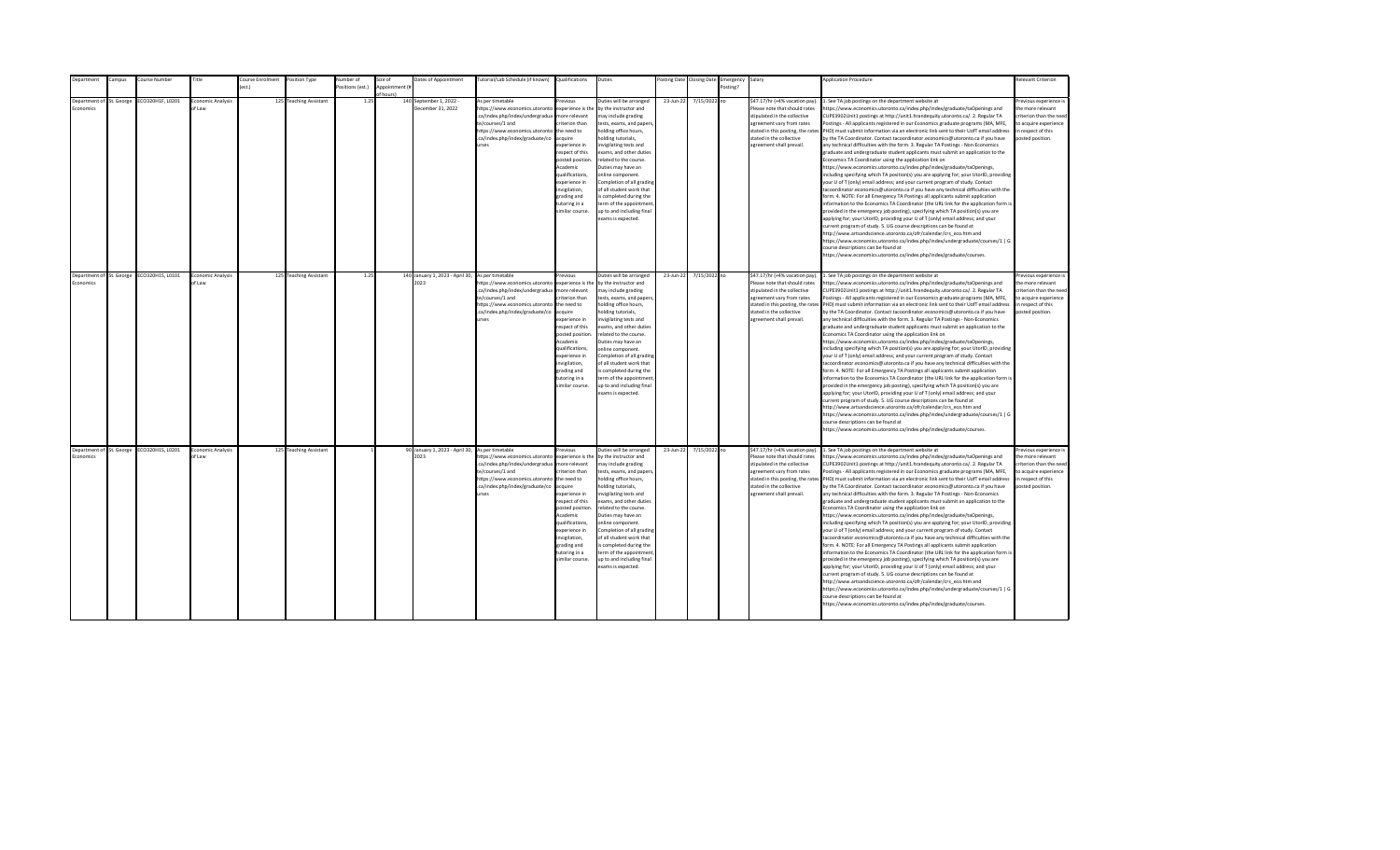| Department       | Campus                   | Course Number    | Title                                   | <b>Course Enrolment</b> | Position Type          | <b>Number</b> of | Size of                     | Dates of Appointment                         | Tutorial/Lab Schedule (if known) Qualifications                                                                                                                                                             |                                                                                                                                                                                                                                                                   | Duties                                                                                                                                                                                                                                                                                                                                                                                                                                          |           | Posting Date Closing Date | Emergency Salary |                                                                                                                                                                                                                           | <b>Application Procedure</b>                                                                                                                                                                                                                                                                                                                                                                                                                                                                                                                                                                                                                                                                                                                                                                                                                                                                                                                                                                                                                                                                                                                                                                                                                                                                                                                                                                                                                                                                                                                                                                                                                                                                                                                                                                 | Relevant Criterion                                                                                                                       |
|------------------|--------------------------|------------------|-----------------------------------------|-------------------------|------------------------|------------------|-----------------------------|----------------------------------------------|-------------------------------------------------------------------------------------------------------------------------------------------------------------------------------------------------------------|-------------------------------------------------------------------------------------------------------------------------------------------------------------------------------------------------------------------------------------------------------------------|-------------------------------------------------------------------------------------------------------------------------------------------------------------------------------------------------------------------------------------------------------------------------------------------------------------------------------------------------------------------------------------------------------------------------------------------------|-----------|---------------------------|------------------|---------------------------------------------------------------------------------------------------------------------------------------------------------------------------------------------------------------------------|----------------------------------------------------------------------------------------------------------------------------------------------------------------------------------------------------------------------------------------------------------------------------------------------------------------------------------------------------------------------------------------------------------------------------------------------------------------------------------------------------------------------------------------------------------------------------------------------------------------------------------------------------------------------------------------------------------------------------------------------------------------------------------------------------------------------------------------------------------------------------------------------------------------------------------------------------------------------------------------------------------------------------------------------------------------------------------------------------------------------------------------------------------------------------------------------------------------------------------------------------------------------------------------------------------------------------------------------------------------------------------------------------------------------------------------------------------------------------------------------------------------------------------------------------------------------------------------------------------------------------------------------------------------------------------------------------------------------------------------------------------------------------------------------|------------------------------------------------------------------------------------------------------------------------------------------|
|                  |                          |                  |                                         |                         |                        | ositions (est.)  | Appointment (#<br>of hours! |                                              |                                                                                                                                                                                                             |                                                                                                                                                                                                                                                                   |                                                                                                                                                                                                                                                                                                                                                                                                                                                 |           |                           | Posting?         |                                                                                                                                                                                                                           |                                                                                                                                                                                                                                                                                                                                                                                                                                                                                                                                                                                                                                                                                                                                                                                                                                                                                                                                                                                                                                                                                                                                                                                                                                                                                                                                                                                                                                                                                                                                                                                                                                                                                                                                                                                              |                                                                                                                                          |
| <b>Economics</b> | Department of St. George | ECO322H1S, L0101 | Canadian Economio<br>listory, 1850-1960 |                         | 65 Teaching Assistant  |                  |                             | 91 January 1, 2023 - April 30,<br>2023       | As per timetable<br>https://www.economics.utoronto<br>.ca/index.php/index/undergradua<br>te/courses/1 and<br>https://www.economics.utoronto<br>.ca/index.php/index/graduate/co<br>urses                     | Previous<br>experience is the<br>more relevant<br>riterion than<br>the need to<br>acquire<br>xperience in<br>respect of this<br>posted position<br>Academic<br>qualifications,<br>experience in<br>wigilation,<br>grading and<br>tutoring in a<br>similar course. | Duties will be arranged<br>by the instructor and<br>may include grading<br>tests, exams, and papers<br>holding office hours,<br>olding tutorials.<br>nvigilating tests and<br>exams, and other duties<br>related to the course.<br>Duties may have an<br>online component.<br>Completion of all grading<br>of all student work that<br>s completed during the<br>term of the appointment<br>up to and including final<br>exams is expected.     | 23-Jun-22 | 7/15/2022 no              |                  | \$47.17/hr (+4% vacation pay).<br>Please note that should rates<br>stipulated in the collective<br>agreement vary from rates<br>stated in this posting, the rates<br>stated in the collective<br>agreement shall prevail. | . See TA job postings on the department website at<br>ttps://www.economics.utoronto.ca/index.php/index/graduate/taOpenings and<br>CUPE3902Unit1 postings at http://unit1.hrandequity.utoronto.ca/. 2. Regular TA<br>Postings - All applicants registered in our Economics graduate programs (MA, MFE,<br>PHD) must submit information via an electronic link sent to their UofT email address<br>by the TA Coordinator. Contact tacoordinator.economics@utoronto.ca if you have<br>any technical difficulties with the form. 3. Regular TA Postings - Non-Economics<br>graduate and undergraduate student applicants must submit an application to the<br>Economics TA Coordinator using the application link on<br>https://www.economics.utoronto.ca/index.php/index/graduate/taOpenings,<br>including specifying which TA position(s) you are applying for; your UtorID, providing<br>our U of T (only) email address; and your current program of study. Contact<br>acoordinator.economics@utoronto.ca if you have any technical difficulties with the<br>orm. 4. NOTE: For all Emergency TA Postings all applicants submit application<br>nformation to the Economics TA Coordinator (the URL link for the application form is<br>provided in the emergency job posting), specifying which TA position(s) you are<br>applying for; your UtorID, providing your U of T (only) email address; and your<br>urrent program of study. 5. UG course descriptions can be found at<br>http://www.artsandscience.utoronto.ca/ofr/calendar/crs_eco.htm and<br>https://www.economics.utoronto.ca/index.php/index/undergraduate/courses/1   G<br>ourse descriptions can be found at<br>ttps://www.economics.utoronto.ca/index.php/index/graduate/courses.                                            | revious experience i<br>the more relevant<br>criterion than the nee-<br>to acquire experience<br>in respect of this<br>posted position.  |
| Economics        | Department of St. George | ECO324H1F, L0101 | Economic<br>Development                 |                         | 120 Teaching Assistant | 1.2              |                             | 140 September 1, 2022 -<br>December 31, 2022 | As per timetable<br>https://www.economics.utoronto<br>.ca/index.php/index/undergradua<br>te/courses/1 and<br>https://www.economics.utoronto the need to<br>.ca/index.php/index/graduate/co<br>urses         | revious<br>experience is the<br>more relevant<br>criterion than<br>acquire<br>experience in<br>respect of this<br>posted position.<br>Academic<br>qualifications.<br>experience in<br>invigilation.<br>grading and<br>tutoring in a<br>similar course.            | Duties will be arranged<br>by the instructor and<br>may include grading<br>tests, exams, and papers,<br>holding office hours,<br>holding tutorials,<br>invigilating tests and<br>exams, and other duties<br>related to the course.<br>Duties may have an<br>online component.<br>Completion of all grading<br>of all student work that<br>is completed during the<br>term of the appointment<br>up to and including final<br>exams is expected. | 23-Jun-22 | 7/15/2022 no              |                  | \$47.17/hr (+4% vacation pay).<br>Please note that should rates<br>stipulated in the collective<br>agreement vary from rates<br>stated in the collective<br>agreement shall prevail.                                      | 1. See TA job postings on the department website at<br>https://www.economics.utoronto.ca/index.php/index/graduate/taOpenings and<br>CUPE3902Unit1 postings at http://unit1.hrandequity.utoronto.ca/. 2. Regular TA<br>Postings - All applicants registered in our Economics graduate programs (MA, MFE,<br>stated in this posting, the rates PHD) must submit information via an electronic link sent to their UofT email address<br>by the TA Coordinator. Contact tacoordinator.economics@utoronto.ca if you have<br>any technical difficulties with the form. 3. Regular TA Postings - Non-Economics<br>graduate and undergraduate student applicants must submit an application to the<br>Economics TA Coordinator using the application link on<br>https://www.economics.utoronto.ca/index.php/index/graduate/taOpenings,<br>including specifying which TA position(s) you are applying for; your UtorID, providing<br>your U of T (only) email address; and your current program of study. Contact<br>tacoordinator.economics@utoronto.ca if you have any technical difficulties with the<br>form. 4. NOTE: For all Emergency TA Postings all applicants submit application<br>information to the Economics TA Coordinator (the URL link for the application form is<br>provided in the emergency job posting), specifying which TA position(s) you are<br>applying for; your UtorID, providing your U of T (only) email address; and your<br>current program of study. 5. UG course descriptions can be found at<br>http://www.artsandscience.utoronto.ca/ofr/calendar/crs eco.htm and<br>https://www.economics.utoronto.ca/index.php/index/undergraduate/courses/1   G<br>ourse descriptions can be found at<br>ittps://www.economics.utoronto.ca/index.php/index/graduate/courses.  | Previous experience i<br>the more relevant<br>criterion than the need<br>to acquire experience<br>in respect of this<br>posted position. |
| Economics        | Department of St. George | ECO324H1S, L0101 | Economic<br>Development                 |                         | 120 Teaching Assistant | 1.2              |                             | 140 January 1, 2023 - April 30,<br>2023      | As per timetable<br>https://www.economics.utoronto<br>.ca/index.php/index/undergradua<br>te/courses/1 and<br>https://www.economics.utoronto the need to<br>.ca/index.php/index/graduate/co acquire<br>urses | revious<br>experience is the<br>more relevant<br>criterion than<br>experience in<br>respect of this<br>posted position<br>Academic<br>qualifications,<br>experience in<br>invigilation,<br>grading and<br>tutoring in a<br>similar course.                        | Duties will be arranged<br>by the instructor and<br>may include grading<br>tests, exams, and papers,<br>holding office hours,<br>holding tutorials,<br>nvigilating tests and<br>exams, and other duties<br>related to the course.<br>Duties may have an<br>online component.<br>Completion of all grading<br>of all student work that<br>is completed during the<br>term of the appointment<br>up to and including final<br>exams is expected.  | 23-Jun-22 | 7/15/2022 no              |                  | \$47.17/hr (+4% vacation pay).<br>Please note that should rates<br>stipulated in the collective<br>agreement vary from rates<br>stated in the collective<br>agreement shall prevail.                                      | 1. See TA job postings on the department website at<br>https://www.economics.utoronto.ca/index.php/index/graduate/taOpenings and<br>CUPE3902Unit1 postings at http://unit1.hrandequity.utoronto.ca/. 2. Regular TA<br>Postings - All applicants registered in our Economics graduate programs (MA, MFE,<br>stated in this posting, the rates PHD) must submit information via an electronic link sent to their UofT email address<br>by the TA Coordinator. Contact tacoordinator.economics@utoronto.ca if you have<br>any technical difficulties with the form. 3. Regular TA Postings - Non-Economics<br>graduate and undergraduate student applicants must submit an application to the<br>Economics TA Coordinator using the application link on<br>https://www.economics.utoronto.ca/index.php/index/graduate/taOpenings,<br>including specifying which TA position(s) you are applying for; your UtorID, providing<br>your U of T (only) email address; and your current program of study. Contact<br>tacoordinator.economics@utoronto.ca if you have any technical difficulties with the<br>form. 4. NOTE: For all Emergency TA Postings all applicants submit application<br>information to the Economics TA Coordinator (the URL link for the application form is<br>provided in the emergency job posting), specifying which TA position(s) you are<br>applying for; your UtorID, providing your U of T (only) email address; and your<br>current program of study. 5. UG course descriptions can be found at<br>http://www.artsandscience.utoronto.ca/ofr/calendar/crs eco.htm and<br>https://www.economics.utoronto.ca/index.php/index/undergraduate/courses/1   G<br>course descriptions can be found at<br>https://www.economics.utoronto.ca/index.php/index/graduate/courses. | revious experience i<br>the more relevant<br>criterion than the need<br>to acquire experience<br>in respect of this<br>posted position.  |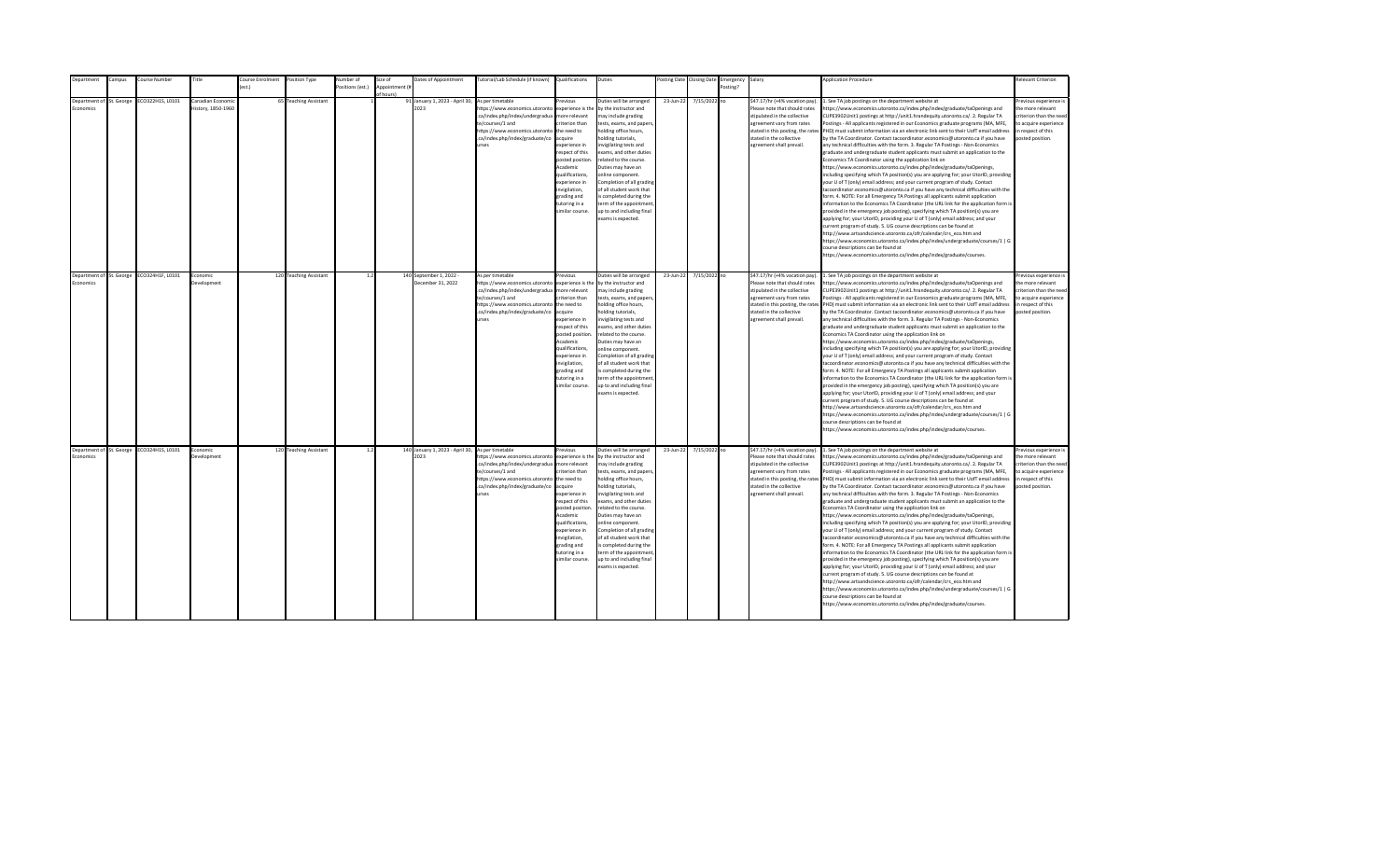| <b>Department</b>                            | Campus | Course Number                             | Title                                     | Course Enrolment | Position Type         | Number of        | Size of                     | Dates of Appointment                                     | Tutorial/Lab Schedule (if known) Qualifications                                                                                                                                                |                                                                                                                                                                                                                                                                    | Duties                                                                                                                                                                                                                                                                                                                                                                                                                                         |           | Posting Date Closing Date | Emergency Salary |                                                                                                                                                                                                                           | <b>Application Procedure</b>                                                                                                                                                                                                                                                                                                                                                                                                                                                                                                                                                                                                                                                                                                                                                                                                                                                                                                                                                                                                                                                                                                                                                                                                                                                                                                                                                                                                                                                                                                                                                                                                                                                                                                                                                                 | <b>Relevant Criterion</b>                                                                                                                |
|----------------------------------------------|--------|-------------------------------------------|-------------------------------------------|------------------|-----------------------|------------------|-----------------------------|----------------------------------------------------------|------------------------------------------------------------------------------------------------------------------------------------------------------------------------------------------------|--------------------------------------------------------------------------------------------------------------------------------------------------------------------------------------------------------------------------------------------------------------------|------------------------------------------------------------------------------------------------------------------------------------------------------------------------------------------------------------------------------------------------------------------------------------------------------------------------------------------------------------------------------------------------------------------------------------------------|-----------|---------------------------|------------------|---------------------------------------------------------------------------------------------------------------------------------------------------------------------------------------------------------------------------|----------------------------------------------------------------------------------------------------------------------------------------------------------------------------------------------------------------------------------------------------------------------------------------------------------------------------------------------------------------------------------------------------------------------------------------------------------------------------------------------------------------------------------------------------------------------------------------------------------------------------------------------------------------------------------------------------------------------------------------------------------------------------------------------------------------------------------------------------------------------------------------------------------------------------------------------------------------------------------------------------------------------------------------------------------------------------------------------------------------------------------------------------------------------------------------------------------------------------------------------------------------------------------------------------------------------------------------------------------------------------------------------------------------------------------------------------------------------------------------------------------------------------------------------------------------------------------------------------------------------------------------------------------------------------------------------------------------------------------------------------------------------------------------------|------------------------------------------------------------------------------------------------------------------------------------------|
|                                              |        |                                           |                                           | est.)            |                       | Positions (est.) | Appointment (i<br>of hours) |                                                          |                                                                                                                                                                                                |                                                                                                                                                                                                                                                                    |                                                                                                                                                                                                                                                                                                                                                                                                                                                |           |                           | Posting?         |                                                                                                                                                                                                                           |                                                                                                                                                                                                                                                                                                                                                                                                                                                                                                                                                                                                                                                                                                                                                                                                                                                                                                                                                                                                                                                                                                                                                                                                                                                                                                                                                                                                                                                                                                                                                                                                                                                                                                                                                                                              |                                                                                                                                          |
| Department of St. George<br>conomics         |        | ECO325H1F, L0101                          | Advanced Econom<br>Theory - Macro         |                  | 80 Teaching Assistant |                  |                             | 112 September 1, 2022 -<br>December 31, 2022             | As per timetable<br>https://www.economics.utoronto<br>.ca/index.php/index/undergradua<br>te/courses/1 and<br>https://www.economics.utoronto<br>.ca/index.php/index/graduate/co<br><b>urses</b> | revious<br>experience is the<br>nore relevant<br>riterion than<br>the need to<br>cauire<br>xperience in<br>espect of this<br>posted position<br>Academic<br>qualifications,<br>xperience in<br>nvigilation,<br>trading and<br>utoring in a<br>imilar course.       | Duties will be arranged<br>by the instructor and<br>nay include grading<br>tests, exams, and papers<br>nolding office hours,<br>olding tutorials,<br>nvigilating tests and<br>exams, and other duties<br>related to the course.<br>Duties may have an<br>online component.<br>Completion of all grading<br>of all student work that<br>s completed during the<br>erm of the appointment<br>up to and including final<br>exams is expected.     | 23-Jun-22 | 7/15/2022 no              |                  | \$47.17/hr (+4% vacation pay).<br>Please note that should rates<br>stipulated in the collective<br>agreement vary from rates<br>stated in this posting, the rates<br>stated in the collective<br>agreement shall prevail. | 1. See TA job postings on the department website at<br>https://www.economics.utoronto.ca/index.php/index/graduate/taOpenings and<br>CUPE3902Unit1 postings at http://unit1.hrandequity.utoronto.ca/. 2. Regular TA<br>Postings - All applicants registered in our Economics graduate programs (MA, MFE,<br>PHD) must submit information via an electronic link sent to their UofT email address<br>by the TA Coordinator. Contact tacoordinator.economics@utoronto.ca if you have<br>any technical difficulties with the form. 3. Regular TA Postings - Non-Economics<br>graduate and undergraduate student applicants must submit an application to the<br>Economics TA Coordinator using the application link on<br>https://www.economics.utoronto.ca/index.php/index/graduate/taOpenings,<br>including specifying which TA position(s) you are applying for; your UtorID, providing<br>your U of T (only) email address; and your current program of study. Contact<br>tacoordinator.economics@utoronto.ca if you have any technical difficulties with the<br>form. 4. NOTE: For all Emergency TA Postings all applicants submit application<br>information to the Economics TA Coordinator (the URL link for the application form is<br>provided in the emergency job posting), specifying which TA position(s) you are<br>applying for; your UtorID, providing your U of T (only) email address; and your<br>current program of study. 5. UG course descriptions can be found at<br>http://www.artsandscience.utoronto.ca/ofr/calendar/crs eco.htm and<br>https://www.economics.utoronto.ca/index.php/index/undergraduate/courses/1   G<br>course descriptions can be found at<br>https://www.economics.utoronto.ca/index.php/index/graduate/courses.                                   | revious experience i<br>the more relevant<br>riterion than the need<br>to acquire experience<br>in respect of this<br>posted position.   |
| Department of St. George<br><b>Economics</b> |        | ECO325H1S, L0101                          | Advanced Econom<br>Theory - Macro         |                  | 80 Teaching Assistant |                  |                             | 112 January 1, 2023 - April 30, As per timetable<br>2023 | https://www.economics.utoronto<br>.ca/index.php/index/undergradua<br>te/courses/1 and<br>https://www.economics.utoronto<br>.ca/index.php/index/graduate/co<br><b>IFSPS</b>                     | revinus<br>experience is the<br>more relevant<br>riterion than<br>the need to<br>acquire<br>xperience in<br>respect of this<br>posted position<br>Academic<br>qualifications,<br>experience in<br>nvigilation,<br>grading and<br>tutoring in a<br>imilar course.   | Duties will be arranged<br>by the instructor and<br>may include grading<br>tests, exams, and papers,<br>holding office hours,<br>nolding tutorials,<br>nvigilating tests and<br>exams, and other duties<br>related to the course.<br>Duties may have an<br>online component.<br>Completion of all grading<br>of all student work that<br>is completed during the<br>term of the appointment<br>up to and including final<br>exams is expected. | 23-Jun-22 | 7/15/2022 no              |                  | \$47.17/hr (+4% vacation pay).<br>Please note that should rates<br>stipulated in the collective<br>agreement vary from rates<br>stated in the collective<br>agreement shall prevail.                                      | 1. See TA job postings on the department website at<br>https://www.economics.utoronto.ca/index.php/index/graduate/taOpenings and<br>CUPE3902Unit1 postings at http://unit1.hrandequity.utoronto.ca/. 2. Regular TA<br>Postings - All applicants registered in our Economics graduate programs (MA, MFE,<br>stated in this posting, the rates PHD) must submit information via an electronic link sent to their UofT email address<br>by the TA Coordinator. Contact tacoordinator.economics@utoronto.ca if you have<br>any technical difficulties with the form. 3. Regular TA Postings - Non-Economics<br>graduate and undergraduate student applicants must submit an application to the<br>Economics TA Coordinator using the application link on<br>https://www.economics.utoronto.ca/index.php/index/graduate/taOpenings,<br>including specifying which TA position(s) you are applying for; your UtorID, providing<br>your U of T (only) email address; and your current program of study. Contact<br>tacoordinator.economics@utoronto.ca if you have any technical difficulties with the<br>form. 4. NOTE: For all Emergency TA Postings all applicants submit application<br>information to the Economics TA Coordinator (the URL link for the application form is<br>provided in the emergency job posting), specifying which TA position(s) you are<br>applying for; your UtorID, providing your U of T (only) email address; and your<br>current program of study. 5. UG course descriptions can be found at<br>http://www.artsandscience.utoronto.ca/ofr/calendar/crs_eco.htm and<br>https://www.economics.utoronto.ca/index.php/index/undergraduate/courses/1   G<br>course descriptions can be found at<br>https://www.economics.utoronto.ca/index.php/index/graduate/courses. | Previous experience i<br>the more relevant<br>criterion than the need<br>to acquire experience<br>in respect of this<br>posted position. |
| Economics                                    |        | Department of St. George ECO326H1F, L5101 | Advanced<br>Microeconomics<br>Game Theory |                  | 80 Teaching Assistant |                  |                             | 112 September 1, 2022 -<br>December 31, 2022             | As per timetable<br>https://www.economics.utoronto<br>.ca/index.php/index/undergradua<br>te/courses/1 and<br>https://www.economics.utoronto<br>.ca/index.php/index/graduate/co<br><b>urses</b> | revious<br>experience is the<br>more relevant<br>riterion than<br>the need to<br>acquire<br>experience in<br>respect of this<br>posted position<br>Academic<br>qualifications,<br>experience in<br>invigilation,<br>grading and<br>tutoring in a<br>imilar course. | Duties will be arranged<br>by the instructor and<br>may include grading<br>tests, exams, and papers,<br>holding office hours,<br>nolding tutorials,<br>nvigilating tests and<br>exams, and other duties<br>related to the course.<br>Duties may have an<br>online component.<br>Completion of all grading<br>of all student work that<br>is completed during the<br>term of the appointment<br>up to and including final<br>exams is expected. | 23-Jun-22 | 7/15/2022 no              |                  | \$47.17/hr (+4% vacation pay).<br>Please note that should rates<br>stipulated in the collective<br>agreement vary from rates<br>stated in the collective<br>agreement shall prevail.                                      | 1. See TA job postings on the department website at<br>https://www.economics.utoronto.ca/index.php/index/graduate/taOpenings and<br>CUPE3902Unit1 postings at http://unit1.hrandequity.utoronto.ca/. 2. Regular TA<br>Postings - All applicants registered in our Economics graduate programs (MA, MFE,<br>stated in this posting, the rates PHD) must submit information via an electronic link sent to their UofT email address<br>by the TA Coordinator. Contact tacoordinator.economics@utoronto.ca if you have<br>any technical difficulties with the form. 3. Regular TA Postings - Non-Economics<br>graduate and undergraduate student applicants must submit an application to the<br>Economics TA Coordinator using the application link on<br>https://www.economics.utoronto.ca/index.php/index/graduate/taOpenings,<br>including specifying which TA position(s) you are applying for; your UtorID, providing<br>your U of T (only) email address; and your current program of study. Contact<br>tacoordinator.economics@utoronto.ca if you have any technical difficulties with the<br>form. 4. NOTE: For all Emergency TA Postings all applicants submit application<br>information to the Economics TA Coordinator (the URL link for the application form is<br>provided in the emergency job posting), specifying which TA position(s) you are<br>applying for; your UtorID, providing your U of T (only) email address; and your<br>current program of study. 5. UG course descriptions can be found at<br>http://www.artsandscience.utoronto.ca/ofr/calendar/crs eco.htm and<br>https://www.economics.utoronto.ca/index.php/index/undergraduate/courses/1   G<br>course descriptions can be found at<br>https://www.economics.utoronto.ca/index.php/index/graduate/courses. | Previous experience i<br>the more relevant<br>criterion than the need<br>to acquire experience<br>in respect of this<br>posted position. |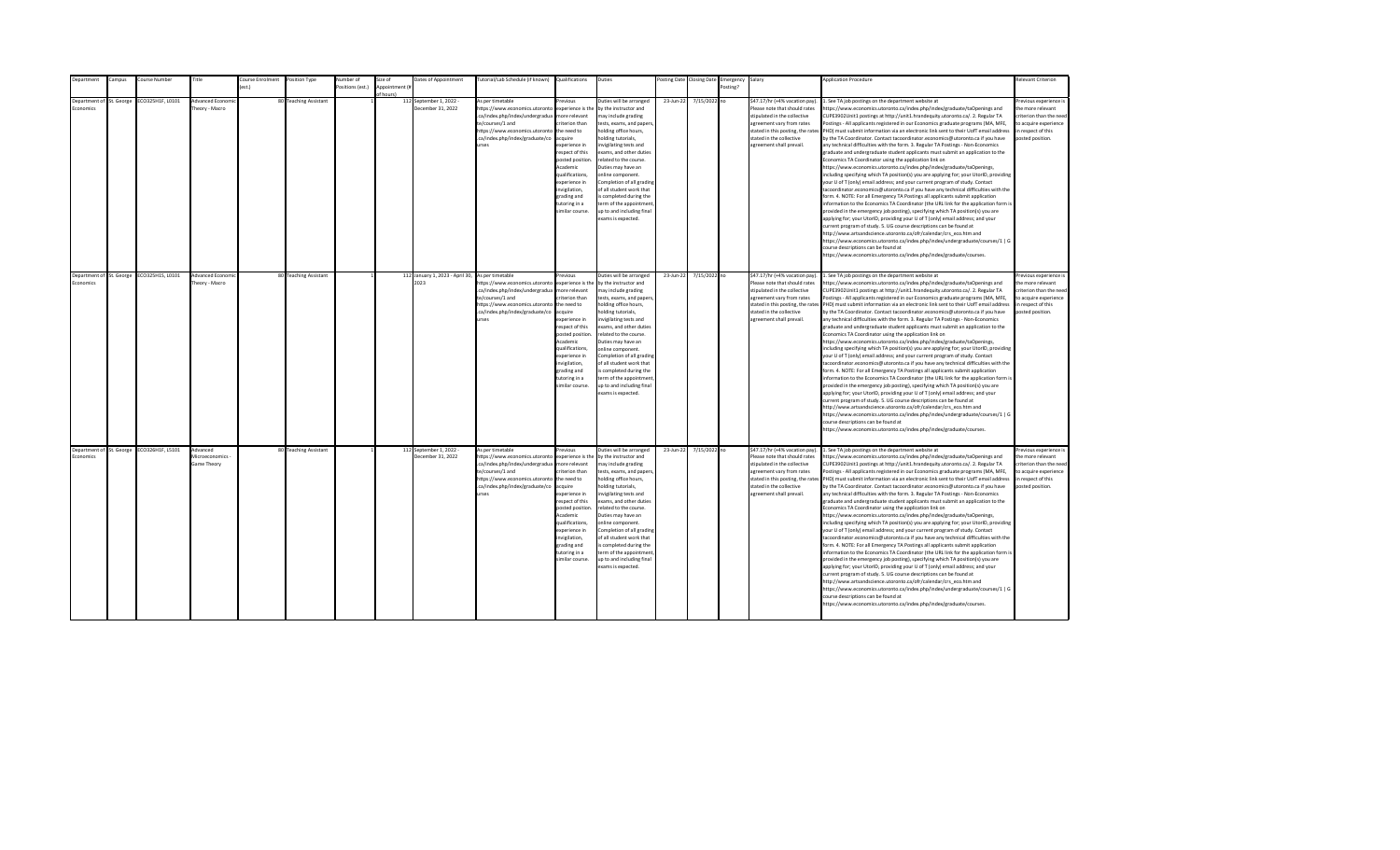|                  | Department               | ampus:                   | ourse Number     | Title                                            | <b>Course Enrolment</b> | Position Type          | lumber of       | size of        | Dates of Appointment                                     | lutorial/Lab Schedule (if known)                                                                                                                                                | Qualifications                                                                                                                                                                                                                                                        | Duties                                                                                                                                                                                                                                                                                                                                                                                                                                          | osting Date | <b>Closing Date</b> | Emergency | Salary                                                                                                                                                                               | <b>Application Procedure</b>                                                                                                                                                                                                                                                                                                                                                                                                                                                                                                                                                                                                                                                                                                                                                                                                                                                                                                                                                                                                                                                                                                                                                                                                                                                                                                                                                                                                                                                                                                                                                                                                                                                                                                                                                                 | Relevant Criterion                                                                                                                       |
|------------------|--------------------------|--------------------------|------------------|--------------------------------------------------|-------------------------|------------------------|-----------------|----------------|----------------------------------------------------------|---------------------------------------------------------------------------------------------------------------------------------------------------------------------------------|-----------------------------------------------------------------------------------------------------------------------------------------------------------------------------------------------------------------------------------------------------------------------|-------------------------------------------------------------------------------------------------------------------------------------------------------------------------------------------------------------------------------------------------------------------------------------------------------------------------------------------------------------------------------------------------------------------------------------------------|-------------|---------------------|-----------|--------------------------------------------------------------------------------------------------------------------------------------------------------------------------------------|----------------------------------------------------------------------------------------------------------------------------------------------------------------------------------------------------------------------------------------------------------------------------------------------------------------------------------------------------------------------------------------------------------------------------------------------------------------------------------------------------------------------------------------------------------------------------------------------------------------------------------------------------------------------------------------------------------------------------------------------------------------------------------------------------------------------------------------------------------------------------------------------------------------------------------------------------------------------------------------------------------------------------------------------------------------------------------------------------------------------------------------------------------------------------------------------------------------------------------------------------------------------------------------------------------------------------------------------------------------------------------------------------------------------------------------------------------------------------------------------------------------------------------------------------------------------------------------------------------------------------------------------------------------------------------------------------------------------------------------------------------------------------------------------|------------------------------------------------------------------------------------------------------------------------------------------|
|                  |                          |                          |                  |                                                  | $f$ est.)               |                        | ositions (est.) | Annointment (# |                                                          |                                                                                                                                                                                 |                                                                                                                                                                                                                                                                       |                                                                                                                                                                                                                                                                                                                                                                                                                                                 |             |                     | Posting?  |                                                                                                                                                                                      |                                                                                                                                                                                                                                                                                                                                                                                                                                                                                                                                                                                                                                                                                                                                                                                                                                                                                                                                                                                                                                                                                                                                                                                                                                                                                                                                                                                                                                                                                                                                                                                                                                                                                                                                                                                              |                                                                                                                                          |
| <b>Economics</b> | Denartment of            | St. George               | CO326H1S, L0101  | Advanced<br><b>Microeconomics</b><br>Game Theory |                         | 80 Teaching Assistant  |                 | of hours)      | 112 January 1, 2023 - April 30,<br>2023                  | As per timetable<br>https://www.economics.utoronto<br>.ca/index.php/index/undergradua                                                                                           | revious<br>experience is the<br>more relevant                                                                                                                                                                                                                         | Duties will be arranged<br>by the instructor and                                                                                                                                                                                                                                                                                                                                                                                                | 23-Jun-22   | 7/15/2022 no        |           | \$47.17/hr (+4% vacation pay)<br>Please note that should rates<br>stipulated in the collective                                                                                       | . See TA job postings on the department website at<br>ttps://www.economics.utoronto.ca/index.php/index/graduate/taOpenings and                                                                                                                                                                                                                                                                                                                                                                                                                                                                                                                                                                                                                                                                                                                                                                                                                                                                                                                                                                                                                                                                                                                                                                                                                                                                                                                                                                                                                                                                                                                                                                                                                                                               | Previous experience i<br>the more relevant<br>criterion than the need                                                                    |
|                  |                          |                          |                  |                                                  |                         |                        |                 |                |                                                          | te/courses/1 and<br>https://www.economics.utoronto<br>.ca/index.php/index/graduate/co<br>urses                                                                                  | riterion than<br>the need to<br>acquire<br>experience in<br>respect of this<br>posted position.<br>Academic<br>qualifications,<br>experience in<br>nvigilation,<br>grading and<br>tutoring in a<br>similar course.                                                    | may include grading<br>tests, exams, and papers,<br>holding office hours,<br>holding tutorials,<br>nvigilating tests and<br>exams, and other duties<br>related to the course.<br>Duties may have an<br>online component.<br>Completion of all grading<br>of all student work that<br>s completed during the<br>term of the appointment<br>up to and including final<br>exams is expected.                                                       |             |                     |           | agreement vary from rates<br>stated in this posting, the rates<br>stated in the collective<br>agreement shall prevail.                                                               | CUPE3902Unit1 postings at http://unit1.hrandequity.utoronto.ca/. 2. Regular TA<br>ostings - All applicants registered in our Economics graduate programs (MA, MFE,<br>PHD) must submit information via an electronic link sent to their UofT email address<br>by the TA Coordinator. Contact tacoordinator.economics@utoronto.ca if you have<br>any technical difficulties with the form. 3. Regular TA Postings - Non-Economics<br>graduate and undergraduate student applicants must submit an application to the<br>Economics TA Coordinator using the application link on<br>https://www.economics.utoronto.ca/index.php/index/graduate/taOpenings,<br>including specifying which TA position(s) you are applying for; your UtorID, providing<br>your U of T (only) email address; and your current program of study. Contact<br>acoordinator.economics@utoronto.ca if you have any technical difficulties with the<br>form. 4. NOTE: For all Emergency TA Postings all applicants submit application<br>information to the Economics TA Coordinator (the URL link for the application form is<br>provided in the emergency job posting), specifying which TA position(s) you are<br>applying for; your UtorID, providing your U of T (only) email address; and your<br>urrent program of study. 5. UG course descriptions can be found at<br>http://www.artsandscience.utoronto.ca/ofr/calendar/crs eco.htm and<br>https://www.economics.utoronto.ca/index.php/index/undergraduate/courses/1   G<br>ourse descriptions can be found at<br>https://www.economics.utoronto.ca/index.php/index/graduate/courses.                                                                                                                                                                           | to acquire experience<br>in respect of this<br>posted position.                                                                          |
| Economics        | Department of St. George |                          | ECO331H1S, L0101 | Behavioural and<br>Experimental<br>Economics     |                         | 120 Teaching Assistant | 1.2             |                | 140 January 1, 2023 - April 30, As per timetable<br>2023 | https://www.economics.utoronto<br>.ca/index.php/index/undergradua<br>te/courses/1 and<br>https://www.economics.utoronto<br>.ca/index.php/index/graduate/co<br>urses             | revious<br>experience is the<br>more relevant<br>criterion than<br>the need to<br>acquire<br>experience in<br>respect of this<br>posted position.<br>Academic<br>qualifications.<br>experience in<br>invigilation,<br>grading and<br>tutoring in a<br>similar course. | Duties will be arranged<br>by the instructor and<br>may include grading<br>tests, exams, and papers,<br>holding office hours,<br>holding tutorials,<br>invigilating tests and<br>exams, and other duties<br>related to the course.<br>Duties may have an<br>online component.<br>Completion of all grading<br>of all student work that<br>is completed during the<br>term of the appointment<br>up to and including final<br>exams is expected. | 23-Jun-22   | 7/15/2022 no        |           | \$47.17/hr (+4% vacation pay).<br>Please note that should rates<br>stipulated in the collective<br>agreement vary from rates<br>stated in the collective<br>agreement shall prevail. | 1. See TA job postings on the department website at<br>https://www.economics.utoronto.ca/index.php/index/graduate/taOpenings and<br>CUPE3902Unit1 postings at http://unit1.hrandequity.utoronto.ca/. 2. Regular TA<br>Postings - All applicants registered in our Economics graduate programs (MA, MFE,<br>stated in this posting, the rates PHD) must submit information via an electronic link sent to their UofT email address<br>by the TA Coordinator. Contact tacoordinator.economics@utoronto.ca if you have<br>any technical difficulties with the form. 3. Regular TA Postings - Non-Economics<br>graduate and undergraduate student applicants must submit an application to the<br>Economics TA Coordinator using the application link on<br>https://www.economics.utoronto.ca/index.php/index/graduate/taOpenings,<br>including specifying which TA position(s) you are applying for; your UtorID, providing<br>your U of T (only) email address; and your current program of study. Contact<br>tacoordinator.economics@utoronto.ca if you have any technical difficulties with the<br>form. 4. NOTE: For all Emergency TA Postings all applicants submit application<br>information to the Economics TA Coordinator (the URL link for the application form is<br>provided in the emergency job posting), specifying which TA position(s) you are<br>applying for; your UtorID, providing your U of T (only) email address; and your<br>current program of study. 5. UG course descriptions can be found at<br>http://www.artsandscience.utoronto.ca/ofr/calendar/crs_eco.htm and<br>https://www.economics.utoronto.ca/index.php/index/undergraduate/courses/1   G<br>ourse descriptions can be found at<br>ittps://www.economics.utoronto.ca/index.php/index/graduate/courses.  | Previous experience i<br>the more relevant<br>criterion than the need<br>to acquire experience<br>in respect of this<br>posted position. |
| Economics        |                          | Department of St. George | ECO331H1S, L0201 | Behavioural and<br>xperimental<br>conomics       |                         | 120 Teaching Assistant | 1.2             |                | 140 January 1, 2023 - April 30, As per timetable<br>2023 | https://www.economics.utoronto<br>.ca/index.php/index/undergradua<br>te/courses/1 and<br>https://www.economics.utoronto the need to<br>.ca/index.php/index/graduate/co<br>urses | Previous<br>experience is the<br>more relevant<br>criterion than<br>acquire<br>experience in<br>respect of this<br>posted position<br>Academic<br>qualifications,<br>experience in<br>invigilation,<br>grading and<br>tutoring in a<br>similar course.                | Duties will be arranged<br>by the instructor and<br>may include grading<br>tests, exams, and papers,<br>holding office hours,<br>holding tutorials,<br>nvigilating tests and<br>exams, and other duties<br>related to the course.<br>Duties may have an<br>online component.<br>Completion of all grading<br>of all student work that<br>is completed during the<br>term of the appointment<br>up to and including final<br>exams is expected.  | 23-Jun-22   | 7/15/2022 no        |           | \$47.17/hr (+4% vacation pay).<br>Please note that should rates<br>stipulated in the collective<br>agreement vary from rates<br>stated in the collective<br>agreement shall prevail. | 1. See TA job postings on the department website at<br>https://www.economics.utoronto.ca/index.php/index/graduate/taOpenings and<br>CUPE3902Unit1 postings at http://unit1.hrandequity.utoronto.ca/. 2. Regular TA<br>Postings - All applicants registered in our Economics graduate programs (MA, MFE,<br>stated in this posting, the rates PHD) must submit information via an electronic link sent to their UofT email address<br>by the TA Coordinator. Contact tacoordinator.economics@utoronto.ca if you have<br>any technical difficulties with the form. 3. Regular TA Postings - Non-Economics<br>graduate and undergraduate student applicants must submit an application to the<br>Economics TA Coordinator using the application link on<br>https://www.economics.utoronto.ca/index.php/index/graduate/taOpenings,<br>including specifying which TA position(s) you are applying for; your UtorID, providing<br>your U of T (only) email address; and your current program of study. Contact<br>tacoordinator.economics@utoronto.ca if you have any technical difficulties with the<br>form. 4. NOTE: For all Emergency TA Postings all applicants submit application<br>information to the Economics TA Coordinator (the URL link for the application form is<br>provided in the emergency job posting), specifying which TA position(s) you are<br>applying for; your UtorID, providing your U of T (only) email address; and your<br>current program of study. 5. UG course descriptions can be found at<br>http://www.artsandscience.utoronto.ca/ofr/calendar/crs eco.htm and<br>https://www.economics.utoronto.ca/index.php/index/undergraduate/courses/1   G<br>course descriptions can be found at<br>https://www.economics.utoronto.ca/index.php/index/graduate/courses. | revious experience i<br>the more relevant<br>criterion than the need<br>to acquire experience<br>in respect of this<br>posted position.  |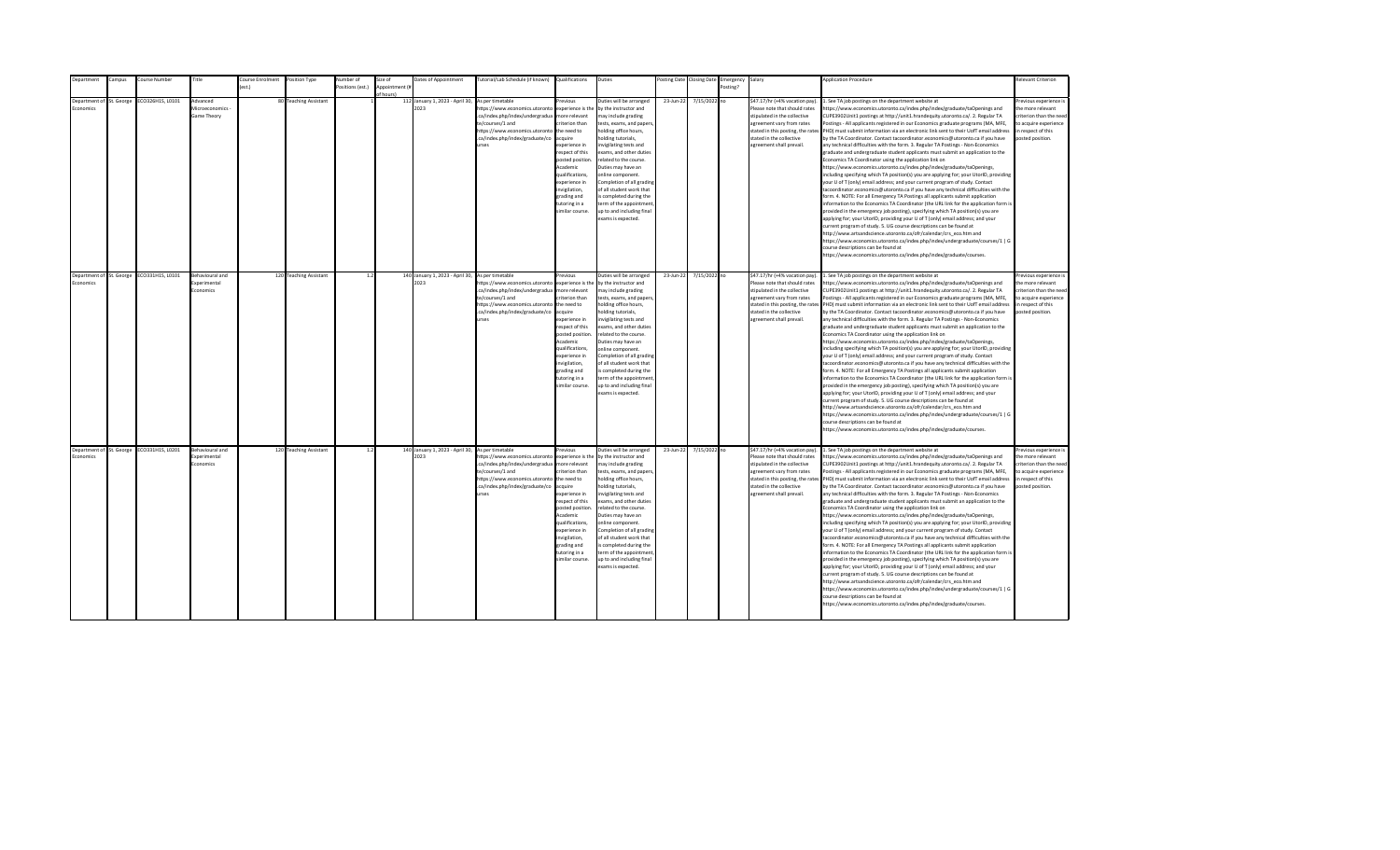| Department                            | Campus | Course Number                             | Title                  | Course Enrolment | Position Type          | Number of        | Size of                    | Dates of Appointment                         | Tutorial/Lab Schedule (if known) Qualifications                                                                                                                                                |                                                                                                                                                                                                                                                                    | Duties                                                                                                                                                                                                                                                                                                                                                                                                                                          |           | Posting Date Closing Date | Emergency Salary |                                                                                                                                                                                                                           | <b>Application Procedure</b>                                                                                                                                                                                                                                                                                                                                                                                                                                                                                                                                                                                                                                                                                                                                                                                                                                                                                                                                                                                                                                                                                                                                                                                                                                                                                                                                                                                                                                                                                                                                                                                                                                                                                                                               | <b>Relevant Criterion</b>                                                                                                                |
|---------------------------------------|--------|-------------------------------------------|------------------------|------------------|------------------------|------------------|----------------------------|----------------------------------------------|------------------------------------------------------------------------------------------------------------------------------------------------------------------------------------------------|--------------------------------------------------------------------------------------------------------------------------------------------------------------------------------------------------------------------------------------------------------------------|-------------------------------------------------------------------------------------------------------------------------------------------------------------------------------------------------------------------------------------------------------------------------------------------------------------------------------------------------------------------------------------------------------------------------------------------------|-----------|---------------------------|------------------|---------------------------------------------------------------------------------------------------------------------------------------------------------------------------------------------------------------------------|------------------------------------------------------------------------------------------------------------------------------------------------------------------------------------------------------------------------------------------------------------------------------------------------------------------------------------------------------------------------------------------------------------------------------------------------------------------------------------------------------------------------------------------------------------------------------------------------------------------------------------------------------------------------------------------------------------------------------------------------------------------------------------------------------------------------------------------------------------------------------------------------------------------------------------------------------------------------------------------------------------------------------------------------------------------------------------------------------------------------------------------------------------------------------------------------------------------------------------------------------------------------------------------------------------------------------------------------------------------------------------------------------------------------------------------------------------------------------------------------------------------------------------------------------------------------------------------------------------------------------------------------------------------------------------------------------------------------------------------------------------|------------------------------------------------------------------------------------------------------------------------------------------|
|                                       |        |                                           |                        | est.)            |                        | Positions (est.) | Appointment (i<br>f hours) |                                              |                                                                                                                                                                                                |                                                                                                                                                                                                                                                                    |                                                                                                                                                                                                                                                                                                                                                                                                                                                 |           |                           | Posting?         |                                                                                                                                                                                                                           |                                                                                                                                                                                                                                                                                                                                                                                                                                                                                                                                                                                                                                                                                                                                                                                                                                                                                                                                                                                                                                                                                                                                                                                                                                                                                                                                                                                                                                                                                                                                                                                                                                                                                                                                                            |                                                                                                                                          |
| Department of St. George<br>conomics  |        | ECO333H1F, L0101                          | <b>Urban Economics</b> |                  | 150 Teaching Assistant | 1.5              |                            | 140 September 1, 2022 -<br>December 31, 2022 | As per timetable<br>https://www.economics.utoronto<br>.ca/index.php/index/undergradua<br>te/courses/1 and<br>https://www.economics.utoronto<br>.ca/index.php/index/graduate/co<br><b>urses</b> | revious<br>experience is the<br>nore relevant<br>riterion than<br>the need to<br>cquire<br>xperience in<br>espect of this<br>posted position<br>Academic<br>ualifications,<br>xperience in<br>nvigilation,<br>trading and<br>utoring in a<br>imilar course.        | Duties will be arranged<br>by the instructor and<br>nay include grading<br>tests, exams, and papers<br>nolding office hours,<br>olding tutorials,<br>nvigilating tests and<br>exams, and other duties<br>elated to the course.<br>Duties may have an<br>online component.<br>Completion of all grading<br>of all student work that<br>s completed during the<br>term of the appointment<br>up to and including final<br>exams is expected.      | 23-Jun-22 | 7/15/2022 no              |                  | \$47.17/hr (+4% vacation pay).<br>Please note that should rates<br>stipulated in the collective<br>agreement vary from rates<br>stated in this posting, the rates<br>stated in the collective<br>agreement shall prevail. | 1. See TA job postings on the department website at<br>https://www.economics.utoronto.ca/index.php/index/graduate/taOpenings and<br>CUPE3902Unit1 postings at http://unit1.hrandequity.utoronto.ca/. 2. Regular TA<br>Postings - All applicants registered in our Economics graduate programs (MA, MFE,<br>PHD) must submit information via an electronic link sent to their UofT email address<br>by the TA Coordinator. Contact tacoordinator.economics@utoronto.ca if you have<br>any technical difficulties with the form. 3. Regular TA Postings - Non-Economics<br>graduate and undergraduate student applicants must submit an application to the<br>Economics TA Coordinator using the application link on<br>https://www.economics.utoronto.ca/index.php/index/graduate/taOpenings,<br>including specifying which TA position(s) you are applying for; your UtorID, providing<br>your U of T (only) email address; and your current program of study. Contact<br>tacoordinator.economics@utoronto.ca if you have any technical difficulties with the<br>form. 4. NOTE: For all Emergency TA Postings all applicants submit application<br>information to the Economics TA Coordinator (the URL link for the application form is<br>provided in the emergency job posting), specifying which TA position(s) you are<br>applying for; your UtorID, providing your U of T (only) email address; and your<br>current program of study. 5. UG course descriptions can be found at<br>http://www.artsandscience.utoronto.ca/ofr/calendar/crs eco.htm and<br>https://www.economics.utoronto.ca/index.php/index/undergraduate/courses/1   G<br>course descriptions can be found at<br>https://www.economics.utoronto.ca/index.php/index/graduate/courses. | revious experience i<br>the more relevant<br>riterion than the need<br>to acquire experience<br>in respect of this<br>posted position.   |
| Department of St. George<br>Economics |        | ECO333H1F, L0201                          | Urban Economics        |                  | 150 Teaching Assistant | 1.5              |                            | 140 September 1, 2022<br>December 31, 2022   | As per timetable<br>https://www.economics.utoronto<br>.ca/index.php/index/undergradua<br>te/courses/1 and<br>https://www.economics.utoronto<br>.ca/index.php/index/graduate/co<br><b>IFSPS</b> | revious<br>experience is the<br>more relevant<br>riterion than<br>the need to<br>acquire<br>xnerience in<br>espect of this<br>posted position<br>Academic<br>qualifications,<br>experience in<br>nvigilation,<br>grading and<br>tutoring in a<br>imilar course.    | Duties will be arranged<br>by the instructor and<br>may include grading<br>tests, exams, and papers,<br>holding office hours,<br>nolding tutorials,<br>nvigilating tests and<br>exams, and other duties<br>related to the course.<br>Duties may have an<br>online component.<br>Completion of all grading<br>of all student work that<br>is completed during the<br>term of the appointment<br>up to and including final<br>exams is expected.  | 23-Jun-22 | 7/15/2022 no              |                  | \$47.17/hr (+4% vacation pay).<br>Please note that should rates<br>stipulated in the collective<br>agreement vary from rates<br>stated in this posting, the rates<br>stated in the collective<br>agreement shall prevail. | 1. See TA job postings on the department website at<br>https://www.economics.utoronto.ca/index.php/index/graduate/taOpenings and<br>CUPE3902Unit1 postings at http://unit1.hrandequity.utoronto.ca/, 2. Regular TA<br>Postings - All applicants registered in our Economics graduate programs (MA, MFE.<br>PHD) must submit information via an electronic link sent to their UofT email address<br>by the TA Coordinator. Contact tacoordinator.economics@utoronto.ca if you have<br>any technical difficulties with the form. 3. Regular TA Postings - Non-Economics<br>graduate and undergraduate student applicants must submit an application to the<br>Economics TA Coordinator using the application link on<br>https://www.economics.utoronto.ca/index.php/index/graduate/taOpenings,<br>including specifying which TA position(s) you are applying for; your UtorID, providing<br>your U of T (only) email address; and your current program of study. Contact<br>tacoordinator.economics@utoronto.ca if you have any technical difficulties with the<br>form. 4. NOTE: For all Emergency TA Postings all applicants submit application<br>information to the Economics TA Coordinator (the URL link for the application form is<br>provided in the emergency job posting), specifying which TA position(s) you are<br>applying for; your UtorID, providing your U of T (only) email address; and your<br>current program of study. 5. UG course descriptions can be found at<br>http://www.artsandscience.utoronto.ca/ofr/calendar/crs_eco.htm and<br>https://www.economics.utoronto.ca/index.php/index/undergraduate/courses/1   G<br>course descriptions can be found at<br>https://www.economics.utoronto.ca/index.php/index/graduate/courses. | Previous experience i<br>the more relevant<br>criterion than the need<br>to acquire experience<br>in respect of this<br>posted position. |
| Economics                             |        | Department of St. George ECO333H1F, L5101 | Urban Economics        |                  | 150 Teaching Assistant | 1.5              |                            | 140 September 1, 2022 -<br>December 31, 2022 | As per timetable<br>https://www.economics.utoronto<br>.ca/index.php/index/undergradua<br>te/courses/1 and<br>https://www.economics.utoronto<br>.ca/index.php/index/graduate/co<br>urses        | revious<br>experience is the<br>more relevant<br>riterion than<br>the need to<br>acquire<br>experience in<br>respect of this<br>posted position<br>Academic<br>qualifications,<br>experience in<br>invigilation,<br>grading and<br>tutoring in a<br>imilar course. | Duties will be arranged<br>by the instructor and<br>may include grading<br>tests, exams, and papers,<br>holding office hours,<br>nolding tutorials,<br>nvigilating tests and<br>exams, and other duties<br>related to the course.<br>Duties may have an<br>online component.<br>Completion of all grading<br>of all student work that<br>is completed during the<br>term of the appointment,<br>up to and including final<br>exams is expected. | 23-Jun-22 | 7/15/2022 no              |                  | \$47.17/hr (+4% vacation pay).<br>Please note that should rates<br>stipulated in the collective<br>agreement vary from rates<br>stated in this posting, the rates<br>stated in the collective<br>agreement shall prevail. | 1. See TA job postings on the department website at<br>https://www.economics.utoronto.ca/index.php/index/graduate/taOpenings and<br>CUPE3902Unit1 postings at http://unit1.hrandequity.utoronto.ca/. 2. Regular TA<br>Postings - All applicants registered in our Economics graduate programs (MA, MFE,<br>PHD) must submit information via an electronic link sent to their UofT email address<br>by the TA Coordinator. Contact tacoordinator.economics@utoronto.ca if you have<br>any technical difficulties with the form. 3. Regular TA Postings - Non-Economics<br>graduate and undergraduate student applicants must submit an application to the<br>Economics TA Coordinator using the application link on<br>https://www.economics.utoronto.ca/index.php/index/graduate/taOpenings,<br>including specifying which TA position(s) you are applying for; your UtorID, providing<br>your U of T (only) email address; and your current program of study. Contact<br>tacoordinator.economics@utoronto.ca if you have any technical difficulties with the<br>form. 4. NOTE: For all Emergency TA Postings all applicants submit application<br>information to the Economics TA Coordinator (the URL link for the application form is<br>provided in the emergency job posting), specifying which TA position(s) you are<br>applying for; your UtorID, providing your U of T (only) email address; and your<br>current program of study. 5. UG course descriptions can be found at<br>http://www.artsandscience.utoronto.ca/ofr/calendar/crs_eco.htm and<br>https://www.economics.utoronto.ca/index.php/index/undergraduate/courses/1   G<br>course descriptions can be found at<br>https://www.economics.utoronto.ca/index.php/index/graduate/courses. | Previous experience i<br>the more relevant<br>criterion than the need<br>to acquire experience<br>in respect of this<br>posted position. |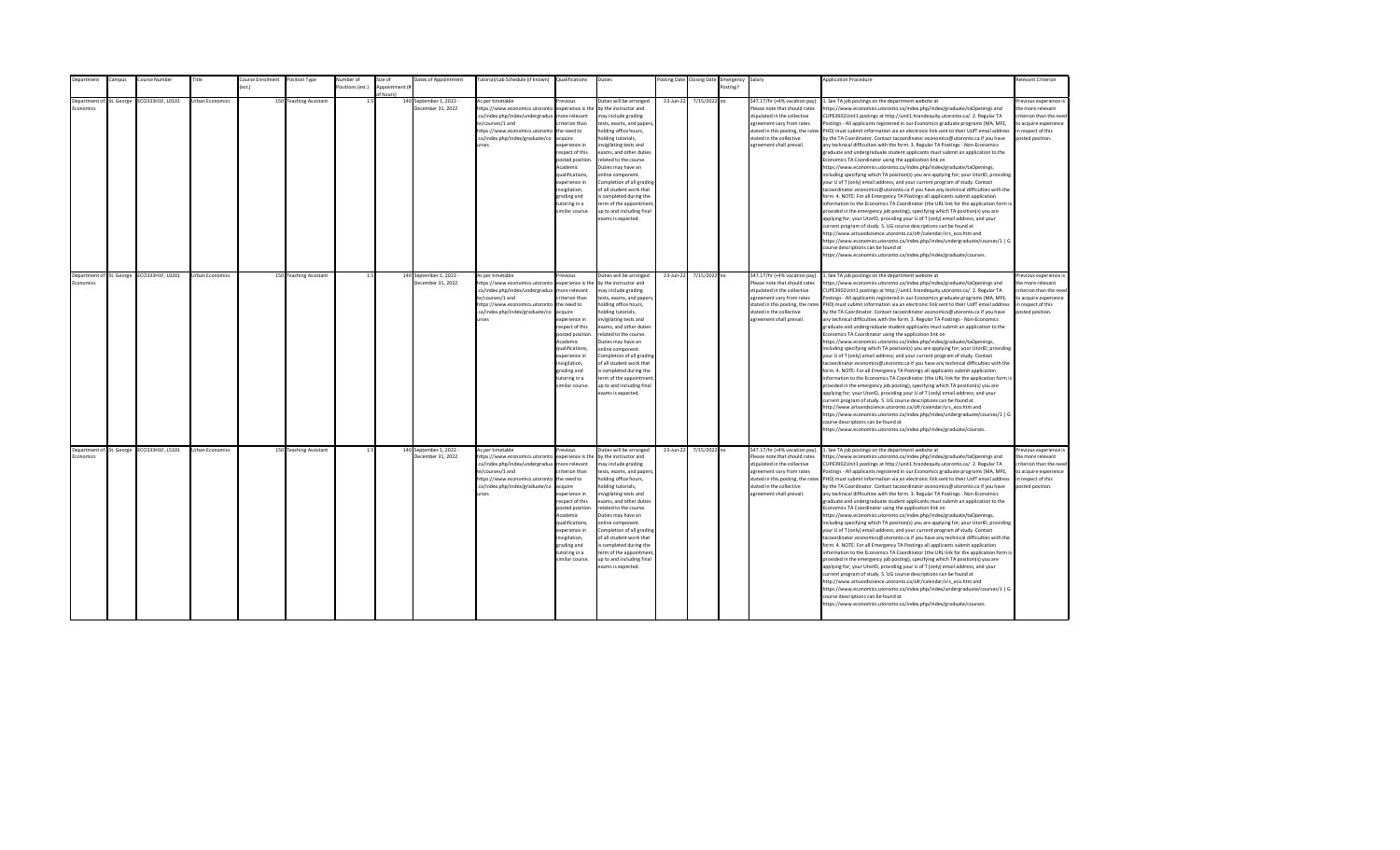| <b>Department</b> | Campus                   | Course Number                             | Title                             | Course Enrolment | Position Type          | Number of        | Size of                    | Dates of Appointment                                     | Tutorial/Lab Schedule (if known) Qualifications                                                                                                                                                |                                                                                                                                                                                                                                                                    | Duties                                                                                                                                                                                                                                                                                                                                                                                                                                         |           | Posting Date Closing Date | Emergency Salary |                                                                                                                                                                                                                           | <b>Application Procedure</b>                                                                                                                                                                                                                                                                                                                                                                                                                                                                                                                                                                                                                                                                                                                                                                                                                                                                                                                                                                                                                                                                                                                                                                                                                                                                                                                                                                                                                                                                                                                                                                                                                                                                                                                                                                 | <b>Relevant Criterion</b>                                                                                                               |
|-------------------|--------------------------|-------------------------------------------|-----------------------------------|------------------|------------------------|------------------|----------------------------|----------------------------------------------------------|------------------------------------------------------------------------------------------------------------------------------------------------------------------------------------------------|--------------------------------------------------------------------------------------------------------------------------------------------------------------------------------------------------------------------------------------------------------------------|------------------------------------------------------------------------------------------------------------------------------------------------------------------------------------------------------------------------------------------------------------------------------------------------------------------------------------------------------------------------------------------------------------------------------------------------|-----------|---------------------------|------------------|---------------------------------------------------------------------------------------------------------------------------------------------------------------------------------------------------------------------------|----------------------------------------------------------------------------------------------------------------------------------------------------------------------------------------------------------------------------------------------------------------------------------------------------------------------------------------------------------------------------------------------------------------------------------------------------------------------------------------------------------------------------------------------------------------------------------------------------------------------------------------------------------------------------------------------------------------------------------------------------------------------------------------------------------------------------------------------------------------------------------------------------------------------------------------------------------------------------------------------------------------------------------------------------------------------------------------------------------------------------------------------------------------------------------------------------------------------------------------------------------------------------------------------------------------------------------------------------------------------------------------------------------------------------------------------------------------------------------------------------------------------------------------------------------------------------------------------------------------------------------------------------------------------------------------------------------------------------------------------------------------------------------------------|-----------------------------------------------------------------------------------------------------------------------------------------|
|                   |                          |                                           |                                   | est.)            |                        | Positions (est.) | Appointment (i<br>f hourch |                                                          |                                                                                                                                                                                                |                                                                                                                                                                                                                                                                    |                                                                                                                                                                                                                                                                                                                                                                                                                                                |           |                           | Posting?         |                                                                                                                                                                                                                           |                                                                                                                                                                                                                                                                                                                                                                                                                                                                                                                                                                                                                                                                                                                                                                                                                                                                                                                                                                                                                                                                                                                                                                                                                                                                                                                                                                                                                                                                                                                                                                                                                                                                                                                                                                                              |                                                                                                                                         |
| conomics          | Department of St. George | ECO334H1F, L0101                          | The Political<br>conomy of Media  |                  | 100 Teaching Assistant |                  |                            | 140 September 1, 2022 -<br>December 31, 2022             | As per timetable<br>https://www.economics.utoronto<br>.ca/index.php/index/undergradua<br>te/courses/1 and<br>https://www.economics.utoronto<br>.ca/index.php/index/graduate/co<br><b>urses</b> | revious<br>experience is the<br>nore relevant<br>riterion than<br>the need to<br>cauire<br>xperience in<br>espect of this<br>posted position<br>Academic<br>qualifications,<br>xperience in<br>wigilation,<br>grading and<br>utoring in a<br>imilar course.        | Duties will be arranged<br>by the instructor and<br>nay include grading<br>tests, exams, and papers<br>nolding office hours,<br>olding tutorials.<br>nvigilating tests and<br>exams, and other duties<br>related to the course.<br>Duties may have an<br>online component.<br>Completion of all grading<br>of all student work that<br>s completed during the<br>erm of the appointment<br>up to and including final<br>exams is expected.     | 23-Jun-22 | 7/15/2022 no              |                  | \$47.17/hr (+4% vacation pay).<br>Please note that should rates<br>stipulated in the collective<br>agreement vary from rates<br>stated in this posting, the rates<br>stated in the collective<br>agreement shall prevail. | . See TA job postings on the department website at<br>https://www.economics.utoronto.ca/index.php/index/graduate/taOpenings and<br>CUPE3902Unit1 postings at http://unit1.hrandequity.utoronto.ca/. 2. Regular TA<br>Postings - All applicants registered in our Economics graduate programs (MA, MFE,<br>PHD) must submit information via an electronic link sent to their UofT email address<br>by the TA Coordinator. Contact tacoordinator.economics@utoronto.ca if you have<br>any technical difficulties with the form. 3. Regular TA Postings - Non-Economics<br>graduate and undergraduate student applicants must submit an application to the<br>Economics TA Coordinator using the application link on<br>https://www.economics.utoronto.ca/index.php/index/graduate/taOpenings,<br>including specifying which TA position(s) you are applying for; your UtorID, providing<br>your U of T (only) email address; and your current program of study. Contact<br>tacoordinator.economics@utoronto.ca if you have any technical difficulties with the<br>form. 4. NOTE: For all Emergency TA Postings all applicants submit application<br>information to the Economics TA Coordinator (the URL link for the application form is<br>provided in the emergency job posting), specifying which TA position(s) you are<br>applying for; your UtorID, providing your U of T (only) email address; and your<br>current program of study. 5. UG course descriptions can be found at<br>http://www.artsandscience.utoronto.ca/ofr/calendar/crs_eco.htm and<br>https://www.economics.utoronto.ca/index.php/index/undergraduate/courses/1   G<br>course descriptions can be found at<br>https://www.economics.utoronto.ca/index.php/index/graduate/courses.                                    | revious experience i<br>the more relevant<br>criterion than the nee-<br>to acquire experience<br>in respect of this<br>posted position. |
| Economics         | Department of St. George | ECO334H1S, L0101                          | The Political<br>Economy of Media |                  | 100 Teaching Assistant |                  |                            | 140 January 1, 2023 - April 30, As per timetable<br>2023 | https://www.economics.utoronto                                                                                                                                                                 | revious<br>experience is the                                                                                                                                                                                                                                       | Duties will be arranged<br>by the instructor and                                                                                                                                                                                                                                                                                                                                                                                               | 23-Jun-22 | 7/15/2022 no              |                  | \$47.17/hr (+4% vacation pay).<br>Please note that should rates                                                                                                                                                           | 1. See TA job postings on the department website at<br>https://www.economics.utoronto.ca/index.php/index/graduate/taOpenings and                                                                                                                                                                                                                                                                                                                                                                                                                                                                                                                                                                                                                                                                                                                                                                                                                                                                                                                                                                                                                                                                                                                                                                                                                                                                                                                                                                                                                                                                                                                                                                                                                                                             | Previous experience i<br>the more relevant                                                                                              |
|                   |                          |                                           |                                   |                  |                        |                  |                            |                                                          | .ca/index.php/index/undergradua<br>te/courses/1 and<br>https://www.economics.utoronto<br>.ca/index.php/index/graduate/co<br><b>urses</b>                                                       | more relevant<br>riterion than<br>the need to<br>acquire<br>experience in<br>resnect of this<br>posted position<br>Academic<br>qualifications.<br>experience in<br>invigilation,<br>grading and<br>tutoring in a<br>imilar course.                                 | may include grading<br>tests, exams, and papers,<br>holding office hours,<br>nolding tutorials,<br>nvigilating tests and<br>exams, and other duties<br>related to the course.<br>Duties may have an<br>online component.<br>Completion of all grading<br>of all student work that<br>is completed during the<br>term of the appointment<br>up to and including final<br>exams is expected.                                                     |           |                           |                  | stipulated in the collective<br>agreement vary from rates<br>stated in the collective<br>agreement shall prevail.                                                                                                         | CUPE3902Unit1 postings at http://unit1.hrandequity.utoronto.ca/. 2. Regular TA<br>Postings - All applicants registered in our Economics graduate programs (MA, MFE,<br>stated in this posting, the rates PHD) must submit information via an electronic link sent to their UofT email address<br>by the TA Coordinator. Contact tacoordinator.economics@utoronto.ca if you have<br>any technical difficulties with the form. 3. Regular TA Postings - Non-Economics<br>eraduate and undergraduate student applicants must submit an application to the<br>Economics TA Coordinator using the application link on<br>https://www.economics.utoronto.ca/index.php/index/graduate/taOpenings,<br>including specifying which TA position(s) you are applying for; your UtorID, providing<br>your U of T (only) email address; and your current program of study. Contact<br>tacoordinator.economics@utoronto.ca if you have any technical difficulties with the<br>form. 4. NOTE: For all Emergency TA Postings all applicants submit application<br>information to the Economics TA Coordinator (the URL link for the application form is<br>provided in the emergency job posting), specifying which TA position(s) you are<br>applying for; your UtorID, providing your U of T (only) email address; and your<br>current program of study. 5. UG course descriptions can be found at<br>http://www.artsandscience.utoronto.ca/ofr/calendar/crs_eco.htm and<br>https://www.economics.utoronto.ca/index.php/index/undergraduate/courses/1   G<br>course descriptions can be found at<br>https://www.economics.utoronto.ca/index.php/index/graduate/courses.                                                                                                                                     | criterion than the need<br>to acquire experience<br>in respect of this<br>posted position.                                              |
| Economics         |                          | Department of St. George ECO336H1F, L0101 | <b>Public Economics</b>           |                  | 70 Teaching Assistant  |                  |                            | 98 September 1, 2022 -<br>December 31, 2022              | As per timetable<br>https://www.economics.utoronto<br>.ca/index.php/index/undergradua<br>te/courses/1 and<br>https://www.economics.utoronto<br>.ca/index.php/index/graduate/co<br><b>urses</b> | revious<br>experience is the<br>more relevant<br>riterion than<br>the need to<br>acquire<br>experience in<br>respect of this<br>posted position<br>Academic<br>qualifications,<br>experience in<br>invigilation,<br>grading and<br>tutoring in a<br>imilar course. | Duties will be arranged<br>by the instructor and<br>may include grading<br>tests, exams, and papers,<br>holding office hours,<br>nolding tutorials,<br>nvigilating tests and<br>exams, and other duties<br>related to the course.<br>Duties may have an<br>online component.<br>Completion of all grading<br>of all student work that<br>is completed during the<br>term of the appointment<br>up to and including final<br>exams is expected. | 23-Jun-22 | 7/15/2022 no              |                  | \$47.17/hr (+4% vacation pay).<br>Please note that should rates<br>stipulated in the collective<br>agreement vary from rates<br>stated in the collective<br>agreement shall prevail.                                      | 1. See TA job postings on the department website at<br>https://www.economics.utoronto.ca/index.php/index/graduate/taOpenings and<br>CUPE3902Unit1 postings at http://unit1.hrandequity.utoronto.ca/. 2. Regular TA<br>Postings - All applicants registered in our Economics graduate programs (MA, MFE,<br>stated in this posting, the rates PHD) must submit information via an electronic link sent to their UofT email address<br>by the TA Coordinator. Contact tacoordinator.economics@utoronto.ca if you have<br>any technical difficulties with the form. 3. Regular TA Postings - Non-Economics<br>graduate and undergraduate student applicants must submit an application to the<br>Economics TA Coordinator using the application link on<br>https://www.economics.utoronto.ca/index.php/index/graduate/taOpenings,<br>including specifying which TA position(s) you are applying for; your UtorID, providing<br>your U of T (only) email address; and your current program of study. Contact<br>tacoordinator.economics@utoronto.ca if you have any technical difficulties with the<br>form. 4. NOTE: For all Emergency TA Postings all applicants submit application<br>information to the Economics TA Coordinator (the URL link for the application form is<br>provided in the emergency job posting), specifying which TA position(s) you are<br>applying for; your UtorID, providing your U of T (only) email address; and your<br>current program of study. 5. UG course descriptions can be found at<br>http://www.artsandscience.utoronto.ca/ofr/calendar/crs eco.htm and<br>https://www.economics.utoronto.ca/index.php/index/undergraduate/courses/1   G<br>course descriptions can be found at<br>https://www.economics.utoronto.ca/index.php/index/graduate/courses. | revious experience i<br>the more relevant<br>criterion than the need<br>to acquire experience<br>in respect of this<br>posted position. |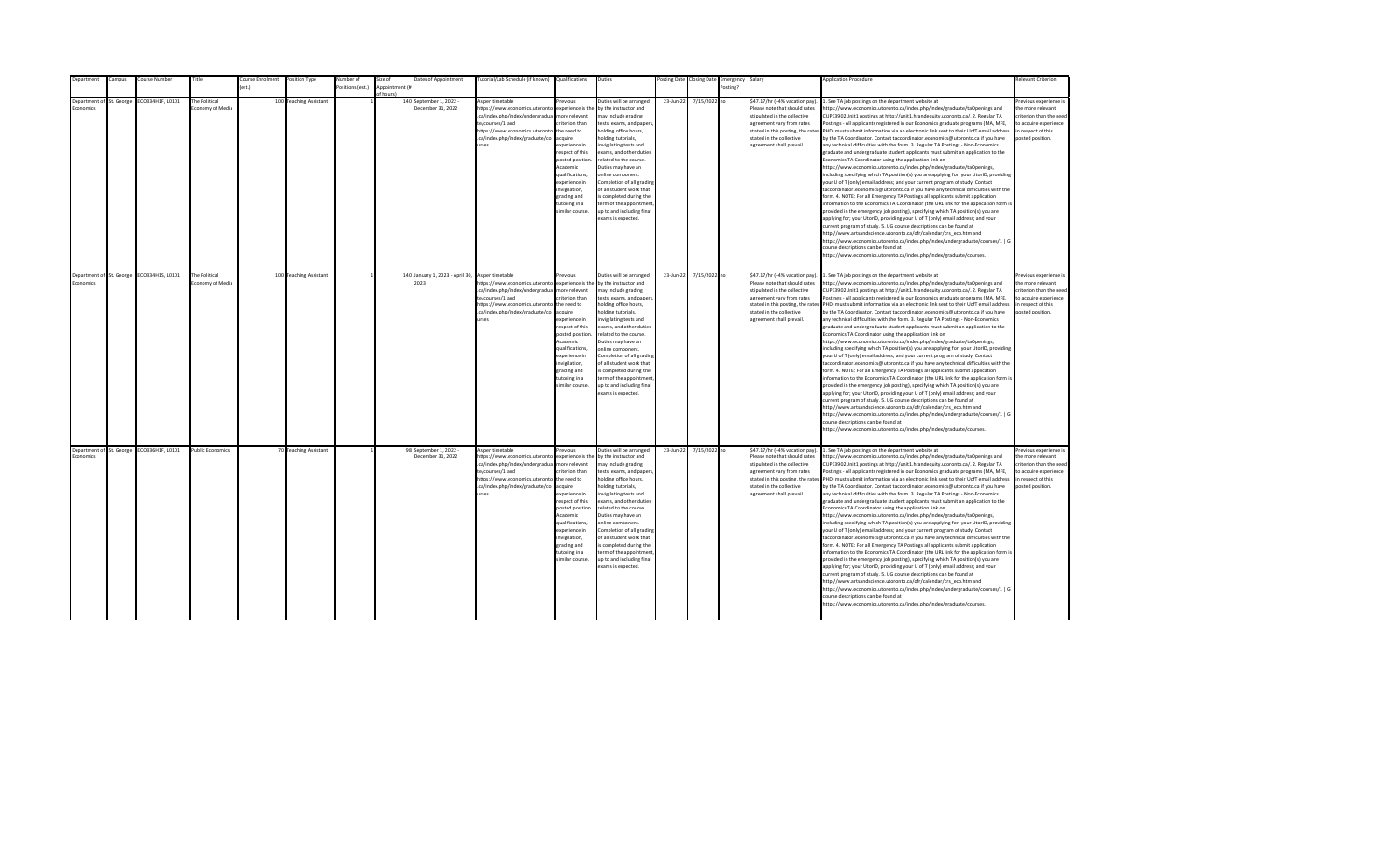| epartment       | ampus:                   | Course Number                             | Title                                    | ourse Enrolment  | Position Type          | Number of        | Size of        | Dates of Appointment                             | utorial/Lab Schedule (if known)                    | Qualifications                   | Duties                                                |           | osting Date Closing Date | Emergency | Salary                                                          | <b>Application Procedure</b>                                                                                                                                                                                | <b>Relevant Criterion</b>                   |
|-----------------|--------------------------|-------------------------------------------|------------------------------------------|------------------|------------------------|------------------|----------------|--------------------------------------------------|----------------------------------------------------|----------------------------------|-------------------------------------------------------|-----------|--------------------------|-----------|-----------------------------------------------------------------|-------------------------------------------------------------------------------------------------------------------------------------------------------------------------------------------------------------|---------------------------------------------|
|                 |                          |                                           |                                          | $o$ ct $\lambda$ |                        | Positions (est.) | Appointment (i |                                                  |                                                    |                                  |                                                       |           |                          | Posting?  |                                                                 |                                                                                                                                                                                                             |                                             |
|                 | Department of St. George | CO339H1F, L0101                           | Labour Economics:                        |                  | 100 Teaching Assistant |                  | of hours)      | 140 September 1, 2022 -                          | As per timetable                                   | revinus                          | Duties will be arranged                               | 23-Jun-22 | 7/15/2022 no             |           | \$47.17/hr (+4% vacation pay).                                  | . See TA job postings on the department website at                                                                                                                                                          | Previous experience i                       |
| <b>conomics</b> |                          |                                           | mnloyment.                               |                  |                        |                  |                | December 31, 2022                                | https://www.economics.utoronto                     | experience is the                | by the instructor and                                 |           |                          |           | Please note that should rates                                   | https://www.economics.utoronto.ca/index.php/index/graduate/taOpenings and                                                                                                                                   | the more relevant                           |
|                 |                          |                                           | <b>Wages and Public</b>                  |                  |                        |                  |                |                                                  | .ca/index.php/index/undergradua                    | more relevant                    | may include grading                                   |           |                          |           | stipulated in the collective                                    | CUPE3902Unit1 postings at http://unit1.hrandequity.utoronto.ca/. 2. Regular TA                                                                                                                              | criterion than the need                     |
|                 |                          |                                           | Policy                                   |                  |                        |                  |                |                                                  | te/courses/1 and                                   | riterion than                    | tests, exams, and papers,                             |           |                          |           | agreement vary from rates                                       | Postings - All applicants registered in our Economics graduate programs (MA, MFE,                                                                                                                           | to acquire experience                       |
|                 |                          |                                           |                                          |                  |                        |                  |                |                                                  | https://www.economics.utoronto                     | the need to                      | holding office hours,                                 |           |                          |           | stated in this posting, the rates                               | PHD) must submit information via an electronic link sent to their UofT email address                                                                                                                        | in respect of this                          |
|                 |                          |                                           |                                          |                  |                        |                  |                |                                                  | .ca/index.php/index/graduate/co                    | acquire                          | nolding tutorials,                                    |           |                          |           | stated in the collective                                        | by the TA Coordinator. Contact tacoordinator.economics@utoronto.ca if you have                                                                                                                              | posted position.                            |
|                 |                          |                                           |                                          |                  |                        |                  |                |                                                  | <b>Print</b>                                       | experience in                    | nvigilating tests and                                 |           |                          |           | agreement shall prevail.                                        | any technical difficulties with the form. 3. Regular TA Postings - Non-Economics                                                                                                                            |                                             |
|                 |                          |                                           |                                          |                  |                        |                  |                |                                                  |                                                    | respect of this                  | exams, and other duties                               |           |                          |           |                                                                 | graduate and undergraduate student applicants must submit an application to the                                                                                                                             |                                             |
|                 |                          |                                           |                                          |                  |                        |                  |                |                                                  |                                                    | posted position.                 | related to the course.                                |           |                          |           |                                                                 | Economics TA Coordinator using the application link on                                                                                                                                                      |                                             |
|                 |                          |                                           |                                          |                  |                        |                  |                |                                                  |                                                    | Academic                         | Duties may have an                                    |           |                          |           |                                                                 | https://www.economics.utoronto.ca/index.php/index/graduate/taOpenings,                                                                                                                                      |                                             |
|                 |                          |                                           |                                          |                  |                        |                  |                |                                                  |                                                    | qualifications,<br>experience in | online component.<br>Completion of all grading        |           |                          |           |                                                                 | including specifying which TA position(s) you are applying for; your UtorID, providing<br>your U of T (only) email address; and your current program of study. Contact                                      |                                             |
|                 |                          |                                           |                                          |                  |                        |                  |                |                                                  |                                                    | nvigilation,                     | of all student work that                              |           |                          |           |                                                                 | tacoordinator.economics@utoronto.ca if you have any technical difficulties with the                                                                                                                         |                                             |
|                 |                          |                                           |                                          |                  |                        |                  |                |                                                  |                                                    | grading and                      | s completed during the                                |           |                          |           |                                                                 | form. 4. NOTE: For all Emergency TA Postings all applicants submit application                                                                                                                              |                                             |
|                 |                          |                                           |                                          |                  |                        |                  |                |                                                  |                                                    | tutoring in a                    | term of the appointment                               |           |                          |           |                                                                 | information to the Economics TA Coordinator (the URL link for the application form is                                                                                                                       |                                             |
|                 |                          |                                           |                                          |                  |                        |                  |                |                                                  |                                                    | imilar course.                   | up to and including final                             |           |                          |           |                                                                 | provided in the emergency job posting), specifying which TA position(s) you are                                                                                                                             |                                             |
|                 |                          |                                           |                                          |                  |                        |                  |                |                                                  |                                                    |                                  | exams is expected.                                    |           |                          |           |                                                                 | applying for; your UtorID, providing your U of T (only) email address; and your                                                                                                                             |                                             |
|                 |                          |                                           |                                          |                  |                        |                  |                |                                                  |                                                    |                                  |                                                       |           |                          |           |                                                                 | current program of study. 5. UG course descriptions can be found at                                                                                                                                         |                                             |
|                 |                          |                                           |                                          |                  |                        |                  |                |                                                  |                                                    |                                  |                                                       |           |                          |           |                                                                 | http://www.artsandscience.utoronto.ca/ofr/calendar/crs eco.htm and                                                                                                                                          |                                             |
|                 |                          |                                           |                                          |                  |                        |                  |                |                                                  |                                                    |                                  |                                                       |           |                          |           |                                                                 | https://www.economics.utoronto.ca/index.php/index/undergraduate/courses/1   G                                                                                                                               |                                             |
|                 |                          |                                           |                                          |                  |                        |                  |                |                                                  |                                                    |                                  |                                                       |           |                          |           |                                                                 | course descriptions can be found at                                                                                                                                                                         |                                             |
|                 |                          |                                           |                                          |                  |                        |                  |                |                                                  |                                                    |                                  |                                                       |           |                          |           |                                                                 | https://www.economics.utoronto.ca/index.php/index/graduate/courses.                                                                                                                                         |                                             |
|                 |                          |                                           |                                          |                  |                        |                  |                |                                                  |                                                    |                                  |                                                       |           |                          |           |                                                                 |                                                                                                                                                                                                             |                                             |
|                 | Department of St. George | ECO339H1S, L0201                          | Labour Economics:                        |                  | 100 Teaching Assistant |                  |                | 140 January 1, 2023 - April 30, As per timetable |                                                    | revious                          | Duties will be arranged                               | 23-Jun-22 | 7/15/2022 no             |           | \$47.17/hr (+4% vacation pay).                                  | 1. See TA job postings on the department website at                                                                                                                                                         | Previous experience i                       |
| Economics       |                          |                                           | Employment.                              |                  |                        |                  |                | 2023                                             | https://www.economics.utoronto                     | experience is the                | by the instructor and                                 |           |                          |           | Please note that should rates                                   | https://www.economics.utoronto.ca/index.php/index/graduate/taOpenings and                                                                                                                                   | the more relevant                           |
|                 |                          |                                           | Wages and Public                         |                  |                        |                  |                |                                                  | .ca/index.php/index/undergradua                    | more relevant                    | may include grading                                   |           |                          |           | stipulated in the collective                                    | CUPE3902Unit1 postings at http://unit1.hrandequity.utoronto.ca/. 2. Regular TA                                                                                                                              | criterion than the need                     |
|                 |                          |                                           | Policy                                   |                  |                        |                  |                |                                                  | te/courses/1 and<br>https://www.economics.utoronto | riterion than<br>the need to     | tests, exams, and papers,<br>holding office hours,    |           |                          |           | agreement vary from rates                                       | Postings - All applicants registered in our Economics graduate programs (MA, MFE,<br>stated in this posting, the rates PHD) must submit information via an electronic link sent to their UofT email address | to acquire experience<br>in respect of this |
|                 |                          |                                           |                                          |                  |                        |                  |                |                                                  | .ca/index.php/index/graduate/co                    | acquire                          | nolding tutorials,                                    |           |                          |           | stated in the collective                                        | by the TA Coordinator. Contact tacoordinator.economics@utoronto.ca if you have                                                                                                                              | posted position.                            |
|                 |                          |                                           |                                          |                  |                        |                  |                |                                                  | <b>urses</b>                                       | experience in                    | nvigilating tests and                                 |           |                          |           | agreement shall prevail.                                        | any technical difficulties with the form. 3. Regular TA Postings - Non-Economics                                                                                                                            |                                             |
|                 |                          |                                           |                                          |                  |                        |                  |                |                                                  |                                                    | resnect of this                  | exams, and other duties                               |           |                          |           |                                                                 | eraduate and undergraduate student applicants must submit an application to the                                                                                                                             |                                             |
|                 |                          |                                           |                                          |                  |                        |                  |                |                                                  |                                                    | posted position                  | related to the course.                                |           |                          |           |                                                                 | Economics TA Coordinator using the application link on                                                                                                                                                      |                                             |
|                 |                          |                                           |                                          |                  |                        |                  |                |                                                  |                                                    | Academic                         | Duties may have an                                    |           |                          |           |                                                                 | https://www.economics.utoronto.ca/index.php/index/graduate/taOpenings,                                                                                                                                      |                                             |
|                 |                          |                                           |                                          |                  |                        |                  |                |                                                  |                                                    | qualifications.                  | online component.                                     |           |                          |           |                                                                 | including specifying which TA position(s) you are applying for; your UtorID, providing                                                                                                                      |                                             |
|                 |                          |                                           |                                          |                  |                        |                  |                |                                                  |                                                    | experience in<br>invigilation,   | Completion of all grading<br>of all student work that |           |                          |           |                                                                 | your U of T (only) email address; and your current program of study. Contact<br>tacoordinator.economics@utoronto.ca if you have any technical difficulties with the                                         |                                             |
|                 |                          |                                           |                                          |                  |                        |                  |                |                                                  |                                                    | grading and                      | is completed during the                               |           |                          |           |                                                                 | form. 4. NOTE: For all Emergency TA Postings all applicants submit application                                                                                                                              |                                             |
|                 |                          |                                           |                                          |                  |                        |                  |                |                                                  |                                                    | tutoring in a                    | term of the appointment                               |           |                          |           |                                                                 | information to the Economics TA Coordinator (the URL link for the application form is                                                                                                                       |                                             |
|                 |                          |                                           |                                          |                  |                        |                  |                |                                                  |                                                    | imilar course.                   | up to and including final                             |           |                          |           |                                                                 | provided in the emergency job posting), specifying which TA position(s) you are                                                                                                                             |                                             |
|                 |                          |                                           |                                          |                  |                        |                  |                |                                                  |                                                    |                                  | exams is expected.                                    |           |                          |           |                                                                 | applying for; your UtorID, providing your U of T (only) email address; and your                                                                                                                             |                                             |
|                 |                          |                                           |                                          |                  |                        |                  |                |                                                  |                                                    |                                  |                                                       |           |                          |           |                                                                 | current program of study. 5. UG course descriptions can be found at                                                                                                                                         |                                             |
|                 |                          |                                           |                                          |                  |                        |                  |                |                                                  |                                                    |                                  |                                                       |           |                          |           |                                                                 | http://www.artsandscience.utoronto.ca/ofr/calendar/crs_eco.htm and                                                                                                                                          |                                             |
|                 |                          |                                           |                                          |                  |                        |                  |                |                                                  |                                                    |                                  |                                                       |           |                          |           |                                                                 | https://www.economics.utoronto.ca/index.php/index/undergraduate/courses/1   G                                                                                                                               |                                             |
|                 |                          |                                           |                                          |                  |                        |                  |                |                                                  |                                                    |                                  |                                                       |           |                          |           |                                                                 | course descriptions can be found at<br>https://www.economics.utoronto.ca/index.php/index/graduate/courses.                                                                                                  |                                             |
|                 |                          |                                           |                                          |                  |                        |                  |                |                                                  |                                                    |                                  |                                                       |           |                          |           |                                                                 |                                                                                                                                                                                                             |                                             |
|                 |                          |                                           |                                          |                  |                        |                  |                |                                                  |                                                    |                                  |                                                       |           |                          |           |                                                                 |                                                                                                                                                                                                             |                                             |
| Economics       |                          | Department of St. George ECO340H1F, L0101 | Labour Economics:<br>The Distribution of |                  | 100 Teaching Assistant |                  |                | 140 September 1, 2022 -<br>December 31, 2022     | As per timetable<br>https://www.economics.utoronto | revious<br>experience is the     | Duties will be arranged<br>by the instructor and      | 23-Jun-22 | 7/15/2022 no             |           | \$47.17/hr (+4% vacation pay).<br>Please note that should rates | 1. See TA job postings on the department website at<br>https://www.economics.utoronto.ca/index.php/index/graduate/taOpenings and                                                                            | revious experience i<br>the more relevant   |
|                 |                          |                                           | Earnings                                 |                  |                        |                  |                |                                                  | .ca/index.php/index/undergradua                    | more relevant                    | may include grading                                   |           |                          |           | stipulated in the collective                                    | CUPE3902Unit1 postings at http://unit1.hrandequity.utoronto.ca/. 2. Regular TA                                                                                                                              | criterion than the need                     |
|                 |                          |                                           |                                          |                  |                        |                  |                |                                                  | te/courses/1 and                                   | riterion than                    | tests, exams, and papers,                             |           |                          |           | agreement vary from rates                                       | Postings - All applicants registered in our Economics graduate programs (MA, MFE,                                                                                                                           | to acquire experience                       |
|                 |                          |                                           |                                          |                  |                        |                  |                |                                                  | https://www.economics.utoronto                     | the need to                      | holding office hours,                                 |           |                          |           |                                                                 | stated in this posting, the rates PHD) must submit information via an electronic link sent to their UofT email address                                                                                      | in respect of this                          |
|                 |                          |                                           |                                          |                  |                        |                  |                |                                                  | .ca/index.php/index/graduate/co                    | acquire                          | nolding tutorials,                                    |           |                          |           | stated in the collective                                        | by the TA Coordinator. Contact tacoordinator.economics@utoronto.ca if you have                                                                                                                              | posted position.                            |
|                 |                          |                                           |                                          |                  |                        |                  |                |                                                  | urses                                              | experience in                    | nvigilating tests and                                 |           |                          |           | agreement shall prevail.                                        | any technical difficulties with the form. 3. Regular TA Postings - Non-Economics                                                                                                                            |                                             |
|                 |                          |                                           |                                          |                  |                        |                  |                |                                                  |                                                    | respect of this                  | exams, and other duties                               |           |                          |           |                                                                 | graduate and undergraduate student applicants must submit an application to the                                                                                                                             |                                             |
|                 |                          |                                           |                                          |                  |                        |                  |                |                                                  |                                                    | posted position<br>Academic      | related to the course.<br>Duties may have an          |           |                          |           |                                                                 | Economics TA Coordinator using the application link on                                                                                                                                                      |                                             |
|                 |                          |                                           |                                          |                  |                        |                  |                |                                                  |                                                    | qualifications,                  | online component.                                     |           |                          |           |                                                                 | https://www.economics.utoronto.ca/index.php/index/graduate/taOpenings,<br>including specifying which TA position(s) you are applying for; your UtorID, providing                                            |                                             |
|                 |                          |                                           |                                          |                  |                        |                  |                |                                                  |                                                    | experience in                    | Completion of all grading                             |           |                          |           |                                                                 | your U of T (only) email address; and your current program of study. Contact                                                                                                                                |                                             |
|                 |                          |                                           |                                          |                  |                        |                  |                |                                                  |                                                    | invigilation,                    | of all student work that                              |           |                          |           |                                                                 | tacoordinator.economics@utoronto.ca if you have any technical difficulties with the                                                                                                                         |                                             |
|                 |                          |                                           |                                          |                  |                        |                  |                |                                                  |                                                    | grading and                      | is completed during the                               |           |                          |           |                                                                 | form. 4. NOTE: For all Emergency TA Postings all applicants submit application                                                                                                                              |                                             |
|                 |                          |                                           |                                          |                  |                        |                  |                |                                                  |                                                    | tutoring in a                    | term of the appointment                               |           |                          |           |                                                                 | information to the Economics TA Coordinator (the URL link for the application form is                                                                                                                       |                                             |
|                 |                          |                                           |                                          |                  |                        |                  |                |                                                  |                                                    | imilar course.                   | up to and including final                             |           |                          |           |                                                                 | provided in the emergency job posting), specifying which TA position(s) you are                                                                                                                             |                                             |
|                 |                          |                                           |                                          |                  |                        |                  |                |                                                  |                                                    |                                  | exams is expected.                                    |           |                          |           |                                                                 | applying for; your UtorID, providing your U of T (only) email address; and your                                                                                                                             |                                             |
|                 |                          |                                           |                                          |                  |                        |                  |                |                                                  |                                                    |                                  |                                                       |           |                          |           |                                                                 | current program of study. 5. UG course descriptions can be found at                                                                                                                                         |                                             |
|                 |                          |                                           |                                          |                  |                        |                  |                |                                                  |                                                    |                                  |                                                       |           |                          |           |                                                                 | http://www.artsandscience.utoronto.ca/ofr/calendar/crs eco.htm and<br>https://www.economics.utoronto.ca/index.php/index/undergraduate/courses/1   G                                                         |                                             |
|                 |                          |                                           |                                          |                  |                        |                  |                |                                                  |                                                    |                                  |                                                       |           |                          |           |                                                                 | course descriptions can be found at                                                                                                                                                                         |                                             |
|                 |                          |                                           |                                          |                  |                        |                  |                |                                                  |                                                    |                                  |                                                       |           |                          |           |                                                                 | https://www.economics.utoronto.ca/index.php/index/graduate/courses.                                                                                                                                         |                                             |
|                 |                          |                                           |                                          |                  |                        |                  |                |                                                  |                                                    |                                  |                                                       |           |                          |           |                                                                 |                                                                                                                                                                                                             |                                             |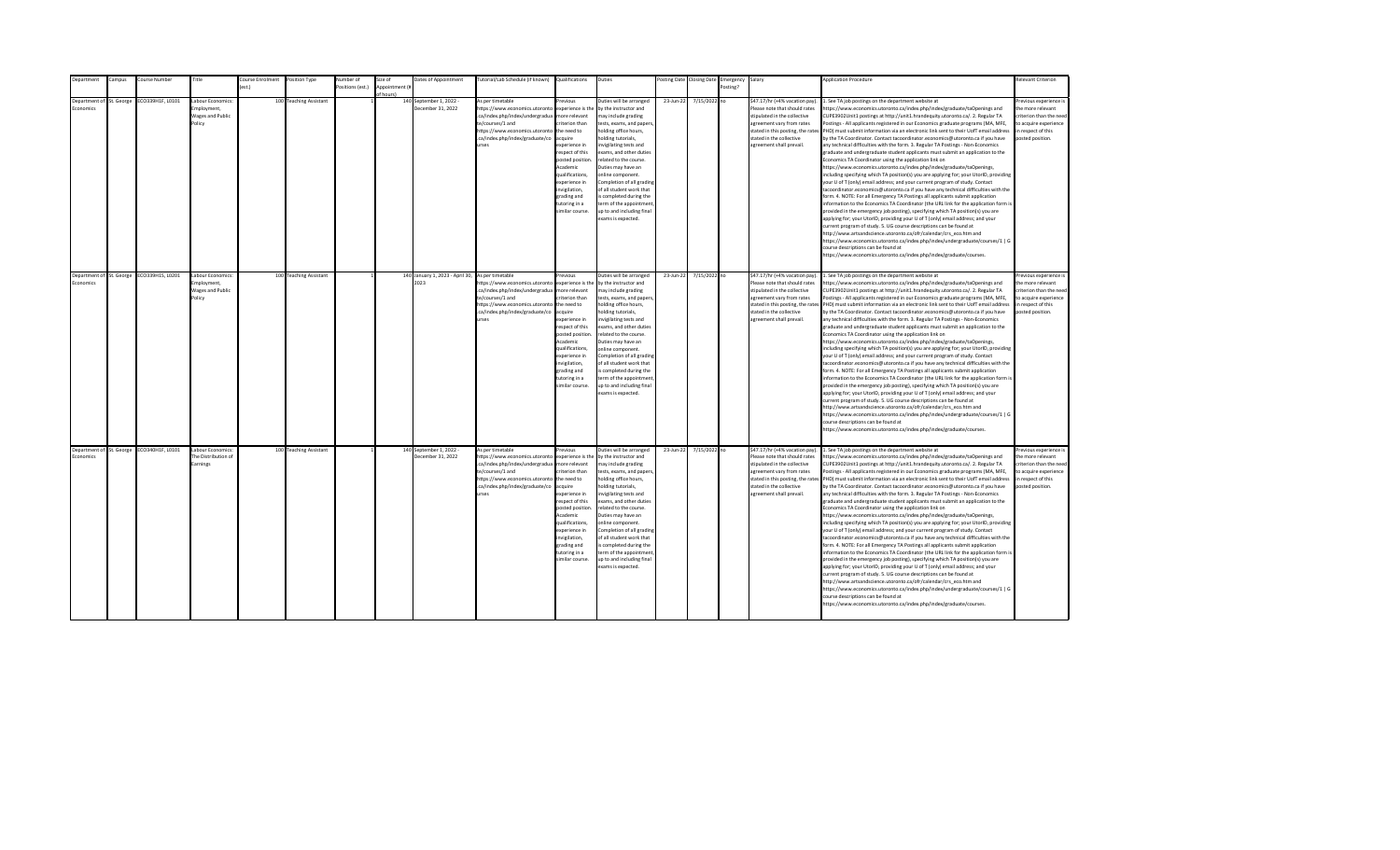| Department               | ampus:     | ourse Number                              | Title                    | <b>Course Enrolment</b> | Position Type          | lumber of       | size of        | Dates of Appointment                             | lutorial/Lab Schedule (if known) | Qualifications    | Duties                    | osting Date | <b>Closing Date</b> | Emergency | Salary                            | <b>Application Procedure</b>                                                                                           | Relevant Criterion      |
|--------------------------|------------|-------------------------------------------|--------------------------|-------------------------|------------------------|-----------------|----------------|--------------------------------------------------|----------------------------------|-------------------|---------------------------|-------------|---------------------|-----------|-----------------------------------|------------------------------------------------------------------------------------------------------------------------|-------------------------|
|                          |            |                                           |                          | $f$ est.)               |                        | ositions (est.) | Annointment (# |                                                  |                                  |                   |                           |             |                     | Posting?  |                                   |                                                                                                                        |                         |
|                          |            |                                           |                          |                         |                        |                 | of hours)      |                                                  |                                  |                   |                           |             |                     |           |                                   |                                                                                                                        |                         |
| Denartment of            | St. George | CO341H1F, L0101                           | The Economic             |                         | 100 Teaching Assistant |                 |                | 140 September 1, 2022 -                          | As per timetable                 | revious           | Duties will be arranged   | 23-Jun-22   | 7/15/2022 no        |           | \$47.17/hr (+4% vacation pay).    | . See TA job postings on the department website at                                                                     | Previous experience i   |
| <b>Economics</b>         |            |                                           | History of the 20th      |                         |                        |                 |                | December 31, 2022                                | https://www.economics.utoronto   | experience is the | by the instructor and     |             |                     |           | Please note that should rates     | ttps://www.economics.utoronto.ca/index.php/index/graduate/taOpenings and                                               | the more relevant       |
|                          |            |                                           | Century: Trade,          |                         |                        |                 |                |                                                  | .ca/index.php/index/undergradua  | more relevant     | may include grading       |             |                     |           | stipulated in the collective      | CUPE3902Unit1 postings at http://unit1.hrandequity.utoronto.ca/. 2. Regular TA                                         | criterion than the need |
|                          |            |                                           | Migration, Money         |                         |                        |                 |                |                                                  | te/courses/1 and                 | riterion than     | tests, exams, and papers, |             |                     |           | agreement vary from rates         | ostings - All applicants registered in our Economics graduate programs (MA, MFE,                                       | to acquire experience   |
|                          |            |                                           | and Finance before       |                         |                        |                 |                |                                                  | https://www.economics.utoronto   | the need to       | holding office hours,     |             |                     |           | stated in this posting, the rates | PHD) must submit information via an electronic link sent to their UofT email address                                   | in respect of this      |
|                          |            |                                           | 1945                     |                         |                        |                 |                |                                                  | .ca/index.php/index/graduate/co  | acquire           | holding tutorials,        |             |                     |           | stated in the collective          | by the TA Coordinator. Contact tacoordinator.economics@utoronto.ca if you have                                         | posted position.        |
|                          |            |                                           |                          |                         |                        |                 |                |                                                  | urses                            | experience in     | nvigilating tests and     |             |                     |           | agreement shall prevail.          | any technical difficulties with the form. 3. Regular TA Postings - Non-Economics                                       |                         |
|                          |            |                                           |                          |                         |                        |                 |                |                                                  |                                  | respect of this   | exams, and other duties   |             |                     |           |                                   | graduate and undergraduate student applicants must submit an application to the                                        |                         |
|                          |            |                                           |                          |                         |                        |                 |                |                                                  |                                  | posted position.  | related to the course.    |             |                     |           |                                   | Economics TA Coordinator using the application link on                                                                 |                         |
|                          |            |                                           |                          |                         |                        |                 |                |                                                  |                                  | Academic          | Duties may have an        |             |                     |           |                                   | https://www.economics.utoronto.ca/index.php/index/graduate/taOpenings,                                                 |                         |
|                          |            |                                           |                          |                         |                        |                 |                |                                                  |                                  | qualifications,   | online component.         |             |                     |           |                                   | including specifying which TA position(s) you are applying for; your UtorID, providing                                 |                         |
|                          |            |                                           |                          |                         |                        |                 |                |                                                  |                                  | experience in     | Completion of all grading |             |                     |           |                                   | your U of T (only) email address; and your current program of study. Contact                                           |                         |
|                          |            |                                           |                          |                         |                        |                 |                |                                                  |                                  | nvigilation,      | of all student work that  |             |                     |           |                                   | acoordinator.economics@utoronto.ca if you have any technical difficulties with the                                     |                         |
|                          |            |                                           |                          |                         |                        |                 |                |                                                  |                                  | grading and       | s completed during the    |             |                     |           |                                   | form. 4. NOTE: For all Emergency TA Postings all applicants submit application                                         |                         |
|                          |            |                                           |                          |                         |                        |                 |                |                                                  |                                  | tutoring in a     | term of the appointment   |             |                     |           |                                   | information to the Economics TA Coordinator (the URL link for the application form is                                  |                         |
|                          |            |                                           |                          |                         |                        |                 |                |                                                  |                                  | similar course.   | up to and including final |             |                     |           |                                   | provided in the emergency job posting), specifying which TA position(s) you are                                        |                         |
|                          |            |                                           |                          |                         |                        |                 |                |                                                  |                                  |                   | exams is expected.        |             |                     |           |                                   | applying for; your UtorID, providing your U of T (only) email address; and your                                        |                         |
|                          |            |                                           |                          |                         |                        |                 |                |                                                  |                                  |                   |                           |             |                     |           |                                   | urrent program of study. 5. UG course descriptions can be found at                                                     |                         |
|                          |            |                                           |                          |                         |                        |                 |                |                                                  |                                  |                   |                           |             |                     |           |                                   | http://www.artsandscience.utoronto.ca/ofr/calendar/crs eco.htm and                                                     |                         |
|                          |            |                                           |                          |                         |                        |                 |                |                                                  |                                  |                   |                           |             |                     |           |                                   | https://www.economics.utoronto.ca/index.php/index/undergraduate/courses/1   G                                          |                         |
|                          |            |                                           |                          |                         |                        |                 |                |                                                  |                                  |                   |                           |             |                     |           |                                   | ourse descriptions can be found at                                                                                     |                         |
|                          |            |                                           |                          |                         |                        |                 |                |                                                  |                                  |                   |                           |             |                     |           |                                   | ttps://www.economics.utoronto.ca/index.php/index/graduate/courses.                                                     |                         |
|                          |            |                                           |                          |                         |                        |                 |                |                                                  |                                  |                   |                           |             |                     |           |                                   |                                                                                                                        |                         |
| Department of St. George |            | ECO342H1S, L0101                          | <b>Twentieth Century</b> |                         | 100 Teaching Assistant |                 |                | 140 January 1, 2023 - April 30, As per timetable |                                  | revinus           | Duties will be arranged   | 23-lun-22   | 7/15/2022 no        |           | \$47.17/hr (+4% vacation pay).    | 1. See TA job postings on the department website at                                                                    | Previous experience i   |
| <b>Economics</b>         |            |                                           | Fronomic History:        |                         |                        |                 |                | 2023                                             | https://www.economics.utoronto   | experience is the | by the instructor and     |             |                     |           | Please note that should rates     | https://www.economics.utoronto.ca/index.php/index/graduate/taOpenings and                                              | the more relevant       |
|                          |            |                                           | Institutions, Growth     |                         |                        |                 |                |                                                  | .ca/index.php/index/undergradua  | more relevant     | may include grading       |             |                     |           | stipulated in the collective      | CUPE3902Unit1 postings at http://unit1.hrandequity.utoronto.ca/. 2. Regular TA                                         | criterion than the need |
|                          |            |                                           | and Inequality           |                         |                        |                 |                |                                                  | te/courses/1 and                 | rriterion than    | tests, exams, and papers, |             |                     |           | agreement vary from rates         | Postings - All applicants registered in our Economics graduate programs (MA, MFE,                                      | to acquire experience   |
|                          |            |                                           |                          |                         |                        |                 |                |                                                  | https://www.economics.utoronto   | the need to       | holding office hours,     |             |                     |           |                                   | stated in this posting, the rates PHD) must submit information via an electronic link sent to their UofT email address | in respect of this      |
|                          |            |                                           |                          |                         |                        |                 |                |                                                  | .ca/index.php/index/graduate/co  | acquire           | holding tutorials,        |             |                     |           | stated in the collective          | by the TA Coordinator. Contact tacoordinator.economics@utoronto.ca if you have                                         | posted position.        |
|                          |            |                                           |                          |                         |                        |                 |                |                                                  | urses                            | experience in     | invigilating tests and    |             |                     |           | agreement shall prevail.          | any technical difficulties with the form. 3. Regular TA Postings - Non-Economics                                       |                         |
|                          |            |                                           |                          |                         |                        |                 |                |                                                  |                                  | respect of this   | exams, and other duties   |             |                     |           |                                   | graduate and undergraduate student applicants must submit an application to the                                        |                         |
|                          |            |                                           |                          |                         |                        |                 |                |                                                  |                                  | posted position   | related to the course.    |             |                     |           |                                   | Economics TA Coordinator using the application link on                                                                 |                         |
|                          |            |                                           |                          |                         |                        |                 |                |                                                  |                                  | Academic          | Duties may have an        |             |                     |           |                                   | https://www.economics.utoronto.ca/index.php/index/graduate/taOpenings,                                                 |                         |
|                          |            |                                           |                          |                         |                        |                 |                |                                                  |                                  | qualifications,   | online component.         |             |                     |           |                                   | including specifying which TA position(s) you are applying for; your UtorID, providing                                 |                         |
|                          |            |                                           |                          |                         |                        |                 |                |                                                  |                                  | experience in     | Completion of all grading |             |                     |           |                                   | your U of T (only) email address; and your current program of study. Contact                                           |                         |
|                          |            |                                           |                          |                         |                        |                 |                |                                                  |                                  | invigilation,     | of all student work that  |             |                     |           |                                   | acoordinator.economics@utoronto.ca if you have any technical difficulties with the                                     |                         |
|                          |            |                                           |                          |                         |                        |                 |                |                                                  |                                  | grading and       | is completed during the   |             |                     |           |                                   | form. 4. NOTE: For all Emergency TA Postings all applicants submit application                                         |                         |
|                          |            |                                           |                          |                         |                        |                 |                |                                                  |                                  | tutoring in a     | term of the appointment   |             |                     |           |                                   | information to the Economics TA Coordinator (the URL link for the application form is                                  |                         |
|                          |            |                                           |                          |                         |                        |                 |                |                                                  |                                  | similar course.   | up to and including final |             |                     |           |                                   | provided in the emergency job posting), specifying which TA position(s) you are                                        |                         |
|                          |            |                                           |                          |                         |                        |                 |                |                                                  |                                  |                   | exams is expected.        |             |                     |           |                                   | applying for; your UtorID, providing your U of T (only) email address; and your                                        |                         |
|                          |            |                                           |                          |                         |                        |                 |                |                                                  |                                  |                   |                           |             |                     |           |                                   | current program of study. 5. UG course descriptions can be found at                                                    |                         |
|                          |            |                                           |                          |                         |                        |                 |                |                                                  |                                  |                   |                           |             |                     |           |                                   | http://www.artsandscience.utoronto.ca/ofr/calendar/crs_eco.htm and                                                     |                         |
|                          |            |                                           |                          |                         |                        |                 |                |                                                  |                                  |                   |                           |             |                     |           |                                   | https://www.economics.utoronto.ca/index.php/index/undergraduate/courses/1   G                                          |                         |
|                          |            |                                           |                          |                         |                        |                 |                |                                                  |                                  |                   |                           |             |                     |           |                                   | ourse descriptions can be found at<br>ttps://www.economics.utoronto.ca/index.php/index/graduate/courses.               |                         |
|                          |            |                                           |                          |                         |                        |                 |                |                                                  |                                  |                   |                           |             |                     |           |                                   |                                                                                                                        |                         |
|                          |            |                                           |                          |                         |                        |                 |                |                                                  |                                  |                   |                           |             |                     |           |                                   |                                                                                                                        |                         |
|                          |            | Department of St. George ECO349H1F, L0101 | Money, Banking and       |                         | 130 Teaching Assistant | 1.3             |                | 140 September 1, 2022 -                          | As per timetable                 | revious           | Duties will be arranged   | 23-Jun-22   | 7/15/2022 no        |           | \$47.17/hr (+4% vacation pay).    | 1. See TA job postings on the department website at                                                                    | Previous experience i   |
| Economics                |            |                                           | Financial Markets        |                         |                        |                 |                | December 31, 2022                                | https://www.economics.utoronto   | experience is the | by the instructor and     |             |                     |           | Please note that should rates     | https://www.economics.utoronto.ca/index.php/index/graduate/taOpenings and                                              | the more relevant       |
|                          |            |                                           |                          |                         |                        |                 |                |                                                  | .ca/index.php/index/undergradua  | more relevant     | may include grading       |             |                     |           | stipulated in the collective      | CUPE3902Unit1 postings at http://unit1.hrandequity.utoronto.ca/. 2. Regular TA                                         | criterion than the need |
|                          |            |                                           |                          |                         |                        |                 |                |                                                  | te/courses/1 and                 | criterion than    | tests, exams, and papers, |             |                     |           | agreement vary from rates         | Postings - All applicants registered in our Economics graduate programs (MA, MFE,                                      | to acquire experience   |
|                          |            |                                           |                          |                         |                        |                 |                |                                                  | https://www.economics.utoronto   | the need to       | holding office hours,     |             |                     |           | stated in this posting, the rates | PHD) must submit information via an electronic link sent to their UofT email address                                   | in respect of this      |
|                          |            |                                           |                          |                         |                        |                 |                |                                                  | .ca/index.php/index/graduate/co  | acquire           | holding tutorials,        |             |                     |           | stated in the collective          | by the TA Coordinator. Contact tacoordinator.economics@utoronto.ca if you have                                         | posted position.        |
|                          |            |                                           |                          |                         |                        |                 |                |                                                  | urses                            | experience in     | invigilating tests and    |             |                     |           | agreement shall prevail.          | any technical difficulties with the form. 3. Regular TA Postings - Non-Economics                                       |                         |
|                          |            |                                           |                          |                         |                        |                 |                |                                                  |                                  | respect of this   | exams, and other duties   |             |                     |           |                                   | graduate and undergraduate student applicants must submit an application to the                                        |                         |
|                          |            |                                           |                          |                         |                        |                 |                |                                                  |                                  | posted position   | related to the course.    |             |                     |           |                                   | Economics TA Coordinator using the application link on                                                                 |                         |
|                          |            |                                           |                          |                         |                        |                 |                |                                                  |                                  | Academic          | Duties may have an        |             |                     |           |                                   | https://www.economics.utoronto.ca/index.php/index/graduate/taOpenings,                                                 |                         |
|                          |            |                                           |                          |                         |                        |                 |                |                                                  |                                  | qualifications,   | online component.         |             |                     |           |                                   | including specifying which TA position(s) you are applying for; your UtorID, providing                                 |                         |
|                          |            |                                           |                          |                         |                        |                 |                |                                                  |                                  | experience in     | Completion of all grading |             |                     |           |                                   | your U of T (only) email address; and your current program of study. Contact                                           |                         |
|                          |            |                                           |                          |                         |                        |                 |                |                                                  |                                  | invigilation,     | of all student work that  |             |                     |           |                                   | tacoordinator.economics@utoronto.ca if you have any technical difficulties with the                                    |                         |
|                          |            |                                           |                          |                         |                        |                 |                |                                                  |                                  | grading and       | is completed during the   |             |                     |           |                                   | form. 4. NOTE: For all Emergency TA Postings all applicants submit application                                         |                         |
|                          |            |                                           |                          |                         |                        |                 |                |                                                  |                                  | tutoring in a     | term of the appointment   |             |                     |           |                                   | information to the Economics TA Coordinator (the URL link for the application form is                                  |                         |
|                          |            |                                           |                          |                         |                        |                 |                |                                                  |                                  | similar course.   | up to and including final |             |                     |           |                                   | provided in the emergency job posting), specifying which TA position(s) you are                                        |                         |
|                          |            |                                           |                          |                         |                        |                 |                |                                                  |                                  |                   | exams is expected.        |             |                     |           |                                   | applying for; your UtorID, providing your U of T (only) email address; and your                                        |                         |
|                          |            |                                           |                          |                         |                        |                 |                |                                                  |                                  |                   |                           |             |                     |           |                                   | urrent program of study. 5. UG course descriptions can be found at:                                                    |                         |
|                          |            |                                           |                          |                         |                        |                 |                |                                                  |                                  |                   |                           |             |                     |           |                                   | http://www.artsandscience.utoronto.ca/ofr/calendar/crs_eco.htm and                                                     |                         |
|                          |            |                                           |                          |                         |                        |                 |                |                                                  |                                  |                   |                           |             |                     |           |                                   | https://www.economics.utoronto.ca/index.php/index/undergraduate/courses/1   G<br>ourse descriptions can be found at    |                         |
|                          |            |                                           |                          |                         |                        |                 |                |                                                  |                                  |                   |                           |             |                     |           |                                   | https://www.economics.utoronto.ca/index.php/index/graduate/courses.                                                    |                         |
|                          |            |                                           |                          |                         |                        |                 |                |                                                  |                                  |                   |                           |             |                     |           |                                   |                                                                                                                        |                         |
|                          |            |                                           |                          |                         |                        |                 |                |                                                  |                                  |                   |                           |             |                     |           |                                   |                                                                                                                        |                         |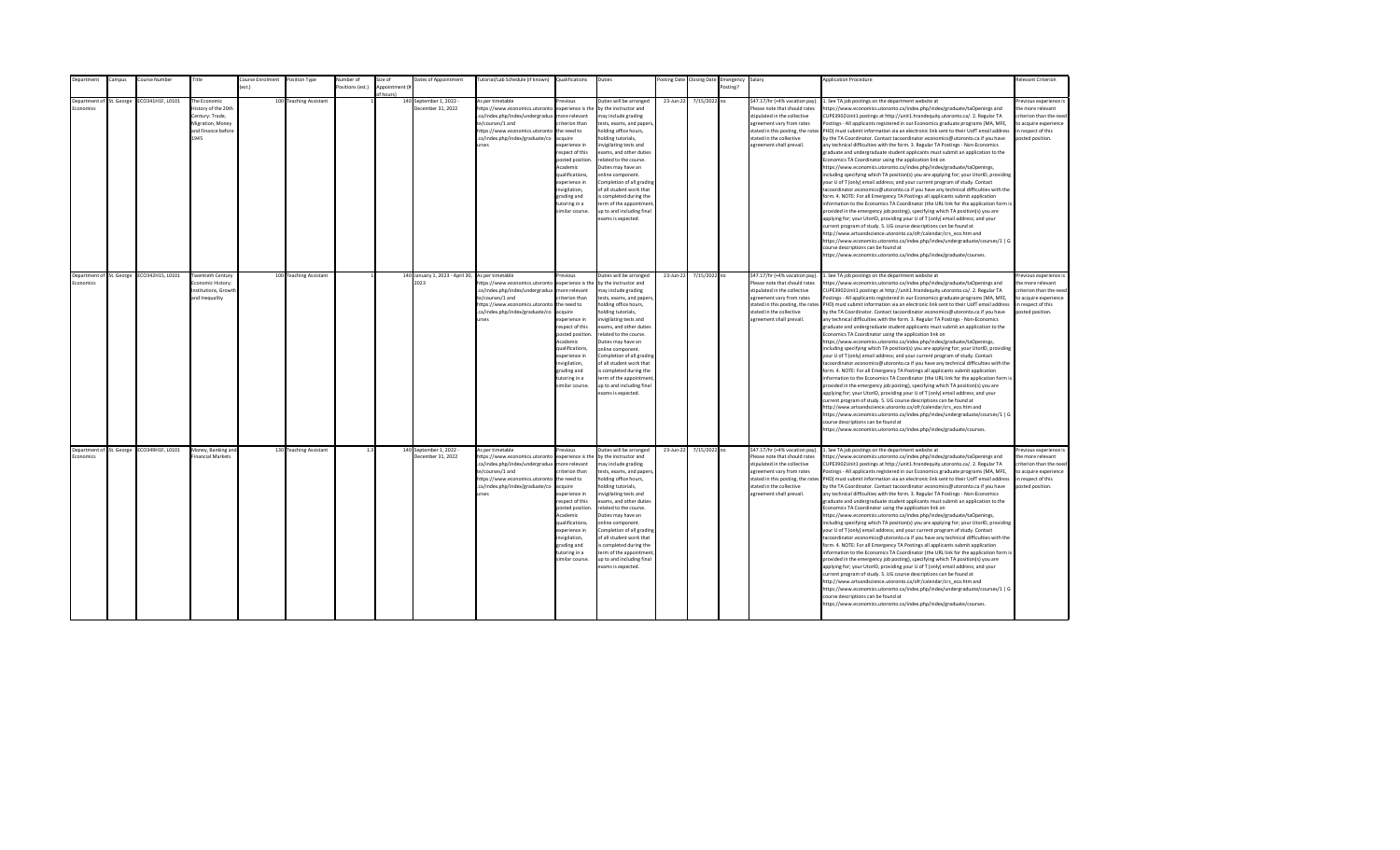|                 | epartment                | ampus:                   | Course Number                             | Title                                   | ourse Enrolment  | Position Type          | Number of        | Size of        | Dates of Appointment                                     | [utorial/Lab Schedule (if known)                                                                                                                                                               | Qualifications                                                                                                                                                                                                                                                     | Duties                                                                                                                                                                                                                                                                                                                                                                                                                                         |           | osting Date Closing Date | Emergency | Salary                                                                                                                                                                                                                    | <b>Application Procedure</b>                                                                                                                                                                                                                                                                                                                                                                                                                                                                                                                                                                                                                                                                                                                                                                                                                                                                                                                                                                                                                                                                                                                                                                                                                                                                                                                                                                                                                                                                                                                                                                                                                                                                                                                                                                 | <b>Relevant Criterion</b>                                                                                                                |
|-----------------|--------------------------|--------------------------|-------------------------------------------|-----------------------------------------|------------------|------------------------|------------------|----------------|----------------------------------------------------------|------------------------------------------------------------------------------------------------------------------------------------------------------------------------------------------------|--------------------------------------------------------------------------------------------------------------------------------------------------------------------------------------------------------------------------------------------------------------------|------------------------------------------------------------------------------------------------------------------------------------------------------------------------------------------------------------------------------------------------------------------------------------------------------------------------------------------------------------------------------------------------------------------------------------------------|-----------|--------------------------|-----------|---------------------------------------------------------------------------------------------------------------------------------------------------------------------------------------------------------------------------|----------------------------------------------------------------------------------------------------------------------------------------------------------------------------------------------------------------------------------------------------------------------------------------------------------------------------------------------------------------------------------------------------------------------------------------------------------------------------------------------------------------------------------------------------------------------------------------------------------------------------------------------------------------------------------------------------------------------------------------------------------------------------------------------------------------------------------------------------------------------------------------------------------------------------------------------------------------------------------------------------------------------------------------------------------------------------------------------------------------------------------------------------------------------------------------------------------------------------------------------------------------------------------------------------------------------------------------------------------------------------------------------------------------------------------------------------------------------------------------------------------------------------------------------------------------------------------------------------------------------------------------------------------------------------------------------------------------------------------------------------------------------------------------------|------------------------------------------------------------------------------------------------------------------------------------------|
|                 |                          |                          |                                           |                                         | $o$ ct $\lambda$ |                        | Positions (est.) | Appointment (i |                                                          |                                                                                                                                                                                                |                                                                                                                                                                                                                                                                    |                                                                                                                                                                                                                                                                                                                                                                                                                                                |           |                          | Posting?  |                                                                                                                                                                                                                           |                                                                                                                                                                                                                                                                                                                                                                                                                                                                                                                                                                                                                                                                                                                                                                                                                                                                                                                                                                                                                                                                                                                                                                                                                                                                                                                                                                                                                                                                                                                                                                                                                                                                                                                                                                                              |                                                                                                                                          |
|                 |                          |                          |                                           |                                         |                  |                        |                  |                |                                                          |                                                                                                                                                                                                |                                                                                                                                                                                                                                                                    |                                                                                                                                                                                                                                                                                                                                                                                                                                                |           |                          |           |                                                                                                                                                                                                                           |                                                                                                                                                                                                                                                                                                                                                                                                                                                                                                                                                                                                                                                                                                                                                                                                                                                                                                                                                                                                                                                                                                                                                                                                                                                                                                                                                                                                                                                                                                                                                                                                                                                                                                                                                                                              |                                                                                                                                          |
| <b>conomics</b> |                          | Department of St. George | CO349H1S, L0101                           | Money, Banking and<br>inancial Markets  |                  | 130 Teaching Assistant | 1.2              | of hours)      | 140 January 1, 2023 - April 30,<br>2023                  | As per timetable<br>https://www.economics.utoronto<br>.ca/index.php/index/undergradua<br>te/courses/1 and<br>https://www.economics.utoronto<br>.ca/index.php/index/graduate/co<br><b>Print</b> | revinus<br>experience is the<br>more relevant<br>riterion than<br>the need to<br>acquire<br>experience in<br>respect of this<br>posted position.<br>Academic<br>qualifications,<br>experience in<br>nvigilation,<br>grading and<br>tutoring in a<br>imilar course. | Duties will be arranged<br>by the instructor and<br>may include grading<br>tests, exams, and papers,<br>holding office hours,<br>nolding tutorials,<br>nvigilating tests and<br>exams, and other duties<br>related to the course.<br>Duties may have an<br>online component.<br>Completion of all grading<br>of all student work that<br>s completed during the<br>term of the appointment<br>up to and including final<br>exams is expected.  | 23-Jun-22 | 7/15/2022 no             |           | \$47.17/hr (+4% vacation pay).<br>Please note that should rates<br>stipulated in the collective<br>agreement vary from rates<br>stated in this posting, the rates<br>stated in the collective<br>agreement shall prevail. | . See TA job postings on the department website at<br>https://www.economics.utoronto.ca/index.php/index/graduate/taOpenings and<br>CUPE3902Unit1 postings at http://unit1.hrandequity.utoronto.ca/. 2. Regular TA<br>Postings - All applicants registered in our Economics graduate programs (MA, MFE,<br>PHD) must submit information via an electronic link sent to their UofT email address<br>by the TA Coordinator. Contact tacoordinator.economics@utoronto.ca if you have<br>any technical difficulties with the form. 3. Regular TA Postings - Non-Economics<br>graduate and undergraduate student applicants must submit an application to the<br>Economics TA Coordinator using the application link on<br>https://www.economics.utoronto.ca/index.php/index/graduate/taOpenings,<br>including specifying which TA position(s) you are applying for; your UtorID, providing<br>your U of T (only) email address; and your current program of study. Contact<br>tacoordinator.economics@utoronto.ca if you have any technical difficulties with the<br>form. 4. NOTE: For all Emergency TA Postings all applicants submit application<br>information to the Economics TA Coordinator (the URL link for the application form is<br>provided in the emergency job posting), specifying which TA position(s) you are<br>applying for; your UtorID, providing your U of T (only) email address; and your<br>current program of study. 5. UG course descriptions can be found at<br>http://www.artsandscience.utoronto.ca/ofr/calendar/crs eco.htm and<br>https://www.economics.utoronto.ca/index.php/index/undergraduate/courses/1   G<br>course descriptions can be found at<br>https://www.economics.utoronto.ca/index.php/index/graduate/courses.                                    | Previous experience i<br>the more relevant<br>criterion than the need<br>to acquire experience<br>in respect of this<br>posted position. |
|                 |                          |                          |                                           |                                         |                  |                        |                  |                |                                                          |                                                                                                                                                                                                |                                                                                                                                                                                                                                                                    |                                                                                                                                                                                                                                                                                                                                                                                                                                                |           |                          |           |                                                                                                                                                                                                                           |                                                                                                                                                                                                                                                                                                                                                                                                                                                                                                                                                                                                                                                                                                                                                                                                                                                                                                                                                                                                                                                                                                                                                                                                                                                                                                                                                                                                                                                                                                                                                                                                                                                                                                                                                                                              |                                                                                                                                          |
| Economics       | Department of St. George |                          | ECO349H1S, L0201                          | Money, Banking and<br>Financial Markets |                  | 130 Teaching Assistant | 1.3              |                | 140 January 1, 2023 - April 30, As per timetable<br>2023 | https://www.economics.utoronto<br>.ca/index.php/index/undergradua<br>te/courses/1 and<br>https://www.economics.utoronto<br>.ca/index.php/index/graduate/co<br><b>urses</b>                     | revious<br>experience is the<br>more relevant<br>riterion than<br>the need to<br>acquire<br>experience in<br>resnect of this<br>posted position<br>Academic<br>qualifications.<br>experience in<br>invigilation,<br>grading and<br>tutoring in a<br>imilar course. | Duties will be arranged<br>by the instructor and<br>may include grading<br>tests, exams, and papers,<br>holding office hours,<br>nolding tutorials,<br>nvigilating tests and<br>exams, and other duties<br>related to the course.<br>Duties may have an<br>online component.<br>Completion of all grading<br>of all student work that<br>is completed during the<br>term of the appointment<br>up to and including final<br>exams is expected. | 23-Jun-22 | 7/15/2022 no             |           | \$47.17/hr (+4% vacation pay).<br>Please note that should rates<br>stipulated in the collective<br>agreement vary from rates<br>stated in the collective<br>agreement shall prevail.                                      | 1. See TA job postings on the department website at<br>https://www.economics.utoronto.ca/index.php/index/graduate/taOpenings and<br>CUPE3902Unit1 postings at http://unit1.hrandequity.utoronto.ca/. 2. Regular TA<br>Postings - All applicants registered in our Economics graduate programs (MA, MFE,<br>stated in this posting, the rates PHD) must submit information via an electronic link sent to their UofT email address<br>by the TA Coordinator. Contact tacoordinator.economics@utoronto.ca if you have<br>any technical difficulties with the form. 3. Regular TA Postings - Non-Economics<br>eraduate and undergraduate student applicants must submit an application to the<br>Economics TA Coordinator using the application link on<br>https://www.economics.utoronto.ca/index.php/index/graduate/taOpenings,<br>including specifying which TA position(s) you are applying for; your UtorID, providing<br>your U of T (only) email address; and your current program of study. Contact<br>tacoordinator.economics@utoronto.ca if you have any technical difficulties with the<br>form. 4. NOTE: For all Emergency TA Postings all applicants submit application<br>information to the Economics TA Coordinator (the URL link for the application form is<br>provided in the emergency job posting), specifying which TA position(s) you are<br>applying for; your UtorID, providing your U of T (only) email address; and your<br>current program of study. 5. UG course descriptions can be found at<br>http://www.artsandscience.utoronto.ca/ofr/calendar/crs_eco.htm and<br>https://www.economics.utoronto.ca/index.php/index/undergraduate/courses/1   G<br>course descriptions can be found at<br>https://www.economics.utoronto.ca/index.php/index/graduate/courses. | Previous experience i<br>the more relevant<br>criterion than the need<br>to acquire experience<br>in respect of this<br>posted position. |
| Economics       |                          |                          | Department of St. George ECO349H1S, L5101 | Money, Banking and<br>inancial Markets  |                  | 130 Teaching Assistant | 1.3              |                | 140 January 1, 2023 - April 30, As per timetable<br>2023 | https://www.economics.utoronto<br>.ca/index.php/index/undergradua<br>te/courses/1 and<br>https://www.economics.utoronto<br>.ca/index.php/index/graduate/co<br>urses                            | revious<br>experience is the<br>more relevant<br>riterion than<br>the need to<br>acquire<br>experience in<br>respect of this<br>posted position<br>Academic<br>qualifications,<br>experience in<br>invigilation,<br>grading and<br>tutoring in a<br>imilar course. | Outies will be arranged<br>by the instructor and<br>may include grading<br>tests, exams, and papers,<br>holding office hours,<br>nolding tutorials,<br>nvigilating tests and<br>exams, and other duties<br>related to the course.<br>Duties may have an<br>online component.<br>Completion of all grading<br>of all student work that<br>is completed during the<br>term of the appointment<br>up to and including final<br>exams is expected. | 23-Jun-22 | 7/15/2022 no             |           | \$47.17/hr (+4% vacation pay).<br>Please note that should rates<br>stipulated in the collective<br>agreement vary from rates<br>stated in the collective<br>agreement shall prevail.                                      | 1. See TA job postings on the department website at<br>https://www.economics.utoronto.ca/index.php/index/graduate/taOpenings and<br>CUPE3902Unit1 postings at http://unit1.hrandequity.utoronto.ca/. 2. Regular TA<br>Postings - All applicants registered in our Economics graduate programs (MA, MFE,<br>stated in this posting, the rates PHD) must submit information via an electronic link sent to their UofT email address<br>by the TA Coordinator. Contact tacoordinator.economics@utoronto.ca if you have<br>any technical difficulties with the form. 3. Regular TA Postings - Non-Economics<br>graduate and undergraduate student applicants must submit an application to the<br>Economics TA Coordinator using the application link on<br>https://www.economics.utoronto.ca/index.php/index/graduate/taOpenings,<br>including specifying which TA position(s) you are applying for; your UtorID, providing<br>your U of T (only) email address; and your current program of study. Contact<br>tacoordinator.economics@utoronto.ca if you have any technical difficulties with the<br>form. 4. NOTE: For all Emergency TA Postings all applicants submit application<br>information to the Economics TA Coordinator (the URL link for the application form is<br>provided in the emergency job posting), specifying which TA position(s) you are<br>applying for; your UtorID, providing your U of T (only) email address; and your<br>current program of study. 5. UG course descriptions can be found at<br>http://www.artsandscience.utoronto.ca/ofr/calendar/crs eco.htm and<br>https://www.economics.utoronto.ca/index.php/index/undergraduate/courses/1   G<br>course descriptions can be found at<br>https://www.economics.utoronto.ca/index.php/index/graduate/courses. | revious experience i<br>the more relevant<br>criterion than the need<br>to acquire experience<br>in respect of this<br>posted position.  |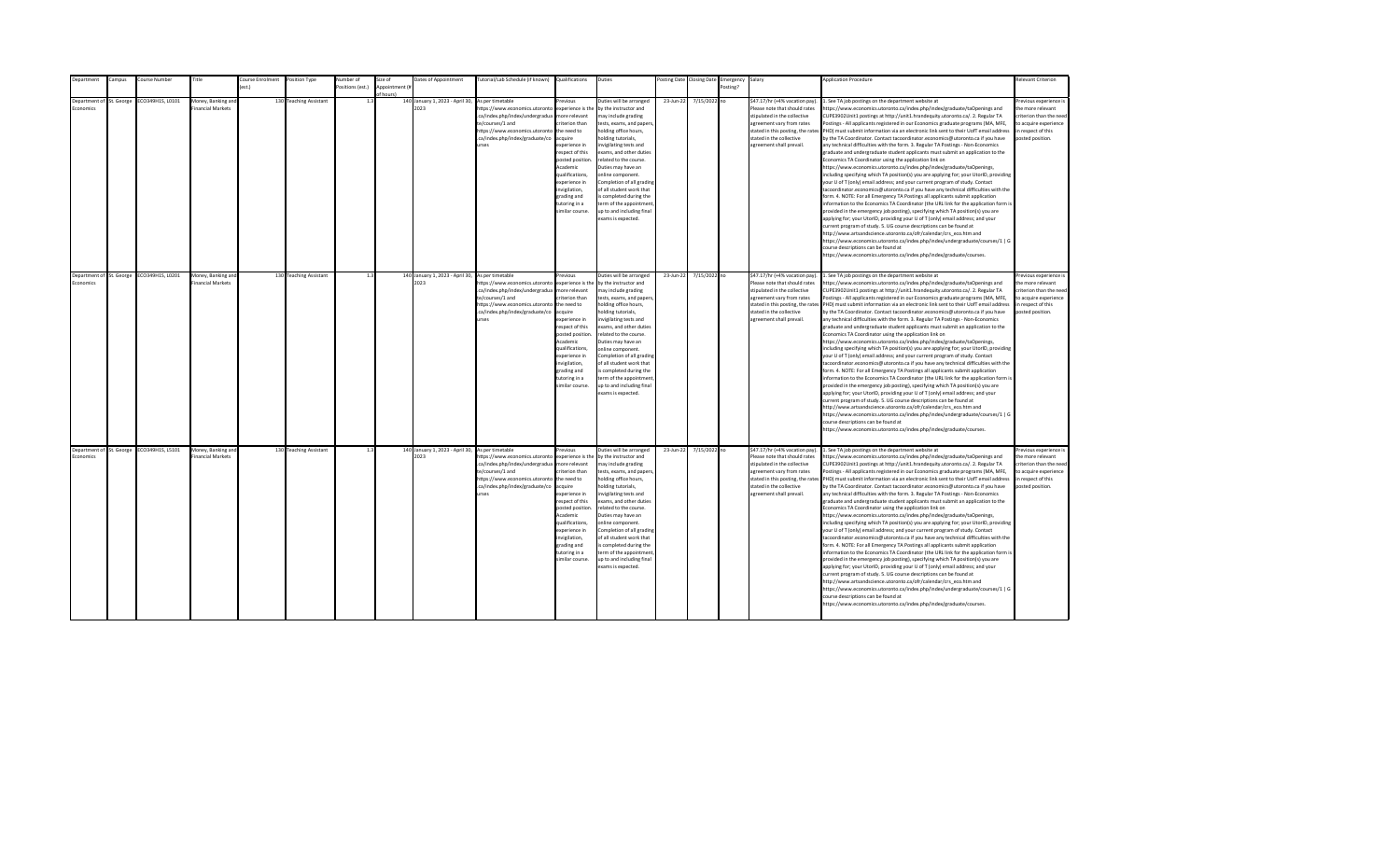| epartment                | ampus: | Course Number                             | Title                           | ourse Enrolment | Position Type          | Number of        | Size of        | Dates of Appointment                                     | utorial/Lab Schedule (if known)                     | Qualifications                   | Duties                                                |           | osting Date Closing Date | Emergency | Salary                                                          | <b>Application Procedure</b>                                                                                                                                          | <b>Relevant Criterion</b>                        |
|--------------------------|--------|-------------------------------------------|---------------------------------|-----------------|------------------------|------------------|----------------|----------------------------------------------------------|-----------------------------------------------------|----------------------------------|-------------------------------------------------------|-----------|--------------------------|-----------|-----------------------------------------------------------------|-----------------------------------------------------------------------------------------------------------------------------------------------------------------------|--------------------------------------------------|
|                          |        |                                           |                                 | ext             |                        | Positions (est.) | Appointment (i |                                                          |                                                     |                                  |                                                       |           |                          | Posting?  |                                                                 |                                                                                                                                                                       |                                                  |
| Department of St. George |        |                                           | Special Topics in               |                 |                        |                  | of hours)      |                                                          | As per timetable                                    | revinus                          |                                                       |           |                          |           | \$47.17/hr (+4% vacation pay).                                  |                                                                                                                                                                       |                                                  |
| <b>conomics</b>          |        | CO351H1F, L0101                           | conomics:                       |                 | 75 Teaching Assistant  |                  |                | 105 September 1, 2022 -<br>December 31, 2022             | https://www.economics.utoronto                      | experience is the                | Duties will be arranged<br>by the instructor and      | 23-Jun-22 | 7/15/2022 no             |           | Please note that should rates                                   | . See TA job postings on the department website at<br>https://www.economics.utoronto.ca/index.php/index/graduate/taOpenings and                                       | Previous experience i<br>the more relevant       |
|                          |        |                                           | Principles of Fair              |                 |                        |                  |                |                                                          | .ca/index.php/index/undergradua                     | more relevant                    | may include grading                                   |           |                          |           | stipulated in the collective                                    | CUPE3902Unit1 postings at http://unit1.hrandequity.utoronto.ca/. 2. Regular TA                                                                                        | criterion than the need                          |
|                          |        |                                           | Decisions                       |                 |                        |                  |                |                                                          | te/courses/1 and                                    | riterion than                    | tests, exams, and papers,                             |           |                          |           | agreement vary from rates                                       | Postings - All applicants registered in our Economics graduate programs (MA, MFE,                                                                                     | to acquire experience                            |
|                          |        |                                           |                                 |                 |                        |                  |                |                                                          | https://www.economics.utoronto                      | the need to                      | holding office hours,                                 |           |                          |           | stated in this posting, the rates                               | PHD) must submit information via an electronic link sent to their UofT email address                                                                                  | in respect of this                               |
|                          |        |                                           |                                 |                 |                        |                  |                |                                                          | .ca/index.php/index/graduate/co                     | acquire                          | nolding tutorials,                                    |           |                          |           | stated in the collective                                        | by the TA Coordinator. Contact tacoordinator.economics@utoronto.ca if you have                                                                                        | posted position.                                 |
|                          |        |                                           |                                 |                 |                        |                  |                |                                                          | <b>Print</b>                                        | experience in                    | nvigilating tests and                                 |           |                          |           | agreement shall prevail.                                        | any technical difficulties with the form. 3. Regular TA Postings - Non-Economics                                                                                      |                                                  |
|                          |        |                                           |                                 |                 |                        |                  |                |                                                          |                                                     | respect of this                  | exams, and other duties                               |           |                          |           |                                                                 | graduate and undergraduate student applicants must submit an application to the                                                                                       |                                                  |
|                          |        |                                           |                                 |                 |                        |                  |                |                                                          |                                                     | posted position.<br>Academic     | related to the course.<br>Duties may have an          |           |                          |           |                                                                 | Economics TA Coordinator using the application link on                                                                                                                |                                                  |
|                          |        |                                           |                                 |                 |                        |                  |                |                                                          |                                                     | qualifications,                  | online component.                                     |           |                          |           |                                                                 | https://www.economics.utoronto.ca/index.php/index/graduate/taOpenings,<br>including specifying which TA position(s) you are applying for; your UtorID, providing      |                                                  |
|                          |        |                                           |                                 |                 |                        |                  |                |                                                          |                                                     | experience in                    | Completion of all grading                             |           |                          |           |                                                                 | your U of T (only) email address; and your current program of study. Contact                                                                                          |                                                  |
|                          |        |                                           |                                 |                 |                        |                  |                |                                                          |                                                     | nvigilation,                     | of all student work that                              |           |                          |           |                                                                 | tacoordinator.economics@utoronto.ca if you have any technical difficulties with the                                                                                   |                                                  |
|                          |        |                                           |                                 |                 |                        |                  |                |                                                          |                                                     | grading and                      | s completed during the                                |           |                          |           |                                                                 | form. 4. NOTE: For all Emergency TA Postings all applicants submit application                                                                                        |                                                  |
|                          |        |                                           |                                 |                 |                        |                  |                |                                                          |                                                     | tutoring in a                    | term of the appointment                               |           |                          |           |                                                                 | information to the Economics TA Coordinator (the URL link for the application form is                                                                                 |                                                  |
|                          |        |                                           |                                 |                 |                        |                  |                |                                                          |                                                     | imilar course.                   | up to and including final                             |           |                          |           |                                                                 | provided in the emergency job posting), specifying which TA position(s) you are                                                                                       |                                                  |
|                          |        |                                           |                                 |                 |                        |                  |                |                                                          |                                                     |                                  | exams is expected.                                    |           |                          |           |                                                                 | applying for; your UtorID, providing your U of T (only) email address; and your                                                                                       |                                                  |
|                          |        |                                           |                                 |                 |                        |                  |                |                                                          |                                                     |                                  |                                                       |           |                          |           |                                                                 | current program of study. 5. UG course descriptions can be found at                                                                                                   |                                                  |
|                          |        |                                           |                                 |                 |                        |                  |                |                                                          |                                                     |                                  |                                                       |           |                          |           |                                                                 | http://www.artsandscience.utoronto.ca/ofr/calendar/crs eco.htm and                                                                                                    |                                                  |
|                          |        |                                           |                                 |                 |                        |                  |                |                                                          |                                                     |                                  |                                                       |           |                          |           |                                                                 | https://www.economics.utoronto.ca/index.php/index/undergraduate/courses/1   G                                                                                         |                                                  |
|                          |        |                                           |                                 |                 |                        |                  |                |                                                          |                                                     |                                  |                                                       |           |                          |           |                                                                 | course descriptions can be found at                                                                                                                                   |                                                  |
|                          |        |                                           |                                 |                 |                        |                  |                |                                                          |                                                     |                                  |                                                       |           |                          |           |                                                                 | https://www.economics.utoronto.ca/index.php/index/graduate/courses.                                                                                                   |                                                  |
|                          |        |                                           |                                 |                 |                        |                  |                |                                                          |                                                     |                                  |                                                       |           |                          |           |                                                                 |                                                                                                                                                                       |                                                  |
| Department of St. George |        | ECO351H1S, L0101                          | Special Topics in               |                 | 75 Teaching Assistant  |                  |                | 105 January 1, 2023 - April 30, As per timetable         |                                                     | revious                          | Duties will be arranged                               | 23-Jun-22 | 7/15/2022 no             |           | \$47.17/hr (+4% vacation pay).                                  | 1. See TA job postings on the department website at                                                                                                                   | Previous experience i                            |
| Economics                |        |                                           | Economics:                      |                 |                        |                  |                | 2023                                                     | https://www.economics.utoronto                      | experience is the                | by the instructor and                                 |           |                          |           | Please note that should rates                                   | https://www.economics.utoronto.ca/index.php/index/graduate/taOpenings and                                                                                             | the more relevant                                |
|                          |        |                                           | Principles of Fair<br>Decisions |                 |                        |                  |                |                                                          | .ca/index.php/index/undergradua<br>te/courses/1 and | more relevant<br>riterion than   | may include grading<br>tests, exams, and papers,      |           |                          |           | stipulated in the collective<br>agreement vary from rates       | CUPE3902Unit1 postings at http://unit1.hrandequity.utoronto.ca/. 2. Regular TA<br>Postings - All applicants registered in our Economics graduate programs (MA, MFE,   | criterion than the need<br>to acquire experience |
|                          |        |                                           |                                 |                 |                        |                  |                |                                                          | https://www.economics.utoronto                      | the need to                      | holding office hours,                                 |           |                          |           |                                                                 | stated in this posting, the rates PHD) must submit information via an electronic link sent to their UofT email address                                                | in respect of this                               |
|                          |        |                                           |                                 |                 |                        |                  |                |                                                          | .ca/index.php/index/graduate/co                     | acquire                          | nolding tutorials,                                    |           |                          |           | stated in the collective                                        | by the TA Coordinator. Contact tacoordinator.economics@utoronto.ca if you have                                                                                        | posted position.                                 |
|                          |        |                                           |                                 |                 |                        |                  |                |                                                          | <b>urses</b>                                        | experience in                    | nvigilating tests and                                 |           |                          |           | agreement shall prevail.                                        | any technical difficulties with the form. 3. Regular TA Postings - Non-Economics                                                                                      |                                                  |
|                          |        |                                           |                                 |                 |                        |                  |                |                                                          |                                                     | resnect of this                  | exams, and other duties                               |           |                          |           |                                                                 | eraduate and undergraduate student applicants must submit an application to the                                                                                       |                                                  |
|                          |        |                                           |                                 |                 |                        |                  |                |                                                          |                                                     | posted position                  | related to the course.                                |           |                          |           |                                                                 | Economics TA Coordinator using the application link on                                                                                                                |                                                  |
|                          |        |                                           |                                 |                 |                        |                  |                |                                                          |                                                     | Academic                         | Duties may have an                                    |           |                          |           |                                                                 | https://www.economics.utoronto.ca/index.php/index/graduate/taOpenings,                                                                                                |                                                  |
|                          |        |                                           |                                 |                 |                        |                  |                |                                                          |                                                     | qualifications.<br>experience in | online component.                                     |           |                          |           |                                                                 | including specifying which TA position(s) you are applying for; your UtorID, providing                                                                                |                                                  |
|                          |        |                                           |                                 |                 |                        |                  |                |                                                          |                                                     | invigilation,                    | Completion of all grading<br>of all student work that |           |                          |           |                                                                 | your U of T (only) email address; and your current program of study. Contact<br>tacoordinator.economics@utoronto.ca if you have any technical difficulties with the   |                                                  |
|                          |        |                                           |                                 |                 |                        |                  |                |                                                          |                                                     | grading and                      | is completed during the                               |           |                          |           |                                                                 | form. 4. NOTE: For all Emergency TA Postings all applicants submit application                                                                                        |                                                  |
|                          |        |                                           |                                 |                 |                        |                  |                |                                                          |                                                     | tutoring in a                    | term of the appointment                               |           |                          |           |                                                                 | information to the Economics TA Coordinator (the URL link for the application form is                                                                                 |                                                  |
|                          |        |                                           |                                 |                 |                        |                  |                |                                                          |                                                     | imilar course.                   | up to and including final                             |           |                          |           |                                                                 | provided in the emergency job posting), specifying which TA position(s) you are                                                                                       |                                                  |
|                          |        |                                           |                                 |                 |                        |                  |                |                                                          |                                                     |                                  | exams is expected.                                    |           |                          |           |                                                                 | applying for; your UtorID, providing your U of T (only) email address; and your                                                                                       |                                                  |
|                          |        |                                           |                                 |                 |                        |                  |                |                                                          |                                                     |                                  |                                                       |           |                          |           |                                                                 | current program of study. 5. UG course descriptions can be found at                                                                                                   |                                                  |
|                          |        |                                           |                                 |                 |                        |                  |                |                                                          |                                                     |                                  |                                                       |           |                          |           |                                                                 | http://www.artsandscience.utoronto.ca/ofr/calendar/crs_eco.htm and                                                                                                    |                                                  |
|                          |        |                                           |                                 |                 |                        |                  |                |                                                          |                                                     |                                  |                                                       |           |                          |           |                                                                 | https://www.economics.utoronto.ca/index.php/index/undergraduate/courses/1   G                                                                                         |                                                  |
|                          |        |                                           |                                 |                 |                        |                  |                |                                                          |                                                     |                                  |                                                       |           |                          |           |                                                                 | course descriptions can be found at                                                                                                                                   |                                                  |
|                          |        |                                           |                                 |                 |                        |                  |                |                                                          |                                                     |                                  |                                                       |           |                          |           |                                                                 | https://www.economics.utoronto.ca/index.php/index/graduate/courses.                                                                                                   |                                                  |
|                          |        |                                           |                                 |                 |                        |                  |                |                                                          |                                                     |                                  |                                                       |           |                          |           |                                                                 |                                                                                                                                                                       |                                                  |
| Economics                |        | Department of St. George ECO352H1S, L0101 | Special Topics in<br>Economics: |                 | 100 Teaching Assistant |                  |                | 140 January 1, 2023 - April 30, As per timetable<br>2023 | https://www.economics.utoronto                      | revious<br>experience is the     | Duties will be arranged<br>by the instructor and      | 23-Jun-22 | 7/15/2022 no             |           | \$47.17/hr (+4% vacation pay).<br>Please note that should rates | 1. See TA job postings on the department website at<br>https://www.economics.utoronto.ca/index.php/index/graduate/taOpenings and                                      | revious experience i<br>the more relevant        |
|                          |        |                                           | Macroeconomics                  |                 |                        |                  |                |                                                          | .ca/index.php/index/undergradua                     | more relevant                    | may include grading                                   |           |                          |           | stipulated in the collective                                    | CUPE3902Unit1 postings at http://unit1.hrandequity.utoronto.ca/. 2. Regular TA                                                                                        | criterion than the need                          |
|                          |        |                                           | and Psychology                  |                 |                        |                  |                |                                                          | te/courses/1 and                                    | riterion than                    | tests, exams, and papers,                             |           |                          |           | agreement vary from rates                                       | Postings - All applicants registered in our Economics graduate programs (MA, MFE,                                                                                     | to acquire experience                            |
|                          |        |                                           |                                 |                 |                        |                  |                |                                                          | https://www.economics.utoronto                      | the need to                      | holding office hours,                                 |           |                          |           |                                                                 | stated in this posting, the rates PHD) must submit information via an electronic link sent to their UofT email address                                                | in respect of this                               |
|                          |        |                                           |                                 |                 |                        |                  |                |                                                          | .ca/index.php/index/graduate/co                     | acquire                          | nolding tutorials,                                    |           |                          |           | stated in the collective                                        | by the TA Coordinator. Contact tacoordinator.economics@utoronto.ca if you have                                                                                        | posted position.                                 |
|                          |        |                                           |                                 |                 |                        |                  |                |                                                          | urses                                               | experience in                    | nvigilating tests and                                 |           |                          |           | agreement shall prevail.                                        | any technical difficulties with the form. 3. Regular TA Postings - Non-Economics                                                                                      |                                                  |
|                          |        |                                           |                                 |                 |                        |                  |                |                                                          |                                                     | respect of this                  | exams, and other duties                               |           |                          |           |                                                                 | graduate and undergraduate student applicants must submit an application to the                                                                                       |                                                  |
|                          |        |                                           |                                 |                 |                        |                  |                |                                                          |                                                     | posted position                  | related to the course.                                |           |                          |           |                                                                 | Economics TA Coordinator using the application link on                                                                                                                |                                                  |
|                          |        |                                           |                                 |                 |                        |                  |                |                                                          |                                                     | Academic                         | Duties may have an                                    |           |                          |           |                                                                 | https://www.economics.utoronto.ca/index.php/index/graduate/taOpenings,                                                                                                |                                                  |
|                          |        |                                           |                                 |                 |                        |                  |                |                                                          |                                                     | qualifications,                  | online component.                                     |           |                          |           |                                                                 | including specifying which TA position(s) you are applying for; your UtorID, providing                                                                                |                                                  |
|                          |        |                                           |                                 |                 |                        |                  |                |                                                          |                                                     | experience in                    | Completion of all grading                             |           |                          |           |                                                                 | your U of T (only) email address; and your current program of study. Contact                                                                                          |                                                  |
|                          |        |                                           |                                 |                 |                        |                  |                |                                                          |                                                     | invigilation,<br>grading and     | of all student work that<br>is completed during the   |           |                          |           |                                                                 | tacoordinator.economics@utoronto.ca if you have any technical difficulties with the<br>form. 4. NOTE: For all Emergency TA Postings all applicants submit application |                                                  |
|                          |        |                                           |                                 |                 |                        |                  |                |                                                          |                                                     | tutoring in a                    | term of the appointment                               |           |                          |           |                                                                 | information to the Economics TA Coordinator (the URL link for the application form is                                                                                 |                                                  |
|                          |        |                                           |                                 |                 |                        |                  |                |                                                          |                                                     | imilar course.                   | up to and including final                             |           |                          |           |                                                                 | provided in the emergency job posting), specifying which TA position(s) you are                                                                                       |                                                  |
|                          |        |                                           |                                 |                 |                        |                  |                |                                                          |                                                     |                                  | exams is expected.                                    |           |                          |           |                                                                 | applying for; your UtorID, providing your U of T (only) email address; and your                                                                                       |                                                  |
|                          |        |                                           |                                 |                 |                        |                  |                |                                                          |                                                     |                                  |                                                       |           |                          |           |                                                                 | current program of study. 5. UG course descriptions can be found at                                                                                                   |                                                  |
|                          |        |                                           |                                 |                 |                        |                  |                |                                                          |                                                     |                                  |                                                       |           |                          |           |                                                                 | http://www.artsandscience.utoronto.ca/ofr/calendar/crs eco.htm and                                                                                                    |                                                  |
|                          |        |                                           |                                 |                 |                        |                  |                |                                                          |                                                     |                                  |                                                       |           |                          |           |                                                                 | https://www.economics.utoronto.ca/index.php/index/undergraduate/courses/1   G                                                                                         |                                                  |
|                          |        |                                           |                                 |                 |                        |                  |                |                                                          |                                                     |                                  |                                                       |           |                          |           |                                                                 | course descriptions can be found at                                                                                                                                   |                                                  |
|                          |        |                                           |                                 |                 |                        |                  |                |                                                          |                                                     |                                  |                                                       |           |                          |           |                                                                 | https://www.economics.utoronto.ca/index.php/index/graduate/courses.                                                                                                   |                                                  |
|                          |        |                                           |                                 |                 |                        |                  |                |                                                          |                                                     |                                  |                                                       |           |                          |           |                                                                 |                                                                                                                                                                       |                                                  |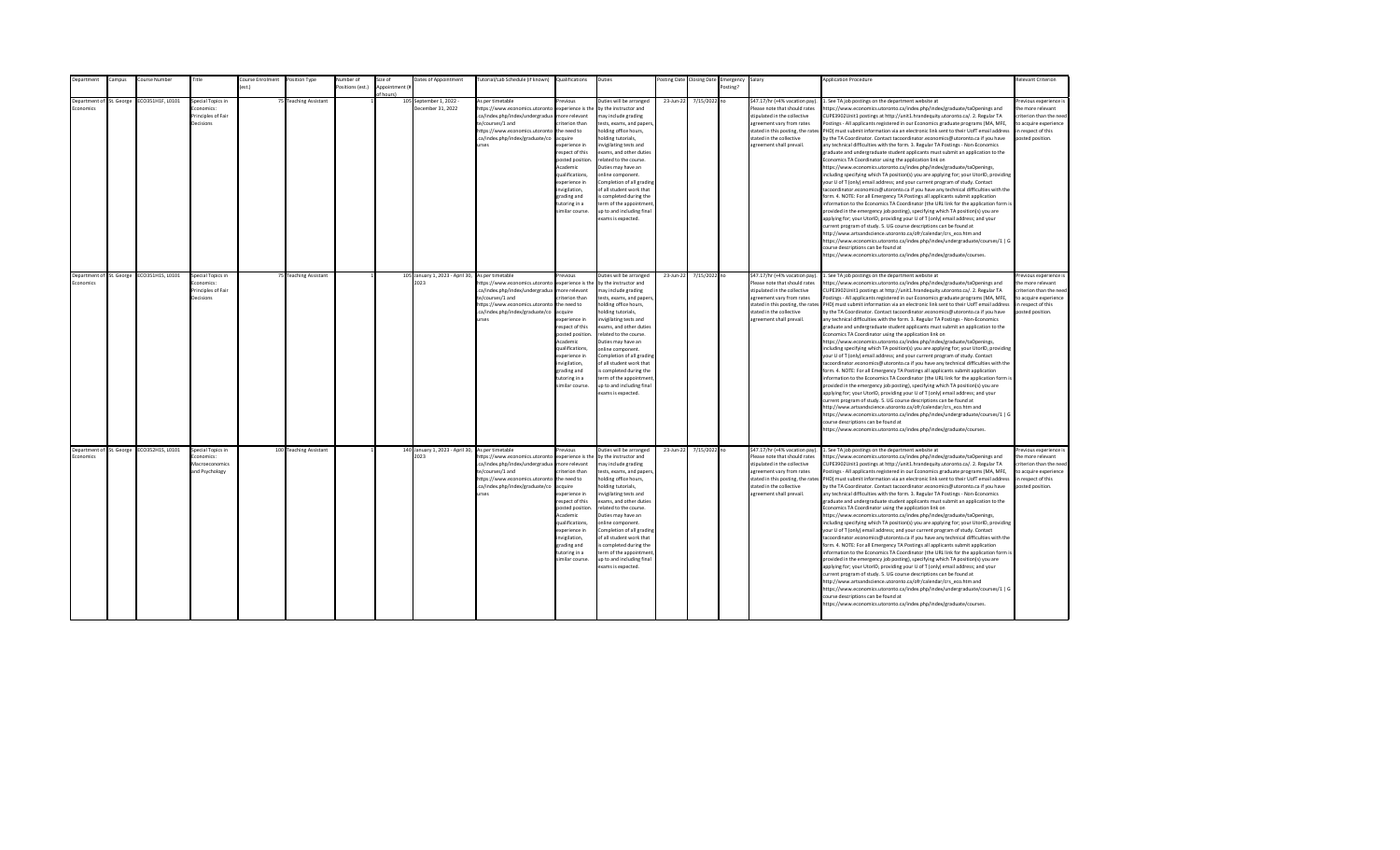| epartment                             | ampus: | Course Number                             | Title                               | ourse Enrolment  | Position Type          | Number of        | Size of        | Dates of Appointment                                     | utorial/Lab Schedule (if known) | Qualifications                     | Duties                                              |           | osting Date Closing Date | Emergency | Salary                                                          | <b>Application Procedure</b>                                                                                                                                          | <b>Relevant Criterion</b>                  |
|---------------------------------------|--------|-------------------------------------------|-------------------------------------|------------------|------------------------|------------------|----------------|----------------------------------------------------------|---------------------------------|------------------------------------|-----------------------------------------------------|-----------|--------------------------|-----------|-----------------------------------------------------------------|-----------------------------------------------------------------------------------------------------------------------------------------------------------------------|--------------------------------------------|
|                                       |        |                                           |                                     | $o$ ct $\lambda$ |                        | Positions (est.) | Appointment (i |                                                          |                                 |                                    |                                                     |           |                          | Posting?  |                                                                 |                                                                                                                                                                       |                                            |
| Department of St. George              |        | CO353H1F, L0101                           | Special Topics in                   |                  | 125 Teaching Assistant | 1.25             | of hours)      | 140 September 1, 2022 -                                  | As per timetable                | revinus                            | Duties will be arranged                             | 23-Jun-22 | 7/15/2022 no             |           | \$47.17/hr (+4% vacation pay).                                  | . See TA job postings on the department website at                                                                                                                    | Previous experience i                      |
| <b>conomics</b>                       |        |                                           | conomics with                       |                  |                        |                  |                | December 31, 2022                                        | https://www.economics.utoronto  | experience is the                  | by the instructor and                               |           |                          |           | Please note that should rates                                   | https://www.economics.utoronto.ca/index.php/index/graduate/taOpenings and                                                                                             | the more relevant                          |
|                                       |        |                                           | Data Analytics:                     |                  |                        |                  |                |                                                          | .ca/index.php/index/undergradua | more relevant                      | may include grading                                 |           |                          |           | stipulated in the collective                                    | CUPE3902Unit1 postings at http://unit1.hrandequity.utoronto.ca/. 2. Regular TA                                                                                        | criterion than the need                    |
|                                       |        |                                           | <b>Sports Economics</b>             |                  |                        |                  |                |                                                          | te/courses/1 and                | riterion than                      | tests, exams, and papers,                           |           |                          |           | agreement vary from rates                                       | Postings - All applicants registered in our Economics graduate programs (MA, MFE,                                                                                     | to acquire experience                      |
|                                       |        |                                           |                                     |                  |                        |                  |                |                                                          | https://www.economics.utoronto  | the need to                        | holding office hours,                               |           |                          |           | stated in this posting, the rates                               | PHD) must submit information via an electronic link sent to their UofT email address                                                                                  | in respect of this                         |
|                                       |        |                                           |                                     |                  |                        |                  |                |                                                          | .ca/index.php/index/graduate/co | acquire                            | nolding tutorials,                                  |           |                          |           | stated in the collective                                        | by the TA Coordinator. Contact tacoordinator.economics@utoronto.ca if you have                                                                                        | posted position.                           |
|                                       |        |                                           |                                     |                  |                        |                  |                |                                                          | <b>Print</b>                    | experience in                      | nvigilating tests and                               |           |                          |           | agreement shall prevail.                                        | any technical difficulties with the form. 3. Regular TA Postings - Non-Economics                                                                                      |                                            |
|                                       |        |                                           |                                     |                  |                        |                  |                |                                                          |                                 | respect of this                    | exams, and other duties                             |           |                          |           |                                                                 | graduate and undergraduate student applicants must submit an application to the                                                                                       |                                            |
|                                       |        |                                           |                                     |                  |                        |                  |                |                                                          |                                 | posted position.                   | related to the course.                              |           |                          |           |                                                                 | Economics TA Coordinator using the application link on                                                                                                                |                                            |
|                                       |        |                                           |                                     |                  |                        |                  |                |                                                          |                                 | Academic                           | Duties may have an                                  |           |                          |           |                                                                 | https://www.economics.utoronto.ca/index.php/index/graduate/taOpenings,                                                                                                |                                            |
|                                       |        |                                           |                                     |                  |                        |                  |                |                                                          |                                 | qualifications,                    | online component.                                   |           |                          |           |                                                                 | including specifying which TA position(s) you are applying for; your UtorID, providing                                                                                |                                            |
|                                       |        |                                           |                                     |                  |                        |                  |                |                                                          |                                 | experience in                      | Completion of all grading                           |           |                          |           |                                                                 | your U of T (only) email address; and your current program of study. Contact                                                                                          |                                            |
|                                       |        |                                           |                                     |                  |                        |                  |                |                                                          |                                 | nvigilation,                       | of all student work that                            |           |                          |           |                                                                 | tacoordinator.economics@utoronto.ca if you have any technical difficulties with the                                                                                   |                                            |
|                                       |        |                                           |                                     |                  |                        |                  |                |                                                          |                                 | grading and                        | s completed during the                              |           |                          |           |                                                                 | form. 4. NOTE: For all Emergency TA Postings all applicants submit application                                                                                        |                                            |
|                                       |        |                                           |                                     |                  |                        |                  |                |                                                          |                                 | tutoring in a                      | term of the appointment                             |           |                          |           |                                                                 | information to the Economics TA Coordinator (the URL link for the application form is                                                                                 |                                            |
|                                       |        |                                           |                                     |                  |                        |                  |                |                                                          |                                 | imilar course.                     | up to and including final<br>exams is expected.     |           |                          |           |                                                                 | provided in the emergency job posting), specifying which TA position(s) you are                                                                                       |                                            |
|                                       |        |                                           |                                     |                  |                        |                  |                |                                                          |                                 |                                    |                                                     |           |                          |           |                                                                 | applying for; your UtorID, providing your U of T (only) email address; and your<br>current program of study. 5. UG course descriptions can be found at                |                                            |
|                                       |        |                                           |                                     |                  |                        |                  |                |                                                          |                                 |                                    |                                                     |           |                          |           |                                                                 | http://www.artsandscience.utoronto.ca/ofr/calendar/crs eco.htm and                                                                                                    |                                            |
|                                       |        |                                           |                                     |                  |                        |                  |                |                                                          |                                 |                                    |                                                     |           |                          |           |                                                                 | https://www.economics.utoronto.ca/index.php/index/undergraduate/courses/1   G                                                                                         |                                            |
|                                       |        |                                           |                                     |                  |                        |                  |                |                                                          |                                 |                                    |                                                     |           |                          |           |                                                                 | course descriptions can be found at                                                                                                                                   |                                            |
|                                       |        |                                           |                                     |                  |                        |                  |                |                                                          |                                 |                                    |                                                     |           |                          |           |                                                                 | https://www.economics.utoronto.ca/index.php/index/graduate/courses.                                                                                                   |                                            |
|                                       |        |                                           |                                     |                  |                        |                  |                |                                                          |                                 |                                    |                                                     |           |                          |           |                                                                 |                                                                                                                                                                       |                                            |
|                                       |        |                                           |                                     |                  |                        |                  |                |                                                          |                                 |                                    |                                                     |           |                          |           |                                                                 |                                                                                                                                                                       |                                            |
| Department of St. George<br>Economics |        | ECO353H1S, L0101                          | Special Topics in<br>Economics with |                  | 125 Teaching Assistant | 1.25             |                | 140 January 1, 2023 - April 30, As per timetable<br>2023 | https://www.economics.utoronto  | revious<br>experience is the       | Duties will be arranged<br>by the instructor and    | 23-Jun-22 | 7/15/2022 no             |           | \$47.17/hr (+4% vacation pay).<br>Please note that should rates | 1. See TA job postings on the department website at                                                                                                                   | Previous experience i<br>the more relevant |
|                                       |        |                                           | Data Analytics:                     |                  |                        |                  |                |                                                          | .ca/index.php/index/undergradua | more relevant                      | may include grading                                 |           |                          |           | stipulated in the collective                                    | https://www.economics.utoronto.ca/index.php/index/graduate/taOpenings and<br>CUPE3902Unit1 postings at http://unit1.hrandequity.utoronto.ca/. 2. Regular TA           | criterion than the need                    |
|                                       |        |                                           | <b>Sports Economics</b>             |                  |                        |                  |                |                                                          | te/courses/1 and                | riterion than                      | tests, exams, and papers,                           |           |                          |           | agreement vary from rates                                       | Postings - All applicants registered in our Economics graduate programs (MA, MFE,                                                                                     | to acquire experience                      |
|                                       |        |                                           |                                     |                  |                        |                  |                |                                                          | https://www.economics.utoronto  | the need to                        | holding office hours,                               |           |                          |           |                                                                 | stated in this posting, the rates PHD) must submit information via an electronic link sent to their UofT email address                                                | in respect of this                         |
|                                       |        |                                           |                                     |                  |                        |                  |                |                                                          | .ca/index.php/index/graduate/co | acquire                            | nolding tutorials,                                  |           |                          |           | stated in the collective                                        | by the TA Coordinator. Contact tacoordinator.economics@utoronto.ca if you have                                                                                        | posted position.                           |
|                                       |        |                                           |                                     |                  |                        |                  |                |                                                          | <b>urses</b>                    | experience in                      | nvigilating tests and                               |           |                          |           | agreement shall prevail.                                        | any technical difficulties with the form. 3. Regular TA Postings - Non-Economics                                                                                      |                                            |
|                                       |        |                                           |                                     |                  |                        |                  |                |                                                          |                                 | resnect of this                    | exams, and other duties                             |           |                          |           |                                                                 | eraduate and undergraduate student applicants must submit an application to the                                                                                       |                                            |
|                                       |        |                                           |                                     |                  |                        |                  |                |                                                          |                                 | posted position                    | related to the course.                              |           |                          |           |                                                                 | Economics TA Coordinator using the application link on                                                                                                                |                                            |
|                                       |        |                                           |                                     |                  |                        |                  |                |                                                          |                                 | Academic                           | Duties may have an                                  |           |                          |           |                                                                 | https://www.economics.utoronto.ca/index.php/index/graduate/taOpenings,                                                                                                |                                            |
|                                       |        |                                           |                                     |                  |                        |                  |                |                                                          |                                 | qualifications.                    | online component.                                   |           |                          |           |                                                                 | including specifying which TA position(s) you are applying for; your UtorID, providing                                                                                |                                            |
|                                       |        |                                           |                                     |                  |                        |                  |                |                                                          |                                 | experience in                      | Completion of all grading                           |           |                          |           |                                                                 | your U of T (only) email address; and your current program of study. Contact                                                                                          |                                            |
|                                       |        |                                           |                                     |                  |                        |                  |                |                                                          |                                 | invigilation,<br>grading and       | of all student work that<br>is completed during the |           |                          |           |                                                                 | tacoordinator.economics@utoronto.ca if you have any technical difficulties with the<br>form. 4. NOTE: For all Emergency TA Postings all applicants submit application |                                            |
|                                       |        |                                           |                                     |                  |                        |                  |                |                                                          |                                 | tutoring in a                      | term of the appointment                             |           |                          |           |                                                                 | information to the Economics TA Coordinator (the URL link for the application form is                                                                                 |                                            |
|                                       |        |                                           |                                     |                  |                        |                  |                |                                                          |                                 | imilar course.                     | up to and including final                           |           |                          |           |                                                                 | provided in the emergency job posting), specifying which TA position(s) you are                                                                                       |                                            |
|                                       |        |                                           |                                     |                  |                        |                  |                |                                                          |                                 |                                    | exams is expected.                                  |           |                          |           |                                                                 | applying for; your UtorID, providing your U of T (only) email address; and your                                                                                       |                                            |
|                                       |        |                                           |                                     |                  |                        |                  |                |                                                          |                                 |                                    |                                                     |           |                          |           |                                                                 | current program of study. 5. UG course descriptions can be found at                                                                                                   |                                            |
|                                       |        |                                           |                                     |                  |                        |                  |                |                                                          |                                 |                                    |                                                     |           |                          |           |                                                                 | http://www.artsandscience.utoronto.ca/ofr/calendar/crs_eco.htm and                                                                                                    |                                            |
|                                       |        |                                           |                                     |                  |                        |                  |                |                                                          |                                 |                                    |                                                     |           |                          |           |                                                                 | https://www.economics.utoronto.ca/index.php/index/undergraduate/courses/1   G                                                                                         |                                            |
|                                       |        |                                           |                                     |                  |                        |                  |                |                                                          |                                 |                                    |                                                     |           |                          |           |                                                                 | course descriptions can be found at                                                                                                                                   |                                            |
|                                       |        |                                           |                                     |                  |                        |                  |                |                                                          |                                 |                                    |                                                     |           |                          |           |                                                                 | https://www.economics.utoronto.ca/index.php/index/graduate/courses.                                                                                                   |                                            |
|                                       |        |                                           |                                     |                  |                        |                  |                |                                                          |                                 |                                    |                                                     |           |                          |           |                                                                 |                                                                                                                                                                       |                                            |
|                                       |        | Department of St. George ECO358H1F, L0101 | Financial Economics                 |                  | 160 Teaching Assistant | 1.6              |                | 140 September 1, 2022 -                                  | As per timetable                | revious                            | Outies will be arranged                             | 23-Jun-22 | 7/15/2022 no             |           | \$47.17/hr (+4% vacation pay).                                  | 1. See TA job postings on the department website at                                                                                                                   | revious experience i                       |
| Economics                             |        |                                           |                                     |                  |                        |                  |                | December 31, 2022                                        | https://www.economics.utoronto  | experience is the                  | by the instructor and                               |           |                          |           | Please note that should rates                                   | https://www.economics.utoronto.ca/index.php/index/graduate/taOpenings and                                                                                             | the more relevant                          |
|                                       |        |                                           |                                     |                  |                        |                  |                |                                                          | .ca/index.php/index/undergradua | more relevant                      | may include grading                                 |           |                          |           | stipulated in the collective                                    | CUPE3902Unit1 postings at http://unit1.hrandequity.utoronto.ca/. 2. Regular TA                                                                                        | criterion than the need                    |
|                                       |        |                                           |                                     |                  |                        |                  |                |                                                          | te/courses/1 and                | riterion than                      | tests, exams, and papers,                           |           |                          |           | agreement vary from rates                                       | Postings - All applicants registered in our Economics graduate programs (MA, MFE,                                                                                     | to acquire experience                      |
|                                       |        |                                           |                                     |                  |                        |                  |                |                                                          | https://www.economics.utoronto  | the need to                        | holding office hours,                               |           |                          |           |                                                                 | stated in this posting, the rates PHD) must submit information via an electronic link sent to their UofT email address                                                | in respect of this                         |
|                                       |        |                                           |                                     |                  |                        |                  |                |                                                          | .ca/index.php/index/graduate/co | acquire                            | nolding tutorials,                                  |           |                          |           | stated in the collective                                        | by the TA Coordinator. Contact tacoordinator.economics@utoronto.ca if you have                                                                                        | posted position.                           |
|                                       |        |                                           |                                     |                  |                        |                  |                |                                                          | urses                           | experience in                      | nvigilating tests and                               |           |                          |           | agreement shall prevail.                                        | any technical difficulties with the form. 3. Regular TA Postings - Non-Economics                                                                                      |                                            |
|                                       |        |                                           |                                     |                  |                        |                  |                |                                                          |                                 | respect of this<br>posted position | exams, and other duties<br>related to the course.   |           |                          |           |                                                                 | graduate and undergraduate student applicants must submit an application to the<br>Economics TA Coordinator using the application link on                             |                                            |
|                                       |        |                                           |                                     |                  |                        |                  |                |                                                          |                                 | Academic                           | Duties may have an                                  |           |                          |           |                                                                 | https://www.economics.utoronto.ca/index.php/index/graduate/taOpenings,                                                                                                |                                            |
|                                       |        |                                           |                                     |                  |                        |                  |                |                                                          |                                 | qualifications,                    | online component.                                   |           |                          |           |                                                                 | including specifying which TA position(s) you are applying for; your UtorID, providing                                                                                |                                            |
|                                       |        |                                           |                                     |                  |                        |                  |                |                                                          |                                 | experience in                      | Completion of all grading                           |           |                          |           |                                                                 | your U of T (only) email address; and your current program of study. Contact                                                                                          |                                            |
|                                       |        |                                           |                                     |                  |                        |                  |                |                                                          |                                 | invigilation,                      | of all student work that                            |           |                          |           |                                                                 | tacoordinator.economics@utoronto.ca if you have any technical difficulties with the                                                                                   |                                            |
|                                       |        |                                           |                                     |                  |                        |                  |                |                                                          |                                 | grading and                        | is completed during the                             |           |                          |           |                                                                 | form. 4. NOTE: For all Emergency TA Postings all applicants submit application                                                                                        |                                            |
|                                       |        |                                           |                                     |                  |                        |                  |                |                                                          |                                 | tutoring in a                      | term of the appointment                             |           |                          |           |                                                                 | information to the Economics TA Coordinator (the URL link for the application form is                                                                                 |                                            |
|                                       |        |                                           |                                     |                  |                        |                  |                |                                                          |                                 | imilar course.                     | up to and including final                           |           |                          |           |                                                                 | provided in the emergency job posting), specifying which TA position(s) you are                                                                                       |                                            |
|                                       |        |                                           |                                     |                  |                        |                  |                |                                                          |                                 |                                    | exams is expected.                                  |           |                          |           |                                                                 | applying for; your UtorID, providing your U of T (only) email address; and your                                                                                       |                                            |
|                                       |        |                                           |                                     |                  |                        |                  |                |                                                          |                                 |                                    |                                                     |           |                          |           |                                                                 | current program of study. 5. UG course descriptions can be found at                                                                                                   |                                            |
|                                       |        |                                           |                                     |                  |                        |                  |                |                                                          |                                 |                                    |                                                     |           |                          |           |                                                                 | http://www.artsandscience.utoronto.ca/ofr/calendar/crs eco.htm and                                                                                                    |                                            |
|                                       |        |                                           |                                     |                  |                        |                  |                |                                                          |                                 |                                    |                                                     |           |                          |           |                                                                 | https://www.economics.utoronto.ca/index.php/index/undergraduate/courses/1   G                                                                                         |                                            |
|                                       |        |                                           |                                     |                  |                        |                  |                |                                                          |                                 |                                    |                                                     |           |                          |           |                                                                 | course descriptions can be found at                                                                                                                                   |                                            |
|                                       |        |                                           |                                     |                  |                        |                  |                |                                                          |                                 |                                    |                                                     |           |                          |           |                                                                 | https://www.economics.utoronto.ca/index.php/index/graduate/courses.                                                                                                   |                                            |
|                                       |        |                                           |                                     |                  |                        |                  |                |                                                          |                                 |                                    |                                                     |           |                          |           |                                                                 |                                                                                                                                                                       |                                            |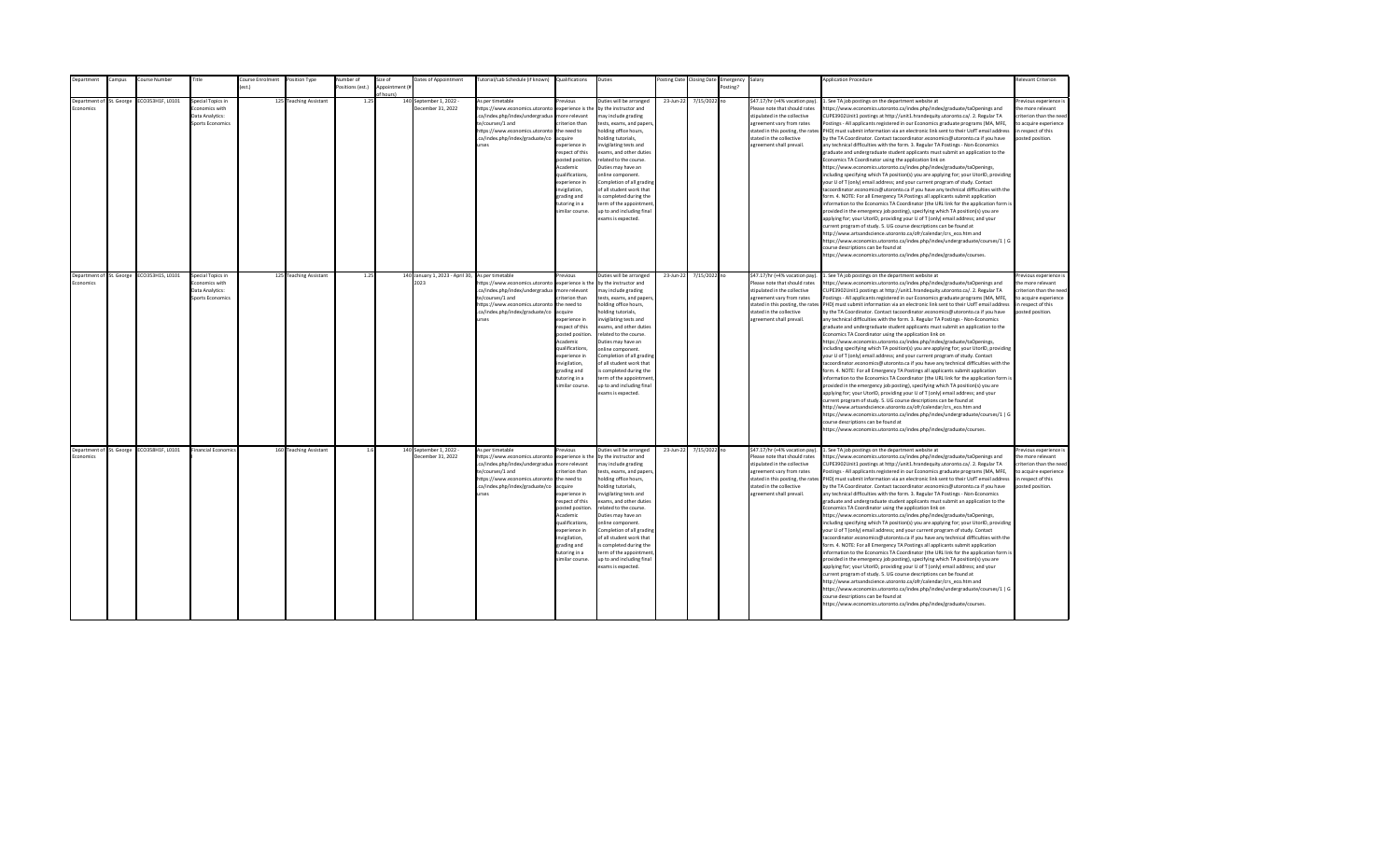| Department                            | Campus | Course Number                             | Title                                              | <b>Course Enrolment</b> | Position Type          | <b>Number</b> of | Size of                     | Dates of Appointment                                     | Tutorial/Lab Schedule (if known) Qualifications                                                                                                                                         |                                                                                                                                                                                                                                                                      | Duties                                                                                                                                                                                                                                                                                                                                                                                                                                          |           | Posting Date Closing Date | Emergency Salary |                                                                                                                                                                                                                           | <b>Application Procedure</b>                                                                                                                                                                                                                                                                                                                                                                                                                                                                                                                                                                                                                                                                                                                                                                                                                                                                                                                                                                                                                                                                                                                                                                                                                                                                                                                                                                                                                                                                                                                                                                                                                                                                                                                                                                 | Relevant Criterion                                                                                                                        |
|---------------------------------------|--------|-------------------------------------------|----------------------------------------------------|-------------------------|------------------------|------------------|-----------------------------|----------------------------------------------------------|-----------------------------------------------------------------------------------------------------------------------------------------------------------------------------------------|----------------------------------------------------------------------------------------------------------------------------------------------------------------------------------------------------------------------------------------------------------------------|-------------------------------------------------------------------------------------------------------------------------------------------------------------------------------------------------------------------------------------------------------------------------------------------------------------------------------------------------------------------------------------------------------------------------------------------------|-----------|---------------------------|------------------|---------------------------------------------------------------------------------------------------------------------------------------------------------------------------------------------------------------------------|----------------------------------------------------------------------------------------------------------------------------------------------------------------------------------------------------------------------------------------------------------------------------------------------------------------------------------------------------------------------------------------------------------------------------------------------------------------------------------------------------------------------------------------------------------------------------------------------------------------------------------------------------------------------------------------------------------------------------------------------------------------------------------------------------------------------------------------------------------------------------------------------------------------------------------------------------------------------------------------------------------------------------------------------------------------------------------------------------------------------------------------------------------------------------------------------------------------------------------------------------------------------------------------------------------------------------------------------------------------------------------------------------------------------------------------------------------------------------------------------------------------------------------------------------------------------------------------------------------------------------------------------------------------------------------------------------------------------------------------------------------------------------------------------|-------------------------------------------------------------------------------------------------------------------------------------------|
|                                       |        |                                           |                                                    | (est.)                  |                        | ositions (est.)  | Appointment (#<br>of hours) |                                                          |                                                                                                                                                                                         |                                                                                                                                                                                                                                                                      |                                                                                                                                                                                                                                                                                                                                                                                                                                                 |           |                           | Posting?         |                                                                                                                                                                                                                           |                                                                                                                                                                                                                                                                                                                                                                                                                                                                                                                                                                                                                                                                                                                                                                                                                                                                                                                                                                                                                                                                                                                                                                                                                                                                                                                                                                                                                                                                                                                                                                                                                                                                                                                                                                                              |                                                                                                                                           |
| Department of St. George<br>Economics |        | ECO358H1F, L5101                          | <b>Financial Economic</b>                          |                         | 160 Teaching Assistant | 1.6              |                             | 140 September 1, 2022 -<br>December 31, 2022             | As per timetable<br>https://www.economics.utoronto<br>.ca/index.php/index/undergradua<br>te/courses/1 and<br>https://www.economics.utoronto<br>.ca/index.php/index/graduate/co<br>urses | Previous<br>experience is the<br>more relevant<br>riterion than<br>the need to<br>acquire<br>xperience in<br>respect of this<br>posted position<br>Academic<br>qualifications,<br>experience in<br>wigilation,<br>grading and<br>tutoring in a<br>similar course.    | Duties will be arranged<br>by the instructor and<br>may include grading<br>tests, exams, and papers<br>holding office hours,<br>olding tutorials,<br>nvigilating tests and<br>exams, and other duties<br>related to the course.<br>Duties may have an<br>online component.<br>Completion of all grading<br>of all student work that<br>s completed during the<br>erm of the appointment<br>up to and including final<br>exams is expected.      | 23-Jun-22 | 7/15/2022 no              |                  | \$47.17/hr (+4% vacation pay).<br>Please note that should rates<br>stipulated in the collective<br>agreement vary from rates<br>stated in this posting, the rates<br>stated in the collective<br>agreement shall prevail. | 1. See TA job postings on the department website at<br>ttps://www.economics.utoronto.ca/index.php/index/graduate/taOpenings and<br>CUPE3902Unit1 postings at http://unit1.hrandequity.utoronto.ca/. 2. Regular TA<br>Postings - All applicants registered in our Economics graduate programs (MA, MFE,<br>PHD) must submit information via an electronic link sent to their UofT email address<br>by the TA Coordinator. Contact tacoordinator.economics@utoronto.ca if you have<br>any technical difficulties with the form. 3. Regular TA Postings - Non-Economics<br>graduate and undergraduate student applicants must submit an application to the<br>Economics TA Coordinator using the application link on<br>https://www.economics.utoronto.ca/index.php/index/graduate/taOpenings,<br>ncluding specifying which TA position(s) you are applying for; your UtorID, providing<br>our U of T (only) email address; and your current program of study. Contact<br>acoordinator.economics@utoronto.ca if you have any technical difficulties with the<br>orm. 4. NOTE: For all Emergency TA Postings all applicants submit application<br>nformation to the Economics TA Coordinator (the URL link for the application form is<br>provided in the emergency job posting), specifying which TA position(s) you are<br>applying for; your UtorID, providing your U of T (only) email address; and your<br>urrent program of study. 5. UG course descriptions can be found at<br>http://www.artsandscience.utoronto.ca/ofr/calendar/crs eco.htm and<br>https://www.economics.utoronto.ca/index.php/index/undergraduate/courses/1   G<br>ourse descriptions can be found at<br>https://www.economics.utoronto.ca/index.php/index/graduate/courses.                                           | revious experience i<br>the more relevant<br>riterion than the need<br>to acquire experience<br>in respect of this<br>posted position.    |
| Department of St. George<br>Economics |        | ECO358H1S, L5101                          | Financial Economic                                 |                         | 100 Teaching Assistant |                  |                             | 140 January 1, 2023 - April 30, As per timetable<br>2023 | https://www.economics.utoronto<br>.ca/index.php/index/undergradua<br>te/courses/1 and<br>https://www.economics.utoronto<br>.ca/index.php/index/graduate/co<br>urses                     | revious<br>experience is the<br>more relevant<br>criterion than<br>the need to<br>acquire<br>experience in<br>respect of this<br>posted position<br>Academic<br>qualifications,<br>experience in<br>invigilation,<br>grading and<br>tutoring in a<br>similar course. | Duties will be arranged<br>by the instructor and<br>may include grading<br>tests, exams, and papers,<br>holding office hours,<br>holding tutorials,<br>invigilating tests and<br>exams, and other duties<br>related to the course.<br>Duties may have an<br>online component.<br>Completion of all grading<br>of all student work that<br>is completed during the<br>term of the appointment<br>up to and including final<br>exams is expected. | 23-Jun-22 | 7/15/2022 no              |                  | \$47.17/hr (+4% vacation pay).<br>Please note that should rates<br>stipulated in the collective<br>agreement vary from rates<br>stated in the collective<br>agreement shall prevail.                                      | 1. See TA job postings on the department website at<br>https://www.economics.utoronto.ca/index.php/index/graduate/taOpenings and<br>CUPE3902Unit1 postings at http://unit1.hrandequity.utoronto.ca/. 2. Regular TA<br>Postings - All applicants registered in our Economics graduate programs (MA, MFE,<br>stated in this posting, the rates PHD) must submit information via an electronic link sent to their UofT email address<br>by the TA Coordinator. Contact tacoordinator.economics@utoronto.ca if you have<br>any technical difficulties with the form. 3. Regular TA Postings - Non-Economics<br>graduate and undergraduate student applicants must submit an application to the<br>Economics TA Coordinator using the application link on<br>https://www.economics.utoronto.ca/index.php/index/graduate/taOpenings,<br>including specifying which TA position(s) you are applying for; your UtorID, providing<br>your U of T (only) email address; and your current program of study. Contact<br>acoordinator.economics@utoronto.ca if you have any technical difficulties with the<br>form. 4. NOTE: For all Emergency TA Postings all applicants submit application<br>information to the Economics TA Coordinator (the URL link for the application form is<br>provided in the emergency job posting), specifying which TA position(s) you are<br>applying for; your UtorID, providing your U of T (only) email address; and your<br>current program of study. 5. UG course descriptions can be found at<br>http://www.artsandscience.utoronto.ca/ofr/calendar/crs_eco.htm and<br>https://www.economics.utoronto.ca/index.php/index/undergraduate/courses/1   G<br>ourse descriptions can be found at<br>https://www.economics.utoronto.ca/index.php/index/graduate/courses.   | Previous experience i<br>the more relevant<br>criterion than the need<br>to acquire experience<br>in respect of this<br>posted position.  |
| Economics                             |        | Department of St. George ECO359H1S, L0101 | <b>Financial Economic</b><br>: Corporate<br>inance |                         | 125 Teaching Assistant | 1.25             |                             | 140 January 1, 2023 - April 30, As per timetable<br>2023 | https://www.economics.utoronto<br>.ca/index.php/index/undergradua<br>te/courses/1 and<br>https://www.economics.utoronto the need to<br>.ca/index.php/index/graduate/co<br>urses         | Previous<br>experience is the<br>more relevant<br>criterion than<br>acquire<br>experience in<br>respect of this<br>posted position<br>Academic<br>qualifications,<br>experience in<br>invigilation,<br>grading and<br>tutoring in a<br>similar course.               | Duties will be arranged<br>by the instructor and<br>may include grading<br>tests, exams, and papers,<br>holding office hours,<br>holding tutorials,<br>nvigilating tests and<br>exams, and other duties<br>related to the course.<br>Duties may have an<br>online component.<br>Completion of all grading<br>of all student work that<br>is completed during the<br>term of the appointment<br>up to and including final<br>exams is expected.  | 23-Jun-22 | 7/15/2022 no              |                  | \$47.17/hr (+4% vacation pay).<br>Please note that should rates<br>stipulated in the collective<br>agreement vary from rates<br>stated in the collective<br>agreement shall prevail.                                      | 1. See TA job postings on the department website at<br>https://www.economics.utoronto.ca/index.php/index/graduate/taOpenings and<br>CUPE3902Unit1 postings at http://unit1.hrandequity.utoronto.ca/. 2. Regular TA<br>Postings - All applicants registered in our Economics graduate programs (MA, MFE,<br>stated in this posting, the rates PHD) must submit information via an electronic link sent to their UofT email address<br>by the TA Coordinator. Contact tacoordinator.economics@utoronto.ca if you have<br>any technical difficulties with the form. 3. Regular TA Postings - Non-Economics<br>graduate and undergraduate student applicants must submit an application to the<br>Economics TA Coordinator using the application link on<br>https://www.economics.utoronto.ca/index.php/index/graduate/taOpenings,<br>including specifying which TA position(s) you are applying for; your UtorID, providing<br>your U of T (only) email address; and your current program of study. Contact<br>tacoordinator.economics@utoronto.ca if you have any technical difficulties with the<br>form. 4. NOTE: For all Emergency TA Postings all applicants submit application<br>information to the Economics TA Coordinator (the URL link for the application form is<br>provided in the emergency job posting), specifying which TA position(s) you are<br>applying for; your UtorID, providing your U of T (only) email address; and your<br>current program of study. 5. UG course descriptions can be found at<br>http://www.artsandscience.utoronto.ca/ofr/calendar/crs eco.htm and<br>https://www.economics.utoronto.ca/index.php/index/undergraduate/courses/1   G<br>course descriptions can be found at<br>https://www.economics.utoronto.ca/index.php/index/graduate/courses. | Previous experience is<br>the more relevant<br>criterion than the need<br>to acquire experience<br>in respect of this<br>posted position. |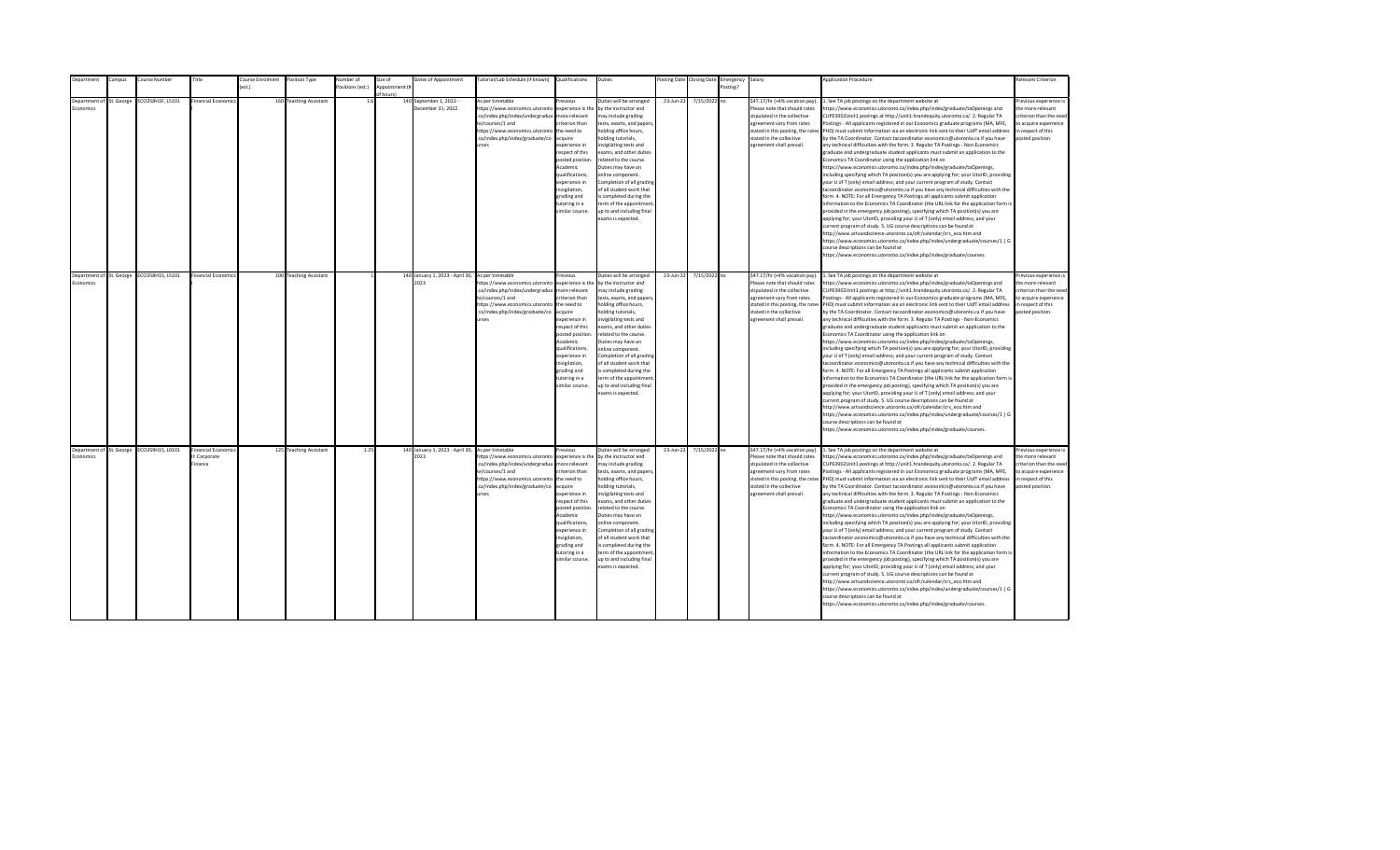| epartment                | ampus: | Course Number                             | Title                      | ourse Enrolment  | Position Type          | Number of        | Size of        | Dates of Appointment            | [utorial/Lab Schedule (if known)                                  | Qualifications                     | Duties                                                |           | osting Date Closing Date | Emergency | Salary                                                        | <b>Application Procedure</b>                                                                                                                                                                                | <b>Relevant Criterion</b>                    |
|--------------------------|--------|-------------------------------------------|----------------------------|------------------|------------------------|------------------|----------------|---------------------------------|-------------------------------------------------------------------|------------------------------------|-------------------------------------------------------|-----------|--------------------------|-----------|---------------------------------------------------------------|-------------------------------------------------------------------------------------------------------------------------------------------------------------------------------------------------------------|----------------------------------------------|
|                          |        |                                           |                            | $o$ ct $\lambda$ |                        | Positions (est.) | Appointment (i |                                 |                                                                   |                                    |                                                       |           |                          | Posting?  |                                                               |                                                                                                                                                                                                             |                                              |
| Department of St. George |        | CO359H1S, L0201                           | inancial Economic          |                  | 125 Teaching Assistant | 1.25             | of hours)      | 140 January 1, 2023 - April 30, | As per timetable                                                  | revinus                            | Duties will be arranged                               | 23-Jun-22 | 7/15/2022 no             |           | \$47.17/hr (+4% vacation pay).                                | . See TA job postings on the department website at                                                                                                                                                          | Previous experience i                        |
| <b>conomics</b>          |        |                                           | I: Corporate               |                  |                        |                  |                | 2023                            | https://www.economics.utoronto                                    | experience is the                  | by the instructor and                                 |           |                          |           | Please note that should rates                                 | https://www.economics.utoronto.ca/index.php/index/graduate/taOpenings and                                                                                                                                   | the more relevant                            |
|                          |        |                                           | inance                     |                  |                        |                  |                |                                 | .ca/index.php/index/undergradua                                   | more relevant                      | may include grading                                   |           |                          |           | stipulated in the collective                                  | CUPE3902Unit1 postings at http://unit1.hrandequity.utoronto.ca/. 2. Regular TA                                                                                                                              | criterion than the need                      |
|                          |        |                                           |                            |                  |                        |                  |                |                                 | te/courses/1 and                                                  | riterion than                      | tests, exams, and papers,                             |           |                          |           | agreement vary from rates                                     | Postings - All applicants registered in our Economics graduate programs (MA, MFE,                                                                                                                           | to acquire experience                        |
|                          |        |                                           |                            |                  |                        |                  |                |                                 | https://www.economics.utoronto                                    | the need to                        | holding office hours,                                 |           |                          |           | stated in this posting, the rates                             | PHD) must submit information via an electronic link sent to their UofT email address                                                                                                                        | in respect of this                           |
|                          |        |                                           |                            |                  |                        |                  |                |                                 | .ca/index.php/index/graduate/co                                   | acquire                            | nolding tutorials,                                    |           |                          |           | stated in the collective                                      | by the TA Coordinator. Contact tacoordinator.economics@utoronto.ca if you have                                                                                                                              | posted position.                             |
|                          |        |                                           |                            |                  |                        |                  |                |                                 | <b>Print</b>                                                      | experience in                      | nvigilating tests and                                 |           |                          |           | agreement shall prevail.                                      | any technical difficulties with the form. 3. Regular TA Postings - Non-Economics                                                                                                                            |                                              |
|                          |        |                                           |                            |                  |                        |                  |                |                                 |                                                                   | respect of this                    | exams, and other duties                               |           |                          |           |                                                               | graduate and undergraduate student applicants must submit an application to the                                                                                                                             |                                              |
|                          |        |                                           |                            |                  |                        |                  |                |                                 |                                                                   | posted position.                   | related to the course.                                |           |                          |           |                                                               | Economics TA Coordinator using the application link on                                                                                                                                                      |                                              |
|                          |        |                                           |                            |                  |                        |                  |                |                                 |                                                                   | Academic                           | Duties may have an                                    |           |                          |           |                                                               | https://www.economics.utoronto.ca/index.php/index/graduate/taOpenings,                                                                                                                                      |                                              |
|                          |        |                                           |                            |                  |                        |                  |                |                                 |                                                                   | qualifications,<br>experience in   | online component.                                     |           |                          |           |                                                               | including specifying which TA position(s) you are applying for; your UtorID, providing                                                                                                                      |                                              |
|                          |        |                                           |                            |                  |                        |                  |                |                                 |                                                                   | nvigilation,                       | Completion of all grading<br>of all student work that |           |                          |           |                                                               | your U of T (only) email address; and your current program of study. Contact<br>tacoordinator.economics@utoronto.ca if you have any technical difficulties with the                                         |                                              |
|                          |        |                                           |                            |                  |                        |                  |                |                                 |                                                                   | grading and                        | s completed during the                                |           |                          |           |                                                               | form. 4. NOTE: For all Emergency TA Postings all applicants submit application                                                                                                                              |                                              |
|                          |        |                                           |                            |                  |                        |                  |                |                                 |                                                                   | tutoring in a                      | term of the appointment                               |           |                          |           |                                                               | information to the Economics TA Coordinator (the URL link for the application form is                                                                                                                       |                                              |
|                          |        |                                           |                            |                  |                        |                  |                |                                 |                                                                   | imilar course.                     | up to and including final                             |           |                          |           |                                                               | provided in the emergency job posting), specifying which TA position(s) you are                                                                                                                             |                                              |
|                          |        |                                           |                            |                  |                        |                  |                |                                 |                                                                   |                                    | exams is expected.                                    |           |                          |           |                                                               | applying for; your UtorID, providing your U of T (only) email address; and your                                                                                                                             |                                              |
|                          |        |                                           |                            |                  |                        |                  |                |                                 |                                                                   |                                    |                                                       |           |                          |           |                                                               | current program of study. 5. UG course descriptions can be found at                                                                                                                                         |                                              |
|                          |        |                                           |                            |                  |                        |                  |                |                                 |                                                                   |                                    |                                                       |           |                          |           |                                                               | http://www.artsandscience.utoronto.ca/ofr/calendar/crs eco.htm and                                                                                                                                          |                                              |
|                          |        |                                           |                            |                  |                        |                  |                |                                 |                                                                   |                                    |                                                       |           |                          |           |                                                               | https://www.economics.utoronto.ca/index.php/index/undergraduate/courses/1   G                                                                                                                               |                                              |
|                          |        |                                           |                            |                  |                        |                  |                |                                 |                                                                   |                                    |                                                       |           |                          |           |                                                               | course descriptions can be found at                                                                                                                                                                         |                                              |
|                          |        |                                           |                            |                  |                        |                  |                |                                 |                                                                   |                                    |                                                       |           |                          |           |                                                               | https://www.economics.utoronto.ca/index.php/index/graduate/courses.                                                                                                                                         |                                              |
|                          |        |                                           |                            |                  |                        |                  |                |                                 |                                                                   |                                    |                                                       |           |                          |           |                                                               |                                                                                                                                                                                                             |                                              |
| Department of St. George |        | ECO362H1F, L0101                          | Economic Growth            |                  | 100 Teaching Assistant |                  |                | 140 September 1, 2022 -         | As per timetable                                                  | revious                            | Duties will be arranged                               | 23-Jun-22 | 7/15/2022 no             |           | \$47.17/hr (+4% vacation pay).                                | 1. See TA job postings on the department website at                                                                                                                                                         | Previous experience i                        |
| Economics                |        |                                           |                            |                  |                        |                  |                | December 31, 2022               | https://www.economics.utoronto                                    | experience is the                  | by the instructor and                                 |           |                          |           | Please note that should rates                                 | https://www.economics.utoronto.ca/index.php/index/graduate/taOpenings and                                                                                                                                   | the more relevant                            |
|                          |        |                                           |                            |                  |                        |                  |                |                                 | .ca/index.php/index/undergradua                                   | more relevant                      | may include grading                                   |           |                          |           | stipulated in the collective                                  | CUPE3902Unit1 postings at http://unit1.hrandequity.utoronto.ca/. 2. Regular TA                                                                                                                              | criterion than the need                      |
|                          |        |                                           |                            |                  |                        |                  |                |                                 | te/courses/1 and<br>https://www.economics.utoronto                | riterion than<br>the need to       | tests, exams, and papers,<br>holding office hours,    |           |                          |           | agreement vary from rates                                     | Postings - All applicants registered in our Economics graduate programs (MA, MFE,<br>stated in this posting, the rates PHD) must submit information via an electronic link sent to their UofT email address | to acquire experience<br>in respect of this  |
|                          |        |                                           |                            |                  |                        |                  |                |                                 | .ca/index.php/index/graduate/co                                   | acquire                            | nolding tutorials,                                    |           |                          |           | stated in the collective                                      | by the TA Coordinator. Contact tacoordinator.economics@utoronto.ca if you have                                                                                                                              | posted position.                             |
|                          |        |                                           |                            |                  |                        |                  |                |                                 | <b>urses</b>                                                      | experience in                      | nvigilating tests and                                 |           |                          |           | agreement shall prevail.                                      | any technical difficulties with the form. 3. Regular TA Postings - Non-Economics                                                                                                                            |                                              |
|                          |        |                                           |                            |                  |                        |                  |                |                                 |                                                                   | resnect of this                    | exams, and other duties                               |           |                          |           |                                                               | eraduate and undergraduate student applicants must submit an application to the                                                                                                                             |                                              |
|                          |        |                                           |                            |                  |                        |                  |                |                                 |                                                                   | posted position                    | related to the course.                                |           |                          |           |                                                               | Economics TA Coordinator using the application link on                                                                                                                                                      |                                              |
|                          |        |                                           |                            |                  |                        |                  |                |                                 |                                                                   | Academic                           | Duties may have an                                    |           |                          |           |                                                               | https://www.economics.utoronto.ca/index.php/index/graduate/taOpenings,                                                                                                                                      |                                              |
|                          |        |                                           |                            |                  |                        |                  |                |                                 |                                                                   | qualifications.                    | online component.                                     |           |                          |           |                                                               | including specifying which TA position(s) you are applying for; your UtorID, providing                                                                                                                      |                                              |
|                          |        |                                           |                            |                  |                        |                  |                |                                 |                                                                   | experience in                      | Completion of all grading                             |           |                          |           |                                                               | your U of T (only) email address; and your current program of study. Contact                                                                                                                                |                                              |
|                          |        |                                           |                            |                  |                        |                  |                |                                 |                                                                   | invigilation,<br>grading and       | of all student work that<br>is completed during the   |           |                          |           |                                                               | tacoordinator.economics@utoronto.ca if you have any technical difficulties with the<br>form. 4. NOTE: For all Emergency TA Postings all applicants submit application                                       |                                              |
|                          |        |                                           |                            |                  |                        |                  |                |                                 |                                                                   | tutoring in a                      | term of the appointment                               |           |                          |           |                                                               | information to the Economics TA Coordinator (the URL link for the application form is                                                                                                                       |                                              |
|                          |        |                                           |                            |                  |                        |                  |                |                                 |                                                                   | imilar course.                     | up to and including final                             |           |                          |           |                                                               | provided in the emergency job posting), specifying which TA position(s) you are                                                                                                                             |                                              |
|                          |        |                                           |                            |                  |                        |                  |                |                                 |                                                                   |                                    | exams is expected.                                    |           |                          |           |                                                               | applying for; your UtorID, providing your U of T (only) email address; and your                                                                                                                             |                                              |
|                          |        |                                           |                            |                  |                        |                  |                |                                 |                                                                   |                                    |                                                       |           |                          |           |                                                               | current program of study. 5. UG course descriptions can be found at                                                                                                                                         |                                              |
|                          |        |                                           |                            |                  |                        |                  |                |                                 |                                                                   |                                    |                                                       |           |                          |           |                                                               | http://www.artsandscience.utoronto.ca/ofr/calendar/crs_eco.htm and                                                                                                                                          |                                              |
|                          |        |                                           |                            |                  |                        |                  |                |                                 |                                                                   |                                    |                                                       |           |                          |           |                                                               | https://www.economics.utoronto.ca/index.php/index/undergraduate/courses/1   G                                                                                                                               |                                              |
|                          |        |                                           |                            |                  |                        |                  |                |                                 |                                                                   |                                    |                                                       |           |                          |           |                                                               | course descriptions can be found at                                                                                                                                                                         |                                              |
|                          |        |                                           |                            |                  |                        |                  |                |                                 |                                                                   |                                    |                                                       |           |                          |           |                                                               | https://www.economics.utoronto.ca/index.php/index/graduate/courses.                                                                                                                                         |                                              |
|                          |        |                                           |                            |                  |                        |                  |                |                                 |                                                                   |                                    |                                                       |           |                          |           |                                                               |                                                                                                                                                                                                             |                                              |
|                          |        | Department of St. George ECO364H1F, L0101 | <b>International Trade</b> |                  | 175 Teaching Assistant | 1.75             |                | 140 September 1, 2022 -         | As per timetable                                                  | revious                            | Duties will be arranged                               | 23-Jun-22 | 7/15/2022 no             |           | \$47.17/hr (+4% vacation pay).                                | 1. See TA job postings on the department website at                                                                                                                                                         | revious experience i                         |
| Economics                |        |                                           | Theory                     |                  |                        |                  |                | December 31, 2022               | https://www.economics.utoronto<br>.ca/index.php/index/undergradua | experience is the<br>more relevant | by the instructor and                                 |           |                          |           | Please note that should rates<br>stipulated in the collective | https://www.economics.utoronto.ca/index.php/index/graduate/taOpenings and                                                                                                                                   | the more relevant<br>criterion than the need |
|                          |        |                                           |                            |                  |                        |                  |                |                                 | te/courses/1 and                                                  | riterion than                      | may include grading<br>tests, exams, and papers,      |           |                          |           | agreement vary from rates                                     | CUPE3902Unit1 postings at http://unit1.hrandequity.utoronto.ca/. 2. Regular TA<br>Postings - All applicants registered in our Economics graduate programs (MA, MFE,                                         | to acquire experience                        |
|                          |        |                                           |                            |                  |                        |                  |                |                                 | https://www.economics.utoronto                                    | the need to                        | holding office hours,                                 |           |                          |           |                                                               | stated in this posting, the rates PHD) must submit information via an electronic link sent to their UofT email address                                                                                      | in respect of this                           |
|                          |        |                                           |                            |                  |                        |                  |                |                                 | .ca/index.php/index/graduate/co                                   | acquire                            | nolding tutorials,                                    |           |                          |           | stated in the collective                                      | by the TA Coordinator. Contact tacoordinator.economics@utoronto.ca if you have                                                                                                                              | posted position.                             |
|                          |        |                                           |                            |                  |                        |                  |                |                                 | urses                                                             | experience in                      | nvigilating tests and                                 |           |                          |           | agreement shall prevail.                                      | any technical difficulties with the form. 3. Regular TA Postings - Non-Economics                                                                                                                            |                                              |
|                          |        |                                           |                            |                  |                        |                  |                |                                 |                                                                   | respect of this                    | exams, and other duties                               |           |                          |           |                                                               | graduate and undergraduate student applicants must submit an application to the                                                                                                                             |                                              |
|                          |        |                                           |                            |                  |                        |                  |                |                                 |                                                                   | posted position                    | related to the course.                                |           |                          |           |                                                               | Economics TA Coordinator using the application link on                                                                                                                                                      |                                              |
|                          |        |                                           |                            |                  |                        |                  |                |                                 |                                                                   | Academic                           | Duties may have an                                    |           |                          |           |                                                               | https://www.economics.utoronto.ca/index.php/index/graduate/taOpenings,                                                                                                                                      |                                              |
|                          |        |                                           |                            |                  |                        |                  |                |                                 |                                                                   | qualifications,                    | online component.                                     |           |                          |           |                                                               | including specifying which TA position(s) you are applying for; your UtorID, providing                                                                                                                      |                                              |
|                          |        |                                           |                            |                  |                        |                  |                |                                 |                                                                   | experience in<br>invigilation,     | Completion of all grading<br>of all student work that |           |                          |           |                                                               | your U of T (only) email address; and your current program of study. Contact<br>tacoordinator.economics@utoronto.ca if you have any technical difficulties with the                                         |                                              |
|                          |        |                                           |                            |                  |                        |                  |                |                                 |                                                                   | grading and                        | is completed during the                               |           |                          |           |                                                               | form. 4. NOTE: For all Emergency TA Postings all applicants submit application                                                                                                                              |                                              |
|                          |        |                                           |                            |                  |                        |                  |                |                                 |                                                                   | tutoring in a                      | term of the appointment                               |           |                          |           |                                                               | information to the Economics TA Coordinator (the URL link for the application form is                                                                                                                       |                                              |
|                          |        |                                           |                            |                  |                        |                  |                |                                 |                                                                   | imilar course.                     | up to and including final                             |           |                          |           |                                                               | provided in the emergency job posting), specifying which TA position(s) you are                                                                                                                             |                                              |
|                          |        |                                           |                            |                  |                        |                  |                |                                 |                                                                   |                                    | exams is expected.                                    |           |                          |           |                                                               | applying for; your UtorID, providing your U of T (only) email address; and your                                                                                                                             |                                              |
|                          |        |                                           |                            |                  |                        |                  |                |                                 |                                                                   |                                    |                                                       |           |                          |           |                                                               | current program of study. 5. UG course descriptions can be found at                                                                                                                                         |                                              |
|                          |        |                                           |                            |                  |                        |                  |                |                                 |                                                                   |                                    |                                                       |           |                          |           |                                                               | http://www.artsandscience.utoronto.ca/ofr/calendar/crs eco.htm and                                                                                                                                          |                                              |
|                          |        |                                           |                            |                  |                        |                  |                |                                 |                                                                   |                                    |                                                       |           |                          |           |                                                               | https://www.economics.utoronto.ca/index.php/index/undergraduate/courses/1   G<br>course descriptions can be found at                                                                                        |                                              |
|                          |        |                                           |                            |                  |                        |                  |                |                                 |                                                                   |                                    |                                                       |           |                          |           |                                                               | https://www.economics.utoronto.ca/index.php/index/graduate/courses.                                                                                                                                         |                                              |
|                          |        |                                           |                            |                  |                        |                  |                |                                 |                                                                   |                                    |                                                       |           |                          |           |                                                               |                                                                                                                                                                                                             |                                              |
|                          |        |                                           |                            |                  |                        |                  |                |                                 |                                                                   |                                    |                                                       |           |                          |           |                                                               |                                                                                                                                                                                                             |                                              |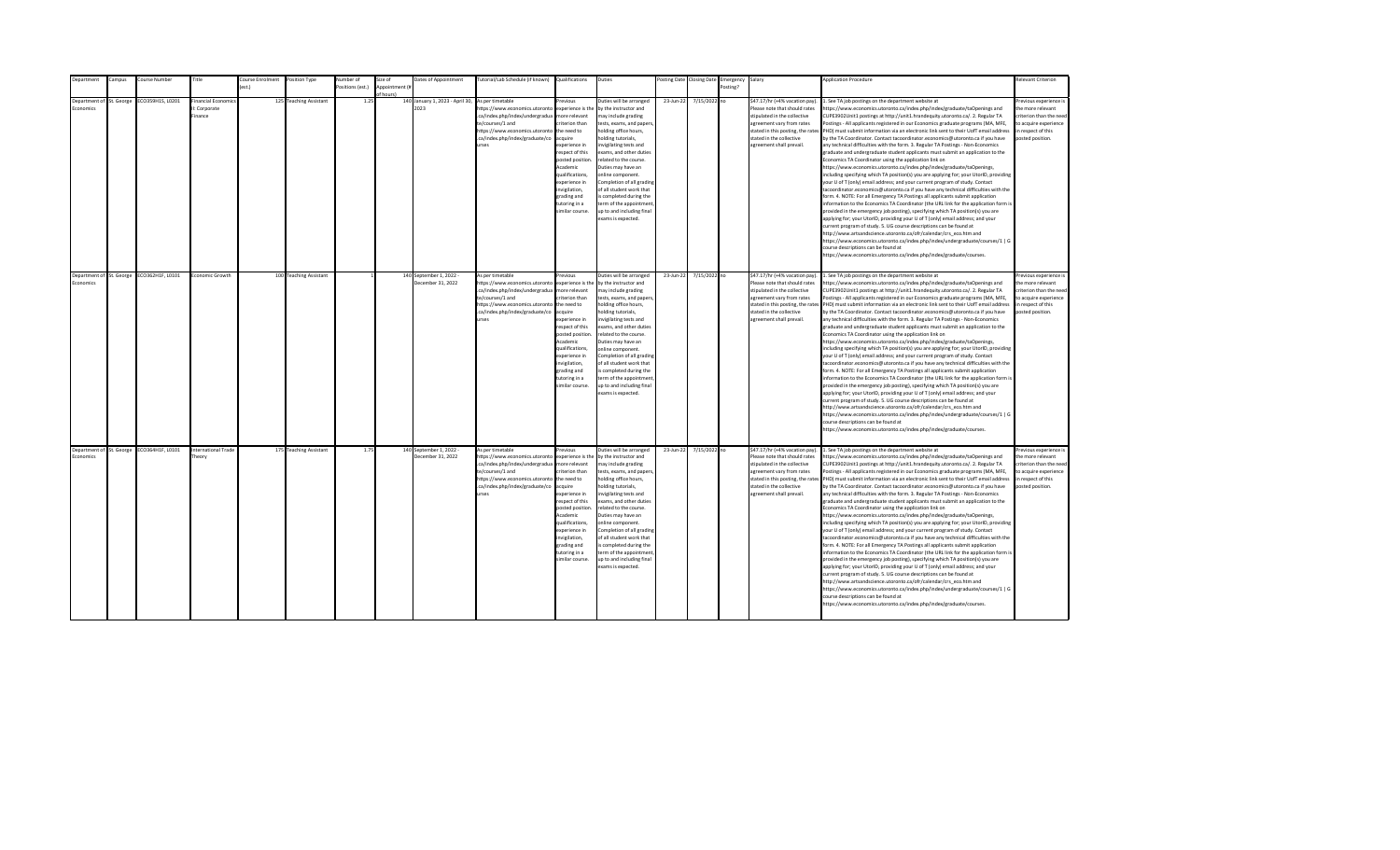| Department | Campus                   | Course Number                             | Title                               | Course Enrolment | Position Type          | <b>Number</b> of | Size of                     | Dates of Appointment                                     | Tutorial/Lab Schedule (if known) Qualifications                                                                                                                                         |                                                                                                                                                                                                                                                                      | Duties                                                                                                                                                                                                                                                                                                                                                                                                                                          |           | Posting Date Closing Date | Emergency Salary |                                                                                                                                                                                                                           | <b>Application Procedure</b>                                                                                                                                                                                                                                                                                                                                                                                                                                                                                                                                                                                                                                                                                                                                                                                                                                                                                                                                                                                                                                                                                                                                                                                                                                                                                                                                                                                                                                                                                                                                                                                                                                                                                                                                                                 | Relevant Criterion                                                                                                                        |
|------------|--------------------------|-------------------------------------------|-------------------------------------|------------------|------------------------|------------------|-----------------------------|----------------------------------------------------------|-----------------------------------------------------------------------------------------------------------------------------------------------------------------------------------------|----------------------------------------------------------------------------------------------------------------------------------------------------------------------------------------------------------------------------------------------------------------------|-------------------------------------------------------------------------------------------------------------------------------------------------------------------------------------------------------------------------------------------------------------------------------------------------------------------------------------------------------------------------------------------------------------------------------------------------|-----------|---------------------------|------------------|---------------------------------------------------------------------------------------------------------------------------------------------------------------------------------------------------------------------------|----------------------------------------------------------------------------------------------------------------------------------------------------------------------------------------------------------------------------------------------------------------------------------------------------------------------------------------------------------------------------------------------------------------------------------------------------------------------------------------------------------------------------------------------------------------------------------------------------------------------------------------------------------------------------------------------------------------------------------------------------------------------------------------------------------------------------------------------------------------------------------------------------------------------------------------------------------------------------------------------------------------------------------------------------------------------------------------------------------------------------------------------------------------------------------------------------------------------------------------------------------------------------------------------------------------------------------------------------------------------------------------------------------------------------------------------------------------------------------------------------------------------------------------------------------------------------------------------------------------------------------------------------------------------------------------------------------------------------------------------------------------------------------------------|-------------------------------------------------------------------------------------------------------------------------------------------|
|            |                          |                                           |                                     |                  |                        | ositions (est.)  | Appointment (#<br>of hours) |                                                          |                                                                                                                                                                                         |                                                                                                                                                                                                                                                                      |                                                                                                                                                                                                                                                                                                                                                                                                                                                 |           |                           | Posting?         |                                                                                                                                                                                                                           |                                                                                                                                                                                                                                                                                                                                                                                                                                                                                                                                                                                                                                                                                                                                                                                                                                                                                                                                                                                                                                                                                                                                                                                                                                                                                                                                                                                                                                                                                                                                                                                                                                                                                                                                                                                              |                                                                                                                                           |
| Economics  | Department of St. George | ECO364H1F, L5101                          | <b>International Trade</b><br>heory |                  | 175 Teaching Assistant | 1.75             |                             | 140 September 1, 2022 -<br>December 31, 2022             | As per timetable<br>https://www.economics.utoronto<br>.ca/index.php/index/undergradua<br>te/courses/1 and<br>https://www.economics.utoronto<br>.ca/index.php/index/graduate/co<br>urses | Previous<br>experience is the<br>more relevant<br>riterion than<br>the need to<br>acquire<br>xperience in<br>respect of this<br>posted position<br>Academic<br>qualifications,<br>experience in<br>wigilation,<br>grading and<br>tutoring in a<br>similar course.    | Duties will be arranged<br>by the instructor and<br>may include grading<br>tests, exams, and papers<br>holding office hours,<br>olding tutorials,<br>nvigilating tests and<br>exams, and other duties<br>related to the course.<br>Duties may have an<br>online component.<br>Completion of all grading<br>of all student work that<br>s completed during the<br>erm of the appointment<br>up to and including final<br>exams is expected.      | 23-Jun-22 | 7/15/2022 no              |                  | \$47.17/hr (+4% vacation pay).<br>Please note that should rates<br>stipulated in the collective<br>agreement vary from rates<br>stated in this posting, the rates<br>stated in the collective<br>agreement shall prevail. | 1. See TA job postings on the department website at<br>ttps://www.economics.utoronto.ca/index.php/index/graduate/taOpenings and<br>CUPE3902Unit1 postings at http://unit1.hrandequity.utoronto.ca/. 2. Regular TA<br>Postings - All applicants registered in our Economics graduate programs (MA, MFE,<br>PHD) must submit information via an electronic link sent to their UofT email address<br>by the TA Coordinator. Contact tacoordinator.economics@utoronto.ca if you have<br>any technical difficulties with the form. 3. Regular TA Postings - Non-Economics<br>graduate and undergraduate student applicants must submit an application to the<br>Economics TA Coordinator using the application link on<br>https://www.economics.utoronto.ca/index.php/index/graduate/taOpenings,<br>ncluding specifying which TA position(s) you are applying for; your UtorID, providing<br>our U of T (only) email address; and your current program of study. Contact<br>acoordinator.economics@utoronto.ca if you have any technical difficulties with the<br>orm. 4. NOTE: For all Emergency TA Postings all applicants submit application<br>nformation to the Economics TA Coordinator (the URL link for the application form is<br>provided in the emergency job posting), specifying which TA position(s) you are<br>applying for; your UtorID, providing your U of T (only) email address; and your<br>urrent program of study. 5. UG course descriptions can be found at<br>http://www.artsandscience.utoronto.ca/ofr/calendar/crs eco.htm and<br>https://www.economics.utoronto.ca/index.php/index/undergraduate/courses/1   G<br>ourse descriptions can be found at<br>https://www.economics.utoronto.ca/index.php/index/graduate/courses.                                           | revious experience i<br>the more relevant<br>riterion than the need<br>to acquire experience<br>in respect of this<br>posted position.    |
| Economics  | Department of St. George | ECO364H1S, L0101                          | <b>International Trade</b><br>heory |                  | 175 Teaching Assistant | 1.75             |                             | 140 January 1, 2023 - April 30, As per timetable<br>2023 | https://www.economics.utoronto<br>.ca/index.php/index/undergradua<br>te/courses/1 and<br>https://www.economics.utoronto<br>.ca/index.php/index/graduate/co<br>urses                     | revious<br>experience is the<br>more relevant<br>criterion than<br>the need to<br>acquire<br>experience in<br>respect of this<br>posted position<br>Academic<br>qualifications,<br>experience in<br>invigilation,<br>grading and<br>tutoring in a<br>similar course. | Duties will be arranged<br>by the instructor and<br>may include grading<br>tests, exams, and papers,<br>holding office hours,<br>holding tutorials,<br>invigilating tests and<br>exams, and other duties<br>related to the course.<br>Duties may have an<br>online component.<br>Completion of all grading<br>of all student work that<br>is completed during the<br>term of the appointment<br>up to and including final<br>exams is expected. | 23-Jun-22 | 7/15/2022 no              |                  | \$47.17/hr (+4% vacation pay).<br>Please note that should rates<br>stipulated in the collective<br>agreement vary from rates<br>stated in the collective<br>agreement shall prevail.                                      | 1. See TA job postings on the department website at<br>https://www.economics.utoronto.ca/index.php/index/graduate/taOpenings and<br>CUPE3902Unit1 postings at http://unit1.hrandequity.utoronto.ca/. 2. Regular TA<br>Postings - All applicants registered in our Economics graduate programs (MA, MFE,<br>stated in this posting, the rates PHD) must submit information via an electronic link sent to their UofT email address<br>by the TA Coordinator. Contact tacoordinator.economics@utoronto.ca if you have<br>any technical difficulties with the form. 3. Regular TA Postings - Non-Economics<br>graduate and undergraduate student applicants must submit an application to the<br>Economics TA Coordinator using the application link on<br>https://www.economics.utoronto.ca/index.php/index/graduate/taOpenings,<br>including specifying which TA position(s) you are applying for; your UtorID, providing<br>your U of T (only) email address; and your current program of study. Contact<br>acoordinator.economics@utoronto.ca if you have any technical difficulties with the<br>form. 4. NOTE: For all Emergency TA Postings all applicants submit application<br>information to the Economics TA Coordinator (the URL link for the application form is<br>provided in the emergency job posting), specifying which TA position(s) you are<br>applying for; your UtorID, providing your U of T (only) email address; and your<br>current program of study. 5. UG course descriptions can be found at<br>http://www.artsandscience.utoronto.ca/ofr/calendar/crs_eco.htm and<br>https://www.economics.utoronto.ca/index.php/index/undergraduate/courses/1   G<br>ourse descriptions can be found at<br>https://www.economics.utoronto.ca/index.php/index/graduate/courses.   | Previous experience i<br>the more relevant<br>criterion than the need<br>to acquire experience<br>in respect of this<br>posted position.  |
| Economics  |                          | Department of St. George ECO364H1S, L0201 | <b>International Trade</b><br>heory |                  | 175 Teaching Assistant | 1.75             |                             | 140 January 1, 2023 - April 30, As per timetable<br>2023 | https://www.economics.utoronto<br>.ca/index.php/index/undergradua<br>te/courses/1 and<br>https://www.economics.utoronto the need to<br>.ca/index.php/index/graduate/co<br>urses         | Previous<br>experience is the<br>more relevant<br>criterion than<br>acquire<br>experience in<br>respect of this<br>posted position<br>Academic<br>qualifications,<br>experience in<br>invigilation,<br>grading and<br>tutoring in a<br>similar course.               | Duties will be arranged<br>by the instructor and<br>may include grading<br>tests, exams, and papers,<br>holding office hours,<br>holding tutorials,<br>nvigilating tests and<br>exams, and other duties<br>related to the course.<br>Duties may have an<br>online component.<br>Completion of all grading<br>of all student work that<br>is completed during the<br>term of the appointment<br>up to and including final<br>exams is expected.  | 23-Jun-22 | 7/15/2022 no              |                  | \$47.17/hr (+4% vacation pay).<br>Please note that should rates<br>stipulated in the collective<br>agreement vary from rates<br>stated in the collective<br>agreement shall prevail.                                      | 1. See TA job postings on the department website at<br>https://www.economics.utoronto.ca/index.php/index/graduate/taOpenings and<br>CUPE3902Unit1 postings at http://unit1.hrandequity.utoronto.ca/. 2. Regular TA<br>Postings - All applicants registered in our Economics graduate programs (MA, MFE,<br>stated in this posting, the rates PHD) must submit information via an electronic link sent to their UofT email address<br>by the TA Coordinator. Contact tacoordinator.economics@utoronto.ca if you have<br>any technical difficulties with the form. 3. Regular TA Postings - Non-Economics<br>graduate and undergraduate student applicants must submit an application to the<br>Economics TA Coordinator using the application link on<br>https://www.economics.utoronto.ca/index.php/index/graduate/taOpenings,<br>including specifying which TA position(s) you are applying for; your UtorID, providing<br>your U of T (only) email address; and your current program of study. Contact<br>tacoordinator.economics@utoronto.ca if you have any technical difficulties with the<br>form. 4. NOTE: For all Emergency TA Postings all applicants submit application<br>information to the Economics TA Coordinator (the URL link for the application form is<br>provided in the emergency job posting), specifying which TA position(s) you are<br>applying for; your UtorID, providing your U of T (only) email address; and your<br>current program of study. 5. UG course descriptions can be found at<br>http://www.artsandscience.utoronto.ca/ofr/calendar/crs eco.htm and<br>https://www.economics.utoronto.ca/index.php/index/undergraduate/courses/1   G<br>course descriptions can be found at<br>https://www.economics.utoronto.ca/index.php/index/graduate/courses. | Previous experience is<br>the more relevant<br>criterion than the need<br>to acquire experience<br>in respect of this<br>posted position. |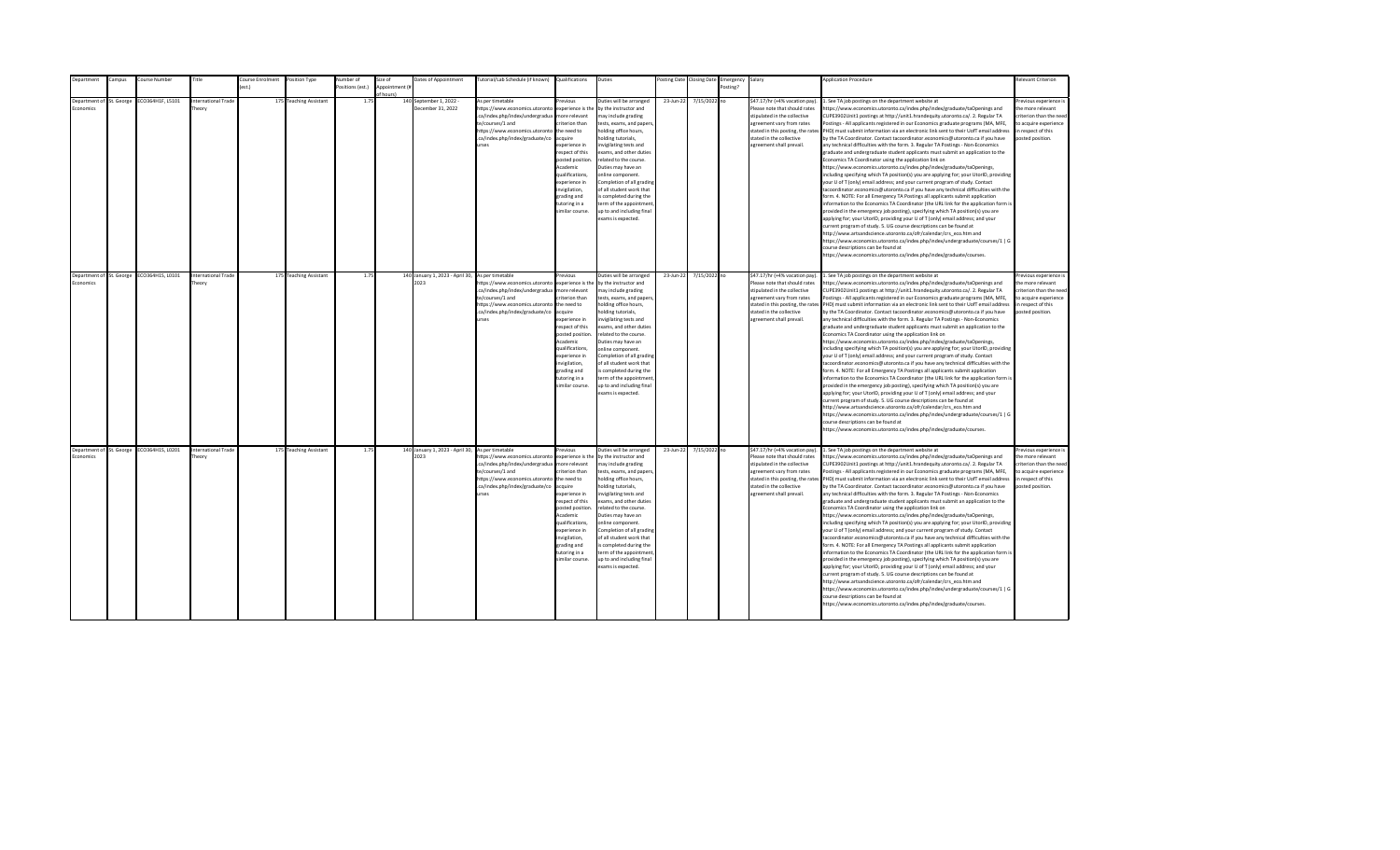|           | Department               | Campus | Course Number                             | Title                                  | Course Enrolment Position Type |                        | <b>Number</b> of | Size of                     | Dates of Appointment                                     | Tutorial/Lab Schedule (if known) Qualifications                                                                                                                                         |                                                                                                                                                                                                                                                                      | Duties                                                                                                                                                                                                                                                                                                                                                                                                                                          |           | Posting Date Closing Date | Emergency Salary |                                                                                                                                                                                                                           | <b>Application Procedure</b>                                                                                                                                                                                                                                                                                                                                                                                                                                                                                                                                                                                                                                                                                                                                                                                                                                                                                                                                                                                                                                                                                                                                                                                                                                                                                                                                                                                                                                                                                                                                                                                                                                                                                                                                                                 | <b>Relevant Criterion</b>                                                                                                                 |
|-----------|--------------------------|--------|-------------------------------------------|----------------------------------------|--------------------------------|------------------------|------------------|-----------------------------|----------------------------------------------------------|-----------------------------------------------------------------------------------------------------------------------------------------------------------------------------------------|----------------------------------------------------------------------------------------------------------------------------------------------------------------------------------------------------------------------------------------------------------------------|-------------------------------------------------------------------------------------------------------------------------------------------------------------------------------------------------------------------------------------------------------------------------------------------------------------------------------------------------------------------------------------------------------------------------------------------------|-----------|---------------------------|------------------|---------------------------------------------------------------------------------------------------------------------------------------------------------------------------------------------------------------------------|----------------------------------------------------------------------------------------------------------------------------------------------------------------------------------------------------------------------------------------------------------------------------------------------------------------------------------------------------------------------------------------------------------------------------------------------------------------------------------------------------------------------------------------------------------------------------------------------------------------------------------------------------------------------------------------------------------------------------------------------------------------------------------------------------------------------------------------------------------------------------------------------------------------------------------------------------------------------------------------------------------------------------------------------------------------------------------------------------------------------------------------------------------------------------------------------------------------------------------------------------------------------------------------------------------------------------------------------------------------------------------------------------------------------------------------------------------------------------------------------------------------------------------------------------------------------------------------------------------------------------------------------------------------------------------------------------------------------------------------------------------------------------------------------|-------------------------------------------------------------------------------------------------------------------------------------------|
|           |                          |        |                                           |                                        | $f$ est.)                      |                        | ositions (est.)  | Appointment (#<br>of hours) |                                                          |                                                                                                                                                                                         |                                                                                                                                                                                                                                                                      |                                                                                                                                                                                                                                                                                                                                                                                                                                                 |           |                           | Posting?         |                                                                                                                                                                                                                           |                                                                                                                                                                                                                                                                                                                                                                                                                                                                                                                                                                                                                                                                                                                                                                                                                                                                                                                                                                                                                                                                                                                                                                                                                                                                                                                                                                                                                                                                                                                                                                                                                                                                                                                                                                                              |                                                                                                                                           |
| Economics | Department of St. George |        | ECO365H1F, L0101                          | nternational<br>Monetary<br>Economics  |                                | 150 Teaching Assistant | 1.5              |                             | 140 September 1, 2022 -<br>December 31, 2022             | As per timetable<br>https://www.economics.utoronto<br>.ca/index.php/index/undergradua<br>te/courses/1 and<br>https://www.economics.utoronto<br>.ca/index.php/index/graduate/co<br>urses | Previous<br>experience is the<br>more relevant<br>riterion than<br>the need to<br>acquire<br>xperience in<br>respect of this<br>posted position<br>Academic<br>qualifications,<br>experience in<br>wigilation,<br>grading and<br>tutoring in a<br>similar course.    | Duties will be arranged<br>by the instructor and<br>may include grading<br>tests, exams, and papers<br>holding office hours,<br>olding tutorials,<br>nvigilating tests and<br>exams, and other duties<br>related to the course.<br>Duties may have an<br>online component.<br>Completion of all grading<br>of all student work that<br>s completed during the<br>erm of the appointment<br>up to and including final<br>exams is expected.      | 23-Jun-22 | 7/15/2022 no              |                  | \$47.17/hr (+4% vacation pay).<br>Please note that should rates<br>stipulated in the collective<br>agreement vary from rates<br>stated in this posting, the rates<br>stated in the collective<br>agreement shall prevail. | 1. See TA job postings on the department website at<br>ttps://www.economics.utoronto.ca/index.php/index/graduate/taOpenings and<br>CUPE3902Unit1 postings at http://unit1.hrandequity.utoronto.ca/. 2. Regular TA<br>Postings - All applicants registered in our Economics graduate programs (MA, MFE,<br>PHD) must submit information via an electronic link sent to their UofT email address<br>by the TA Coordinator. Contact tacoordinator.economics@utoronto.ca if you have<br>any technical difficulties with the form. 3. Regular TA Postings - Non-Economics<br>graduate and undergraduate student applicants must submit an application to the<br>Economics TA Coordinator using the application link on<br>https://www.economics.utoronto.ca/index.php/index/graduate/taOpenings,<br>ncluding specifying which TA position(s) you are applying for; your UtorID, providing<br>our U of T (only) email address; and your current program of study. Contact<br>acoordinator.economics@utoronto.ca if you have any technical difficulties with the<br>orm. 4. NOTE: For all Emergency TA Postings all applicants submit application<br>nformation to the Economics TA Coordinator (the URL link for the application form is<br>provided in the emergency job posting), specifying which TA position(s) you are<br>applying for; your UtorID, providing your U of T (only) email address; and your<br>urrent program of study. 5. UG course descriptions can be found at<br>http://www.artsandscience.utoronto.ca/ofr/calendar/crs eco.htm and<br>https://www.economics.utoronto.ca/index.php/index/undergraduate/courses/1   G<br>ourse descriptions can be found at<br>https://www.economics.utoronto.ca/index.php/index/graduate/courses.                                           | revious experience i<br>the more relevant<br>riterion than the need<br>to acquire experience<br>in respect of this<br>posted position.    |
| Economics | Department of St. George |        | ECO365H1F, L5101                          | International<br>Monetary<br>Economics |                                | 150 Teaching Assistant | 1.5              |                             | 140 September 1, 2022 -<br>December 31, 2022             | As per timetable<br>https://www.economics.utoronto<br>.ca/index.php/index/undergradua<br>te/courses/1 and<br>https://www.economics.utoronto<br>.ca/index.php/index/graduate/co<br>urses | revious<br>experience is the<br>more relevant<br>criterion than<br>the need to<br>acquire<br>experience in<br>respect of this<br>posted position<br>Academic<br>qualifications,<br>experience in<br>invigilation,<br>grading and<br>tutoring in a<br>similar course. | Duties will be arranged<br>by the instructor and<br>may include grading<br>tests, exams, and papers,<br>holding office hours,<br>holding tutorials,<br>invigilating tests and<br>exams, and other duties<br>related to the course.<br>Duties may have an<br>online component.<br>Completion of all grading<br>of all student work that<br>is completed during the<br>term of the appointment<br>up to and including final<br>exams is expected. | 23-Jun-22 | 7/15/2022 no              |                  | \$47.17/hr (+4% vacation pay).<br>Please note that should rates<br>stipulated in the collective<br>agreement vary from rates<br>stated in the collective<br>agreement shall prevail.                                      | 1. See TA job postings on the department website at<br>https://www.economics.utoronto.ca/index.php/index/graduate/taOpenings and<br>CUPE3902Unit1 postings at http://unit1.hrandequity.utoronto.ca/. 2. Regular TA<br>Postings - All applicants registered in our Economics graduate programs (MA, MFE,<br>stated in this posting, the rates PHD) must submit information via an electronic link sent to their UofT email address<br>by the TA Coordinator. Contact tacoordinator.economics@utoronto.ca if you have<br>any technical difficulties with the form. 3. Regular TA Postings - Non-Economics<br>graduate and undergraduate student applicants must submit an application to the<br>Economics TA Coordinator using the application link on<br>https://www.economics.utoronto.ca/index.php/index/graduate/taOpenings,<br>including specifying which TA position(s) you are applying for; your UtorID, providing<br>your U of T (only) email address; and your current program of study. Contact<br>acoordinator.economics@utoronto.ca if you have any technical difficulties with the<br>form. 4. NOTE: For all Emergency TA Postings all applicants submit application<br>information to the Economics TA Coordinator (the URL link for the application form is<br>provided in the emergency job posting), specifying which TA position(s) you are<br>applying for; your UtorID, providing your U of T (only) email address; and your<br>current program of study. 5. UG course descriptions can be found at<br>http://www.artsandscience.utoronto.ca/ofr/calendar/crs_eco.htm and<br>https://www.economics.utoronto.ca/index.php/index/undergraduate/courses/1   G<br>ourse descriptions can be found at<br>https://www.economics.utoronto.ca/index.php/index/graduate/courses.   | Previous experience i<br>the more relevant<br>criterion than the need<br>to acquire experience<br>in respect of this<br>posted position.  |
| Economics |                          |        | Department of St. George ECO365H1S, L0101 | Internationa<br>Monetary<br>conomics   |                                | 150 Teaching Assistant | 1.5              |                             | 140 January 1, 2023 - April 30, As per timetable<br>2023 | https://www.economics.utoronto<br>.ca/index.php/index/undergradua<br>te/courses/1 and<br>https://www.economics.utoronto the need to<br>.ca/index.php/index/graduate/co<br>urses         | Previous<br>experience is the<br>more relevant<br>criterion than<br>acquire<br>experience in<br>respect of this<br>posted position<br>Academic<br>qualifications,<br>experience in<br>invigilation,<br>grading and<br>tutoring in a<br>similar course.               | Duties will be arranged<br>by the instructor and<br>may include grading<br>tests, exams, and papers,<br>holding office hours,<br>holding tutorials,<br>nvigilating tests and<br>exams, and other duties<br>related to the course.<br>Duties may have an<br>online component.<br>Completion of all grading<br>of all student work that<br>is completed during the<br>term of the appointment<br>up to and including final<br>exams is expected.  | 23-Jun-22 | 7/15/2022 no              |                  | \$47.17/hr (+4% vacation pay).<br>Please note that should rates<br>stipulated in the collective<br>agreement vary from rates<br>stated in the collective<br>agreement shall prevail.                                      | 1. See TA job postings on the department website at<br>https://www.economics.utoronto.ca/index.php/index/graduate/taOpenings and<br>CUPE3902Unit1 postings at http://unit1.hrandequity.utoronto.ca/. 2. Regular TA<br>Postings - All applicants registered in our Economics graduate programs (MA, MFE,<br>stated in this posting, the rates PHD) must submit information via an electronic link sent to their UofT email address<br>by the TA Coordinator. Contact tacoordinator.economics@utoronto.ca if you have<br>any technical difficulties with the form. 3. Regular TA Postings - Non-Economics<br>graduate and undergraduate student applicants must submit an application to the<br>Economics TA Coordinator using the application link on<br>https://www.economics.utoronto.ca/index.php/index/graduate/taOpenings,<br>including specifying which TA position(s) you are applying for; your UtorID, providing<br>your U of T (only) email address; and your current program of study. Contact<br>tacoordinator.economics@utoronto.ca if you have any technical difficulties with the<br>form. 4. NOTE: For all Emergency TA Postings all applicants submit application<br>information to the Economics TA Coordinator (the URL link for the application form is<br>provided in the emergency job posting), specifying which TA position(s) you are<br>applying for; your UtorID, providing your U of T (only) email address; and your<br>current program of study. 5. UG course descriptions can be found at<br>http://www.artsandscience.utoronto.ca/ofr/calendar/crs eco.htm and<br>https://www.economics.utoronto.ca/index.php/index/undergraduate/courses/1   G<br>course descriptions can be found at<br>https://www.economics.utoronto.ca/index.php/index/graduate/courses. | Previous experience is<br>the more relevant<br>criterion than the need<br>to acquire experience<br>in respect of this<br>posted position. |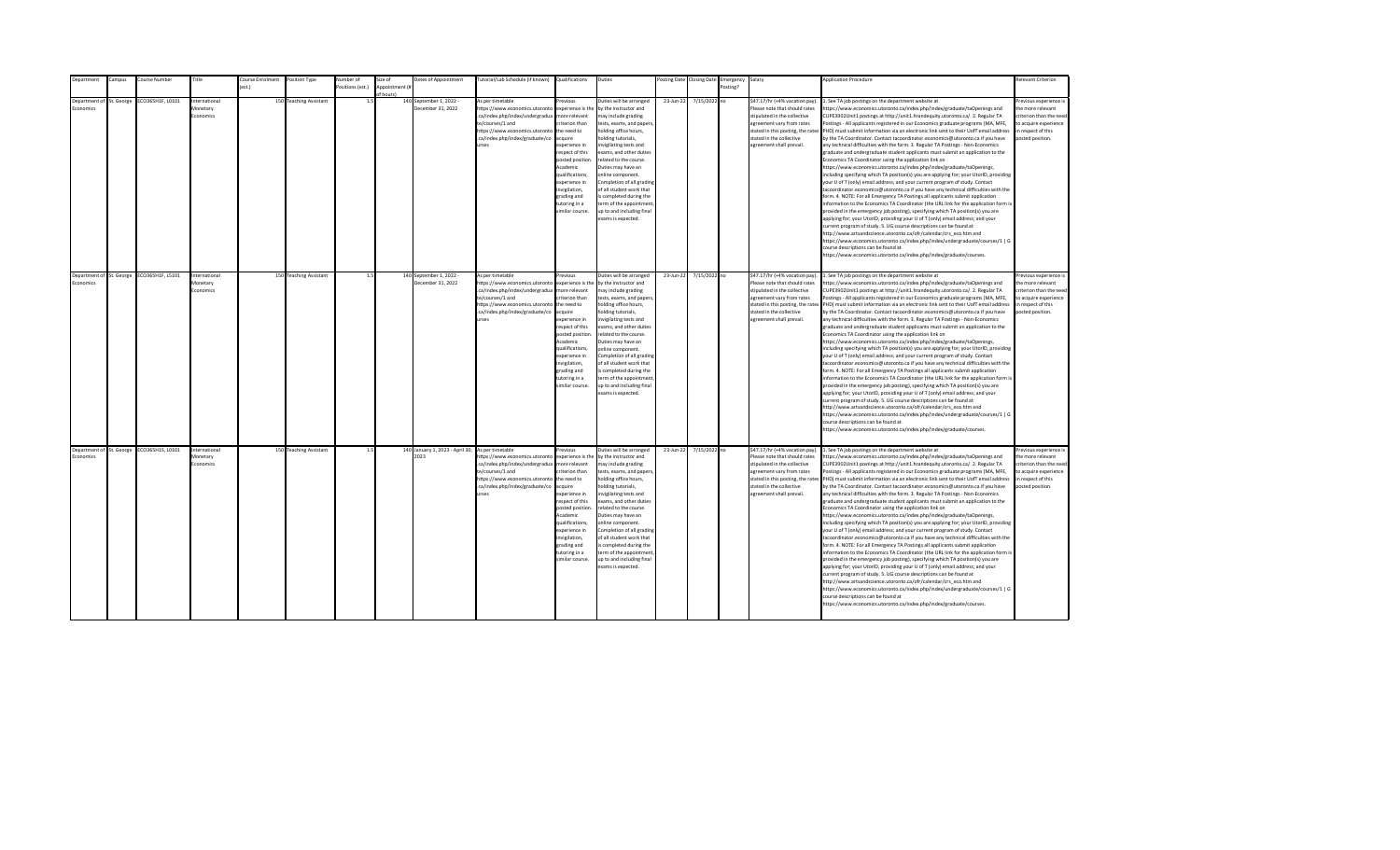| Department                                   | Campus | Course Number    | Title                                 | Course Enrolment Position Type |                        | <b>Number</b> of | Size of                     | Dates of Appointment                         | Tutorial/Lab Schedule (if known) Qualifications                                                                                                                                                             |                                                                                                                                                                                                                                                                   | Duties                                                                                                                                                                                                                                                                                                                                                                                                                                          |           | Posting Date Closing Date | Emergency Salary |                                                                                                                                                                                                                           | <b>Application Procedure</b>                                                                                                                                                                                                                                                                                                                                                                                                                                                                                                                                                                                                                                                                                                                                                                                                                                                                                                                                                                                                                                                                                                                                                                                                                                                                                                                                                                                                                                                                                                                                                                                                                                                                                                                                                                 | Relevant Criterion                                                                                                                       |
|----------------------------------------------|--------|------------------|---------------------------------------|--------------------------------|------------------------|------------------|-----------------------------|----------------------------------------------|-------------------------------------------------------------------------------------------------------------------------------------------------------------------------------------------------------------|-------------------------------------------------------------------------------------------------------------------------------------------------------------------------------------------------------------------------------------------------------------------|-------------------------------------------------------------------------------------------------------------------------------------------------------------------------------------------------------------------------------------------------------------------------------------------------------------------------------------------------------------------------------------------------------------------------------------------------|-----------|---------------------------|------------------|---------------------------------------------------------------------------------------------------------------------------------------------------------------------------------------------------------------------------|----------------------------------------------------------------------------------------------------------------------------------------------------------------------------------------------------------------------------------------------------------------------------------------------------------------------------------------------------------------------------------------------------------------------------------------------------------------------------------------------------------------------------------------------------------------------------------------------------------------------------------------------------------------------------------------------------------------------------------------------------------------------------------------------------------------------------------------------------------------------------------------------------------------------------------------------------------------------------------------------------------------------------------------------------------------------------------------------------------------------------------------------------------------------------------------------------------------------------------------------------------------------------------------------------------------------------------------------------------------------------------------------------------------------------------------------------------------------------------------------------------------------------------------------------------------------------------------------------------------------------------------------------------------------------------------------------------------------------------------------------------------------------------------------|------------------------------------------------------------------------------------------------------------------------------------------|
|                                              |        |                  |                                       |                                |                        | ositions (est.)  | Appointment (#<br>of hours! |                                              |                                                                                                                                                                                                             |                                                                                                                                                                                                                                                                   |                                                                                                                                                                                                                                                                                                                                                                                                                                                 |           |                           | Posting?         |                                                                                                                                                                                                                           |                                                                                                                                                                                                                                                                                                                                                                                                                                                                                                                                                                                                                                                                                                                                                                                                                                                                                                                                                                                                                                                                                                                                                                                                                                                                                                                                                                                                                                                                                                                                                                                                                                                                                                                                                                                              |                                                                                                                                          |
| Department of St. George<br><b>Economics</b> |        | ECO365H1S, L5101 | nternational<br>Monetary<br>Economics |                                | 150 Teaching Assistant | 1.5              |                             | 140 January 1, 2023 - April 30,<br>2023      | As per timetable<br>https://www.economics.utoronto<br>.ca/index.php/index/undergradua<br>te/courses/1 and<br>https://www.economics.utoronto<br>.ca/index.php/index/graduate/co<br>urses                     | Previous<br>experience is the<br>more relevant<br>riterion than<br>the need to<br>acquire<br>xperience in<br>respect of this<br>posted position<br>Academic<br>qualifications,<br>experience in<br>wigilation,<br>grading and<br>tutoring in a<br>similar course. | Duties will be arranged<br>by the instructor and<br>may include grading<br>tests, exams, and papers<br>holding office hours,<br>olding tutorials.<br>nvigilating tests and<br>exams, and other duties<br>related to the course.<br>Duties may have an<br>online component.<br>Completion of all grading<br>of all student work that<br>s completed during the<br>term of the appointment<br>up to and including final<br>exams is expected.     | 23-Jun-22 | 7/15/2022 no              |                  | \$47.17/hr (+4% vacation pay).<br>Please note that should rates<br>stipulated in the collective<br>agreement vary from rates<br>stated in this posting, the rates<br>stated in the collective<br>agreement shall prevail. | . See TA job postings on the department website at<br>ttps://www.economics.utoronto.ca/index.php/index/graduate/taOpenings and<br>CUPE3902Unit1 postings at http://unit1.hrandequity.utoronto.ca/. 2. Regular TA<br>Postings - All applicants registered in our Economics graduate programs (MA, MFE,<br>PHD) must submit information via an electronic link sent to their UofT email address<br>by the TA Coordinator. Contact tacoordinator.economics@utoronto.ca if you have<br>any technical difficulties with the form. 3. Regular TA Postings - Non-Economics<br>graduate and undergraduate student applicants must submit an application to the<br>Economics TA Coordinator using the application link on<br>https://www.economics.utoronto.ca/index.php/index/graduate/taOpenings,<br>including specifying which TA position(s) you are applying for; your UtorID, providing<br>our U of T (only) email address; and your current program of study. Contact<br>acoordinator.economics@utoronto.ca if you have any technical difficulties with the<br>orm. 4. NOTE: For all Emergency TA Postings all applicants submit application<br>nformation to the Economics TA Coordinator (the URL link for the application form is<br>provided in the emergency job posting), specifying which TA position(s) you are<br>applying for; your UtorID, providing your U of T (only) email address; and your<br>urrent program of study. 5. UG course descriptions can be found at<br>http://www.artsandscience.utoronto.ca/ofr/calendar/crs_eco.htm and<br>https://www.economics.utoronto.ca/index.php/index/undergraduate/courses/1   G<br>ourse descriptions can be found at<br>ttps://www.economics.utoronto.ca/index.php/index/graduate/courses.                                            | revious experience i<br>the more relevant<br>criterion than the nee-<br>to acquire experience<br>in respect of this<br>posted position.  |
| Department of St. George<br>Economics        |        | ECO367H1F, L0101 | The Economics of<br>nequality         |                                | 100 Teaching Assistant |                  |                             | 140 September 1, 2022 -<br>December 31, 2022 | As per timetable<br>https://www.economics.utoronto<br>.ca/index.php/index/undergradua<br>te/courses/1 and<br>https://www.economics.utoronto the need to<br>.ca/index.php/index/graduate/co<br>urses         | revious<br>experience is the<br>more relevant<br>criterion than<br>acquire<br>experience in<br>respect of this<br>posted position.<br>Academic<br>qualifications.<br>experience in<br>invigilation.<br>grading and<br>tutoring in a<br>similar course.            | Duties will be arranged<br>by the instructor and<br>may include grading<br>tests, exams, and papers,<br>holding office hours,<br>holding tutorials,<br>invigilating tests and<br>exams, and other duties<br>related to the course.<br>Duties may have an<br>online component.<br>Completion of all grading<br>of all student work that<br>is completed during the<br>term of the appointment<br>up to and including final<br>exams is expected. | 23-Jun-22 | 7/15/2022 no              |                  | \$47.17/hr (+4% vacation pay).<br>Please note that should rates<br>stipulated in the collective<br>agreement vary from rates<br>stated in the collective<br>agreement shall prevail.                                      | 1. See TA job postings on the department website at<br>https://www.economics.utoronto.ca/index.php/index/graduate/taOpenings and<br>CUPE3902Unit1 postings at http://unit1.hrandequity.utoronto.ca/. 2. Regular TA<br>Postings - All applicants registered in our Economics graduate programs (MA, MFE,<br>stated in this posting, the rates PHD) must submit information via an electronic link sent to their UofT email address<br>by the TA Coordinator. Contact tacoordinator.economics@utoronto.ca if you have<br>any technical difficulties with the form. 3. Regular TA Postings - Non-Economics<br>graduate and undergraduate student applicants must submit an application to the<br>Economics TA Coordinator using the application link on<br>https://www.economics.utoronto.ca/index.php/index/graduate/taOpenings,<br>including specifying which TA position(s) you are applying for; your UtorID, providing<br>your U of T (only) email address; and your current program of study. Contact<br>tacoordinator.economics@utoronto.ca if you have any technical difficulties with the<br>form. 4. NOTE: For all Emergency TA Postings all applicants submit application<br>information to the Economics TA Coordinator (the URL link for the application form is<br>provided in the emergency job posting), specifying which TA position(s) you are<br>applying for; your UtorID, providing your U of T (only) email address; and your<br>current program of study. 5. UG course descriptions can be found at<br>http://www.artsandscience.utoronto.ca/ofr/calendar/crs eco.htm and<br>https://www.economics.utoronto.ca/index.php/index/undergraduate/courses/1   G<br>ourse descriptions can be found at<br>ittps://www.economics.utoronto.ca/index.php/index/graduate/courses.  | Previous experience i<br>the more relevant<br>criterion than the need<br>to acquire experience<br>in respect of this<br>posted position. |
| Department of St. George<br>Economics        |        | ECO367H1S, L0101 | The Economics of<br>negualitv         |                                | 100 Teaching Assistant |                  |                             | 140 January 1, 2023 - April 30,<br>2023      | As per timetable<br>https://www.economics.utoronto<br>.ca/index.php/index/undergradua<br>te/courses/1 and<br>https://www.economics.utoronto the need to<br>.ca/index.php/index/graduate/co acquire<br>urses | revious<br>experience is the<br>more relevant<br>criterion than<br>experience in<br>respect of this<br>posted position<br>Academic<br>qualifications,<br>experience in<br>invigilation,<br>grading and<br>tutoring in a<br>similar course.                        | Duties will be arranged<br>by the instructor and<br>may include grading<br>tests, exams, and papers,<br>holding office hours,<br>holding tutorials,<br>nvigilating tests and<br>exams, and other duties<br>related to the course.<br>Duties may have an<br>online component.<br>Completion of all grading<br>of all student work that<br>is completed during the<br>term of the appointment<br>up to and including final<br>exams is expected.  | 23-Jun-22 | 7/15/2022 no              |                  | \$47.17/hr (+4% vacation pay).<br>Please note that should rates<br>stipulated in the collective<br>agreement vary from rates<br>stated in the collective<br>agreement shall prevail.                                      | 1. See TA job postings on the department website at<br>nttps://www.economics.utoronto.ca/index.php/index/graduate/taOpenings and<br>CUPE3902Unit1 postings at http://unit1.hrandequity.utoronto.ca/. 2. Regular TA<br>Postings - All applicants registered in our Economics graduate programs (MA, MFE,<br>stated in this posting, the rates PHD) must submit information via an electronic link sent to their UofT email address<br>by the TA Coordinator. Contact tacoordinator.economics@utoronto.ca if you have<br>any technical difficulties with the form. 3. Regular TA Postings - Non-Economics<br>graduate and undergraduate student applicants must submit an application to the<br>Economics TA Coordinator using the application link on<br>https://www.economics.utoronto.ca/index.php/index/graduate/taOpenings,<br>including specifying which TA position(s) you are applying for; your UtorID, providing<br>your U of T (only) email address; and your current program of study. Contact<br>tacoordinator.economics@utoronto.ca if you have any technical difficulties with the<br>form. 4. NOTE: For all Emergency TA Postings all applicants submit application<br>information to the Economics TA Coordinator (the URL link for the application form is<br>provided in the emergency job posting), specifying which TA position(s) you are<br>applying for; your UtorID, providing your U of T (only) email address; and your<br>current program of study. 5. UG course descriptions can be found at<br>http://www.artsandscience.utoronto.ca/ofr/calendar/crs eco.htm and<br>https://www.economics.utoronto.ca/index.php/index/undergraduate/courses/1   G<br>course descriptions can be found at<br>https://www.economics.utoronto.ca/index.php/index/graduate/courses. | revious experience i<br>the more relevant<br>criterion than the need<br>to acquire experience<br>in respect of this<br>posted position.  |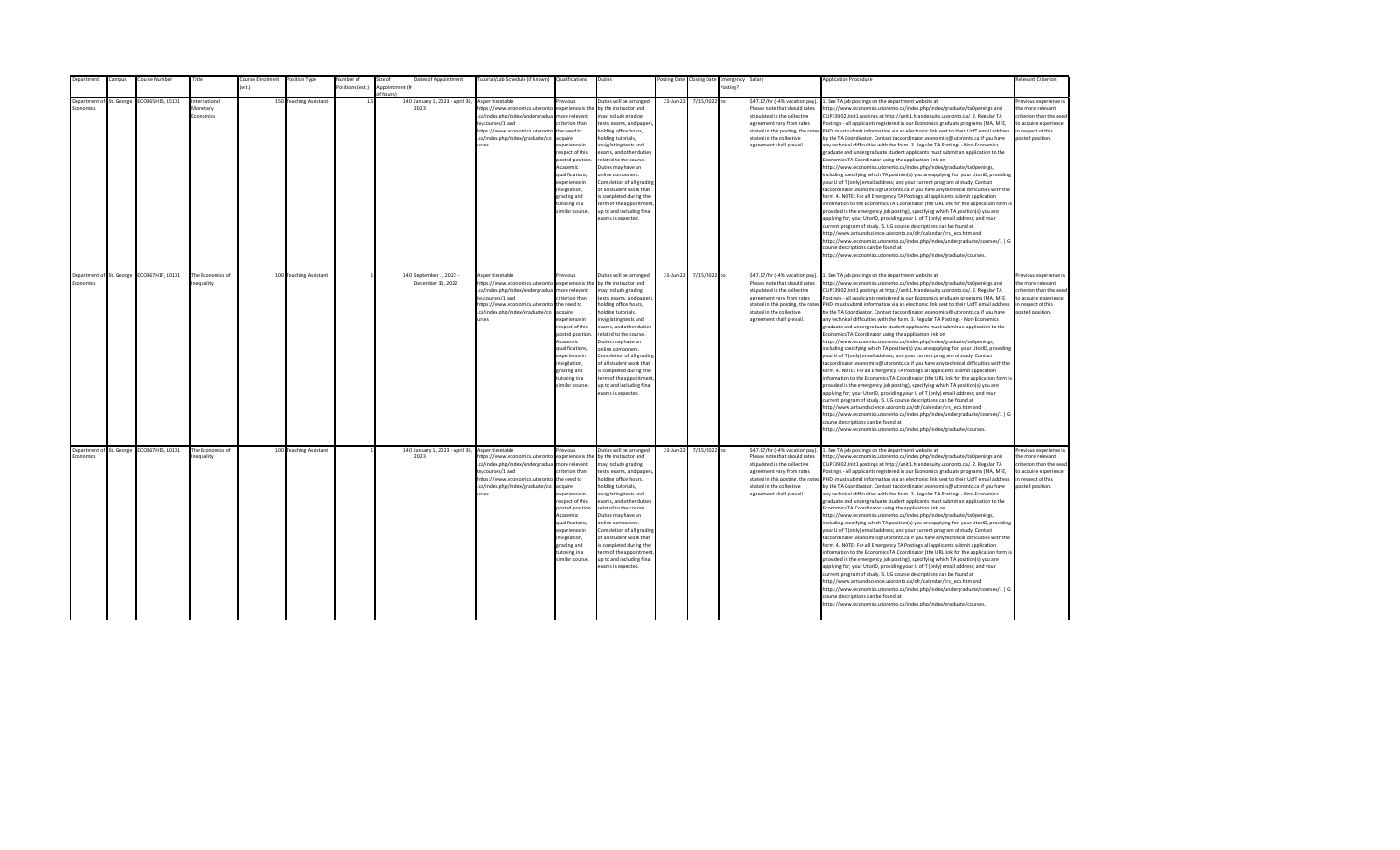| epartment       | ampus:                   | Course Number                             | Title                                                       | ourse Enrolment | Position Type          | Number of        | Size of        | Dates of Appointment                                     | utorial/Lab Schedule (if known)                                                                                                                                                                | Qualifications                                                                                                                                                                                                                                                     | Duties                                                                                                                                                                                                                                                                                                                                                                                                                                         |           | osting Date Closing Date | Emergency | Salary                                                                                                                                                                                                                    | <b>Application Procedure</b>                                                                                                                                                                                                                                                                                                                                                                                                                                                                                                                                                                                                                                                                                                                                                                                                                                                                                                                                                                                                                                                                                                                                                                                                                                                                                                                                                                                                                                                                                                                                                                                                                                                                                                                                                                 | <b>Relevant Criterion</b>                                                                                                                |
|-----------------|--------------------------|-------------------------------------------|-------------------------------------------------------------|-----------------|------------------------|------------------|----------------|----------------------------------------------------------|------------------------------------------------------------------------------------------------------------------------------------------------------------------------------------------------|--------------------------------------------------------------------------------------------------------------------------------------------------------------------------------------------------------------------------------------------------------------------|------------------------------------------------------------------------------------------------------------------------------------------------------------------------------------------------------------------------------------------------------------------------------------------------------------------------------------------------------------------------------------------------------------------------------------------------|-----------|--------------------------|-----------|---------------------------------------------------------------------------------------------------------------------------------------------------------------------------------------------------------------------------|----------------------------------------------------------------------------------------------------------------------------------------------------------------------------------------------------------------------------------------------------------------------------------------------------------------------------------------------------------------------------------------------------------------------------------------------------------------------------------------------------------------------------------------------------------------------------------------------------------------------------------------------------------------------------------------------------------------------------------------------------------------------------------------------------------------------------------------------------------------------------------------------------------------------------------------------------------------------------------------------------------------------------------------------------------------------------------------------------------------------------------------------------------------------------------------------------------------------------------------------------------------------------------------------------------------------------------------------------------------------------------------------------------------------------------------------------------------------------------------------------------------------------------------------------------------------------------------------------------------------------------------------------------------------------------------------------------------------------------------------------------------------------------------------|------------------------------------------------------------------------------------------------------------------------------------------|
|                 |                          |                                           |                                                             | ext             |                        | Positions (est.) | Appointment (i |                                                          |                                                                                                                                                                                                |                                                                                                                                                                                                                                                                    |                                                                                                                                                                                                                                                                                                                                                                                                                                                |           |                          | Posting?  |                                                                                                                                                                                                                           |                                                                                                                                                                                                                                                                                                                                                                                                                                                                                                                                                                                                                                                                                                                                                                                                                                                                                                                                                                                                                                                                                                                                                                                                                                                                                                                                                                                                                                                                                                                                                                                                                                                                                                                                                                                              |                                                                                                                                          |
|                 |                          |                                           |                                                             |                 |                        |                  |                |                                                          |                                                                                                                                                                                                |                                                                                                                                                                                                                                                                    |                                                                                                                                                                                                                                                                                                                                                                                                                                                |           |                          |           |                                                                                                                                                                                                                           |                                                                                                                                                                                                                                                                                                                                                                                                                                                                                                                                                                                                                                                                                                                                                                                                                                                                                                                                                                                                                                                                                                                                                                                                                                                                                                                                                                                                                                                                                                                                                                                                                                                                                                                                                                                              |                                                                                                                                          |
| <b>conomics</b> | Department of St. George | ECO369H1F, L0101                          | <b>Health Economics</b>                                     |                 | 100 Teaching Assistant |                  | of hours)      | 140 September 1, 2022 -<br>December 31, 2022             | As per timetable<br>https://www.economics.utoronto<br>.ca/index.php/index/undergradua<br>te/courses/1 and<br>https://www.economics.utoronto<br>.ca/index.php/index/graduate/co<br><b>Print</b> | revinus<br>experience is the<br>more relevant<br>riterion than<br>the need to<br>acquire<br>experience in<br>respect of this<br>posted position.<br>Academic<br>qualifications,<br>experience in<br>nvigilation,<br>grading and<br>tutoring in a<br>imilar course. | Duties will be arranged<br>by the instructor and<br>may include grading<br>tests, exams, and papers,<br>holding office hours,<br>nolding tutorials,<br>nvigilating tests and<br>exams, and other duties<br>related to the course.<br>Duties may have an<br>online component.<br>Completion of all grading<br>of all student work that<br>s completed during the<br>term of the appointment<br>up to and including final<br>exams is expected.  | 23-Jun-22 | 7/15/2022 no             |           | \$47.17/hr (+4% vacation pay).<br>Please note that should rates<br>stipulated in the collective<br>agreement vary from rates<br>stated in this posting, the rates<br>stated in the collective<br>agreement shall prevail. | . See TA job postings on the department website at<br>https://www.economics.utoronto.ca/index.php/index/graduate/taOpenings and<br>CUPE3902Unit1 postings at http://unit1.hrandequity.utoronto.ca/. 2. Regular TA<br>Postings - All applicants registered in our Economics graduate programs (MA, MFE,<br>PHD) must submit information via an electronic link sent to their UofT email address<br>by the TA Coordinator. Contact tacoordinator.economics@utoronto.ca if you have<br>any technical difficulties with the form. 3. Regular TA Postings - Non-Economics<br>graduate and undergraduate student applicants must submit an application to the<br>Economics TA Coordinator using the application link on<br>https://www.economics.utoronto.ca/index.php/index/graduate/taOpenings,<br>including specifying which TA position(s) you are applying for; your UtorID, providing<br>your U of T (only) email address; and your current program of study. Contact<br>tacoordinator.economics@utoronto.ca if you have any technical difficulties with the<br>form. 4. NOTE: For all Emergency TA Postings all applicants submit application<br>information to the Economics TA Coordinator (the URL link for the application form is<br>provided in the emergency job posting), specifying which TA position(s) you are<br>applying for; your UtorID, providing your U of T (only) email address; and your<br>current program of study. 5. UG course descriptions can be found at<br>http://www.artsandscience.utoronto.ca/ofr/calendar/crs eco.htm and<br>https://www.economics.utoronto.ca/index.php/index/undergraduate/courses/1   G<br>course descriptions can be found at<br>https://www.economics.utoronto.ca/index.php/index/graduate/courses.                                    | Previous experience i<br>the more relevant<br>criterion than the need<br>to acquire experience<br>in respect of this<br>posted position. |
|                 |                          |                                           |                                                             |                 |                        |                  |                |                                                          |                                                                                                                                                                                                |                                                                                                                                                                                                                                                                    |                                                                                                                                                                                                                                                                                                                                                                                                                                                |           |                          |           |                                                                                                                                                                                                                           |                                                                                                                                                                                                                                                                                                                                                                                                                                                                                                                                                                                                                                                                                                                                                                                                                                                                                                                                                                                                                                                                                                                                                                                                                                                                                                                                                                                                                                                                                                                                                                                                                                                                                                                                                                                              |                                                                                                                                          |
| Economics       | Department of St. George | ECO369H1S, L0101                          | <b>Health Economics</b>                                     |                 | 100 Teaching Assistant |                  |                | 140 January 1, 2023 - April 30, As per timetable<br>2023 | https://www.economics.utoronto<br>.ca/index.php/index/undergradua<br>te/courses/1 and<br>https://www.economics.utoronto<br>.ca/index.php/index/graduate/co<br><b>urses</b>                     | revious<br>experience is the<br>more relevant<br>riterion than<br>the need to<br>acquire<br>experience in<br>resnect of this<br>posted position<br>Academic<br>qualifications.<br>experience in<br>invigilation,<br>grading and<br>tutoring in a<br>imilar course. | Duties will be arranged<br>by the instructor and<br>may include grading<br>tests, exams, and papers,<br>holding office hours,<br>nolding tutorials,<br>nvigilating tests and<br>exams, and other duties<br>related to the course.<br>Duties may have an<br>online component.<br>Completion of all grading<br>of all student work that<br>is completed during the<br>term of the appointment<br>up to and including final<br>exams is expected. | 23-Jun-22 | 7/15/2022 no             |           | \$47.17/hr (+4% vacation pay).<br>Please note that should rates<br>stipulated in the collective<br>agreement vary from rates<br>stated in the collective<br>agreement shall prevail.                                      | 1. See TA job postings on the department website at<br>https://www.economics.utoronto.ca/index.php/index/graduate/taOpenings and<br>CUPE3902Unit1 postings at http://unit1.hrandequity.utoronto.ca/. 2. Regular TA<br>Postings - All applicants registered in our Economics graduate programs (MA, MFE,<br>stated in this posting, the rates PHD) must submit information via an electronic link sent to their UofT email address<br>by the TA Coordinator. Contact tacoordinator.economics@utoronto.ca if you have<br>any technical difficulties with the form. 3. Regular TA Postings - Non-Economics<br>eraduate and undergraduate student applicants must submit an application to the<br>Economics TA Coordinator using the application link on<br>https://www.economics.utoronto.ca/index.php/index/graduate/taOpenings,<br>including specifying which TA position(s) you are applying for; your UtorID, providing<br>your U of T (only) email address; and your current program of study. Contact<br>tacoordinator.economics@utoronto.ca if you have any technical difficulties with the<br>form. 4. NOTE: For all Emergency TA Postings all applicants submit application<br>information to the Economics TA Coordinator (the URL link for the application form is<br>provided in the emergency job posting), specifying which TA position(s) you are<br>applying for; your UtorID, providing your U of T (only) email address; and your<br>current program of study. 5. UG course descriptions can be found at<br>http://www.artsandscience.utoronto.ca/ofr/calendar/crs_eco.htm and<br>https://www.economics.utoronto.ca/index.php/index/undergraduate/courses/1   G<br>course descriptions can be found at<br>https://www.economics.utoronto.ca/index.php/index/graduate/courses. | Previous experience i<br>the more relevant<br>criterion than the need<br>to acquire experience<br>in respect of this<br>posted position. |
| Economics       |                          | Department of St. George ECO372H1F, L0101 | Data Analysis and<br>Applied<br>Econometrics in<br>Practice |                 | 90 Teaching Assistant  |                  |                | 126 September 1, 2022 -<br>December 31, 2022             | As per timetable<br>https://www.economics.utoronto<br>.ca/index.php/index/undergradua<br>te/courses/1 and<br>https://www.economics.utoronto<br>.ca/index.php/index/graduate/co<br>urses        | revious<br>experience is the<br>more relevant<br>riterion than<br>the need to<br>acquire<br>experience in<br>respect of this<br>posted position<br>Academic<br>qualifications,<br>experience in<br>invigilation,<br>grading and<br>tutoring in a<br>imilar course. | Duties will be arranged<br>by the instructor and<br>may include grading<br>tests, exams, and papers,<br>holding office hours,<br>nolding tutorials,<br>nvigilating tests and<br>exams, and other duties<br>related to the course.<br>Duties may have an<br>online component.<br>Completion of all grading<br>of all student work that<br>is completed during the<br>term of the appointment<br>up to and including final<br>exams is expected. | 23-Jun-22 | 7/15/2022 no             |           | \$47.17/hr (+4% vacation pay).<br>Please note that should rates<br>stipulated in the collective<br>agreement vary from rates<br>stated in the collective<br>agreement shall prevail.                                      | 1. See TA job postings on the department website at<br>https://www.economics.utoronto.ca/index.php/index/graduate/taOpenings and<br>CUPE3902Unit1 postings at http://unit1.hrandequity.utoronto.ca/. 2. Regular TA<br>Postings - All applicants registered in our Economics graduate programs (MA, MFE,<br>stated in this posting, the rates PHD) must submit information via an electronic link sent to their UofT email address<br>by the TA Coordinator. Contact tacoordinator.economics@utoronto.ca if you have<br>any technical difficulties with the form. 3. Regular TA Postings - Non-Economics<br>graduate and undergraduate student applicants must submit an application to the<br>Economics TA Coordinator using the application link on<br>https://www.economics.utoronto.ca/index.php/index/graduate/taOpenings,<br>including specifying which TA position(s) you are applying for; your UtorID, providing<br>your U of T (only) email address; and your current program of study. Contact<br>tacoordinator.economics@utoronto.ca if you have any technical difficulties with the<br>form. 4. NOTE: For all Emergency TA Postings all applicants submit application<br>information to the Economics TA Coordinator (the URL link for the application form is<br>provided in the emergency job posting), specifying which TA position(s) you are<br>applying for; your UtorID, providing your U of T (only) email address; and your<br>current program of study. 5. UG course descriptions can be found at<br>http://www.artsandscience.utoronto.ca/ofr/calendar/crs eco.htm and<br>https://www.economics.utoronto.ca/index.php/index/undergraduate/courses/1   G<br>course descriptions can be found at<br>https://www.economics.utoronto.ca/index.php/index/graduate/courses. | revious experience i<br>the more relevant<br>criterion than the need<br>to acquire experience<br>in respect of this<br>posted position.  |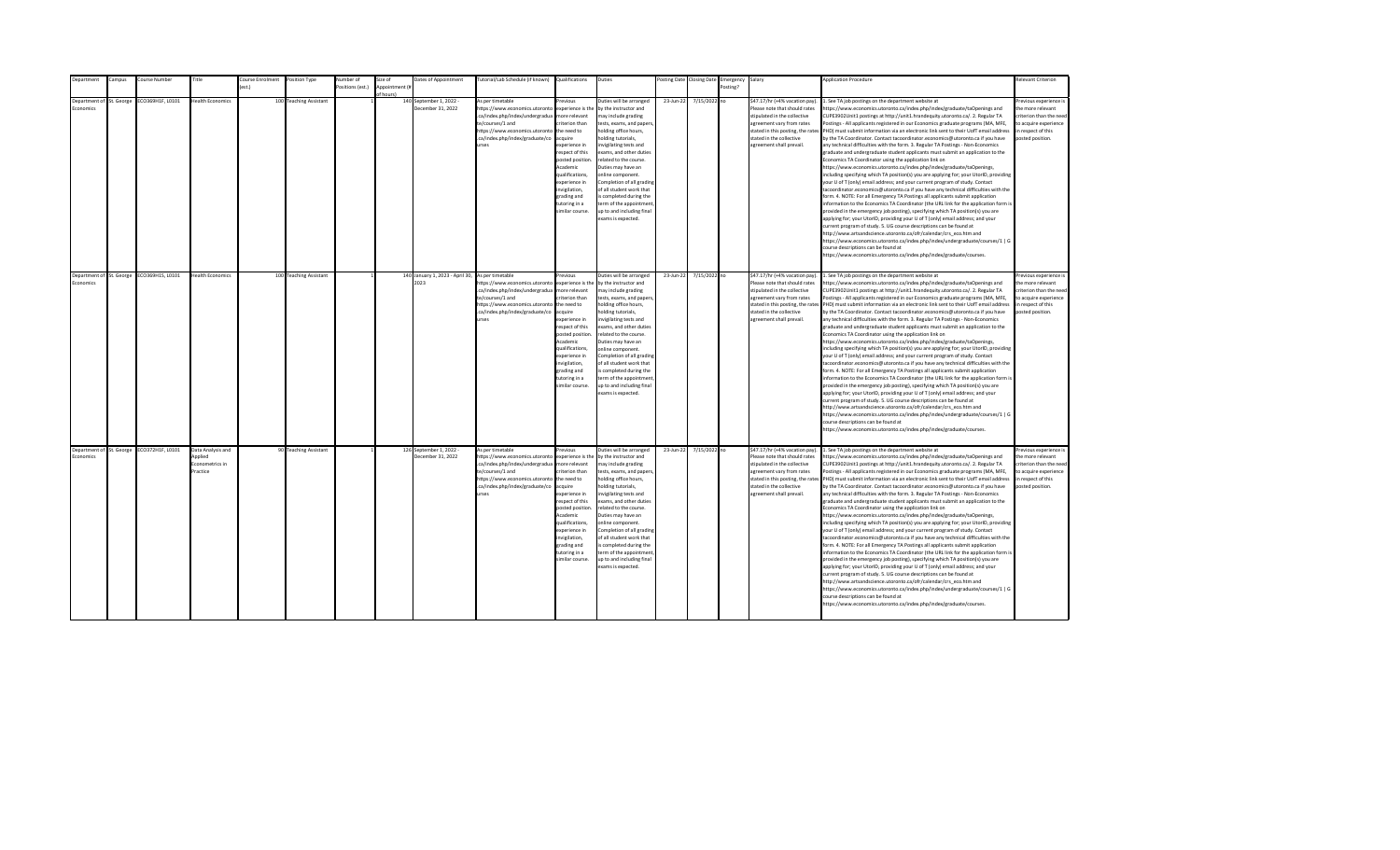| Department               | ampus:     | ourse Number     | Title             | Course Enrolment | Position Type         | lumber of       | size of        | Dates of Appointment                             | lutorial/Lab Schedule (if known)                                  | Qualifications         | Duties                                             | osting Date | <b>Closing Date</b> | Emergency | Salary                                               | <b>Application Procedure</b>                                                                                                                                       | Relevant Criterion                         |
|--------------------------|------------|------------------|-------------------|------------------|-----------------------|-----------------|----------------|--------------------------------------------------|-------------------------------------------------------------------|------------------------|----------------------------------------------------|-------------|---------------------|-----------|------------------------------------------------------|--------------------------------------------------------------------------------------------------------------------------------------------------------------------|--------------------------------------------|
|                          |            |                  |                   | $f$ est.)        |                       | ositions (est.) | Annointment (# |                                                  |                                                                   |                        |                                                    |             |                     | Posting?  |                                                      |                                                                                                                                                                    |                                            |
| Denartment of            |            |                  | Data Analysis and |                  |                       |                 | of hours)      |                                                  | As per timetable                                                  | revious                | Duties will be arranged                            |             |                     |           | \$47.17/hr (+4% vacation pay)                        |                                                                                                                                                                    |                                            |
| <b>Economics</b>         | St. George | CO372H1F, L0201  | heilnnA           |                  | 90 Teaching Assistant |                 |                | 126 September 1, 2022 -<br>December 31, 2022     | https://www.economics.utoronto                                    | experience is the      | by the instructor and                              | 23-Jun-22   | 7/15/2022 no        |           | Please note that should rates                        | . See TA job postings on the department website at<br>https://www.economics.utoronto.ca/index.php/index/graduate/taOpenings and                                    | Previous experience i<br>the more relevant |
|                          |            |                  | Econometrics in   |                  |                       |                 |                |                                                  | .ca/index.php/index/undergradua                                   | more relevant          | may include grading                                |             |                     |           | stipulated in the collective                         | CUPE3902Unit1 postings at http://unit1.hrandequity.utoronto.ca/. 2. Regular TA                                                                                     | criterion than the need                    |
|                          |            |                  | Practice          |                  |                       |                 |                |                                                  | te/courses/1 and                                                  | riterion than          |                                                    |             |                     |           | agreement vary from rates                            | ostings - All applicants registered in our Economics graduate programs (MA, MFE,                                                                                   | to acquire experience                      |
|                          |            |                  |                   |                  |                       |                 |                |                                                  | https://www.economics.utoronto                                    | the need to            | tests, exams, and papers,<br>holding office hours, |             |                     |           | stated in this posting, the rates                    | PHD) must submit information via an electronic link sent to their UofT email address                                                                               | in respect of this                         |
|                          |            |                  |                   |                  |                       |                 |                |                                                  | .ca/index.php/index/graduate/co                                   | acquire                | holding tutorials,                                 |             |                     |           | stated in the collective                             | by the TA Coordinator. Contact tacoordinator.economics@utoronto.ca if you have                                                                                     | posted position.                           |
|                          |            |                  |                   |                  |                       |                 |                |                                                  | urses                                                             | experience in          | nvigilating tests and                              |             |                     |           | agreement shall prevail.                             | any technical difficulties with the form. 3. Regular TA Postings - Non-Economics                                                                                   |                                            |
|                          |            |                  |                   |                  |                       |                 |                |                                                  |                                                                   | respect of this        | exams, and other duties                            |             |                     |           |                                                      | graduate and undergraduate student applicants must submit an application to the                                                                                    |                                            |
|                          |            |                  |                   |                  |                       |                 |                |                                                  |                                                                   | posted position.       | related to the course.                             |             |                     |           |                                                      | Economics TA Coordinator using the application link on                                                                                                             |                                            |
|                          |            |                  |                   |                  |                       |                 |                |                                                  |                                                                   | Academic               | Duties may have an                                 |             |                     |           |                                                      | https://www.economics.utoronto.ca/index.php/index/graduate/taOpenings,                                                                                             |                                            |
|                          |            |                  |                   |                  |                       |                 |                |                                                  |                                                                   | qualifications,        | online component.                                  |             |                     |           |                                                      | including specifying which TA position(s) you are applying for; your UtorID, providing                                                                             |                                            |
|                          |            |                  |                   |                  |                       |                 |                |                                                  |                                                                   | experience in          | Completion of all grading                          |             |                     |           |                                                      | your U of T (only) email address; and your current program of study. Contact                                                                                       |                                            |
|                          |            |                  |                   |                  |                       |                 |                |                                                  |                                                                   | nvigilation,           | of all student work that                           |             |                     |           |                                                      | acoordinator.economics@utoronto.ca if you have any technical difficulties with the                                                                                 |                                            |
|                          |            |                  |                   |                  |                       |                 |                |                                                  |                                                                   | grading and            | s completed during the                             |             |                     |           |                                                      | form. 4. NOTE: For all Emergency TA Postings all applicants submit application                                                                                     |                                            |
|                          |            |                  |                   |                  |                       |                 |                |                                                  |                                                                   | tutoring in a          | term of the appointment                            |             |                     |           |                                                      | information to the Economics TA Coordinator (the URL link for the application form is                                                                              |                                            |
|                          |            |                  |                   |                  |                       |                 |                |                                                  |                                                                   | similar course.        | up to and including final                          |             |                     |           |                                                      | provided in the emergency job posting), specifying which TA position(s) you are                                                                                    |                                            |
|                          |            |                  |                   |                  |                       |                 |                |                                                  |                                                                   |                        | exams is expected.                                 |             |                     |           |                                                      | applying for; your UtorID, providing your U of T (only) email address; and your                                                                                    |                                            |
|                          |            |                  |                   |                  |                       |                 |                |                                                  |                                                                   |                        |                                                    |             |                     |           |                                                      | urrent program of study. 5. UG course descriptions can be found at                                                                                                 |                                            |
|                          |            |                  |                   |                  |                       |                 |                |                                                  |                                                                   |                        |                                                    |             |                     |           |                                                      | http://www.artsandscience.utoronto.ca/ofr/calendar/crs eco.htm and                                                                                                 |                                            |
|                          |            |                  |                   |                  |                       |                 |                |                                                  |                                                                   |                        |                                                    |             |                     |           |                                                      | https://www.economics.utoronto.ca/index.php/index/undergraduate/courses/1   G                                                                                      |                                            |
|                          |            |                  |                   |                  |                       |                 |                |                                                  |                                                                   |                        |                                                    |             |                     |           |                                                      | ourse descriptions can be found at                                                                                                                                 |                                            |
|                          |            |                  |                   |                  |                       |                 |                |                                                  |                                                                   |                        |                                                    |             |                     |           |                                                      | https://www.economics.utoronto.ca/index.php/index/graduate/courses.                                                                                                |                                            |
|                          |            |                  |                   |                  |                       |                 |                |                                                  |                                                                   |                        |                                                    |             |                     |           |                                                      |                                                                                                                                                                    |                                            |
|                          |            |                  |                   |                  |                       |                 |                |                                                  |                                                                   |                        |                                                    |             |                     |           |                                                      |                                                                                                                                                                    |                                            |
| Department of St. George |            | ECO372H1S, L0101 | Data Analysis and |                  | 80 Teaching Assistant |                 |                | 126 January 1, 2023 - April 30, As per timetable |                                                                   | revious                | Duties will be arranged                            | 23-Jun-22   | 7/15/2022 no        |           | \$47.17/hr (+4% vacation pay).                       | 1. See TA job postings on the department website at                                                                                                                | Previous experience i                      |
| Economics                |            |                  | Applied           |                  |                       |                 |                | 2023                                             | https://www.economics.utoronto                                    | experience is the      | by the instructor and                              |             |                     |           | Please note that should rates                        | https://www.economics.utoronto.ca/index.php/index/graduate/taOpenings and                                                                                          | the more relevant                          |
|                          |            |                  | Econometrics in   |                  |                       |                 |                |                                                  | .ca/index.php/index/undergradua                                   | more relevant          | may include grading                                |             |                     |           | stipulated in the collective                         | CUPE3902Unit1 postings at http://unit1.hrandequity.utoronto.ca/. 2. Regular TA                                                                                     | criterion than the need                    |
|                          |            |                  | Practice          |                  |                       |                 |                |                                                  | te/courses/1 and                                                  | criterion than         | tests, exams, and papers,                          |             |                     |           | agreement vary from rates                            | Postings - All applicants registered in our Economics graduate programs (MA, MFE,                                                                                  | to acquire experience                      |
|                          |            |                  |                   |                  |                       |                 |                |                                                  | https://www.economics.utoronto<br>.ca/index.php/index/graduate/co | the need to<br>acquire | holding office hours,                              |             |                     |           |                                                      | stated in this posting, the rates PHD) must submit information via an electronic link sent to their UofT email address                                             | in respect of this                         |
|                          |            |                  |                   |                  |                       |                 |                |                                                  | urses                                                             | experience in          | holding tutorials,<br>invigilating tests and       |             |                     |           | stated in the collective<br>agreement shall prevail. | by the TA Coordinator. Contact tacoordinator.economics@utoronto.ca if you have<br>any technical difficulties with the form. 3. Regular TA Postings - Non-Economics | posted position.                           |
|                          |            |                  |                   |                  |                       |                 |                |                                                  |                                                                   | respect of this        | exams, and other duties                            |             |                     |           |                                                      | graduate and undergraduate student applicants must submit an application to the                                                                                    |                                            |
|                          |            |                  |                   |                  |                       |                 |                |                                                  |                                                                   | posted position.       | related to the course.                             |             |                     |           |                                                      | Economics TA Coordinator using the application link on                                                                                                             |                                            |
|                          |            |                  |                   |                  |                       |                 |                |                                                  |                                                                   | Academic               | Duties may have an                                 |             |                     |           |                                                      | https://www.economics.utoronto.ca/index.php/index/graduate/taOpenings,                                                                                             |                                            |
|                          |            |                  |                   |                  |                       |                 |                |                                                  |                                                                   | qualifications.        | online component.                                  |             |                     |           |                                                      | including specifying which TA position(s) you are applying for; your UtorID, providing                                                                             |                                            |
|                          |            |                  |                   |                  |                       |                 |                |                                                  |                                                                   | experience in          | Completion of all grading                          |             |                     |           |                                                      | your U of T (only) email address; and your current program of study. Contact                                                                                       |                                            |
|                          |            |                  |                   |                  |                       |                 |                |                                                  |                                                                   | invigilation,          | of all student work that                           |             |                     |           |                                                      | tacoordinator.economics@utoronto.ca if you have any technical difficulties with the                                                                                |                                            |
|                          |            |                  |                   |                  |                       |                 |                |                                                  |                                                                   | grading and            | is completed during the                            |             |                     |           |                                                      | form. 4. NOTE: For all Emergency TA Postings all applicants submit application                                                                                     |                                            |
|                          |            |                  |                   |                  |                       |                 |                |                                                  |                                                                   | tutoring in a          | term of the appointment                            |             |                     |           |                                                      | information to the Economics TA Coordinator (the URL link for the application form is                                                                              |                                            |
|                          |            |                  |                   |                  |                       |                 |                |                                                  |                                                                   | similar course.        | up to and including final                          |             |                     |           |                                                      | provided in the emergency job posting), specifying which TA position(s) you are                                                                                    |                                            |
|                          |            |                  |                   |                  |                       |                 |                |                                                  |                                                                   |                        | exams is expected.                                 |             |                     |           |                                                      | applying for; your UtorID, providing your U of T (only) email address; and your                                                                                    |                                            |
|                          |            |                  |                   |                  |                       |                 |                |                                                  |                                                                   |                        |                                                    |             |                     |           |                                                      | current program of study. 5. UG course descriptions can be found at                                                                                                |                                            |
|                          |            |                  |                   |                  |                       |                 |                |                                                  |                                                                   |                        |                                                    |             |                     |           |                                                      | http://www.artsandscience.utoronto.ca/ofr/calendar/crs_eco.htm and                                                                                                 |                                            |
|                          |            |                  |                   |                  |                       |                 |                |                                                  |                                                                   |                        |                                                    |             |                     |           |                                                      | https://www.economics.utoronto.ca/index.php/index/undergraduate/courses/1   G                                                                                      |                                            |
|                          |            |                  |                   |                  |                       |                 |                |                                                  |                                                                   |                        |                                                    |             |                     |           |                                                      | ourse descriptions can be found at                                                                                                                                 |                                            |
|                          |            |                  |                   |                  |                       |                 |                |                                                  |                                                                   |                        |                                                    |             |                     |           |                                                      | ittps://www.economics.utoronto.ca/index.php/index/graduate/courses.                                                                                                |                                            |
|                          |            |                  |                   |                  |                       |                 |                |                                                  |                                                                   |                        |                                                    |             |                     |           |                                                      |                                                                                                                                                                    |                                            |
| Department of St. George |            | ECO372H1S, L0201 | Data Analysis and |                  | 80 Teaching Assistant |                 |                | 126 January 1, 2023 - April 30, As per timetable |                                                                   | Previous               | Duties will be arranged                            | 23-Jun-22   | 7/15/2022 no        |           | \$47.17/hr (+4% vacation pay).                       | 1. See TA job postings on the department website at                                                                                                                | revious experience i                       |
| Economics                |            |                  | Applied           |                  |                       |                 |                | 2023                                             | https://www.economics.utoronto                                    | experience is the      | by the instructor and                              |             |                     |           | Please note that should rates                        | https://www.economics.utoronto.ca/index.php/index/graduate/taOpenings and                                                                                          | the more relevant                          |
|                          |            |                  | conometrics in    |                  |                       |                 |                |                                                  | .ca/index.php/index/undergradua                                   | more relevant          | may include grading                                |             |                     |           | stipulated in the collective                         | CUPE3902Unit1 postings at http://unit1.hrandequity.utoronto.ca/. 2. Regular TA                                                                                     | criterion than the need                    |
|                          |            |                  | Practice          |                  |                       |                 |                |                                                  | te/courses/1 and                                                  | criterion than         | tests, exams, and papers,                          |             |                     |           | agreement vary from rates                            | Postings - All applicants registered in our Economics graduate programs (MA, MFE,                                                                                  | to acquire experience                      |
|                          |            |                  |                   |                  |                       |                 |                |                                                  | https://www.economics.utoronto the need to                        |                        | holding office hours,                              |             |                     |           |                                                      | stated in this posting, the rates PHD) must submit information via an electronic link sent to their UofT email address                                             | in respect of this                         |
|                          |            |                  |                   |                  |                       |                 |                |                                                  | .ca/index.php/index/graduate/co                                   | acquire                | holding tutorials,                                 |             |                     |           | stated in the collective                             | by the TA Coordinator. Contact tacoordinator.economics@utoronto.ca if you have                                                                                     | posted position.                           |
|                          |            |                  |                   |                  |                       |                 |                |                                                  | urses                                                             | experience in          | nvigilating tests and                              |             |                     |           | agreement shall prevail.                             | any technical difficulties with the form. 3. Regular TA Postings - Non-Economics                                                                                   |                                            |
|                          |            |                  |                   |                  |                       |                 |                |                                                  |                                                                   | respect of this        | exams, and other duties                            |             |                     |           |                                                      | graduate and undergraduate student applicants must submit an application to the                                                                                    |                                            |
|                          |            |                  |                   |                  |                       |                 |                |                                                  |                                                                   | posted position        | related to the course.                             |             |                     |           |                                                      | Economics TA Coordinator using the application link on                                                                                                             |                                            |
|                          |            |                  |                   |                  |                       |                 |                |                                                  |                                                                   | Academic               | Duties may have an                                 |             |                     |           |                                                      | https://www.economics.utoronto.ca/index.php/index/graduate/taOpenings,                                                                                             |                                            |
|                          |            |                  |                   |                  |                       |                 |                |                                                  |                                                                   | qualifications,        | online component.                                  |             |                     |           |                                                      | including specifying which TA position(s) you are applying for; your UtorID, providing                                                                             |                                            |
|                          |            |                  |                   |                  |                       |                 |                |                                                  |                                                                   | experience in          | Completion of all grading                          |             |                     |           |                                                      | your U of T (only) email address; and your current program of study. Contact                                                                                       |                                            |
|                          |            |                  |                   |                  |                       |                 |                |                                                  |                                                                   | invigilation,          | of all student work that                           |             |                     |           |                                                      | tacoordinator.economics@utoronto.ca if you have any technical difficulties with the                                                                                |                                            |
|                          |            |                  |                   |                  |                       |                 |                |                                                  |                                                                   | grading and            | is completed during the                            |             |                     |           |                                                      | form. 4. NOTE: For all Emergency TA Postings all applicants submit application                                                                                     |                                            |
|                          |            |                  |                   |                  |                       |                 |                |                                                  |                                                                   | tutoring in a          | term of the appointment                            |             |                     |           |                                                      | information to the Economics TA Coordinator (the URL link for the application form is                                                                              |                                            |
|                          |            |                  |                   |                  |                       |                 |                |                                                  |                                                                   | similar course.        | up to and including final                          |             |                     |           |                                                      | provided in the emergency job posting), specifying which TA position(s) you are                                                                                    |                                            |
|                          |            |                  |                   |                  |                       |                 |                |                                                  |                                                                   |                        | exams is expected.                                 |             |                     |           |                                                      | applying for; your UtorID, providing your U of T (only) email address; and your                                                                                    |                                            |
|                          |            |                  |                   |                  |                       |                 |                |                                                  |                                                                   |                        |                                                    |             |                     |           |                                                      | current program of study. 5. UG course descriptions can be found at                                                                                                |                                            |
|                          |            |                  |                   |                  |                       |                 |                |                                                  |                                                                   |                        |                                                    |             |                     |           |                                                      | http://www.artsandscience.utoronto.ca/ofr/calendar/crs_eco.htm and                                                                                                 |                                            |
|                          |            |                  |                   |                  |                       |                 |                |                                                  |                                                                   |                        |                                                    |             |                     |           |                                                      | https://www.economics.utoronto.ca/index.php/index/undergraduate/courses/1   G<br>course descriptions can be found at                                               |                                            |
|                          |            |                  |                   |                  |                       |                 |                |                                                  |                                                                   |                        |                                                    |             |                     |           |                                                      |                                                                                                                                                                    |                                            |
|                          |            |                  |                   |                  |                       |                 |                |                                                  |                                                                   |                        |                                                    |             |                     |           |                                                      | https://www.economics.utoronto.ca/index.php/index/graduate/courses.                                                                                                |                                            |
|                          |            |                  |                   |                  |                       |                 |                |                                                  |                                                                   |                        |                                                    |             |                     |           |                                                      |                                                                                                                                                                    |                                            |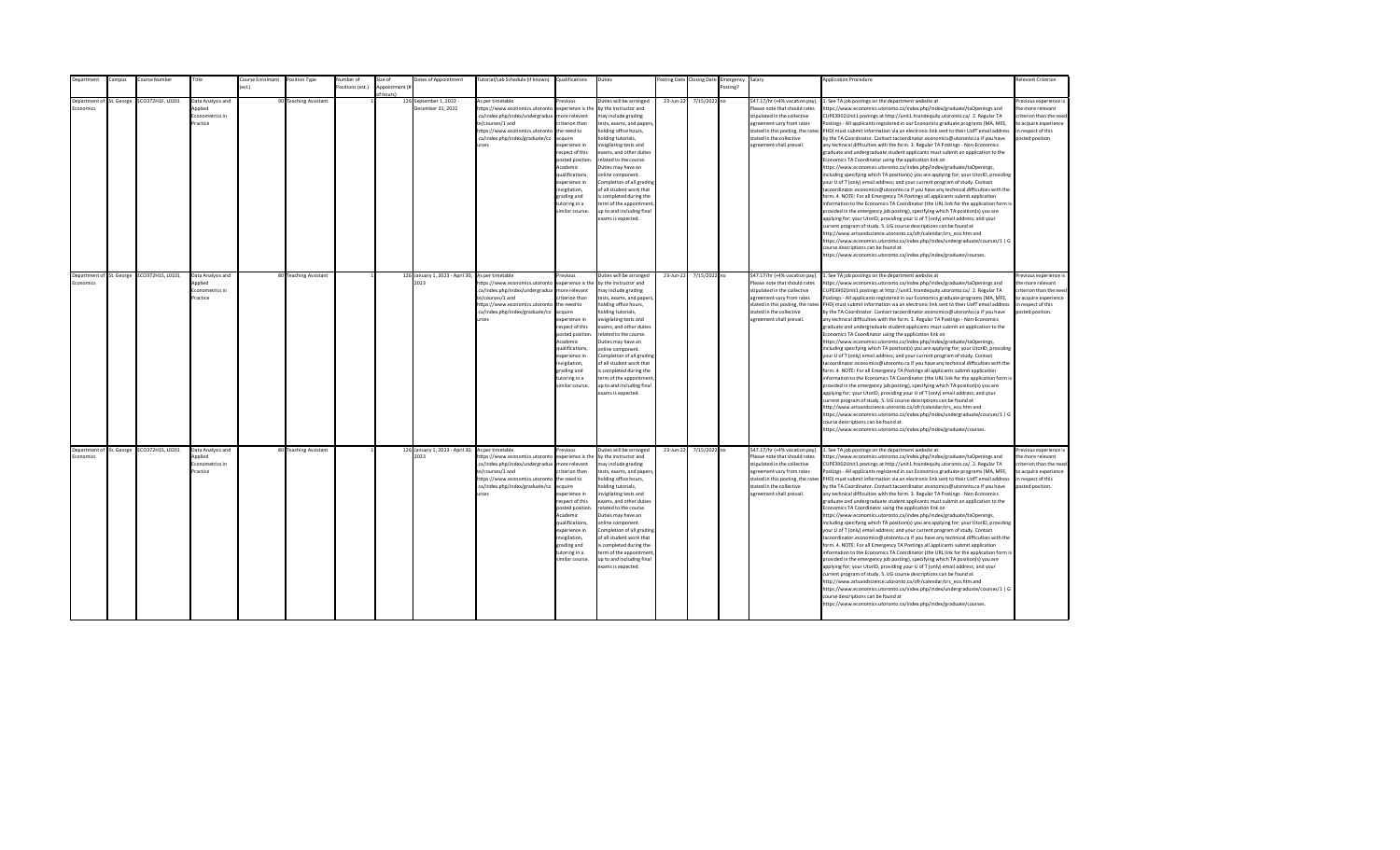| <b>Department</b>                     | Campus | Course Number                             | Title                                                 | Course Enrolment | Position Type         | Number of        | Size of                    | Dates of Appointment                                     | Tutorial/Lab Schedule (if known) Qualifications                                                                                                                                                |                                                                                                                                                                                                                                                                    | Duties                                                                                                                                                                                                                                                                                                                                                                                                                                         |           | Posting Date Closing Date | Emergency Salary |                                                                                                                                                                                                                           | <b>Application Procedure</b>                                                                                                                                                                                                                                                                                                                                                                                                                                                                                                                                                                                                                                                                                                                                                                                                                                                                                                                                                                                                                                                                                                                                                                                                                                                                                                                                                                                                                                                                                                                                                                                                                                                                                                                                                                 | <b>Relevant Criterion</b>                                                                                                                |
|---------------------------------------|--------|-------------------------------------------|-------------------------------------------------------|------------------|-----------------------|------------------|----------------------------|----------------------------------------------------------|------------------------------------------------------------------------------------------------------------------------------------------------------------------------------------------------|--------------------------------------------------------------------------------------------------------------------------------------------------------------------------------------------------------------------------------------------------------------------|------------------------------------------------------------------------------------------------------------------------------------------------------------------------------------------------------------------------------------------------------------------------------------------------------------------------------------------------------------------------------------------------------------------------------------------------|-----------|---------------------------|------------------|---------------------------------------------------------------------------------------------------------------------------------------------------------------------------------------------------------------------------|----------------------------------------------------------------------------------------------------------------------------------------------------------------------------------------------------------------------------------------------------------------------------------------------------------------------------------------------------------------------------------------------------------------------------------------------------------------------------------------------------------------------------------------------------------------------------------------------------------------------------------------------------------------------------------------------------------------------------------------------------------------------------------------------------------------------------------------------------------------------------------------------------------------------------------------------------------------------------------------------------------------------------------------------------------------------------------------------------------------------------------------------------------------------------------------------------------------------------------------------------------------------------------------------------------------------------------------------------------------------------------------------------------------------------------------------------------------------------------------------------------------------------------------------------------------------------------------------------------------------------------------------------------------------------------------------------------------------------------------------------------------------------------------------|------------------------------------------------------------------------------------------------------------------------------------------|
|                                       |        |                                           |                                                       | est.)            |                       | Positions (est.) | Appointment (i<br>f hourch |                                                          |                                                                                                                                                                                                |                                                                                                                                                                                                                                                                    |                                                                                                                                                                                                                                                                                                                                                                                                                                                |           |                           | Posting?         |                                                                                                                                                                                                                           |                                                                                                                                                                                                                                                                                                                                                                                                                                                                                                                                                                                                                                                                                                                                                                                                                                                                                                                                                                                                                                                                                                                                                                                                                                                                                                                                                                                                                                                                                                                                                                                                                                                                                                                                                                                              |                                                                                                                                          |
| Department of St. George<br>conomics  |        | ECO374H1F, L0101                          | Forecasting and<br><b>Time Series</b><br>Econometrics |                  | 80 Teaching Assistant |                  |                            | 112 September 1, 2022 -<br>December 31, 2022             | As per timetable<br>https://www.economics.utoronto<br>.ca/index.php/index/undergradua<br>te/courses/1 and<br>https://www.economics.utoronto<br>.ca/index.php/index/graduate/co<br><b>urses</b> | revious<br>experience is the<br>nore relevant<br>riterion than<br>the need to<br>cauire<br>xperience in<br>espect of this<br>posted position<br>Academic<br>qualifications,<br>xperience in<br>wigilation,<br>grading and<br>utoring in a<br>imilar course.        | Duties will be arranged<br>by the instructor and<br>nay include grading<br>tests, exams, and papers<br>nolding office hours,<br>olding tutorials.<br>nvigilating tests and<br>exams, and other duties<br>related to the course.<br>Duties may have an<br>online component.<br>Completion of all grading<br>of all student work that<br>s completed during the<br>erm of the appointment<br>up to and including final<br>exams is expected.     | 23-Jun-22 | 7/15/2022 no              |                  | \$47.17/hr (+4% vacation pay).<br>Please note that should rates<br>stipulated in the collective<br>agreement vary from rates<br>stated in this posting, the rates<br>stated in the collective<br>agreement shall prevail. | . See TA job postings on the department website at<br>https://www.economics.utoronto.ca/index.php/index/graduate/taOpenings and<br>CUPE3902Unit1 postings at http://unit1.hrandequity.utoronto.ca/. 2. Regular TA<br>Postings - All applicants registered in our Economics graduate programs (MA, MFE,<br>PHD) must submit information via an electronic link sent to their UofT email address<br>by the TA Coordinator. Contact tacoordinator.economics@utoronto.ca if you have<br>any technical difficulties with the form. 3. Regular TA Postings - Non-Economics<br>graduate and undergraduate student applicants must submit an application to the<br>Economics TA Coordinator using the application link on<br>https://www.economics.utoronto.ca/index.php/index/graduate/taOpenings,<br>including specifying which TA position(s) you are applying for; your UtorID, providing<br>your U of T (only) email address; and your current program of study. Contact<br>tacoordinator.economics@utoronto.ca if you have any technical difficulties with the<br>form. 4. NOTE: For all Emergency TA Postings all applicants submit application<br>information to the Economics TA Coordinator (the URL link for the application form is<br>provided in the emergency job posting), specifying which TA position(s) you are<br>applying for; your UtorID, providing your U of T (only) email address; and your<br>current program of study. 5. UG course descriptions can be found at<br>http://www.artsandscience.utoronto.ca/ofr/calendar/crs_eco.htm and<br>https://www.economics.utoronto.ca/index.php/index/undergraduate/courses/1   G<br>course descriptions can be found at<br>https://www.economics.utoronto.ca/index.php/index/graduate/courses.                                    | revious experience i<br>the more relevant<br>criterion than the nee-<br>to acquire experience<br>in respect of this<br>posted position.  |
| Department of St. George<br>Economics |        | ECO374H1S, L0101                          | Forecasting and<br><b>Time Series</b><br>Econometrics |                  | 80 Teaching Assistant |                  |                            | 112 January 1, 2023 - April 30, As per timetable<br>2023 | https://www.economics.utoronto<br>.ca/index.php/index/undergradua<br>te/courses/1 and<br>https://www.economics.utoronto<br>.ca/index.php/index/graduate/co<br><b>urses</b>                     | revious<br>experience is the<br>more relevant<br>riterion than<br>the need to<br>acquire<br>experience in<br>resnect of this<br>posted position<br>Academic<br>qualifications.<br>experience in<br>invigilation,<br>grading and<br>tutoring in a<br>imilar course. | Duties will be arranged<br>by the instructor and<br>may include grading<br>tests, exams, and papers,<br>holding office hours,<br>nolding tutorials,<br>nvigilating tests and<br>exams, and other duties<br>related to the course.<br>Duties may have an<br>online component.<br>Completion of all grading<br>of all student work that<br>is completed during the<br>term of the appointment<br>up to and including final<br>exams is expected. | 23-Jun-22 | 7/15/2022 no              |                  | \$47.17/hr (+4% vacation pay).<br>Please note that should rates<br>stipulated in the collective<br>agreement vary from rates<br>stated in the collective<br>agreement shall prevail.                                      | 1. See TA job postings on the department website at<br>https://www.economics.utoronto.ca/index.php/index/graduate/taOpenings and<br>CUPE3902Unit1 postings at http://unit1.hrandequity.utoronto.ca/. 2. Regular TA<br>Postings - All applicants registered in our Economics graduate programs (MA, MFE,<br>stated in this posting, the rates PHD) must submit information via an electronic link sent to their UofT email address<br>by the TA Coordinator. Contact tacoordinator.economics@utoronto.ca if you have<br>any technical difficulties with the form. 3. Regular TA Postings - Non-Economics<br>eraduate and undergraduate student applicants must submit an application to the<br>Economics TA Coordinator using the application link on<br>https://www.economics.utoronto.ca/index.php/index/graduate/taOpenings,<br>including specifying which TA position(s) you are applying for; your UtorID, providing<br>your U of T (only) email address; and your current program of study. Contact<br>tacoordinator.economics@utoronto.ca if you have any technical difficulties with the<br>form. 4. NOTE: For all Emergency TA Postings all applicants submit application<br>information to the Economics TA Coordinator (the URL link for the application form is<br>provided in the emergency job posting), specifying which TA position(s) you are<br>applying for; your UtorID, providing your U of T (only) email address; and your<br>current program of study. 5. UG course descriptions can be found at<br>http://www.artsandscience.utoronto.ca/ofr/calendar/crs eco.htm and<br>https://www.economics.utoronto.ca/index.php/index/undergraduate/courses/1   G<br>course descriptions can be found at<br>https://www.economics.utoronto.ca/index.php/index/graduate/courses. | Previous experience i<br>the more relevant<br>criterion than the need<br>to acquire experience<br>in respect of this<br>posted position. |
| Economics                             |        | Department of St. George ECO375H1F, L0101 | Applied<br><b>conometrics</b> I                       |                  | 80 Teaching Assistant |                  |                            | 112 September 1, 2022 -<br>December 31, 2022             | As per timetable<br>https://www.economics.utoronto<br>.ca/index.php/index/undergradua<br>te/courses/1 and<br>https://www.economics.utoronto<br>.ca/index.php/index/graduate/co<br><b>urses</b> | revious<br>experience is the<br>more relevant<br>riterion than<br>the need to<br>acquire<br>experience in<br>respect of this<br>posted position<br>Academic<br>qualifications,<br>experience in<br>invigilation,<br>grading and<br>tutoring in a<br>imilar course. | Duties will be arranged<br>by the instructor and<br>may include grading<br>tests, exams, and papers,<br>holding office hours,<br>nolding tutorials,<br>nvigilating tests and<br>exams, and other duties<br>related to the course.<br>Duties may have an<br>online component.<br>Completion of all grading<br>of all student work that<br>is completed during the<br>term of the appointment<br>up to and including final<br>exams is expected. | 23-Jun-22 | 7/15/2022 no              |                  | \$47.17/hr (+4% vacation pay).<br>Please note that should rates<br>stipulated in the collective<br>agreement vary from rates<br>stated in the collective<br>agreement shall prevail.                                      | 1. See TA job postings on the department website at<br>https://www.economics.utoronto.ca/index.php/index/graduate/taOpenings and<br>CUPE3902Unit1 postings at http://unit1.hrandequity.utoronto.ca/. 2. Regular TA<br>Postings - All applicants registered in our Economics graduate programs (MA, MFE,<br>stated in this posting, the rates PHD) must submit information via an electronic link sent to their UofT email address<br>by the TA Coordinator. Contact tacoordinator.economics@utoronto.ca if you have<br>any technical difficulties with the form. 3. Regular TA Postings - Non-Economics<br>graduate and undergraduate student applicants must submit an application to the<br>Economics TA Coordinator using the application link on<br>https://www.economics.utoronto.ca/index.php/index/graduate/taOpenings,<br>including specifying which TA position(s) you are applying for; your UtorID, providing<br>your U of T (only) email address; and your current program of study. Contact<br>tacoordinator.economics@utoronto.ca if you have any technical difficulties with the<br>form. 4. NOTE: For all Emergency TA Postings all applicants submit application<br>information to the Economics TA Coordinator (the URL link for the application form is<br>provided in the emergency job posting), specifying which TA position(s) you are<br>applying for; your UtorID, providing your U of T (only) email address; and your<br>current program of study. 5. UG course descriptions can be found at<br>http://www.artsandscience.utoronto.ca/ofr/calendar/crs eco.htm and<br>https://www.economics.utoronto.ca/index.php/index/undergraduate/courses/1   G<br>course descriptions can be found at<br>https://www.economics.utoronto.ca/index.php/index/graduate/courses. | revious experience i<br>the more relevant<br>criterion than the need<br>to acquire experience<br>in respect of this<br>posted position.  |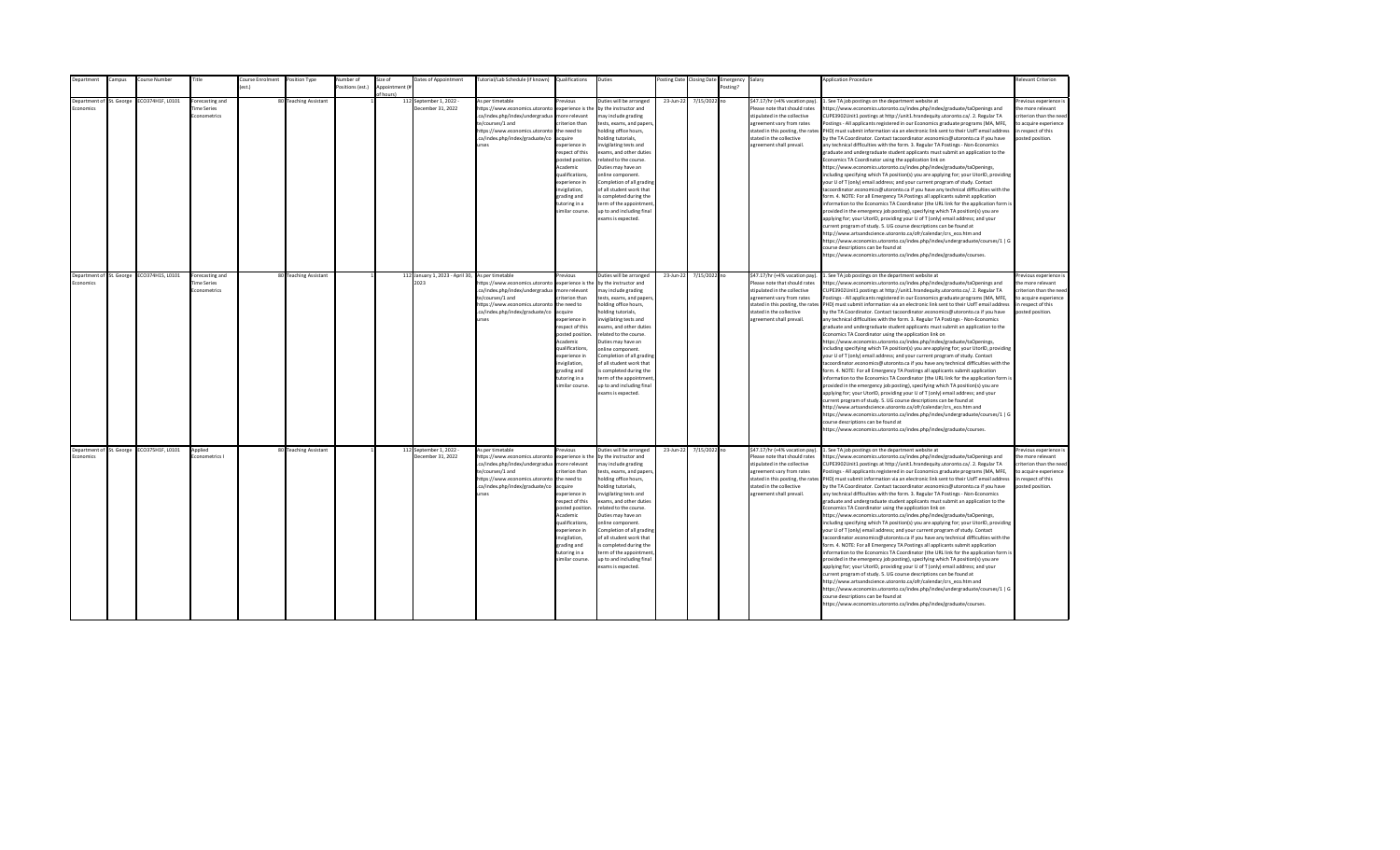| <b>Department</b>                     | Campus | Course Number                             | Title                           | Course Enrolment | Position Type         | Number of        | Size of                    | Dates of Appointment                                     | Tutorial/Lab Schedule (if known) Qualifications                                                                                                                                                |                                                                                                                                                                                                                                                                    | Duties                                                                                                                                                                                                                                                                                                                                                                                                                                         |           | Posting Date Closing Date | Emergency Salary |                                                                                                                                                                                                                           | <b>Application Procedure</b>                                                                                                                                                                                                                                                                                                                                                                                                                                                                                                                                                                                                                                                                                                                                                                                                                                                                                                                                                                                                                                                                                                                                                                                                                                                                                                                                                                                                                                                                                                                                                                                                                                                                                                                                                                 | <b>Relevant Criterion</b>                                                                                                                |
|---------------------------------------|--------|-------------------------------------------|---------------------------------|------------------|-----------------------|------------------|----------------------------|----------------------------------------------------------|------------------------------------------------------------------------------------------------------------------------------------------------------------------------------------------------|--------------------------------------------------------------------------------------------------------------------------------------------------------------------------------------------------------------------------------------------------------------------|------------------------------------------------------------------------------------------------------------------------------------------------------------------------------------------------------------------------------------------------------------------------------------------------------------------------------------------------------------------------------------------------------------------------------------------------|-----------|---------------------------|------------------|---------------------------------------------------------------------------------------------------------------------------------------------------------------------------------------------------------------------------|----------------------------------------------------------------------------------------------------------------------------------------------------------------------------------------------------------------------------------------------------------------------------------------------------------------------------------------------------------------------------------------------------------------------------------------------------------------------------------------------------------------------------------------------------------------------------------------------------------------------------------------------------------------------------------------------------------------------------------------------------------------------------------------------------------------------------------------------------------------------------------------------------------------------------------------------------------------------------------------------------------------------------------------------------------------------------------------------------------------------------------------------------------------------------------------------------------------------------------------------------------------------------------------------------------------------------------------------------------------------------------------------------------------------------------------------------------------------------------------------------------------------------------------------------------------------------------------------------------------------------------------------------------------------------------------------------------------------------------------------------------------------------------------------|------------------------------------------------------------------------------------------------------------------------------------------|
|                                       |        |                                           |                                 | est.)            |                       | Positions (est.) | Appointment (i<br>f hourch |                                                          |                                                                                                                                                                                                |                                                                                                                                                                                                                                                                    |                                                                                                                                                                                                                                                                                                                                                                                                                                                |           |                           | Posting?         |                                                                                                                                                                                                                           |                                                                                                                                                                                                                                                                                                                                                                                                                                                                                                                                                                                                                                                                                                                                                                                                                                                                                                                                                                                                                                                                                                                                                                                                                                                                                                                                                                                                                                                                                                                                                                                                                                                                                                                                                                                              |                                                                                                                                          |
| Department of St. George<br>conomics  |        | ECO375H1F, L0201                          | Applied<br>conometrics I        |                  | 80 Teaching Assistant |                  |                            | 112 September 1, 2022 -<br>December 31, 2022             | As per timetable<br>https://www.economics.utoronto<br>.ca/index.php/index/undergradua<br>te/courses/1 and<br>https://www.economics.utoronto<br>.ca/index.php/index/graduate/co<br><b>urses</b> | revious<br>experience is the<br>nore relevant<br>riterion than<br>the need to<br>cauire<br>xperience in<br>espect of this<br>posted position<br>Academic<br>qualifications,<br>xperience in<br>wigilation,<br>grading and<br>utoring in a<br>imilar course.        | Duties will be arranged<br>by the instructor and<br>nay include grading<br>tests, exams, and papers<br>nolding office hours,<br>olding tutorials.<br>nvigilating tests and<br>exams, and other duties<br>related to the course.<br>Duties may have an<br>online component.<br>Completion of all grading<br>of all student work that<br>s completed during the<br>erm of the appointment<br>up to and including final<br>exams is expected.     | 23-Jun-22 | 7/15/2022 no              |                  | \$47.17/hr (+4% vacation pay).<br>Please note that should rates<br>stipulated in the collective<br>agreement vary from rates<br>stated in this posting, the rates<br>stated in the collective<br>agreement shall prevail. | . See TA job postings on the department website at<br>https://www.economics.utoronto.ca/index.php/index/graduate/taOpenings and<br>CUPE3902Unit1 postings at http://unit1.hrandequity.utoronto.ca/. 2. Regular TA<br>Postings - All applicants registered in our Economics graduate programs (MA, MFE,<br>PHD) must submit information via an electronic link sent to their UofT email address<br>by the TA Coordinator. Contact tacoordinator.economics@utoronto.ca if you have<br>any technical difficulties with the form. 3. Regular TA Postings - Non-Economics<br>graduate and undergraduate student applicants must submit an application to the<br>Economics TA Coordinator using the application link on<br>https://www.economics.utoronto.ca/index.php/index/graduate/taOpenings,<br>including specifying which TA position(s) you are applying for; your UtorID, providing<br>your U of T (only) email address; and your current program of study. Contact<br>tacoordinator.economics@utoronto.ca if you have any technical difficulties with the<br>form. 4. NOTE: For all Emergency TA Postings all applicants submit application<br>information to the Economics TA Coordinator (the URL link for the application form is<br>provided in the emergency job posting), specifying which TA position(s) you are<br>applying for; your UtorID, providing your U of T (only) email address; and your<br>current program of study. 5. UG course descriptions can be found at<br>http://www.artsandscience.utoronto.ca/ofr/calendar/crs_eco.htm and<br>https://www.economics.utoronto.ca/index.php/index/undergraduate/courses/1   G<br>course descriptions can be found at<br>https://www.economics.utoronto.ca/index.php/index/graduate/courses.                                    | revious experience i<br>the more relevant<br>criterion than the nee-<br>to acquire experience<br>in respect of this<br>posted position.  |
| Department of St. George<br>Economics |        | ECO375H1S, L0101                          | Applied<br>Econometrics I       |                  | 80 Teaching Assistant |                  |                            | 112 January 1, 2023 - April 30, As per timetable<br>2023 | https://www.economics.utoronto<br>.ca/index.php/index/undergradua<br>te/courses/1 and<br>https://www.economics.utoronto<br>.ca/index.php/index/graduate/co<br><b>urses</b>                     | revious<br>experience is the<br>more relevant<br>riterion than<br>the need to<br>acquire<br>experience in<br>resnect of this<br>posted position<br>Academic<br>qualifications.<br>experience in<br>invigilation,<br>grading and<br>tutoring in a<br>imilar course. | Duties will be arranged<br>by the instructor and<br>may include grading<br>tests, exams, and papers,<br>holding office hours,<br>nolding tutorials,<br>nvigilating tests and<br>exams, and other duties<br>related to the course.<br>Duties may have an<br>online component.<br>Completion of all grading<br>of all student work that<br>is completed during the<br>term of the appointment<br>up to and including final<br>exams is expected. | 23-Jun-22 | 7/15/2022 no              |                  | \$47.17/hr (+4% vacation pay).<br>Please note that should rates<br>stipulated in the collective<br>agreement vary from rates<br>stated in the collective<br>agreement shall prevail.                                      | 1. See TA job postings on the department website at<br>https://www.economics.utoronto.ca/index.php/index/graduate/taOpenings and<br>CUPE3902Unit1 postings at http://unit1.hrandequity.utoronto.ca/. 2. Regular TA<br>Postings - All applicants registered in our Economics graduate programs (MA, MFE,<br>stated in this posting, the rates PHD) must submit information via an electronic link sent to their UofT email address<br>by the TA Coordinator. Contact tacoordinator.economics@utoronto.ca if you have<br>any technical difficulties with the form. 3. Regular TA Postings - Non-Economics<br>eraduate and undergraduate student applicants must submit an application to the<br>Economics TA Coordinator using the application link on<br>https://www.economics.utoronto.ca/index.php/index/graduate/taOpenings,<br>including specifying which TA position(s) you are applying for; your UtorID, providing<br>your U of T (only) email address; and your current program of study. Contact<br>tacoordinator.economics@utoronto.ca if you have any technical difficulties with the<br>form. 4. NOTE: For all Emergency TA Postings all applicants submit application<br>information to the Economics TA Coordinator (the URL link for the application form is<br>provided in the emergency job posting), specifying which TA position(s) you are<br>applying for; your UtorID, providing your U of T (only) email address; and your<br>current program of study. 5. UG course descriptions can be found at<br>http://www.artsandscience.utoronto.ca/ofr/calendar/crs_eco.htm and<br>https://www.economics.utoronto.ca/index.php/index/undergraduate/courses/1   G<br>course descriptions can be found at<br>https://www.economics.utoronto.ca/index.php/index/graduate/courses. | Previous experience i<br>the more relevant<br>criterion than the need<br>to acquire experience<br>in respect of this<br>posted position. |
| Economics                             |        | Department of St. George ECO375H1S, L0201 | Applied<br><b>conometrics</b> I |                  | 80 Teaching Assistant |                  |                            | 112 January 1, 2023 - April 30, As per timetable<br>2023 | https://www.economics.utoronto<br>.ca/index.php/index/undergradua<br>te/courses/1 and<br>https://www.economics.utoronto<br>.ca/index.php/index/graduate/co<br><b>urses</b>                     | revious<br>experience is the<br>more relevant<br>riterion than<br>the need to<br>acquire<br>experience in<br>respect of this<br>posted position<br>Academic<br>qualifications,<br>experience in<br>invigilation,<br>grading and<br>tutoring in a<br>imilar course. | Outies will be arranged<br>by the instructor and<br>may include grading<br>tests, exams, and papers,<br>holding office hours,<br>nolding tutorials,<br>nvigilating tests and<br>exams, and other duties<br>related to the course.<br>Duties may have an<br>online component.<br>Completion of all grading<br>of all student work that<br>is completed during the<br>term of the appointment<br>up to and including final<br>exams is expected. | 23-Jun-22 | 7/15/2022 no              |                  | \$47.17/hr (+4% vacation pay).<br>Please note that should rates<br>stipulated in the collective<br>agreement vary from rates<br>stated in the collective<br>agreement shall prevail.                                      | 1. See TA job postings on the department website at<br>https://www.economics.utoronto.ca/index.php/index/graduate/taOpenings and<br>CUPE3902Unit1 postings at http://unit1.hrandequity.utoronto.ca/. 2. Regular TA<br>Postings - All applicants registered in our Economics graduate programs (MA, MFE,<br>stated in this posting, the rates PHD) must submit information via an electronic link sent to their UofT email address<br>by the TA Coordinator. Contact tacoordinator.economics@utoronto.ca if you have<br>any technical difficulties with the form. 3. Regular TA Postings - Non-Economics<br>graduate and undergraduate student applicants must submit an application to the<br>Economics TA Coordinator using the application link on<br>https://www.economics.utoronto.ca/index.php/index/graduate/taOpenings,<br>including specifying which TA position(s) you are applying for; your UtorID, providing<br>your U of T (only) email address; and your current program of study. Contact<br>tacoordinator.economics@utoronto.ca if you have any technical difficulties with the<br>form. 4. NOTE: For all Emergency TA Postings all applicants submit application<br>information to the Economics TA Coordinator (the URL link for the application form is<br>provided in the emergency job posting), specifying which TA position(s) you are<br>applying for; your UtorID, providing your U of T (only) email address; and your<br>current program of study. 5. UG course descriptions can be found at<br>http://www.artsandscience.utoronto.ca/ofr/calendar/crs eco.htm and<br>https://www.economics.utoronto.ca/index.php/index/undergraduate/courses/1   G<br>course descriptions can be found at<br>https://www.economics.utoronto.ca/index.php/index/graduate/courses. | revious experience i<br>the more relevant<br>criterion than the need<br>to acquire experience<br>in respect of this<br>posted position.  |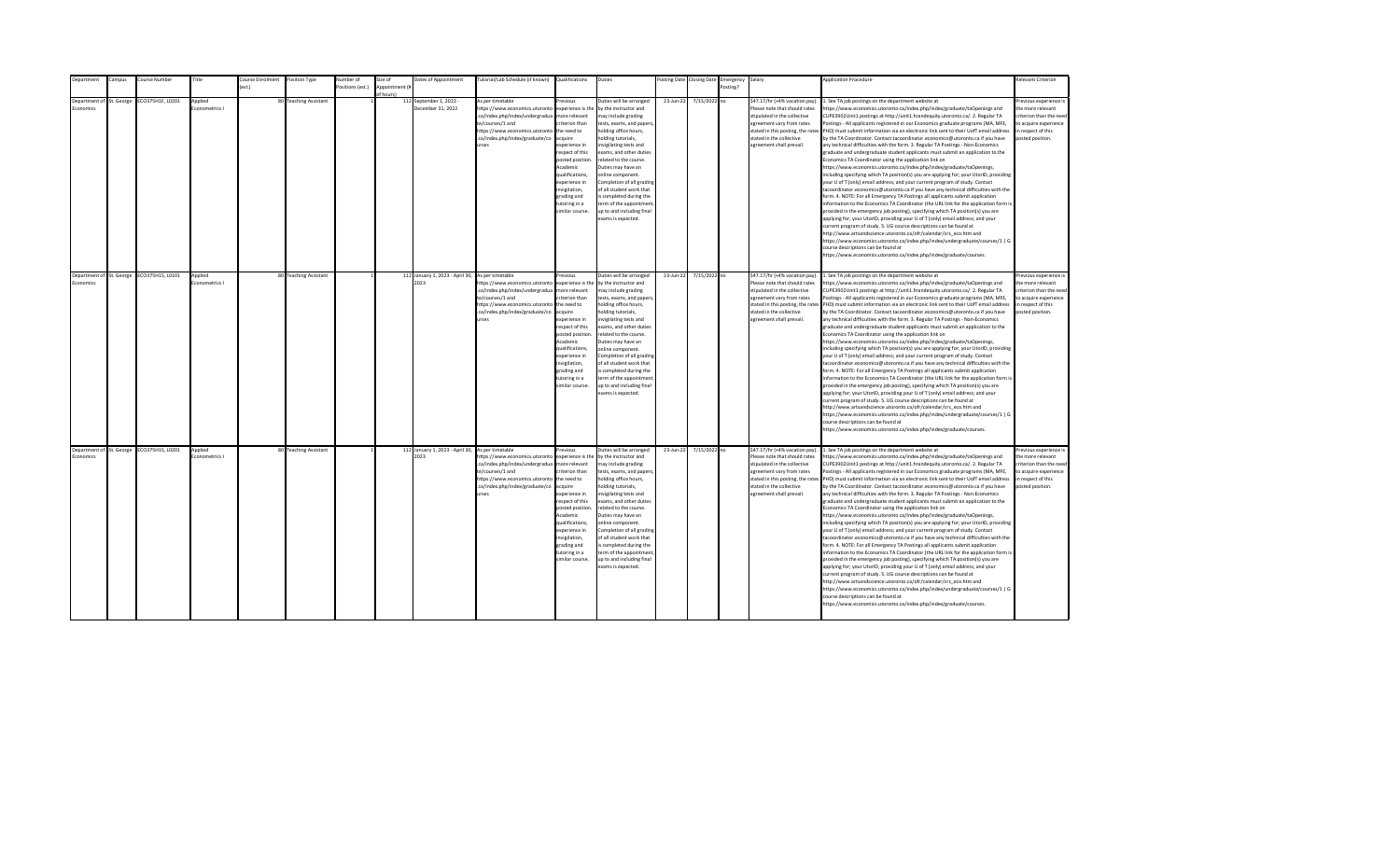| Department                        | ampus:     | ourse Number     | Title            | <b>Course Enrolment</b> | Position Type          | lumber of       | size of        | Dates of Appointment                             | lutorial/Lab Schedule (if known)                                  | Qualifications                     | Duties                                           | osting Date | <b>Closing Date</b> | Emergency | Salary                                                        | <b>Application Procedure</b>                                                                                                                                           | Relevant Criterion                         |
|-----------------------------------|------------|------------------|------------------|-------------------------|------------------------|-----------------|----------------|--------------------------------------------------|-------------------------------------------------------------------|------------------------------------|--------------------------------------------------|-------------|---------------------|-----------|---------------------------------------------------------------|------------------------------------------------------------------------------------------------------------------------------------------------------------------------|--------------------------------------------|
|                                   |            |                  |                  | $f$ est.)               |                        | ositions (est.) | Annointment (# |                                                  |                                                                   |                                    |                                                  |             |                     | Posting?  |                                                               |                                                                                                                                                                        |                                            |
|                                   |            |                  |                  |                         |                        |                 | of hours)      |                                                  |                                                                   |                                    |                                                  |             |                     |           |                                                               |                                                                                                                                                                        |                                            |
| Denartment of<br><b>Economics</b> | St. George | CO380H1F, L0101  | Markets.         |                         | 125 Teaching Assistant | 1.25            |                | 140 September 1, 2022 -<br>December 31, 2022     | As per timetable                                                  | revious                            | Duties will be arranged<br>by the instructor and | 23-Jun-22   | 7/15/2022 no        |           | \$47.17/hr (+4% vacation pay)                                 | . See TA job postings on the department website at                                                                                                                     | Previous experience i<br>the more relevant |
|                                   |            |                  | Competition, and |                         |                        |                 |                |                                                  | https://www.economics.utoronto<br>.ca/index.php/index/undergradua | experience is the<br>more relevant |                                                  |             |                     |           | Please note that should rates<br>stipulated in the collective | ttps://www.economics.utoronto.ca/index.php/index/graduate/taOpenings and                                                                                               | criterion than the need                    |
|                                   |            |                  | Strategy         |                         |                        |                 |                |                                                  | te/courses/1 and                                                  | riterion than                      | may include grading                              |             |                     |           | agreement vary from rates                                     | CUPE3902Unit1 postings at http://unit1.hrandequity.utoronto.ca/. 2. Regular TA<br>ostings - All applicants registered in our Economics graduate programs (MA, MFE,     | to acquire experience                      |
|                                   |            |                  |                  |                         |                        |                 |                |                                                  | https://www.economics.utoronto                                    | the need to                        | tests, exams, and papers,                        |             |                     |           | stated in this posting, the rates                             | PHD) must submit information via an electronic link sent to their UofT email address                                                                                   | in respect of this                         |
|                                   |            |                  |                  |                         |                        |                 |                |                                                  | .ca/index.php/index/graduate/co                                   | acquire                            | holding office hours,<br>holding tutorials,      |             |                     |           | stated in the collective                                      | by the TA Coordinator. Contact tacoordinator.economics@utoronto.ca if you have                                                                                         | posted position.                           |
|                                   |            |                  |                  |                         |                        |                 |                |                                                  | urses                                                             | experience in                      | nvigilating tests and                            |             |                     |           | agreement shall prevail.                                      | any technical difficulties with the form. 3. Regular TA Postings - Non-Economics                                                                                       |                                            |
|                                   |            |                  |                  |                         |                        |                 |                |                                                  |                                                                   | respect of this                    | exams, and other duties                          |             |                     |           |                                                               | graduate and undergraduate student applicants must submit an application to the                                                                                        |                                            |
|                                   |            |                  |                  |                         |                        |                 |                |                                                  |                                                                   | posted position.                   | related to the course.                           |             |                     |           |                                                               | Economics TA Coordinator using the application link on                                                                                                                 |                                            |
|                                   |            |                  |                  |                         |                        |                 |                |                                                  |                                                                   | Academic                           | Duties may have an                               |             |                     |           |                                                               | https://www.economics.utoronto.ca/index.php/index/graduate/taOpenings,                                                                                                 |                                            |
|                                   |            |                  |                  |                         |                        |                 |                |                                                  |                                                                   | qualifications,                    | online component.                                |             |                     |           |                                                               | including specifying which TA position(s) you are applying for; your UtorID, providing                                                                                 |                                            |
|                                   |            |                  |                  |                         |                        |                 |                |                                                  |                                                                   | experience in                      | Completion of all grading                        |             |                     |           |                                                               | your U of T (only) email address; and your current program of study. Contact                                                                                           |                                            |
|                                   |            |                  |                  |                         |                        |                 |                |                                                  |                                                                   | nvigilation,                       | of all student work that                         |             |                     |           |                                                               | acoordinator.economics@utoronto.ca if you have any technical difficulties with the                                                                                     |                                            |
|                                   |            |                  |                  |                         |                        |                 |                |                                                  |                                                                   | grading and                        | s completed during the                           |             |                     |           |                                                               | form. 4. NOTE: For all Emergency TA Postings all applicants submit application                                                                                         |                                            |
|                                   |            |                  |                  |                         |                        |                 |                |                                                  |                                                                   | tutoring in a                      | term of the appointment                          |             |                     |           |                                                               | information to the Economics TA Coordinator (the URL link for the application form is                                                                                  |                                            |
|                                   |            |                  |                  |                         |                        |                 |                |                                                  |                                                                   | similar course.                    | up to and including final                        |             |                     |           |                                                               | provided in the emergency job posting), specifying which TA position(s) you are                                                                                        |                                            |
|                                   |            |                  |                  |                         |                        |                 |                |                                                  |                                                                   |                                    | exams is expected.                               |             |                     |           |                                                               | applying for; your UtorID, providing your U of T (only) email address; and your                                                                                        |                                            |
|                                   |            |                  |                  |                         |                        |                 |                |                                                  |                                                                   |                                    |                                                  |             |                     |           |                                                               | urrent program of study. 5. UG course descriptions can be found at                                                                                                     |                                            |
|                                   |            |                  |                  |                         |                        |                 |                |                                                  |                                                                   |                                    |                                                  |             |                     |           |                                                               | http://www.artsandscience.utoronto.ca/ofr/calendar/crs eco.htm and                                                                                                     |                                            |
|                                   |            |                  |                  |                         |                        |                 |                |                                                  |                                                                   |                                    |                                                  |             |                     |           |                                                               | https://www.economics.utoronto.ca/index.php/index/undergraduate/courses/1   G                                                                                          |                                            |
|                                   |            |                  |                  |                         |                        |                 |                |                                                  |                                                                   |                                    |                                                  |             |                     |           |                                                               | ourse descriptions can be found at                                                                                                                                     |                                            |
|                                   |            |                  |                  |                         |                        |                 |                |                                                  |                                                                   |                                    |                                                  |             |                     |           |                                                               | https://www.economics.utoronto.ca/index.php/index/graduate/courses.                                                                                                    |                                            |
|                                   |            |                  |                  |                         |                        |                 |                |                                                  |                                                                   |                                    |                                                  |             |                     |           |                                                               |                                                                                                                                                                        |                                            |
| Department of St. George          |            | ECO380H1F, L0201 | Markets,         |                         | 125 Teaching Assistant | 1.25            |                | 140 September 1, 2022 -                          | As per timetable                                                  | revious                            | Duties will be arranged                          | 23-Jun-22   | 7/15/2022 no        |           | \$47.17/hr (+4% vacation pay).                                | 1. See TA job postings on the department website at                                                                                                                    | Previous experience i                      |
| Economics                         |            |                  | Competition, and |                         |                        |                 |                | December 31, 2022                                | https://www.economics.utoronto                                    | experience is the                  | by the instructor and                            |             |                     |           | Please note that should rates                                 | https://www.economics.utoronto.ca/index.php/index/graduate/taOpenings and                                                                                              | the more relevant                          |
|                                   |            |                  | Strategy         |                         |                        |                 |                |                                                  | .ca/index.php/index/undergradua                                   | more relevant                      | may include grading                              |             |                     |           | stipulated in the collective                                  | CUPE3902Unit1 postings at http://unit1.hrandequity.utoronto.ca/. 2. Regular TA                                                                                         | criterion than the need                    |
|                                   |            |                  |                  |                         |                        |                 |                |                                                  | te/courses/1 and                                                  | criterion than                     | tests, exams, and papers,                        |             |                     |           | agreement vary from rates                                     | Postings - All applicants registered in our Economics graduate programs (MA, MFE,                                                                                      | to acquire experience                      |
|                                   |            |                  |                  |                         |                        |                 |                |                                                  | https://www.economics.utoronto                                    | the need to                        | holding office hours,                            |             |                     |           |                                                               | stated in this posting, the rates PHD) must submit information via an electronic link sent to their UofT email address                                                 | in respect of this                         |
|                                   |            |                  |                  |                         |                        |                 |                |                                                  | .ca/index.php/index/graduate/co                                   | acquire                            | holding tutorials,                               |             |                     |           | stated in the collective                                      | by the TA Coordinator. Contact tacoordinator.economics@utoronto.ca if you have                                                                                         | posted position.                           |
|                                   |            |                  |                  |                         |                        |                 |                |                                                  | urses                                                             | experience in                      | invigilating tests and                           |             |                     |           | agreement shall prevail.                                      | any technical difficulties with the form. 3. Regular TA Postings - Non-Economics                                                                                       |                                            |
|                                   |            |                  |                  |                         |                        |                 |                |                                                  |                                                                   | respect of this                    | exams, and other duties                          |             |                     |           |                                                               | graduate and undergraduate student applicants must submit an application to the                                                                                        |                                            |
|                                   |            |                  |                  |                         |                        |                 |                |                                                  |                                                                   | posted position.                   | related to the course.                           |             |                     |           |                                                               | Economics TA Coordinator using the application link on                                                                                                                 |                                            |
|                                   |            |                  |                  |                         |                        |                 |                |                                                  |                                                                   | Academic                           | Duties may have an                               |             |                     |           |                                                               | https://www.economics.utoronto.ca/index.php/index/graduate/taOpenings,                                                                                                 |                                            |
|                                   |            |                  |                  |                         |                        |                 |                |                                                  |                                                                   | qualifications.<br>experience in   | online component.<br>Completion of all grading   |             |                     |           |                                                               | including specifying which TA position(s) you are applying for; your UtorID, providing<br>your U of T (only) email address; and your current program of study. Contact |                                            |
|                                   |            |                  |                  |                         |                        |                 |                |                                                  |                                                                   | invigilation,                      | of all student work that                         |             |                     |           |                                                               | tacoordinator.economics@utoronto.ca if you have any technical difficulties with the                                                                                    |                                            |
|                                   |            |                  |                  |                         |                        |                 |                |                                                  |                                                                   | grading and                        | is completed during the                          |             |                     |           |                                                               | form. 4. NOTE: For all Emergency TA Postings all applicants submit application                                                                                         |                                            |
|                                   |            |                  |                  |                         |                        |                 |                |                                                  |                                                                   | tutoring in a                      | term of the appointment                          |             |                     |           |                                                               | information to the Economics TA Coordinator (the URL link for the application form is                                                                                  |                                            |
|                                   |            |                  |                  |                         |                        |                 |                |                                                  |                                                                   | similar course.                    | up to and including final                        |             |                     |           |                                                               | provided in the emergency job posting), specifying which TA position(s) you are                                                                                        |                                            |
|                                   |            |                  |                  |                         |                        |                 |                |                                                  |                                                                   |                                    | exams is expected.                               |             |                     |           |                                                               | applying for; your UtorID, providing your U of T (only) email address; and your                                                                                        |                                            |
|                                   |            |                  |                  |                         |                        |                 |                |                                                  |                                                                   |                                    |                                                  |             |                     |           |                                                               | current program of study. 5. UG course descriptions can be found at                                                                                                    |                                            |
|                                   |            |                  |                  |                         |                        |                 |                |                                                  |                                                                   |                                    |                                                  |             |                     |           |                                                               | http://www.artsandscience.utoronto.ca/ofr/calendar/crs_eco.htm and                                                                                                     |                                            |
|                                   |            |                  |                  |                         |                        |                 |                |                                                  |                                                                   |                                    |                                                  |             |                     |           |                                                               | https://www.economics.utoronto.ca/index.php/index/undergraduate/courses/1   G                                                                                          |                                            |
|                                   |            |                  |                  |                         |                        |                 |                |                                                  |                                                                   |                                    |                                                  |             |                     |           |                                                               | ourse descriptions can be found at                                                                                                                                     |                                            |
|                                   |            |                  |                  |                         |                        |                 |                |                                                  |                                                                   |                                    |                                                  |             |                     |           |                                                               | ittps://www.economics.utoronto.ca/index.php/index/graduate/courses.                                                                                                    |                                            |
|                                   |            |                  |                  |                         |                        |                 |                |                                                  |                                                                   |                                    |                                                  |             |                     |           |                                                               |                                                                                                                                                                        |                                            |
| Department of St. George          |            | ECO380H1S, L0101 | Markets,         |                         | 125 Teaching Assistant | 1.25            |                | 140 January 1, 2023 - April 30, As per timetable |                                                                   | Previous                           | Duties will be arranged                          | 23-Jun-22   | 7/15/2022 no        |           | \$47.17/hr (+4% vacation pay).                                | 1. See TA job postings on the department website at                                                                                                                    | revious experience i                       |
| Economics                         |            |                  | ompetition, and  |                         |                        |                 |                | 2023                                             | https://www.economics.utoronto                                    | experience is the                  | by the instructor and                            |             |                     |           | Please note that should rates                                 | https://www.economics.utoronto.ca/index.php/index/graduate/taOpenings and                                                                                              | the more relevant                          |
|                                   |            |                  | Strategy         |                         |                        |                 |                |                                                  | .ca/index.php/index/undergradua                                   | more relevant                      | may include grading                              |             |                     |           | stipulated in the collective                                  | CUPE3902Unit1 postings at http://unit1.hrandequity.utoronto.ca/. 2. Regular TA                                                                                         | criterion than the need                    |
|                                   |            |                  |                  |                         |                        |                 |                |                                                  | te/courses/1 and                                                  | criterion than                     | tests, exams, and papers,                        |             |                     |           | agreement vary from rates                                     | Postings - All applicants registered in our Economics graduate programs (MA, MFE,                                                                                      | to acquire experience                      |
|                                   |            |                  |                  |                         |                        |                 |                |                                                  | https://www.economics.utoronto the need to                        |                                    | holding office hours,                            |             |                     |           |                                                               | stated in this posting, the rates PHD) must submit information via an electronic link sent to their UofT email address                                                 | in respect of this                         |
|                                   |            |                  |                  |                         |                        |                 |                |                                                  | .ca/index.php/index/graduate/co                                   | acquire                            | holding tutorials,                               |             |                     |           | stated in the collective                                      | by the TA Coordinator. Contact tacoordinator.economics@utoronto.ca if you have                                                                                         | posted position.                           |
|                                   |            |                  |                  |                         |                        |                 |                |                                                  | urses                                                             | experience in                      | nvigilating tests and                            |             |                     |           | agreement shall prevail.                                      | any technical difficulties with the form. 3. Regular TA Postings - Non-Economics                                                                                       |                                            |
|                                   |            |                  |                  |                         |                        |                 |                |                                                  |                                                                   | respect of this                    | exams, and other duties                          |             |                     |           |                                                               | graduate and undergraduate student applicants must submit an application to the                                                                                        |                                            |
|                                   |            |                  |                  |                         |                        |                 |                |                                                  |                                                                   | posted position                    | related to the course.                           |             |                     |           |                                                               | Economics TA Coordinator using the application link on                                                                                                                 |                                            |
|                                   |            |                  |                  |                         |                        |                 |                |                                                  |                                                                   | Academic                           | Duties may have an                               |             |                     |           |                                                               | https://www.economics.utoronto.ca/index.php/index/graduate/taOpenings,                                                                                                 |                                            |
|                                   |            |                  |                  |                         |                        |                 |                |                                                  |                                                                   | qualifications,                    | online component.                                |             |                     |           |                                                               | including specifying which TA position(s) you are applying for; your UtorID, providing                                                                                 |                                            |
|                                   |            |                  |                  |                         |                        |                 |                |                                                  |                                                                   | experience in                      | Completion of all grading                        |             |                     |           |                                                               | your U of T (only) email address; and your current program of study. Contact                                                                                           |                                            |
|                                   |            |                  |                  |                         |                        |                 |                |                                                  |                                                                   | invigilation,                      | of all student work that                         |             |                     |           |                                                               | tacoordinator.economics@utoronto.ca if you have any technical difficulties with the                                                                                    |                                            |
|                                   |            |                  |                  |                         |                        |                 |                |                                                  |                                                                   | grading and                        | is completed during the                          |             |                     |           |                                                               | form. 4. NOTE: For all Emergency TA Postings all applicants submit application                                                                                         |                                            |
|                                   |            |                  |                  |                         |                        |                 |                |                                                  |                                                                   | tutoring in a                      | term of the appointment                          |             |                     |           |                                                               | information to the Economics TA Coordinator (the URL link for the application form is                                                                                  |                                            |
|                                   |            |                  |                  |                         |                        |                 |                |                                                  |                                                                   | similar course.                    | up to and including final                        |             |                     |           |                                                               | provided in the emergency job posting), specifying which TA position(s) you are                                                                                        |                                            |
|                                   |            |                  |                  |                         |                        |                 |                |                                                  |                                                                   |                                    | exams is expected.                               |             |                     |           |                                                               | applying for; your UtorID, providing your U of T (only) email address; and your                                                                                        |                                            |
|                                   |            |                  |                  |                         |                        |                 |                |                                                  |                                                                   |                                    |                                                  |             |                     |           |                                                               | current program of study. 5. UG course descriptions can be found at<br>http://www.artsandscience.utoronto.ca/ofr/calendar/crs eco.htm and                              |                                            |
|                                   |            |                  |                  |                         |                        |                 |                |                                                  |                                                                   |                                    |                                                  |             |                     |           |                                                               | https://www.economics.utoronto.ca/index.php/index/undergraduate/courses/1   G                                                                                          |                                            |
|                                   |            |                  |                  |                         |                        |                 |                |                                                  |                                                                   |                                    |                                                  |             |                     |           |                                                               | course descriptions can be found at                                                                                                                                    |                                            |
|                                   |            |                  |                  |                         |                        |                 |                |                                                  |                                                                   |                                    |                                                  |             |                     |           |                                                               | https://www.economics.utoronto.ca/index.php/index/graduate/courses.                                                                                                    |                                            |
|                                   |            |                  |                  |                         |                        |                 |                |                                                  |                                                                   |                                    |                                                  |             |                     |           |                                                               |                                                                                                                                                                        |                                            |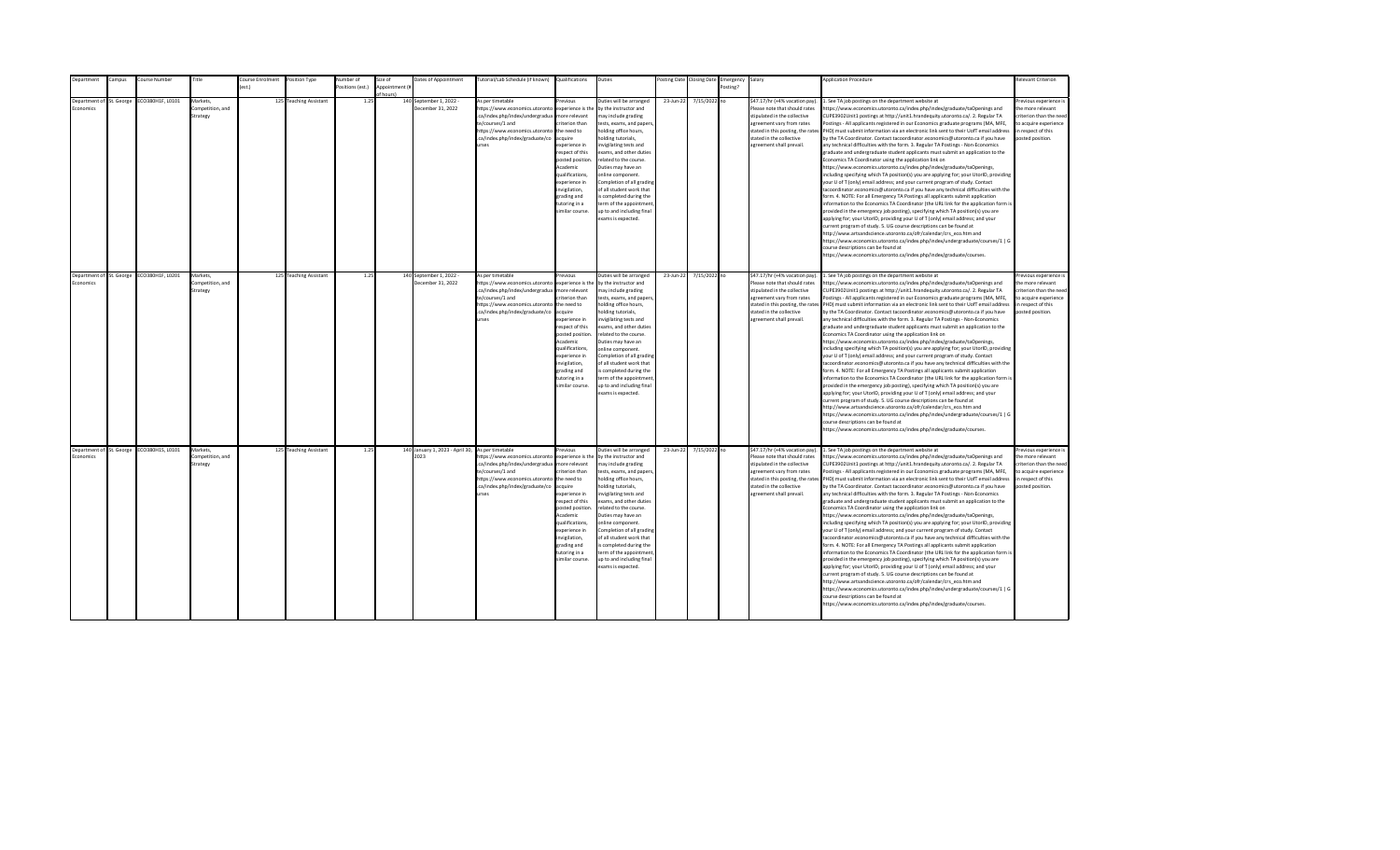| Department                                   | Campus | Course Number    | Title                                    | Course Enrolment Position Type |                        | <b>Number</b> of | Size of                     | Dates of Appointment                        | Tutorial/Lab Schedule (if known) Qualifications                                                                                                                                                             |                                                                                                                                                                                                                                                                   | Duties                                                                                                                                                                                                                                                                                                                                                                                                                                          |           | Posting Date Closing Date | Emergency Salary |                                                                                                                                                                                                                           | <b>Application Procedure</b>                                                                                                                                                                                                                                                                                                                                                                                                                                                                                                                                                                                                                                                                                                                                                                                                                                                                                                                                                                                                                                                                                                                                                                                                                                                                                                                                                                                                                                                                                                                                                                                                                                                                                                                                                                 | Relevant Criterion                                                                                                                       |
|----------------------------------------------|--------|------------------|------------------------------------------|--------------------------------|------------------------|------------------|-----------------------------|---------------------------------------------|-------------------------------------------------------------------------------------------------------------------------------------------------------------------------------------------------------------|-------------------------------------------------------------------------------------------------------------------------------------------------------------------------------------------------------------------------------------------------------------------|-------------------------------------------------------------------------------------------------------------------------------------------------------------------------------------------------------------------------------------------------------------------------------------------------------------------------------------------------------------------------------------------------------------------------------------------------|-----------|---------------------------|------------------|---------------------------------------------------------------------------------------------------------------------------------------------------------------------------------------------------------------------------|----------------------------------------------------------------------------------------------------------------------------------------------------------------------------------------------------------------------------------------------------------------------------------------------------------------------------------------------------------------------------------------------------------------------------------------------------------------------------------------------------------------------------------------------------------------------------------------------------------------------------------------------------------------------------------------------------------------------------------------------------------------------------------------------------------------------------------------------------------------------------------------------------------------------------------------------------------------------------------------------------------------------------------------------------------------------------------------------------------------------------------------------------------------------------------------------------------------------------------------------------------------------------------------------------------------------------------------------------------------------------------------------------------------------------------------------------------------------------------------------------------------------------------------------------------------------------------------------------------------------------------------------------------------------------------------------------------------------------------------------------------------------------------------------|------------------------------------------------------------------------------------------------------------------------------------------|
|                                              |        |                  |                                          |                                |                        | ositions (est.)  | Appointment (#<br>of hours! |                                             |                                                                                                                                                                                                             |                                                                                                                                                                                                                                                                   |                                                                                                                                                                                                                                                                                                                                                                                                                                                 |           |                           | Posting?         |                                                                                                                                                                                                                           |                                                                                                                                                                                                                                                                                                                                                                                                                                                                                                                                                                                                                                                                                                                                                                                                                                                                                                                                                                                                                                                                                                                                                                                                                                                                                                                                                                                                                                                                                                                                                                                                                                                                                                                                                                                              |                                                                                                                                          |
| Department of St. George<br><b>Economics</b> |        | ECO380H1S, L0201 | Markets.<br>competition, and<br>Strategy |                                | 125 Teaching Assistant | 1.25             |                             | 140 January 1, 2023 - April 30,<br>2023     | As per timetable<br>https://www.economics.utoronto<br>.ca/index.php/index/undergradua<br>te/courses/1 and<br>https://www.economics.utoronto<br>.ca/index.php/index/graduate/co<br>urses                     | Previous<br>experience is the<br>more relevant<br>riterion than<br>the need to<br>acquire<br>xperience in<br>respect of this<br>posted position<br>Academic<br>qualifications,<br>experience in<br>wigilation,<br>grading and<br>tutoring in a<br>similar course. | Duties will be arranged<br>by the instructor and<br>may include grading<br>tests, exams, and papers<br>holding office hours,<br>olding tutorials.<br>nvigilating tests and<br>exams, and other duties<br>related to the course.<br>Duties may have an<br>online component.<br>Completion of all grading<br>of all student work that<br>s completed during the<br>term of the appointment<br>up to and including final<br>exams is expected.     | 23-Jun-22 | 7/15/2022 no              |                  | \$47.17/hr (+4% vacation pay).<br>Please note that should rates<br>stipulated in the collective<br>agreement vary from rates<br>stated in this posting, the rates<br>stated in the collective<br>agreement shall prevail. | See TA job postings on the department website at<br>ttps://www.economics.utoronto.ca/index.php/index/graduate/taOpenings and<br>CUPE3902Unit1 postings at http://unit1.hrandequity.utoronto.ca/. 2. Regular TA<br>Postings - All applicants registered in our Economics graduate programs (MA, MFE,<br>PHD) must submit information via an electronic link sent to their UofT email address<br>by the TA Coordinator. Contact tacoordinator.economics@utoronto.ca if you have<br>any technical difficulties with the form. 3. Regular TA Postings - Non-Economics<br>graduate and undergraduate student applicants must submit an application to the<br>Economics TA Coordinator using the application link on<br>https://www.economics.utoronto.ca/index.php/index/graduate/taOpenings,<br>including specifying which TA position(s) you are applying for; your UtorID, providing<br>our U of T (only) email address; and your current program of study. Contact<br>acoordinator.economics@utoronto.ca if you have any technical difficulties with the<br>orm. 4. NOTE: For all Emergency TA Postings all applicants submit application<br>nformation to the Economics TA Coordinator (the URL link for the application form is<br>provided in the emergency job posting), specifying which TA position(s) you are<br>applying for; your UtorID, providing your U of T (only) email address; and your<br>urrent program of study. 5. UG course descriptions can be found at<br>http://www.artsandscience.utoronto.ca/ofr/calendar/crs_eco.htm and<br>https://www.economics.utoronto.ca/index.php/index/undergraduate/courses/1   G<br>ourse descriptions can be found at<br>ttps://www.economics.utoronto.ca/index.php/index/graduate/courses.                                              | revious experience i<br>the more relevant<br>criterion than the nee-<br>to acquire experience<br>in respect of this<br>posted position.  |
| Department of St. George<br>Economics        |        | ECO401H1F, L0101 | <b>Topics in Economic</b><br>Policy      |                                | 35 Teaching Assistant  |                  |                             | 49 September 1, 2022 -<br>December 31, 2022 | As per timetable<br>https://www.economics.utoronto<br>.ca/index.php/index/undergradua<br>te/courses/1 and<br>https://www.economics.utoronto the need to<br>.ca/index.php/index/graduate/co<br>urses         | revious<br>experience is the<br>more relevant<br>criterion than<br>acquire<br>experience in<br>respect of this<br>posted position.<br>Academic<br>qualifications.<br>experience in<br>invigilation.<br>grading and<br>tutoring in a<br>similar course.            | Duties will be arranged<br>by the instructor and<br>may include grading<br>tests, exams, and papers,<br>holding office hours,<br>holding tutorials,<br>invigilating tests and<br>exams, and other duties<br>related to the course.<br>Duties may have an<br>online component.<br>Completion of all grading<br>of all student work that<br>is completed during the<br>term of the appointment<br>up to and including final<br>exams is expected. | 23-Jun-22 | 7/15/2022 no              |                  | \$47.17/hr (+4% vacation pay).<br>Please note that should rates<br>stipulated in the collective<br>agreement vary from rates<br>stated in the collective<br>agreement shall prevail.                                      | 1. See TA job postings on the department website at<br>https://www.economics.utoronto.ca/index.php/index/graduate/taOpenings and<br>CUPE3902Unit1 postings at http://unit1.hrandequity.utoronto.ca/. 2. Regular TA<br>Postings - All applicants registered in our Economics graduate programs (MA, MFE,<br>stated in this posting, the rates PHD) must submit information via an electronic link sent to their UofT email address<br>by the TA Coordinator. Contact tacoordinator.economics@utoronto.ca if you have<br>any technical difficulties with the form. 3. Regular TA Postings - Non-Economics<br>graduate and undergraduate student applicants must submit an application to the<br>Economics TA Coordinator using the application link on<br>https://www.economics.utoronto.ca/index.php/index/graduate/taOpenings,<br>including specifying which TA position(s) you are applying for; your UtorID, providing<br>your U of T (only) email address; and your current program of study. Contact<br>tacoordinator.economics@utoronto.ca if you have any technical difficulties with the<br>form. 4. NOTE: For all Emergency TA Postings all applicants submit application<br>information to the Economics TA Coordinator (the URL link for the application form is<br>provided in the emergency job posting), specifying which TA position(s) you are<br>applying for; your UtorID, providing your U of T (only) email address; and your<br>current program of study. 5. UG course descriptions can be found at<br>http://www.artsandscience.utoronto.ca/ofr/calendar/crs eco.htm and<br>https://www.economics.utoronto.ca/index.php/index/undergraduate/courses/1   G<br>ourse descriptions can be found at<br>ittps://www.economics.utoronto.ca/index.php/index/graduate/courses.  | Previous experience i<br>the more relevant<br>criterion than the need<br>to acquire experience<br>in respect of this<br>posted position. |
| Department of St. George<br>Economics        |        | ECO401H1F, L0201 | <b>Topics in Economic</b><br>'olicy      |                                | 35 Teaching Assistant  |                  |                             | 49 September 1, 2022 -<br>December 31, 2022 | As per timetable<br>https://www.economics.utoronto<br>.ca/index.php/index/undergradua<br>te/courses/1 and<br>https://www.economics.utoronto the need to<br>.ca/index.php/index/graduate/co acquire<br>urses | revious<br>experience is the<br>more relevant<br>criterion than<br>experience in<br>respect of this<br>posted position<br>Academic<br>qualifications,<br>experience in<br>invigilation,<br>grading and<br>tutoring in a<br>similar course.                        | Duties will be arranged<br>by the instructor and<br>may include grading<br>tests, exams, and papers,<br>holding office hours,<br>holding tutorials,<br>nvigilating tests and<br>exams, and other duties<br>related to the course.<br>Duties may have an<br>online component.<br>Completion of all grading<br>of all student work that<br>is completed during the<br>term of the appointment<br>up to and including final<br>exams is expected.  | 23-Jun-22 | 7/15/2022 no              |                  | \$47.17/hr (+4% vacation pay).<br>Please note that should rates<br>stipulated in the collective<br>agreement vary from rates<br>stated in the collective<br>agreement shall prevail.                                      | 1. See TA job postings on the department website at<br>https://www.economics.utoronto.ca/index.php/index/graduate/taOpenings and<br>CUPE3902Unit1 postings at http://unit1.hrandequity.utoronto.ca/. 2. Regular TA<br>Postings - All applicants registered in our Economics graduate programs (MA, MFE,<br>stated in this posting, the rates PHD) must submit information via an electronic link sent to their UofT email address<br>by the TA Coordinator. Contact tacoordinator.economics@utoronto.ca if you have<br>any technical difficulties with the form. 3. Regular TA Postings - Non-Economics<br>graduate and undergraduate student applicants must submit an application to the<br>Economics TA Coordinator using the application link on<br>https://www.economics.utoronto.ca/index.php/index/graduate/taOpenings,<br>including specifying which TA position(s) you are applying for; your UtorID, providing<br>your U of T (only) email address; and your current program of study. Contact<br>tacoordinator.economics@utoronto.ca if you have any technical difficulties with the<br>form. 4. NOTE: For all Emergency TA Postings all applicants submit application<br>information to the Economics TA Coordinator (the URL link for the application form is<br>provided in the emergency job posting), specifying which TA position(s) you are<br>applying for; your UtorID, providing your U of T (only) email address; and your<br>current program of study. 5. UG course descriptions can be found at<br>http://www.artsandscience.utoronto.ca/ofr/calendar/crs eco.htm and<br>https://www.economics.utoronto.ca/index.php/index/undergraduate/courses/1   G<br>course descriptions can be found at<br>https://www.economics.utoronto.ca/index.php/index/graduate/courses. | revious experience i<br>the more relevant<br>criterion than the need<br>to acquire experience<br>in respect of this<br>posted position.  |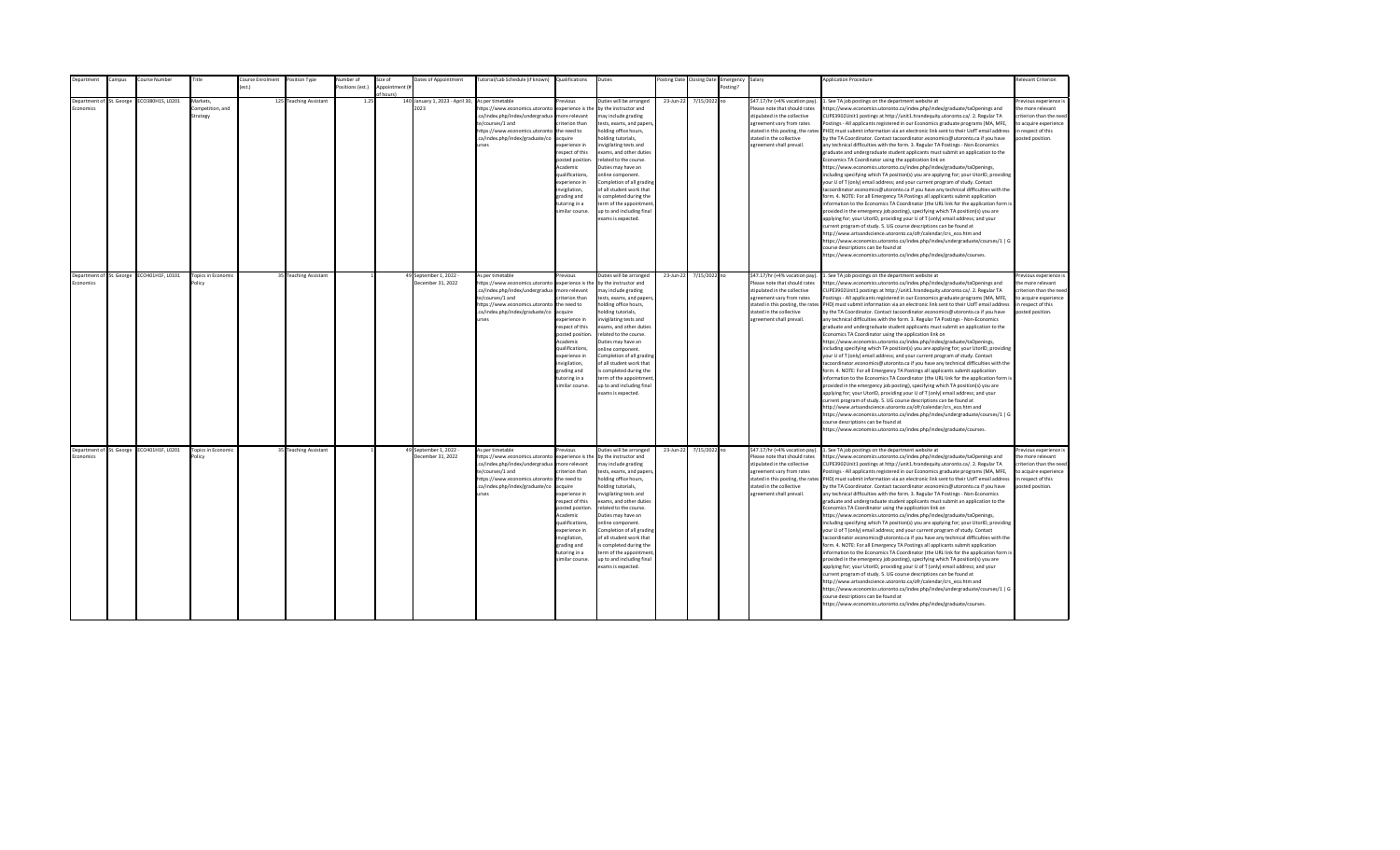| Department                            | Campus | Course Number                             | Title                                               | Course Enrolment | Position Type         | Number of        | Size of                    | Dates of Appointment                        | Tutorial/Lab Schedule (if known) Qualifications                                                                                                                                                |                                                                                                                                                                                                                                                                    | Duties                                                                                                                                                                                                                                                                                                                                                                                                                                         |           | Posting Date Closing Date | Emergency Salary |                                                                                                                                                                                                                           | <b>Application Procedure</b>                                                                                                                                                                                                                                                                                                                                                                                                                                                                                                                                                                                                                                                                                                                                                                                                                                                                                                                                                                                                                                                                                                                                                                                                                                                                                                                                                                                                                                                                                                                                                                                                                                                                                                                                                                 | <b>Relevant Criterion</b>                                                                                                                |
|---------------------------------------|--------|-------------------------------------------|-----------------------------------------------------|------------------|-----------------------|------------------|----------------------------|---------------------------------------------|------------------------------------------------------------------------------------------------------------------------------------------------------------------------------------------------|--------------------------------------------------------------------------------------------------------------------------------------------------------------------------------------------------------------------------------------------------------------------|------------------------------------------------------------------------------------------------------------------------------------------------------------------------------------------------------------------------------------------------------------------------------------------------------------------------------------------------------------------------------------------------------------------------------------------------|-----------|---------------------------|------------------|---------------------------------------------------------------------------------------------------------------------------------------------------------------------------------------------------------------------------|----------------------------------------------------------------------------------------------------------------------------------------------------------------------------------------------------------------------------------------------------------------------------------------------------------------------------------------------------------------------------------------------------------------------------------------------------------------------------------------------------------------------------------------------------------------------------------------------------------------------------------------------------------------------------------------------------------------------------------------------------------------------------------------------------------------------------------------------------------------------------------------------------------------------------------------------------------------------------------------------------------------------------------------------------------------------------------------------------------------------------------------------------------------------------------------------------------------------------------------------------------------------------------------------------------------------------------------------------------------------------------------------------------------------------------------------------------------------------------------------------------------------------------------------------------------------------------------------------------------------------------------------------------------------------------------------------------------------------------------------------------------------------------------------|------------------------------------------------------------------------------------------------------------------------------------------|
|                                       |        |                                           |                                                     | est.)            |                       | Positions (est.) | Appointment (i<br>f hours) |                                             |                                                                                                                                                                                                |                                                                                                                                                                                                                                                                    |                                                                                                                                                                                                                                                                                                                                                                                                                                                |           |                           | Posting?         |                                                                                                                                                                                                                           |                                                                                                                                                                                                                                                                                                                                                                                                                                                                                                                                                                                                                                                                                                                                                                                                                                                                                                                                                                                                                                                                                                                                                                                                                                                                                                                                                                                                                                                                                                                                                                                                                                                                                                                                                                                              |                                                                                                                                          |
| Department of St. George<br>conomics  |        | ECO402H1F, L0101                          | <b>Topics in Health</b><br>conomics                 |                  | 35 Teaching Assistant |                  |                            | 49 September 1, 2022 -<br>December 31, 2022 | As per timetable<br>https://www.economics.utoronto<br>.ca/index.php/index/undergradua<br>te/courses/1 and<br>https://www.economics.utoronto<br>.ca/index.php/index/graduate/co<br><b>urses</b> | revious<br>experience is the<br>nore relevant<br>riterion than<br>the need to<br>cauire<br>xperience in<br>espect of this<br>posted position<br>Academic<br>qualifications,<br>xperience in<br>nvigilation,<br>trading and<br>utoring in a<br>imilar course.       | Duties will be arranged<br>by the instructor and<br>nay include grading<br>tests, exams, and papers<br>nolding office hours,<br>olding tutorials,<br>nvigilating tests and<br>exams, and other duties<br>related to the course.<br>Duties may have an<br>online component.<br>Completion of all grading<br>of all student work that<br>s completed during the<br>erm of the appointment<br>up to and including final<br>exams is expected.     | 23-Jun-22 | 7/15/2022 no              |                  | \$47.17/hr (+4% vacation pay).<br>Please note that should rates<br>stipulated in the collective<br>agreement vary from rates<br>stated in this posting, the rates<br>stated in the collective<br>agreement shall prevail. | 1. See TA job postings on the department website at<br>https://www.economics.utoronto.ca/index.php/index/graduate/taOpenings and<br>CUPE3902Unit1 postings at http://unit1.hrandequity.utoronto.ca/. 2. Regular TA<br>Postings - All applicants registered in our Economics graduate programs (MA, MFE,<br>PHD) must submit information via an electronic link sent to their UofT email address<br>by the TA Coordinator. Contact tacoordinator.economics@utoronto.ca if you have<br>any technical difficulties with the form. 3. Regular TA Postings - Non-Economics<br>graduate and undergraduate student applicants must submit an application to the<br>Economics TA Coordinator using the application link on<br>https://www.economics.utoronto.ca/index.php/index/graduate/taOpenings,<br>including specifying which TA position(s) you are applying for; your UtorID, providing<br>your U of T (only) email address; and your current program of study. Contact<br>tacoordinator.economics@utoronto.ca if you have any technical difficulties with the<br>form. 4. NOTE: For all Emergency TA Postings all applicants submit application<br>information to the Economics TA Coordinator (the URL link for the application form is<br>provided in the emergency job posting), specifying which TA position(s) you are<br>applying for; your UtorID, providing your U of T (only) email address; and your<br>current program of study. 5. UG course descriptions can be found at<br>http://www.artsandscience.utoronto.ca/ofr/calendar/crs eco.htm and<br>https://www.economics.utoronto.ca/index.php/index/undergraduate/courses/1   G<br>course descriptions can be found at<br>https://www.economics.utoronto.ca/index.php/index/graduate/courses.                                   | revious experience i<br>the more relevant<br>riterion than the need<br>to acquire experience<br>in respect of this<br>posted position.   |
| Department of St. George<br>Fronomics |        | ECO402H1F, L0201                          | Topics in Health<br>Economics                       |                  | 35 Teaching Assistant |                  |                            | 49 September 1, 2022 -<br>December 31, 2022 | As per timetable<br>https://www.economics.utoronto<br>.ca/index.php/index/undergradua<br>te/courses/1 and<br>https://www.economics.utoronto<br>.ca/index.php/index/graduate/co<br><b>urses</b> | revious<br>experience is the<br>more relevant<br>riterion than<br>the need to<br>acquire<br>experience in<br>respect of this<br>posted position<br>Academic<br>qualifications,<br>experience in<br>nvigilation,<br>grading and<br>tutoring in a<br>imilar course.  | Duties will be arranged<br>by the instructor and<br>may include grading<br>tests, exams, and papers,<br>holding office hours,<br>nolding tutorials,<br>nvigilating tests and<br>exams, and other duties<br>related to the course.<br>Duties may have an<br>online component.<br>Completion of all grading<br>of all student work that<br>is completed during the<br>term of the appointment<br>up to and including final<br>exams is expected. | 23-Jun-22 | 7/15/2022 no              |                  | \$47.17/hr (+4% vacation pay).<br>Please note that should rates<br>stipulated in the collective<br>agreement vary from rates<br>stated in the collective<br>agreement shall prevail.                                      | 1. See TA job postings on the department website at<br>https://www.economics.utoronto.ca/index.php/index/graduate/taOpenings and<br>CUPE3902Unit1 postings at http://unit1.hrandequity.utoronto.ca/. 2. Regular TA<br>Postings - All applicants registered in our Economics graduate programs (MA, MFE,<br>stated in this posting, the rates PHD) must submit information via an electronic link sent to their UofT email address<br>by the TA Coordinator. Contact tacoordinator.economics@utoronto.ca if you have<br>any technical difficulties with the form. 3. Regular TA Postings - Non-Economics<br>graduate and undergraduate student applicants must submit an application to the<br>Economics TA Coordinator using the application link on<br>https://www.economics.utoronto.ca/index.php/index/graduate/taOpenings,<br>including specifying which TA position(s) you are applying for; your UtorID, providing<br>your U of T (only) email address; and your current program of study. Contact<br>tacoordinator.economics@utoronto.ca if you have any technical difficulties with the<br>form. 4. NOTE: For all Emergency TA Postings all applicants submit application<br>information to the Economics TA Coordinator (the URL link for the application form is<br>provided in the emergency job posting), specifying which TA position(s) you are<br>applying for; your UtorID, providing your U of T (only) email address; and your<br>current program of study. 5. UG course descriptions can be found at<br>http://www.artsandscience.utoronto.ca/ofr/calendar/crs_eco.htm and<br>https://www.economics.utoronto.ca/index.php/index/undergraduate/courses/1   G<br>course descriptions can be found at<br>https://www.economics.utoronto.ca/index.php/index/graduate/courses. | Previous experience i<br>the more relevant<br>criterion than the need<br>to acquire experience<br>in respect of this<br>posted position. |
| Economics                             |        | Department of St. George ECO403H1F, L0101 | Topics in<br>Development<br>Economics and<br>Policy |                  | 35 Teaching Assistant |                  |                            | 49 September 1, 2022 -<br>December 31, 2022 | As per timetable<br>https://www.economics.utoronto<br>.ca/index.php/index/undergradua<br>te/courses/1 and<br>https://www.economics.utoronto<br>.ca/index.php/index/graduate/co<br><b>urses</b> | revious<br>experience is the<br>more relevant<br>riterion than<br>the need to<br>acquire<br>experience in<br>respect of this<br>posted position<br>Academic<br>qualifications,<br>experience in<br>invigilation,<br>grading and<br>tutoring in a<br>imilar course. | Duties will be arranged<br>by the instructor and<br>may include grading<br>tests, exams, and papers,<br>holding office hours,<br>nolding tutorials,<br>nvigilating tests and<br>exams, and other duties<br>related to the course.<br>Duties may have an<br>online component.<br>Completion of all grading<br>of all student work that<br>is completed during the<br>term of the appointment<br>up to and including final<br>exams is expected. | 23-Jun-22 | 7/15/2022 no              |                  | \$47.17/hr (+4% vacation pay).<br>Please note that should rates<br>stipulated in the collective<br>agreement vary from rates<br>stated in the collective<br>agreement shall prevail.                                      | 1. See TA job postings on the department website at<br>https://www.economics.utoronto.ca/index.php/index/graduate/taOpenings and<br>CUPE3902Unit1 postings at http://unit1.hrandequity.utoronto.ca/. 2. Regular TA<br>Postings - All applicants registered in our Economics graduate programs (MA, MFE,<br>stated in this posting, the rates PHD) must submit information via an electronic link sent to their UofT email address<br>by the TA Coordinator. Contact tacoordinator.economics@utoronto.ca if you have<br>any technical difficulties with the form. 3. Regular TA Postings - Non-Economics<br>graduate and undergraduate student applicants must submit an application to the<br>Economics TA Coordinator using the application link on<br>https://www.economics.utoronto.ca/index.php/index/graduate/taOpenings,<br>including specifying which TA position(s) you are applying for; your UtorID, providing<br>your U of T (only) email address; and your current program of study. Contact<br>tacoordinator.economics@utoronto.ca if you have any technical difficulties with the<br>form. 4. NOTE: For all Emergency TA Postings all applicants submit application<br>information to the Economics TA Coordinator (the URL link for the application form is<br>provided in the emergency job posting), specifying which TA position(s) you are<br>applying for; your UtorID, providing your U of T (only) email address; and your<br>current program of study. 5. UG course descriptions can be found at<br>http://www.artsandscience.utoronto.ca/ofr/calendar/crs eco.htm and<br>https://www.economics.utoronto.ca/index.php/index/undergraduate/courses/1   G<br>course descriptions can be found at<br>https://www.economics.utoronto.ca/index.php/index/graduate/courses. | Previous experience i<br>the more relevant<br>criterion than the need<br>to acquire experience<br>in respect of this<br>posted position. |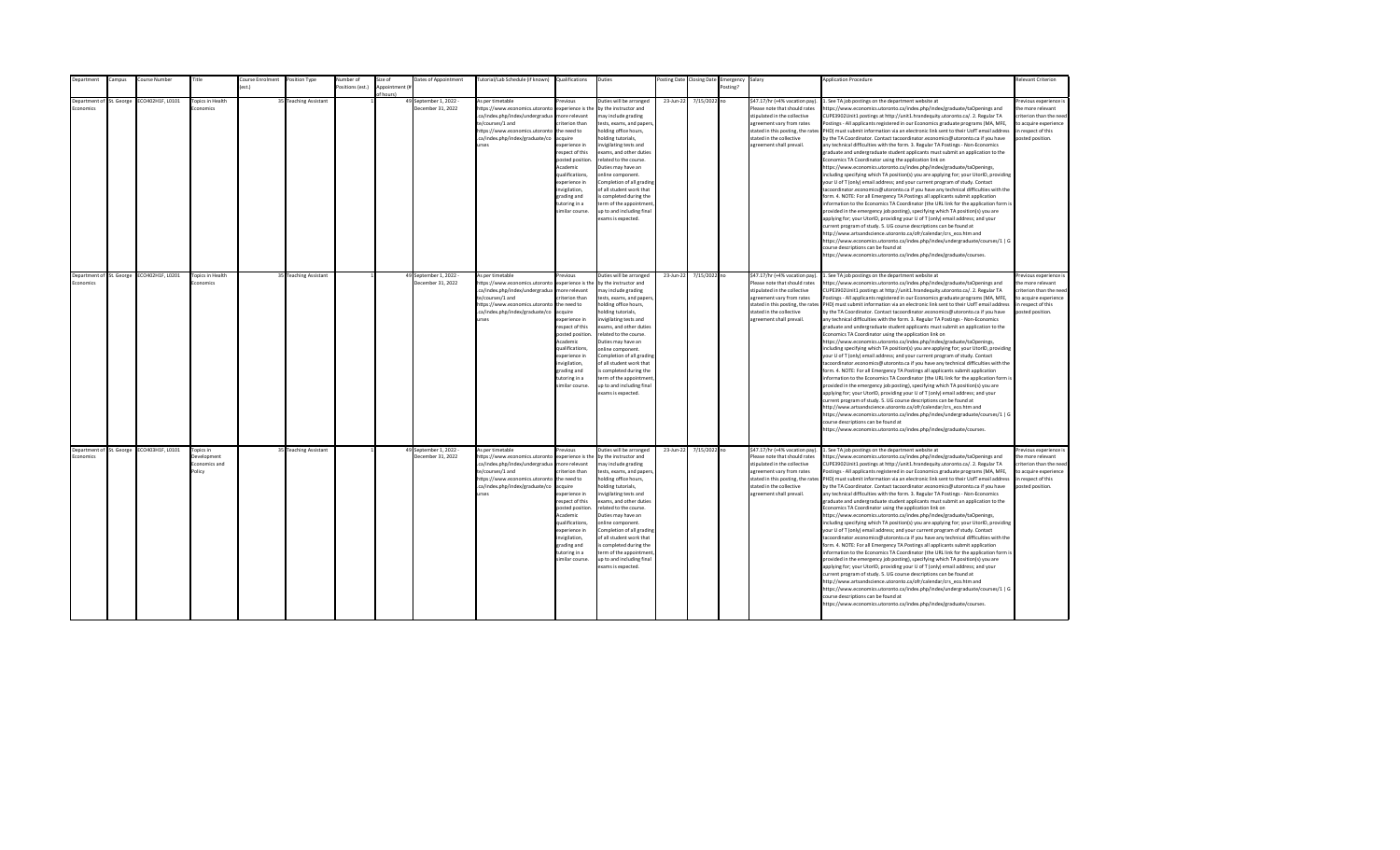| Department                            | Campus     | Course Number                             | <b>Title</b>                                               | Position Type<br>Course Enrolment | Numher of        | Size of        | Dates of Appointment                        | Tutorial/Lab Schedule (if known) Qualifications                                                                                                                                                                                                 |                                                                                                                                                                                                                  | Duties                                                                                                                                                                                                                                                                                                                                                                                                                                        |           | osting Date Closing Date | :mergency | Salary                                                                                                                                                                                                                    | <b>Application Procedure</b>                                                                                                                                                                                                                                                                                                                                                                                                                                                                                                                                                                                                                                                                                                                                                                                                                                                                                                                                                                                                                                                                                                                                                                                                                                                                                                                                                                                                                                                                                                                                                                                                                                                                                                                                                                 | Relevant Criterion                                                                                                                       |
|---------------------------------------|------------|-------------------------------------------|------------------------------------------------------------|-----------------------------------|------------------|----------------|---------------------------------------------|-------------------------------------------------------------------------------------------------------------------------------------------------------------------------------------------------------------------------------------------------|------------------------------------------------------------------------------------------------------------------------------------------------------------------------------------------------------------------|-----------------------------------------------------------------------------------------------------------------------------------------------------------------------------------------------------------------------------------------------------------------------------------------------------------------------------------------------------------------------------------------------------------------------------------------------|-----------|--------------------------|-----------|---------------------------------------------------------------------------------------------------------------------------------------------------------------------------------------------------------------------------|----------------------------------------------------------------------------------------------------------------------------------------------------------------------------------------------------------------------------------------------------------------------------------------------------------------------------------------------------------------------------------------------------------------------------------------------------------------------------------------------------------------------------------------------------------------------------------------------------------------------------------------------------------------------------------------------------------------------------------------------------------------------------------------------------------------------------------------------------------------------------------------------------------------------------------------------------------------------------------------------------------------------------------------------------------------------------------------------------------------------------------------------------------------------------------------------------------------------------------------------------------------------------------------------------------------------------------------------------------------------------------------------------------------------------------------------------------------------------------------------------------------------------------------------------------------------------------------------------------------------------------------------------------------------------------------------------------------------------------------------------------------------------------------------|------------------------------------------------------------------------------------------------------------------------------------------|
|                                       |            |                                           |                                                            | $f$ $p$ st $f$                    | Positions (est.) | Annointment (# |                                             |                                                                                                                                                                                                                                                 |                                                                                                                                                                                                                  |                                                                                                                                                                                                                                                                                                                                                                                                                                               |           |                          | Posting?  |                                                                                                                                                                                                                           |                                                                                                                                                                                                                                                                                                                                                                                                                                                                                                                                                                                                                                                                                                                                                                                                                                                                                                                                                                                                                                                                                                                                                                                                                                                                                                                                                                                                                                                                                                                                                                                                                                                                                                                                                                                              |                                                                                                                                          |
|                                       |            |                                           |                                                            |                                   |                  | f hours)       |                                             |                                                                                                                                                                                                                                                 |                                                                                                                                                                                                                  |                                                                                                                                                                                                                                                                                                                                                                                                                                               |           |                          |           |                                                                                                                                                                                                                           |                                                                                                                                                                                                                                                                                                                                                                                                                                                                                                                                                                                                                                                                                                                                                                                                                                                                                                                                                                                                                                                                                                                                                                                                                                                                                                                                                                                                                                                                                                                                                                                                                                                                                                                                                                                              |                                                                                                                                          |
| Denartment of<br>Fronomics            | St. George | ECO403H1S, L0101                          | <b>Conics</b> in<br>Development<br>Economics and<br>Policy | 35 Teaching Assistant             |                  |                | 49 January 1, 2023 - April 30,<br>2023      | As per timetable<br>https://www.economics.utoronto experience is the<br>.ca/index.php/index/undergradua more relevant<br>te/courses/1 and<br>https://www.economics.utoronto the need to<br>.ca/index.php/index/graduate/co<br><b>ULCOC</b>      | Previous<br>riterion than<br>acquire<br>experience in<br>respect of this<br>posted position.<br>Academic<br>qualifications,<br>experience in<br>nvigilation,<br>grading and                                      | Duties will be arranged<br>by the instructor and<br>may include grading<br>tests, exams, and papers<br>holding office hours,<br>holding tutorials,<br>nvigilating tests and<br>exams, and other duties<br>related to the course.<br>Duties may have an<br>online component.<br>Completion of all grading<br>of all student work that<br>is completed during the                                                                               | 23-Jun-22 | 7/15/2022 no             |           | \$47.17/hr (+4% vacation pay).<br>Please note that should rates<br>stipulated in the collective<br>agreement vary from rates<br>stated in this posting, the rates<br>stated in the collective<br>agreement shall prevail. | 1. See TA job postings on the department website at<br>https://www.economics.utoronto.ca/index.php/index/graduate/taOpenings and<br>CUPE3902Unit1 postings at http://unit1.hrandequity.utoronto.ca/. 2. Regular TA<br>Postings - All applicants registered in our Economics graduate programs (MA, MFE,<br>PHD) must submit information via an electronic link sent to their UofT email address<br>by the TA Coordinator. Contact tacoordinator.economics@utoronto.ca if you have<br>any technical difficulties with the form. 3. Regular TA Postings - Non-Economics<br>graduate and undergraduate student applicants must submit an application to the<br>Economics TA Coordinator using the application link on<br>https://www.economics.utoronto.ca/index.php/index/graduate/taOpenings,<br>including specifying which TA position(s) you are applying for; your UtorID, providing<br>your U of T (only) email address; and your current program of study. Contact<br>tacoordinator.economics@utoronto.ca if you have any technical difficulties with the<br>form. 4. NOTE: For all Emergency TA Postings all applicants submit application                                                                                                                                                                                                                                                                                                                                                                                                                                                                                                                                                                                                                                              | Previous experience i<br>the more relevant<br>criterion than the need<br>to acquire experience<br>in respect of this<br>posted position. |
|                                       |            |                                           |                                                            |                                   |                  |                |                                             |                                                                                                                                                                                                                                                 | tutoring in a<br>similar course.                                                                                                                                                                                 | term of the appointment<br>up to and including final<br>exams is expected.                                                                                                                                                                                                                                                                                                                                                                    |           |                          |           |                                                                                                                                                                                                                           | information to the Economics TA Coordinator (the URL link for the application form is<br>provided in the emergency job posting), specifying which TA position(s) you are<br>applying for; your UtorID, providing your U of T (only) email address; and your<br>urrent program of study. 5. UG course descriptions can be found at<br>http://www.artsandscience.utoronto.ca/ofr/calendar/crs_eco.htm and<br>https://www.economics.utoronto.ca/index.php/index/undergraduate/courses/1   G<br>ourse descriptions can be found at<br>ittps://www.economics.utoronto.ca/index.php/index/graduate/courses.                                                                                                                                                                                                                                                                                                                                                                                                                                                                                                                                                                                                                                                                                                                                                                                                                                                                                                                                                                                                                                                                                                                                                                                        |                                                                                                                                          |
| Department of St. George<br>Economics |            | ECO403H1S, L0201                          | Topics in<br>Development<br>Economics and<br>Policy        | 35 Teaching Assistant             |                  |                | 49 January 1, 2023 - April 30,<br>2023      | As per timetable<br>https://www.economics.utoronto experience is the<br>ca/index.php/index/undergradua more relevant<br>te/courses/1 and<br>https://www.economics.utoronto the need to<br>ca/index.php/index/graduate/co<br><b>urses</b>        | Previous<br>criterion than<br>acquire<br>experience in<br>respect of this<br>nosted position<br>Academic<br>qualifications.<br>experience in<br>invigilation,<br>grading and<br>tutoring in a<br>similar course. | Outies will be arranged<br>by the instructor and<br>nay include grading<br>tests, exams, and papers<br>holding office hours,<br>holding tutorials,<br>nvigilating tests and<br>exams, and other duties<br>related to the course.<br>Duties may have an<br>online component.<br>Completion of all grading<br>of all student work that<br>is completed during the<br>term of the appointment<br>up to and including final<br>exams is expected. | 23-Jun-22 | 7/15/2022 no             |           | \$47.17/hr (+4% vacation pay).<br>Please note that should rates<br>stipulated in the collective<br>agreement vary from rates<br>stated in the collective<br>agreement shall prevail.                                      | 1. See TA job postings on the department website at<br>https://www.economics.utoronto.ca/index.php/index/graduate/taOpenings and<br>CUPE3902Unit1 postings at http://unit1.hrandequity.utoronto.ca/. 2. Regular TA<br>Postings - All applicants registered in our Economics graduate programs (MA, MFE,<br>stated in this posting, the rates PHD) must submit information via an electronic link sent to their UofT email address<br>by the TA Coordinator. Contact tacoordinator.economics@utoronto.ca if you have<br>any technical difficulties with the form. 3. Regular TA Postings - Non-Economics<br>eraduate and undergraduate student applicants must submit an application to the<br>Economics TA Coordinator using the application link on<br>https://www.economics.utoronto.ca/index.php/index/graduate/taOpenings,<br>including specifying which TA position(s) you are applying for; your UtorID, providing<br>your U of T (only) email address; and your current program of study. Contact<br>tacoordinator.economics@utoronto.ca if you have any technical difficulties with the<br>form. 4. NOTE: For all Emergency TA Postings all applicants submit application<br>information to the Economics TA Coordinator (the URL link for the application form is<br>provided in the emergency job posting), specifying which TA position(s) you are<br>applying for; your UtorID, providing your U of T (only) email address; and your<br>current program of study. 5. UG course descriptions can be found at<br>http://www.artsandscience.utoronto.ca/ofr/calendar/crs_eco.htm and<br>https://www.economics.utoronto.ca/index.php/index/undergraduate/courses/1   G<br>ourse descriptions can be found at<br>ittps://www.economics.utoronto.ca/index.php/index/graduate/courses.  | Previous experience i<br>the more relevant<br>criterion than the need<br>to acquire experience<br>in respect of this<br>posted position. |
| <b>Economics</b>                      |            | Department of St. George ECO404H1F, L0101 | Topics in<br>Managerial<br>conomics                        | 35 Teaching Assistant             |                  |                | 49 September 1, 2022 -<br>December 31, 2022 | As per timetable<br>https://www.economics.utoronto experience is th<br>ca/index.php/index/undergradua more relevant<br>te/courses/1 and<br>https://www.economics.utoronto the need to<br>ca/index.php/index/graduate/co acquire<br><b>urses</b> | Previous<br>criterion than<br>experience in<br>respect of this<br>posted position.<br>Academic<br>qualifications,<br>experience in<br>invigilation,<br>grading and<br>tutoring in a<br>similar course.           | Duties will be arranged<br>by the instructor and<br>nay include grading<br>tests, exams, and papers<br>holding office hours,<br>holding tutorials,<br>nvigilating tests and<br>exams, and other duties<br>related to the course.<br>Duties may have an<br>online component.<br>Completion of all grading<br>of all student work that<br>is completed during the<br>term of the appointment<br>up to and including final<br>exams is expected. | 23-Jun-22 | 7/15/2022 no             |           | \$47.17/hr (+4% vacation pay).<br>Please note that should rates<br>stipulated in the collective<br>agreement vary from rates<br>stated in the collective<br>agreement shall prevail.                                      | 1. See TA job postings on the department website at<br>https://www.economics.utoronto.ca/index.php/index/graduate/taOpenings and<br>CUPE3902Unit1 postings at http://unit1.hrandequity.utoronto.ca/. 2. Regular TA<br>Postings - All applicants registered in our Economics graduate programs (MA, MFE,<br>stated in this posting, the rates PHD) must submit information via an electronic link sent to their UofT email address<br>by the TA Coordinator. Contact tacoordinator.economics@utoronto.ca if you have<br>any technical difficulties with the form. 3. Regular TA Postings - Non-Economics<br>graduate and undergraduate student applicants must submit an application to the<br>Economics TA Coordinator using the application link on<br>https://www.economics.utoronto.ca/index.php/index/graduate/taOpenings,<br>including specifying which TA position(s) you are applying for; your UtorID, providing<br>your U of T (only) email address; and your current program of study. Contact<br>tacoordinator.economics@utoronto.ca if you have any technical difficulties with the<br>form. 4. NOTE: For all Emergency TA Postings all applicants submit application<br>information to the Economics TA Coordinator (the URL link for the application form is<br>provided in the emergency job posting), specifying which TA position(s) you are<br>applying for; your UtorID, providing your U of T (only) email address; and your<br>current program of study. 5. UG course descriptions can be found at<br>http://www.artsandscience.utoronto.ca/ofr/calendar/crs eco.htm and<br>https://www.economics.utoronto.ca/index.php/index/undergraduate/courses/1   G<br>course descriptions can be found at<br>https://www.economics.utoronto.ca/index.php/index/graduate/courses. | revious experience i<br>the more relevant<br>criterion than the need<br>to acquire experience<br>in respect of this<br>posted position.  |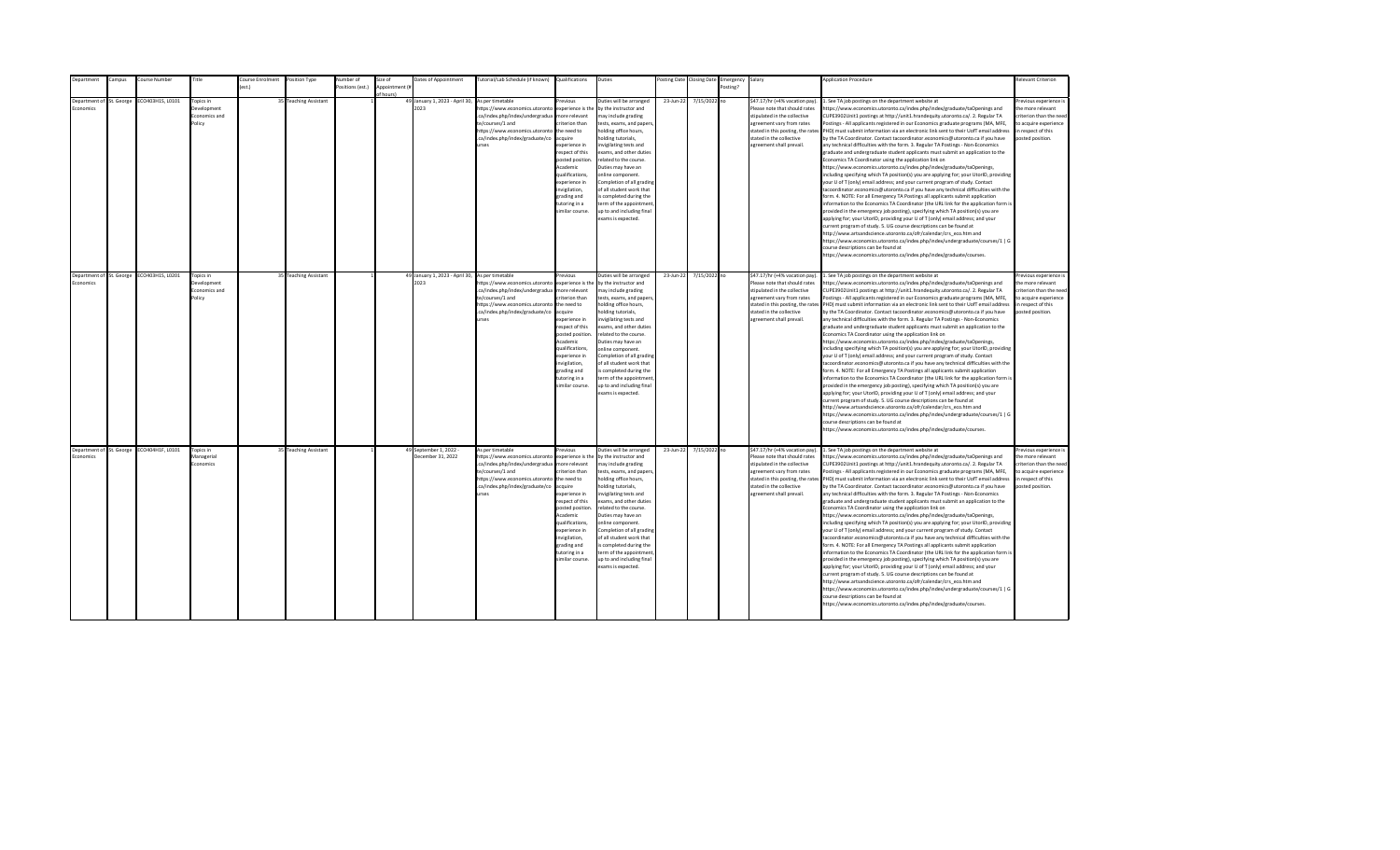| Department                        | ampus:                                 | ourse Number                       | Title                                                     | <b>Course Enrolment</b> | Position Type                                  | lumber of       | size of        | Dates of Appointment                                                                      | lutorial/Lab Schedule (if known)                                                                                                                                                        | Qualifications                                                                                                                                                                                                                                                                 | Duties                                                                                                                                                                                                                                                                                                                                                                                                                                                                   | osting Date            | <b>Closing Date</b>          | Emergency | Salary                                                                                                                                                                                                                                                     | <b>Application Procedure</b>                                                                                                                                                                                                                                                                                                                                                                                                                                                                                                                                                                                                                                                                                                                                                                                                                                                                                                                                                                                                                                                                                                                                                                                                                                                                                                                                                                                                                                                                                                                                                                                                                                                                                                                                                                                | Relevant Criterion                                                                                                                                                |
|-----------------------------------|----------------------------------------|------------------------------------|-----------------------------------------------------------|-------------------------|------------------------------------------------|-----------------|----------------|-------------------------------------------------------------------------------------------|-----------------------------------------------------------------------------------------------------------------------------------------------------------------------------------------|--------------------------------------------------------------------------------------------------------------------------------------------------------------------------------------------------------------------------------------------------------------------------------|--------------------------------------------------------------------------------------------------------------------------------------------------------------------------------------------------------------------------------------------------------------------------------------------------------------------------------------------------------------------------------------------------------------------------------------------------------------------------|------------------------|------------------------------|-----------|------------------------------------------------------------------------------------------------------------------------------------------------------------------------------------------------------------------------------------------------------------|-------------------------------------------------------------------------------------------------------------------------------------------------------------------------------------------------------------------------------------------------------------------------------------------------------------------------------------------------------------------------------------------------------------------------------------------------------------------------------------------------------------------------------------------------------------------------------------------------------------------------------------------------------------------------------------------------------------------------------------------------------------------------------------------------------------------------------------------------------------------------------------------------------------------------------------------------------------------------------------------------------------------------------------------------------------------------------------------------------------------------------------------------------------------------------------------------------------------------------------------------------------------------------------------------------------------------------------------------------------------------------------------------------------------------------------------------------------------------------------------------------------------------------------------------------------------------------------------------------------------------------------------------------------------------------------------------------------------------------------------------------------------------------------------------------------|-------------------------------------------------------------------------------------------------------------------------------------------------------------------|
|                                   |                                        |                                    |                                                           | $f$ est.)               |                                                | ositions (est.) | Annointment (# |                                                                                           |                                                                                                                                                                                         |                                                                                                                                                                                                                                                                                |                                                                                                                                                                                                                                                                                                                                                                                                                                                                          |                        |                              | Posting?  |                                                                                                                                                                                                                                                            |                                                                                                                                                                                                                                                                                                                                                                                                                                                                                                                                                                                                                                                                                                                                                                                                                                                                                                                                                                                                                                                                                                                                                                                                                                                                                                                                                                                                                                                                                                                                                                                                                                                                                                                                                                                                             |                                                                                                                                                                   |
| Denartment of<br><b>Economics</b> | St. George<br>Department of St. George | CO404H1S, L0101<br>ECO414/1960H1S, | Topics in<br>Managerial<br><b>Economics</b><br>Energy and |                         | 35 Teaching Assistant<br>35 Teaching Assistant |                 | of hours)      | 49 January 1, 2023 - April 30,<br>2023<br>49 January 1, 2023 - April 30, As per timetable | As per timetable<br>https://www.economics.utoronto<br>.ca/index.php/index/undergradua<br>te/courses/1 and<br>https://www.economics.utoronto<br>.ca/index.php/index/graduate/co<br>urses | revious<br>experience is the<br>more relevant<br>riterion than<br>the need to<br>acquire<br>experience in<br>respect of this<br>posted position.<br>Academic<br>qualifications,<br>experience in<br>nvigilation,<br>grading and<br>tutoring in a<br>similar course.<br>revious | Duties will be arranged<br>by the instructor and<br>may include grading<br>tests, exams, and papers,<br>holding office hours,<br>holding tutorials,<br>nvigilating tests and<br>exams, and other duties<br>related to the course.<br>Duties may have an<br>online component.<br>Completion of all grading<br>of all student work that<br>s completed during the<br>term of the appointment<br>up to and including final<br>exams is expected.<br>Duties will be arranged | 23-Jun-22<br>23-Jun-22 | 7/15/2022 no<br>7/15/2022 no |           | \$47.17/hr (+4% vacation pay)<br>Please note that should rates<br>stipulated in the collective<br>agreement vary from rates<br>stated in this posting, the rates<br>stated in the collective<br>agreement shall prevail.<br>\$47.17/hr (+4% vacation pay). | . See TA job postings on the department website at<br>ttps://www.economics.utoronto.ca/index.php/index/graduate/taOpenings and<br>CUPE3902Unit1 postings at http://unit1.hrandequity.utoronto.ca/. 2. Regular TA<br>ostings - All applicants registered in our Economics graduate programs (MA, MFE,<br>PHD) must submit information via an electronic link sent to their UofT email address<br>by the TA Coordinator. Contact tacoordinator.economics@utoronto.ca if you have<br>any technical difficulties with the form. 3. Regular TA Postings - Non-Economics<br>graduate and undergraduate student applicants must submit an application to the<br>Economics TA Coordinator using the application link on<br>https://www.economics.utoronto.ca/index.php/index/graduate/taOpenings,<br>including specifying which TA position(s) you are applying for; your UtorID, providing<br>your U of T (only) email address; and your current program of study. Contact<br>acoordinator.economics@utoronto.ca if you have any technical difficulties with the<br>form. 4. NOTE: For all Emergency TA Postings all applicants submit application<br>information to the Economics TA Coordinator (the URL link for the application form is<br>provided in the emergency job posting), specifying which TA position(s) you are<br>applying for; your UtorID, providing your U of T (only) email address; and your<br>urrent program of study. 5. UG course descriptions can be found at<br>http://www.artsandscience.utoronto.ca/ofr/calendar/crs eco.htm and<br>https://www.economics.utoronto.ca/index.php/index/undergraduate/courses/1   G<br>ourse descriptions can be found at<br>https://www.economics.utoronto.ca/index.php/index/graduate/courses.<br>1. See TA job postings on the department website at | Previous experience i<br>the more relevant<br>criterion than the need<br>to acquire experience<br>in respect of this<br>posted position.<br>Previous experience i |
| Economics                         |                                        | 10101                              | Regulation                                                |                         |                                                |                 |                | 2023                                                                                      | https://www.economics.utoronto<br>.ca/index.php/index/undergradua<br>te/courses/1 and<br>https://www.economics.utoronto<br>.ca/index.php/index/graduate/co<br>urses                     | experience is the<br>more relevant<br>criterion than<br>the need to<br>acquire<br>experience in<br>respect of this<br>posted position.<br>Academic<br>qualifications.<br>experience in<br>invigilation,<br>grading and<br>tutoring in a<br>similar course.                     | by the instructor and<br>may include grading<br>tests, exams, and papers,<br>holding office hours,<br>holding tutorials,<br>invigilating tests and<br>exams, and other duties<br>related to the course.<br>Duties may have an<br>online component.<br>Completion of all grading<br>of all student work that<br>is completed during the<br>term of the appointment<br>up to and including final<br>exams is expected.                                                     |                        |                              |           | Please note that should rates<br>stipulated in the collective<br>agreement vary from rates<br>stated in the collective<br>agreement shall prevail.                                                                                                         | https://www.economics.utoronto.ca/index.php/index/graduate/taOpenings and<br>CUPE3902Unit1 postings at http://unit1.hrandequity.utoronto.ca/. 2. Regular TA<br>Postings - All applicants registered in our Economics graduate programs (MA, MFE,<br>stated in this posting, the rates PHD) must submit information via an electronic link sent to their UofT email address<br>by the TA Coordinator. Contact tacoordinator.economics@utoronto.ca if you have<br>any technical difficulties with the form. 3. Regular TA Postings - Non-Economics<br>graduate and undergraduate student applicants must submit an application to the<br>Economics TA Coordinator using the application link on<br>https://www.economics.utoronto.ca/index.php/index/graduate/taOpenings,<br>including specifying which TA position(s) you are applying for; your UtorID, providing<br>your U of T (only) email address; and your current program of study. Contact<br>tacoordinator.economics@utoronto.ca if you have any technical difficulties with the<br>form. 4. NOTE: For all Emergency TA Postings all applicants submit application<br>information to the Economics TA Coordinator (the URL link for the application form is<br>provided in the emergency job posting), specifying which TA position(s) you are<br>applying for; your UtorID, providing your U of T (only) email address; and your<br>current program of study. 5. UG course descriptions can be found at<br>http://www.artsandscience.utoronto.ca/ofr/calendar/crs_eco.htm and<br>https://www.economics.utoronto.ca/index.php/index/undergraduate/courses/1   G<br>ourse descriptions can be found at<br>ittps://www.economics.utoronto.ca/index.php/index/graduate/courses.                                                                        | the more relevant<br>criterion than the need<br>to acquire experience<br>in respect of this<br>posted position.                                                   |
| Economics                         | Department of St. George               | ECO418H1S, L0101                   | Empirical<br>Applications of<br>Economic Theory           |                         | 35 Teaching Assistant                          |                 |                | 49 January 1, 2023 - April 30, As per timetable<br>2023                                   | https://www.economics.utoronto<br>.ca/index.php/index/undergradua<br>te/courses/1 and<br>https://www.economics.utoronto the need to<br>.ca/index.php/index/graduate/co<br>urses         | Previous<br>experience is the<br>more relevant<br>criterion than<br>acquire<br>experience in<br>respect of this<br>posted position<br>Academic<br>qualifications,<br>experience in<br>invigilation,<br>grading and<br>tutoring in a<br>similar course.                         | Duties will be arranged<br>by the instructor and<br>may include grading<br>tests, exams, and papers,<br>holding office hours,<br>holding tutorials,<br>nvigilating tests and<br>exams, and other duties<br>related to the course.<br>Duties may have an<br>online component.<br>Completion of all grading<br>of all student work that<br>is completed during the<br>term of the appointment<br>up to and including final<br>exams is expected.                           | 23-Jun-22              | 7/15/2022 no                 |           | \$47.17/hr (+4% vacation pay).<br>Please note that should rates<br>stipulated in the collective<br>agreement vary from rates<br>stated in the collective<br>agreement shall prevail.                                                                       | 1. See TA job postings on the department website at<br>https://www.economics.utoronto.ca/index.php/index/graduate/taOpenings and<br>CUPE3902Unit1 postings at http://unit1.hrandequity.utoronto.ca/. 2. Regular TA<br>Postings - All applicants registered in our Economics graduate programs (MA, MFE,<br>stated in this posting, the rates PHD) must submit information via an electronic link sent to their UofT email address<br>by the TA Coordinator. Contact tacoordinator.economics@utoronto.ca if you have<br>any technical difficulties with the form. 3. Regular TA Postings - Non-Economics<br>graduate and undergraduate student applicants must submit an application to the<br>Economics TA Coordinator using the application link on<br>https://www.economics.utoronto.ca/index.php/index/graduate/taOpenings,<br>including specifying which TA position(s) you are applying for; your UtorID, providing<br>your U of T (only) email address; and your current program of study. Contact<br>tacoordinator.economics@utoronto.ca if you have any technical difficulties with the<br>form. 4. NOTE: For all Emergency TA Postings all applicants submit application<br>information to the Economics TA Coordinator (the URL link for the application form is<br>provided in the emergency job posting), specifying which TA position(s) you are<br>applying for; your UtorID, providing your U of T (only) email address; and your<br>current program of study. 5. UG course descriptions can be found at<br>http://www.artsandscience.utoronto.ca/ofr/calendar/crs eco.htm and<br>https://www.economics.utoronto.ca/index.php/index/undergraduate/courses/1   G<br>course descriptions can be found at<br>https://www.economics.utoronto.ca/index.php/index/graduate/courses.                | revious experience i<br>the more relevant<br>criterion than the need<br>to acquire experience<br>in respect of this<br>posted position.                           |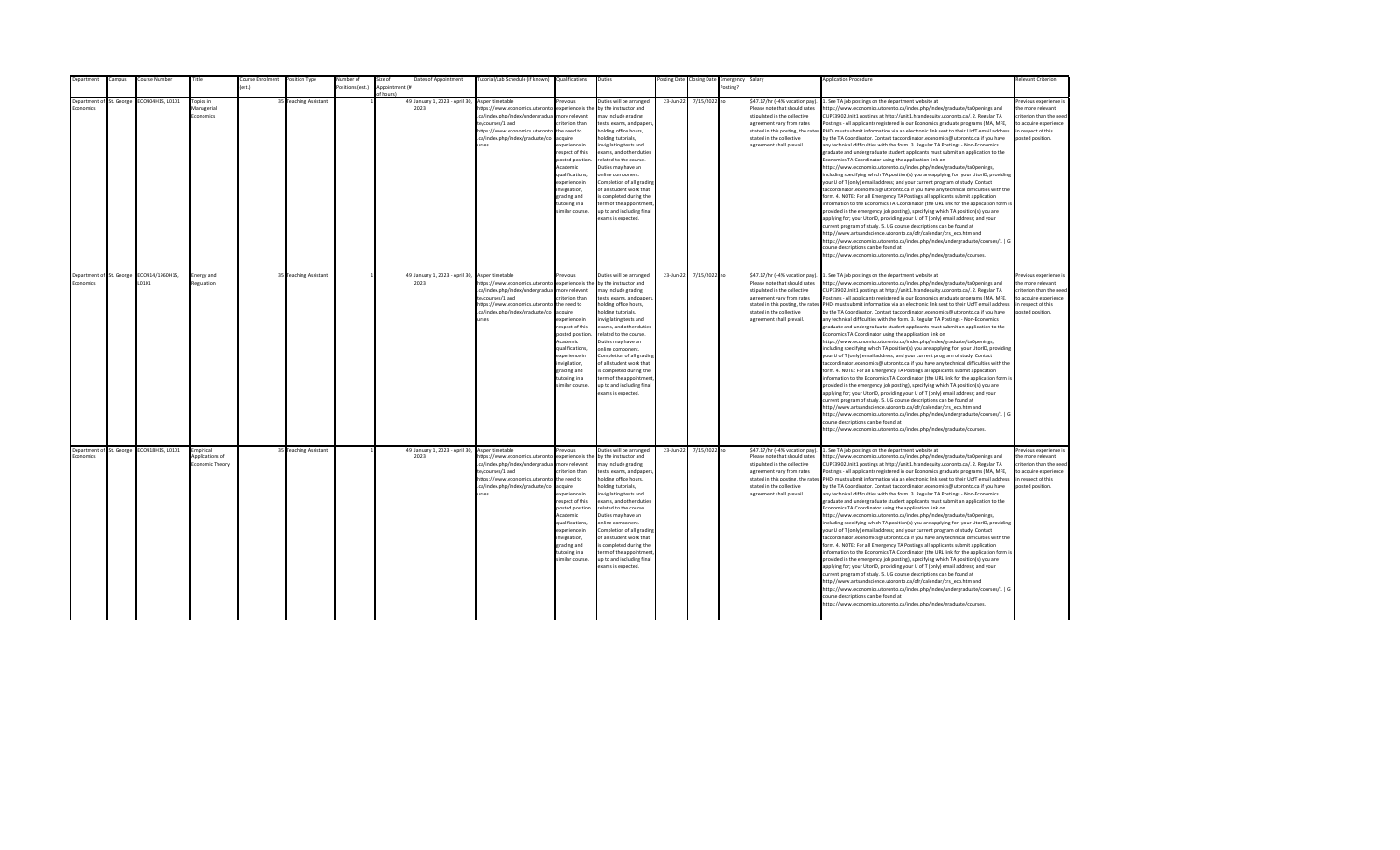| epartment                                   | ampus: | Course Number                             | Title                                                                 | ourse Enrolment | Position Type         | Number of        | Size of       | Dates of Appointment                                    | [utorial/Lab Schedule (if known)                                                                                                                                                               | Qualifications                                                                                                                                                                                                                                                     | Duties                                                                                                                                                                                                                                                                                                                                                                                                                                         |           | osting Date Closing Date | Emergency | Salary                                                                                                                                                                                                                    | <b>Application Procedure</b>                                                                                                                                                                                                                                                                                                                                                                                                                                                                                                                                                                                                                                                                                                                                                                                                                                                                                                                                                                                                                                                                                                                                                                                                                                                                                                                                                                                                                                                                                                                                                                                                                                                                                                                                                                 | <b>Relevant Criterion</b>                                                                                                                |
|---------------------------------------------|--------|-------------------------------------------|-----------------------------------------------------------------------|-----------------|-----------------------|------------------|---------------|---------------------------------------------------------|------------------------------------------------------------------------------------------------------------------------------------------------------------------------------------------------|--------------------------------------------------------------------------------------------------------------------------------------------------------------------------------------------------------------------------------------------------------------------|------------------------------------------------------------------------------------------------------------------------------------------------------------------------------------------------------------------------------------------------------------------------------------------------------------------------------------------------------------------------------------------------------------------------------------------------|-----------|--------------------------|-----------|---------------------------------------------------------------------------------------------------------------------------------------------------------------------------------------------------------------------------|----------------------------------------------------------------------------------------------------------------------------------------------------------------------------------------------------------------------------------------------------------------------------------------------------------------------------------------------------------------------------------------------------------------------------------------------------------------------------------------------------------------------------------------------------------------------------------------------------------------------------------------------------------------------------------------------------------------------------------------------------------------------------------------------------------------------------------------------------------------------------------------------------------------------------------------------------------------------------------------------------------------------------------------------------------------------------------------------------------------------------------------------------------------------------------------------------------------------------------------------------------------------------------------------------------------------------------------------------------------------------------------------------------------------------------------------------------------------------------------------------------------------------------------------------------------------------------------------------------------------------------------------------------------------------------------------------------------------------------------------------------------------------------------------|------------------------------------------------------------------------------------------------------------------------------------------|
|                                             |        |                                           |                                                                       | ext             |                       | Positions (est.) | Annointment ( |                                                         |                                                                                                                                                                                                |                                                                                                                                                                                                                                                                    |                                                                                                                                                                                                                                                                                                                                                                                                                                                |           |                          | Posting?  |                                                                                                                                                                                                                           |                                                                                                                                                                                                                                                                                                                                                                                                                                                                                                                                                                                                                                                                                                                                                                                                                                                                                                                                                                                                                                                                                                                                                                                                                                                                                                                                                                                                                                                                                                                                                                                                                                                                                                                                                                                              |                                                                                                                                          |
|                                             |        |                                           |                                                                       |                 |                       |                  |               |                                                         |                                                                                                                                                                                                |                                                                                                                                                                                                                                                                    |                                                                                                                                                                                                                                                                                                                                                                                                                                                |           |                          |           |                                                                                                                                                                                                                           |                                                                                                                                                                                                                                                                                                                                                                                                                                                                                                                                                                                                                                                                                                                                                                                                                                                                                                                                                                                                                                                                                                                                                                                                                                                                                                                                                                                                                                                                                                                                                                                                                                                                                                                                                                                              |                                                                                                                                          |
| Department of St. George<br><b>conomics</b> |        | CO419H1S, L0101                           | International<br>Macroeconomics                                       |                 | 35 Teaching Assistant |                  | f hours)      | 49 January 1, 2023 - April 30,<br>2023                  | As per timetable<br>https://www.economics.utoronto<br>.ca/index.php/index/undergradua<br>te/courses/1 and<br>https://www.economics.utoronto<br>.ca/index.php/index/graduate/co<br><b>Print</b> | revinus<br>experience is the<br>more relevant<br>riterion than<br>the need to<br>acquire<br>experience in<br>respect of this<br>posted position.<br>Academic<br>qualifications,<br>experience in<br>nvigilation,<br>grading and<br>tutoring in a<br>imilar course. | Duties will be arranged<br>by the instructor and<br>may include grading<br>tests, exams, and papers,<br>holding office hours,<br>nolding tutorials,<br>nvigilating tests and<br>exams, and other duties<br>related to the course.<br>Duties may have an<br>online component.<br>Completion of all grading<br>of all student work that<br>s completed during the<br>term of the appointment<br>up to and including final<br>exams is expected.  | 23-Jun-22 | 7/15/2022 no             |           | \$47.17/hr (+4% vacation pay).<br>Please note that should rates<br>stipulated in the collective<br>agreement vary from rates<br>stated in this posting, the rates<br>stated in the collective<br>agreement shall prevail. | . See TA job postings on the department website at<br>https://www.economics.utoronto.ca/index.php/index/graduate/taOpenings and<br>CUPE3902Unit1 postings at http://unit1.hrandequity.utoronto.ca/. 2. Regular TA<br>Postings - All applicants registered in our Economics graduate programs (MA, MFE,<br>PHD) must submit information via an electronic link sent to their UofT email address<br>by the TA Coordinator. Contact tacoordinator.economics@utoronto.ca if you have<br>any technical difficulties with the form. 3. Regular TA Postings - Non-Economics<br>graduate and undergraduate student applicants must submit an application to the<br>Economics TA Coordinator using the application link on<br>https://www.economics.utoronto.ca/index.php/index/graduate/taOpenings,<br>including specifying which TA position(s) you are applying for; your UtorID, providing<br>your U of T (only) email address; and your current program of study. Contact<br>tacoordinator.economics@utoronto.ca if you have any technical difficulties with the<br>form. 4. NOTE: For all Emergency TA Postings all applicants submit application<br>information to the Economics TA Coordinator (the URL link for the application form is<br>provided in the emergency job posting), specifying which TA position(s) you are<br>applying for; your UtorID, providing your U of T (only) email address; and your<br>current program of study. 5. UG course descriptions can be found at<br>http://www.artsandscience.utoronto.ca/ofr/calendar/crs eco.htm and<br>https://www.economics.utoronto.ca/index.php/index/undergraduate/courses/1   G<br>course descriptions can be found at<br>https://www.economics.utoronto.ca/index.php/index/graduate/courses.                                    | Previous experience i<br>the more relevant<br>criterion than the need<br>to acquire experience<br>in respect of this<br>posted position. |
|                                             |        |                                           |                                                                       |                 |                       |                  |               |                                                         |                                                                                                                                                                                                |                                                                                                                                                                                                                                                                    |                                                                                                                                                                                                                                                                                                                                                                                                                                                |           |                          |           |                                                                                                                                                                                                                           |                                                                                                                                                                                                                                                                                                                                                                                                                                                                                                                                                                                                                                                                                                                                                                                                                                                                                                                                                                                                                                                                                                                                                                                                                                                                                                                                                                                                                                                                                                                                                                                                                                                                                                                                                                                              |                                                                                                                                          |
| Department of St. George<br>Economics       |        | ECO419H1S, L0201                          | International<br>Macroeconomics                                       |                 | 35 Teaching Assistant |                  |               | 49 January 1, 2023 - April 30, As per timetable<br>2023 | https://www.economics.utoronto<br>.ca/index.php/index/undergradua<br>te/courses/1 and<br>https://www.economics.utoronto<br>.ca/index.php/index/graduate/co<br><b>urses</b>                     | revious<br>experience is the<br>more relevant<br>riterion than<br>the need to<br>acquire<br>experience in<br>resnect of this<br>posted position<br>Academic<br>qualifications.<br>experience in<br>invigilation,<br>grading and<br>tutoring in a<br>imilar course. | Duties will be arranged<br>by the instructor and<br>may include grading<br>tests, exams, and papers,<br>holding office hours,<br>nolding tutorials,<br>nvigilating tests and<br>exams, and other duties<br>related to the course.<br>Duties may have an<br>online component.<br>Completion of all grading<br>of all student work that<br>is completed during the<br>term of the appointment<br>up to and including final<br>exams is expected. | 23-Jun-22 | 7/15/2022 no             |           | \$47.17/hr (+4% vacation pay).<br>Please note that should rates<br>stipulated in the collective<br>agreement vary from rates<br>stated in the collective<br>agreement shall prevail.                                      | 1. See TA job postings on the department website at<br>https://www.economics.utoronto.ca/index.php/index/graduate/taOpenings and<br>CUPE3902Unit1 postings at http://unit1.hrandequity.utoronto.ca/. 2. Regular TA<br>Postings - All applicants registered in our Economics graduate programs (MA, MFE,<br>stated in this posting, the rates PHD) must submit information via an electronic link sent to their UofT email address<br>by the TA Coordinator. Contact tacoordinator.economics@utoronto.ca if you have<br>any technical difficulties with the form. 3. Regular TA Postings - Non-Economics<br>eraduate and undergraduate student applicants must submit an application to the<br>Economics TA Coordinator using the application link on<br>https://www.economics.utoronto.ca/index.php/index/graduate/taOpenings,<br>including specifying which TA position(s) you are applying for; your UtorID, providing<br>your U of T (only) email address; and your current program of study. Contact<br>tacoordinator.economics@utoronto.ca if you have any technical difficulties with the<br>form. 4. NOTE: For all Emergency TA Postings all applicants submit application<br>information to the Economics TA Coordinator (the URL link for the application form is<br>provided in the emergency job posting), specifying which TA position(s) you are<br>applying for; your UtorID, providing your U of T (only) email address; and your<br>current program of study. 5. UG course descriptions can be found at<br>http://www.artsandscience.utoronto.ca/ofr/calendar/crs_eco.htm and<br>https://www.economics.utoronto.ca/index.php/index/undergraduate/courses/1   G<br>course descriptions can be found at<br>https://www.economics.utoronto.ca/index.php/index/graduate/courses. | Previous experience i<br>the more relevant<br>criterion than the need<br>to acquire experience<br>in respect of this<br>posted position. |
| Economics                                   |        | Department of St. George ECO421H1F, L0101 | Special Topics in<br>Economics: Topics<br>n Experimental<br>Economics |                 | 35 Teaching Assistant |                  |               | 49 September 1, 2022 -<br>December 31, 2022             | As per timetable<br>https://www.economics.utoronto<br>.ca/index.php/index/undergradua<br>te/courses/1 and<br>https://www.economics.utoronto<br>.ca/index.php/index/graduate/co<br>urses        | revious<br>experience is the<br>more relevant<br>riterion than<br>the need to<br>acquire<br>experience in<br>respect of this<br>posted position<br>Academic<br>qualifications,<br>experience in<br>invigilation,<br>grading and<br>tutoring in a<br>imilar course. | Duties will be arranged<br>by the instructor and<br>may include grading<br>tests, exams, and papers,<br>holding office hours,<br>nolding tutorials,<br>nvigilating tests and<br>exams, and other duties<br>related to the course.<br>Duties may have an<br>online component.<br>Completion of all grading<br>of all student work that<br>is completed during the<br>term of the appointment<br>up to and including final<br>exams is expected. | 23-Jun-22 | 7/15/2022 no             |           | \$47.17/hr (+4% vacation pay).<br>Please note that should rates<br>stipulated in the collective<br>agreement vary from rates<br>stated in the collective<br>agreement shall prevail.                                      | 1. See TA job postings on the department website at<br>https://www.economics.utoronto.ca/index.php/index/graduate/taOpenings and<br>CUPE3902Unit1 postings at http://unit1.hrandequity.utoronto.ca/. 2. Regular TA<br>Postings - All applicants registered in our Economics graduate programs (MA, MFE,<br>stated in this posting, the rates PHD) must submit information via an electronic link sent to their UofT email address<br>by the TA Coordinator. Contact tacoordinator.economics@utoronto.ca if you have<br>any technical difficulties with the form. 3. Regular TA Postings - Non-Economics<br>graduate and undergraduate student applicants must submit an application to the<br>Economics TA Coordinator using the application link on<br>https://www.economics.utoronto.ca/index.php/index/graduate/taOpenings,<br>including specifying which TA position(s) you are applying for; your UtorID, providing<br>your U of T (only) email address; and your current program of study. Contact<br>tacoordinator.economics@utoronto.ca if you have any technical difficulties with the<br>form. 4. NOTE: For all Emergency TA Postings all applicants submit application<br>information to the Economics TA Coordinator (the URL link for the application form is<br>provided in the emergency job posting), specifying which TA position(s) you are<br>applying for; your UtorID, providing your U of T (only) email address; and your<br>current program of study. 5. UG course descriptions can be found at<br>http://www.artsandscience.utoronto.ca/ofr/calendar/crs eco.htm and<br>https://www.economics.utoronto.ca/index.php/index/undergraduate/courses/1   G<br>course descriptions can be found at<br>https://www.economics.utoronto.ca/index.php/index/graduate/courses. | revious experience i<br>the more relevant<br>criterion than the need<br>to acquire experience<br>in respect of this<br>posted position.  |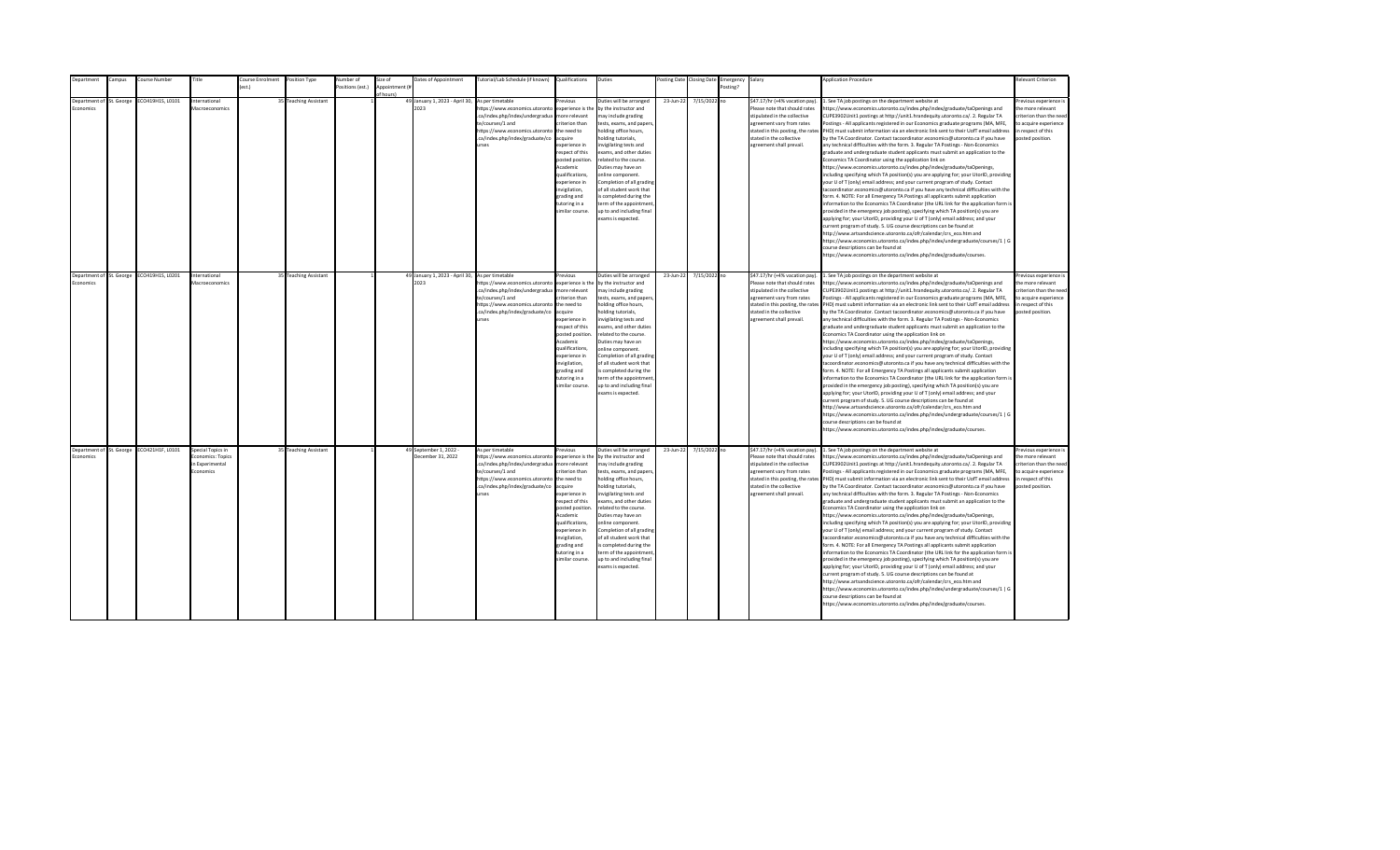| epartment                                   | ampus: | Course Number                             | Title                                                       | ourse Enrolment | Position Type         | Number of        | Size of       | Dates of Appointment                                    | utorial/Lab Schedule (if known)                                                                                                                                                                | Qualifications                                                                                                                                                                                                                                                     | Duties                                                                                                                                                                                                                                                                                                                                                                                                                                         |           | osting Date Closing Date | Emergency | Salary                                                                                                                                                                                                                    | <b>Application Procedure</b>                                                                                                                                                                                                                                                                                                                                                                                                                                                                                                                                                                                                                                                                                                                                                                                                                                                                                                                                                                                                                                                                                                                                                                                                                                                                                                                                                                                                                                                                                                                                                                                                                                                                                                                                                                 | <b>Relevant Criterion</b>                                                                                                                |
|---------------------------------------------|--------|-------------------------------------------|-------------------------------------------------------------|-----------------|-----------------------|------------------|---------------|---------------------------------------------------------|------------------------------------------------------------------------------------------------------------------------------------------------------------------------------------------------|--------------------------------------------------------------------------------------------------------------------------------------------------------------------------------------------------------------------------------------------------------------------|------------------------------------------------------------------------------------------------------------------------------------------------------------------------------------------------------------------------------------------------------------------------------------------------------------------------------------------------------------------------------------------------------------------------------------------------|-----------|--------------------------|-----------|---------------------------------------------------------------------------------------------------------------------------------------------------------------------------------------------------------------------------|----------------------------------------------------------------------------------------------------------------------------------------------------------------------------------------------------------------------------------------------------------------------------------------------------------------------------------------------------------------------------------------------------------------------------------------------------------------------------------------------------------------------------------------------------------------------------------------------------------------------------------------------------------------------------------------------------------------------------------------------------------------------------------------------------------------------------------------------------------------------------------------------------------------------------------------------------------------------------------------------------------------------------------------------------------------------------------------------------------------------------------------------------------------------------------------------------------------------------------------------------------------------------------------------------------------------------------------------------------------------------------------------------------------------------------------------------------------------------------------------------------------------------------------------------------------------------------------------------------------------------------------------------------------------------------------------------------------------------------------------------------------------------------------------|------------------------------------------------------------------------------------------------------------------------------------------|
|                                             |        |                                           |                                                             | ext             |                       | Positions (est.) | Annointment ( |                                                         |                                                                                                                                                                                                |                                                                                                                                                                                                                                                                    |                                                                                                                                                                                                                                                                                                                                                                                                                                                |           |                          | Posting?  |                                                                                                                                                                                                                           |                                                                                                                                                                                                                                                                                                                                                                                                                                                                                                                                                                                                                                                                                                                                                                                                                                                                                                                                                                                                                                                                                                                                                                                                                                                                                                                                                                                                                                                                                                                                                                                                                                                                                                                                                                                              |                                                                                                                                          |
|                                             |        |                                           |                                                             |                 |                       |                  |               |                                                         |                                                                                                                                                                                                |                                                                                                                                                                                                                                                                    |                                                                                                                                                                                                                                                                                                                                                                                                                                                |           |                          |           |                                                                                                                                                                                                                           |                                                                                                                                                                                                                                                                                                                                                                                                                                                                                                                                                                                                                                                                                                                                                                                                                                                                                                                                                                                                                                                                                                                                                                                                                                                                                                                                                                                                                                                                                                                                                                                                                                                                                                                                                                                              |                                                                                                                                          |
| Department of St. George<br><b>conomics</b> |        | CO422H1F, L0101                           | Special Topics in<br>conomics:<br><b>Competition Policy</b> |                 | 45 Teaching Assistant |                  | f hours)      | 63 September 1, 2022 -<br>December 31, 2022             | As per timetable<br>https://www.economics.utoronto<br>.ca/index.php/index/undergradua<br>te/courses/1 and<br>https://www.economics.utoronto<br>.ca/index.php/index/graduate/co<br><b>Print</b> | revinus<br>experience is the<br>more relevant<br>riterion than<br>the need to<br>acquire<br>experience in<br>respect of this<br>posted position.<br>Academic<br>qualifications,<br>experience in<br>nvigilation,<br>grading and<br>tutoring in a<br>imilar course. | Duties will be arranged<br>by the instructor and<br>may include grading<br>tests, exams, and papers,<br>holding office hours,<br>nolding tutorials,<br>nvigilating tests and<br>exams, and other duties<br>related to the course.<br>Duties may have an<br>online component.<br>Completion of all grading<br>of all student work that<br>s completed during the<br>term of the appointment<br>up to and including final<br>exams is expected.  | 23-Jun-22 | 7/15/2022 no             |           | \$47.17/hr (+4% vacation pay).<br>Please note that should rates<br>stipulated in the collective<br>agreement vary from rates<br>stated in this posting, the rates<br>stated in the collective<br>agreement shall prevail. | . See TA job postings on the department website at<br>https://www.economics.utoronto.ca/index.php/index/graduate/taOpenings and<br>CUPE3902Unit1 postings at http://unit1.hrandequity.utoronto.ca/. 2. Regular TA<br>Postings - All applicants registered in our Economics graduate programs (MA, MFE,<br>PHD) must submit information via an electronic link sent to their UofT email address<br>by the TA Coordinator. Contact tacoordinator.economics@utoronto.ca if you have<br>any technical difficulties with the form. 3. Regular TA Postings - Non-Economics<br>graduate and undergraduate student applicants must submit an application to the<br>Economics TA Coordinator using the application link on<br>https://www.economics.utoronto.ca/index.php/index/graduate/taOpenings,<br>including specifying which TA position(s) you are applying for; your UtorID, providing<br>your U of T (only) email address; and your current program of study. Contact<br>tacoordinator.economics@utoronto.ca if you have any technical difficulties with the<br>form. 4. NOTE: For all Emergency TA Postings all applicants submit application<br>information to the Economics TA Coordinator (the URL link for the application form is<br>provided in the emergency job posting), specifying which TA position(s) you are<br>applying for; your UtorID, providing your U of T (only) email address; and your<br>current program of study. 5. UG course descriptions can be found at<br>http://www.artsandscience.utoronto.ca/ofr/calendar/crs eco.htm and<br>https://www.economics.utoronto.ca/index.php/index/undergraduate/courses/1   G<br>course descriptions can be found at<br>https://www.economics.utoronto.ca/index.php/index/graduate/courses.                                    | Previous experience i<br>the more relevant<br>criterion than the need<br>to acquire experience<br>in respect of this<br>posted position. |
|                                             |        |                                           |                                                             |                 |                       |                  |               |                                                         |                                                                                                                                                                                                |                                                                                                                                                                                                                                                                    |                                                                                                                                                                                                                                                                                                                                                                                                                                                |           |                          |           |                                                                                                                                                                                                                           |                                                                                                                                                                                                                                                                                                                                                                                                                                                                                                                                                                                                                                                                                                                                                                                                                                                                                                                                                                                                                                                                                                                                                                                                                                                                                                                                                                                                                                                                                                                                                                                                                                                                                                                                                                                              |                                                                                                                                          |
| Department of St. George<br>Economics       |        | ECO426H1F, L0101                          | Market Design                                               |                 | 35 Teaching Assistant |                  |               | 49 September 1, 2022 -<br>December 31, 2022             | As per timetable<br>https://www.economics.utoronto<br>.ca/index.php/index/undergradua<br>te/courses/1 and<br>https://www.economics.utoronto<br>.ca/index.php/index/graduate/co<br><b>urses</b> | revious<br>experience is the<br>more relevant<br>riterion than<br>the need to<br>acquire<br>experience in<br>resnect of this<br>posted position<br>Academic<br>qualifications.<br>experience in<br>invigilation,<br>grading and<br>tutoring in a<br>imilar course. | Duties will be arranged<br>by the instructor and<br>may include grading<br>tests, exams, and papers,<br>holding office hours,<br>nolding tutorials,<br>nvigilating tests and<br>exams, and other duties<br>related to the course.<br>Duties may have an<br>online component.<br>Completion of all grading<br>of all student work that<br>is completed during the<br>term of the appointment<br>up to and including final<br>exams is expected. | 23-Jun-22 | 7/15/2022 no             |           | \$47.17/hr (+4% vacation pay).<br>Please note that should rates<br>stipulated in the collective<br>agreement vary from rates<br>stated in the collective<br>agreement shall prevail.                                      | 1. See TA job postings on the department website at<br>https://www.economics.utoronto.ca/index.php/index/graduate/taOpenings and<br>CUPE3902Unit1 postings at http://unit1.hrandequity.utoronto.ca/. 2. Regular TA<br>Postings - All applicants registered in our Economics graduate programs (MA, MFE,<br>stated in this posting, the rates PHD) must submit information via an electronic link sent to their UofT email address<br>by the TA Coordinator. Contact tacoordinator.economics@utoronto.ca if you have<br>any technical difficulties with the form. 3. Regular TA Postings - Non-Economics<br>eraduate and undergraduate student applicants must submit an application to the<br>Economics TA Coordinator using the application link on<br>https://www.economics.utoronto.ca/index.php/index/graduate/taOpenings,<br>including specifying which TA position(s) you are applying for; your UtorID, providing<br>your U of T (only) email address; and your current program of study. Contact<br>tacoordinator.economics@utoronto.ca if you have any technical difficulties with the<br>form. 4. NOTE: For all Emergency TA Postings all applicants submit application<br>information to the Economics TA Coordinator (the URL link for the application form is<br>provided in the emergency job posting), specifying which TA position(s) you are<br>applying for; your UtorID, providing your U of T (only) email address; and your<br>current program of study. 5. UG course descriptions can be found at<br>http://www.artsandscience.utoronto.ca/ofr/calendar/crs_eco.htm and<br>https://www.economics.utoronto.ca/index.php/index/undergraduate/courses/1   G<br>course descriptions can be found at<br>https://www.economics.utoronto.ca/index.php/index/graduate/courses. | Previous experience i<br>the more relevant<br>criterion than the need<br>to acquire experience<br>in respect of this<br>posted position. |
| Economics                                   |        | Department of St. George ECO428H1S, L0101 | Classical Economic<br>Thought                               |                 | 50 Teaching Assistant |                  |               | 70 January 1, 2023 - April 30, As per timetable<br>2023 | https://www.economics.utoronto<br>.ca/index.php/index/undergradua<br>te/courses/1 and<br>https://www.economics.utoronto<br>.ca/index.php/index/graduate/co<br>urses                            | revious<br>experience is the<br>more relevant<br>riterion than<br>the need to<br>acquire<br>experience in<br>respect of this<br>posted position<br>Academic<br>qualifications,<br>experience in<br>invigilation,<br>grading and<br>tutoring in a<br>imilar course. | Duties will be arranged<br>by the instructor and<br>may include grading<br>tests, exams, and papers,<br>holding office hours,<br>nolding tutorials,<br>nvigilating tests and<br>exams, and other duties<br>related to the course.<br>Duties may have an<br>online component.<br>Completion of all grading<br>of all student work that<br>is completed during the<br>term of the appointment<br>up to and including final<br>exams is expected. | 23-Jun-22 | 7/15/2022 no             |           | \$47.17/hr (+4% vacation pay).<br>Please note that should rates<br>stipulated in the collective<br>agreement vary from rates<br>stated in the collective<br>agreement shall prevail.                                      | 1. See TA job postings on the department website at<br>https://www.economics.utoronto.ca/index.php/index/graduate/taOpenings and<br>CUPE3902Unit1 postings at http://unit1.hrandequity.utoronto.ca/. 2. Regular TA<br>Postings - All applicants registered in our Economics graduate programs (MA, MFE,<br>stated in this posting, the rates PHD) must submit information via an electronic link sent to their UofT email address<br>by the TA Coordinator. Contact tacoordinator.economics@utoronto.ca if you have<br>any technical difficulties with the form. 3. Regular TA Postings - Non-Economics<br>graduate and undergraduate student applicants must submit an application to the<br>Economics TA Coordinator using the application link on<br>https://www.economics.utoronto.ca/index.php/index/graduate/taOpenings,<br>including specifying which TA position(s) you are applying for; your UtorID, providing<br>your U of T (only) email address; and your current program of study. Contact<br>tacoordinator.economics@utoronto.ca if you have any technical difficulties with the<br>form. 4. NOTE: For all Emergency TA Postings all applicants submit application<br>information to the Economics TA Coordinator (the URL link for the application form is<br>provided in the emergency job posting), specifying which TA position(s) you are<br>applying for; your UtorID, providing your U of T (only) email address; and your<br>current program of study. 5. UG course descriptions can be found at<br>http://www.artsandscience.utoronto.ca/ofr/calendar/crs eco.htm and<br>https://www.economics.utoronto.ca/index.php/index/undergraduate/courses/1   G<br>course descriptions can be found at<br>https://www.economics.utoronto.ca/index.php/index/graduate/courses. | revious experience i<br>the more relevant<br>criterion than the need<br>to acquire experience<br>in respect of this<br>posted position.  |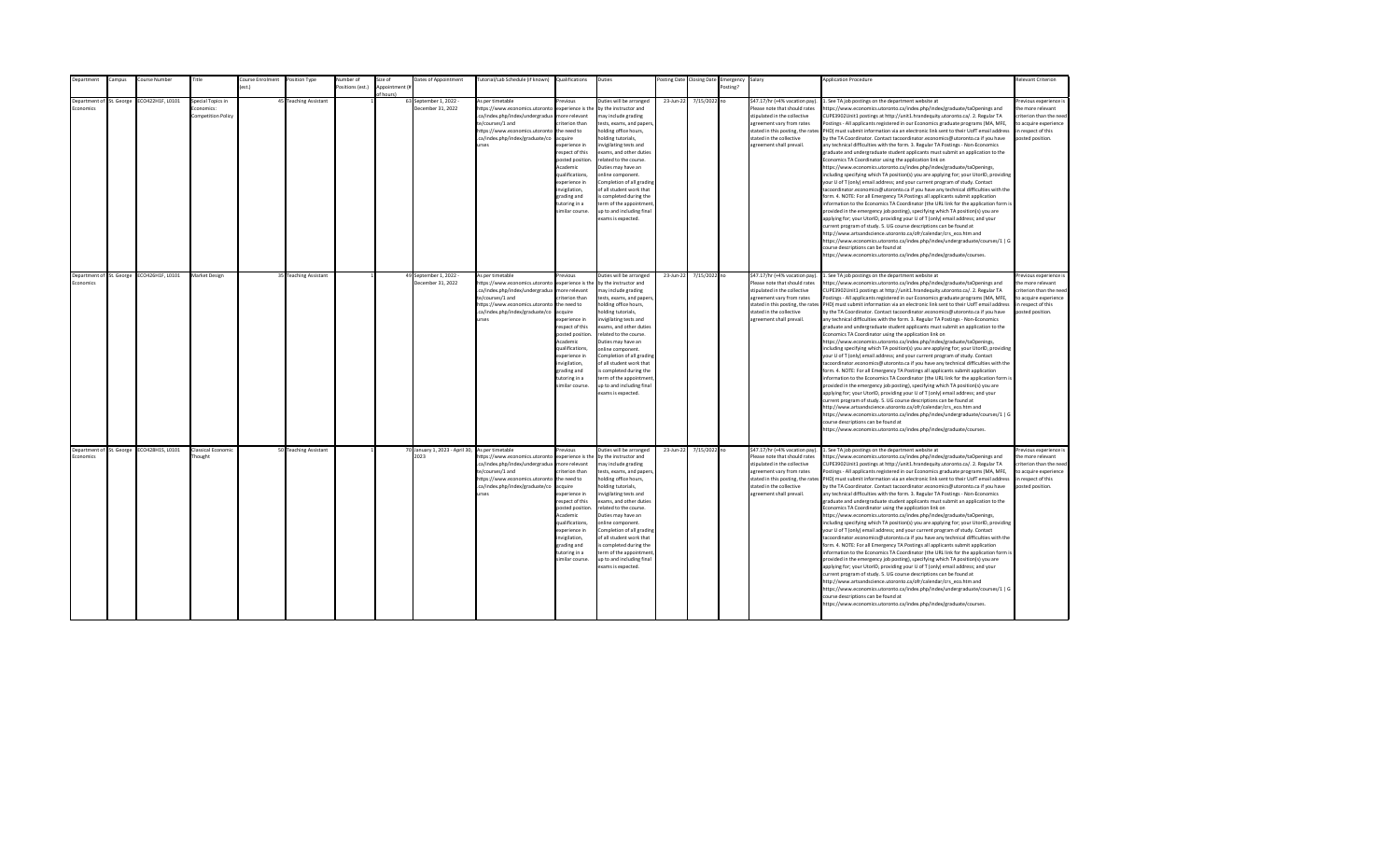| epartment                                   | ampus: | Course Number                             | Title                                 | ourse Enrolment | Position Type         | Number of        | Size of       | Dates of Appointment                                    | utorial/Lab Schedule (if known)                                                                                                                                                                | Qualifications                                                                                                                                                                                                                                                     | Duties                                                                                                                                                                                                                                                                                                                                                                                                                                         |           | osting Date Closing Date | Emergency | Salary                                                                                                                                                                                                                    | <b>Application Procedure</b>                                                                                                                                                                                                                                                                                                                                                                                                                                                                                                                                                                                                                                                                                                                                                                                                                                                                                                                                                                                                                                                                                                                                                                                                                                                                                                                                                                                                                                                                                                                                                                                                                                                                                                                                                                 | <b>Relevant Criterion</b>                                                                                                                |
|---------------------------------------------|--------|-------------------------------------------|---------------------------------------|-----------------|-----------------------|------------------|---------------|---------------------------------------------------------|------------------------------------------------------------------------------------------------------------------------------------------------------------------------------------------------|--------------------------------------------------------------------------------------------------------------------------------------------------------------------------------------------------------------------------------------------------------------------|------------------------------------------------------------------------------------------------------------------------------------------------------------------------------------------------------------------------------------------------------------------------------------------------------------------------------------------------------------------------------------------------------------------------------------------------|-----------|--------------------------|-----------|---------------------------------------------------------------------------------------------------------------------------------------------------------------------------------------------------------------------------|----------------------------------------------------------------------------------------------------------------------------------------------------------------------------------------------------------------------------------------------------------------------------------------------------------------------------------------------------------------------------------------------------------------------------------------------------------------------------------------------------------------------------------------------------------------------------------------------------------------------------------------------------------------------------------------------------------------------------------------------------------------------------------------------------------------------------------------------------------------------------------------------------------------------------------------------------------------------------------------------------------------------------------------------------------------------------------------------------------------------------------------------------------------------------------------------------------------------------------------------------------------------------------------------------------------------------------------------------------------------------------------------------------------------------------------------------------------------------------------------------------------------------------------------------------------------------------------------------------------------------------------------------------------------------------------------------------------------------------------------------------------------------------------------|------------------------------------------------------------------------------------------------------------------------------------------|
|                                             |        |                                           |                                       | ext             |                       | Positions (est.) | Annointment ( |                                                         |                                                                                                                                                                                                |                                                                                                                                                                                                                                                                    |                                                                                                                                                                                                                                                                                                                                                                                                                                                |           |                          | Posting?  |                                                                                                                                                                                                                           |                                                                                                                                                                                                                                                                                                                                                                                                                                                                                                                                                                                                                                                                                                                                                                                                                                                                                                                                                                                                                                                                                                                                                                                                                                                                                                                                                                                                                                                                                                                                                                                                                                                                                                                                                                                              |                                                                                                                                          |
|                                             |        |                                           |                                       |                 |                       |                  |               |                                                         |                                                                                                                                                                                                |                                                                                                                                                                                                                                                                    |                                                                                                                                                                                                                                                                                                                                                                                                                                                |           |                          |           |                                                                                                                                                                                                                           |                                                                                                                                                                                                                                                                                                                                                                                                                                                                                                                                                                                                                                                                                                                                                                                                                                                                                                                                                                                                                                                                                                                                                                                                                                                                                                                                                                                                                                                                                                                                                                                                                                                                                                                                                                                              |                                                                                                                                          |
| Department of St. George<br><b>conomics</b> |        | CO435/1730H1F,<br>0101                    | The Economics of<br>Modern China      |                 | 30 Teaching Assistant |                  | f hours)      | 42 September 1, 2022 -<br>December 31, 2022             | As per timetable<br>https://www.economics.utoronto<br>.ca/index.php/index/undergradua<br>te/courses/1 and<br>https://www.economics.utoronto<br>.ca/index.php/index/graduate/co<br><b>Print</b> | revinus<br>experience is the<br>more relevant<br>riterion than<br>the need to<br>acquire<br>experience in<br>respect of this<br>posted position.<br>Academic<br>qualifications,<br>experience in<br>nvigilation,<br>grading and<br>tutoring in a<br>imilar course. | Duties will be arranged<br>by the instructor and<br>may include grading<br>tests, exams, and papers,<br>holding office hours,<br>nolding tutorials,<br>nvigilating tests and<br>exams, and other duties<br>related to the course.<br>Duties may have an<br>online component.<br>Completion of all grading<br>of all student work that<br>s completed during the<br>term of the appointment<br>up to and including final<br>exams is expected.  | 23-Jun-22 | 7/15/2022 no             |           | \$47.17/hr (+4% vacation pay).<br>Please note that should rates<br>stipulated in the collective<br>agreement vary from rates<br>stated in this posting, the rates<br>stated in the collective<br>agreement shall prevail. | . See TA job postings on the department website at<br>https://www.economics.utoronto.ca/index.php/index/graduate/taOpenings and<br>CUPE3902Unit1 postings at http://unit1.hrandequity.utoronto.ca/. 2. Regular TA<br>Postings - All applicants registered in our Economics graduate programs (MA, MFE,<br>PHD) must submit information via an electronic link sent to their UofT email address<br>by the TA Coordinator. Contact tacoordinator.economics@utoronto.ca if you have<br>any technical difficulties with the form. 3. Regular TA Postings - Non-Economics<br>graduate and undergraduate student applicants must submit an application to the<br>Economics TA Coordinator using the application link on<br>https://www.economics.utoronto.ca/index.php/index/graduate/taOpenings,<br>including specifying which TA position(s) you are applying for; your UtorID, providing<br>your U of T (only) email address; and your current program of study. Contact<br>tacoordinator.economics@utoronto.ca if you have any technical difficulties with the<br>form. 4. NOTE: For all Emergency TA Postings all applicants submit application<br>information to the Economics TA Coordinator (the URL link for the application form is<br>provided in the emergency job posting), specifying which TA position(s) you are<br>applying for; your UtorID, providing your U of T (only) email address; and your<br>current program of study. 5. UG course descriptions can be found at<br>http://www.artsandscience.utoronto.ca/ofr/calendar/crs eco.htm and<br>https://www.economics.utoronto.ca/index.php/index/undergraduate/courses/1   G<br>course descriptions can be found at<br>https://www.economics.utoronto.ca/index.php/index/graduate/courses.                                    | Previous experience i<br>the more relevant<br>criterion than the need<br>to acquire experience<br>in respect of this<br>posted position. |
| Department of St. George<br>Economics       |        | ECO438/1250H1F,<br>L0101                  | Topics in<br>Behavioural<br>Economics |                 | 20 Teaching Assistant |                  |               | 28 September 1, 2022 -<br>December 31, 2022             | As per timetable<br>https://www.economics.utoronto<br>.ca/index.php/index/undergradua<br>te/courses/1 and<br>https://www.economics.utoronto<br>.ca/index.php/index/graduate/co<br><b>urses</b> | revious<br>experience is the<br>more relevant<br>riterion than<br>the need to<br>acquire<br>experience in<br>resnect of this<br>posted position<br>Academic<br>qualifications.<br>experience in<br>invigilation,<br>grading and<br>tutoring in a<br>imilar course. | Duties will be arranged<br>by the instructor and<br>may include grading<br>tests, exams, and papers,<br>holding office hours,<br>nolding tutorials,<br>nvigilating tests and<br>exams, and other duties<br>related to the course.<br>Duties may have an<br>online component.<br>Completion of all grading<br>of all student work that<br>is completed during the<br>term of the appointment<br>up to and including final<br>exams is expected. | 23-Jun-22 | 7/15/2022 no             |           | \$47.17/hr (+4% vacation pay).<br>Please note that should rates<br>stipulated in the collective<br>agreement vary from rates<br>stated in the collective<br>agreement shall prevail.                                      | 1. See TA job postings on the department website at<br>https://www.economics.utoronto.ca/index.php/index/graduate/taOpenings and<br>CUPE3902Unit1 postings at http://unit1.hrandequity.utoronto.ca/. 2. Regular TA<br>Postings - All applicants registered in our Economics graduate programs (MA, MFE,<br>stated in this posting, the rates PHD) must submit information via an electronic link sent to their UofT email address<br>by the TA Coordinator. Contact tacoordinator.economics@utoronto.ca if you have<br>any technical difficulties with the form. 3. Regular TA Postings - Non-Economics<br>eraduate and undergraduate student applicants must submit an application to the<br>Economics TA Coordinator using the application link on<br>https://www.economics.utoronto.ca/index.php/index/graduate/taOpenings,<br>including specifying which TA position(s) you are applying for; your UtorID, providing<br>your U of T (only) email address; and your current program of study. Contact<br>tacoordinator.economics@utoronto.ca if you have any technical difficulties with the<br>form. 4. NOTE: For all Emergency TA Postings all applicants submit application<br>information to the Economics TA Coordinator (the URL link for the application form is<br>provided in the emergency job posting), specifying which TA position(s) you are<br>applying for; your UtorID, providing your U of T (only) email address; and your<br>current program of study. 5. UG course descriptions can be found at<br>http://www.artsandscience.utoronto.ca/ofr/calendar/crs_eco.htm and<br>https://www.economics.utoronto.ca/index.php/index/undergraduate/courses/1   G<br>course descriptions can be found at<br>https://www.economics.utoronto.ca/index.php/index/graduate/courses. | Previous experience i<br>the more relevant<br>criterion than the need<br>to acquire experience<br>in respect of this<br>posted position. |
| Economics                                   |        | Department of St. George ECO446H1S, L0101 | <b>Advanced Public</b><br>Fronomics   |                 | 35 Teaching Assistant |                  |               | 49 January 1, 2023 - April 30, As per timetable<br>2023 | https://www.economics.utoronto<br>.ca/index.php/index/undergradua<br>te/courses/1 and<br>https://www.economics.utoronto<br>.ca/index.php/index/graduate/co<br>urses                            | revious<br>experience is the<br>more relevant<br>riterion than<br>the need to<br>acquire<br>experience in<br>respect of this<br>posted position<br>Academic<br>qualifications,<br>experience in<br>invigilation,<br>grading and<br>tutoring in a<br>imilar course. | Duties will be arranged<br>by the instructor and<br>may include grading<br>tests, exams, and papers,<br>holding office hours,<br>nolding tutorials,<br>nvigilating tests and<br>exams, and other duties<br>related to the course.<br>Duties may have an<br>online component.<br>Completion of all grading<br>of all student work that<br>is completed during the<br>term of the appointment<br>up to and including final<br>exams is expected. | 23-Jun-22 | 7/15/2022 no             |           | \$47.17/hr (+4% vacation pay).<br>Please note that should rates<br>stipulated in the collective<br>agreement vary from rates<br>stated in the collective<br>agreement shall prevail.                                      | 1. See TA job postings on the department website at<br>https://www.economics.utoronto.ca/index.php/index/graduate/taOpenings and<br>CUPE3902Unit1 postings at http://unit1.hrandequity.utoronto.ca/. 2. Regular TA<br>Postings - All applicants registered in our Economics graduate programs (MA, MFE,<br>stated in this posting, the rates PHD) must submit information via an electronic link sent to their UofT email address<br>by the TA Coordinator. Contact tacoordinator.economics@utoronto.ca if you have<br>any technical difficulties with the form. 3. Regular TA Postings - Non-Economics<br>graduate and undergraduate student applicants must submit an application to the<br>Economics TA Coordinator using the application link on<br>https://www.economics.utoronto.ca/index.php/index/graduate/taOpenings,<br>including specifying which TA position(s) you are applying for; your UtorID, providing<br>your U of T (only) email address; and your current program of study. Contact<br>tacoordinator.economics@utoronto.ca if you have any technical difficulties with the<br>form. 4. NOTE: For all Emergency TA Postings all applicants submit application<br>information to the Economics TA Coordinator (the URL link for the application form is<br>provided in the emergency job posting), specifying which TA position(s) you are<br>applying for; your UtorID, providing your U of T (only) email address; and your<br>current program of study. 5. UG course descriptions can be found at<br>http://www.artsandscience.utoronto.ca/ofr/calendar/crs eco.htm and<br>https://www.economics.utoronto.ca/index.php/index/undergraduate/courses/1   G<br>course descriptions can be found at<br>https://www.economics.utoronto.ca/index.php/index/graduate/courses. | revious experience i<br>the more relevant<br>criterion than the need<br>to acquire experience<br>in respect of this<br>posted position.  |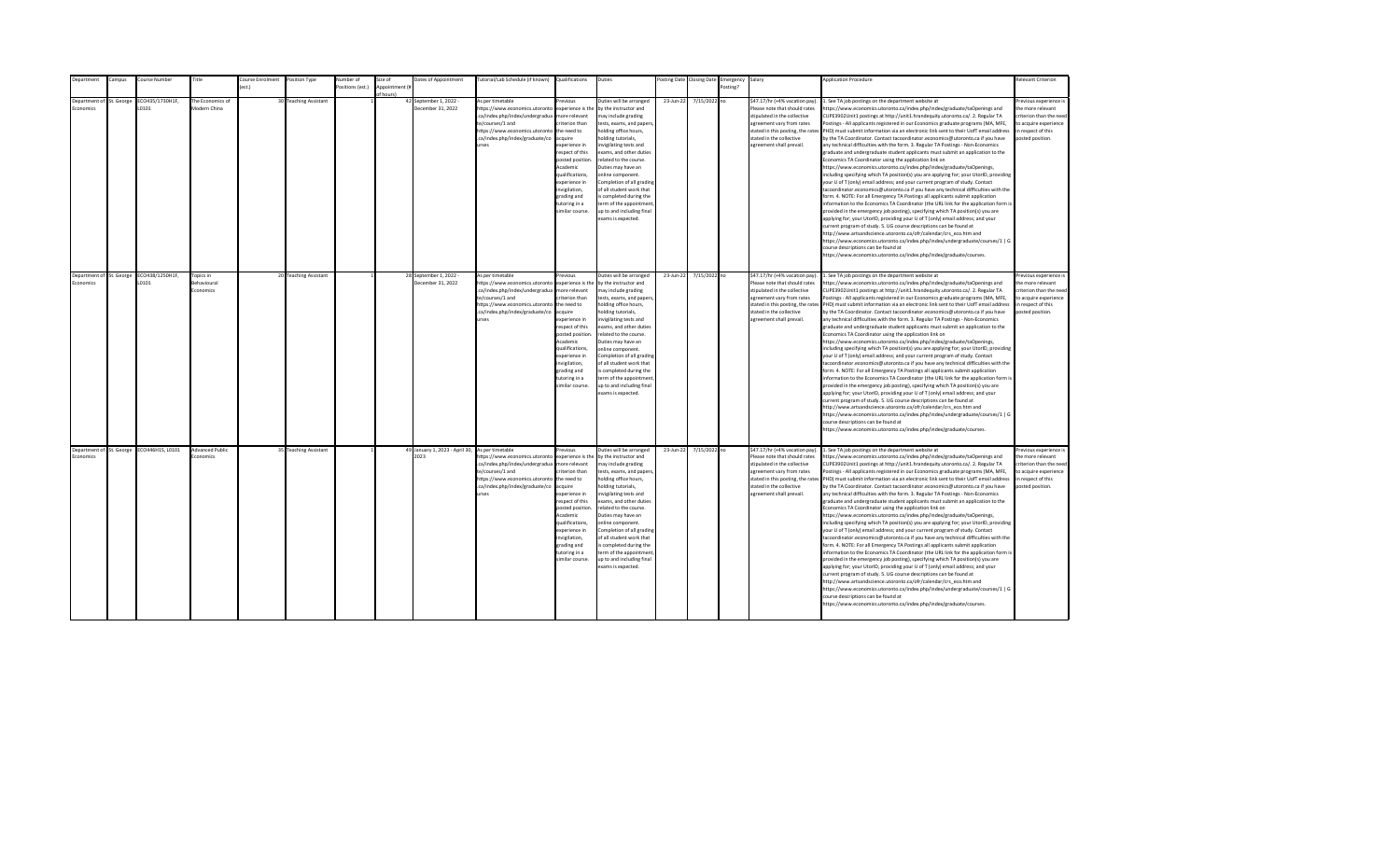| <b>Department</b>                     | Campus | Course Number            | Title                                           | Course Enrolment | Position Type         | Number of        | Size of                    | Dates of Appointment                         | Tutorial/Lab Schedule (if known) Qualifications                                                                                                                                                |                                                                                                                                                                                                                                                                    | Duties                                                                                                                                                                                                                                                                                                                                                                                                                                         |           | Posting Date Closing Date | Emergency Salary |                                                                                                                                                                                                                           | <b>Application Procedure</b>                                                                                                                                                                                                                                                                                                                                                                                                                                                                                                                                                                                                                                                                                                                                                                                                                                                                                                                                                                                                                                                                                                                                                                                                                                                                                                                                                                                                                                                                                                                                                                                                                                                                                                                                                                 | <b>Relevant Criterion</b>                                                                                                                |
|---------------------------------------|--------|--------------------------|-------------------------------------------------|------------------|-----------------------|------------------|----------------------------|----------------------------------------------|------------------------------------------------------------------------------------------------------------------------------------------------------------------------------------------------|--------------------------------------------------------------------------------------------------------------------------------------------------------------------------------------------------------------------------------------------------------------------|------------------------------------------------------------------------------------------------------------------------------------------------------------------------------------------------------------------------------------------------------------------------------------------------------------------------------------------------------------------------------------------------------------------------------------------------|-----------|---------------------------|------------------|---------------------------------------------------------------------------------------------------------------------------------------------------------------------------------------------------------------------------|----------------------------------------------------------------------------------------------------------------------------------------------------------------------------------------------------------------------------------------------------------------------------------------------------------------------------------------------------------------------------------------------------------------------------------------------------------------------------------------------------------------------------------------------------------------------------------------------------------------------------------------------------------------------------------------------------------------------------------------------------------------------------------------------------------------------------------------------------------------------------------------------------------------------------------------------------------------------------------------------------------------------------------------------------------------------------------------------------------------------------------------------------------------------------------------------------------------------------------------------------------------------------------------------------------------------------------------------------------------------------------------------------------------------------------------------------------------------------------------------------------------------------------------------------------------------------------------------------------------------------------------------------------------------------------------------------------------------------------------------------------------------------------------------|------------------------------------------------------------------------------------------------------------------------------------------|
|                                       |        |                          |                                                 | est.)            |                       | Positions (est.) | Appointment (i<br>f hours) |                                              |                                                                                                                                                                                                |                                                                                                                                                                                                                                                                    |                                                                                                                                                                                                                                                                                                                                                                                                                                                |           |                           | Posting?         |                                                                                                                                                                                                                           |                                                                                                                                                                                                                                                                                                                                                                                                                                                                                                                                                                                                                                                                                                                                                                                                                                                                                                                                                                                                                                                                                                                                                                                                                                                                                                                                                                                                                                                                                                                                                                                                                                                                                                                                                                                              |                                                                                                                                          |
| Department of St. George<br>conomics  |        | ECO451H1S, L0101         | Macroeconomic<br><b>Srowth</b>                  |                  | 35 Teaching Assistant |                  |                            | 49 January 1, 2023 - April 30,<br>2023       | As per timetable<br>ttps://www.economics.utoronto<br>.ca/index.php/index/undergradua<br>te/courses/1 and<br>https://www.economics.utoronto<br>.ca/index.php/index/graduate/co<br><b>urses</b>  | revious<br>experience is the<br>nore relevant<br>riterion than<br>the need to<br>cauire<br>xperience in<br>espect of this<br>posted position<br>Academic<br>qualifications,<br>xperience in<br>wigilation,<br>grading and<br>utoring in a<br>imilar course.        | Duties will be arranged<br>by the instructor and<br>nay include grading<br>tests, exams, and papers<br>nolding office hours,<br>olding tutorials.<br>nvigilating tests and<br>exams, and other duties<br>related to the course.<br>Duties may have an<br>online component.<br>Completion of all grading<br>of all student work that<br>s completed during the<br>erm of the appointment<br>up to and including final<br>exams is expected.     | 23-Jun-22 | 7/15/2022 no              |                  | \$47.17/hr (+4% vacation pay).<br>Please note that should rates<br>stipulated in the collective<br>agreement vary from rates<br>stated in this posting, the rates<br>stated in the collective<br>agreement shall prevail. | . See TA job postings on the department website at<br>https://www.economics.utoronto.ca/index.php/index/graduate/taOpenings and<br>CUPE3902Unit1 postings at http://unit1.hrandequity.utoronto.ca/. 2. Regular TA<br>Postings - All applicants registered in our Economics graduate programs (MA, MFE,<br>PHD) must submit information via an electronic link sent to their UofT email address<br>by the TA Coordinator. Contact tacoordinator.economics@utoronto.ca if you have<br>any technical difficulties with the form. 3. Regular TA Postings - Non-Economics<br>graduate and undergraduate student applicants must submit an application to the<br>Economics TA Coordinator using the application link on<br>https://www.economics.utoronto.ca/index.php/index/graduate/taOpenings,<br>including specifying which TA position(s) you are applying for; your UtorID, providing<br>your U of T (only) email address; and your current program of study. Contact<br>tacoordinator.economics@utoronto.ca if you have any technical difficulties with the<br>form. 4. NOTE: For all Emergency TA Postings all applicants submit application<br>information to the Economics TA Coordinator (the URL link for the application form is<br>provided in the emergency job posting), specifying which TA position(s) you are<br>applying for; your UtorID, providing your U of T (only) email address; and your<br>current program of study. 5. UG course descriptions can be found at<br>http://www.artsandscience.utoronto.ca/ofr/calendar/crs_eco.htm and<br>https://www.economics.utoronto.ca/index.php/index/undergraduate/courses/1   G<br>course descriptions can be found at<br>https://www.economics.utoronto.ca/index.php/index/graduate/courses.                                    | revious experience i<br>the more relevant<br>criterion than the nee-<br>to acquire experience<br>in respect of this<br>posted position.  |
| Department of St. George<br>Economics |        | ECO461H1F, L0101         | The Economics of<br>inancial Risk<br>Management |                  | 80 Teaching Assistant |                  |                            | 112 September 1, 2022 -<br>December 31, 2022 | As per timetable<br>https://www.economics.utoronto<br>.ca/index.php/index/undergradua<br>te/courses/1 and<br>https://www.economics.utoronto<br>.ca/index.php/index/graduate/co<br><b>urses</b> | revious<br>experience is the<br>more relevant<br>riterion than<br>the need to<br>acquire<br>experience in<br>resnect of this<br>posted position<br>Academic<br>qualifications.<br>experience in<br>invigilation,<br>grading and<br>tutoring in a<br>imilar course. | Duties will be arranged<br>by the instructor and<br>may include grading<br>tests, exams, and papers,<br>holding office hours,<br>nolding tutorials,<br>nvigilating tests and<br>exams, and other duties<br>related to the course.<br>Duties may have an<br>online component.<br>Completion of all grading<br>of all student work that<br>is completed during the<br>term of the appointment<br>up to and including final<br>exams is expected. | 23-Jun-22 | 7/15/2022 no              |                  | \$47.17/hr (+4% vacation pay).<br>Please note that should rates<br>stipulated in the collective<br>agreement vary from rates<br>stated in the collective<br>agreement shall prevail.                                      | 1. See TA job postings on the department website at<br>https://www.economics.utoronto.ca/index.php/index/graduate/taOpenings and<br>CUPE3902Unit1 postings at http://unit1.hrandequity.utoronto.ca/. 2. Regular TA<br>Postings - All applicants registered in our Economics graduate programs (MA, MFE,<br>stated in this posting, the rates PHD) must submit information via an electronic link sent to their UofT email address<br>by the TA Coordinator. Contact tacoordinator.economics@utoronto.ca if you have<br>any technical difficulties with the form. 3. Regular TA Postings - Non-Economics<br>eraduate and undergraduate student applicants must submit an application to the<br>Economics TA Coordinator using the application link on<br>https://www.economics.utoronto.ca/index.php/index/graduate/taOpenings,<br>including specifying which TA position(s) you are applying for; your UtorID, providing<br>your U of T (only) email address; and your current program of study. Contact<br>tacoordinator.economics@utoronto.ca if you have any technical difficulties with the<br>form. 4. NOTE: For all Emergency TA Postings all applicants submit application<br>information to the Economics TA Coordinator (the URL link for the application form is<br>provided in the emergency job posting), specifying which TA position(s) you are<br>applying for; your UtorID, providing your U of T (only) email address; and your<br>current program of study. 5. UG course descriptions can be found at<br>http://www.artsandscience.utoronto.ca/ofr/calendar/crs eco.htm and<br>https://www.economics.utoronto.ca/index.php/index/undergraduate/courses/1   G<br>course descriptions can be found at<br>https://www.economics.utoronto.ca/index.php/index/graduate/courses. | Previous experience i<br>the more relevant<br>criterion than the need<br>to acquire experience<br>in respect of this<br>posted position. |
| Department of St. George<br>Economics |        | ECO462/2411H1F,<br>L0101 | Financial<br>Econometrics                       |                  | 10 Teaching Assistant |                  |                            | 14 September 1, 2022 -<br>December 31, 2022  | As per timetable<br>https://www.economics.utoronto<br>.ca/index.php/index/undergradua<br>te/courses/1 and<br>https://www.economics.utoronto<br>.ca/index.php/index/graduate/co<br><b>urses</b> | revious<br>experience is the<br>more relevant<br>riterion than<br>the need to<br>acquire<br>experience in<br>respect of this<br>posted position<br>Academic<br>qualifications,<br>experience in<br>invigilation,<br>grading and<br>tutoring in a<br>imilar course. | Duties will be arranged<br>by the instructor and<br>may include grading<br>tests, exams, and papers,<br>holding office hours,<br>nolding tutorials,<br>nvigilating tests and<br>exams, and other duties<br>related to the course.<br>Duties may have an<br>online component.<br>Completion of all grading<br>of all student work that<br>is completed during the<br>term of the appointment<br>up to and including final<br>exams is expected. | 23-Jun-22 | 7/15/2022 no              |                  | \$47.17/hr (+4% vacation pay).<br>Please note that should rates<br>stipulated in the collective<br>agreement vary from rates<br>stated in the collective<br>agreement shall prevail.                                      | 1. See TA job postings on the department website at<br>https://www.economics.utoronto.ca/index.php/index/graduate/taOpenings and<br>CUPE3902Unit1 postings at http://unit1.hrandequity.utoronto.ca/. 2. Regular TA<br>Postings - All applicants registered in our Economics graduate programs (MA, MFE,<br>stated in this posting, the rates PHD) must submit information via an electronic link sent to their UofT email address<br>by the TA Coordinator. Contact tacoordinator.economics@utoronto.ca if you have<br>any technical difficulties with the form. 3. Regular TA Postings - Non-Economics<br>graduate and undergraduate student applicants must submit an application to the<br>Economics TA Coordinator using the application link on<br>https://www.economics.utoronto.ca/index.php/index/graduate/taOpenings,<br>including specifying which TA position(s) you are applying for; your UtorID, providing<br>your U of T (only) email address; and your current program of study. Contact<br>tacoordinator.economics@utoronto.ca if you have any technical difficulties with the<br>form. 4. NOTE: For all Emergency TA Postings all applicants submit application<br>information to the Economics TA Coordinator (the URL link for the application form is<br>provided in the emergency job posting), specifying which TA position(s) you are<br>applying for; your UtorID, providing your U of T (only) email address; and your<br>current program of study. 5. UG course descriptions can be found at<br>http://www.artsandscience.utoronto.ca/ofr/calendar/crs eco.htm and<br>https://www.economics.utoronto.ca/index.php/index/undergraduate/courses/1   G<br>course descriptions can be found at<br>https://www.economics.utoronto.ca/index.php/index/graduate/courses. | revious experience i<br>the more relevant<br>criterion than the need<br>to acquire experience<br>in respect of this<br>posted position.  |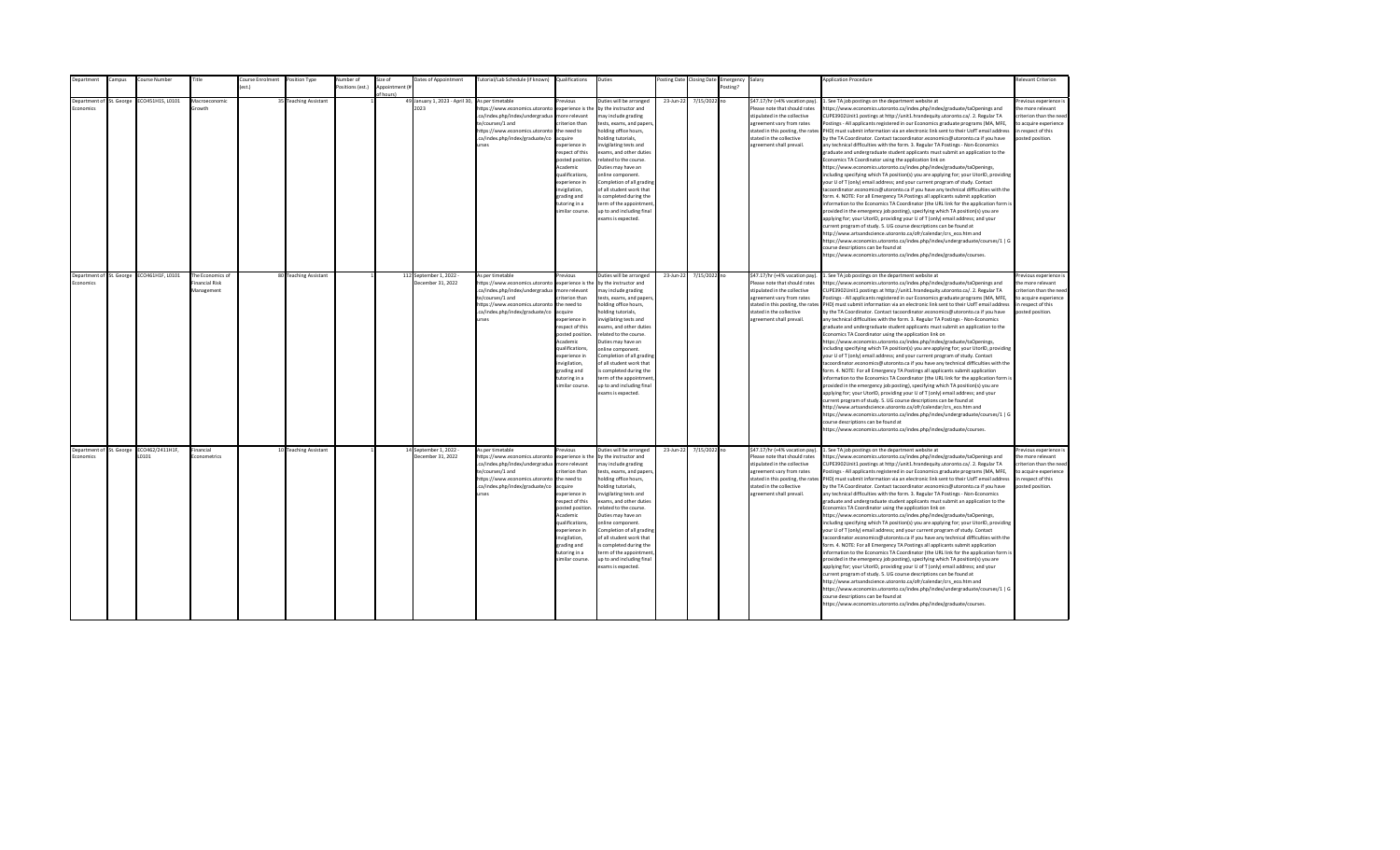| Department       | Campus                   | Course Number          | Title                                     | Course Enrolment | Position Type         | <b>Number</b> of | Size of                     | Dates of Appointment                        | Tutorial/Lab Schedule (if known) Qualifications                                                                                                                                                             |                                                                                                                                                                                                                                                                   | Duties                                                                                                                                                                                                                                                                                                                                                                                                                                          |           | Posting Date Closing Date | Emergency Salary |                                                                                                                                                                                                                           | <b>Application Procedure</b>                                                                                                                                                                                                                                                                                                                                                                                                                                                                                                                                                                                                                                                                                                                                                                                                                                                                                                                                                                                                                                                                                                                                                                                                                                                                                                                                                                                                                                                                                                                                                                                                                                                                                                                                                                 | Relevant Criterion                                                                                                                       |
|------------------|--------------------------|------------------------|-------------------------------------------|------------------|-----------------------|------------------|-----------------------------|---------------------------------------------|-------------------------------------------------------------------------------------------------------------------------------------------------------------------------------------------------------------|-------------------------------------------------------------------------------------------------------------------------------------------------------------------------------------------------------------------------------------------------------------------|-------------------------------------------------------------------------------------------------------------------------------------------------------------------------------------------------------------------------------------------------------------------------------------------------------------------------------------------------------------------------------------------------------------------------------------------------|-----------|---------------------------|------------------|---------------------------------------------------------------------------------------------------------------------------------------------------------------------------------------------------------------------------|----------------------------------------------------------------------------------------------------------------------------------------------------------------------------------------------------------------------------------------------------------------------------------------------------------------------------------------------------------------------------------------------------------------------------------------------------------------------------------------------------------------------------------------------------------------------------------------------------------------------------------------------------------------------------------------------------------------------------------------------------------------------------------------------------------------------------------------------------------------------------------------------------------------------------------------------------------------------------------------------------------------------------------------------------------------------------------------------------------------------------------------------------------------------------------------------------------------------------------------------------------------------------------------------------------------------------------------------------------------------------------------------------------------------------------------------------------------------------------------------------------------------------------------------------------------------------------------------------------------------------------------------------------------------------------------------------------------------------------------------------------------------------------------------|------------------------------------------------------------------------------------------------------------------------------------------|
|                  |                          |                        |                                           |                  |                       | ositions (est.)  | Appointment (#<br>of hours! |                                             |                                                                                                                                                                                                             |                                                                                                                                                                                                                                                                   |                                                                                                                                                                                                                                                                                                                                                                                                                                                 |           |                           | Posting?         |                                                                                                                                                                                                                           |                                                                                                                                                                                                                                                                                                                                                                                                                                                                                                                                                                                                                                                                                                                                                                                                                                                                                                                                                                                                                                                                                                                                                                                                                                                                                                                                                                                                                                                                                                                                                                                                                                                                                                                                                                                              |                                                                                                                                          |
| <b>Economics</b> | Department of St. George | CO464/1502H1F,<br>0101 | <b>Empirical Financial</b><br>conomics    |                  | 20 Teaching Assistant |                  |                             | 28 September 1, 2022 -<br>December 31, 2022 | As per timetable<br>https://www.economics.utoronto<br>.ca/index.php/index/undergradua<br>te/courses/1 and<br>https://www.economics.utoronto<br>.ca/index.php/index/graduate/co<br>urses                     | Previous<br>experience is the<br>more relevant<br>riterion than<br>the need to<br>acquire<br>xperience in<br>respect of this<br>posted position<br>Academic<br>qualifications,<br>experience in<br>wigilation,<br>grading and<br>tutoring in a<br>similar course. | Duties will be arranged<br>by the instructor and<br>may include grading<br>tests, exams, and papers<br>holding office hours,<br>olding tutorials.<br>nvigilating tests and<br>exams, and other duties<br>related to the course.<br>Duties may have an<br>online component.<br>Completion of all grading<br>of all student work that<br>s completed during the<br>term of the appointment<br>up to and including final<br>exams is expected.     | 23-Jun-22 | 7/15/2022 no              |                  | \$47.17/hr (+4% vacation pay).<br>Please note that should rates<br>stipulated in the collective<br>agreement vary from rates<br>stated in this posting, the rates<br>stated in the collective<br>agreement shall prevail. | . See TA job postings on the department website at<br>ttps://www.economics.utoronto.ca/index.php/index/graduate/taOpenings and<br>CUPE3902Unit1 postings at http://unit1.hrandequity.utoronto.ca/. 2. Regular TA<br>Postings - All applicants registered in our Economics graduate programs (MA, MFE,<br>PHD) must submit information via an electronic link sent to their UofT email address<br>by the TA Coordinator. Contact tacoordinator.economics@utoronto.ca if you have<br>any technical difficulties with the form. 3. Regular TA Postings - Non-Economics<br>graduate and undergraduate student applicants must submit an application to the<br>Economics TA Coordinator using the application link on<br>https://www.economics.utoronto.ca/index.php/index/graduate/taOpenings,<br>including specifying which TA position(s) you are applying for; your UtorID, providing<br>our U of T (only) email address; and your current program of study. Contact<br>acoordinator.economics@utoronto.ca if you have any technical difficulties with the<br>orm. 4. NOTE: For all Emergency TA Postings all applicants submit application<br>nformation to the Economics TA Coordinator (the URL link for the application form is<br>provided in the emergency job posting), specifying which TA position(s) you are<br>applying for; your UtorID, providing your U of T (only) email address; and your<br>urrent program of study. 5. UG course descriptions can be found at<br>http://www.artsandscience.utoronto.ca/ofr/calendar/crs_eco.htm and<br>https://www.economics.utoronto.ca/index.php/index/undergraduate/courses/1   G<br>ourse descriptions can be found at<br>ttps://www.economics.utoronto.ca/index.php/index/graduate/courses.                                            | revious experience i<br>the more relevant<br>criterion than the nee-<br>to acquire experience<br>in respect of this<br>posted position.  |
| Economics        | Department of St. George | ECO466H1F, L0101       | Empirical<br>Macroeconomics<br>and Policy |                  | 25 Teaching Assistant |                  |                             | 35 September 1, 2022 -<br>December 31, 2022 | As per timetable<br>https://www.economics.utoronto<br>.ca/index.php/index/undergradua<br>te/courses/1 and<br>https://www.economics.utoronto the need to<br>.ca/index.php/index/graduate/co<br>urses         | revious<br>experience is the<br>more relevant<br>criterion than<br>acquire<br>experience in<br>respect of this<br>posted position.<br>Academic<br>qualifications.<br>experience in<br>invigilation.<br>grading and<br>tutoring in a<br>similar course.            | Duties will be arranged<br>by the instructor and<br>may include grading<br>tests, exams, and papers,<br>holding office hours,<br>holding tutorials,<br>invigilating tests and<br>exams, and other duties<br>related to the course.<br>Duties may have an<br>online component.<br>Completion of all grading<br>of all student work that<br>is completed during the<br>term of the appointment<br>up to and including final<br>exams is expected. | 23-Jun-22 | 7/15/2022 no              |                  | \$47.17/hr (+4% vacation pay).<br>Please note that should rates<br>stipulated in the collective<br>agreement vary from rates<br>stated in the collective<br>agreement shall prevail.                                      | 1. See TA job postings on the department website at<br>https://www.economics.utoronto.ca/index.php/index/graduate/taOpenings and<br>CUPE3902Unit1 postings at http://unit1.hrandequity.utoronto.ca/. 2. Regular TA<br>Postings - All applicants registered in our Economics graduate programs (MA, MFE,<br>stated in this posting, the rates PHD) must submit information via an electronic link sent to their UofT email address<br>by the TA Coordinator. Contact tacoordinator.economics@utoronto.ca if you have<br>any technical difficulties with the form. 3. Regular TA Postings - Non-Economics<br>graduate and undergraduate student applicants must submit an application to the<br>Economics TA Coordinator using the application link on<br>https://www.economics.utoronto.ca/index.php/index/graduate/taOpenings,<br>including specifying which TA position(s) you are applying for; your UtorID, providing<br>your U of T (only) email address; and your current program of study. Contact<br>tacoordinator.economics@utoronto.ca if you have any technical difficulties with the<br>form. 4. NOTE: For all Emergency TA Postings all applicants submit application<br>information to the Economics TA Coordinator (the URL link for the application form is<br>provided in the emergency job posting), specifying which TA position(s) you are<br>applying for; your UtorID, providing your U of T (only) email address; and your<br>current program of study. 5. UG course descriptions can be found at<br>http://www.artsandscience.utoronto.ca/ofr/calendar/crs eco.htm and<br>https://www.economics.utoronto.ca/index.php/index/undergraduate/courses/1   G<br>ourse descriptions can be found at<br>ttps://www.economics.utoronto.ca/index.php/index/graduate/courses.   | Previous experience i<br>the more relevant<br>criterion than the need<br>to acquire experience<br>in respect of this<br>posted position. |
| Economics        | Department of St. George | ECO475H1S, L0101       | Applied<br>conometrics II                 |                  | 35 Teaching Assistant |                  |                             | 49 January 1, 2023 - April 30,<br>2023      | As per timetable<br>https://www.economics.utoronto<br>.ca/index.php/index/undergradua<br>te/courses/1 and<br>https://www.economics.utoronto the need to<br>.ca/index.php/index/graduate/co acquire<br>urses | revious<br>experience is the<br>more relevant<br>criterion than<br>experience in<br>respect of this<br>posted position<br>Academic<br>qualifications,<br>experience in<br>invigilation,<br>grading and<br>tutoring in a<br>similar course.                        | Duties will be arranged<br>by the instructor and<br>may include grading<br>tests, exams, and papers,<br>holding office hours,<br>holding tutorials,<br>nvigilating tests and<br>exams, and other duties<br>related to the course.<br>Duties may have an<br>online component.<br>Completion of all grading<br>of all student work that<br>is completed during the<br>term of the appointment<br>up to and including final<br>exams is expected.  | 23-Jun-22 | 7/15/2022 no              |                  | \$47.17/hr (+4% vacation pay).<br>Please note that should rates<br>stipulated in the collective<br>agreement vary from rates<br>stated in the collective<br>agreement shall prevail.                                      | 1. See TA job postings on the department website at<br>nttps://www.economics.utoronto.ca/index.php/index/graduate/taOpenings and<br>CUPE3902Unit1 postings at http://unit1.hrandequity.utoronto.ca/. 2. Regular TA<br>Postings - All applicants registered in our Economics graduate programs (MA, MFE,<br>stated in this posting, the rates PHD) must submit information via an electronic link sent to their UofT email address<br>by the TA Coordinator. Contact tacoordinator.economics@utoronto.ca if you have<br>any technical difficulties with the form. 3. Regular TA Postings - Non-Economics<br>graduate and undergraduate student applicants must submit an application to the<br>Economics TA Coordinator using the application link on<br>https://www.economics.utoronto.ca/index.php/index/graduate/taOpenings,<br>including specifying which TA position(s) you are applying for; your UtorID, providing<br>your U of T (only) email address; and your current program of study. Contact<br>tacoordinator.economics@utoronto.ca if you have any technical difficulties with the<br>form. 4. NOTE: For all Emergency TA Postings all applicants submit application<br>information to the Economics TA Coordinator (the URL link for the application form is<br>provided in the emergency job posting), specifying which TA position(s) you are<br>applying for; your UtorID, providing your U of T (only) email address; and your<br>current program of study. 5. UG course descriptions can be found at<br>http://www.artsandscience.utoronto.ca/ofr/calendar/crs eco.htm and<br>https://www.economics.utoronto.ca/index.php/index/undergraduate/courses/1   G<br>course descriptions can be found at<br>https://www.economics.utoronto.ca/index.php/index/graduate/courses. | revious experience i<br>the more relevant<br>criterion than the need<br>to acquire experience<br>in respect of this<br>posted position.  |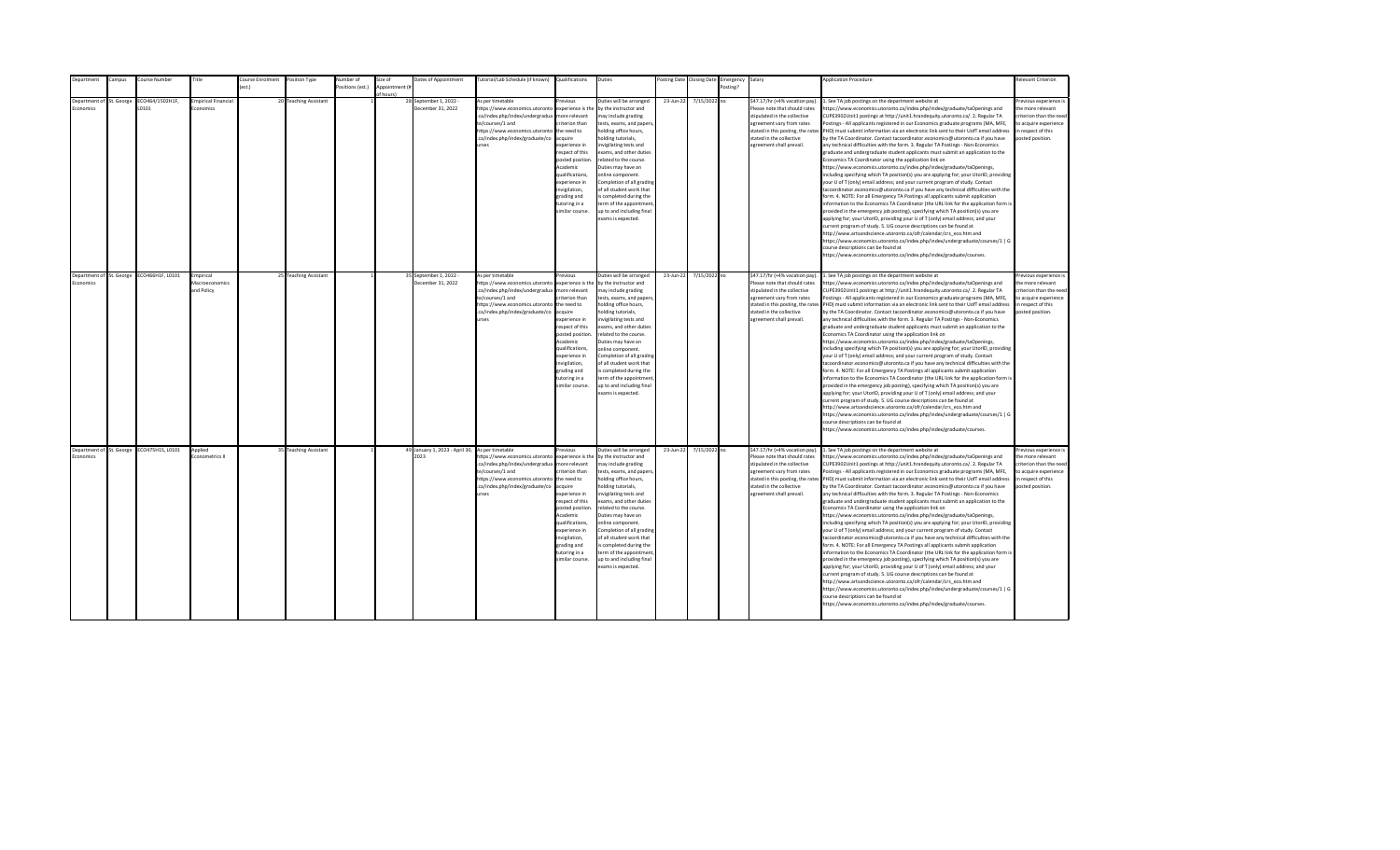| Department               | ampus:     | ourse Number     | Title                             | <b>Course Enrolment</b> | Position Type         | lumber of       | size of        | Dates of Appointment                            | lutorial/Lab Schedule (if known)                                  | Qualifications         | Duties                                             | osting Date | <b>Closing Date</b> | Emergency | Salary                            | <b>Application Procedure</b>                                                                                                                                                                             | Relevant Criterion                         |
|--------------------------|------------|------------------|-----------------------------------|-------------------------|-----------------------|-----------------|----------------|-------------------------------------------------|-------------------------------------------------------------------|------------------------|----------------------------------------------------|-------------|---------------------|-----------|-----------------------------------|----------------------------------------------------------------------------------------------------------------------------------------------------------------------------------------------------------|--------------------------------------------|
|                          |            |                  |                                   | $f$ est.)               |                       | ositions (est.) | Annointment (# |                                                 |                                                                   |                        |                                                    |             |                     | Posting?  |                                   |                                                                                                                                                                                                          |                                            |
| Denartment of            |            | CO480/4051H1S.   | <b>Special Topics:</b>            |                         |                       |                 | of hours)      | 49 January 1, 2023 - April 30,                  |                                                                   | revious                | Duties will be arranged                            |             |                     |           | \$47.17/hr (+4% vacation pay)     |                                                                                                                                                                                                          |                                            |
| <b>Economics</b>         | St. George | 10101            | Machine learning                  |                         | 30 Teaching Assistant |                 |                | 2023                                            | As per timetable<br>https://www.economics.utoronto                | experience is the      | by the instructor and                              | 23-Jun-22   | 7/15/2022 no        |           | Please note that should rates     | . See TA job postings on the department website at<br>ttps://www.economics.utoronto.ca/index.php/index/graduate/taOpenings and                                                                           | Previous experience i<br>the more relevant |
|                          |            |                  | and data mining                   |                         |                       |                 |                |                                                 | .ca/index.php/index/undergradua                                   | more relevant          | may include grading                                |             |                     |           | stipulated in the collective      | CUPE3902Unit1 postings at http://unit1.hrandequity.utoronto.ca/. 2. Regular TA                                                                                                                           | criterion than the need                    |
|                          |            |                  |                                   |                         |                       |                 |                |                                                 | te/courses/1 and                                                  | riterion than          |                                                    |             |                     |           | agreement vary from rates         | ostings - All applicants registered in our Economics graduate programs (MA, MFE,                                                                                                                         | to acquire experience                      |
|                          |            |                  |                                   |                         |                       |                 |                |                                                 | https://www.economics.utoronto                                    | the need to            | tests, exams, and papers,<br>holding office hours, |             |                     |           | stated in this posting, the rates | PHD) must submit information via an electronic link sent to their UofT email address                                                                                                                     | in respect of this                         |
|                          |            |                  |                                   |                         |                       |                 |                |                                                 | .ca/index.php/index/graduate/co                                   | acquire                | holding tutorials,                                 |             |                     |           | stated in the collective          | by the TA Coordinator. Contact tacoordinator.economics@utoronto.ca if you have                                                                                                                           | posted position.                           |
|                          |            |                  |                                   |                         |                       |                 |                |                                                 | urses                                                             | experience in          | nvigilating tests and                              |             |                     |           | agreement shall prevail.          | any technical difficulties with the form. 3. Regular TA Postings - Non-Economics                                                                                                                         |                                            |
|                          |            |                  |                                   |                         |                       |                 |                |                                                 |                                                                   | respect of this        | exams, and other duties                            |             |                     |           |                                   | graduate and undergraduate student applicants must submit an application to the                                                                                                                          |                                            |
|                          |            |                  |                                   |                         |                       |                 |                |                                                 |                                                                   | posted position.       | related to the course.                             |             |                     |           |                                   | Economics TA Coordinator using the application link on                                                                                                                                                   |                                            |
|                          |            |                  |                                   |                         |                       |                 |                |                                                 |                                                                   | Academic               | Duties may have an                                 |             |                     |           |                                   | https://www.economics.utoronto.ca/index.php/index/graduate/taOpenings,                                                                                                                                   |                                            |
|                          |            |                  |                                   |                         |                       |                 |                |                                                 |                                                                   | qualifications,        | online component.                                  |             |                     |           |                                   | including specifying which TA position(s) you are applying for; your UtorID, providing                                                                                                                   |                                            |
|                          |            |                  |                                   |                         |                       |                 |                |                                                 |                                                                   | experience in          | Completion of all grading                          |             |                     |           |                                   | your U of T (only) email address; and your current program of study. Contact                                                                                                                             |                                            |
|                          |            |                  |                                   |                         |                       |                 |                |                                                 |                                                                   | nvigilation,           | of all student work that                           |             |                     |           |                                   | acoordinator.economics@utoronto.ca if you have any technical difficulties with the                                                                                                                       |                                            |
|                          |            |                  |                                   |                         |                       |                 |                |                                                 |                                                                   | grading and            | s completed during the                             |             |                     |           |                                   | form. 4. NOTE: For all Emergency TA Postings all applicants submit application                                                                                                                           |                                            |
|                          |            |                  |                                   |                         |                       |                 |                |                                                 |                                                                   | tutoring in a          | term of the appointment                            |             |                     |           |                                   | information to the Economics TA Coordinator (the URL link for the application form is                                                                                                                    |                                            |
|                          |            |                  |                                   |                         |                       |                 |                |                                                 |                                                                   | similar course.        | up to and including final                          |             |                     |           |                                   | provided in the emergency job posting), specifying which TA position(s) you are                                                                                                                          |                                            |
|                          |            |                  |                                   |                         |                       |                 |                |                                                 |                                                                   |                        | exams is expected.                                 |             |                     |           |                                   | applying for; your UtorID, providing your U of T (only) email address; and your                                                                                                                          |                                            |
|                          |            |                  |                                   |                         |                       |                 |                |                                                 |                                                                   |                        |                                                    |             |                     |           |                                   | urrent program of study. 5. UG course descriptions can be found at                                                                                                                                       |                                            |
|                          |            |                  |                                   |                         |                       |                 |                |                                                 |                                                                   |                        |                                                    |             |                     |           |                                   | http://www.artsandscience.utoronto.ca/ofr/calendar/crs eco.htm and                                                                                                                                       |                                            |
|                          |            |                  |                                   |                         |                       |                 |                |                                                 |                                                                   |                        |                                                    |             |                     |           |                                   | https://www.economics.utoronto.ca/index.php/index/undergraduate/courses/1   G                                                                                                                            |                                            |
|                          |            |                  |                                   |                         |                       |                 |                |                                                 |                                                                   |                        |                                                    |             |                     |           |                                   | ourse descriptions can be found at                                                                                                                                                                       |                                            |
|                          |            |                  |                                   |                         |                       |                 |                |                                                 |                                                                   |                        |                                                    |             |                     |           |                                   | https://www.economics.utoronto.ca/index.php/index/graduate/courses.                                                                                                                                      |                                            |
|                          |            |                  |                                   |                         |                       |                 |                |                                                 |                                                                   |                        |                                                    |             |                     |           |                                   |                                                                                                                                                                                                          |                                            |
|                          |            |                  |                                   |                         |                       |                 |                |                                                 |                                                                   |                        |                                                    |             |                     |           |                                   |                                                                                                                                                                                                          |                                            |
| Department of St. George |            | ECO481H1F, L0101 | Special Topics in                 |                         | 35 Teaching Assistant |                 |                | 49 September 1, 2022 -                          | As per timetable                                                  | revious                | Duties will be arranged                            | 23-Jun-22   | 7/15/2022 no        |           | \$47.17/hr (+4% vacation pay).    | 1. See TA job postings on the department website at                                                                                                                                                      | Previous experience i                      |
| Economics                |            |                  | Economics with                    |                         |                       |                 |                | December 31, 2022                               | https://www.economics.utoronto                                    | experience is the      | by the instructor and                              |             |                     |           | Please note that should rates     | https://www.economics.utoronto.ca/index.php/index/graduate/taOpenings and                                                                                                                                | the more relevant                          |
|                          |            |                  | Data Analytics:                   |                         |                       |                 |                |                                                 | .ca/index.php/index/undergradua                                   | more relevant          | may include grading                                |             |                     |           | stipulated in the collective      | CUPE3902Unit1 postings at http://unit1.hrandequity.utoronto.ca/. 2. Regular TA                                                                                                                           | criterion than the need                    |
|                          |            |                  | Macroeconomic                     |                         |                       |                 |                |                                                 | te/courses/1 and                                                  | criterion than         | tests, exams, and papers,                          |             |                     |           | agreement vary from rates         | Postings - All applicants registered in our Economics graduate programs (MA, MFE,                                                                                                                        | to acquire experience                      |
|                          |            |                  | Finance (with<br>machine learning |                         |                       |                 |                |                                                 | https://www.economics.utoronto<br>.ca/index.php/index/graduate/co | the need to<br>acquire | holding office hours,<br>holding tutorials,        |             |                     |           | stated in the collective          | stated in this posting, the rates PHD) must submit information via an electronic link sent to their UofT email address<br>by the TA Coordinator. Contact tacoordinator.economics@utoronto.ca if you have | in respect of this<br>posted position.     |
|                          |            |                  | applications)                     |                         |                       |                 |                |                                                 | urses                                                             | experience in          | invigilating tests and                             |             |                     |           | agreement shall prevail.          | any technical difficulties with the form. 3. Regular TA Postings - Non-Economics                                                                                                                         |                                            |
|                          |            |                  |                                   |                         |                       |                 |                |                                                 |                                                                   | respect of this        | exams, and other duties                            |             |                     |           |                                   | graduate and undergraduate student applicants must submit an application to the                                                                                                                          |                                            |
|                          |            |                  |                                   |                         |                       |                 |                |                                                 |                                                                   | posted position.       | related to the course.                             |             |                     |           |                                   | Economics TA Coordinator using the application link on                                                                                                                                                   |                                            |
|                          |            |                  |                                   |                         |                       |                 |                |                                                 |                                                                   | Academic               | Duties may have an                                 |             |                     |           |                                   | https://www.economics.utoronto.ca/index.php/index/graduate/taOpenings,                                                                                                                                   |                                            |
|                          |            |                  |                                   |                         |                       |                 |                |                                                 |                                                                   | qualifications.        | online component.                                  |             |                     |           |                                   | including specifying which TA position(s) you are applying for; your UtorID, providing                                                                                                                   |                                            |
|                          |            |                  |                                   |                         |                       |                 |                |                                                 |                                                                   | experience in          | Completion of all grading                          |             |                     |           |                                   | your U of T (only) email address; and your current program of study. Contact                                                                                                                             |                                            |
|                          |            |                  |                                   |                         |                       |                 |                |                                                 |                                                                   | invigilation,          | of all student work that                           |             |                     |           |                                   | tacoordinator.economics@utoronto.ca if you have any technical difficulties with the                                                                                                                      |                                            |
|                          |            |                  |                                   |                         |                       |                 |                |                                                 |                                                                   | grading and            | is completed during the                            |             |                     |           |                                   | form. 4. NOTE: For all Emergency TA Postings all applicants submit application                                                                                                                           |                                            |
|                          |            |                  |                                   |                         |                       |                 |                |                                                 |                                                                   | tutoring in a          | term of the appointment                            |             |                     |           |                                   | information to the Economics TA Coordinator (the URL link for the application form is                                                                                                                    |                                            |
|                          |            |                  |                                   |                         |                       |                 |                |                                                 |                                                                   | similar course.        | up to and including final                          |             |                     |           |                                   | provided in the emergency job posting), specifying which TA position(s) you are                                                                                                                          |                                            |
|                          |            |                  |                                   |                         |                       |                 |                |                                                 |                                                                   |                        | exams is expected.                                 |             |                     |           |                                   | applying for; your UtorID, providing your U of T (only) email address; and your                                                                                                                          |                                            |
|                          |            |                  |                                   |                         |                       |                 |                |                                                 |                                                                   |                        |                                                    |             |                     |           |                                   | current program of study. 5. UG course descriptions can be found at                                                                                                                                      |                                            |
|                          |            |                  |                                   |                         |                       |                 |                |                                                 |                                                                   |                        |                                                    |             |                     |           |                                   | http://www.artsandscience.utoronto.ca/ofr/calendar/crs_eco.htm and                                                                                                                                       |                                            |
|                          |            |                  |                                   |                         |                       |                 |                |                                                 |                                                                   |                        |                                                    |             |                     |           |                                   | https://www.economics.utoronto.ca/index.php/index/undergraduate/courses/1   G                                                                                                                            |                                            |
|                          |            |                  |                                   |                         |                       |                 |                |                                                 |                                                                   |                        |                                                    |             |                     |           |                                   | ourse descriptions can be found at                                                                                                                                                                       |                                            |
|                          |            |                  |                                   |                         |                       |                 |                |                                                 |                                                                   |                        |                                                    |             |                     |           |                                   | ittps://www.economics.utoronto.ca/index.php/index/graduate/courses.                                                                                                                                      |                                            |
|                          |            |                  |                                   |                         |                       |                 |                |                                                 |                                                                   |                        |                                                    |             |                     |           |                                   |                                                                                                                                                                                                          |                                            |
| Department of St. George |            | ECO481H1S, L0101 | Special Topics in                 |                         | 35 Teaching Assistant |                 |                | 49 January 1, 2023 - April 30, As per timetable |                                                                   | Previous               | Duties will be arranged                            | 23-Jun-22   | 7/15/2022 no        |           | \$47.17/hr (+4% vacation pay).    | 1. See TA job postings on the department website at                                                                                                                                                      | revious experience i                       |
| Economics                |            |                  | Economics with                    |                         |                       |                 |                | 2023                                            | https://www.economics.utoronto                                    | experience is the      | by the instructor and                              |             |                     |           | Please note that should rates     | https://www.economics.utoronto.ca/index.php/index/graduate/taOpenings and                                                                                                                                | the more relevant                          |
|                          |            |                  | Data Analytics:                   |                         |                       |                 |                |                                                 | .ca/index.php/index/undergradua                                   | more relevant          | may include grading                                |             |                     |           | stipulated in the collective      | CUPE3902Unit1 postings at http://unit1.hrandequity.utoronto.ca/. 2. Regular TA                                                                                                                           | criterion than the need                    |
|                          |            |                  | Macroeconomic                     |                         |                       |                 |                |                                                 | te/courses/1 and                                                  | criterion than         | tests, exams, and papers,                          |             |                     |           | agreement vary from rates         | Postings - All applicants registered in our Economics graduate programs (MA, MFE,                                                                                                                        | to acquire experience                      |
|                          |            |                  | Finance (with                     |                         |                       |                 |                |                                                 | https://www.economics.utoronto the need to                        |                        | holding office hours,                              |             |                     |           |                                   | stated in this posting, the rates PHD) must submit information via an electronic link sent to their UofT email address                                                                                   | in respect of this                         |
|                          |            |                  | machine learning                  |                         |                       |                 |                |                                                 | .ca/index.php/index/graduate/co                                   | acquire                | holding tutorials,                                 |             |                     |           | stated in the collective          | by the TA Coordinator. Contact tacoordinator.economics@utoronto.ca if you have                                                                                                                           | posted position.                           |
|                          |            |                  | applications)                     |                         |                       |                 |                |                                                 | urses                                                             | experience in          | nvigilating tests and                              |             |                     |           | agreement shall prevail.          | any technical difficulties with the form. 3. Regular TA Postings - Non-Economics                                                                                                                         |                                            |
|                          |            |                  |                                   |                         |                       |                 |                |                                                 |                                                                   | respect of this        | exams, and other duties                            |             |                     |           |                                   | graduate and undergraduate student applicants must submit an application to the                                                                                                                          |                                            |
|                          |            |                  |                                   |                         |                       |                 |                |                                                 |                                                                   | posted position        | related to the course.                             |             |                     |           |                                   | Economics TA Coordinator using the application link on                                                                                                                                                   |                                            |
|                          |            |                  |                                   |                         |                       |                 |                |                                                 |                                                                   | Academic               | Duties may have an                                 |             |                     |           |                                   | https://www.economics.utoronto.ca/index.php/index/graduate/taOpenings,                                                                                                                                   |                                            |
|                          |            |                  |                                   |                         |                       |                 |                |                                                 |                                                                   | qualifications,        | online component.                                  |             |                     |           |                                   | including specifying which TA position(s) you are applying for; your UtorID, providing                                                                                                                   |                                            |
|                          |            |                  |                                   |                         |                       |                 |                |                                                 |                                                                   | experience in          | Completion of all grading                          |             |                     |           |                                   | your U of T (only) email address; and your current program of study. Contact                                                                                                                             |                                            |
|                          |            |                  |                                   |                         |                       |                 |                |                                                 |                                                                   | invigilation,          | of all student work that                           |             |                     |           |                                   | tacoordinator.economics@utoronto.ca if you have any technical difficulties with the                                                                                                                      |                                            |
|                          |            |                  |                                   |                         |                       |                 |                |                                                 |                                                                   | grading and            | is completed during the                            |             |                     |           |                                   | form. 4. NOTE: For all Emergency TA Postings all applicants submit application                                                                                                                           |                                            |
|                          |            |                  |                                   |                         |                       |                 |                |                                                 |                                                                   | tutoring in a          | term of the appointment                            |             |                     |           |                                   | information to the Economics TA Coordinator (the URL link for the application form is                                                                                                                    |                                            |
|                          |            |                  |                                   |                         |                       |                 |                |                                                 |                                                                   | similar course.        | up to and including final                          |             |                     |           |                                   | provided in the emergency job posting), specifying which TA position(s) you are                                                                                                                          |                                            |
|                          |            |                  |                                   |                         |                       |                 |                |                                                 |                                                                   |                        | exams is expected.                                 |             |                     |           |                                   | applying for; your UtorID, providing your U of T (only) email address; and your                                                                                                                          |                                            |
|                          |            |                  |                                   |                         |                       |                 |                |                                                 |                                                                   |                        |                                                    |             |                     |           |                                   | current program of study. 5. UG course descriptions can be found at                                                                                                                                      |                                            |
|                          |            |                  |                                   |                         |                       |                 |                |                                                 |                                                                   |                        |                                                    |             |                     |           |                                   | http://www.artsandscience.utoronto.ca/ofr/calendar/crs eco.htm and                                                                                                                                       |                                            |
|                          |            |                  |                                   |                         |                       |                 |                |                                                 |                                                                   |                        |                                                    |             |                     |           |                                   | https://www.economics.utoronto.ca/index.php/index/undergraduate/courses/1   G                                                                                                                            |                                            |
|                          |            |                  |                                   |                         |                       |                 |                |                                                 |                                                                   |                        |                                                    |             |                     |           |                                   | course descriptions can be found at                                                                                                                                                                      |                                            |
|                          |            |                  |                                   |                         |                       |                 |                |                                                 |                                                                   |                        |                                                    |             |                     |           |                                   | https://www.economics.utoronto.ca/index.php/index/graduate/courses.                                                                                                                                      |                                            |
|                          |            |                  |                                   |                         |                       |                 |                |                                                 |                                                                   |                        |                                                    |             |                     |           |                                   |                                                                                                                                                                                                          |                                            |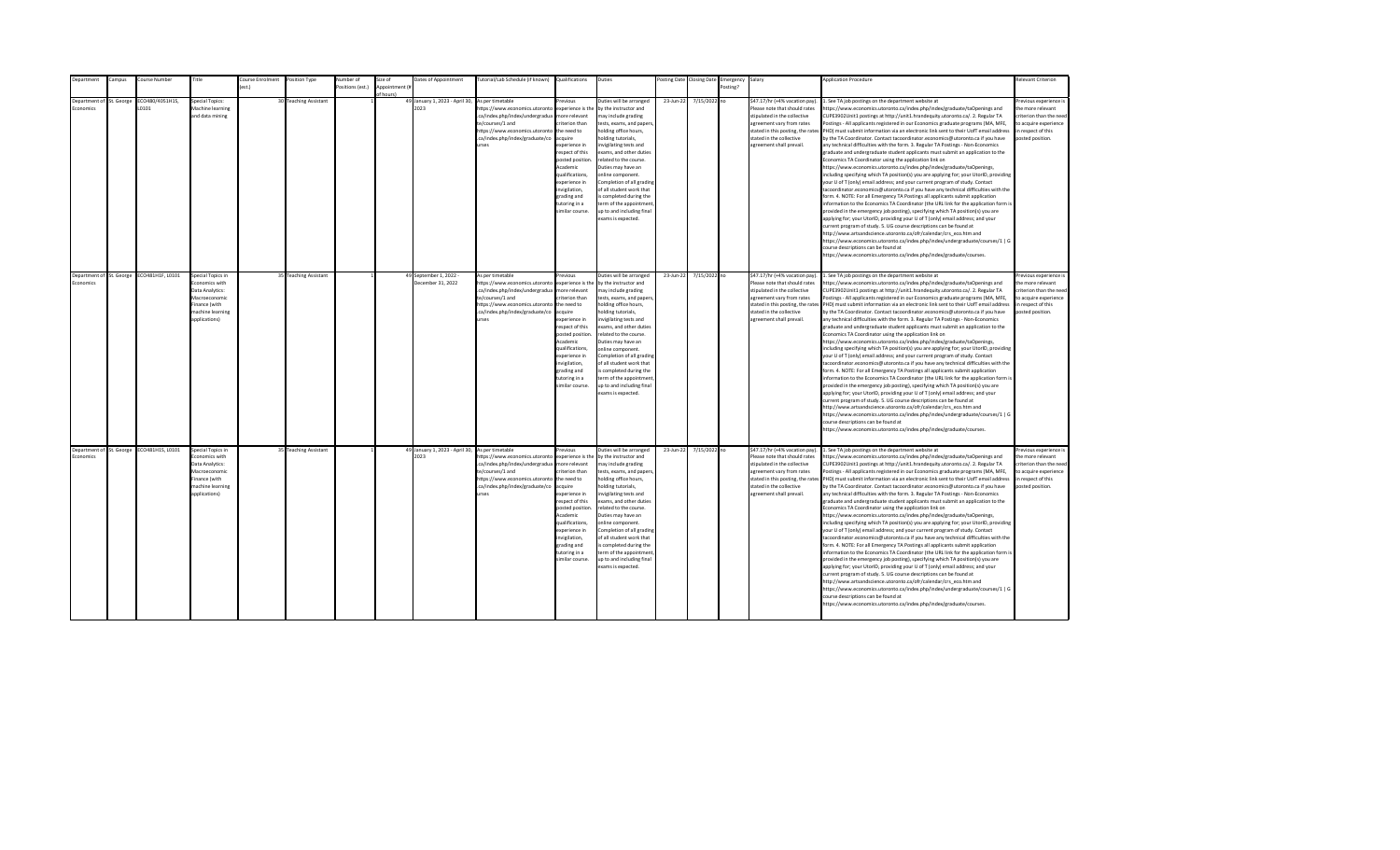| Department | Campus                   | Course Number                              | Title                                                           | Course Enrolment | Position Type             | <b>Number</b> of | Size of                     | Dates of Appointment                         | Tutorial/Lab Schedule (if known) Qualifications                                                                                                                                                     |                                                                                                                                                                                                                                                                      | Duties                                                                                                                                                                                                                                                                                                                                                                                                                                          |           | Posting Date Closing Date | Emergency Salary |                                                                                                                                                                                                                           | <b>Application Procedure</b>                                                                                                                                                                                                                                                                                                                                                                                                                                                                                                                                                                                                                                                                                                                                                                                                                                                                                                                                                                                                                                                                                                                                                                                                                                                                                                                                                                                                                                                                                                                                                                                                                                                                                                                                                                 | Relevant Criterion                                                                                                                        |
|------------|--------------------------|--------------------------------------------|-----------------------------------------------------------------|------------------|---------------------------|------------------|-----------------------------|----------------------------------------------|-----------------------------------------------------------------------------------------------------------------------------------------------------------------------------------------------------|----------------------------------------------------------------------------------------------------------------------------------------------------------------------------------------------------------------------------------------------------------------------|-------------------------------------------------------------------------------------------------------------------------------------------------------------------------------------------------------------------------------------------------------------------------------------------------------------------------------------------------------------------------------------------------------------------------------------------------|-----------|---------------------------|------------------|---------------------------------------------------------------------------------------------------------------------------------------------------------------------------------------------------------------------------|----------------------------------------------------------------------------------------------------------------------------------------------------------------------------------------------------------------------------------------------------------------------------------------------------------------------------------------------------------------------------------------------------------------------------------------------------------------------------------------------------------------------------------------------------------------------------------------------------------------------------------------------------------------------------------------------------------------------------------------------------------------------------------------------------------------------------------------------------------------------------------------------------------------------------------------------------------------------------------------------------------------------------------------------------------------------------------------------------------------------------------------------------------------------------------------------------------------------------------------------------------------------------------------------------------------------------------------------------------------------------------------------------------------------------------------------------------------------------------------------------------------------------------------------------------------------------------------------------------------------------------------------------------------------------------------------------------------------------------------------------------------------------------------------|-------------------------------------------------------------------------------------------------------------------------------------------|
|            |                          |                                            |                                                                 | (est.)           |                           | ositions (est.)  | Appointment (#<br>of hours! |                                              |                                                                                                                                                                                                     |                                                                                                                                                                                                                                                                      |                                                                                                                                                                                                                                                                                                                                                                                                                                                 |           |                           | Posting?         |                                                                                                                                                                                                                           |                                                                                                                                                                                                                                                                                                                                                                                                                                                                                                                                                                                                                                                                                                                                                                                                                                                                                                                                                                                                                                                                                                                                                                                                                                                                                                                                                                                                                                                                                                                                                                                                                                                                                                                                                                                              |                                                                                                                                           |
| Economics  | Department of St. George | ECO504Y1Y, L0101                           | WIT TA                                                          |                  | <b>Teaching Assistant</b> |                  |                             | 140 September 1, 2022 - April<br>30.2023     | As per timetable<br>https://www.economics.utoronto<br>.ca/index.php/index/undergradua<br>te/courses/1 and<br>https://www.economics.utoronto<br>.ca/index.php/index/graduate/co<br>urses             | Previous<br>experience is the<br>more relevant<br>riterion than<br>the need to<br>acquire<br>xperience in<br>respect of this<br>posted position<br>Academic<br>qualifications,<br>experience in<br>wigilation,<br>grading and<br>tutoring in a<br>imilar course.     | Duties will be arranged<br>by the instructor and<br>may include grading<br>tests, exams, and papers<br>holding office hours,<br>olding tutorials,<br>nvigilating tests and<br>exams, and other duties<br>related to the course.<br>Duties may have an<br>online component.<br>Completion of all grading<br>of all student work that<br>s completed during the<br>erm of the appointment<br>up to and including final<br>exams is expected.      | 23-Jun-22 | 7/15/2022 no              |                  | \$47.17/hr (+4% vacation pay).<br>Please note that should rates<br>stipulated in the collective<br>agreement vary from rates<br>stated in this posting, the rates<br>stated in the collective<br>agreement shall prevail. | 1. See TA job postings on the department website at<br>ttps://www.economics.utoronto.ca/index.php/index/graduate/taOpenings and<br>CUPE3902Unit1 postings at http://unit1.hrandequity.utoronto.ca/. 2. Regular TA<br>Postings - All applicants registered in our Economics graduate programs (MA, MFE,<br>PHD) must submit information via an electronic link sent to their UofT email address<br>by the TA Coordinator. Contact tacoordinator.economics@utoronto.ca if you have<br>any technical difficulties with the form. 3. Regular TA Postings - Non-Economics<br>graduate and undergraduate student applicants must submit an application to the<br>Economics TA Coordinator using the application link on<br>https://www.economics.utoronto.ca/index.php/index/graduate/taOpenings,<br>ncluding specifying which TA position(s) you are applying for; your UtorID, providing<br>our U of T (only) email address; and your current program of study. Contact<br>acoordinator.economics@utoronto.ca if you have any technical difficulties with the<br>orm. 4. NOTE: For all Emergency TA Postings all applicants submit application<br>nformation to the Economics TA Coordinator (the URL link for the application form is<br>provided in the emergency job posting), specifying which TA position(s) you are<br>applying for; your UtorID, providing your U of T (only) email address; and your<br>urrent program of study. 5. UG course descriptions can be found at<br>http://www.artsandscience.utoronto.ca/ofr/calendar/crs eco.htm and<br>https://www.economics.utoronto.ca/index.php/index/undergraduate/courses/1   G<br>ourse descriptions can be found at<br>https://www.economics.utoronto.ca/index.php/index/graduate/courses.                                           | revious experience i<br>the more relevant<br>riterion than the need<br>to acquire experience<br>in respect of this<br>posted position.    |
| Economics  | Department of St. George | ECO1010H1F, L0101                          | Mathematics and<br><b>Statistics for MA</b><br>and MFE Students |                  | <b>Teaching Assistant</b> | 1.32             |                             | 140 September 1, 2022 -<br>December 31, 2022 | As per timetable<br>https://www.economics.utoronto<br>.ca/index.php/index/undergradua<br>te/courses/1 and<br>https://www.economics.utoronto<br>.ca/index.php/index/graduate/co<br>urses             | revious<br>experience is the<br>more relevant<br>criterion than<br>the need to<br>acquire<br>experience in<br>respect of this<br>posted position<br>Academic<br>qualifications,<br>experience in<br>invigilation,<br>grading and<br>tutoring in a<br>similar course. | Duties will be arranged<br>by the instructor and<br>may include grading<br>tests, exams, and papers,<br>holding office hours,<br>holding tutorials,<br>invigilating tests and<br>exams, and other duties<br>related to the course.<br>Duties may have an<br>online component.<br>Completion of all grading<br>of all student work that<br>is completed during the<br>term of the appointment<br>up to and including final<br>exams is expected. | 23-Jun-22 | 7/15/2022 no              |                  | \$47.17/hr (+4% vacation pay).<br>Please note that should rates<br>stipulated in the collective<br>agreement vary from rates<br>stated in the collective<br>agreement shall prevail.                                      | 1. See TA job postings on the department website at<br>https://www.economics.utoronto.ca/index.php/index/graduate/taOpenings and<br>CUPE3902Unit1 postings at http://unit1.hrandequity.utoronto.ca/. 2. Regular TA<br>Postings - All applicants registered in our Economics graduate programs (MA, MFE,<br>stated in this posting, the rates PHD) must submit information via an electronic link sent to their UofT email address<br>by the TA Coordinator. Contact tacoordinator.economics@utoronto.ca if you have<br>any technical difficulties with the form. 3. Regular TA Postings - Non-Economics<br>graduate and undergraduate student applicants must submit an application to the<br>Economics TA Coordinator using the application link on<br>https://www.economics.utoronto.ca/index.php/index/graduate/taOpenings,<br>including specifying which TA position(s) you are applying for; your UtorID, providing<br>your U of T (only) email address; and your current program of study. Contact<br>acoordinator.economics@utoronto.ca if you have any technical difficulties with the<br>form. 4. NOTE: For all Emergency TA Postings all applicants submit application<br>information to the Economics TA Coordinator (the URL link for the application form is<br>provided in the emergency job posting), specifying which TA position(s) you are<br>applying for; your UtorID, providing your U of T (only) email address; and your<br>current program of study. 5. UG course descriptions can be found at<br>http://www.artsandscience.utoronto.ca/ofr/calendar/crs_eco.htm and<br>https://www.economics.utoronto.ca/index.php/index/undergraduate/courses/1   G<br>ourse descriptions can be found at<br>https://www.economics.utoronto.ca/index.php/index/graduate/courses.   | Previous experience i<br>the more relevant<br>criterion than the need<br>to acquire experience<br>in respect of this<br>posted position.  |
| Economics  |                          | Department of St. George ECO1100H1F, L0201 | Economic Theory -<br>Macro                                      |                  | 0 Teaching Assistant      |                  |                             | 70 September 1, 2022 -<br>December 31, 2022  | As per timetable<br>https://www.economics.utoronto<br>.ca/index.php/index/undergradua<br>te/courses/1 and<br>https://www.economics.utoronto the need to<br>.ca/index.php/index/graduate/co<br>urses | Previous<br>experience is the<br>more relevant<br>criterion than<br>acquire<br>experience in<br>respect of this<br>posted position<br>Academic<br>qualifications,<br>experience in<br>invigilation,<br>grading and<br>tutoring in a<br>similar course.               | Duties will be arranged<br>by the instructor and<br>may include grading<br>tests, exams, and papers,<br>holding office hours,<br>holding tutorials,<br>nvigilating tests and<br>exams, and other duties<br>related to the course.<br>Duties may have an<br>online component.<br>Completion of all grading<br>of all student work that<br>is completed during the<br>term of the appointment<br>up to and including final<br>exams is expected.  | 23-Jun-22 | 7/15/2022 no              |                  | \$47.17/hr (+4% vacation pay).<br>Please note that should rates<br>stipulated in the collective<br>agreement vary from rates<br>stated in the collective<br>agreement shall prevail.                                      | 1. See TA job postings on the department website at<br>https://www.economics.utoronto.ca/index.php/index/graduate/taOpenings and<br>CUPE3902Unit1 postings at http://unit1.hrandequity.utoronto.ca/. 2. Regular TA<br>Postings - All applicants registered in our Economics graduate programs (MA, MFE,<br>stated in this posting, the rates PHD) must submit information via an electronic link sent to their UofT email address<br>by the TA Coordinator. Contact tacoordinator.economics@utoronto.ca if you have<br>any technical difficulties with the form. 3. Regular TA Postings - Non-Economics<br>graduate and undergraduate student applicants must submit an application to the<br>Economics TA Coordinator using the application link on<br>https://www.economics.utoronto.ca/index.php/index/graduate/taOpenings,<br>including specifying which TA position(s) you are applying for; your UtorID, providing<br>your U of T (only) email address; and your current program of study. Contact<br>tacoordinator.economics@utoronto.ca if you have any technical difficulties with the<br>form. 4. NOTE: For all Emergency TA Postings all applicants submit application<br>information to the Economics TA Coordinator (the URL link for the application form is<br>provided in the emergency job posting), specifying which TA position(s) you are<br>applying for; your UtorID, providing your U of T (only) email address; and your<br>current program of study. 5. UG course descriptions can be found at<br>http://www.artsandscience.utoronto.ca/ofr/calendar/crs eco.htm and<br>https://www.economics.utoronto.ca/index.php/index/undergraduate/courses/1   G<br>course descriptions can be found at<br>https://www.economics.utoronto.ca/index.php/index/graduate/courses. | Previous experience is<br>the more relevant<br>criterion than the need<br>to acquire experience<br>in respect of this<br>posted position. |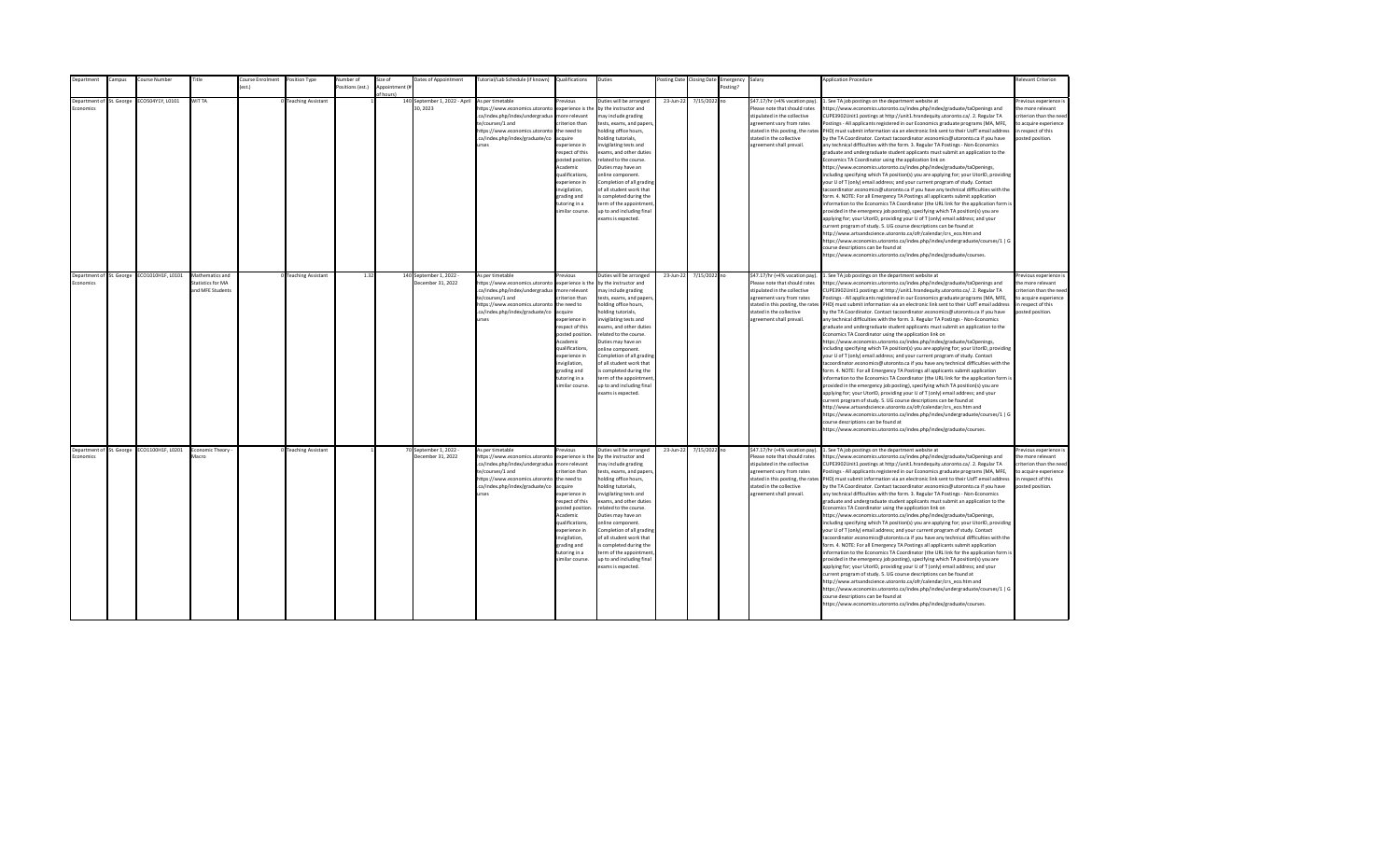| <b>Department</b>                     | Campus | Course Number                              | Title                    | Course Enrolment | Position Type        | Number of        | Size of                    | Dates of Appointment                         | Tutorial/Lab Schedule (if known) Qualifications                                                                                                                                                |                                                                                                                                                                                                                                                                    | Duties                                                                                                                                                                                                                                                                                                                                                                                                                                         |           | Posting Date Closing Date | Emergency Salary |                                                                                                                                                                                                                           | <b>Application Procedure</b>                                                                                                                                                                                                                                                                                                                                                                                                                                                                                                                                                                                                                                                                                                                                                                                                                                                                                                                                                                                                                                                                                                                                                                                                                                                                                                                                                                                                                                                                                                                                                                                                                                                                                                                                                                 | <b>Relevant Criterion</b>                                                                                                                |
|---------------------------------------|--------|--------------------------------------------|--------------------------|------------------|----------------------|------------------|----------------------------|----------------------------------------------|------------------------------------------------------------------------------------------------------------------------------------------------------------------------------------------------|--------------------------------------------------------------------------------------------------------------------------------------------------------------------------------------------------------------------------------------------------------------------|------------------------------------------------------------------------------------------------------------------------------------------------------------------------------------------------------------------------------------------------------------------------------------------------------------------------------------------------------------------------------------------------------------------------------------------------|-----------|---------------------------|------------------|---------------------------------------------------------------------------------------------------------------------------------------------------------------------------------------------------------------------------|----------------------------------------------------------------------------------------------------------------------------------------------------------------------------------------------------------------------------------------------------------------------------------------------------------------------------------------------------------------------------------------------------------------------------------------------------------------------------------------------------------------------------------------------------------------------------------------------------------------------------------------------------------------------------------------------------------------------------------------------------------------------------------------------------------------------------------------------------------------------------------------------------------------------------------------------------------------------------------------------------------------------------------------------------------------------------------------------------------------------------------------------------------------------------------------------------------------------------------------------------------------------------------------------------------------------------------------------------------------------------------------------------------------------------------------------------------------------------------------------------------------------------------------------------------------------------------------------------------------------------------------------------------------------------------------------------------------------------------------------------------------------------------------------|------------------------------------------------------------------------------------------------------------------------------------------|
|                                       |        |                                            |                          | est.)            |                      | Positions (est.) | Appointment (i<br>f hours) |                                              |                                                                                                                                                                                                |                                                                                                                                                                                                                                                                    |                                                                                                                                                                                                                                                                                                                                                                                                                                                |           |                           | Posting?         |                                                                                                                                                                                                                           |                                                                                                                                                                                                                                                                                                                                                                                                                                                                                                                                                                                                                                                                                                                                                                                                                                                                                                                                                                                                                                                                                                                                                                                                                                                                                                                                                                                                                                                                                                                                                                                                                                                                                                                                                                                              |                                                                                                                                          |
| Department of St. George<br>conomics  |        | ECO1100H1S, L0101                          | Economic Theory<br>Macro |                  | 0 Teaching Assistant |                  |                            | 140 January 1, 2023 - April 30,<br>2023      | As per timetable<br>ttps://www.economics.utoronto<br>.ca/index.php/index/undergradua<br>te/courses/1 and<br>https://www.economics.utoronto<br>.ca/index.php/index/graduate/co<br><b>urses</b>  | revious<br>experience is the<br>nore relevant<br>riterion than<br>the need to<br>cauire<br>xperience in<br>espect of this<br>posted position<br>Academic<br>qualifications,<br>xperience in<br>nvigilation,<br>trading and<br>utoring in a<br>imilar course.       | Duties will be arranged<br>by the instructor and<br>nay include grading<br>tests, exams, and papers<br>nolding office hours,<br>olding tutorials,<br>nvigilating tests and<br>exams, and other duties<br>elated to the course.<br>Duties may have an<br>online component.<br>Completion of all grading<br>of all student work that<br>s completed during the<br>erm of the appointment<br>up to and including final<br>exams is expected.      | 23-Jun-22 | 7/15/2022 no              |                  | \$47.17/hr (+4% vacation pay).<br>Please note that should rates<br>stipulated in the collective<br>agreement vary from rates<br>stated in this posting, the rates<br>stated in the collective<br>agreement shall prevail. | 1. See TA job postings on the department website at<br>https://www.economics.utoronto.ca/index.php/index/graduate/taOpenings and<br>CUPE3902Unit1 postings at http://unit1.hrandequity.utoronto.ca/. 2. Regular TA<br>Postings - All applicants registered in our Economics graduate programs (MA, MFE,<br>PHD) must submit information via an electronic link sent to their UofT email address<br>by the TA Coordinator. Contact tacoordinator.economics@utoronto.ca if you have<br>any technical difficulties with the form. 3. Regular TA Postings - Non-Economics<br>graduate and undergraduate student applicants must submit an application to the<br>Economics TA Coordinator using the application link on<br>https://www.economics.utoronto.ca/index.php/index/graduate/taOpenings,<br>including specifying which TA position(s) you are applying for; your UtorID, providing<br>your U of T (only) email address; and your current program of study. Contact<br>tacoordinator.economics@utoronto.ca if you have any technical difficulties with the<br>form. 4. NOTE: For all Emergency TA Postings all applicants submit application<br>information to the Economics TA Coordinator (the URL link for the application form is<br>provided in the emergency job posting), specifying which TA position(s) you are<br>applying for; your UtorID, providing your U of T (only) email address; and your<br>current program of study. 5. UG course descriptions can be found at<br>http://www.artsandscience.utoronto.ca/ofr/calendar/crs eco.htm and<br>https://www.economics.utoronto.ca/index.php/index/undergraduate/courses/1   G<br>course descriptions can be found at<br>https://www.economics.utoronto.ca/index.php/index/graduate/courses.                                   | revious experience i<br>the more relevant<br>riterion than the need<br>to acquire experience<br>in respect of this<br>posted position.   |
| Department of St. George<br>Fronomics |        | ECO1200H1F, L0101                          | Economic Theory<br>Micro |                  | 0 Teaching Assistant |                  |                            | 140 September 1, 2022<br>December 31, 2022   | As per timetable<br>https://www.economics.utoronto<br>.ca/index.php/index/undergradua<br>te/courses/1 and<br>https://www.economics.utoronto<br>.ca/index.php/index/graduate/co<br><b>urses</b> | revious<br>experience is the<br>more relevant<br>riterion than<br>the need to<br>acquire<br>experience in<br>respect of this<br>posted position<br>Academic<br>qualifications,<br>experience in<br>nvigilation,<br>grading and<br>tutoring in a<br>imilar course.  | Duties will be arranged<br>by the instructor and<br>may include grading<br>tests, exams, and papers,<br>holding office hours,<br>nolding tutorials,<br>nvigilating tests and<br>exams, and other duties<br>related to the course.<br>Duties may have an<br>online component.<br>Completion of all grading<br>of all student work that<br>is completed during the<br>term of the appointment<br>up to and including final<br>exams is expected. | 23-Jun-22 | 7/15/2022 no              |                  | \$47.17/hr (+4% vacation pay).<br>Please note that should rates<br>stipulated in the collective<br>agreement vary from rates<br>stated in the collective<br>agreement shall prevail.                                      | 1. See TA job postings on the department website at<br>https://www.economics.utoronto.ca/index.php/index/graduate/taOpenings and<br>CUPE3902Unit1 postings at http://unit1.hrandequity.utoronto.ca/. 2. Regular TA<br>Postings - All applicants registered in our Economics graduate programs (MA, MFE,<br>stated in this posting, the rates PHD) must submit information via an electronic link sent to their UofT email address<br>by the TA Coordinator. Contact tacoordinator.economics@utoronto.ca if you have<br>any technical difficulties with the form. 3. Regular TA Postings - Non-Economics<br>graduate and undergraduate student applicants must submit an application to the<br>Economics TA Coordinator using the application link on<br>https://www.economics.utoronto.ca/index.php/index/graduate/taOpenings,<br>including specifying which TA position(s) you are applying for; your UtorID, providing<br>your U of T (only) email address; and your current program of study. Contact<br>tacoordinator.economics@utoronto.ca if you have any technical difficulties with the<br>form. 4. NOTE: For all Emergency TA Postings all applicants submit application<br>information to the Economics TA Coordinator (the URL link for the application form is<br>provided in the emergency job posting), specifying which TA position(s) you are<br>applying for; your UtorID, providing your U of T (only) email address; and your<br>current program of study. 5. UG course descriptions can be found at<br>http://www.artsandscience.utoronto.ca/ofr/calendar/crs_eco.htm and<br>https://www.economics.utoronto.ca/index.php/index/undergraduate/courses/1   G<br>course descriptions can be found at<br>https://www.economics.utoronto.ca/index.php/index/graduate/courses. | Previous experience i<br>the more relevant<br>criterion than the need<br>to acquire experience<br>in respect of this<br>posted position. |
| Economics                             |        | Department of St. George ECO1400H1F, L0101 | Econometrics             |                  | 0 Teaching Assistant |                  |                            | 140 September 1, 2022 -<br>December 31, 2022 | As per timetable<br>https://www.economics.utoronto<br>.ca/index.php/index/undergradua<br>te/courses/1 and<br>https://www.economics.utoronto<br>.ca/index.php/index/graduate/co<br><b>urses</b> | revious<br>experience is the<br>more relevant<br>riterion than<br>the need to<br>acquire<br>experience in<br>respect of this<br>posted position<br>Academic<br>qualifications,<br>experience in<br>invigilation,<br>grading and<br>tutoring in a<br>imilar course. | Duties will be arranged<br>by the instructor and<br>may include grading<br>tests, exams, and papers,<br>holding office hours,<br>nolding tutorials,<br>nvigilating tests and<br>exams, and other duties<br>related to the course.<br>Duties may have an<br>online component.<br>Completion of all grading<br>of all student work that<br>is completed during the<br>term of the appointment<br>up to and including final<br>exams is expected. | 23-Jun-22 | 7/15/2022 no              |                  | \$47.17/hr (+4% vacation pay).<br>Please note that should rates<br>stipulated in the collective<br>agreement vary from rates<br>stated in the collective<br>agreement shall prevail.                                      | 1. See TA job postings on the department website at<br>https://www.economics.utoronto.ca/index.php/index/graduate/taOpenings and<br>CUPE3902Unit1 postings at http://unit1.hrandequity.utoronto.ca/. 2. Regular TA<br>Postings - All applicants registered in our Economics graduate programs (MA, MFE,<br>stated in this posting, the rates PHD) must submit information via an electronic link sent to their UofT email address<br>by the TA Coordinator. Contact tacoordinator.economics@utoronto.ca if you have<br>any technical difficulties with the form. 3. Regular TA Postings - Non-Economics<br>graduate and undergraduate student applicants must submit an application to the<br>Economics TA Coordinator using the application link on<br>https://www.economics.utoronto.ca/index.php/index/graduate/taOpenings,<br>including specifying which TA position(s) you are applying for; your UtorID, providing<br>your U of T (only) email address; and your current program of study. Contact<br>tacoordinator.economics@utoronto.ca if you have any technical difficulties with the<br>form. 4. NOTE: For all Emergency TA Postings all applicants submit application<br>information to the Economics TA Coordinator (the URL link for the application form is<br>provided in the emergency job posting), specifying which TA position(s) you are<br>applying for; your UtorID, providing your U of T (only) email address; and your<br>current program of study. 5. UG course descriptions can be found at<br>http://www.artsandscience.utoronto.ca/ofr/calendar/crs eco.htm and<br>https://www.economics.utoronto.ca/index.php/index/undergraduate/courses/1   G<br>course descriptions can be found at<br>https://www.economics.utoronto.ca/index.php/index/graduate/courses. | Previous experience i<br>the more relevant<br>criterion than the need<br>to acquire experience<br>in respect of this<br>posted position. |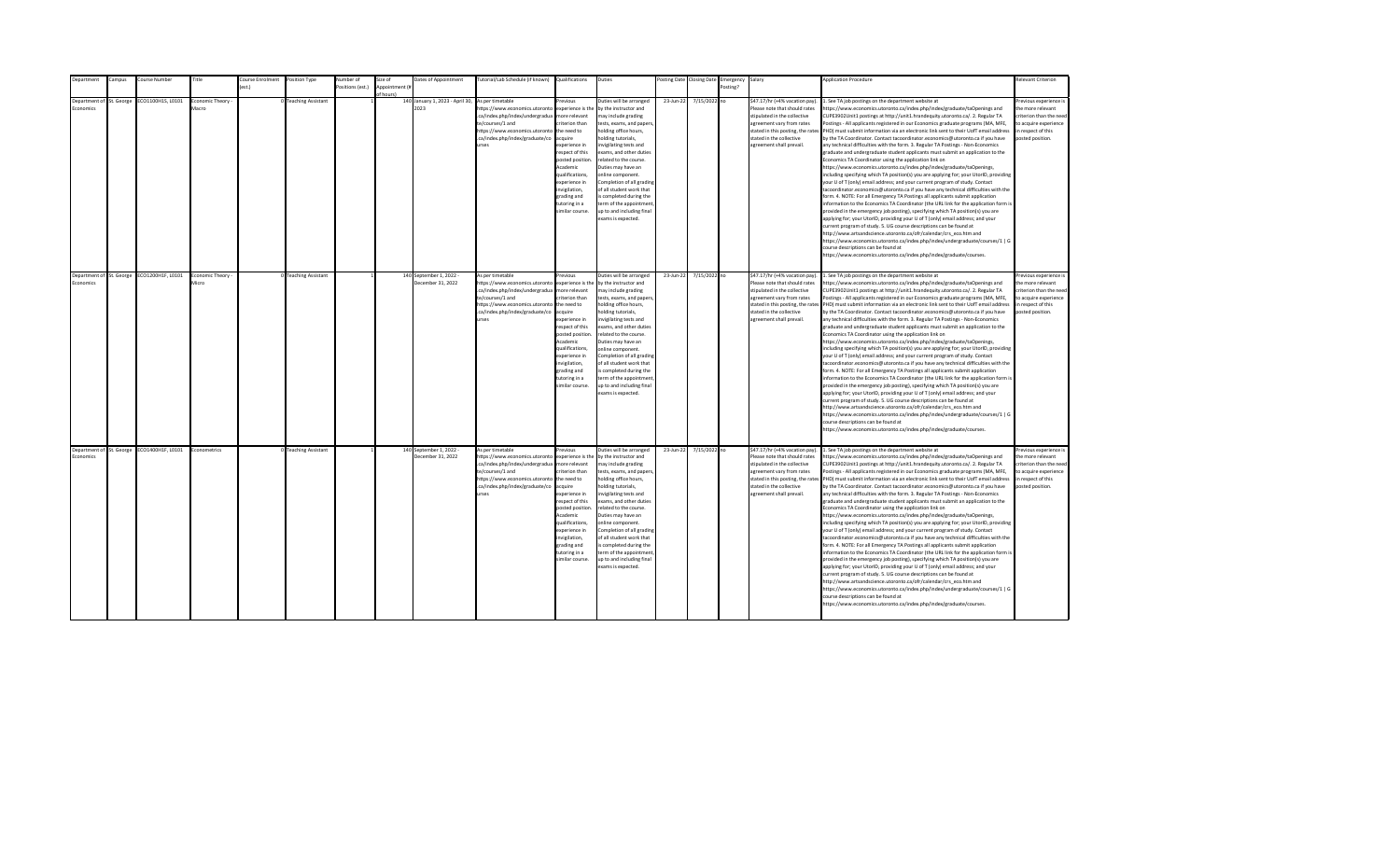| Department                            | Campus | Course Number                              | Title                                                  | Course Enrolment | Position Type        | Number of        | Size of                    | Dates of Appointment                                    | Tutorial/Lab Schedule (if known) Qualifications                                                                                                                                                |                                                                                                                                                                                                                                                                    | Duties                                                                                                                                                                                                                                                                                                                                                                                                                                         |           | Posting Date Closing Date | Emergency Salary |                                                                                                                                                                                                                           | <b>Application Procedure</b>                                                                                                                                                                                                                                                                                                                                                                                                                                                                                                                                                                                                                                                                                                                                                                                                                                                                                                                                                                                                                                                                                                                                                                                                                                                                                                                                                                                                                                                                                                                                                                                                                                                                                                                               | <b>Relevant Criterion</b>                                                                                                                |
|---------------------------------------|--------|--------------------------------------------|--------------------------------------------------------|------------------|----------------------|------------------|----------------------------|---------------------------------------------------------|------------------------------------------------------------------------------------------------------------------------------------------------------------------------------------------------|--------------------------------------------------------------------------------------------------------------------------------------------------------------------------------------------------------------------------------------------------------------------|------------------------------------------------------------------------------------------------------------------------------------------------------------------------------------------------------------------------------------------------------------------------------------------------------------------------------------------------------------------------------------------------------------------------------------------------|-----------|---------------------------|------------------|---------------------------------------------------------------------------------------------------------------------------------------------------------------------------------------------------------------------------|------------------------------------------------------------------------------------------------------------------------------------------------------------------------------------------------------------------------------------------------------------------------------------------------------------------------------------------------------------------------------------------------------------------------------------------------------------------------------------------------------------------------------------------------------------------------------------------------------------------------------------------------------------------------------------------------------------------------------------------------------------------------------------------------------------------------------------------------------------------------------------------------------------------------------------------------------------------------------------------------------------------------------------------------------------------------------------------------------------------------------------------------------------------------------------------------------------------------------------------------------------------------------------------------------------------------------------------------------------------------------------------------------------------------------------------------------------------------------------------------------------------------------------------------------------------------------------------------------------------------------------------------------------------------------------------------------------------------------------------------------------|------------------------------------------------------------------------------------------------------------------------------------------|
|                                       |        |                                            |                                                        | est.)            |                      | Positions (est.) | Appointment (i<br>f hours) |                                                         |                                                                                                                                                                                                |                                                                                                                                                                                                                                                                    |                                                                                                                                                                                                                                                                                                                                                                                                                                                |           |                           | Posting?         |                                                                                                                                                                                                                           |                                                                                                                                                                                                                                                                                                                                                                                                                                                                                                                                                                                                                                                                                                                                                                                                                                                                                                                                                                                                                                                                                                                                                                                                                                                                                                                                                                                                                                                                                                                                                                                                                                                                                                                                                            |                                                                                                                                          |
| Department of St. George<br>conomics  |        | ECO1400H1F, L0201                          | Econometrics                                           |                  | 0 Teaching Assistant |                  |                            | 70 September 1, 2022 -<br>December 31, 2022             | As per timetable<br>https://www.economics.utoronto<br>.ca/index.php/index/undergradua<br>te/courses/1 and<br>https://www.economics.utoronto<br>.ca/index.php/index/graduate/co<br><b>urses</b> | revious<br>experience is the<br>nore relevant<br>riterion than<br>the need to<br>cquire<br>xperience in<br>espect of this<br>posted position<br>Academic<br>ualifications,<br>xperience in<br>nvigilation,<br>trading and<br>utoring in a<br>imilar course.        | Duties will be arranged<br>by the instructor and<br>nay include grading<br>tests, exams, and papers<br>nolding office hours,<br>olding tutorials,<br>nvigilating tests and<br>exams, and other duties<br>elated to the course.<br>Duties may have an<br>online component.<br>Completion of all grading<br>of all student work that<br>s completed during the<br>term of the appointment<br>up to and including final<br>exams is expected.     | 23-Jun-22 | 7/15/2022 no              |                  | \$47.17/hr (+4% vacation pay).<br>Please note that should rates<br>stipulated in the collective<br>agreement vary from rates<br>stated in this posting, the rates<br>stated in the collective<br>agreement shall prevail. | 1. See TA job postings on the department website at<br>https://www.economics.utoronto.ca/index.php/index/graduate/taOpenings and<br>CUPE3902Unit1 postings at http://unit1.hrandequity.utoronto.ca/. 2. Regular TA<br>Postings - All applicants registered in our Economics graduate programs (MA, MFE,<br>PHD) must submit information via an electronic link sent to their UofT email address<br>by the TA Coordinator. Contact tacoordinator.economics@utoronto.ca if you have<br>any technical difficulties with the form. 3. Regular TA Postings - Non-Economics<br>graduate and undergraduate student applicants must submit an application to the<br>Economics TA Coordinator using the application link on<br>https://www.economics.utoronto.ca/index.php/index/graduate/taOpenings,<br>including specifying which TA position(s) you are applying for; your UtorID, providing<br>your U of T (only) email address; and your current program of study. Contact<br>tacoordinator.economics@utoronto.ca if you have any technical difficulties with the<br>form. 4. NOTE: For all Emergency TA Postings all applicants submit application<br>information to the Economics TA Coordinator (the URL link for the application form is<br>provided in the emergency job posting), specifying which TA position(s) you are<br>applying for; your UtorID, providing your U of T (only) email address; and your<br>current program of study. 5. UG course descriptions can be found at<br>http://www.artsandscience.utoronto.ca/ofr/calendar/crs eco.htm and<br>https://www.economics.utoronto.ca/index.php/index/undergraduate/courses/1   G<br>course descriptions can be found at<br>https://www.economics.utoronto.ca/index.php/index/graduate/courses. | revious experience i<br>the more relevant<br>riterion than the need<br>to acquire experience<br>in respect of this<br>posted position.   |
| Department of St. George<br>Economics |        | EC01450H1S, L0101                          | Methods for<br>mpirical<br>Microeconomics              |                  | 0 Teaching Assistant |                  |                            | 70 January 1, 2023 - April 30, As per timetable<br>2023 | https://www.economics.utoronto<br>.ca/index.php/index/undergradua<br>te/courses/1 and<br>https://www.economics.utoronto<br>.ca/index.php/index/graduate/co<br><b>IFSPS</b>                     | revious<br>experience is the<br>more relevant<br>riterion than<br>the need to<br>acquire<br>xnerience in<br>espect of this<br>posted position<br>Academic<br>qualifications,<br>experience in<br>nvigilation,<br>grading and<br>tutoring in a<br>imilar course.    | Duties will be arranged<br>by the instructor and<br>may include grading<br>tests, exams, and papers,<br>holding office hours,<br>nolding tutorials,<br>nvigilating tests and<br>exams, and other duties<br>related to the course.<br>Duties may have an<br>online component.<br>Completion of all grading<br>of all student work that<br>is completed during the<br>term of the appointment<br>up to and including final<br>exams is expected. | 23-Jun-22 | 7/15/2022 no              |                  | \$47.17/hr (+4% vacation pay).<br>Please note that should rates<br>stipulated in the collective<br>agreement vary from rates<br>stated in this posting, the rates<br>stated in the collective<br>agreement shall prevail. | 1. See TA job postings on the department website at<br>https://www.economics.utoronto.ca/index.php/index/graduate/taOpenings and<br>CUPE3902Unit1 postings at http://unit1.hrandequity.utoronto.ca/, 2. Regular TA<br>Postings - All applicants registered in our Economics graduate programs (MA, MFE.<br>PHD) must submit information via an electronic link sent to their UofT email address<br>by the TA Coordinator. Contact tacoordinator.economics@utoronto.ca if you have<br>any technical difficulties with the form. 3. Regular TA Postings - Non-Economics<br>graduate and undergraduate student applicants must submit an application to the<br>Economics TA Coordinator using the application link on<br>https://www.economics.utoronto.ca/index.php/index/graduate/taOpenings,<br>including specifying which TA position(s) you are applying for; your UtorID, providing<br>your U of T (only) email address; and your current program of study. Contact<br>tacoordinator.economics@utoronto.ca if you have any technical difficulties with the<br>form. 4. NOTE: For all Emergency TA Postings all applicants submit application<br>information to the Economics TA Coordinator (the URL link for the application form is<br>provided in the emergency job posting), specifying which TA position(s) you are<br>applying for; your UtorID, providing your U of T (only) email address; and your<br>current program of study. 5. UG course descriptions can be found at<br>http://www.artsandscience.utoronto.ca/ofr/calendar/crs_eco.htm and<br>https://www.economics.utoronto.ca/index.php/index/undergraduate/courses/1   G<br>course descriptions can be found at<br>https://www.economics.utoronto.ca/index.php/index/graduate/courses. | Previous experience i<br>the more relevant<br>criterion than the need<br>to acquire experience<br>in respect of this<br>posted position. |
| Economics                             |        | Department of St. George ECO2010H1F, L0101 | Mathematics and<br><b>Statistics for PhD</b><br>tudent |                  | 0 Teaching Assistant | 1.25             |                            | 140 September 1, 2022 -<br>December 31, 2022            | As per timetable<br>https://www.economics.utoronto<br>.ca/index.php/index/undergradua<br>te/courses/1 and<br>https://www.economics.utoronto<br>.ca/index.php/index/graduate/co<br>urses        | revious<br>experience is the<br>more relevant<br>riterion than<br>the need to<br>acquire<br>experience in<br>respect of this<br>posted position<br>Academic<br>qualifications,<br>experience in<br>invigilation,<br>grading and<br>tutoring in a<br>imilar course. | Duties will be arranged<br>by the instructor and<br>may include grading<br>tests, exams, and papers,<br>holding office hours,<br>nolding tutorials,<br>nvigilating tests and<br>exams, and other duties<br>related to the course.<br>Duties may have an<br>online component.<br>Completion of all grading<br>of all student work that<br>is completed during the<br>term of the appointment<br>up to and including final<br>exams is expected. | 23-Jun-22 | 7/15/2022 no              |                  | \$47.17/hr (+4% vacation pay).<br>Please note that should rates<br>stipulated in the collective<br>agreement vary from rates<br>stated in this posting, the rates<br>stated in the collective<br>agreement shall prevail. | 1. See TA job postings on the department website at<br>https://www.economics.utoronto.ca/index.php/index/graduate/taOpenings and<br>CUPE3902Unit1 postings at http://unit1.hrandequity.utoronto.ca/. 2. Regular TA<br>Postings - All applicants registered in our Economics graduate programs (MA, MFE,<br>PHD) must submit information via an electronic link sent to their UofT email address<br>by the TA Coordinator. Contact tacoordinator.economics@utoronto.ca if you have<br>any technical difficulties with the form. 3. Regular TA Postings - Non-Economics<br>graduate and undergraduate student applicants must submit an application to the<br>Economics TA Coordinator using the application link on<br>https://www.economics.utoronto.ca/index.php/index/graduate/taOpenings,<br>including specifying which TA position(s) you are applying for; your UtorID, providing<br>your U of T (only) email address; and your current program of study. Contact<br>tacoordinator.economics@utoronto.ca if you have any technical difficulties with the<br>form. 4. NOTE: For all Emergency TA Postings all applicants submit application<br>information to the Economics TA Coordinator (the URL link for the application form is<br>provided in the emergency job posting), specifying which TA position(s) you are<br>applying for; your UtorID, providing your U of T (only) email address; and your<br>current program of study. 5. UG course descriptions can be found at<br>http://www.artsandscience.utoronto.ca/ofr/calendar/crs_eco.htm and<br>https://www.economics.utoronto.ca/index.php/index/undergraduate/courses/1   G<br>course descriptions can be found at<br>https://www.economics.utoronto.ca/index.php/index/graduate/courses. | Previous experience i<br>the more relevant<br>criterion than the need<br>to acquire experience<br>in respect of this<br>posted position. |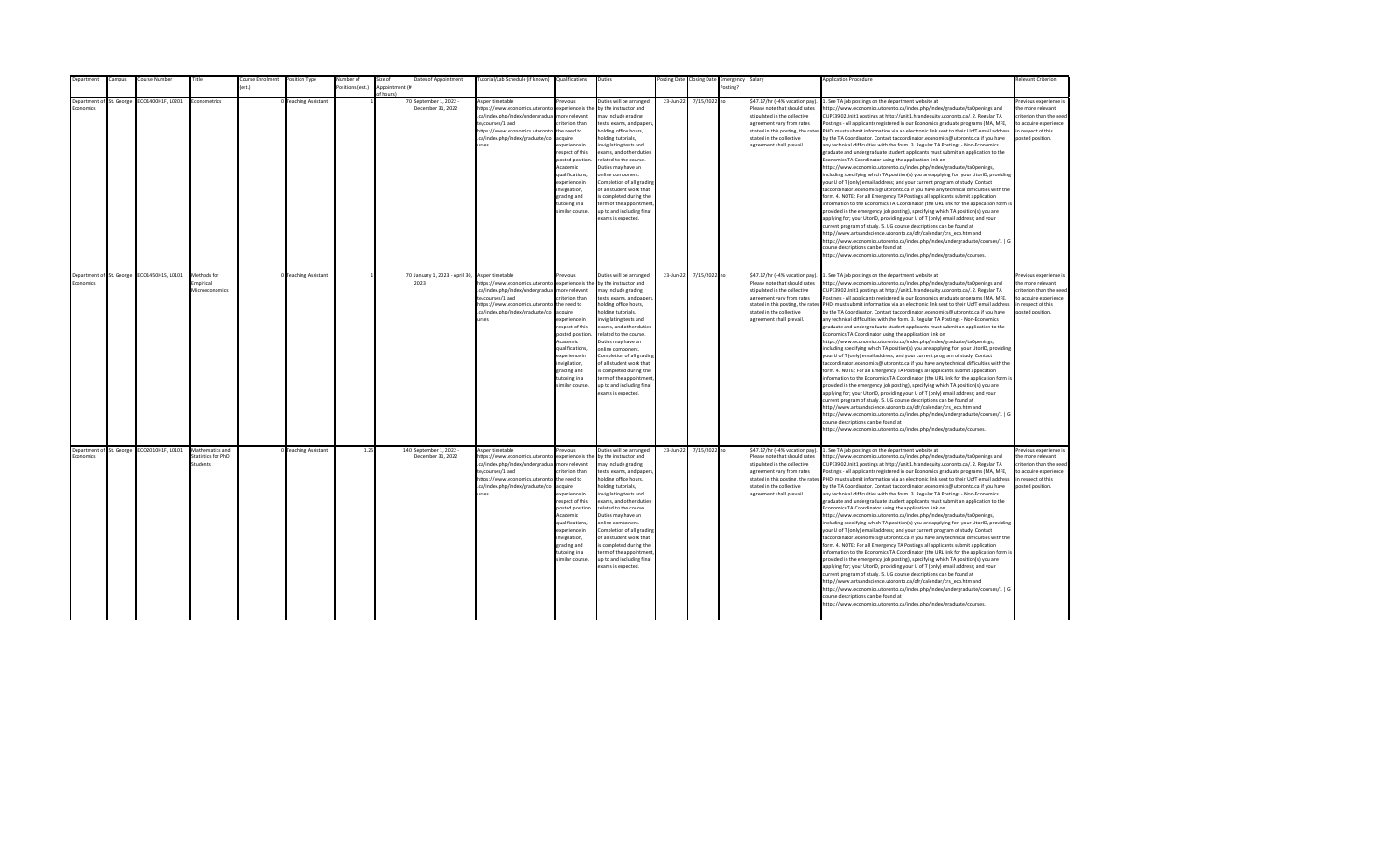|           | <b>Department</b>        | Campus | Course Number                              | Title                               | Course Enrolment | Position Type        | Number of        | Size of                    | Dates of Appointment                                    | Tutorial/Lab Schedule (if known) Qualifications                                                                                                                                                |                                                                                                                                                                                                                                                                    | Duties                                                                                                                                                                                                                                                                                                                                                                                                                                         |           | Posting Date Closing Date | Emergency Salary |                                                                                                                                                                                                                           | <b>Application Procedure</b>                                                                                                                                                                                                                                                                                                                                                                                                                                                                                                                                                                                                                                                                                                                                                                                                                                                                                                                                                                                                                                                                                                                                                                                                                                                                                                                                                                                                                                                                                                                                                                                                                                                                                                                                                                 | <b>Relevant Criterion</b>                                                                                                                |
|-----------|--------------------------|--------|--------------------------------------------|-------------------------------------|------------------|----------------------|------------------|----------------------------|---------------------------------------------------------|------------------------------------------------------------------------------------------------------------------------------------------------------------------------------------------------|--------------------------------------------------------------------------------------------------------------------------------------------------------------------------------------------------------------------------------------------------------------------|------------------------------------------------------------------------------------------------------------------------------------------------------------------------------------------------------------------------------------------------------------------------------------------------------------------------------------------------------------------------------------------------------------------------------------------------|-----------|---------------------------|------------------|---------------------------------------------------------------------------------------------------------------------------------------------------------------------------------------------------------------------------|----------------------------------------------------------------------------------------------------------------------------------------------------------------------------------------------------------------------------------------------------------------------------------------------------------------------------------------------------------------------------------------------------------------------------------------------------------------------------------------------------------------------------------------------------------------------------------------------------------------------------------------------------------------------------------------------------------------------------------------------------------------------------------------------------------------------------------------------------------------------------------------------------------------------------------------------------------------------------------------------------------------------------------------------------------------------------------------------------------------------------------------------------------------------------------------------------------------------------------------------------------------------------------------------------------------------------------------------------------------------------------------------------------------------------------------------------------------------------------------------------------------------------------------------------------------------------------------------------------------------------------------------------------------------------------------------------------------------------------------------------------------------------------------------|------------------------------------------------------------------------------------------------------------------------------------------|
|           |                          |        |                                            |                                     | ext              |                      | Positions (est.) | Appointment (i<br>f hours) |                                                         |                                                                                                                                                                                                |                                                                                                                                                                                                                                                                    |                                                                                                                                                                                                                                                                                                                                                                                                                                                |           |                           | Posting?         |                                                                                                                                                                                                                           |                                                                                                                                                                                                                                                                                                                                                                                                                                                                                                                                                                                                                                                                                                                                                                                                                                                                                                                                                                                                                                                                                                                                                                                                                                                                                                                                                                                                                                                                                                                                                                                                                                                                                                                                                                                              |                                                                                                                                          |
| conomics  | Department of St. George |        | ECO2100H1F, L0101                          | Macroeconomic<br>Theory I (PhD)     |                  | 0 Teaching Assistant |                  |                            | 70 September 1, 2022 -<br>December 31, 2022             | As per timetable<br>https://www.economics.utoronto<br>.ca/index.php/index/undergradua<br>te/courses/1 and<br>https://www.economics.utoronto<br>.ca/index.php/index/graduate/co<br><b>urses</b> | revious<br>experience is the<br>nore relevant<br>riterion than<br>the need to<br>cauire<br>xperience in<br>espect of this<br>posted position<br>Academic<br>qualifications,<br>xperience in<br>wigilation,<br>grading and<br>utoring in a<br>imilar course.        | Duties will be arranged<br>by the instructor and<br>nay include grading<br>tests, exams, and papers<br>nolding office hours,<br>olding tutorials.<br>nvigilating tests and<br>exams, and other duties<br>related to the course.<br>Duties may have an<br>online component.<br>Completion of all grading<br>of all student work that<br>s completed during the<br>erm of the appointment<br>up to and including final<br>exams is expected.     | 23-Jun-22 | 7/15/2022 no              |                  | \$47.17/hr (+4% vacation pay).<br>Please note that should rates<br>stipulated in the collective<br>agreement vary from rates<br>stated in this posting, the rates<br>stated in the collective<br>agreement shall prevail. | . See TA job postings on the department website at<br>https://www.economics.utoronto.ca/index.php/index/graduate/taOpenings and<br>CUPE3902Unit1 postings at http://unit1.hrandequity.utoronto.ca/. 2. Regular TA<br>Postings - All applicants registered in our Economics graduate programs (MA, MFE,<br>PHD) must submit information via an electronic link sent to their UofT email address<br>by the TA Coordinator. Contact tacoordinator.economics@utoronto.ca if you have<br>any technical difficulties with the form. 3. Regular TA Postings - Non-Economics<br>graduate and undergraduate student applicants must submit an application to the<br>Economics TA Coordinator using the application link on<br>https://www.economics.utoronto.ca/index.php/index/graduate/taOpenings,<br>including specifying which TA position(s) you are applying for; your UtorID, providing<br>your U of T (only) email address; and your current program of study. Contact<br>tacoordinator.economics@utoronto.ca if you have any technical difficulties with the<br>form. 4. NOTE: For all Emergency TA Postings all applicants submit application<br>information to the Economics TA Coordinator (the URL link for the application form is<br>provided in the emergency job posting), specifying which TA position(s) you are<br>applying for; your UtorID, providing your U of T (only) email address; and your<br>current program of study. 5. UG course descriptions can be found at<br>http://www.artsandscience.utoronto.ca/ofr/calendar/crs_eco.htm and<br>https://www.economics.utoronto.ca/index.php/index/undergraduate/courses/1   G<br>course descriptions can be found at<br>https://www.economics.utoronto.ca/index.php/index/graduate/courses.                                    | revious experience i<br>the more relevant<br>criterion than the nee-<br>to acquire experience<br>in respect of this<br>posted position.  |
| Economics | Department of St. George |        | ECO2101H1S, L0101                          | Macroeconomic<br>Theory II (PhD)    |                  | 0 Teaching Assistant |                  |                            | 70 January 1, 2023 - April 30, As per timetable<br>2023 | https://www.economics.utoronto<br>.ca/index.php/index/undergradua<br>te/courses/1 and<br>https://www.economics.utoronto<br>.ca/index.php/index/graduate/co<br><b>urses</b>                     | revious<br>experience is the<br>more relevant<br>riterion than<br>the need to<br>acquire<br>experience in<br>resnect of this<br>posted position<br>Academic<br>qualifications.<br>experience in<br>invigilation,<br>grading and<br>tutoring in a<br>imilar course. | Duties will be arranged<br>by the instructor and<br>may include grading<br>tests, exams, and papers,<br>holding office hours,<br>nolding tutorials,<br>nvigilating tests and<br>exams, and other duties<br>related to the course.<br>Duties may have an<br>online component.<br>Completion of all grading<br>of all student work that<br>is completed during the<br>term of the appointment<br>up to and including final<br>exams is expected. | 23-Jun-22 | 7/15/2022 no              |                  | \$47.17/hr (+4% vacation pay).<br>Please note that should rates<br>stipulated in the collective<br>agreement vary from rates<br>stated in the collective<br>agreement shall prevail.                                      | 1. See TA job postings on the department website at<br>https://www.economics.utoronto.ca/index.php/index/graduate/taOpenings and<br>CUPE3902Unit1 postings at http://unit1.hrandequity.utoronto.ca/. 2. Regular TA<br>Postings - All applicants registered in our Economics graduate programs (MA, MFE,<br>stated in this posting, the rates PHD) must submit information via an electronic link sent to their UofT email address<br>by the TA Coordinator. Contact tacoordinator.economics@utoronto.ca if you have<br>any technical difficulties with the form. 3. Regular TA Postings - Non-Economics<br>eraduate and undergraduate student applicants must submit an application to the<br>Economics TA Coordinator using the application link on<br>https://www.economics.utoronto.ca/index.php/index/graduate/taOpenings,<br>including specifying which TA position(s) you are applying for; your UtorID, providing<br>your U of T (only) email address; and your current program of study. Contact<br>tacoordinator.economics@utoronto.ca if you have any technical difficulties with the<br>form. 4. NOTE: For all Emergency TA Postings all applicants submit application<br>information to the Economics TA Coordinator (the URL link for the application form is<br>provided in the emergency job posting), specifying which TA position(s) you are<br>applying for; your UtorID, providing your U of T (only) email address; and your<br>current program of study. 5. UG course descriptions can be found at<br>http://www.artsandscience.utoronto.ca/ofr/calendar/crs_eco.htm and<br>https://www.economics.utoronto.ca/index.php/index/undergraduate/courses/1   G<br>course descriptions can be found at<br>https://www.economics.utoronto.ca/index.php/index/graduate/courses. | Previous experience i<br>the more relevant<br>criterion than the need<br>to acquire experience<br>in respect of this<br>posted position. |
| Economics |                          |        | Department of St. George ECO2120H1F, L5101 | Topics in Growth<br>and Development |                  | 0 Teaching Assistant |                  |                            | 35 September 1, 2022 -<br>December 31, 2022             | As per timetable<br>https://www.economics.utoronto<br>.ca/index.php/index/undergradua<br>te/courses/1 and<br>https://www.economics.utoronto<br>.ca/index.php/index/graduate/co<br><b>urses</b> | revious<br>experience is the<br>more relevant<br>riterion than<br>the need to<br>acquire<br>experience in<br>respect of this<br>posted position<br>Academic<br>qualifications,<br>experience in<br>invigilation,<br>grading and<br>tutoring in a<br>imilar course. | Duties will be arranged<br>by the instructor and<br>may include grading<br>tests, exams, and papers,<br>holding office hours,<br>nolding tutorials,<br>nvigilating tests and<br>exams, and other duties<br>related to the course.<br>Duties may have an<br>online component.<br>Completion of all grading<br>of all student work that<br>is completed during the<br>term of the appointment<br>up to and including final<br>exams is expected. | 23-Jun-22 | 7/15/2022 no              |                  | \$47.17/hr (+4% vacation pay).<br>Please note that should rates<br>stipulated in the collective<br>agreement vary from rates<br>stated in the collective<br>agreement shall prevail.                                      | 1. See TA job postings on the department website at<br>https://www.economics.utoronto.ca/index.php/index/graduate/taOpenings and<br>CUPE3902Unit1 postings at http://unit1.hrandequity.utoronto.ca/. 2. Regular TA<br>Postings - All applicants registered in our Economics graduate programs (MA, MFE,<br>stated in this posting, the rates PHD) must submit information via an electronic link sent to their UofT email address<br>by the TA Coordinator. Contact tacoordinator.economics@utoronto.ca if you have<br>any technical difficulties with the form. 3. Regular TA Postings - Non-Economics<br>graduate and undergraduate student applicants must submit an application to the<br>Economics TA Coordinator using the application link on<br>https://www.economics.utoronto.ca/index.php/index/graduate/taOpenings,<br>including specifying which TA position(s) you are applying for; your UtorID, providing<br>your U of T (only) email address; and your current program of study. Contact<br>tacoordinator.economics@utoronto.ca if you have any technical difficulties with the<br>form. 4. NOTE: For all Emergency TA Postings all applicants submit application<br>information to the Economics TA Coordinator (the URL link for the application form is<br>provided in the emergency job posting), specifying which TA position(s) you are<br>applying for; your UtorID, providing your U of T (only) email address; and your<br>current program of study. 5. UG course descriptions can be found at<br>http://www.artsandscience.utoronto.ca/ofr/calendar/crs eco.htm and<br>https://www.economics.utoronto.ca/index.php/index/undergraduate/courses/1   G<br>course descriptions can be found at<br>https://www.economics.utoronto.ca/index.php/index/graduate/courses. | revious experience i<br>the more relevant<br>criterion than the need<br>to acquire experience<br>in respect of this<br>posted position.  |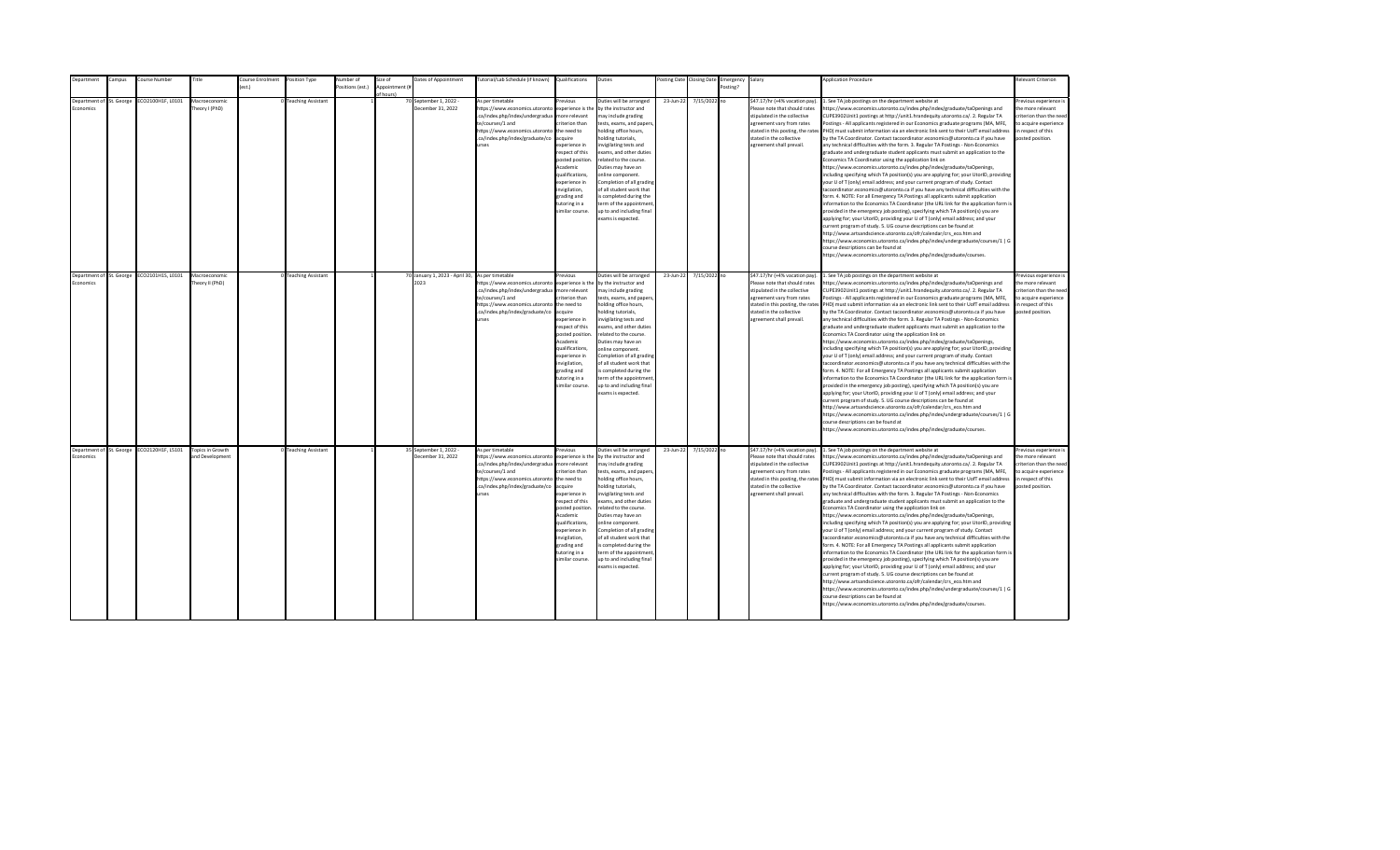| <b>Department</b>                     | Campus | Course Number                              | Title                            | Course Enrolment | Position Type        | Number of        | Size of                    | Dates of Appointment                                    | Tutorial/Lab Schedule (if known) Qualifications                                                                                                                                                |                                                                                                                                                                                                                                                                    | Duties                                                                                                                                                                                                                                                                                                                                                                                                                                          |           | Posting Date Closing Date | Emergency Salary |                                                                                                                                                                                                                           | <b>Application Procedure</b>                                                                                                                                                                                                                                                                                                                                                                                                                                                                                                                                                                                                                                                                                                                                                                                                                                                                                                                                                                                                                                                                                                                                                                                                                                                                                                                                                                                                                                                                                                                                                                                                                                                                                                                                                                 | <b>Relevant Criterion</b>                                                                                                                |
|---------------------------------------|--------|--------------------------------------------|----------------------------------|------------------|----------------------|------------------|----------------------------|---------------------------------------------------------|------------------------------------------------------------------------------------------------------------------------------------------------------------------------------------------------|--------------------------------------------------------------------------------------------------------------------------------------------------------------------------------------------------------------------------------------------------------------------|-------------------------------------------------------------------------------------------------------------------------------------------------------------------------------------------------------------------------------------------------------------------------------------------------------------------------------------------------------------------------------------------------------------------------------------------------|-----------|---------------------------|------------------|---------------------------------------------------------------------------------------------------------------------------------------------------------------------------------------------------------------------------|----------------------------------------------------------------------------------------------------------------------------------------------------------------------------------------------------------------------------------------------------------------------------------------------------------------------------------------------------------------------------------------------------------------------------------------------------------------------------------------------------------------------------------------------------------------------------------------------------------------------------------------------------------------------------------------------------------------------------------------------------------------------------------------------------------------------------------------------------------------------------------------------------------------------------------------------------------------------------------------------------------------------------------------------------------------------------------------------------------------------------------------------------------------------------------------------------------------------------------------------------------------------------------------------------------------------------------------------------------------------------------------------------------------------------------------------------------------------------------------------------------------------------------------------------------------------------------------------------------------------------------------------------------------------------------------------------------------------------------------------------------------------------------------------|------------------------------------------------------------------------------------------------------------------------------------------|
|                                       |        |                                            |                                  | ext              |                      | Positions (est.) | Appointment (i<br>f hours) |                                                         |                                                                                                                                                                                                |                                                                                                                                                                                                                                                                    |                                                                                                                                                                                                                                                                                                                                                                                                                                                 |           |                           | Posting?         |                                                                                                                                                                                                                           |                                                                                                                                                                                                                                                                                                                                                                                                                                                                                                                                                                                                                                                                                                                                                                                                                                                                                                                                                                                                                                                                                                                                                                                                                                                                                                                                                                                                                                                                                                                                                                                                                                                                                                                                                                                              |                                                                                                                                          |
| Department of St. George<br>conomics  |        | ECO2200H1F, L0101                          | Microeconomic<br>Theory I (PhD)  |                  | 0 Teaching Assistant |                  |                            | 70 September 1, 2022 -<br>December 31, 2022             | As per timetable<br>https://www.economics.utoronto<br>.ca/index.php/index/undergradua<br>te/courses/1 and<br>https://www.economics.utoronto<br>.ca/index.php/index/graduate/co<br><b>urses</b> | revious<br>experience is the<br>nore relevant<br>riterion than<br>the need to<br>cauire<br>xperience in<br>espect of this<br>posted position<br>Academic<br>qualifications,<br>xperience in<br>wigilation,<br>grading and<br>utoring in a<br>imilar course.        | Duties will be arranged<br>by the instructor and<br>nay include grading<br>tests, exams, and papers<br>nolding office hours,<br>olding tutorials.<br>nvigilating tests and<br>exams, and other duties<br>related to the course.<br>Duties may have an<br>online component.<br>Completion of all grading<br>of all student work that<br>s completed during the<br>erm of the appointment<br>up to and including final<br>exams is expected.      | 23-Jun-22 | 7/15/2022 no              |                  | \$47.17/hr (+4% vacation pay).<br>Please note that should rates<br>stipulated in the collective<br>agreement vary from rates<br>stated in this posting, the rates<br>stated in the collective<br>agreement shall prevail. | . See TA job postings on the department website at<br>https://www.economics.utoronto.ca/index.php/index/graduate/taOpenings and<br>CUPE3902Unit1 postings at http://unit1.hrandequity.utoronto.ca/. 2. Regular TA<br>Postings - All applicants registered in our Economics graduate programs (MA, MFE,<br>PHD) must submit information via an electronic link sent to their UofT email address<br>by the TA Coordinator. Contact tacoordinator.economics@utoronto.ca if you have<br>any technical difficulties with the form. 3. Regular TA Postings - Non-Economics<br>graduate and undergraduate student applicants must submit an application to the<br>Economics TA Coordinator using the application link on<br>https://www.economics.utoronto.ca/index.php/index/graduate/taOpenings,<br>including specifying which TA position(s) you are applying for; your UtorID, providing<br>your U of T (only) email address; and your current program of study. Contact<br>tacoordinator.economics@utoronto.ca if you have any technical difficulties with the<br>form. 4. NOTE: For all Emergency TA Postings all applicants submit application<br>information to the Economics TA Coordinator (the URL link for the application form is<br>provided in the emergency job posting), specifying which TA position(s) you are<br>applying for; your UtorID, providing your U of T (only) email address; and your<br>current program of study. 5. UG course descriptions can be found at<br>http://www.artsandscience.utoronto.ca/ofr/calendar/crs_eco.htm and<br>https://www.economics.utoronto.ca/index.php/index/undergraduate/courses/1   G<br>course descriptions can be found at<br>https://www.economics.utoronto.ca/index.php/index/graduate/courses.                                    | revious experience i<br>the more relevant<br>criterion than the nee-<br>to acquire experience<br>in respect of this<br>posted position.  |
| Department of St. George<br>Economics |        | ECO2201H1S, L0101                          | Microeconomic<br>Theory II (PhD) |                  | 0 Teaching Assistant |                  |                            | 70 January 1, 2023 - April 30, As per timetable<br>2023 | https://www.economics.utoronto<br>.ca/index.php/index/undergradua<br>te/courses/1 and<br>https://www.economics.utoronto<br>.ca/index.php/index/graduate/co<br><b>urses</b>                     | revious<br>experience is the<br>more relevant<br>riterion than<br>the need to<br>acquire<br>experience in<br>resnect of this<br>posted position<br>Academic<br>qualifications.<br>experience in<br>invigilation,<br>grading and<br>tutoring in a<br>imilar course. | Duties will be arranged<br>by the instructor and<br>may include grading<br>tests, exams, and papers,<br>holding office hours,<br>nolding tutorials,<br>invigilating tests and<br>exams, and other duties<br>related to the course.<br>Duties may have an<br>online component.<br>Completion of all grading<br>of all student work that<br>is completed during the<br>term of the appointment<br>up to and including final<br>exams is expected. | 23-Jun-22 | 7/15/2022 no              |                  | \$47.17/hr (+4% vacation pay).<br>Please note that should rates<br>stipulated in the collective<br>agreement vary from rates<br>stated in the collective<br>agreement shall prevail.                                      | 1. See TA job postings on the department website at<br>https://www.economics.utoronto.ca/index.php/index/graduate/taOpenings and<br>CUPE3902Unit1 postings at http://unit1.hrandequity.utoronto.ca/. 2. Regular TA<br>Postings - All applicants registered in our Economics graduate programs (MA, MFE,<br>stated in this posting, the rates PHD) must submit information via an electronic link sent to their UofT email address<br>by the TA Coordinator. Contact tacoordinator.economics@utoronto.ca if you have<br>any technical difficulties with the form. 3. Regular TA Postings - Non-Economics<br>eraduate and undergraduate student applicants must submit an application to the<br>Economics TA Coordinator using the application link on<br>https://www.economics.utoronto.ca/index.php/index/graduate/taOpenings,<br>including specifying which TA position(s) you are applying for; your UtorID, providing<br>your U of T (only) email address; and your current program of study. Contact<br>tacoordinator.economics@utoronto.ca if you have any technical difficulties with the<br>form. 4. NOTE: For all Emergency TA Postings all applicants submit application<br>information to the Economics TA Coordinator (the URL link for the application form is<br>provided in the emergency job posting), specifying which TA position(s) you are<br>applying for; your UtorID, providing your U of T (only) email address; and your<br>current program of study. 5. UG course descriptions can be found at<br>http://www.artsandscience.utoronto.ca/ofr/calendar/crs_eco.htm and<br>https://www.economics.utoronto.ca/index.php/index/undergraduate/courses/1   G<br>course descriptions can be found at<br>https://www.economics.utoronto.ca/index.php/index/graduate/courses. | Previous experience i<br>the more relevant<br>criterion than the need<br>to acquire experience<br>in respect of this<br>posted position. |
| Economics                             |        | Department of St. George ECO2400H1F, L0101 | Econometrics I<br>PhD)           |                  | 0 Teaching Assistant |                  |                            | 70 September 1, 2022 -<br>December 31, 2022             | As per timetable<br>https://www.economics.utoronto<br>.ca/index.php/index/undergradua<br>te/courses/1 and<br>https://www.economics.utoronto<br>.ca/index.php/index/graduate/co<br><b>urses</b> | revious<br>experience is the<br>more relevant<br>riterion than<br>the need to<br>acquire<br>experience in<br>respect of this<br>posted position<br>Academic<br>qualifications,<br>experience in<br>invigilation,<br>grading and<br>tutoring in a<br>imilar course. | Duties will be arranged<br>by the instructor and<br>may include grading<br>tests, exams, and papers,<br>holding office hours,<br>nolding tutorials,<br>nvigilating tests and<br>exams, and other duties<br>related to the course.<br>Duties may have an<br>online component.<br>Completion of all grading<br>of all student work that<br>is completed during the<br>term of the appointment<br>up to and including final<br>exams is expected.  | 23-Jun-22 | 7/15/2022 no              |                  | \$47.17/hr (+4% vacation pay).<br>Please note that should rates<br>stipulated in the collective<br>agreement vary from rates<br>stated in the collective<br>agreement shall prevail.                                      | 1. See TA job postings on the department website at<br>https://www.economics.utoronto.ca/index.php/index/graduate/taOpenings and<br>CUPE3902Unit1 postings at http://unit1.hrandequity.utoronto.ca/. 2. Regular TA<br>Postings - All applicants registered in our Economics graduate programs (MA, MFE,<br>stated in this posting, the rates PHD) must submit information via an electronic link sent to their UofT email address<br>by the TA Coordinator. Contact tacoordinator.economics@utoronto.ca if you have<br>any technical difficulties with the form. 3. Regular TA Postings - Non-Economics<br>graduate and undergraduate student applicants must submit an application to the<br>Economics TA Coordinator using the application link on<br>https://www.economics.utoronto.ca/index.php/index/graduate/taOpenings,<br>including specifying which TA position(s) you are applying for; your UtorID, providing<br>your U of T (only) email address; and your current program of study. Contact<br>tacoordinator.economics@utoronto.ca if you have any technical difficulties with the<br>form. 4. NOTE: For all Emergency TA Postings all applicants submit application<br>information to the Economics TA Coordinator (the URL link for the application form is<br>provided in the emergency job posting), specifying which TA position(s) you are<br>applying for; your UtorID, providing your U of T (only) email address; and your<br>current program of study. 5. UG course descriptions can be found at<br>http://www.artsandscience.utoronto.ca/ofr/calendar/crs eco.htm and<br>https://www.economics.utoronto.ca/index.php/index/undergraduate/courses/1   G<br>course descriptions can be found at<br>https://www.economics.utoronto.ca/index.php/index/graduate/courses. | revious experience i<br>the more relevant<br>criterion than the need<br>to acquire experience<br>in respect of this<br>posted position.  |